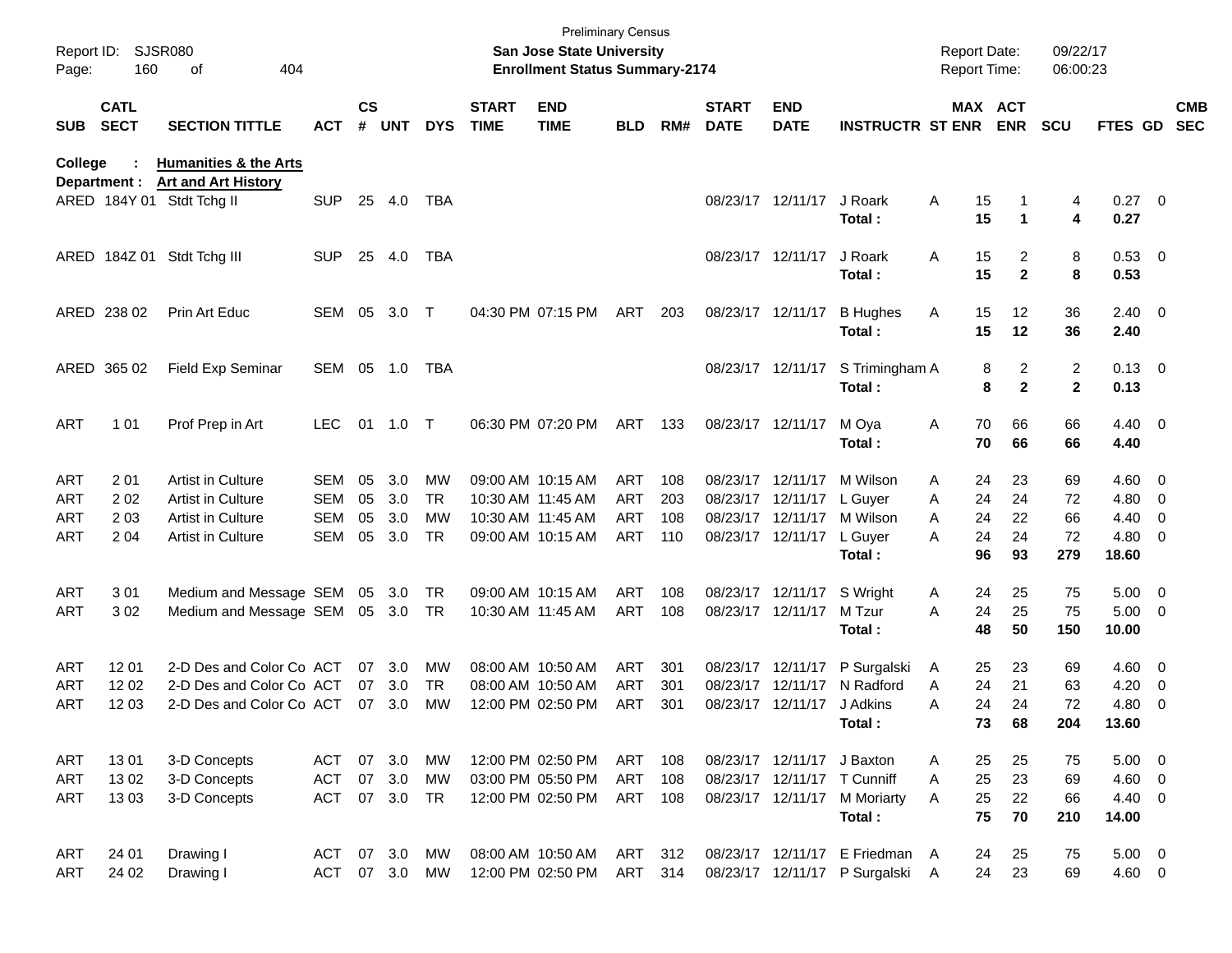| Report ID:<br>Page: | 161                        | <b>SJSR080</b><br>404<br>оf |               |                |            |            |                             | <b>Preliminary Census</b><br>San Jose State University<br><b>Enrollment Status Summary-2174</b> |            |     |                             |                           |                             | <b>Report Date:</b> | <b>Report Time:</b>              | 09/22/17<br>06:00:23 |                 |                          |            |
|---------------------|----------------------------|-----------------------------|---------------|----------------|------------|------------|-----------------------------|-------------------------------------------------------------------------------------------------|------------|-----|-----------------------------|---------------------------|-----------------------------|---------------------|----------------------------------|----------------------|-----------------|--------------------------|------------|
| <b>SUB</b>          | <b>CATL</b><br><b>SECT</b> | <b>SECTION TITTLE</b>       | <b>ACT</b>    | <b>CS</b><br># | <b>UNT</b> | <b>DYS</b> | <b>START</b><br><b>TIME</b> | <b>END</b><br><b>TIME</b>                                                                       | <b>BLD</b> | RM# | <b>START</b><br><b>DATE</b> | <b>END</b><br><b>DATE</b> | <b>INSTRUCTR ST ENR</b>     |                     | MAX ACT<br><b>ENR</b>            | <b>SCU</b>           | FTES GD SEC     |                          | <b>CMB</b> |
| ART                 | 24 03                      | Drawing I                   | ACT           | 07             | 3.0        | <b>MW</b>  |                             | 03:00 PM 05:50 PM                                                                               | ART        | 337 |                             | 08/23/17 12/11/17         | E Friedman                  | A                   | 24<br>24                         | 72                   | 4.80            | - 0                      |            |
| ART                 | 24 04                      | Drawing I                   | ACT           | 07             | 3.0        | F          |                             | 09:30 AM 03:30 PM                                                                               | ART        | 312 | 08/23/17                    | 12/11/17                  | D Feasel                    | Α                   | 24<br>22                         | 66                   | 4.40            | $\mathbf 0$              |            |
| ART                 | 24 05                      | Drawing I                   | ACT           | 07             | 3.0        | MW         |                             | 03:00 PM 05:50 PM                                                                               | ART        | 312 | 08/23/17                    | 12/11/17                  | E Van Engel                 | A                   | 24<br>23                         | 69                   | 4.60            | $\overline{\mathbf{0}}$  |            |
| ART                 | 24 06                      | Drawing I                   | <b>ACT</b>    | 07             | 3.0        | <b>TR</b>  |                             | 03:00 PM 05:50 PM                                                                               | ART        | 312 |                             | 08/23/17 12/11/17         | M Taylor                    | A                   | 24<br>25                         | 75                   | 5.05            | $\overline{1}$           |            |
|                     |                            |                             |               |                |            |            |                             |                                                                                                 |            |     |                             |                           | Total:                      |                     | 142<br>144                       | 426                  | 28.45           |                          |            |
| ART                 | 26 01                      | Drawing II                  | ACT           | 07             | 3.0        | TR         |                             | 12:00 PM 02:50 PM                                                                               | ART        | 312 |                             | 08/23/17 12/11/17         | M Taylor                    | A                   | 17<br>24                         | 51                   | 3.40            | $\overline{\mathbf{0}}$  |            |
| ART                 | 26 02                      | Drawing II                  | ACT           | 07             | 3.0        | TR         |                             | 08:00 AM 10:50 AM                                                                               | ART        | 312 |                             | 08/23/17 12/11/17         | M Taylor                    | A                   | 24<br>8                          | 24                   | 1.60            | $\overline{\mathbf{0}}$  |            |
|                     |                            |                             |               |                |            |            |                             |                                                                                                 |            |     |                             |                           | Total:                      |                     | 48<br>25                         | 75                   | 5.00            |                          |            |
| ART                 | 39 01                      | Multi Arts/Children         | LAB           | 07             | 3.0        | TR         |                             | 12:00 PM 02:50 PM                                                                               | ART        | 203 |                             | 08/23/17 12/11/17         | S Trimingham A              |                     | 14<br>14                         | 42                   | 2.80            | $\overline{\phantom{0}}$ |            |
|                     |                            |                             |               |                |            |            |                             |                                                                                                 |            |     |                             |                           | Total:                      |                     | 14<br>14                         | 42                   | 2.80            |                          |            |
| ART                 | 46 01                      | Intro to Ceramics           | ACT           | 07             | 3.0        | MW         |                             | 06:00 PM 08:50 PM                                                                               | IS.        | 165 |                             | 08/23/17 12/11/17         | A Trippler                  | A                   | 25<br>23                         | 69                   | 4.60            | $\overline{\mathbf{0}}$  |            |
| ART                 | 46 02                      | Intro to Ceramics           | ACT           | 07             | 3.0        | <b>TR</b>  |                             | 12:00 PM 02:50 PM                                                                               | IS         | 165 | 08/23/17 12/11/17           |                           | A Shiverdeck A              |                     | 25<br>25                         | 75                   | 5.00            | $\overline{\mathbf{0}}$  |            |
| ART                 | 46 03                      | Intro to Ceramics           | <b>ACT</b>    | 07             | 3.0        | МW         |                             | 12:00 PM 02:50 PM                                                                               | IS         | 165 | 08/23/17 12/11/17           |                           | M Van Den DoA               |                     | 24<br>23                         | 69                   | 4.60            | $\overline{0}$           |            |
| ART                 | 46 04                      | Intro to Ceramics           | ACT           | 07             | 3.0        | TR         |                             | 08:00 AM 10:50 AM                                                                               | IS         | 165 |                             | 08/23/17 12/11/17         | M Boyajian A<br>Total:      |                     | 24<br>25<br>98<br>96             | 75<br>288            | 5.00<br>19.20   | $\overline{0}$           |            |
|                     |                            |                             |               |                |            |            |                             |                                                                                                 |            |     |                             |                           |                             |                     |                                  |                      |                 |                          |            |
| ART                 | 4701                       | Intro Metal Smithing        | ACT           |                | 07 3.0 F   |            |                             | 09:30 AM 03:30 PM                                                                               | ART        | 210 |                             | 08/23/17 12/11/17         | Y Escalante A               |                     | 24<br>24                         | 72                   | 4.80            | $\overline{\mathbf{0}}$  |            |
|                     |                            |                             |               |                |            |            |                             |                                                                                                 |            |     |                             |                           | Total:                      |                     | 24<br>24                         | 72                   | 4.80            |                          |            |
| ART                 | 61 01                      | <b>Beginning Painting</b>   | ACT           | 07             | 3.0        | <b>MW</b>  |                             | 03:00 PM 05:50 PM                                                                               | ART        | 306 |                             | 08/23/17 12/11/17         | J Adkins                    | A                   | 24<br>20                         | 60                   | 4.00            | $\overline{\phantom{0}}$ |            |
|                     |                            |                             |               |                |            |            |                             |                                                                                                 |            |     |                             |                           | Total:                      |                     | 24<br>20                         | 60                   | 4.00            |                          |            |
| ART                 | 68 01                      | Beg. Sculpture              | ACT           | 07             | 3.0        | <b>MW</b>  |                             | 12:00 PM 02:50 PM                                                                               | AF         | 001 | 08/23/17                    | 12/11/17                  | A Valenziano A              |                     | 23<br>24                         | 69                   | 4.60            | $\overline{\mathbf{0}}$  |            |
| ART                 | 68 02                      | Beg. Sculpture              | <b>ACT</b>    | 07             | 3.0        | <b>MW</b>  |                             | 09:00 AM 11:50 AM                                                                               | AF         | 001 |                             | 08/23/17 12/11/17         | L Dau                       | Α                   | 17<br>24                         | 51                   | 3.40            | $\overline{0}$           |            |
|                     |                            |                             |               |                |            |            |                             |                                                                                                 |            |     |                             |                           | Total:                      |                     | 48<br>40                         | 120                  | 8.00            |                          |            |
| ART                 | 74 01                      | Intro to Digital Med        | ACT           |                | 07 3.0     | <b>MW</b>  |                             | 03:00 PM 05:50 PM                                                                               | ART        | 241 |                             |                           | 08/23/17 12/11/17 J Morgan  | A                   | 24<br>24                         | 72                   | 4.80            | $\overline{\mathbf{0}}$  |            |
| ART                 | 74 02                      | Intro to Digital Med        | ACT           |                | 3.0        |            |                             |                                                                                                 |            |     |                             |                           |                             | X                   | $\overline{0}$<br>$\overline{0}$ | 0                    | $0.00 \t 0$     |                          |            |
| ART                 | 74 03                      | Intro to Digital Med        | ACT           | 07             | 3.0        | TR         |                             | 09:00 AM 11:50 AM                                                                               | ART 241    |     |                             |                           | 08/23/17 12/11/17 R Ebtehaj | Α                   | 24<br>23                         | 69                   | $4.60 \quad 0$  |                          |            |
| ART                 | 74 04                      | Intro to Digital Med        | <b>ACT</b>    | 07             | 3.0        | МW         |                             | 12:00 PM 02:50 PM ART 241                                                                       |            |     |                             |                           | 08/23/17 12/11/17 T Cunniff | Α                   | 24<br>24                         | 72                   | 4.80            | $\overline{\phantom{0}}$ |            |
| ART                 | 74 05                      | Intro to Digital Med        | <b>ACT</b>    |                | 3.0        |            |                             |                                                                                                 |            |     |                             |                           |                             | Χ                   | 0<br>0                           | 0                    | $0.00 \t 0$     |                          |            |
| ART                 | 74 06                      | Intro to Digital Med        | <b>ACT</b>    |                | 3.0        |            |                             |                                                                                                 |            |     |                             |                           |                             | X                   | 0<br>0                           | 0                    | $0.00 \t 0$     |                          |            |
| ART                 | 74 07                      | Intro to Digital Med        | ACT           | 07             | 3.0        | TR         |                             | 06:00 PM 08:50 PM ART 110                                                                       |            |     |                             | 08/23/17 12/11/17         | R Holberton A<br>Total:     |                     | 24<br>23<br>96<br>94             | 69<br>282            | 4.60 0<br>18.80 |                          |            |
| ART                 | 75 01                      | Intro Digital Video         | ACT 07 3.0 TR |                |            |            |                             | 09:00 AM 11:50 AM ART 237                                                                       |            |     |                             |                           | 08/23/17 12/11/17 W Modes   | A                   | 22<br>24                         | 66                   | 4.40 0          |                          |            |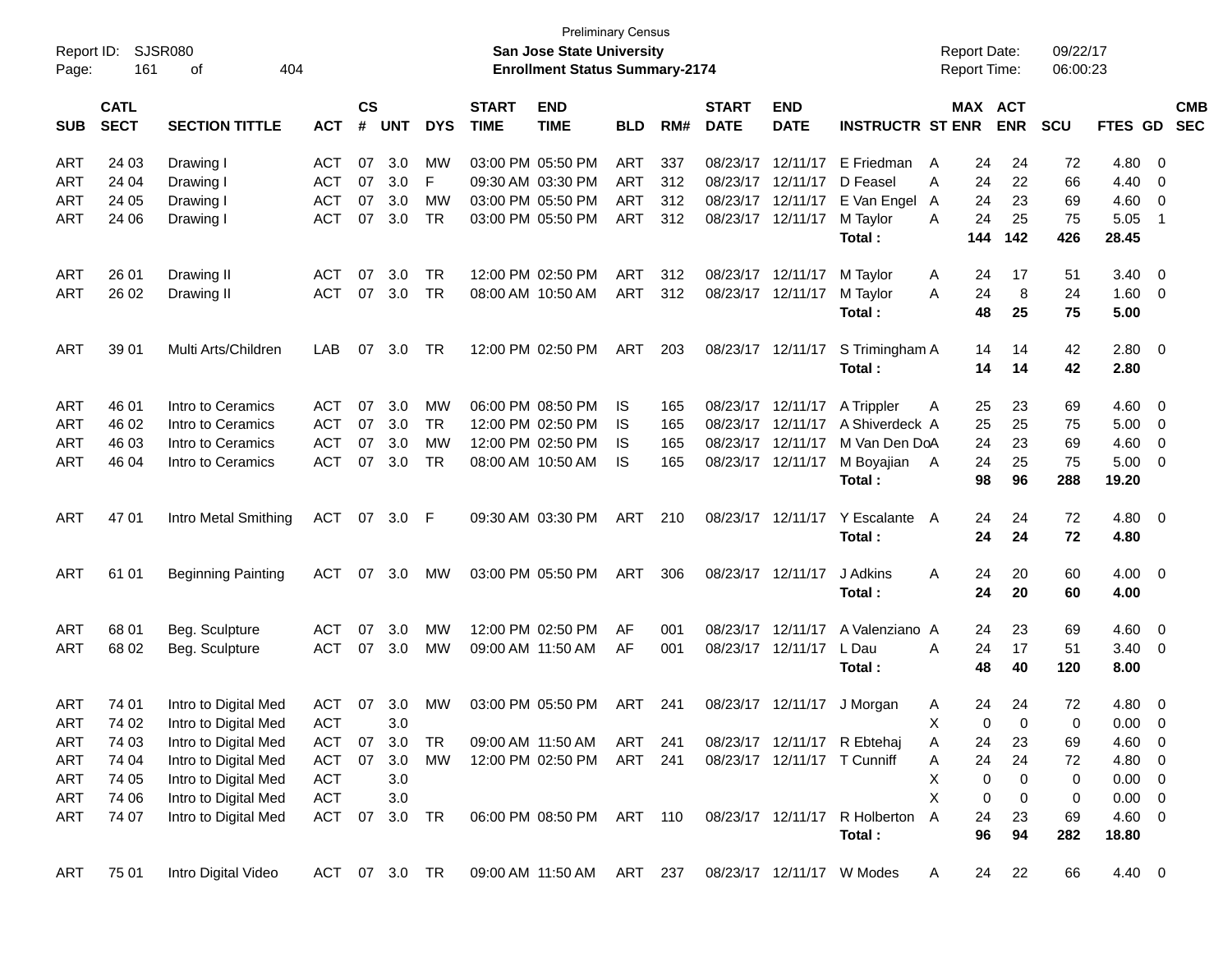|            |             |                                   |            |                        |            |              |              |                                       | <b>Preliminary Census</b> |     |                   |                   |                         |                     |            |            |             |                          |            |
|------------|-------------|-----------------------------------|------------|------------------------|------------|--------------|--------------|---------------------------------------|---------------------------|-----|-------------------|-------------------|-------------------------|---------------------|------------|------------|-------------|--------------------------|------------|
| Report ID: | SJSR080     |                                   |            |                        |            |              |              | <b>San Jose State University</b>      |                           |     |                   |                   |                         | <b>Report Date:</b> |            | 09/22/17   |             |                          |            |
| Page:      | 162         | 404<br>оf                         |            |                        |            |              |              | <b>Enrollment Status Summary-2174</b> |                           |     |                   |                   |                         | Report Time:        |            | 06:00:23   |             |                          |            |
|            | <b>CATL</b> |                                   |            | $\mathbf{c}\mathbf{s}$ |            |              | <b>START</b> | <b>END</b>                            |                           |     | <b>START</b>      | <b>END</b>        |                         |                     | MAX ACT    |            |             |                          | <b>CMB</b> |
| <b>SUB</b> | <b>SECT</b> | <b>SECTION TITTLE</b>             | <b>ACT</b> | #                      | <b>UNT</b> | <b>DYS</b>   | <b>TIME</b>  | <b>TIME</b>                           | <b>BLD</b>                | RM# | <b>DATE</b>       | <b>DATE</b>       | <b>INSTRUCTR ST ENR</b> |                     | <b>ENR</b> | <b>SCU</b> | FTES GD     |                          | <b>SEC</b> |
| ART        | 75 02       | Intro Digital Video               | <b>ACT</b> | 07                     | 3.0        | MW           |              | 09:00 AM 11:50 AM                     | ART                       | 237 | 08/23/17          | 12/11/17          | M BuckinghamA           | 24                  | 22         | 66         | 4.40        | $\overline{\mathbf{0}}$  |            |
|            |             |                                   |            |                        |            |              |              |                                       |                           |     |                   |                   | Total:                  | 48                  | 44         | 132        | 8.80        |                          |            |
| ART        |             | 100W 01 Writng Wrkshp FA          | <b>SEM</b> | 04                     | 3.0        | TR           |              | 10:30 AM 11:45 AM                     | <b>ART</b>                | 141 | 08/23/17          | 12/11/17          | J Silk                  | A<br>25             | 24         | 72         | 4.80        | $\overline{0}$           |            |
| ART        |             | 100W 02 Writng Wrkshp FA          | <b>SEM</b> | 04                     | 3.0        | MW           |              | 10:30 AM 11:45 AM                     | <b>ART</b>                | 141 | 08/23/17          | 12/11/17          | R Lessy                 | 25<br>A             | 18         | 54         | 3.60        | 0                        |            |
| ART        |             | 100W 03 Writng Wrkshp FA          | <b>SEM</b> | 04                     | 3.0        | MW           |              | 12:00 PM 01:15 PM                     | ART                       | 141 | 08/23/17          | 12/11/17          | R Lessy                 | 25<br>A             | 18         | 54         | 3.60        | 0                        |            |
| ART        |             | 100W 04 Writng Wrkshp FA          | <b>SEM</b> | 04                     | 3.0        | <b>TR</b>    |              | 12:00 PM 01:15 PM                     | ART                       | 141 | 08/23/17          | 12/11/17          | J Silk                  | 25<br>Α             | 24         | 72         | 4.80        | 0                        |            |
| ART        |             | 100W 05 Writng Wrkshp FA          | <b>SEM</b> | 04                     | 3.0        | <b>TR</b>    |              | 03:00 PM 04:15 PM                     | ART                       | 141 |                   | 08/23/17 12/11/17 | J Silk                  | 25<br>Α             | 22         | 66         | 4.40        | 0                        |            |
|            |             |                                   |            |                        |            |              |              |                                       |                           |     |                   |                   | Total:                  | 125                 | 106        | 318        | 21.20       |                          |            |
| ART        | 101 01      | Digital Media Art                 | <b>ACT</b> | 07                     | 3.0        | MW           |              | 03:00 PM 05:50 PM                     | ART                       | 237 |                   | 08/23/17 12/11/17 | S Durie                 | Α<br>24             | 24         | 72         | 4.85        | - 1                      |            |
|            |             |                                   |            |                        |            |              |              |                                       |                           |     |                   |                   | Total:                  | 24                  | 24         | 72         | 4.85        |                          |            |
| ART        | 102 01      | 3D Modeling and Prin ACT 07 3.0   |            |                        |            | TR.          |              | 03:00 PM 05:50 PM                     | ART                       | 241 |                   | 08/23/17 12/11/17 | R Holberton A           | 24                  | 24         | 72         | 4.85        | - 1                      |            |
|            |             |                                   |            |                        |            |              |              |                                       |                           |     |                   |                   | Total:                  | 24                  | 24         | 72         | 4.85        |                          |            |
| ART        | 103 01      | Art as System                     | ACT        | 13                     | 3.0        | TR           |              | 03:00 PM 05:50 PM                     | ART                       | 237 |                   | 08/23/17 12/11/17 | S Durie                 | Α<br>24             | 25         | 75         | 5.00        | $\overline{\phantom{0}}$ |            |
|            |             |                                   |            |                        |            |              |              |                                       |                           |     |                   |                   | Total:                  | 24                  | 25         | 75         | 5.00        |                          |            |
| ART        | 104 01      | Interdisc Sem Dig Me SEM 05 3.0 W |            |                        |            |              |              | 12:00 PM 02:45 PM                     | ART                       | 237 |                   | 08/23/17 12/11/17 | A Blanton               | Α<br>24             | 21         | 63         | 4.20        | $\overline{\phantom{0}}$ |            |
|            |             |                                   |            |                        |            |              |              |                                       |                           |     |                   |                   | Total:                  | 24                  | 21         | 63         | 4.20        |                          |            |
| ART        | 105 01      | Advanced Digit Video              | ACT        |                        | 3.0        |              |              |                                       |                           |     |                   |                   |                         | Χ                   | 0<br>0     | 0          | 0.00        | $\overline{\mathbf{0}}$  |            |
| ART        | 105 02      | Advanced Digit Video ACT          |            | 07                     | $3.0$ F    |              |              | 10:00 AM 04:00 PM                     | ART                       | 241 |                   | 08/23/17 12/11/17 | R Arar                  | A<br>24             | 23         | 69         | 4.60        | $\overline{\mathbf{0}}$  |            |
|            |             |                                   |            |                        |            |              |              |                                       |                           |     |                   |                   | Total:                  | 24                  | 23         | 69         | 4.60        |                          |            |
| ART        | 106 01      | Tpcs:Human/Mach InteACT           |            |                        | 07 3.0     | TR           |              | 12:00 PM 02:50 PM                     | ART                       | 237 |                   | 08/23/17 12/11/17 | S Durie                 | Α<br>24             | 21         | 63         | 4.20        | $\overline{\phantom{0}}$ |            |
|            |             |                                   |            |                        |            |              |              |                                       |                           |     |                   |                   | Total:                  | 24                  | 21         | 63         | 4.20        |                          |            |
| ART        | 107 01      | Adv Proj Digital Med              | ACT 07 3.0 |                        |            | TR           |              | 12:00 PM 02:50 PM                     | ART                       | 241 |                   | 08/23/17 12/11/17 | A Blanton               | Α<br>24             | 18         | 54         | 3.75        | $\overline{\mathbf{3}}$  |            |
|            |             |                                   |            |                        |            |              |              |                                       |                           |     |                   |                   | Total:                  |                     | 24<br>18   | 54         | 3.75        |                          |            |
| ART        | 108 01      | Intro Game Studies                | <b>LEC</b> | 01                     | 3.0        | <b>MW</b>    |              | 06:00 PM 07:15 PM                     | ART                       | 135 |                   | 08/23/17 12/11/17 | J Morgan                | 30<br>A             | 12         | 36         | 2.40        | $0\,$ C                  |            |
| CS         | 108 01      | Intro Game Studies                | <b>LEC</b> | 01                     | 3.0        | <b>MW</b>    |              | 06:00 PM 07:15 PM                     | <b>ART</b>                | 135 | 08/23/17 12/11/17 |                   | J Morgan                | Α                   | 25<br>0    | 75         | 5.00        | 0 <sup>o</sup>           |            |
| ART        | 108 02      | Intro Game Studies                | <b>LEC</b> | 01                     | 3.0        | F            |              | 12:30 PM 03:15 PM                     | <b>ART</b>                | 135 | 08/23/17 12/11/17 |                   | J Morgan                | Α<br>30             | 17         | 51         | 3.40        | $0\,$ C                  |            |
| CS         | 108 02      | Intro Game Studies                | <b>LEC</b> | 01                     | 3.0        | $\mathsf{F}$ |              | 12:30 PM 03:15 PM                     | ART                       | 135 | 08/23/17 12/11/17 |                   | J Morgan                | Α                   | 0<br>5     | 15         | 1.00        | $0\,C$                   |            |
|            |             |                                   |            |                        |            |              |              |                                       |                           |     |                   |                   | Total:                  | 60                  | 59         | 177        | 11.80       |                          |            |
| ART        | 132 01      | <b>TpcsInterCeramics</b>          | <b>ACT</b> |                        | 3.0        |              |              |                                       |                           |     |                   |                   |                         | X                   | 0<br>0     | 0          | $0.00 \t 0$ |                          |            |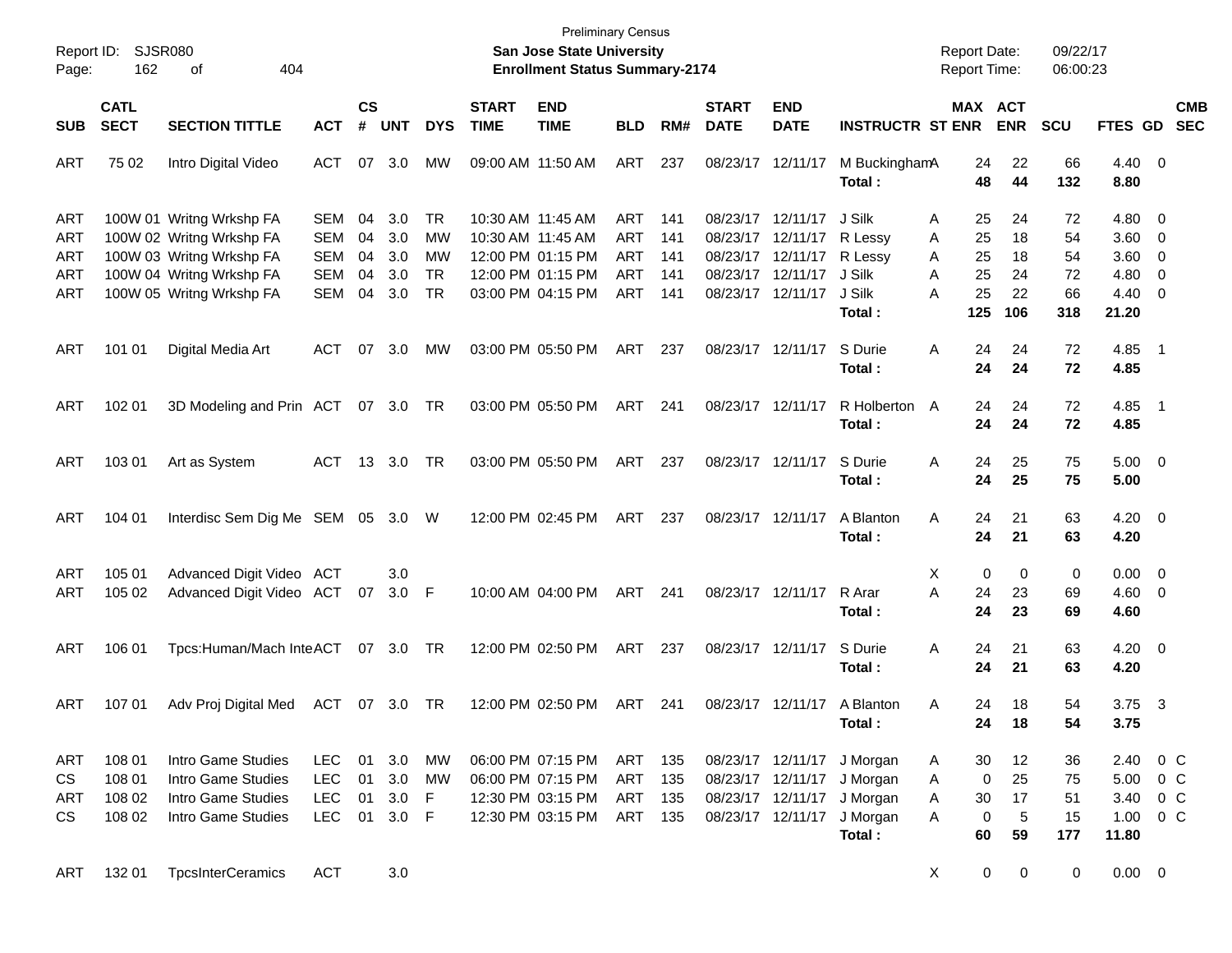| Report ID:<br>Page: | 163                        | <b>SJSR080</b><br>404<br>οf                                                                 |                          |                             |               |                 |                             | <b>Preliminary Census</b><br>San Jose State University<br><b>Enrollment Status Summary-2174</b> |            |            |                                        |                                        |                                            | <b>Report Date:</b><br><b>Report Time:</b> |                       | 09/22/17<br>06:00:23 |                        |                      |                          |
|---------------------|----------------------------|---------------------------------------------------------------------------------------------|--------------------------|-----------------------------|---------------|-----------------|-----------------------------|-------------------------------------------------------------------------------------------------|------------|------------|----------------------------------------|----------------------------------------|--------------------------------------------|--------------------------------------------|-----------------------|----------------------|------------------------|----------------------|--------------------------|
| <b>SUB</b>          | <b>CATL</b><br><b>SECT</b> | <b>SECTION TITTLE</b>                                                                       | <b>ACT</b>               | $\mathbf{c}\mathbf{s}$<br># | <b>UNT</b>    | <b>DYS</b>      | <b>START</b><br><b>TIME</b> | <b>END</b><br><b>TIME</b>                                                                       | <b>BLD</b> | RM#        | <b>START</b><br><b>DATE</b>            | <b>END</b><br><b>DATE</b>              | <b>INSTRUCTR ST ENR</b>                    | MAX ACT                                    | <b>ENR</b>            | <b>SCU</b>           | FTES GD                |                      | <b>CMB</b><br><b>SEC</b> |
| ART                 | 132 02                     | <b>TpcsInterCeramics</b>                                                                    | <b>ACT</b>               | 07                          | 3.0           | TR              |                             | 03:00 PM 05:50 PM                                                                               | IS         | 165        | 08/23/17 12/11/17                      |                                        | A Shiverdeck A<br>Total:                   | 24<br>24                                   | 24<br>24              | 72<br>72             | 4.80 0<br>4.80         |                      |                          |
| ART                 | 13301                      | Tpcs:Ceramic Sculptu ACT                                                                    |                          |                             | 07 3.0        | МW              |                             | 03:00 PM 05:50 PM                                                                               | IS         | 124        | 08/23/17 12/11/17                      |                                        | M Van Den DoA<br>Total:                    | 18<br>18                                   | 17<br>17              | 51<br>51             | $3.50$ 2<br>3.50       |                      |                          |
| ART                 | 134 01                     | Tpcs:Advanced CeramiACT                                                                     |                          |                             | 13 3.0        | МW              |                             | 03:00 PM 05:50 PM                                                                               | IS         | 124        | 08/23/17 12/11/17                      |                                        | M Van Den DoA<br>Total:                    | 7<br>7                                     | 4<br>4                | 12<br>12             | $0.80 \ 0$<br>0.80     |                      |                          |
| ART                 | 135 01                     | Moldmaking                                                                                  | <b>ACT</b>               |                             | 3.0           |                 |                             |                                                                                                 |            |            |                                        |                                        | Total:                                     | Х<br>0<br>0                                | 0<br>0                | 0<br>0               | $0.00 \t 0$<br>0.00    |                      |                          |
| ART<br>CA           | 139 01<br>139 01           | Adv. Multicultural<br>Adv. Multicultural                                                    | <b>ACT</b><br><b>ACT</b> | 07                          | 3.0<br>07 3.0 | TR<br><b>TR</b> |                             | 12:00 PM 02:50 PM<br>12:00 PM 02:50 PM                                                          | ART<br>ART | 203<br>203 | 08/23/17 12/11/17<br>08/23/17 12/11/17 |                                        | S Trimingham A<br>S Trimingham A<br>Total: | 10<br>0<br>10                              | 7<br>$\mathbf 1$<br>8 | 21<br>3<br>24        | 1.40<br>0.20<br>1.60   | $0\,$ C<br>0 C       |                          |
| ART<br>ART          | 140 01<br>140 02           | Glass<br>Glass                                                                              | <b>ACT</b><br><b>ACT</b> | 07<br>07                    | 3.0<br>3.0    | MW<br>МW        |                             | 12:00 PM 02:50 PM<br>09:00 AM 11:50 AM                                                          | IS<br>IS   | 235<br>235 |                                        | 08/23/17 12/11/17<br>08/23/17 12/11/17 | C Straubing<br>C Straubing<br>Total:       | 20<br>A<br>20<br>A<br>40                   | 16<br>16<br>32        | 48<br>48<br>96       | 3.30<br>3.35<br>6.65   | $\overline{2}$<br>-3 |                          |
| ART                 | 14701                      | Tpcs: Mtlsmithing/Je                                                                        | ACT                      |                             | 07 3.0        | TR              |                             | 12:00 PM 02:50 PM                                                                               | <b>ART</b> | 210        |                                        | 08/23/17 12/11/17                      | Y Escalante<br>Total:                      | 24<br>A<br>24                              | 16<br>16              | 48<br>48             | 3.45<br>3.45           | $-5$                 |                          |
| ART                 | 149 01                     | Tpcs:JewelSmSculp                                                                           | ACT                      |                             | 07 3.0        | TR              |                             | 03:00 PM 05:50 PM                                                                               | <b>ART</b> | 210        |                                        | 08/23/17 12/11/17                      | Y Escalante<br>Total:                      | 24<br>A<br>24                              | 15<br>15              | 45<br>45             | $3.10 \quad 2$<br>3.10 |                      |                          |
| ART                 | 150 02                     | Intro Printmaking                                                                           | ACT                      |                             | 07 3.0        | F               |                             | 09:30 AM 03:30 PM                                                                               | ART        | 309        |                                        | 08/23/17 12/11/17                      | I Carvajal<br>Total:                       | 24<br>A<br>24                              | 20<br>20              | 60<br>60             | 4.10 2<br>4.10         |                      |                          |
| ART                 | 151 01                     | Screen-Printing                                                                             | ACT                      | 07                          | 3.0           | TR              |                             | 12:00 PM 02:50 PM                                                                               | ART        | 301        |                                        | 08/23/17 12/11/17                      | I Carvajal<br>Total:                       | Α<br>24<br>24                              | 24<br>24              | 72<br>72             | $4.80\ 0$<br>4.80      |                      |                          |
| ART                 | 152 01                     | Tpcs in Lithography ACT 07 3.0 MW 03:00 PM 05:50 PM ART 309 08/23/17 12/11/17 P Surgalski A |                          |                             |               |                 |                             |                                                                                                 |            |            |                                        |                                        | Total:                                     | 24<br>24                                   | 11<br>11              | 33<br>33             | $2.20 \t 0$<br>2.20    |                      |                          |
| ART                 | 158 01                     | Tpcs: Adv Drawing                                                                           |                          |                             |               |                 |                             | ACT 07 3.0 MW 12:00 PM 02:50 PM ART 312                                                         |            |            |                                        |                                        | 08/23/17 12/11/17 E Friedman A<br>Total:   | 24<br>24                                   | 24<br>24              | 72<br>72             | 4.85 1<br>4.85         |                      |                          |
| ART                 | 162 01                     | Watercolor                                                                                  |                          |                             |               |                 |                             | ACT 07 3.0 MW 12:00 PM 02:50 PM ART 337                                                         |            |            |                                        |                                        | 08/23/17 12/11/17 G Antokal                | 24<br>A                                    | 22                    | 66                   | 4.45 1                 |                      |                          |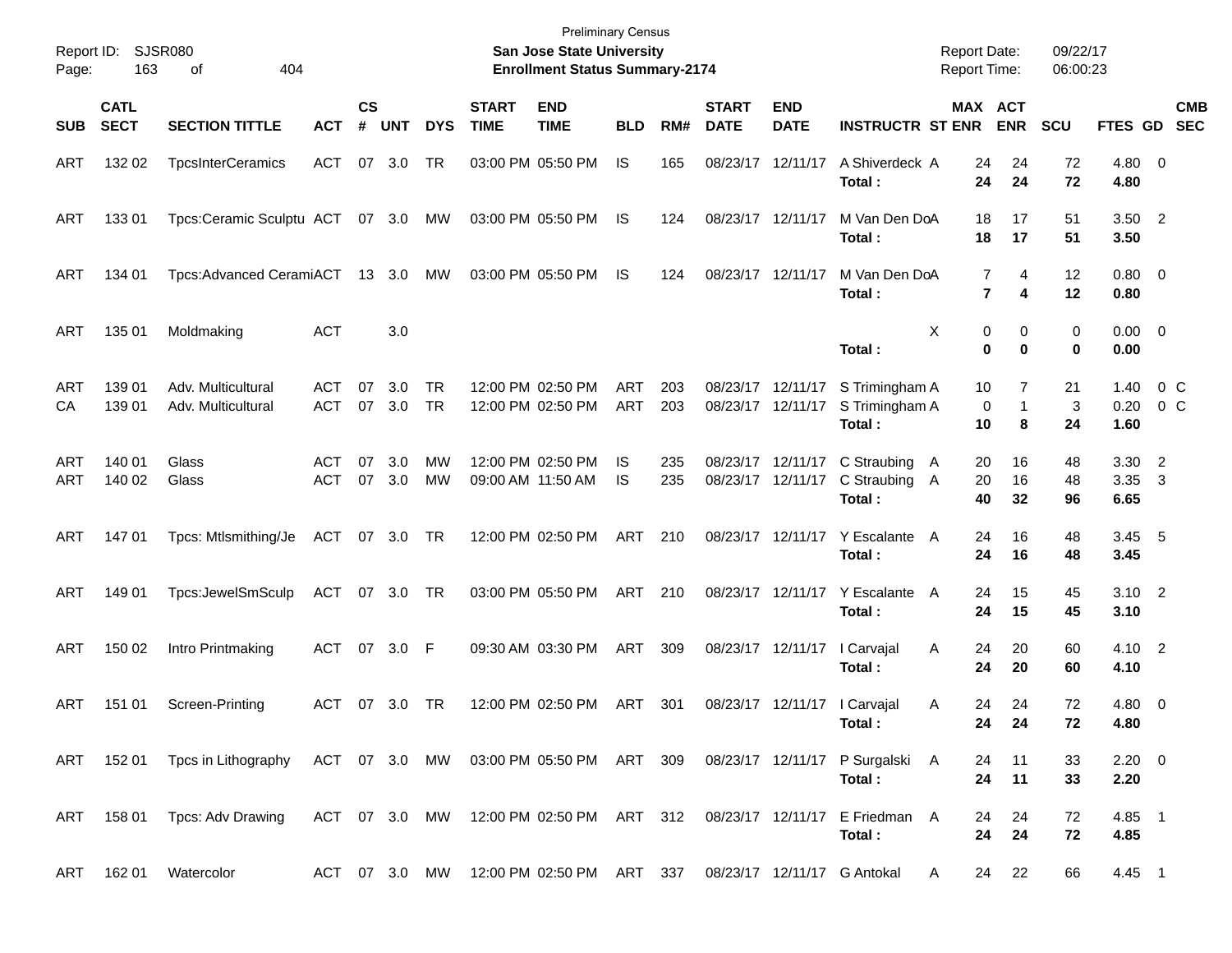| Page:             | Report ID: SJSR080<br>164  | 404<br>of                                                            |                                        |                    |                                |                          |                             | <b>Preliminary Census</b><br>San Jose State University<br><b>Enrollment Status Summary-2174</b> |            |     |                                        |                                                     |                                                                                                                 | <b>Report Date:</b><br>Report Time: |                         |                                 | 09/22/17<br>06:00:23            |                                               |                           |
|-------------------|----------------------------|----------------------------------------------------------------------|----------------------------------------|--------------------|--------------------------------|--------------------------|-----------------------------|-------------------------------------------------------------------------------------------------|------------|-----|----------------------------------------|-----------------------------------------------------|-----------------------------------------------------------------------------------------------------------------|-------------------------------------|-------------------------|---------------------------------|---------------------------------|-----------------------------------------------|---------------------------|
| <b>SUB</b>        | <b>CATL</b><br><b>SECT</b> | <b>SECTION TITTLE</b>                                                | <b>ACT</b>                             | $\mathsf{cs}$<br># | <b>UNT</b>                     | <b>DYS</b>               | <b>START</b><br><b>TIME</b> | <b>END</b><br><b>TIME</b>                                                                       | <b>BLD</b> | RM# | <b>START</b><br><b>DATE</b>            | <b>END</b><br><b>DATE</b>                           | <b>INSTRUCTR ST ENR</b>                                                                                         |                                     |                         | MAX ACT<br><b>ENR</b>           | SCU                             |                                               | <b>CMB</b><br>FTES GD SEC |
|                   |                            |                                                                      |                                        |                    |                                |                          |                             |                                                                                                 |            |     |                                        |                                                     | Total:                                                                                                          |                                     | 24                      | 22                              | 66                              | 4.45                                          |                           |
| ART               |                            | 164A 01 Intermed Painting                                            | ACT                                    |                    | 07 3.0                         | TR                       |                             | 12:00 PM 02:50 PM                                                                               | ART        | 310 | 08/23/17 12/11/17                      |                                                     | D Feasel<br>Total:                                                                                              | A                                   | 24<br>24                | 25<br>25                        | 75<br>75                        | $5.05$ 1<br>5.05                              |                           |
| ART               | 165 01                     | Tpcs: Figure Paintin                                                 | ACT 07 3.0 TR                          |                    |                                |                          |                             | 03:00 PM 05:50 PM                                                                               | ART        | 306 | 08/23/17 12/11/17                      |                                                     | D Feasel<br>Total:                                                                                              | A                                   | 24<br>24                | 23<br>23                        | 69<br>69                        | $4.60 \ 0$<br>4.60                            |                           |
| ART               | 166 01                     | Tpcs:Advanced Painti LAB                                             |                                        |                    | 15 3.0                         | MW                       |                             | 03:00 PM 05:50 PM                                                                               | ART 310    |     | 08/23/17 12/11/17                      |                                                     | <b>G</b> Antokal<br>Total:                                                                                      | A                                   | 24<br>24                | 22<br>22                        | 66<br>66                        | 4.75 7<br>4.75                                |                           |
| ART               | 168 01                     | Woodworking                                                          | LAB                                    |                    | 15 3.0 F                       |                          |                             | 09:30 AM 03:30 PM                                                                               | ART        | 108 |                                        | 08/23/17 12/11/17                                   | S Wright<br>Total:                                                                                              | Α                                   | 24<br>24                | 21<br>21                        | 63<br>63                        | 4.30 2<br>4.30                                |                           |
| ART               | 169 01                     | <b>Metal Sculpture</b>                                               | ACT                                    | 07                 | 3.0                            | MW                       |                             | 03:00 PM 05:50 PM                                                                               | AF         | 001 | 08/23/17 12/11/17                      |                                                     | A Valenziano A<br>Total:                                                                                        |                                     | 24<br>24                | 12<br>12                        | 36<br>36                        | $2.55 \quad 3$<br>2.55                        |                           |
| ART               |                            | 174A 01 Mus & Gall Oper<br>ARTH 174A 01 Mus & Gall Oper              | <b>SEM</b><br><b>SEM</b>               |                    | 3.0<br>3.0                     |                          |                             |                                                                                                 |            |     |                                        |                                                     | Total:                                                                                                          | Χ<br>X                              | 0<br>0<br>$\mathbf 0$   | 0<br>0<br>$\bf{0}$              | 0<br>0<br>0                     | $0.00 \t 0$<br>$0.00 \t 0$<br>0.00            |                           |
| ART               | 175 01                     | Sp Top Studio Art                                                    | <b>ACT</b>                             |                    | 3.0                            |                          |                             |                                                                                                 |            |     |                                        |                                                     | Total:                                                                                                          | Χ                                   | 0<br>$\mathbf 0$        | 0<br>$\bf{0}$                   | 0<br>0                          | $0.00 \t 0$<br>0.00                           |                           |
| ART<br>ART        | 178 01<br>178 03           | Art Field Work<br>Art Field Work                                     | <b>SUP</b><br><b>SUP</b>               | 78                 | 3.0<br>78 3.0                  | TBA<br><b>TBA</b>        |                             |                                                                                                 |            |     | 08/23/17 12/11/17<br>08/23/17 12/11/17 |                                                     | A Raynsford A<br>A Raynsford A<br>Total:                                                                        |                                     | 0<br>10<br>10           | 0<br>0<br>0                     | 0<br>0<br>0                     | $0.00 \t 0$<br>$0.00 \t 0$<br>0.00            |                           |
| ART               | 179 01                     | Spec Prob in Art                                                     | <b>SUP</b>                             |                    | 78 3.0                         | TBA                      |                             |                                                                                                 |            |     |                                        | 08/23/17 12/11/17                                   | A Raynsford A<br>Total:                                                                                         |                                     | 10<br>10                | 0<br>0                          | 0<br>0                          | $0.00 \ 0$<br>0.00                            |                           |
| ART<br>ART<br>ART | 180 01<br>180 03<br>180 04 | <b>Indiv Studies</b><br><b>Indiv Studies</b><br><b>Indiv Studies</b> | <b>SUP</b><br><b>SUP</b><br><b>SUP</b> |                    | 78 3.0<br>78 3.0<br>78 1.0 TBA | <b>TBA</b><br><b>TBA</b> |                             |                                                                                                 |            |     |                                        |                                                     | 08/23/17 12/11/17 A Raynsford A<br>08/23/17 12/11/17 A Raynsford A<br>08/23/17 12/11/17 A Raynsford A<br>Total: |                                     | 0<br>25<br>5<br>30      | 0<br>17<br>$\overline{a}$<br>19 | 0<br>51<br>$\overline{2}$<br>53 | $0.00 \t 0$<br>$3.40 \ 0$<br>$0.15$ 1<br>3.55 |                           |
| ART<br>ART<br>ART | 198 01<br>198 02<br>198 03 | B.F.A. Seminar<br>B.F.A. Seminar<br>B.F.A. Seminar                   | SEM 05 3.0 T<br><b>SEM</b><br>SEM      |                    | 3.0<br>05 3.0 W                |                          |                             | 12:00 PM 02:45 PM ART 110<br>10:30 AM 01:15 PM ART 110                                          |            |     |                                        | 08/23/17 12/11/17 M Day<br>08/23/17 12/11/17 L Fung |                                                                                                                 | A<br>X<br>Α                         | 20<br>$\mathbf 0$<br>20 | 13<br>$\mathbf 0$<br>12         | 39<br>0<br>36                   | 2.60 0<br>$0.00 \t 0$<br>$2.40 \t 0$          |                           |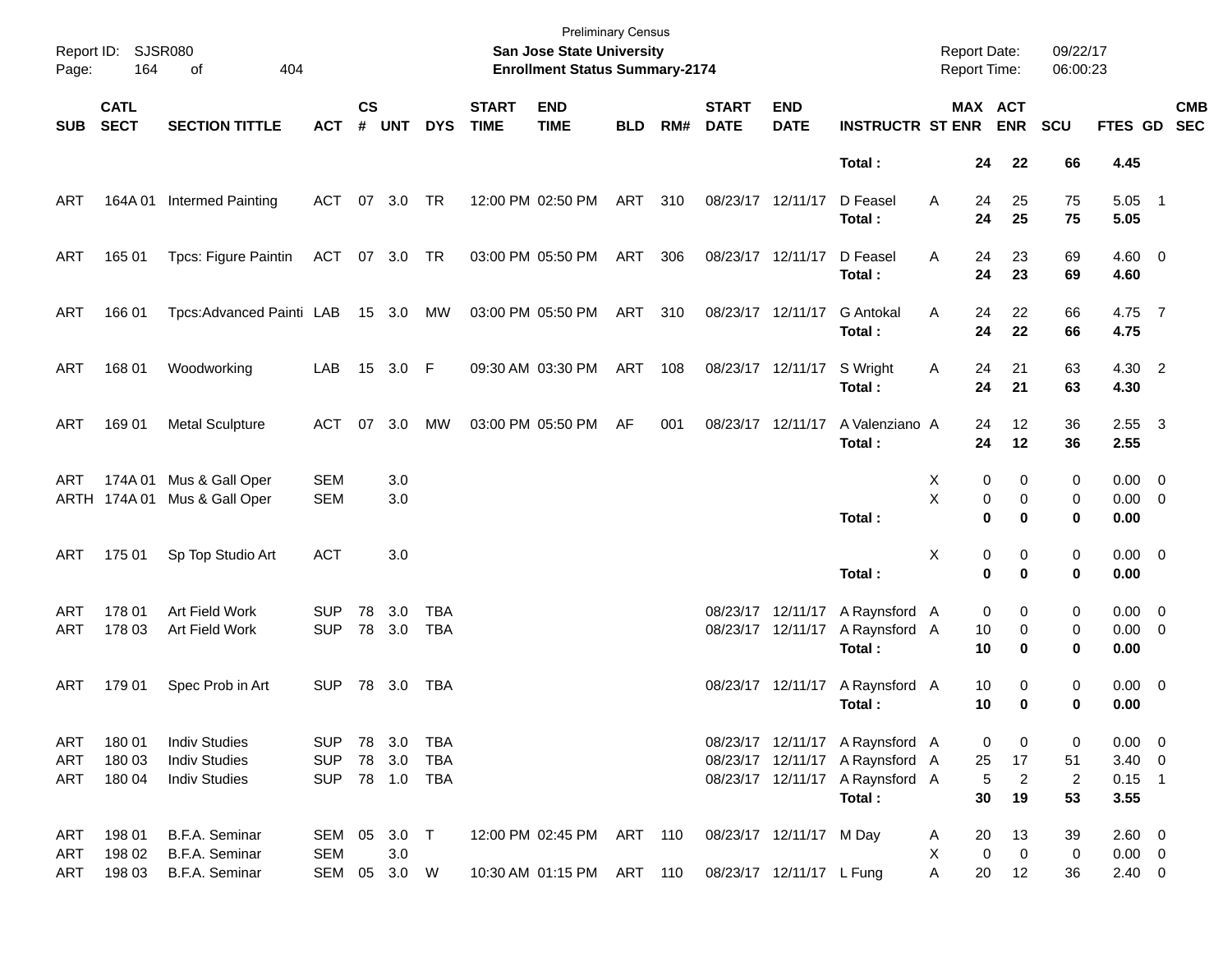| Page:                    | Report ID: SJSR080<br>165  | 404<br>of                                                                                                    |                                                      |                    |                                          |                   |                             | <b>Preliminary Census</b><br>San Jose State University<br><b>Enrollment Status Summary-2174</b> |            |     |                             |                                        |                                                                                                      | <b>Report Date:</b><br>Report Time: |                                | 09/22/17<br>06:00:23 |                                                          |            |
|--------------------------|----------------------------|--------------------------------------------------------------------------------------------------------------|------------------------------------------------------|--------------------|------------------------------------------|-------------------|-----------------------------|-------------------------------------------------------------------------------------------------|------------|-----|-----------------------------|----------------------------------------|------------------------------------------------------------------------------------------------------|-------------------------------------|--------------------------------|----------------------|----------------------------------------------------------|------------|
| <b>SUB</b>               | <b>CATL</b><br><b>SECT</b> | <b>SECTION TITTLE</b>                                                                                        | <b>ACT</b>                                           | $\mathsf{cs}$<br># | <b>UNT</b>                               | <b>DYS</b>        | <b>START</b><br><b>TIME</b> | <b>END</b><br><b>TIME</b>                                                                       | <b>BLD</b> | RM# | <b>START</b><br><b>DATE</b> | <b>END</b><br><b>DATE</b>              | <b>INSTRUCTR ST ENR</b>                                                                              |                                     | MAX ACT<br><b>ENR</b>          | <b>SCU</b>           | FTES GD SEC                                              | <b>CMB</b> |
|                          |                            |                                                                                                              |                                                      |                    |                                          |                   |                             |                                                                                                 |            |     |                             |                                        | Total:                                                                                               | 40                                  | 25                             | 75                   | 5.00                                                     |            |
| ART                      | 199 01                     | <b>BFA Project</b>                                                                                           | <b>SUP</b>                                           |                    | 78 3.0                                   | TBA               |                             |                                                                                                 |            |     |                             | 08/23/17 12/11/17                      | A Raynsford A<br>Total:                                                                              | 35<br>35                            | 38<br>38                       | 114<br>114           | 7.60 0<br>7.60                                           |            |
| ART                      |                            | 200W 01 Prof Writing Worksho SEM 05 3.0 M                                                                    |                                                      |                    |                                          |                   |                             | 03:00 PM 05:45 PM                                                                               | ART        | 110 | 08/23/17 12/11/17           |                                        | A Raynsford A<br>Total:                                                                              | 20<br>20                            | 10<br>10                       | 30<br>30             | 2.50 10<br>2.50                                          |            |
| ART                      | 208 01                     | <b>Grad Photo Crit</b>                                                                                       | LAB                                                  |                    | 15 3.0 T                                 |                   |                             | 06:00 PM 08:50 PM                                                                               | IS.        |     | 219C 08/23/17 12/11/17      |                                        | <b>B</b> Rayner<br>Total:                                                                            | 15<br>Α<br>15                       | 9<br>9                         | 27<br>27             | $2.25$ 9<br>2.25                                         |            |
| ART                      | 21701                      | <b>Tutrls Pictorial</b>                                                                                      | LAB                                                  |                    | 78 3.0                                   | TBA               |                             |                                                                                                 |            |     |                             | 08/23/17 12/11/17                      | A Raynsford A<br>Total:                                                                              | 20<br>20                            | 5<br>5                         | 15<br>15             | $1.25$ 5<br>1.25                                         |            |
| ART                      | 219 01                     | <b>Tutrls Spatial Art</b>                                                                                    | LAB                                                  |                    | 78 3.0                                   | TBA               |                             |                                                                                                 |            |     |                             | 08/23/17 12/11/17                      | A Raynsford A<br>Total:                                                                              | 20<br>20                            | 5<br>5                         | 15<br>15             | $1.25$ 5<br>1.25                                         |            |
| ART                      | 220 01                     | <b>Tutrls Digital Art</b>                                                                                    | LAB                                                  |                    | 78 3.0                                   | TBA               |                             |                                                                                                 |            |     |                             | 08/23/17 12/11/17                      | A Raynsford A<br>Total:                                                                              | 20<br>20                            | $\overline{a}$<br>$\mathbf{2}$ | 6<br>6               | $0.50$ 2<br>0.50                                         |            |
| ART                      | 222 01                     | <b>Grad Tutrls Photog</b>                                                                                    | LAB                                                  |                    | 78 3.0                                   | TBA               |                             |                                                                                                 |            |     |                             | 08/23/17 12/11/17                      | A Raynsford A<br>Total:                                                                              | 20<br>20                            | $\overline{a}$<br>$\mathbf{2}$ | 6<br>6               | $0.50$ 2<br>0.50                                         |            |
| ART                      | 260 01                     | Spec Tutrls in Art                                                                                           | LAB                                                  |                    | 78 3.0                                   | TBA               |                             |                                                                                                 |            |     |                             | 08/23/17 12/11/17                      | A Raynsford A<br>Total:                                                                              | 20<br>20                            | 3<br>$\mathbf{3}$              | 9<br>9               | $0.75$ 3<br>0.75                                         |            |
| ART                      | 281 01                     | Interdis Critique                                                                                            | SEM 05 3.0                                           |                    |                                          | W                 |                             | 03:00 PM 05:45 PM                                                                               | ART 110    |     | 08/23/17 12/11/17           |                                        | A Shiverdeck A<br>Total:                                                                             | 15<br>15                            | 9<br>9                         | 27<br>27             | $2.25$ 9<br>2.25                                         |            |
| ART                      |                            | 282A 01 Sem Theory & Crit                                                                                    | SEM 05 3.0 R                                         |                    |                                          |                   |                             | 03:00 PM 05:45 PM                                                                               | ART 110    |     |                             | 08/23/17 12/11/17                      | D Solomon<br>Total:                                                                                  | 20<br>A<br>20                       | 19<br>19                       | 57<br>57             | 4.75 19<br>4.75                                          |            |
| ART<br>ART<br>ART<br>ART |                            | 297A 01 MA Special Study<br>297A 02 MA Special Study<br>297A 03 MA Special Study<br>297A 04 MA Special Study | <b>SUP</b><br><b>SUP</b><br><b>SUP</b><br><b>SUP</b> |                    | 78 3.0<br>78 3.0<br>78 3.0<br>78 3.0 TBA | TBA<br>TBA<br>TBA |                             |                                                                                                 |            |     |                             | 08/23/17 12/11/17<br>08/23/17 12/11/17 | 08/23/17 12/11/17 A Raynsford A<br>08/23/17 12/11/17 A Raynsford A<br>A Raynsford A<br>A Raynsford A | 10<br>10<br>10<br>10                | 0<br>0<br>0<br>$\pmb{0}$       | 0<br>0<br>0<br>0     | $0.00 \t 0$<br>$0.00 \t 0$<br>$0.00 \t 0$<br>$0.00 \t 0$ |            |
| ART                      |                            | 297B 01 Masters Project                                                                                      | SUP 78 3.0 TBA                                       |                    |                                          |                   |                             |                                                                                                 |            |     |                             |                                        | Total:<br>08/23/17 12/11/17 A Raynsford A                                                            | 40<br>10                            | 0<br>$\mathbf{1}$              | 0<br>3               | 0.00<br>$0.25$ 1                                         |            |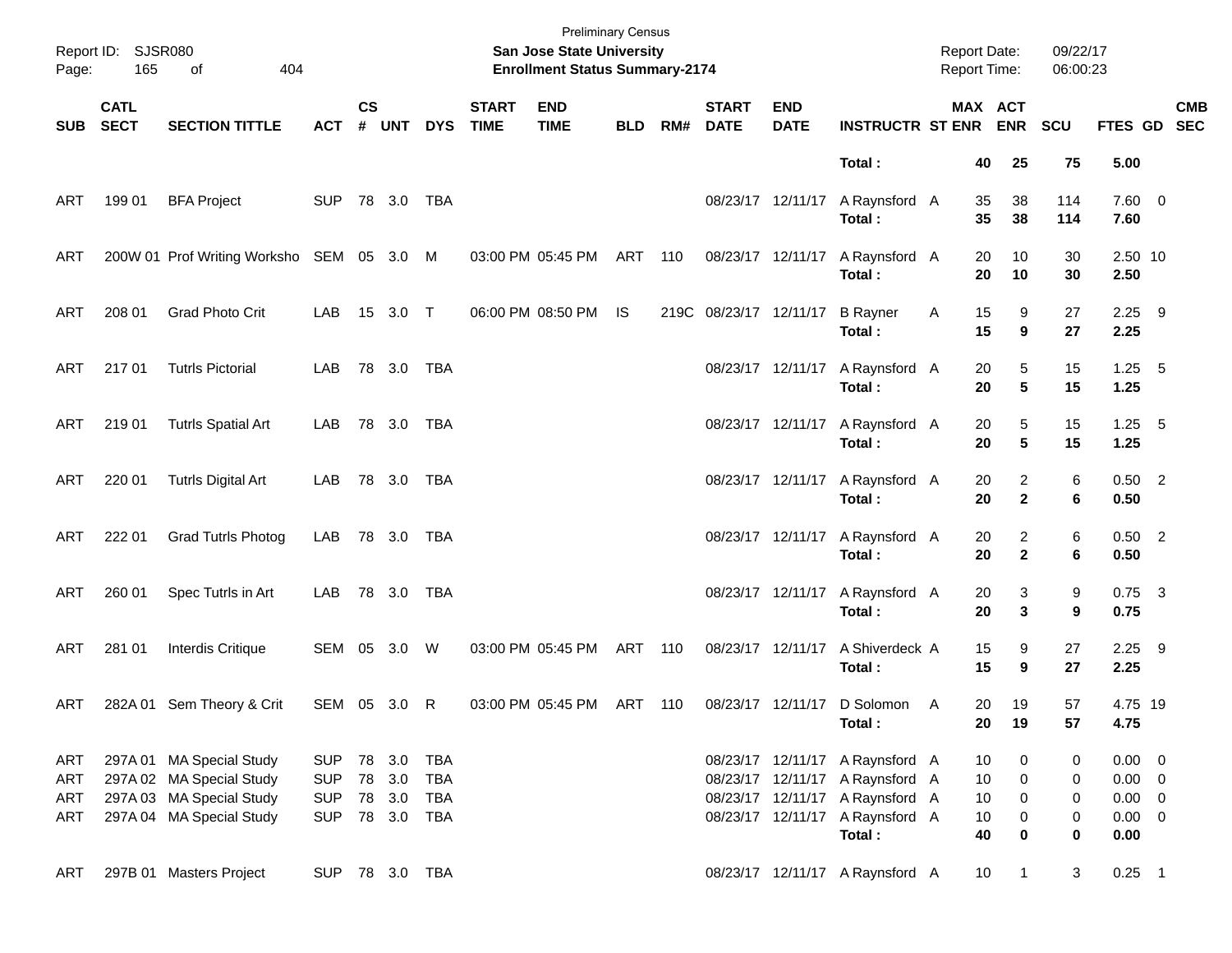| Report ID:<br>Page:                 | 166                                            | <b>SJSR080</b><br>404<br>οf                                                          |                                                      |                      |                                   |                                          |                             | <b>San Jose State University</b><br><b>Enrollment Status Summary-2174</b>        | <b>Preliminary Census</b>                     |                          |                             |                                                                                  |                                                                                                        | <b>Report Date:</b><br>Report Time:                        |                             | 09/22/17<br>06:00:23            |                                              |                                            |
|-------------------------------------|------------------------------------------------|--------------------------------------------------------------------------------------|------------------------------------------------------|----------------------|-----------------------------------|------------------------------------------|-----------------------------|----------------------------------------------------------------------------------|-----------------------------------------------|--------------------------|-----------------------------|----------------------------------------------------------------------------------|--------------------------------------------------------------------------------------------------------|------------------------------------------------------------|-----------------------------|---------------------------------|----------------------------------------------|--------------------------------------------|
| <b>SUB</b>                          | <b>CATL</b><br><b>SECT</b>                     | <b>SECTION TITTLE</b>                                                                | <b>ACT</b>                                           | $\mathsf{cs}$<br>#   | <b>UNT</b>                        | <b>DYS</b>                               | <b>START</b><br><b>TIME</b> | <b>END</b><br><b>TIME</b>                                                        | <b>BLD</b>                                    | RM#                      | <b>START</b><br><b>DATE</b> | <b>END</b><br><b>DATE</b>                                                        | <b>INSTRUCTR ST ENR</b>                                                                                | MAX ACT                                                    | <b>ENR</b>                  | SCU                             | FTES GD                                      | <b>CMB</b><br><b>SEC</b>                   |
|                                     |                                                |                                                                                      |                                                      |                      |                                   |                                          |                             |                                                                                  |                                               |                          |                             |                                                                                  | Total:                                                                                                 | 10                                                         | 1                           | 3                               | 0.25                                         |                                            |
| ART                                 | 298A01                                         | <b>MFA Special Study</b>                                                             | <b>SUP</b>                                           |                      | 78 3.0                            | TBA                                      |                             |                                                                                  |                                               |                          | 08/23/17 12/11/17           |                                                                                  | A Raynsford A<br>Total:                                                                                | 25<br>25                                                   | 9<br>9                      | 27<br>27                        | $2.25$ 9<br>2.25                             |                                            |
| ART                                 |                                                | 298B 01 MFA Project                                                                  | <b>SUP</b>                                           |                      | 78 3.0                            | TBA                                      |                             |                                                                                  |                                               |                          |                             | 08/23/17 12/11/17                                                                | A Raynsford A<br>Total:                                                                                | 25<br>25                                                   | 3<br>3                      | 9<br>9                          | $0.75$ 3<br>0.75                             |                                            |
| ART                                 | 299 01                                         | Master's Thesis                                                                      | <b>SUP</b>                                           |                      | 78 3.0                            | TBA                                      |                             |                                                                                  |                                               |                          |                             | 08/23/17 12/11/17                                                                | A Raynsford A<br>Total:                                                                                | 25<br>25                                                   | 3<br>3                      | 9<br>9                          | $0.75$ 3<br>0.75                             |                                            |
|                                     | ARTH 1501<br>ARTH 1502                         | <b>Visual Culture</b><br><b>Visual Culture</b>                                       | <b>LEC</b><br><b>LEC</b>                             | 02<br>02             | 3.0<br>3.0                        | MW<br><b>MW</b>                          |                             | 10:30 AM 11:45 AM<br>12:00 PM 01:15 PM                                           | <b>ART</b><br>ART                             | 133<br>133               |                             | 08/23/17 12/11/17<br>08/23/17 12/11/17                                           | I Pafford<br>I Pafford<br>Total:                                                                       | 70<br>Α<br>70<br>A<br>140                                  | 70<br>69<br>139             | 210<br>207<br>417               | $14.00 \t 0$<br>13.80 0<br>27.80             |                                            |
|                                     | ARTH 70A 01                                    | Art Hist Prehis-Med                                                                  | <b>LEC</b>                                           | 02                   | 3.0                               | МW                                       |                             | 09:00 AM 10:15 AM                                                                | ART 110                                       |                          |                             | 08/23/17 12/11/17                                                                | I Pafford<br>Total:                                                                                    | 24<br>A<br>24                                              | 24<br>24                    | 72<br>72                        | $4.80\ 0$<br>4.80                            |                                            |
| ARTH<br>ARTH<br>ARTH<br><b>ARTH</b> | 70B 01<br>70B 02<br>70B 03<br>70B 04           | Art Hist Ren-Mod<br>Art Hist Ren-Mod<br>Art Hist Ren-Mod<br>Art Hist Ren-Mod         | <b>LEC</b><br><b>LEC</b><br><b>LEC</b><br><b>LEC</b> | 02<br>02<br>02<br>02 | 3.0<br>3.0<br>3.0<br>3.0          | MW<br>MW<br><b>TR</b><br><b>MW</b>       |                             | 01:30 PM 02:45 PM<br>04:30 PM 05:45 PM<br>12:00 PM 01:15 PM<br>03:00 PM 04:15 PM | <b>ART</b><br><b>ART</b><br><b>ART</b><br>ART | 133<br>133<br>133<br>135 | 08/23/17 12/11/17           | 08/23/17 12/11/17<br>08/23/17 12/11/17<br>08/23/17 12/11/17                      | A Junkerman A<br>J Movassat<br>J Smits<br>J Movassat<br>Total:                                         | 70<br>70<br>A<br>70<br>A<br>50<br>A<br>260                 | 69<br>55<br>65<br>49<br>238 | 207<br>165<br>195<br>147<br>714 | 13.80 0<br>11.00<br>13.00<br>9.80 0<br>47.60 | $\overline{\phantom{0}}$<br>0              |
| ARTH<br>ARTH                        | ARTH 72 01<br>72 02<br>72 03<br>ARTH 72 04     | Design in Society<br>Design in Society<br>Design in Society<br>Design in Society     | <b>LEC</b><br><b>LEC</b><br><b>LEC</b><br><b>LEC</b> | 01<br>01<br>01<br>01 | 3.0<br>3.0<br>3.0<br>3.0          | F<br><b>MW</b><br><b>TR</b><br><b>MW</b> |                             | 09:30 AM 12:15 PM<br>03:00 PM 04:15 PM<br>03:00 PM 04:15 PM<br>04:30 PM 05:45 PM | <b>ART</b><br><b>ART</b><br><b>ART</b><br>ART | 133<br>133<br>133<br>135 |                             | 08/23/17 12/11/17<br>08/23/17 12/11/17<br>08/23/17 12/11/17<br>08/23/17 12/11/17 | E Consavari A<br>E Consavari A<br>J Thompson A<br>E Consavari A<br>Total:                              | 70<br>70<br>70<br>50<br>260                                | 65<br>68<br>64<br>48<br>245 | 195<br>204<br>192<br>144<br>735 | 13.00 0<br>13.60<br>12.80<br>9.60 0<br>49.00 | $\overline{\phantom{0}}$<br>$\overline{0}$ |
| ART<br>ART                          | ARTH 110 01<br>110 01<br>ARTH 110 02<br>110 02 | Hst/Thry New Media<br>Hst/Thry New Media<br>Hst/Thry New Media<br>Hst/Thry New Media | LEC<br><b>LEC</b><br><b>LEC</b><br><b>LEC</b>        | 01<br>01             | 01 3.0 TR<br>3.0<br>3.0<br>01 3.0 | TR<br><b>TR</b><br>TR                    |                             | 01:30 PM 02:45 PM<br>10:30 AM 11:45 AM<br>10:30 AM 11:45 AM                      | <b>ART</b><br>ART<br>ART 133                  | 133<br>133               |                             | 08/23/17 12/11/17<br>08/23/17 12/11/17<br>08/23/17 12/11/17                      | 01:30 PM 02:45 PM ART 133 08/23/17 12/11/17 D Solomon<br>D Solomon<br>D Solomon<br>D Solomon<br>Total: | $\overline{A}$<br>50<br>0<br>A<br>70<br>Α<br>A<br>0<br>120 | 31<br>14<br>46<br>15<br>106 | 93<br>42<br>138<br>45<br>318    | 6.25<br>2.90<br>9.25<br>3.00<br>21.40        | $1\,C$<br>2 C<br>1 C<br>$0\,C$             |
|                                     | ARTH 126 01<br>PHOT 126 01                     | History of Photo<br>History of Photo                                                 | LEC<br><b>LEC</b>                                    |                      | 02 3.0<br>02 3.0                  | TR<br><b>TR</b>                          |                             | 10:30 AM 11:45 AM<br>10:30 AM 11:45 AM                                           | ART<br>ART 135                                | 135                      |                             | 08/23/17 12/11/17 P Albers<br>08/23/17 12/11/17 P Albers                         | Total:                                                                                                 | 50<br>Α<br>0<br>Α<br>50                                    | 26<br>24<br>50              | 78<br>72<br>150                 | 5.30 2 C<br>4.90 2 C<br>10.20                |                                            |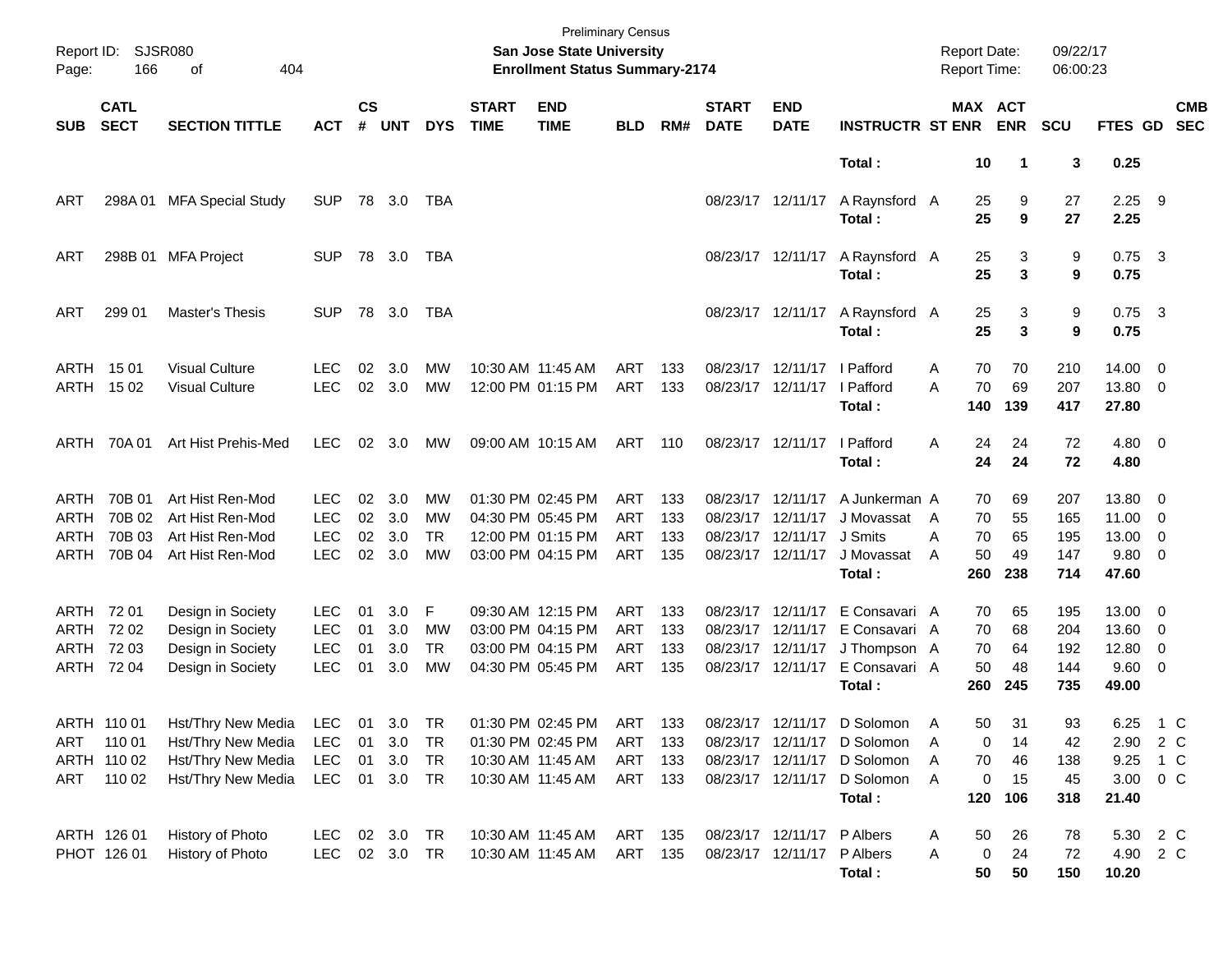| Page:      | Report ID: SJSR080<br>167<br>404<br>οf<br><b>CATL</b> |                                                                                                       |                                        |                    |                   |                |                                                             | <b>Preliminary Census</b><br>San Jose State University<br><b>Enrollment Status Summary-2174</b> |                          |                   |                             |                                                             |                                                            | <b>Report Date:</b><br><b>Report Time:</b> |                                          | 09/22/17<br>06:00:23 |                                       |                           |  |
|------------|-------------------------------------------------------|-------------------------------------------------------------------------------------------------------|----------------------------------------|--------------------|-------------------|----------------|-------------------------------------------------------------|-------------------------------------------------------------------------------------------------|--------------------------|-------------------|-----------------------------|-------------------------------------------------------------|------------------------------------------------------------|--------------------------------------------|------------------------------------------|----------------------|---------------------------------------|---------------------------|--|
| <b>SUB</b> | <b>SECT</b>                                           | <b>SECTION TITTLE</b>                                                                                 | <b>ACT</b>                             | $\mathsf{cs}$<br># | <b>UNT</b>        | <b>DYS</b>     | <b>START</b><br><b>TIME</b>                                 | <b>END</b><br><b>TIME</b>                                                                       | <b>BLD</b>               | RM#               | <b>START</b><br><b>DATE</b> | <b>END</b><br><b>DATE</b>                                   | <b>INSTRUCTR ST ENR ENR</b>                                |                                            | MAX ACT                                  | <b>SCU</b>           | FTES GD SEC                           | <b>CMB</b>                |  |
|            | ARTH 160 01                                           | Modern Architecture                                                                                   | LEC.                                   |                    | 02 3.0            | МW             | 12:00 PM 01:15 PM                                           |                                                                                                 | ART 135                  |                   |                             | 08/23/17 12/11/17                                           | C Riley<br>Total:                                          | A<br>50<br>50                              | 42<br>42                                 | 126<br>126           | 8.50 2<br>8.50                        |                           |  |
|            |                                                       | ARTH 176A 01 Gr Des Hist/Theory<br>DSGD 176A 01 Gr Des Hist/Theory                                    | <b>LEC</b><br><b>LEC</b>               |                    | 3.0<br>3.0        |                |                                                             |                                                                                                 |                          |                   |                             |                                                             |                                                            | X.<br>X                                    | 0<br>0<br>$\mathbf 0$<br>$\mathbf 0$     | 0<br>0               | $0.00 \t 0$<br>$0.00 \t 0$            |                           |  |
|            |                                                       | ARTH 176A 02 Gr Des Hist/Theory<br>DSGD 176A 02 Gr Des Hist/Theory<br>ARTH 176A 03 Gr Des Hist/Theory | <b>LEC</b><br><b>LEC</b><br><b>LEC</b> | 01<br>01<br>01     | 3.0<br>3.0<br>3.0 | MW<br>MW<br>MW | 09:00 AM 10:15 AM<br>09:00 AM 10:15 AM<br>01:30 PM 02:45 PM |                                                                                                 | ART<br>ART<br><b>DMH</b> | 133<br>133<br>150 |                             | 08/23/17 12/11/17<br>08/23/17 12/11/17<br>08/23/17 12/11/17 | C Riley<br>C Riley<br>C Riley                              | 70<br>A<br>A<br>70<br>A                    | 24<br>0<br>29<br>27                      | 72<br>87<br>81       | 4.80<br>5.80<br>5.45                  | $0\,$ C<br>$0\,$ C<br>1 C |  |
|            |                                                       | DSGD 176A 03 Gr Des Hist/Theory                                                                       | <b>LEC</b>                             | 01                 | 3.0               | MW             | 01:30 PM 02:45 PM                                           |                                                                                                 | <b>DMH</b>               | 150               |                             | 08/23/17 12/11/17                                           | C Riley<br>Total:                                          | A<br>140                                   | 0<br>17<br>97                            | 51<br>291            | 3.40<br>19.45                         | 0 C                       |  |
|            | ARTH 178 01<br>ARTH 178 02                            | Arth Field Work<br>Arth Field Work                                                                    | <b>SUP</b><br><b>SUP</b>               | 78                 | 3.0<br>78 3.0     | TBA<br>TBA     |                                                             |                                                                                                 |                          |                   |                             | 08/23/17 12/11/17                                           | 08/23/17 12/11/17 A Raynsford A<br>A Raynsford A<br>Total: | 10<br>10                                   | 0<br>0<br>0<br>0                         | 0<br>0<br>0          | $0.00 \t 0$<br>$0.00 \t 0$<br>0.00    |                           |  |
|            | ARTH 180 01<br>ARTH 180 03                            | Indiv Studies ArtH<br>Indiv Studies ArtH                                                              | <b>SUP</b><br><b>SUP</b>               | 78                 | 4.0<br>78 3.0     | TBA<br>TBA     |                                                             |                                                                                                 |                          |                   |                             | 08/23/17 12/11/17<br>08/23/17 12/11/17                      | A Raynsford A<br>A Raynsford A<br>Total:                   | 10<br>10                                   | 0<br>0<br>$\overline{2}$<br>$\mathbf{2}$ | 0<br>6<br>6          | $0.00 \t 0$<br>$0.40 \quad 0$<br>0.40 |                           |  |
|            | ARTH 181 01                                           | Sp Top Art History                                                                                    | <b>LEC</b>                             |                    | 02 3.0            | TR             | 12:00 PM 01:15 PM                                           |                                                                                                 | ART 135                  |                   |                             | 08/23/17 12/11/17                                           | J Thompson A<br>Total:                                     | 50<br>50                                   | 31<br>31                                 | 93<br>93             | 6.30 2<br>6.30                        |                           |  |
|            |                                                       | ARTH 183B 01 Islamic 7th C-13th C<br>MDES 183B 01 Islamic 7th C-13th C                                | LEC<br>LEC                             |                    | 3.0<br>3.0        |                |                                                             |                                                                                                 |                          |                   |                             |                                                             | Total:                                                     | X<br>X                                     | 0<br>0<br>0<br>0<br>$\bf{0}$<br>0        | 0<br>0<br>0          | $0.00 \t 0$<br>$0.00 \t 0$<br>0.00    |                           |  |
|            |                                                       | ARTH 188B 01 North Ren 16 Cent                                                                        | <b>LEC</b>                             | 01                 | 3.0               | MW             | 01:30 PM 02:45 PM                                           |                                                                                                 | ART 135                  |                   |                             | 08/23/17 12/11/17                                           | A Simonson A<br>Total :                                    | 50<br>50                                   | 20<br>20                                 | 60<br>60             | 4.20 4<br>4.20                        |                           |  |
|            |                                                       | ARTH 189A 01 Baroque: Italy and F LEC 01 3.0 MW 10:30 AM 11:45 AM                                     |                                        |                    |                   |                |                                                             |                                                                                                 |                          | ART 135           |                             |                                                             | 08/23/17 12/11/17 A Junkerman A<br>Total:                  |                                            | 50<br>23<br>50<br>23                     | 69<br>69             | 4.80 4<br>4.80                        |                           |  |
|            |                                                       | ARTH 190C 01 20th C Dada to Pop                                                                       | <b>LEC</b>                             |                    | 3.0               |                |                                                             |                                                                                                 |                          |                   |                             |                                                             | Total:                                                     | X                                          | 0<br>0<br>$\bf{0}$<br>$\bf{0}$           | 0<br>0               | $0.00 \quad 0$<br>0.00                |                           |  |
|            |                                                       | ARTH 193A 01 Worlds Art/Culture<br>ARTH 193A 02 Worlds Art/Culture                                    | LEC 02 3.0<br>LEC 02 3.0 TR            |                    |                   | TR             |                                                             | 09:00 AM 10:15 AM ART 135<br>03:00 PM 04:15 PM ART 135                                          |                          |                   |                             | 08/23/17 12/11/17 J Smits<br>08/23/17 12/11/17              | J Smits<br>Total:                                          | A<br>50<br>50<br>A<br>100                  | 44<br>44<br>88                           | 132<br>132<br>264    | $8.80\quad 0$<br>8.80 0<br>17.60      |                           |  |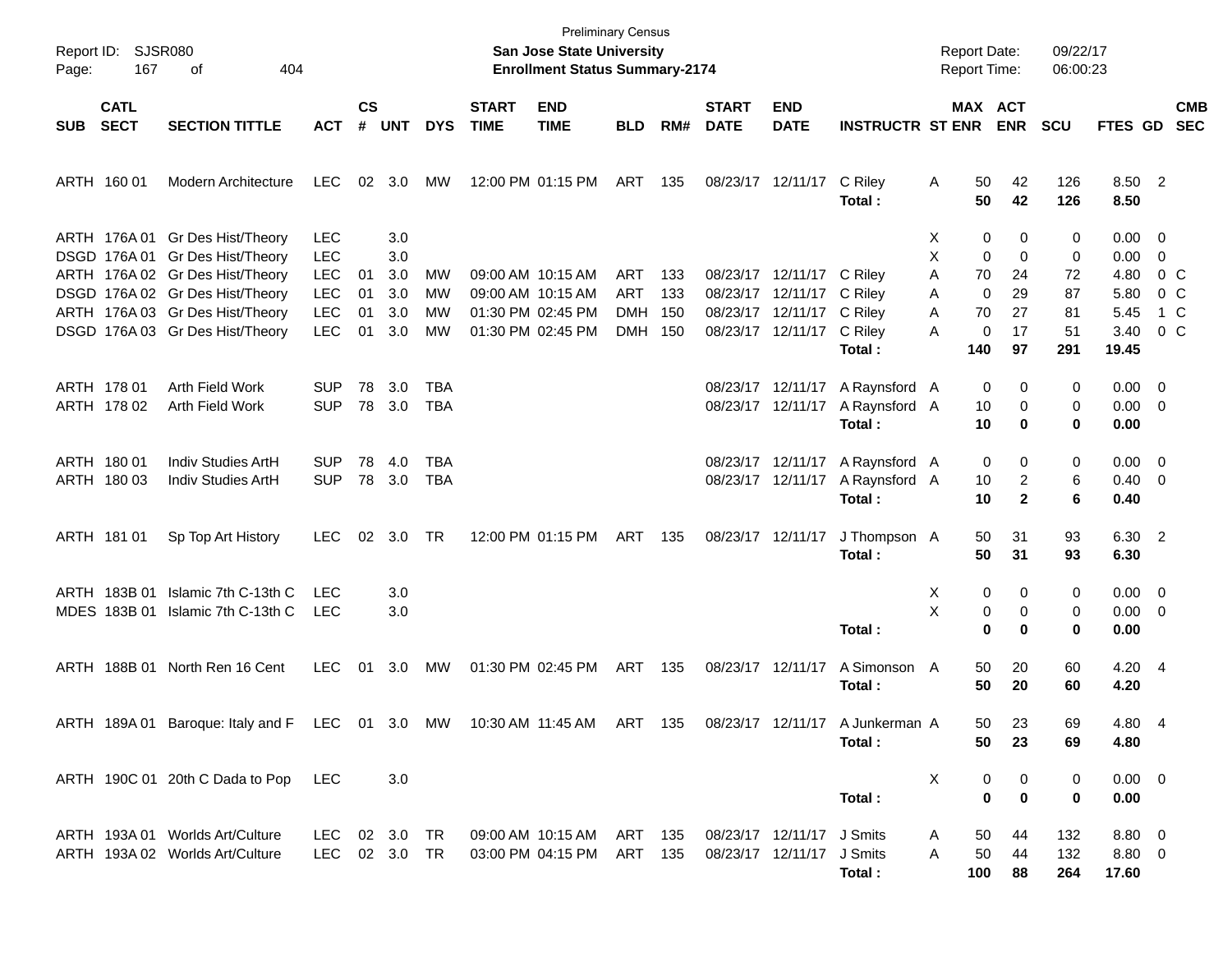| Report ID:<br>Page: | SJSR080<br>168             | 404                            |              |                    |            |            | <b>Preliminary Census</b><br><b>San Jose State University</b><br><b>Enrollment Status Summary-2174</b> |                           |            |      |                             |                                | <b>Report Date:</b><br>Report Time: |                  | 09/22/17<br>06:00:23 |            |                |                          |                          |
|---------------------|----------------------------|--------------------------------|--------------|--------------------|------------|------------|--------------------------------------------------------------------------------------------------------|---------------------------|------------|------|-----------------------------|--------------------------------|-------------------------------------|------------------|----------------------|------------|----------------|--------------------------|--------------------------|
| <b>SUB</b>          | <b>CATL</b><br><b>SECT</b> | <b>SECTION TITTLE</b>          | <b>ACT</b>   | $\mathsf{cs}$<br># | <b>UNT</b> | <b>DYS</b> | <b>START</b><br><b>TIME</b>                                                                            | <b>END</b><br><b>TIME</b> | <b>BLD</b> | RM#  | <b>START</b><br><b>DATE</b> | <b>END</b><br><b>DATE</b>      | <b>INSTRUCTR ST ENR</b>             | MAX ACT          | <b>ENR</b>           | <b>SCU</b> | <b>FTES GD</b> |                          | <b>CMB</b><br><b>SEC</b> |
|                     |                            |                                |              |                    |            |            |                                                                                                        |                           |            |      |                             |                                |                                     |                  |                      |            |                |                          |                          |
| ARTH                | 193B 01                    | East West in Art               | <b>LEC</b>   | 01                 | 3.0        | MW         |                                                                                                        | 09:00 AM 10:15 AM         | <b>ART</b> | 135  | 08/23/17                    | 12/11/17                       | J Movassat                          | 50<br>A          | 41                   | 123        | 8.25           |                          | 1 C                      |
| ASIA                | 193B 01                    | East West in Art               | <b>LEC</b>   | 01                 | 3.0        | <b>MW</b>  |                                                                                                        | 09:00 AM 10:15 AM         | <b>ART</b> | 135  | 08/23/17                    | 12/11/17                       | J Movassat                          | $\mathbf 0$<br>A | $\mathbf{1}$         | 3          | 0.20           |                          | 0 <sup>o</sup>           |
|                     |                            |                                |              |                    |            |            |                                                                                                        |                           |            |      |                             |                                | Total:                              | 50               | 42                   | 126        | 8.45           |                          |                          |
|                     | ARTH 272 01                | Sem: Renaiss Art               | <b>SEM</b>   | 05                 | 3.0        | $\top$     |                                                                                                        | 03:00 PM 05:45 PM         | ART        | 110  | 08/23/17                    | 12/11/17                       | A Junkerman A                       | 15               | 6                    | 18         | 1.45           | $-5$                     |                          |
|                     |                            |                                |              |                    |            |            |                                                                                                        |                           |            |      |                             |                                | Total:                              | 15               | 6                    | 18         | 1.45           |                          |                          |
|                     |                            |                                |              |                    |            |            |                                                                                                        |                           |            |      |                             |                                |                                     |                  |                      |            |                |                          |                          |
|                     | ARTH 279 01                | Sem: Interdisciplin            | <b>SEM</b>   |                    | 3.0        |            |                                                                                                        |                           |            |      |                             |                                |                                     | X<br>0           | 0                    | 0          | $0.00 \t 0$    |                          |                          |
|                     |                            |                                |              |                    |            |            |                                                                                                        |                           |            |      |                             |                                | Total:                              | 0                | 0                    | 0          | 0.00           |                          |                          |
|                     |                            |                                |              |                    |            |            |                                                                                                        |                           |            |      |                             |                                |                                     |                  |                      |            |                |                          |                          |
|                     | ARTH 291 01                | Grad Prob Art Hist             | SEM          | 78                 | 3.0        | TBA        |                                                                                                        |                           |            |      |                             | 08/23/17 12/11/17              | A Raynsford A<br>Total:             | 5<br>5           | 6<br>6               | 18<br>18   | 1.506<br>1.50  |                          |                          |
|                     |                            |                                |              |                    |            |            |                                                                                                        |                           |            |      |                             |                                |                                     |                  |                      |            |                |                          |                          |
| <b>PHOT</b>         | 40 01                      | Beg Photography                | <b>ACT</b>   | 13                 | 3.0        | <b>MW</b>  |                                                                                                        | 03:00 PM 05:50 PM         | DH         | 410  | 08/23/17                    | 12/11/17                       | V Solak                             | 24<br>Α          | 23                   | 69         | 4.60           | $\overline{\phantom{0}}$ |                          |
| <b>PHOT</b>         | 40 02                      | Beg Photography                | <b>ACT</b>   | 13                 | 3.0        | <b>TR</b>  |                                                                                                        | 08:00 AM 10:50 AM         | DH         | 410  | 08/23/17                    | 12/11/17                       | M Battey                            | 24<br>Α          | 24                   | 72         | 4.80           | $\overline{\mathbf{0}}$  |                          |
| <b>PHOT</b>         | 40 03                      | Beg Photography                | <b>ACT</b>   | 13                 | 3.0        | <b>TR</b>  |                                                                                                        | 03:00 PM 05:50 PM         | IS         | 219C | 08/23/17                    | 12/11/17                       | E Cetto                             | 24<br>Α          | 22                   | 66         | 4.40           | $\overline{\mathbf{0}}$  |                          |
| <b>PHOT</b>         | 40 04                      | Beg Photography                | <b>ACT</b>   |                    | 3.0        |            |                                                                                                        |                           |            |      |                             |                                |                                     | X<br>$\mathbf 0$ | $\mathbf 0$          | 0          | 0.00           | $\overline{\mathbf{0}}$  |                          |
| <b>PHOT</b>         | 40 05                      | Beg Photography                | <b>ACT</b>   | 13                 | 3.0        | <b>MW</b>  |                                                                                                        | 12:00 PM 02:50 PM         | DН         | 410  | 08/23/17                    | 12/11/17                       | S Peeler                            | Α<br>24          | 22                   | 66         | 4.40           | 0                        |                          |
| <b>PHOT</b>         | 40 06                      | Beg Photography                | <b>ACT</b>   | 13                 | 3.0        | <b>MW</b>  |                                                                                                        | 08:00 AM 10:50 AM         | DH         | 410  | 08/23/17                    | 12/11/17                       | J Fung                              | 24<br>Α          | 22                   | 66         | 4.40           | 0                        |                          |
| <b>PHOT</b>         | 40 07                      | Beg Photography                | <b>ACT</b>   | 13                 | 3.0        | <b>TR</b>  |                                                                                                        | 12:00 PM 02:50 PM         | DH         | 410  | 08/23/17                    | 12/11/17                       | M Andrews                           | 24<br>A          | 21                   | 63         | 4.20           | $\overline{0}$           |                          |
| <b>PHOT</b>         | 40 08                      | Beg Photography                | <b>ACT</b>   | 13                 | 3.0        | F          |                                                                                                        | 09:30 AM 03:30 PM         | DH         | 410  |                             | 08/23/17 12/11/17              | C Eliason                           | 24<br>A          | 21                   | 63         | 4.20           | - 0                      |                          |
|                     |                            |                                |              |                    |            |            |                                                                                                        |                           |            |      |                             |                                | Total:                              | 168              | 155                  | 465        | 31.00          |                          |                          |
|                     | PHOT 110 01                | <b>Black &amp; White Photo</b> | <b>ACT</b>   | 13                 | 3.0        | <b>MW</b>  |                                                                                                        | 12:00 PM 02:50 PM         | <b>DH</b>  | 406  | 08/23/17                    | 12/11/17                       | V Heilweil                          | Α<br>21          | 22                   | 66         | 4.40           | $\overline{\phantom{0}}$ |                          |
|                     | PHOT 110 02                | <b>Black &amp; White Photo</b> | <b>ACT</b>   | 13                 | 3.0        | <b>TR</b>  |                                                                                                        | 12:00 PM 02:50 PM         | DH         | 406  |                             | 08/23/17 12/11/17              | R Gallagher                         | 21<br>A          | 9                    | 27         | 1.80           | $\overline{\mathbf{0}}$  |                          |
|                     |                            |                                |              |                    |            |            |                                                                                                        |                           |            |      |                             |                                | Total:                              | 42               | 31                   | 93         | 6.20           |                          |                          |
|                     |                            |                                |              |                    |            |            |                                                                                                        |                           |            |      |                             |                                |                                     |                  |                      |            |                |                          |                          |
|                     | PHOT 11201                 | <b>Color Photo</b>             | <b>ACT</b>   | 13                 | 3.0        | MW         |                                                                                                        | 06:00 PM 08:50 PM         | <b>DH</b>  | 410  |                             | 08/23/17 12/11/17              | Y Williams                          | 24<br>Α          | 23                   | 69         | $4.60$ 0       |                          |                          |
|                     |                            |                                |              |                    |            |            |                                                                                                        |                           |            |      |                             |                                | Total:                              | 24               | 23                   | 69         | 4.60           |                          |                          |
|                     |                            |                                |              |                    |            |            |                                                                                                        |                           |            |      |                             |                                |                                     |                  |                      |            |                |                          |                          |
|                     | PHOT 114 01                | Adv Blk/Wht Photo              | ACT 13 3.0   |                    |            | MW         |                                                                                                        | 08:00 AM 10:50 AM         | DH.        | 406  |                             | 08/23/17 12/11/17              | D Herrera                           | 21<br>Α<br>21    | 12                   | 36         | $2.40 \ 0$     |                          |                          |
|                     |                            |                                |              |                    |            |            |                                                                                                        |                           |            |      |                             |                                | Total:                              |                  | 12                   | 36         | 2.40           |                          |                          |
|                     | PHOT 115 01                | Int Digital Imaging            | ACT 13 3.0   |                    |            | MW         |                                                                                                        | 12:00 PM 02:50 PM IS      |            | 219  |                             | 08/23/17 12/11/17              | D Herrera                           | 24<br>A          | 25                   | 75         | $5.00 \t 0$    |                          |                          |
|                     | PHOT 115 02                | Int Digital Imaging            | ACT 13 3.0   |                    |            | MW         |                                                                                                        | 03:00 PM 05:50 PM IS      |            | 219  |                             | 08/23/17 12/11/17              | D Herrera                           | 24<br>Α          | 25                   | 75         | $5.00 \t 0$    |                          |                          |
|                     |                            |                                |              |                    |            |            |                                                                                                        |                           |            |      |                             |                                | Total:                              | 48               | 50                   | 150        | 10.00          |                          |                          |
|                     |                            |                                |              |                    |            |            |                                                                                                        |                           |            |      |                             |                                |                                     |                  |                      |            |                |                          |                          |
|                     | PHOT 116 01                | Cont Issues Photog             | SEM 04 3.0 T |                    |            |            |                                                                                                        | 12:00 PM 02:50 PM IS      |            |      |                             | 219C 08/23/17 12/11/17 E Cetto |                                     | 20<br>A          | 19                   | 57         | $3.80\ 0$      |                          |                          |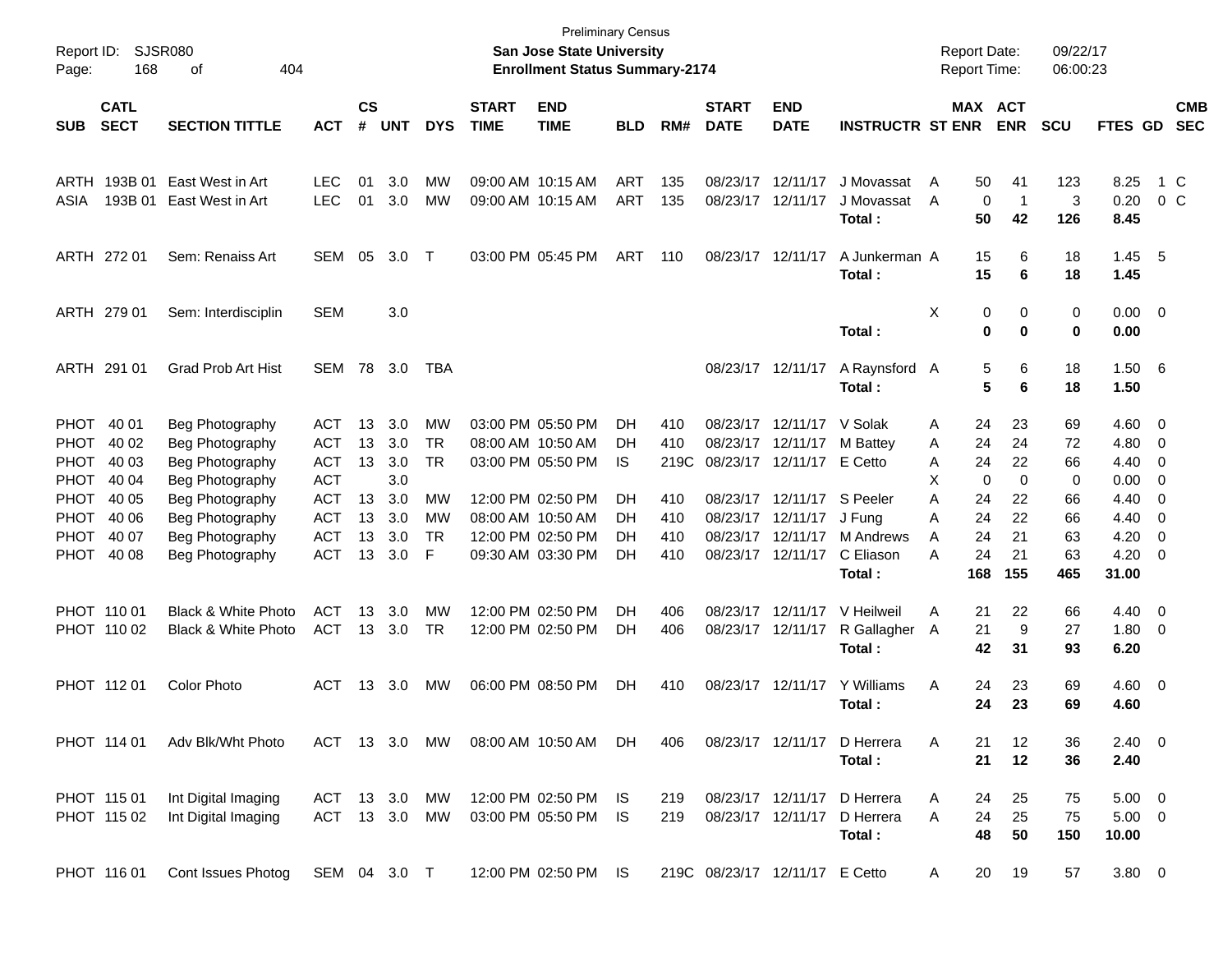| Report ID:<br>169<br>Page:               | SJSR080<br>404<br>of                         |                          |                    |            |                          |                             | <b>Preliminary Census</b><br>San Jose State University<br><b>Enrollment Status Summary-2174</b> |                  |            |                                        |                                                  |                                                       |        | <b>Report Date:</b><br>Report Time: |                                             | 09/22/17<br>06:00:23        |                                     |                          |
|------------------------------------------|----------------------------------------------|--------------------------|--------------------|------------|--------------------------|-----------------------------|-------------------------------------------------------------------------------------------------|------------------|------------|----------------------------------------|--------------------------------------------------|-------------------------------------------------------|--------|-------------------------------------|---------------------------------------------|-----------------------------|-------------------------------------|--------------------------|
| <b>CATL</b><br><b>SECT</b><br><b>SUB</b> | <b>SECTION TITTLE</b>                        | <b>ACT</b>               | $\mathsf{cs}$<br># | <b>UNT</b> | <b>DYS</b>               | <b>START</b><br><b>TIME</b> | <b>END</b><br><b>TIME</b>                                                                       | <b>BLD</b>       | RM#        | <b>START</b><br><b>DATE</b>            | <b>END</b><br><b>DATE</b>                        | <b>INSTRUCTR ST ENR</b>                               |        | MAX ACT                             | <b>ENR</b>                                  | <b>SCU</b>                  | FTES GD                             | <b>CMB</b><br><b>SEC</b> |
|                                          |                                              |                          |                    |            |                          |                             |                                                                                                 |                  |            |                                        |                                                  | Total:                                                |        | 20                                  | 19                                          | 57                          | 3.80                                |                          |
| PHOT 120 01<br>PHOT 120 02               | Image and Idea<br>Image and Idea             | ACT<br><b>ACT</b>        | 13<br>13           | 3.0<br>3.0 | <b>TR</b><br><b>TR</b>   |                             | 12:00 PM 02:50 PM<br>03:00 PM 05:50 PM                                                          | IS.<br><b>IS</b> | 219<br>219 | 08/23/17 12/11/17<br>08/23/17 12/11/17 |                                                  | R Lasser<br>R Lasser<br>Total:                        | A<br>A | 24<br>24<br>48                      | 24<br>24<br>48                              | 72<br>72<br>144             | 4.80<br>4.80<br>9.60                | - 0<br>$\overline{0}$    |
| PHOT 121 01<br>PHOT 121 02               | Intro to Studio Ligh<br>Intro to Studio Ligh | <b>ACT</b><br><b>ACT</b> | 13<br>13           | 3.0<br>3.0 | <b>MW</b><br><b>TR</b>   |                             | 12:00 PM 02:50 PM<br>12:00 PM 02:50 PM                                                          | DH<br><b>DH</b>  | 407<br>407 | 08/23/17 12/11/17                      | 08/23/17 12/11/17 S Frank                        | Y Williams                                            | A<br>A | 18<br>18                            | 18<br>19                                    | 54<br>57                    | 3.60<br>3.80                        | - 0<br>- 0               |
| PHOT 121 03                              | Intro to Studio Ligh                         | <b>ACT</b>               | 13                 | 3.0        | <b>MW</b>                |                             | 03:00 PM 05:50 PM                                                                               | <b>DH</b>        | 407        |                                        |                                                  | 08/23/17 12/11/17 Y Williams<br>Total:                | A      | 18<br>54                            | 17<br>54                                    | 51<br>162                   | 3.40<br>10.80                       | $\overline{0}$           |
| PHOT 122 01                              | Adv Studio Lighting                          | <b>ACT</b>               | 13                 | 3.0        | <b>TR</b>                |                             | 03:00 PM 05:50 PM                                                                               | <b>DH</b>        | 407        | 08/23/17 12/11/17                      |                                                  | S Frank<br>Total:                                     | A      | 18<br>18                            | 19<br>19                                    | 57<br>57                    | $3.90$ 2<br>3.90                    |                          |
| PHOT 123 01                              | Photo Illustration                           | <b>ACT</b>               | 13                 | 3.0        | <b>TR</b>                |                             | 08:00 AM 10:50 AM                                                                               | DH.              | 407        | 08/23/17 12/11/17                      |                                                  | S Frank<br>Total:                                     | A      | 18<br>18                            | 23<br>23                                    | 69<br>69                    | 4.60<br>4.60                        | $\overline{\phantom{0}}$ |
| PHOT 180 01<br>PHOT 180 03               | Indiv St Photo<br>Indiv St Photo             | <b>SUP</b><br><b>SUP</b> | 78<br>78           | 3.0<br>3.0 | <b>TBA</b><br><b>TBA</b> |                             |                                                                                                 |                  |            | 08/23/17 12/11/17<br>08/23/17 12/11/17 |                                                  | A Raynsford A<br>A Raynsford A<br>Total:              |        | 0<br>10<br>10                       | 0<br>$\overline{1}$<br>$\blacktriangleleft$ | 0<br>3<br>3                 | 0.00<br>0.20<br>0.20                | - 0<br>- 0               |
| PHOT 197 01                              | Sr Project Photograp                         | SEM 05 3.0               |                    |            | MW                       |                             | 06:00 PM 08:50 PM                                                                               | IS.              | 219        | 08/23/17 12/11/17                      |                                                  | B Boissevain A<br>Total:                              |        | 24<br>24                            | 9<br>9                                      | 27<br>27                    | 1.80 0<br>1.80                      |                          |
| Department :                             | <b>Art and Art History</b>                   |                          |                    |            |                          |                             |                                                                                                 |                  |            |                                        | <b>Lower Division:</b><br><b>Upper Division:</b> | <b>Department Total:</b><br><b>Graduate Division:</b> |        | 3998<br>1758<br>1922<br>318         | 3269<br>1647<br>1526<br>96                  | 9670<br>4809<br>4577<br>284 | 652.28<br>320.65<br>308.65<br>22.98 |                          |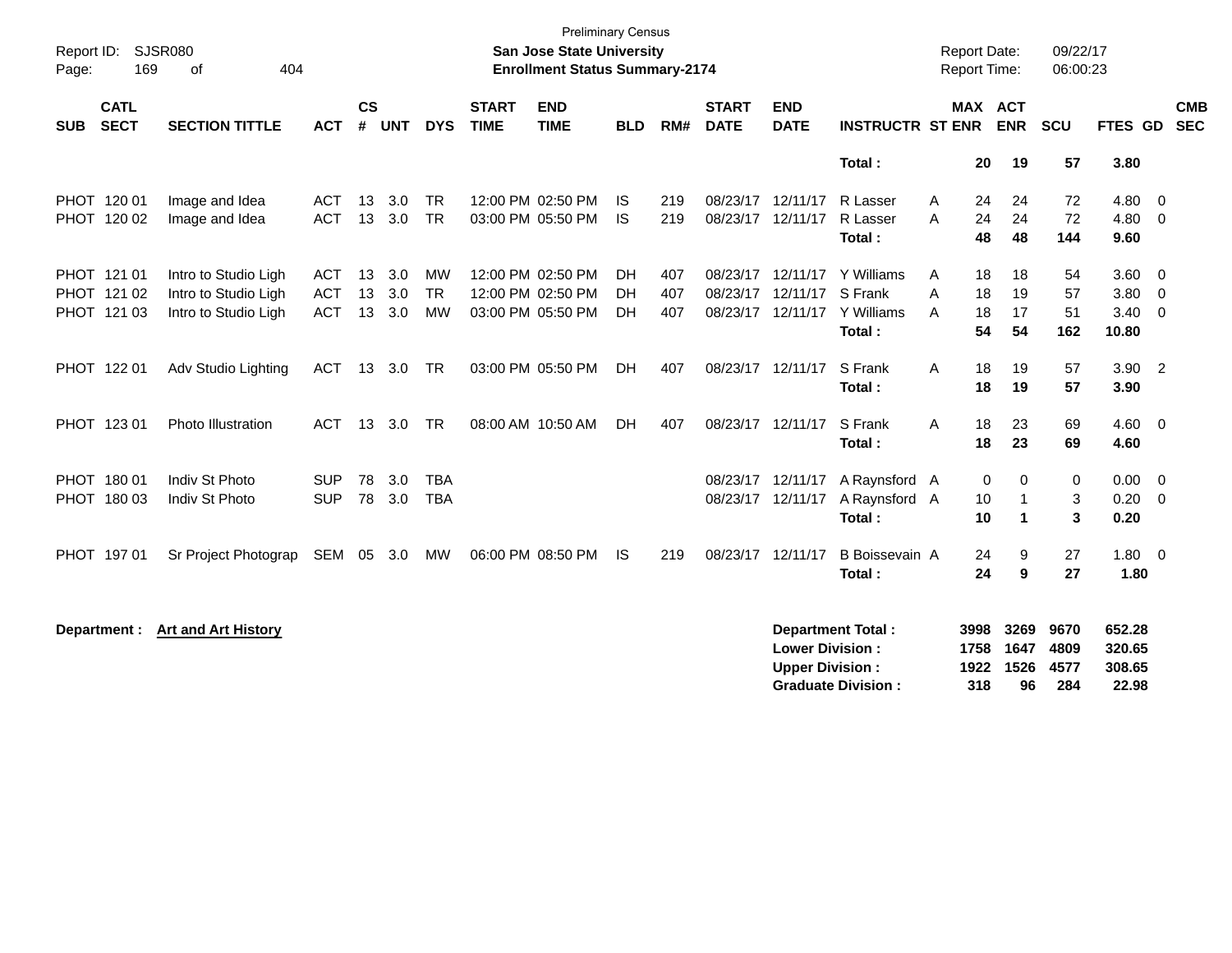| Report ID:<br>Page: | 170                        | <b>SJSR080</b><br>οf<br>404      |            |                    |            |            |                             | <b>Preliminary Census</b><br><b>San Jose State University</b><br><b>Enrollment Status Summary-2174</b> |            |     |                             |                              |                                  |   | <b>Report Date:</b><br>Report Time: |                       | 09/22/17<br>06:00:23 |                |                          |                          |
|---------------------|----------------------------|----------------------------------|------------|--------------------|------------|------------|-----------------------------|--------------------------------------------------------------------------------------------------------|------------|-----|-----------------------------|------------------------------|----------------------------------|---|-------------------------------------|-----------------------|----------------------|----------------|--------------------------|--------------------------|
| <b>SUB</b>          | <b>CATL</b><br><b>SECT</b> | <b>SECTION TITTLE</b>            | <b>ACT</b> | $\mathsf{cs}$<br># | <b>UNT</b> | <b>DYS</b> | <b>START</b><br><b>TIME</b> | <b>END</b><br><b>TIME</b>                                                                              | <b>BLD</b> | RM# | <b>START</b><br><b>DATE</b> | <b>END</b><br><b>DATE</b>    | <b>INSTRUCTR ST ENR</b>          |   |                                     | MAX ACT<br><b>ENR</b> | <b>SCU</b>           | <b>FTES GD</b> |                          | <b>CMB</b><br><b>SEC</b> |
| <b>College</b>      |                            | <b>Humanities &amp; the Arts</b> |            |                    |            |            |                             |                                                                                                        |            |     |                             |                              |                                  |   |                                     |                       |                      |                |                          |                          |
|                     | Department :               | <b>Design</b>                    |            |                    |            |            |                             |                                                                                                        |            |     |                             |                              |                                  |   |                                     |                       |                      |                |                          |                          |
| ANI                 | 12 01                      | Light & Optics                   | <b>ACT</b> | 07                 | 3.0        | MW         |                             | 08:00 AM 10:50 AM                                                                                      | ART        | 243 | 08/23/17                    | 12/11/17                     | J Clapp                          | A | 25                                  | 24                    | 72                   | 4.80           | $\overline{0}$           |                          |
| ANI                 | 12 02                      | Light & Optics                   | <b>ACT</b> | 07                 | 3.0        | <b>TR</b>  |                             | 03:00 PM 05:50 PM                                                                                      | ART        | 206 | 08/23/17                    | 12/11/17                     | I Poslitur                       | Α | 25                                  | 25                    | 75                   | 5.00           | 0                        |                          |
| ANI                 | 1203                       | Light & Optics                   | <b>ACT</b> | 07                 | 3.0        | <b>TR</b>  |                             | 06:00 PM 08:50 PM                                                                                      | ART        | 206 |                             | 08/23/17 12/11/17            | I Poslitur                       | A | 25                                  | 18                    | 54                   | 3.60           | 0                        |                          |
|                     |                            |                                  |            |                    |            |            |                             |                                                                                                        |            |     |                             |                              | Total:                           |   | 75                                  | 67                    | 201                  | 13.40          |                          |                          |
| ANI                 | 24 01                      | <b>Illus Fundamentals</b>        | <b>ACT</b> | 07                 | 3.0        | <b>TR</b>  |                             | 08:00 AM 10:50 AM                                                                                      | ART        | 314 |                             | 08/23/17 12/11/17            | A Wu                             | A | 25                                  | 24                    | 72                   | 4.80           | $\overline{0}$           |                          |
| ANI                 | 24 02                      | <b>Illus Fundamentals</b>        | <b>ACT</b> | 07                 | 3.0        | <b>TR</b>  |                             | 12:00 PM 02:50 PM                                                                                      | <b>ART</b> | 314 | 08/23/17                    | 12/11/17                     | A Wu                             | Α | 25                                  | 23                    | 69                   | 4.60           | $\overline{0}$           |                          |
| ANI                 | 24 03                      | Illus Fundamentals               | <b>ACT</b> | 07                 | 3.0        | <b>TR</b>  |                             | 03:00 PM 05:50 PM                                                                                      | ART        | 314 |                             | 08/23/17 12/11/17            | A Wu                             | А | 25                                  | 23                    | 69                   | 4.60           | 0                        |                          |
|                     |                            |                                  |            |                    |            |            |                             |                                                                                                        |            |     |                             |                              | Total:                           |   | 75                                  | 70                    | 210                  | 14.00          |                          |                          |
| ANI                 | 28 01                      | <b>ANI Fundamentals</b>          | <b>ACT</b> | 07                 | 3.0        | <b>TR</b>  |                             | 08:00 AM 10:50 AM                                                                                      | <b>ART</b> | 218 |                             | 08/23/17 12/11/17            | <b>B</b> Moore                   | Α | 25                                  | 27                    | 81                   | 5.40           | $\overline{\mathbf{0}}$  |                          |
| ANI                 | 28 02                      | <b>ANI Fundamentals</b>          | <b>ACT</b> | 07                 | 3.0        | <b>TR</b>  |                             | 12:00 PM 02:50 PM                                                                                      | <b>ART</b> | 218 |                             | 08/23/17 12/11/17            | <b>B</b> Moore                   | A | 25                                  | 27                    | 81                   | 5.40           | $\overline{0}$           |                          |
|                     |                            |                                  |            |                    |            |            |                             |                                                                                                        |            |     |                             |                              | Total:                           |   | 50                                  | 54                    | 162                  | 10.80          |                          |                          |
| ANI                 | 50 01                      | <b>Visual Principles</b>         | <b>ACT</b> | 07                 | 3.0        | МW         |                             | 12:00 PM 02:50 PM                                                                                      | ART        | 243 |                             | 08/23/17 12/11/17            | E Briggs                         | A | 25                                  | 27                    | 81                   | 5.40           | $\overline{\mathbf{0}}$  |                          |
| ANI                 | 50 02                      | <b>Visual Principles</b>         | <b>ACT</b> | 07                 | 3.0        | МW         |                             | 03:00 PM 05:50 PM                                                                                      | <b>ART</b> | 243 | 08/23/17                    | 12/11/17                     | E Briggs                         | Α | 25                                  | 27                    | 81                   | 5.40           | $\overline{0}$           |                          |
| ANI                 | 50 03                      | <b>Visual Principles</b>         | <b>ACT</b> | 07                 | 3.0        | МW         |                             | 06:00 PM 08:50 PM                                                                                      | ART        | 243 |                             | 08/23/17 12/11/17            | L Hill                           | Α | 25                                  | 26                    | 78                   | 5.20           | 0                        |                          |
|                     |                            |                                  |            |                    |            |            |                             |                                                                                                        |            |     |                             |                              | Total:                           |   | 75                                  | 80                    | 240                  | 16.00          |                          |                          |
| ANI                 | 51A01                      | Intro 3D Modeling                | ACT        | 07                 | 3.0        | MW         |                             | 12:00 PM 02:50 PM                                                                                      | <b>ART</b> | 222 |                             | 08/23/17 12/11/17            | D Gustlin                        | A | 20                                  | 21                    | 63                   | $4.20 \ 0$     |                          |                          |
|                     |                            |                                  |            |                    |            |            |                             |                                                                                                        |            |     |                             |                              | Total:                           |   | 20                                  | 21                    | 63                   | 4.20           |                          |                          |
| ANI                 | 51B01                      | Intro 3D Animation               | <b>ACT</b> | 07                 | 3.0        | <b>MW</b>  |                             | 08:00 AM 10:50 AM                                                                                      | <b>ART</b> | 224 |                             | 08/23/17 12/11/17            | R Coelho                         | Α | 20                                  | 24                    | 72                   | 4.80           | $\overline{\mathbf{0}}$  |                          |
| ANI                 | 51B 02                     | Intro 3D Animation               | <b>ACT</b> | 07                 | 3.0        | МW         |                             | 12:00 PM 02:50 PM                                                                                      | <b>ART</b> | 224 |                             | 08/23/17 12/11/17            | M Meeker                         | Α | 20                                  | 24                    | 72                   | 4.80           | $\overline{0}$           |                          |
|                     |                            |                                  |            |                    |            |            |                             |                                                                                                        |            |     |                             |                              | Total:                           |   | 40                                  | 48                    | 144                  | 9.60           |                          |                          |
| ANI                 | 112A 01                    | Intro to ANI                     | ACT        | 07                 | 3.0        | MW         |                             | 12:00 PM 02:50 PM                                                                                      | <b>ART</b> | 203 |                             | 08/23/17 12/11/17            | C Chun                           | Α | 25                                  | 28                    | 84                   | 5.60           | $\overline{\phantom{0}}$ |                          |
|                     |                            |                                  |            |                    |            |            |                             |                                                                                                        |            |     |                             |                              | Total :                          |   | 25                                  | 28                    | 84                   | 5.60           |                          |                          |
| ANI                 |                            | 112B 01 Drawing for ANI          | ACT        |                    | 07 3.0 F   |            |                             | 08:30 AM 02:10 PM                                                                                      | ART 314    |     |                             |                              | 08/23/17 12/11/17 S Borenstein A |   | 25                                  | 25                    | 75                   | $5.00 \t 0$    |                          |                          |
| ANI                 |                            | 112B 02 Drawing for ANI          | <b>ACT</b> | 07                 | 3.0 F      |            |                             | 02:20 PM 08:00 PM                                                                                      | ART        | 314 |                             | 08/23/17 12/11/17            | S Borenstein A                   |   | 25                                  | 25                    | 75                   | $5.00 \t 0$    |                          |                          |
|                     |                            |                                  |            |                    |            |            |                             |                                                                                                        |            |     |                             |                              | Total:                           |   | 50                                  | 50                    | 150                  | 10.00          |                          |                          |
| ANI                 |                            | 113A 01 Inter. AI                | ACT        |                    | 07 3.0     | МW         |                             | 08:00 AM 10:50 AM                                                                                      | ART        | 206 |                             |                              | 08/23/17 12/11/17 O Aurelio      | A | 25                                  | 17                    | 51                   | $3.40 \ 0$     |                          |                          |
| ANI                 |                            | 113A 02 Inter. AI                | <b>ACT</b> | 07                 | 3.0        | MW         |                             | 03:00 PM 05:50 PM                                                                                      | <b>ART</b> | 203 |                             | 08/23/17 12/11/17            | C Chun                           | Α | 25                                  | 20                    | 60                   | $4.00 \ 0$     |                          |                          |
| ANI                 |                            | 113A 03 Inter. AI                | <b>ACT</b> |                    | 07 3.0     | TR         |                             | 12:00 PM 02:50 PM                                                                                      | ART        | 206 |                             | 08/23/17 12/11/17 I Poslitur |                                  | A | 25                                  | 25                    | 75                   | $5.00 \t 0$    |                          |                          |
|                     |                            |                                  |            |                    |            |            |                             |                                                                                                        |            |     |                             |                              | Total:                           |   | 75                                  | 62                    | 186                  | 12.40          |                          |                          |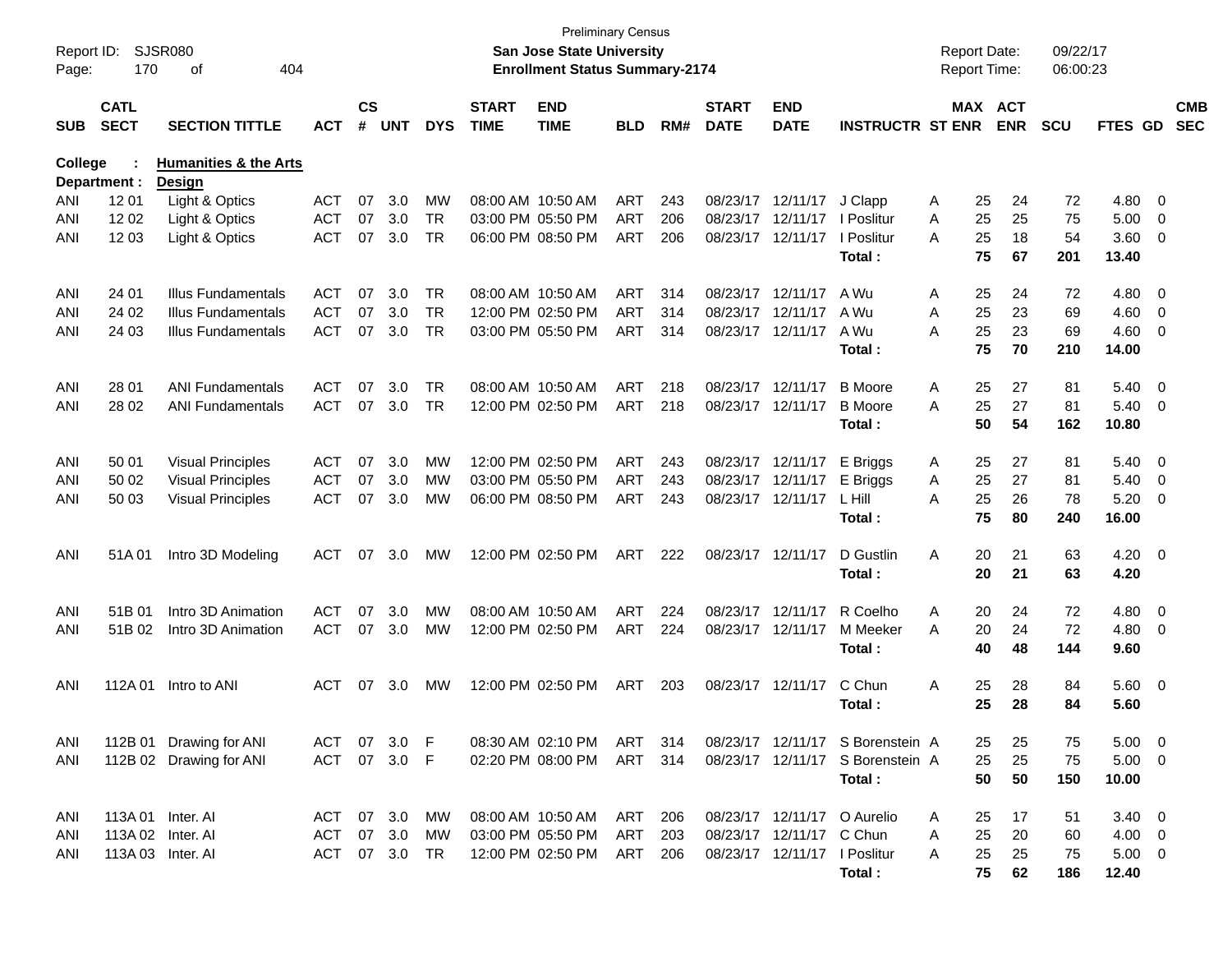| Page:      | Report ID: SJSR080<br>171  | 404<br>οf                                                |                          |                |            |                        |                             | <b>Preliminary Census</b><br>San Jose State University<br><b>Enrollment Status Summary-2174</b> |                          |            |                             |                               |                                          | <b>Report Date:</b><br><b>Report Time:</b> |                                              | 09/22/17<br>06:00:23 |                                   |                          |
|------------|----------------------------|----------------------------------------------------------|--------------------------|----------------|------------|------------------------|-----------------------------|-------------------------------------------------------------------------------------------------|--------------------------|------------|-----------------------------|-------------------------------|------------------------------------------|--------------------------------------------|----------------------------------------------|----------------------|-----------------------------------|--------------------------|
| <b>SUB</b> | <b>CATL</b><br><b>SECT</b> | <b>SECTION TITTLE</b>                                    | <b>ACT</b>               | <b>CS</b><br># | <b>UNT</b> | <b>DYS</b>             | <b>START</b><br><b>TIME</b> | <b>END</b><br><b>TIME</b>                                                                       | <b>BLD</b>               | RM#        | <b>START</b><br><b>DATE</b> | <b>END</b><br><b>DATE</b>     | <b>INSTRUCTR ST ENR</b>                  |                                            | MAX ACT<br><b>ENR</b>                        | <b>SCU</b>           | FTES GD                           | <b>CMB</b><br><b>SEC</b> |
| ANI        | 113B 01                    | Inter Project                                            | ACT                      | 07             | 3.0        | МW                     |                             | 12:00 PM 02:50 PM                                                                               | ART                      | 206        |                             | 08/23/17 12/11/17             | O Aurelio<br>Total:                      | A                                          | 25<br>30<br>25<br>30                         | 90<br>90             | $6.00 \t 0$<br>6.00               |                          |
| ANI<br>ANI | 114 01<br>114 02           | Animation<br>Animation                                   | <b>ACT</b><br><b>ACT</b> | 07<br>07       | 3.0<br>3.0 | TR<br>TR               |                             | 03:00 PM 05:50 PM<br>06:00 PM 08:50 PM                                                          | <b>ART</b><br><b>ART</b> | 218<br>218 | 08/23/17<br>08/23/17        | 12/11/17<br>12/11/17          | J Jackson<br>J Jackson<br>Total:         | A<br>A                                     | 25<br>25<br>25<br>15<br>50<br>40             | 75<br>45<br>120      | $5.00 \t 0$<br>$3.00 \ 0$<br>8.00 |                          |
| ANI        | 115 01                     | <b>Inter Animation</b>                                   | <b>ACT</b>               | 07             | 3.0        | MW                     |                             | 12:00 PM 02:50 PM                                                                               | ART                      | 218        |                             | 08/23/17 12/11/17             | D Yee<br>Total:                          | Α                                          | 25<br>23<br>25<br>23                         | 69<br>69             | $4.60$ 0<br>4.60                  |                          |
| ANI        | 116 01                     | Conceptual Illus                                         | ACT                      | 07             | 3.0        | TR                     |                             | 06:00 PM 08:50 PM                                                                               | ART                      | 243        |                             | 08/23/17 12/11/17             | R Storey<br>Total:                       | Α                                          | 25<br>27<br>25<br>27                         | 81<br>81             | $5.40 \ 0$<br>5.40                |                          |
| ANI        |                            | 117A 01 Adv Illustration                                 | LAB                      | 15             | 3.0        | MW                     |                             | 06:00 PM 08:50 PM                                                                               | ART                      | 206        |                             | 08/23/17 12/11/17             | M Litya<br>Total:                        | A                                          | 25<br>12<br>25<br>12                         | 36<br>36             | $2.40 \ 0$<br>2.40                |                          |
| ANI<br>ANI | 117B 01                    | Visual Development<br>117B 02 Visual Development         | LAB<br>LAB               | 15<br>15       | 3.0<br>3.0 | TR<br>TR               |                             | 12:00 PM 02:50 PM<br>03:00 PM 05:50 PM                                                          | <b>ART</b><br><b>ART</b> | 243<br>243 | 08/23/17                    | 12/11/17<br>08/23/17 12/11/17 | T Esmeralda A<br>T Esmeralda A<br>Total: |                                            | 7<br>25<br>25<br>18<br>50<br>25              | 21<br>54<br>75       | $1.40 \ 0$<br>3.60 0<br>5.00      |                          |
| ANI<br>ANI | 118 01<br>118 02           | <b>Adv Animation</b><br><b>Adv Animation</b>             | LAB<br>LAB               | 15<br>15       | 3.0<br>3.0 | <b>MW</b><br><b>MW</b> |                             | 03:00 PM 05:50 PM<br>06:00 PM 08:50 PM                                                          | <b>ART</b><br><b>ART</b> | 218<br>218 | 08/23/17                    | 12/11/17<br>08/23/17 12/11/17 | D Yee<br><b>B</b> Moore<br>Total:        | Α<br>Α                                     | 25<br>23<br>25<br>16<br>50<br>39             | 69<br>48<br>117      | $4.60$ 0<br>$3.20 \ 0$<br>7.80    |                          |
| ANI        | 128A 01                    | Digital Animation I                                      | ACT                      | 07             | 3.0        | MW                     |                             | 03:00 PM 05:50 PM                                                                               | <b>ART</b>               | 224        |                             | 08/23/17 12/11/17             | M Meeker<br>Total:                       | Α                                          | 20<br>$\overline{7}$<br>20<br>$\overline{7}$ | 21<br>21             | $1.40 \ 0$<br>1.40                |                          |
| ANI        | 128B 01                    | <b>Digital Animation II</b>                              | ACT                      | 07             | 3.0        | TR                     |                             | 08:00 AM 10:50 AM                                                                               | <b>ART</b>               | 224        |                             | 08/23/17 12/11/17             | R Coelho<br>Total :                      | Α                                          | 20<br>23<br>20<br>23                         | 69<br>69             | $4.60$ 0<br>4.60                  |                          |
| ANI<br>ANI |                            | 130A 01 Digital Modeling I<br>130A 02 Digital Modeling I | ACT 07 3.0<br>ACT 07 3.0 |                |            | МW<br><b>TR</b>        |                             | 03:00 PM 05:50 PM<br>12:00 PM 02:50 PM                                                          | ART<br>ART               | 222<br>222 |                             | 08/23/17 12/11/17 T Austin    | 08/23/17 12/11/17 D Gustlin<br>Total:    | Α<br>Α                                     | 20<br>16<br>20<br>20<br>40<br>36             | 48<br>60<br>108      | $3.20 \ 0$<br>$4.00 \ 0$<br>7.20  |                          |
| ANI        | 179 01                     | Spec Topics A/I                                          | SUP 36 3.0 TBA           |                |            |                        |                             |                                                                                                 |                          |            |                             |                               | 08/23/17 12/11/17 R Coelho<br>Total:     | Α                                          | 35<br>7<br>35<br>$\overline{\mathbf{r}}$     | 21<br>21             | $1.40 \ 0$<br>1.40                |                          |
| ANI        | 18001                      | <b>Indiv Studies</b>                                     | SUP 78 3.0 TBA           |                |            |                        |                             |                                                                                                 |                          |            |                             |                               | 08/23/17 12/11/17 R Coelho               | A                                          | 35<br>$\overline{2}$                         | 6                    | $0.40 \quad 0$                    |                          |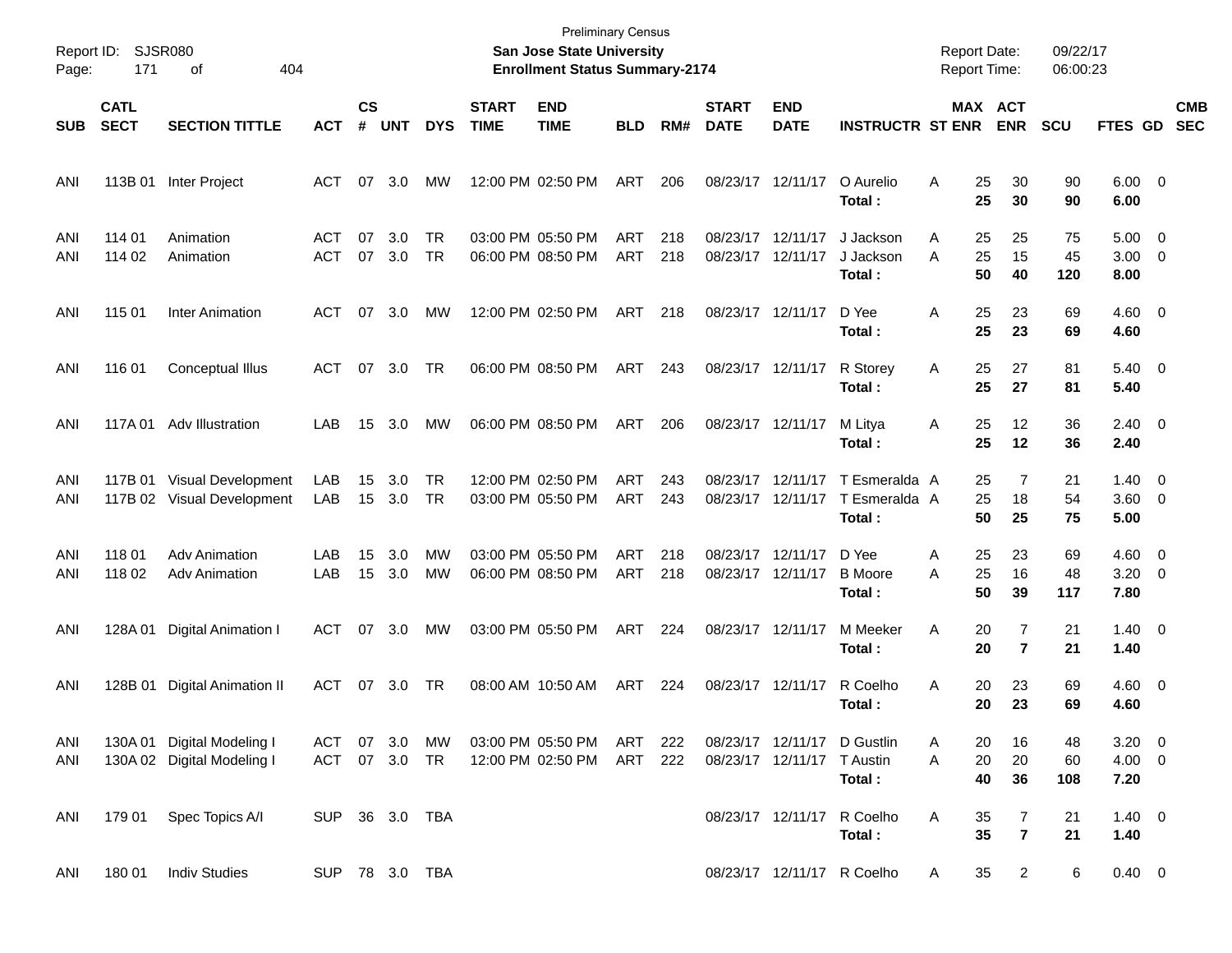| Report ID:<br>Page: | 172                        | SJSR080<br>404<br>οf                      |            |                    |            |               |                             | <b>Preliminary Census</b><br><b>San Jose State University</b><br><b>Enrollment Status Summary-2174</b> |            |     |                             |                            |                                | <b>Report Date:</b><br>Report Time: |     |              | 09/22/17<br>06:00:23 |             |                         |                          |
|---------------------|----------------------------|-------------------------------------------|------------|--------------------|------------|---------------|-----------------------------|--------------------------------------------------------------------------------------------------------|------------|-----|-----------------------------|----------------------------|--------------------------------|-------------------------------------|-----|--------------|----------------------|-------------|-------------------------|--------------------------|
| <b>SUB</b>          | <b>CATL</b><br><b>SECT</b> | <b>SECTION TITTLE</b>                     | <b>ACT</b> | $\mathsf{cs}$<br># | <b>UNT</b> | <b>DYS</b>    | <b>START</b><br><b>TIME</b> | <b>END</b><br><b>TIME</b>                                                                              | <b>BLD</b> | RM# | <b>START</b><br><b>DATE</b> | <b>END</b><br><b>DATE</b>  | <b>INSTRUCTR ST ENR</b>        | MAX ACT                             |     | <b>ENR</b>   | <b>SCU</b>           | FTES GD     |                         | <b>CMB</b><br><b>SEC</b> |
|                     |                            |                                           |            |                    |            |               |                             |                                                                                                        |            |     |                             |                            | Total:                         |                                     | 35  | $\mathbf{2}$ | 6                    | 0.40        |                         |                          |
| ANI                 | 198 01                     | Senior Seminar ANI                        | <b>ACT</b> | 07                 | 3.0        | F             |                             | 08:30 AM 02:10 PM                                                                                      | ART        | 218 |                             | 08/23/17 12/11/17          | J Clapp                        | A                                   | 25  | 29           | 87                   | 5.80        | - 0                     |                          |
| ANI                 | 198 02                     | Senior Seminar ANI                        | <b>ACT</b> | 07                 | 3.0        | F             |                             | 08:30 AM 02:10 PM                                                                                      | ART        | 222 |                             | 08/23/17 12/11/17          | T Austin                       | Α                                   | 20  | 22           | 66                   | 4.40        | $\overline{0}$          |                          |
| ANI                 | 198 03                     | Senior Seminar ANI                        | <b>ACT</b> | 07                 | 3.0        | F             |                             | 08:30 AM 02:10 PM                                                                                      | ART        | 224 |                             | 08/23/17 12/11/17          | R Coelho                       | A                                   | 20  | 22           | 66                   | 4.40        | $\overline{0}$          |                          |
|                     |                            |                                           |            |                    |            |               |                             |                                                                                                        |            |     |                             |                            | Total:                         |                                     | 65  | 73           | 219                  | 14.60       |                         |                          |
|                     | DSGD 6301                  | <b>Fund Graphic Visual</b>                | <b>ACT</b> | 07                 | 3.0        | TR            |                             | 08:00 AM 10:50 AM                                                                                      | ART        | 212 |                             | 08/23/17 12/11/17          | J Levy                         | A                                   | 25  | 21           | 63                   | 4.20        | - 0                     |                          |
|                     | DSGD 6302                  | Fund Graphic Visual                       | <b>ACT</b> | 07                 | 3.0        | TR            |                             | 12:00 PM 02:50 PM                                                                                      | ART        | 105 | 08/23/17                    | 12/11/17                   | J Levy                         | A                                   | 25  | 22           | 66                   | 4.40        | 0                       |                          |
|                     | DSGD 6303                  | Fund Graphic Visual                       | <b>ACT</b> |                    | 3.0        |               |                             |                                                                                                        |            |     |                             |                            |                                | X                                   | 0   | $\mathbf 0$  | 0                    | 0.00        | 0                       |                          |
|                     | DSGD 6304                  | <b>Fund Graphic Visual</b>                | <b>ACT</b> | 07                 | 3.0        | TR            |                             | 03:00 PM 05:50 PM                                                                                      | ART        | 201 |                             | 08/23/17 12/11/17          | A English                      | Α                                   | 25  | 24           | 72                   | 4.80        | 0                       |                          |
|                     | DSGD 63 05                 | Fund Graphic Visual                       | <b>ACT</b> | 07                 | 3.0        | TR            |                             | 06:00 PM 08:50 PM                                                                                      | ART        | 212 |                             | 08/23/17 12/11/17          | <b>B</b> Jeung                 | A                                   | 25  | 24           | 72                   | 4.80        | 0                       |                          |
|                     |                            |                                           |            |                    |            |               |                             |                                                                                                        |            |     |                             |                            | Total:                         |                                     | 100 | 91           | 273                  | 18.20       |                         |                          |
|                     | DSGD 83 01                 | <b>Digital Apps Basic</b>                 | <b>ACT</b> | 07                 | 3.0        | MW            |                             | 08:00 AM 10:50 AM                                                                                      | ART        | 201 |                             | 08/23/17 12/11/17          | A Thompson A                   |                                     | 25  | 26           | 78                   | 5.20        | - 0                     |                          |
|                     | DSGD 8302                  | <b>Digital Apps Basic</b>                 | <b>ACT</b> | 07                 | 3.0        | MW            |                             | 12:00 PM 02:50 PM                                                                                      | <b>ART</b> | 201 |                             | 08/23/17 12/11/17          | A Thompson A                   |                                     | 25  | 28           | 84                   | 5.60        | - 0                     |                          |
|                     | DSGD 8303                  | <b>Digital Apps Basic</b>                 | <b>ACT</b> | 07                 | 3.0        | MW            |                             | 03:00 PM 05:50 PM                                                                                      | ART        | 201 |                             | 08/23/17 12/11/17          | A Thompson A                   |                                     | 25  | 27           | 81                   | 5.40        | 0                       |                          |
|                     | DSGD 8304                  | <b>Digital Apps Basic</b>                 | <b>ACT</b> | 07                 | 3.0        | МW            |                             | 08:00 AM 10:50 AM                                                                                      | ART        | 212 |                             | 08/23/17 12/11/17          | E Briggs                       | A                                   | 25  | 25           | 75                   | 5.00        | $\overline{\mathbf{0}}$ |                          |
|                     |                            |                                           |            |                    |            |               |                             |                                                                                                        |            |     |                             |                            | Total:                         |                                     | 100 | 106          | 318                  | 21.20       |                         |                          |
|                     | DSGD 99 01                 | Intro to Typography                       | <b>ACT</b> | 07                 | 3.0        | MW            |                             | 08:00 AM 10:50 AM                                                                                      | ART        | 218 |                             | 08/23/17 12/11/17          | J Martinez                     | A                                   | 25  | 27           | 81                   | 5.40        | - 0                     |                          |
|                     | DSGD 99 02                 | Intro to Typography                       | ACT        |                    | 3.0        |               |                             |                                                                                                        |            |     |                             |                            |                                | X                                   | 0   | 0            | 0                    | 0.00        | - 0                     |                          |
|                     | DSGD 99 03                 | Intro to Typography                       | <b>ACT</b> | 07                 | 3.0        | TR            |                             | 03:00 PM 05:50 PM                                                                                      | ART        | 216 |                             | 08/23/17 12/11/17          | G Hom                          | A                                   | 25  | 27           | 81                   | 5.40        | $\overline{0}$          |                          |
|                     |                            |                                           |            |                    |            |               |                             |                                                                                                        |            |     |                             |                            | Total :                        |                                     | 50  | 54           | 162                  | 10.80       |                         |                          |
|                     | DSGD 100 01                | Vis Comm & Process                        | ACT        | 07                 | 3.0        | MW            |                             | 08:00 AM 10:50 AM                                                                                      | ART        | 216 |                             | 08/23/17 12/11/17          | P Krayna                       | A                                   | 25  | 23           | 69                   | 4.60        | - 0                     |                          |
|                     | DSGD 100 02                | Vis Comm & Process                        | <b>ACT</b> | 07                 | 3.0        | MW            |                             | 12:00 PM 02:50 PM                                                                                      | ART        | 216 |                             | 08/23/17 12/11/17          | C Kim                          | Α                                   | 25  | 25           | 75                   | 5.00        | 0                       |                          |
|                     | DSGD 100 03                | Vis Comm & Process                        | <b>ACT</b> | 07                 | 3.0        | MW            |                             | 03:00 PM 05:50 PM                                                                                      | <b>ART</b> | 212 | 08/23/17                    | 12/11/17                   | J Martinez                     | A                                   | 25  | 25           | 75                   | 5.00        | 0                       |                          |
|                     | DSGD 100 04                | Vis Comm & Process                        | <b>ACT</b> | 07                 | 3.0        | TR            |                             | 08:00 AM 10:50 AM                                                                                      | ART        | 216 |                             | 08/23/17 12/11/17          | R Sexton                       | A                                   | 25  | 18           | 54                   | 3.60        | 0                       |                          |
|                     | DSGD 100 05                | Vis Comm & Process                        | ACT        | 07                 | 3.0        | <b>TR</b>     |                             | 12:00 PM 02:50 PM                                                                                      | ART        | 216 |                             | 08/23/17 12/11/17 R Sexton |                                | Α                                   | 25  | 24           | 72                   | 4.80        | 0                       |                          |
|                     | DSGD 100 06                | Vis Comm & Process ACT                    |            |                    | 07 30      | <b>TR</b>     |                             | 03:00 PM 05:50 PM                                                                                      | <b>ART</b> | 212 |                             | 08/23/17 12/11/17 J Miller |                                | А                                   | 25  | 24           | 72                   | 4.80        | $\Omega$                |                          |
|                     | DSGD 100 07                | Vis Comm & Process ACT 07 3.0             |            |                    |            | MW            |                             | 12:00 PM_02:50 PM                                                                                      | ART 212    |     |                             | 08/23/17 12/11/17 P Krayna |                                | A                                   | 25  | 26           | 78                   | $5.20 \ 0$  |                         |                          |
|                     |                            | DSGD 100 08 Vis Comm & Process ACT 07 3.0 |            |                    |            | TR            |                             | 06:00 PM 08:50 PM ART 216                                                                              |            |     |                             | 08/23/17 12/11/17 G Hom    |                                | A                                   | 25  | 20           | 60                   | $4.00 \t 0$ |                         |                          |
|                     |                            |                                           |            |                    |            |               |                             |                                                                                                        |            |     |                             |                            | Total:                         |                                     | 200 | 185          | 555                  | 37.00       |                         |                          |
|                     | DSGD 102 01                | Interm Typography                         |            |                    |            | ACT 07 3.0 MW |                             | 03:00 PM 05:50 PM IS                                                                                   |            | 226 |                             | 08/23/17 12/11/17 C Kim    |                                | A                                   | 25  | 24           | 72                   | $4.80$ 0    |                         |                          |
|                     |                            |                                           |            |                    |            |               |                             |                                                                                                        |            |     |                             |                            | Total:                         |                                     | 25  | 24           | 72                   | 4.80        |                         |                          |
|                     |                            | DSGD 103B 01 Adv Typography II            |            |                    |            | ACT 07 3.0 TR |                             | 03:00 PM 05:50 PM IS                                                                                   |            |     |                             |                            | 226 08/23/17 12/11/17 R Sexton | A                                   | 25  | 20           | 60                   | 4.00 0      |                         |                          |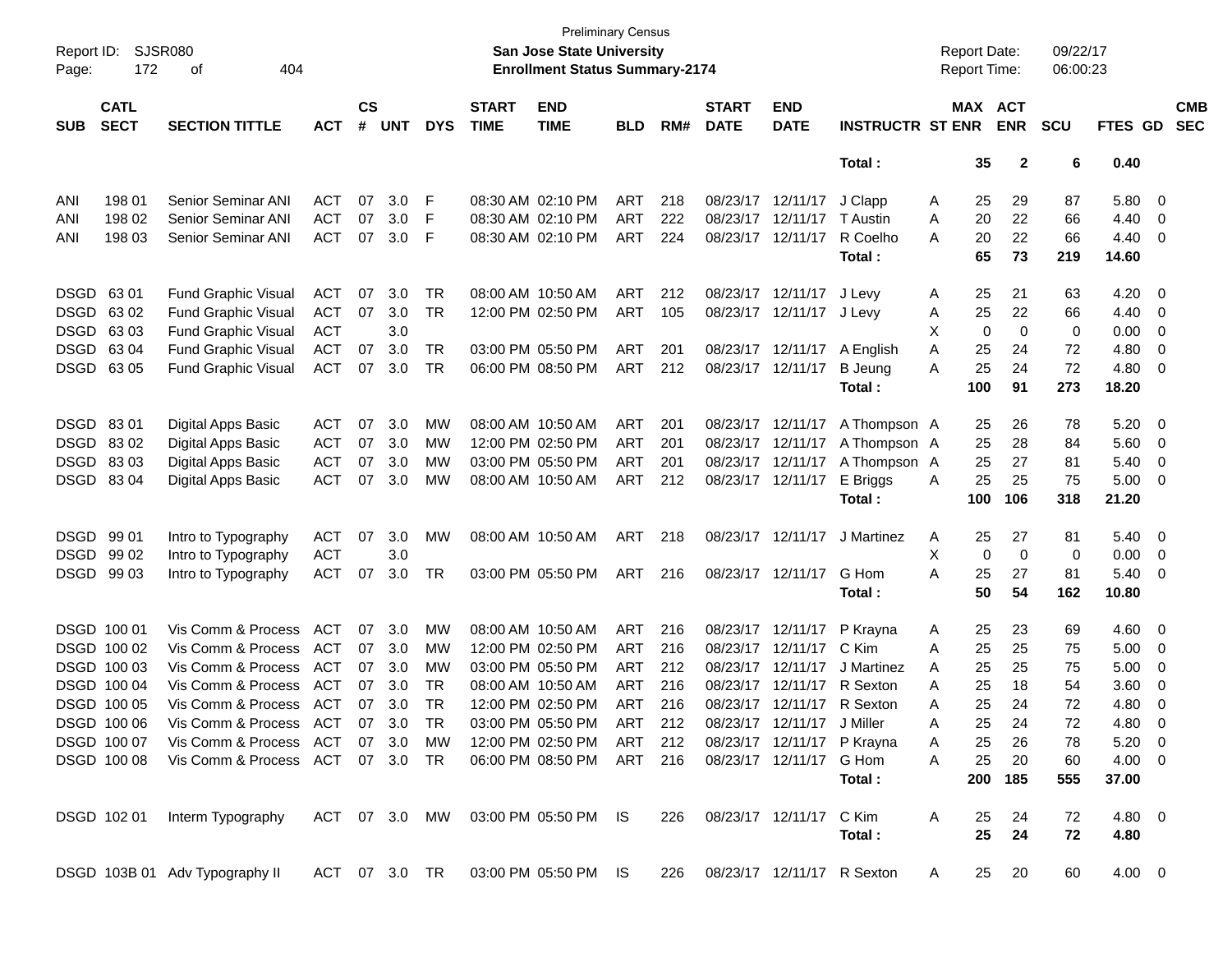| Page: | Report ID: SJSR080<br>173                                | 404<br>оf                                                                                                                                                        |                                                      |                      |                          |                                               |                             | San Jose State University<br><b>Enrollment Status Summary-2174</b>               | <b>Preliminary Census</b>                     |                          |                             |                                                                                              |                                                                      | <b>Report Date:</b><br><b>Report Time:</b>      |                            | 09/22/17<br>06:00:23        |                                                                       |                                                      |                          |
|-------|----------------------------------------------------------|------------------------------------------------------------------------------------------------------------------------------------------------------------------|------------------------------------------------------|----------------------|--------------------------|-----------------------------------------------|-----------------------------|----------------------------------------------------------------------------------|-----------------------------------------------|--------------------------|-----------------------------|----------------------------------------------------------------------------------------------|----------------------------------------------------------------------|-------------------------------------------------|----------------------------|-----------------------------|-----------------------------------------------------------------------|------------------------------------------------------|--------------------------|
| SUB   | <b>CATL</b><br><b>SECT</b>                               | <b>SECTION TITTLE</b>                                                                                                                                            | <b>ACT</b>                                           | $\mathsf{cs}$<br>#   | <b>UNT</b>               | <b>DYS</b>                                    | <b>START</b><br><b>TIME</b> | <b>END</b><br><b>TIME</b>                                                        | <b>BLD</b>                                    | RM#                      | <b>START</b><br><b>DATE</b> | <b>END</b><br><b>DATE</b>                                                                    | <b>INSTRUCTR ST ENR</b>                                              |                                                 | MAX ACT<br><b>ENR</b>      | <b>SCU</b>                  | <b>FTES GD</b>                                                        |                                                      | <b>CMB</b><br><b>SEC</b> |
|       |                                                          |                                                                                                                                                                  |                                                      |                      |                          |                                               |                             |                                                                                  |                                               |                          |                             |                                                                                              | Total:                                                               | 25                                              | 20                         | 60                          | 4.00                                                                  |                                                      |                          |
|       | DSGD 110 01                                              | Image Making                                                                                                                                                     | ACT                                                  | 07                   | 3.0                      | MW                                            |                             | 12:00 PM 02:50 PM                                                                | IS                                            | 226                      | 08/23/17 12/11/17           |                                                                                              | J Martinez<br>Total:                                                 | 25<br>A<br>25                                   | 24<br>24                   | 72<br>72                    | $4.80$ 0<br>4.80                                                      |                                                      |                          |
|       | DSGD 111 01<br>DSGD 111 02                               | <b>Design Practices</b><br>Design Practices                                                                                                                      | ACT<br><b>ACT</b>                                    | 20<br>20             | 3.0<br>3.0               | <b>TR</b><br><b>MW</b>                        |                             | 12:00 PM 02:50 PM<br>08:00 AM 10:50 AM                                           | ART<br>ART                                    | 212<br>203               | 08/23/17 12/11/17           | 08/23/17 12/11/17                                                                            | J Miller<br>J Miller<br>Total:                                       | 25<br>A<br>25<br>A<br>50                        | 25<br>24<br>49             | 75<br>72<br>147             | $5.00 \t 0$<br>$4.80\ 0$<br>9.80                                      |                                                      |                          |
|       | DSGD 120 01                                              | <b>Exhibition Design</b>                                                                                                                                         | ACT                                                  |                      | 07 3.0                   | МW                                            |                             | 03:00 PM 05:50 PM                                                                | ART                                           | 216                      | 08/23/17 12/11/17           |                                                                                              | C Hwang<br>Total:                                                    | 25<br>Α<br>25                                   | 20<br>20                   | 60<br>60                    | $4.00 \ 0$<br>4.00                                                    |                                                      |                          |
|       | DSGD 141 01                                              | 3D B& P Design                                                                                                                                                   | ACT 07 3.0 TR                                        |                      |                          |                                               |                             | 08:00 AM 10:50 AM                                                                | IS                                            | 226                      | 08/23/17 12/11/17           |                                                                                              | J Miller<br>Total:                                                   | 25<br>Α<br>25                                   | 20<br>20                   | 60<br>60                    | $4.00 \ 0$<br>4.00                                                    |                                                      |                          |
|       | DSGD 186 01                                              | Digi Apps Method                                                                                                                                                 | LAB                                                  | 15                   | 3.0 TR                   |                                               |                             | 06:00 PM 08:50 PM                                                                | IS                                            | 226                      | 08/23/17 12/11/17           |                                                                                              | M Choi<br>Total:                                                     | 25<br>Α<br>25                                   | 24<br>24                   | 72<br>72                    | $4.80$ 0<br>4.80                                                      |                                                      |                          |
|       |                                                          | DSGN 100W 01 Writing Workshop: De LEC<br>DSGN 100W 02 Writing Workshop: De LEC<br>DSGN 100W 03 Writing Workshop: De LEC<br>DSGN 100W 04 Writing Workshop: De LEC |                                                      | 04<br>04<br>04<br>04 | 3.0<br>3.0<br>3.0<br>3.0 | TR<br><b>TR</b><br>TR<br>F                    |                             | 09:00 AM 10:15 AM<br>10:30 AM 11:45 AM<br>03:00 PM 04:15 PM<br>09:30 AM 12:15 PM | ART<br><b>ART</b><br><b>BBC</b><br><b>ART</b> | 206<br>206<br>205<br>201 |                             | 08/23/17 12/11/17<br>08/23/17 12/11/17<br>08/23/17 12/11/17 TKhuu<br>08/23/17 12/11/17 TKhuu | <b>B</b> Kimura<br><b>B</b> Kimura<br>Total:                         | 25<br>Α<br>25<br>Α<br>25<br>А<br>25<br>А<br>100 | 26<br>31<br>17<br>16<br>90 | 78<br>93<br>51<br>48<br>270 | $5.20 \ 0$<br>6.20<br>3.40<br>$3.20 \ 0$<br>18.00                     | $\overline{\phantom{0}}$<br>$\overline{\phantom{0}}$ |                          |
|       | DSGN 127 01<br>DSGN 127 02<br>DSGN 127 03<br>DSGN 127 04 | Intern<br>Intern<br>Intern<br>Intern                                                                                                                             | <b>SUP</b><br><b>SUP</b><br><b>SUP</b><br><b>SUP</b> | 36<br>36<br>36<br>36 | 3.0<br>2.0<br>4.0<br>1.0 | TBA<br><b>TBA</b><br><b>TBA</b><br><b>TBA</b> |                             |                                                                                  |                                               |                          |                             | 08/23/17 12/11/17<br>08/23/17 12/11/17<br>08/23/17 12/11/17                                  | C Hwang<br>C Hwang<br>08/23/17 12/11/17 C Hwang<br>C Hwang<br>Total: | 45<br>A<br>15<br>A<br>15<br>A<br>15<br>A<br>90  | 11<br>3<br>6<br>6<br>26    | 33<br>6<br>24<br>6<br>69    | $2.20 \t 0$<br>$0.40 \quad 0$<br>$1.60 \ 0$<br>$0.40 \quad 0$<br>4.60 |                                                      |                          |
|       | DSGN 180 01                                              | <b>Indiv Studies</b>                                                                                                                                             |                                                      |                      | SUP 78 3.0 TBA           |                                               |                             |                                                                                  |                                               |                          |                             |                                                                                              | 08/23/17 12/11/17 C Hwang<br>Total:                                  | Α<br>45<br>45                                   | 6<br>6                     | 18<br>18                    | $1.20 \t 0$<br>1.20                                                   |                                                      |                          |
|       | DSGN 197 01<br>DSGN 197 02<br>DSGN 197 03                | <b>BA Senior Project</b><br><b>BA Senior Project</b><br><b>BA Senior Project</b>                                                                                 | ACT 07 4.0 TBA<br>ACT 07 4.0<br>ACT 07 4.0 TBA       |                      |                          | TBA                                           |                             |                                                                                  |                                               |                          |                             | 08/23/17 12/11/17 E Briggs                                                                   | 08/23/17 12/11/17 A English<br>08/23/17 12/11/17 A English<br>Total: | 25<br>A<br>25<br>A<br>25<br>A<br>75             | 25<br>23<br>26<br>74       | 100<br>92<br>104<br>296     | $6.67$ 0<br>$6.13 \quad 0$<br>$6.93$ 0<br>19.73                       |                                                      |                          |
|       | DSID 21 01                                               | Visualization I                                                                                                                                                  |                                                      |                      |                          | ACT 07 3.0 MW                                 |                             | 08:00 AM 10:50 AM IS                                                             |                                               | 118                      |                             | 08/23/17 12/11/17 J Nelson                                                                   |                                                                      | 20<br>A                                         | 13                         | 39                          | 2.60 0                                                                |                                                      |                          |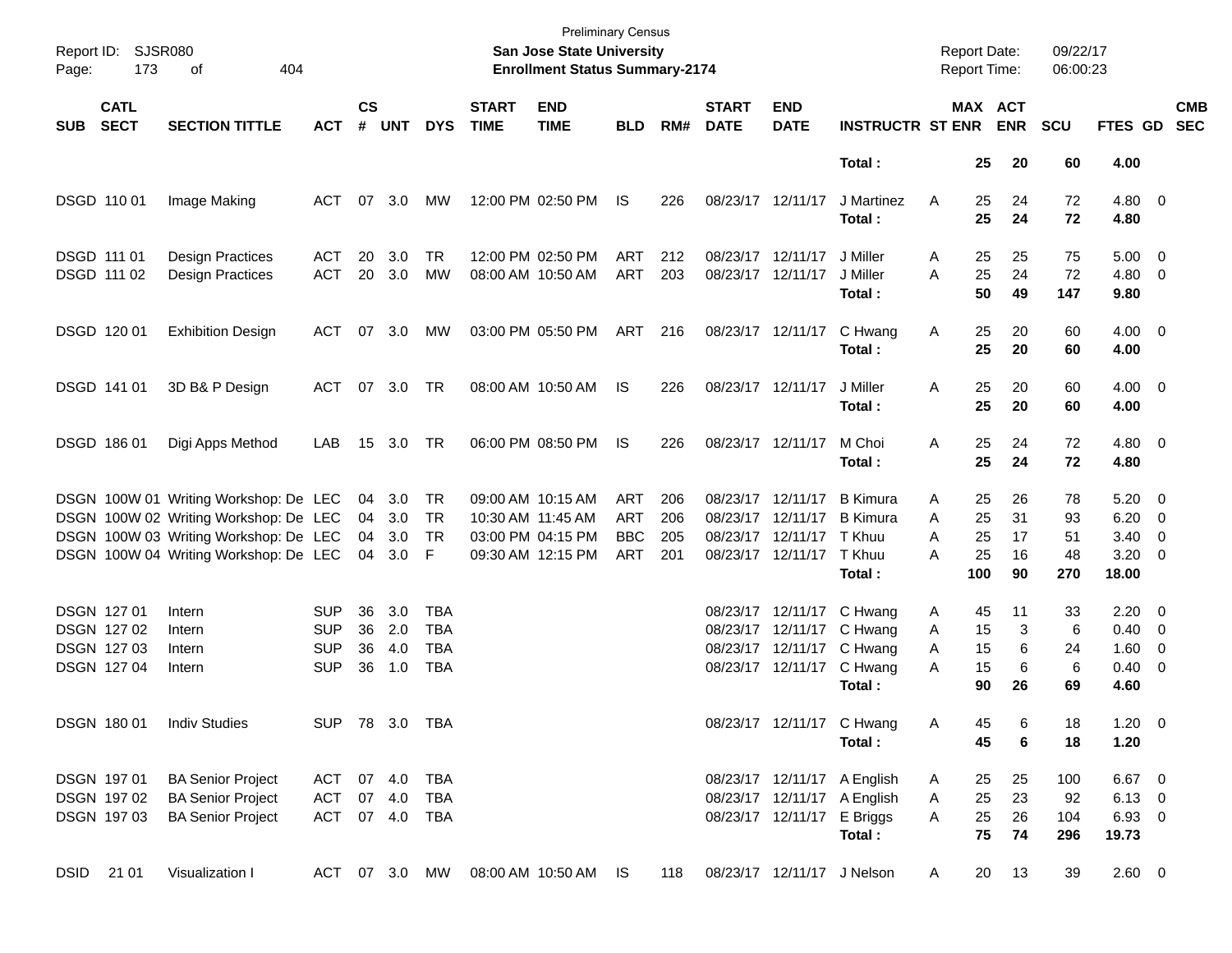| Report ID:<br>Page:                       | 174                        | SJSR080<br>404<br>оf                                                       |                                        |                |                   |                                     |                           | <b>Preliminary Census</b><br>San Jose State University<br><b>Enrollment Status Summary-2174</b> |                                        |                             |                                                             |                                        |                                                        | <b>Report Date:</b><br><b>Report Time:</b> |                                                          | 09/22/17<br>06:00:23  |                                    |                                                                                |  |
|-------------------------------------------|----------------------------|----------------------------------------------------------------------------|----------------------------------------|----------------|-------------------|-------------------------------------|---------------------------|-------------------------------------------------------------------------------------------------|----------------------------------------|-----------------------------|-------------------------------------------------------------|----------------------------------------|--------------------------------------------------------|--------------------------------------------|----------------------------------------------------------|-----------------------|------------------------------------|--------------------------------------------------------------------------------|--|
| <b>SUB</b>                                | <b>CATL</b><br><b>SECT</b> | <b>ACT</b>                                                                 | $\mathsf{cs}$<br>#                     | <b>UNT</b>     | <b>DYS</b>        | <b>START</b><br><b>TIME</b>         | <b>END</b><br><b>TIME</b> | <b>BLD</b>                                                                                      | RM#                                    | <b>START</b><br><b>DATE</b> | <b>END</b><br><b>DATE</b>                                   | <b>INSTRUCTR ST ENR</b>                |                                                        | MAX ACT<br><b>ENR</b>                      | <b>SCU</b>                                               | FTES GD               |                                    | <b>CMB</b><br><b>SEC</b>                                                       |  |
| <b>DSID</b><br><b>DSID</b>                | 21 02<br>21 03             | Visualization I<br>Visualization I                                         | <b>ACT</b><br><b>ACT</b>               | 07<br>07       | 3.0<br>3.0        | МW<br>МW                            |                           | 12:00 PM 02:50 PM<br>03:00 PM 05:50 PM                                                          | IS<br>IS                               | 118<br>118                  | 08/23/17<br>08/23/17                                        | 12/11/17<br>12/11/17                   | K Scott<br>R Boeder<br>Total:                          | Α<br>A                                     | 20<br>16<br>20<br>$\overline{7}$<br>60<br>36             | 48<br>21<br>108       | 3.20<br>1.40<br>7.20               | $\overline{\mathbf{0}}$<br>- 0                                                 |  |
| <b>DSID</b><br><b>DSID</b><br><b>DSID</b> | 31 01<br>31 02<br>31 03    | <b>ID Foundation I</b><br><b>ID Foundation I</b><br><b>ID Foundation I</b> | <b>ACT</b><br><b>ACT</b><br><b>ACT</b> | 13<br>13<br>13 | 3.0<br>3.0<br>3.0 | <b>TR</b><br><b>TR</b><br><b>TR</b> |                           | 03:00 PM 05:50 PM<br>12:00 PM 02:50 PM<br>08:00 AM 10:50 AM                                     | <b>ART</b><br><b>ART</b><br><b>ART</b> | 103<br>103<br>103           | 08/23/17 12/11/17<br>08/23/17 12/11/17<br>08/23/17 12/11/17 |                                        | J McClusky<br>A Armstrong A<br>A Armstrong A<br>Total: | A                                          | 13<br>20<br>16<br>20<br>$\overline{7}$<br>20<br>60<br>36 | 39<br>48<br>21<br>108 | 2.60<br>3.20<br>1.40<br>7.20       | $\overline{\phantom{0}}$<br>$\overline{\mathbf{0}}$<br>$\overline{\mathbf{0}}$ |  |
| <b>DSID</b><br><b>DSID</b>                | 41 01<br>41 02             | Matls & Process I<br>Matls & Process I                                     | <b>ACT</b><br><b>ACT</b>               | 07<br>07       | 3.0<br>3.0        | <b>MW</b><br><b>MW</b>              |                           | 08:00 AM 10:50 AM<br>06:00 PM 08:50 PM                                                          | <b>ART</b><br><b>IS</b>                | 103<br>118                  | 08/23/17<br>08/23/17 12/11/17                               | 12/11/17                               | K Scott<br>R Boeder<br>Total:                          | Α<br>Α                                     | 26<br>25<br>24<br>16<br>50<br>41                         | 75<br>48<br>123       | 5.00<br>3.20<br>8.20               | - 0<br>$\overline{\phantom{0}}$                                                |  |
| <b>DSID</b><br><b>DSID</b>                | 121 01<br>121 02           | <b>ID Process</b><br><b>ID Process</b>                                     | <b>ACT</b><br><b>ACT</b>               | 07             | 3.0<br>3.0        | TR                                  |                           | 08:00 AM 10:50 AM                                                                               | IS.                                    | 118                         | 08/23/17 12/11/17                                           |                                        | J McClusky<br>Total:                                   | X<br>A                                     | 0<br>0<br>24<br>19<br>24<br>19                           | 0<br>57<br>57         | 0.00<br>3.85<br>3.85               | $\overline{\mathbf{0}}$<br>$\overline{\phantom{1}}$                            |  |
| <b>DSID</b><br><b>DSID</b>                | 122 01<br>122 02           | C&CS: Ind. Design<br>C&CS: Ind. Design                                     | <b>LEC</b><br><b>ACT</b>               | 02<br>07       | 3.0<br>0.0        | W<br>W                              |                           | 08:00 AM 10:05 AM<br>10:15 AM 11:15 AM                                                          | <b>ART</b><br><b>ART</b>               | 105<br>105                  | 08/23/17 12/11/17<br>08/23/17 12/11/17                      |                                        | M Skov<br>M Skov<br>Total:                             | A<br>Α                                     | 24<br>24<br>24<br>24<br>48<br>48                         | 60<br>12<br>72        | 4.80<br>0.00<br>4.80               | $\overline{\mathbf{0}}$<br>$\overline{\phantom{0}}$                            |  |
| <b>DSID</b>                               | 123 01                     | Intermed Ind Des                                                           | <b>ACT</b>                             | 07             | 3.0               | МW                                  |                           | 03:00 PM 05:50 PM                                                                               | <b>ART</b>                             | 103                         | 08/23/17 12/11/17                                           |                                        | J Nelson<br>Total:                                     | A                                          | 26<br>26<br>26<br>26                                     | 78<br>78              | $5.20 \ 0$<br>5.20                 |                                                                                |  |
| <b>DSID</b><br><b>DSID</b>                | 125 01<br>125 02           | Adv Industr Design<br>Adv Industr Design                                   | LAB<br>LAB                             | 15             | 3.0<br>3.0        | МW                                  |                           | 08:00 AM 10:50 AM                                                                               | <b>ART</b>                             | 205                         | 08/23/17 12/11/17                                           |                                        | J Guenther<br>Total :                                  | X<br>A                                     | 0<br>0<br>24<br>18<br>24<br>18                           | 0<br>54<br>54         | 0.00<br>$3.60 \ 0$<br>3.60         | $\overline{\mathbf{0}}$                                                        |  |
| <b>DSID</b><br><b>DSID</b>                | 128 01<br>128 02           | Adv Projects in ID<br>Adv Projects in ID                                   | LAB<br>LAB                             | 15<br>15       | 3.0<br>3.0        | TR<br>$\top$                        |                           | 12:00 PM 02:50 PM<br>03:00 PM 08:50 PM                                                          | <b>ART</b><br>ART                      | 205<br>205                  | 08/23/17                                                    | 12/11/17<br>08/23/17 12/11/17          | J Shook<br>C Whittall<br>Total:                        | A<br>A                                     | 24<br>17<br>24<br>16<br>48<br>33                         | 51<br>48<br>99        | 3.40<br>3.20<br>6.60               | $\overline{\phantom{0}}$<br>- 0                                                |  |
| <b>DSID</b>                               |                            | DSID 128A 01 Portfolio Proj 4<br>128A 02 Portfolio Proj 4                  | LAB<br>LAB                             |                | 1.0<br>15  1.0  T |                                     |                           | 12:00 PM 02:50 PM IS                                                                            |                                        | 118                         |                                                             | 08/23/17 12/11/17                      | J McClusky<br>Total:                                   | X<br>$\overline{A}$                        | 0<br>0<br>24<br>18<br>24<br>18                           | 0<br>18<br>18         | $0.00 \t 0$<br>$1.20 \t 0$<br>1.20 |                                                                                |  |
|                                           | DSID 129 01<br>DSID 129 02 | Visualization III<br>Visualization III                                     | ACT 07 3.0<br>ACT                      |                | 07 3.0            | MW<br>MW                            |                           | 03:00 PM 05:50 PM<br>06:00 PM 08:50 PM                                                          | ART<br>ART                             | 105<br>105                  |                                                             | 08/23/17 12/11/17<br>08/23/17 12/11/17 | M Mathe<br>M Mathe<br>Total:                           | A<br>Α                                     | 24<br>17<br>26<br>26<br>50<br>43                         | 51<br>78<br>129       | $3.40 \ 0$<br>$5.20 \ 0$<br>8.60   |                                                                                |  |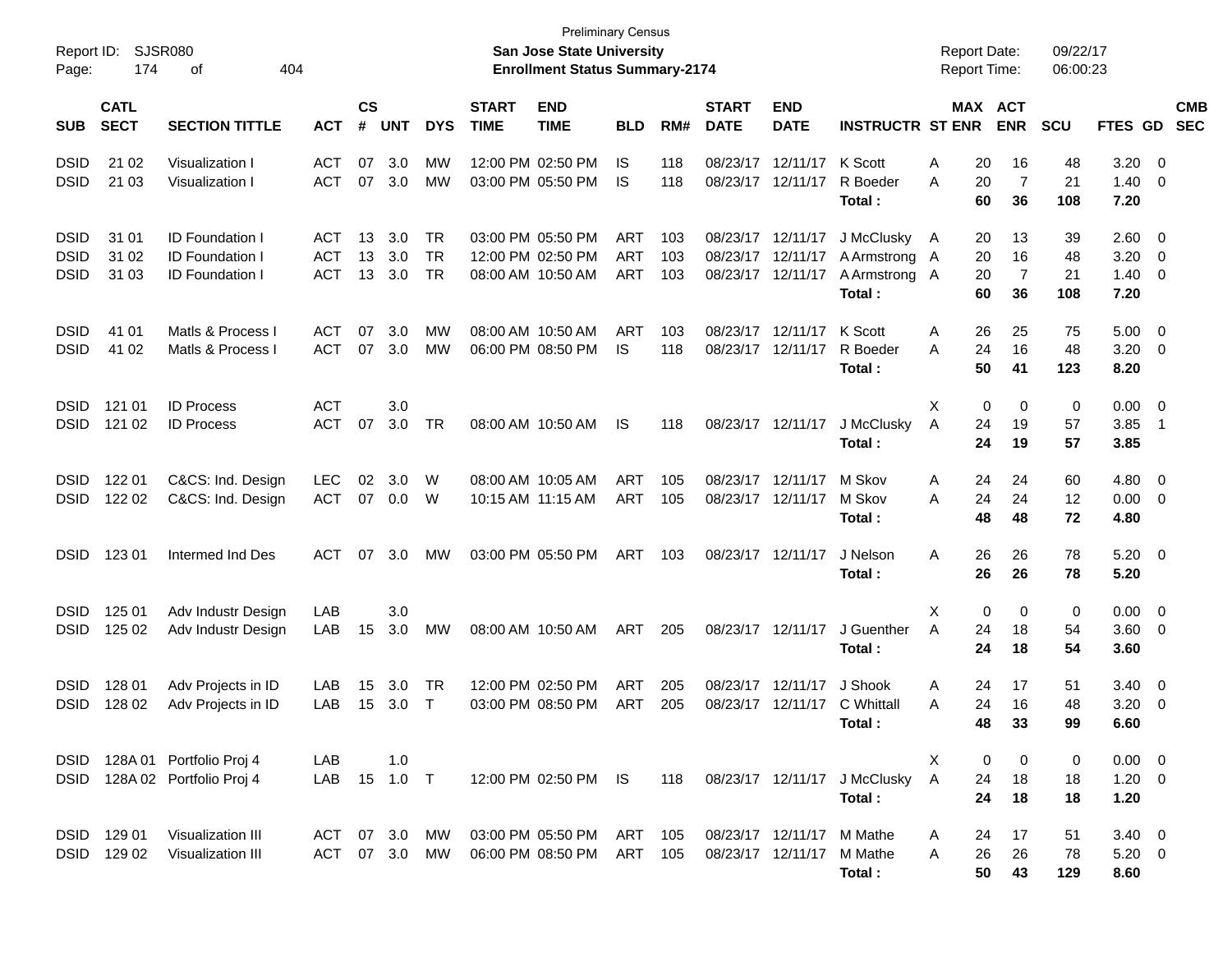| Page:                      | Report ID: SJSR080<br>175  | 404<br>of                                            |                   |                    |               |            |                             | <b>Preliminary Census</b><br>San Jose State University<br><b>Enrollment Status Summary-2174</b> |                   |            |                             |                           |                                                  | Report Date:<br>Report Time: |                                  | 09/22/17<br>06:00:23 |                                    |                          |
|----------------------------|----------------------------|------------------------------------------------------|-------------------|--------------------|---------------|------------|-----------------------------|-------------------------------------------------------------------------------------------------|-------------------|------------|-----------------------------|---------------------------|--------------------------------------------------|------------------------------|----------------------------------|----------------------|------------------------------------|--------------------------|
| <b>SUB</b>                 | <b>CATL</b><br><b>SECT</b> | <b>SECTION TITTLE</b>                                | <b>ACT</b>        | $\mathsf{cs}$<br># | <b>UNT</b>    | <b>DYS</b> | <b>START</b><br><b>TIME</b> | <b>END</b><br><b>TIME</b>                                                                       | <b>BLD</b>        | RM#        | <b>START</b><br><b>DATE</b> | <b>END</b><br><b>DATE</b> | <b>INSTRUCTR ST ENR</b>                          |                              | MAX ACT<br><b>ENR</b>            | <b>SCU</b>           | <b>FTES GD</b>                     | <b>CMB</b><br><b>SEC</b> |
| <b>DSID</b>                | 135 01                     | Entrepreneur&Intel P ACT                             |                   |                    | 07 3.0        | МW         |                             | 03:00 PM 05:50 PM                                                                               | ART               | 205        | 08/23/17 12/11/17           |                           | K Scott<br>Total:                                | A                            | 26<br>25<br>26<br>25             | 75<br>75             | $5.00 \t 0$<br>5.00                |                          |
| <b>DSID</b><br><b>DSID</b> | 136 01<br>136 02           | Adv Digital Workshop ACT<br>Adv Digital Workshop ACT |                   | 07                 | 3.0<br>07 3.0 | TR<br>MW   |                             | 06:30 PM 09:20 PM<br>12:00 PM 02:50 PM                                                          | IS.<br><b>ART</b> | 118<br>103 | 08/23/17<br>08/23/17        | 12/11/17<br>12/11/17      | J Ammon<br>J Nelson<br>Total :                   | Α<br>Α                       | 10<br>24<br>24<br>21<br>48<br>31 | 30<br>63<br>93       | $2.00 \t 0$<br>$4.20 \ 0$<br>6.20  |                          |
| <b>DSID</b>                | 13701                      | <b>Adv Physical Prototy</b>                          | ACT               |                    | 07 3.0 F      |            |                             | 08:00 AM 02:50 PM                                                                               | ART               | 103        | 08/23/17 12/11/17           |                           | R Zuchowski A<br>Total:                          |                              | 24<br>25<br>24<br>25             | 75<br>75             | $5.00 \quad 0$<br>5.00             |                          |
| <b>DSIT</b>                | 501                        | Intro Int Dsn+Arch                                   | ACT               | 07                 | 3.0           | МW         |                             | 08:00 AM 10:50 AM                                                                               | IS                | 240        |                             | 08/23/17 12/11/17         | V San Fratel A<br>Total:                         |                              | 25<br>24<br>25<br>24             | 72<br>72             | $4.80\ 0$<br>4.80                  |                          |
| <b>DSIT</b>                | 10 01                      | Sketch+Draw+Model                                    | ACT               |                    | 07 3.0        | TR         |                             | 06:00 PM 08:50 PM                                                                               | IS                | 241        | 08/23/17 12/11/17           |                           | M Cheng<br>Total:                                | A                            | 25<br>25<br>25<br>25             | 75<br>75             | $5.00 \t 0$<br>5.00                |                          |
| <b>DSIT</b>                | 15 01                      | Arch Draw & 3-D Mod ACT                              |                   |                    | 07 3.0        | МW         |                             | 03:00 PM 05:50 PM                                                                               | IS                | 240        |                             | 08/23/17 12/11/17         | V San Fratel A<br>Total:                         |                              | 25<br>25<br>25<br>25             | 75<br>75             | $5.00 \t 0$<br>5.00                |                          |
| <b>DSIT</b>                | 29 01                      | Design Process                                       | LAB               | 16                 | 3.0           | TR         |                             | 03:00 PM 05:50 PM                                                                               | IS                | 240        | 08/23/17 12/11/17           |                           | J Komen<br>Total:                                | A                            | 25<br>20<br>25<br>20             | 60<br>60             | $4.00 \t 0$<br>4.00                |                          |
| <b>DSIT</b>                | 33 01                      | <b>Arch Presentation</b>                             | ACT               |                    | 07 3.0        | МW         |                             | 06:00 PM 08:50 PM                                                                               | IS                | 241        | 08/23/17 12/11/17           |                           | M Medved<br>Total :                              | Α                            | 25<br>25<br>25<br>25             | 75<br>75             | $5.00 \t 0$<br>5.00                |                          |
| <b>DSIT</b>                | 34 01                      | Studio                                               | LAB               | 16                 | 3.0           | TR         |                             | 03:00 PM 05:50 PM                                                                               | IS                | 241        |                             | 08/23/17 12/11/17         | A Karavokiri A<br>Total :                        |                              | 25<br>25<br>25<br>25             | 75<br>75             | $5.00 \t 0$<br>5.00                |                          |
| <b>DSIT</b>                | 8301                       | Vis communicatn 1                                    | ACT               | 07                 | 3.0           | TR         |                             | 12:00 PM 02:50 PM                                                                               | IS                | 240        | 08/23/17 12/11/17           |                           | J Komen<br>Total :                               | Α                            | 25<br>22<br>25<br>22             | 66<br>66             | $4.40 \quad 0$<br>4.40             |                          |
| DSIT                       | DSIT 101 01<br>101 02      | Arch. Systems<br>Arch. Systems                       | SEM 05 3.0<br>ACT | 07 0.0             |               | MW<br>MW   |                             | 03:00 PM 04:00 PM<br>04:00 PM 05:50 PM                                                          | IS.<br>IS         | 241<br>241 | 08/23/17 12/11/17           |                           | 08/23/17 12/11/17 M Medved<br>M Medved<br>Total: | A<br>Α                       | 20<br>25<br>25<br>20<br>50<br>40 | 20<br>40<br>60       | $4.00 \t 0$<br>$0.00 \t 0$<br>4.00 |                          |
|                            | DSIT 104 01                | Int Arc Sp Plan                                      | ACT 07 3.0 MW     |                    |               |            |                             | 12:00 PM 02:50 PM IS                                                                            |                   | 241        | 08/23/17 12/11/17           |                           | D Seah<br>Total:                                 | A                            | 25<br>22<br>25<br>22             | 66<br>66             | 4.40 0<br>4.40                     |                          |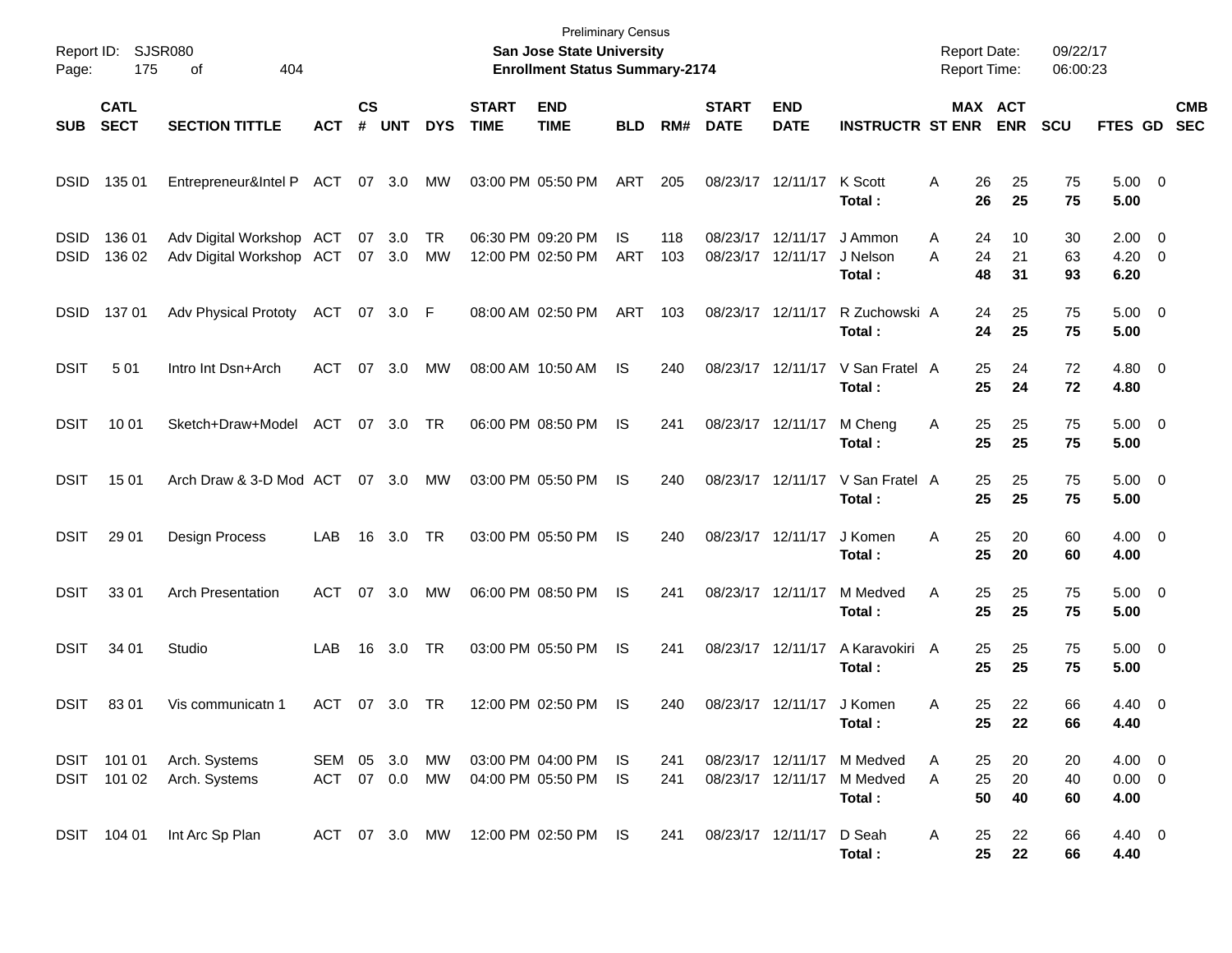| Page:       | <b>Preliminary Census</b><br>SJSR080<br><b>San Jose State University</b><br>Report ID:<br>176<br><b>Enrollment Status Summary-2174</b><br>404<br>0f |                         |            |                    |     |            |                             |                           |            |     |                             |                                                  |                                                       |   |                          | <b>Report Date:</b><br><b>Report Time:</b> | 09/22/17<br>06:00:23      |                                    |                         |                          |
|-------------|-----------------------------------------------------------------------------------------------------------------------------------------------------|-------------------------|------------|--------------------|-----|------------|-----------------------------|---------------------------|------------|-----|-----------------------------|--------------------------------------------------|-------------------------------------------------------|---|--------------------------|--------------------------------------------|---------------------------|------------------------------------|-------------------------|--------------------------|
| <b>SUB</b>  | <b>CATL</b><br><b>SECT</b>                                                                                                                          | <b>SECTION TITTLE</b>   | <b>ACT</b> | $\mathsf{cs}$<br># | UNT | <b>DYS</b> | <b>START</b><br><b>TIME</b> | <b>END</b><br><b>TIME</b> | <b>BLD</b> | RM# | <b>START</b><br><b>DATE</b> | <b>END</b><br><b>DATE</b>                        | <b>INSTRUCTR ST ENR</b>                               |   |                          | <b>MAX ACT</b><br><b>ENR</b>               | <b>SCU</b>                | FTES GD                            |                         | <b>CMB</b><br><b>SEC</b> |
| <b>DSIT</b> | 106 01                                                                                                                                              | Arch Proj Material      | <b>ACT</b> | 07                 | 3.0 | MW         | 08:00 AM 10:50 AM           |                           | IS.        | 241 | 08/23/17                    | 12/11/17                                         | D Seah<br>Total:                                      | A | 25<br>25                 | 23<br>23                                   | 69<br>69                  | 4.60<br>4.60                       | $\overline{\mathbf{0}}$ |                          |
| DSIT        | 107 01                                                                                                                                              | <b>Furniture Design</b> | <b>ACT</b> | 07                 | 3.0 | TR         |                             | 12:00 PM 02:50 PM         | IS.        | 241 | 08/23/17                    | 12/11/17                                         | <b>B</b> Kimura<br>Total:                             | A | 25<br>25                 | 26<br>26                                   | 78<br>78                  | 5.25<br>5.25                       | - 1                     |                          |
| DSIT        | 110 01                                                                                                                                              | Capstone Thesis         | <b>ACT</b> | 07                 | 3.0 | MW         |                             | 12:00 PM 02:50 PM         | -IS        | 240 | 08/23/17                    | 12/11/17                                         | V San Fratel A<br>Total:                              |   | 25<br>$25\,$             | 11<br>11                                   | 33<br>33                  | $2.20 \t 0$<br>2.20                |                         |                          |
|             | Department :                                                                                                                                        | <u>Design</u>           |            |                    |     |            |                             |                           |            |     |                             | <b>Lower Division:</b><br><b>Upper Division:</b> | <b>Department Total:</b><br><b>Graduate Division:</b> |   | 2747<br>930<br>1817<br>0 | 2324<br>870<br>1454<br>0                   | 6869<br>2610<br>4259<br>0 | 458.03<br>174.00<br>284.03<br>0.00 |                         |                          |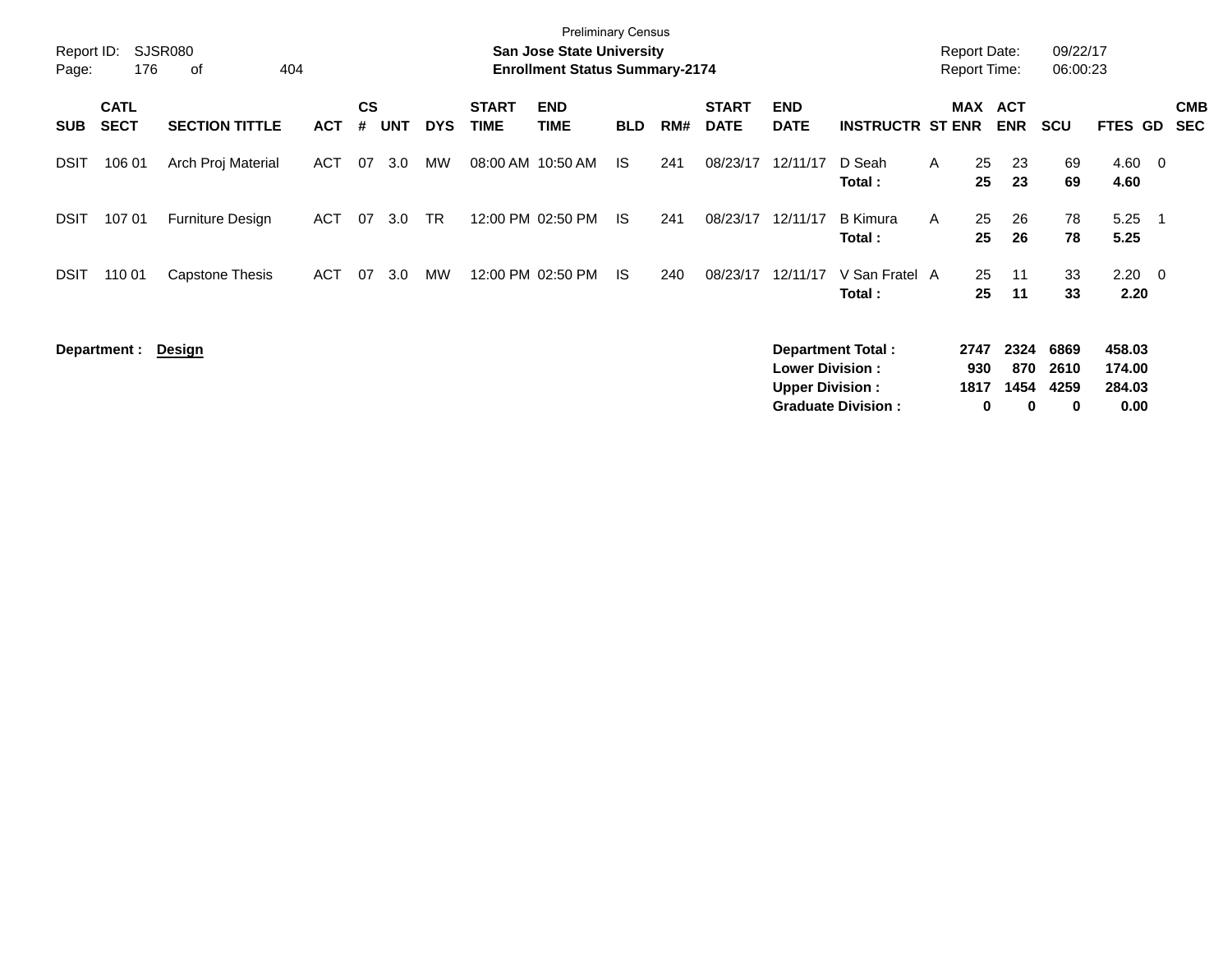| Report ID:<br>Page: | 177                        | SJSR080<br>404<br>οf                               |               |                    |                |            |                             | <b>San Jose State University</b><br><b>Enrollment Status Summary-2174</b> | <b>Preliminary Census</b> |       |                             |                           |                              |                | <b>Report Date:</b><br>Report Time: |            | 09/22/17<br>06:00:23 |                |                         |                          |
|---------------------|----------------------------|----------------------------------------------------|---------------|--------------------|----------------|------------|-----------------------------|---------------------------------------------------------------------------|---------------------------|-------|-----------------------------|---------------------------|------------------------------|----------------|-------------------------------------|------------|----------------------|----------------|-------------------------|--------------------------|
| <b>SUB</b>          | <b>CATL</b><br><b>SECT</b> | <b>SECTION TITTLE</b>                              | <b>ACT</b>    | $\mathsf{cs}$<br># | <b>UNT</b>     | <b>DYS</b> | <b>START</b><br><b>TIME</b> | <b>END</b><br><b>TIME</b>                                                 | <b>BLD</b>                | RM#   | <b>START</b><br><b>DATE</b> | <b>END</b><br><b>DATE</b> | <b>INSTRUCTR ST ENR</b>      |                | MAX ACT                             | <b>ENR</b> | <b>SCU</b>           | <b>FTES GD</b> |                         | <b>CMB</b><br><b>SEC</b> |
| College             | Department :               | <b>Humanities &amp; the Arts</b><br>Film & Theatre |               |                    |                |            |                             |                                                                           |                           |       |                             |                           |                              |                |                                     |            |                      |                |                         |                          |
| <b>RTVF</b>         | 10 01                      | Art of Film                                        | <b>LEC</b>    | 01                 | 3.0            | М          |                             | 06:00 PM 08:45 PM                                                         | <b>HGH</b>                | 118   |                             | 08/23/17 12/11/17         | L Walker                     | A              | 45                                  | 45         | 135                  | 9.00           | $\overline{\mathbf{0}}$ |                          |
| <b>RTVF</b>         | 10 02                      | Art of Film                                        | <b>LEC</b>    | 01                 | 3.0            | F          |                             | 10:00 AM 12:45 PM                                                         | <b>HGH</b>                | - 118 |                             | 08/23/17 12/11/17         | L Walker                     | A              | 45                                  | 44         | 132                  | 8.80           | 0                       |                          |
| <b>RTVF</b>         | 10 03                      | Art of Film                                        | <b>LEC</b>    | 01                 | 3.0            | F          |                             | 01:00 PM 03:45 PM                                                         | <b>HGH 118</b>            |       |                             | 08/23/17 12/11/17         | L Walker                     | A              | 45                                  | 42         | 126                  | 8.40           | 0                       |                          |
| <b>RTVF</b>         | 1080                       | Art of Film                                        | <b>LEC</b>    | 01                 | 3.0            | <b>TBA</b> |                             |                                                                           |                           |       |                             | 08/23/17 12/11/17         | A McKee                      | A              | 45                                  | 45         | 135                  | 9.00           | 0                       |                          |
| <b>RTVF</b>         | 1081                       | Art of Film                                        | <b>LEC</b>    | 01                 | 3.0            | <b>TBA</b> |                             |                                                                           |                           |       |                             | 08/23/17 12/11/17         | J Todd                       | A              | 45                                  | 45         | 135                  | 9.00           | 0                       |                          |
|                     |                            |                                                    |               |                    |                |            |                             |                                                                           |                           |       |                             |                           | Total:                       |                | 225                                 | 221        | 663                  | 44.20          |                         |                          |
| <b>RTVF</b>         | 20 01                      | Intro Sound Prod                                   | <b>LEC</b>    | 01                 | 3.0            | $\top$     |                             | 02:00 PM 03:45 PM                                                         | HGH.                      | - 114 |                             | 08/23/17 12/11/17         | J Abramson                   | A              | 18                                  | 20         | 40                   | 4.00           | 0                       |                          |
| <b>RTVF</b>         | 20 02                      | Intro Sound Prod                                   | <b>ACT</b>    | 07                 | 0.0            | Т          |                             | 04:00 PM 05:45 PM                                                         | <b>HGH</b>                | 121F  | 08/23/17                    | 12/11/17                  | J Abramson                   | A              | 18                                  | 20         | 20                   | 0.00           | 0                       |                          |
| <b>RTVF</b>         | 20 03                      | Intro Sound Prod                                   | <b>LEC</b>    | 01                 | 3.0            | Т          |                             | 06:00 PM 07:45 PM                                                         | <b>HGH</b>                | 114   | 08/23/17                    | 12/11/17                  | J Abramson                   | A              | 18                                  | 17         | 34                   | 3.40           | 0                       |                          |
| <b>RTVF</b>         | 20 04                      | Intro Sound Prod                                   | <b>ACT</b>    | 07                 | 0.0            | Т          |                             | 08:00 PM 09:45 PM                                                         | <b>HGH</b>                | 121F  |                             | 08/23/17 12/11/17         | J Abramson                   | A              | 18                                  | 17         | 17                   | 0.00           | 0                       |                          |
| <b>RTVF</b>         | 20 05                      | Intro Sound Prod                                   | <b>LEC</b>    | 01                 | 3.0            | R          |                             | 06:00 PM 07:45 PM                                                         | <b>HGH</b>                | 114   |                             | 08/23/17 12/11/17         | J Abramson                   | $\overline{A}$ | 18                                  | 17         | 34                   | 3.40           | 0                       |                          |
| <b>RTVF</b>         | 20 06                      | Intro Sound Prod                                   | <b>ACT</b>    | 07                 | 0.0            | R          |                             | 08:00 PM 09:45 PM                                                         | <b>HGH</b>                | 121F  | 08/23/17 12/11/17           |                           | J Abramson                   | A              | 18                                  | 17         | 17                   | 0.00           | 0                       |                          |
|                     |                            |                                                    |               |                    |                |            |                             |                                                                           |                           |       |                             |                           | Total:                       |                | 108                                 | 108        | 162                  | 10.80          |                         |                          |
| <b>RTVF</b>         | 21 01                      | <b>KSJS On-Air Operat</b>                          | <b>LEC</b>    | 02                 | 3.0            | M          |                             | 07:00 PM 07:50 PM                                                         | <b>HGH 124</b>            |       |                             | 08/23/17 12/11/17         | J Biagini                    | A              | 40                                  | 29         | 29                   | 5.80           | $\overline{\mathbf{0}}$ |                          |
| <b>RTVF</b>         | 21 02                      | <b>KSJS On-Air Operat</b>                          | <b>ACT</b>    | 07                 | 0.0            | <b>TBA</b> |                             |                                                                           |                           |       |                             | 08/23/17 12/11/17         | J Biagini                    | A              | 40                                  | 29         | 58                   | 0.00           | $\overline{\mathbf{0}}$ |                          |
|                     |                            |                                                    |               |                    |                |            |                             |                                                                           |                           |       |                             |                           | Total:                       |                | 80                                  | 58         | 87                   | 5.80           |                         |                          |
| <b>RTVF</b>         | 30 01                      | Intro Film/TV Prod                                 | <b>LEC</b>    | 02                 | 3.0            | <b>MW</b>  |                             | 09:00 AM 09:50 AM                                                         | <b>HGH 118</b>            |       |                             | 08/23/17 12/11/17         | J LeFever                    | A              | 18                                  | 18         | 36                   | 3.60           | $\overline{\mathbf{0}}$ |                          |
| <b>RTVF</b>         | 30 02                      | Intro Film/TV Prod                                 | <b>ACT</b>    | 07                 | 0.0            | Т          |                             | 08:30 AM 10:50 AM                                                         | <b>HGH 115</b>            |       | 08/23/17                    | 12/11/17                  | J LeFever                    | A              | 18                                  | 18         | 18                   | 0.00           | 0                       |                          |
| <b>RTVF</b>         | 30 03                      | Intro Film/TV Prod                                 | <b>LEC</b>    | 02                 | 3.0            | Т          |                             | 06:00 PM 07:45 PM                                                         | HGH                       | 120   |                             | 08/23/17 12/11/17         | J Serna                      | A              | 18                                  | 15         | 30                   | 3.00           | 0                       |                          |
| <b>RTVF</b>         | 30 04                      | Intro Film/TV Prod                                 | <b>ACT</b>    | 07                 | 0.0            | Т          |                             | 08:00 PM 09:45 PM                                                         | <b>HGH 115</b>            |       |                             | 08/23/17 12/11/17         | J Serna                      | A              | 18                                  | 15         | 15                   | 0.00           | 0                       |                          |
| <b>RTVF</b>         | 30 05                      | Intro Film/TV Prod                                 | <b>LEC</b>    | 02                 | 3.0            | W          |                             | 10:30 AM 12:15 PM                                                         | <b>HGH 114</b>            |       |                             | 08/23/17 12/11/17         | C Guzzetta                   | A              | 18                                  | 16         | 32                   | 3.20           | 0                       |                          |
| <b>RTVF</b>         | 30 06                      | Intro Film/TV Prod                                 | <b>ACT</b>    | 07                 | 0.0            | W          |                             | 12:30 PM 02:15 PM                                                         | <b>HGH 115</b>            |       |                             | 08/23/17 12/11/17         | C Guzzetta                   | A              | 18                                  | 16         | 16                   | 0.00           | 0                       |                          |
| <b>RTVF</b>         | 30 07                      | Intro Film/TV Prod                                 | <b>LEC</b>    | 02                 | 3.0            | W          |                             | 03:30 PM 05:15 PM                                                         | <b>HGH</b>                | - 114 |                             | 08/23/17 12/11/17         | C Guzzetta                   | A              | 18                                  | 13         | 26                   | 2.60           | 0                       |                          |
| <b>RTVF</b>         | 30 08                      | Intro Film/TV Prod                                 | <b>ACT</b>    | 07                 | 0.0            | W          |                             | 05:30 PM 07:15 PM                                                         | HGH                       | - 115 |                             | 08/23/17 12/11/17         | C Guzzetta                   | A              | 18                                  | 13         | 13                   | 0.00           | 0                       |                          |
|                     |                            |                                                    |               |                    |                |            |                             |                                                                           |                           |       |                             |                           | Total :                      |                | 144                                 | 124        | 186                  | 12.40          |                         |                          |
|                     | RTVF 3180                  | <b>FILM/TV Aesthetics</b>                          | LEC           |                    | $02 \quad 3.0$ | TBA        |                             |                                                                           |                           |       |                             |                           | 08/23/17 12/11/17 B Sarrafan |                | 30                                  | 30         | 90                   | $6.00 \quad 0$ |                         |                          |
|                     | RTVF 3181                  | <b>FILM/TV Aesthetics</b>                          | LEC           |                    |                | 02 3.0 TBA |                             |                                                                           |                           |       |                             |                           | 08/23/17 12/11/17 B Sarrafan | A              | 30                                  | 30         | 90                   | $6.00 \quad 0$ |                         |                          |
|                     |                            |                                                    |               |                    |                |            |                             |                                                                           |                           |       |                             |                           | Total:                       |                | 60                                  | 60         | 180                  | 12.00          |                         |                          |
|                     | RTVF 80 01                 | Introduction to Medi                               | LEC 02 3.0 TR |                    |                |            |                             | 09:00 AM 10:15 AM HGH 118                                                 |                           |       |                             |                           | 08/23/17 12/11/17 C Burrows  | A              | 48                                  | 23         | 69                   | $4.60 \quad 0$ |                         |                          |
|                     | RTVF 80 02                 | Introduction to Medi                               | LEC 02 3.0 TR |                    |                |            |                             | 12:00 PM 01:15 PM                                                         | <b>HGH 118</b>            |       |                             |                           | 08/23/17 12/11/17 C Burrows  | A              | 48                                  | 44         | 132                  | 8.80 0         |                         |                          |
|                     |                            |                                                    |               |                    |                |            |                             |                                                                           |                           |       |                             |                           | Total:                       |                | 96                                  | 67         | 201                  | 13.40          |                         |                          |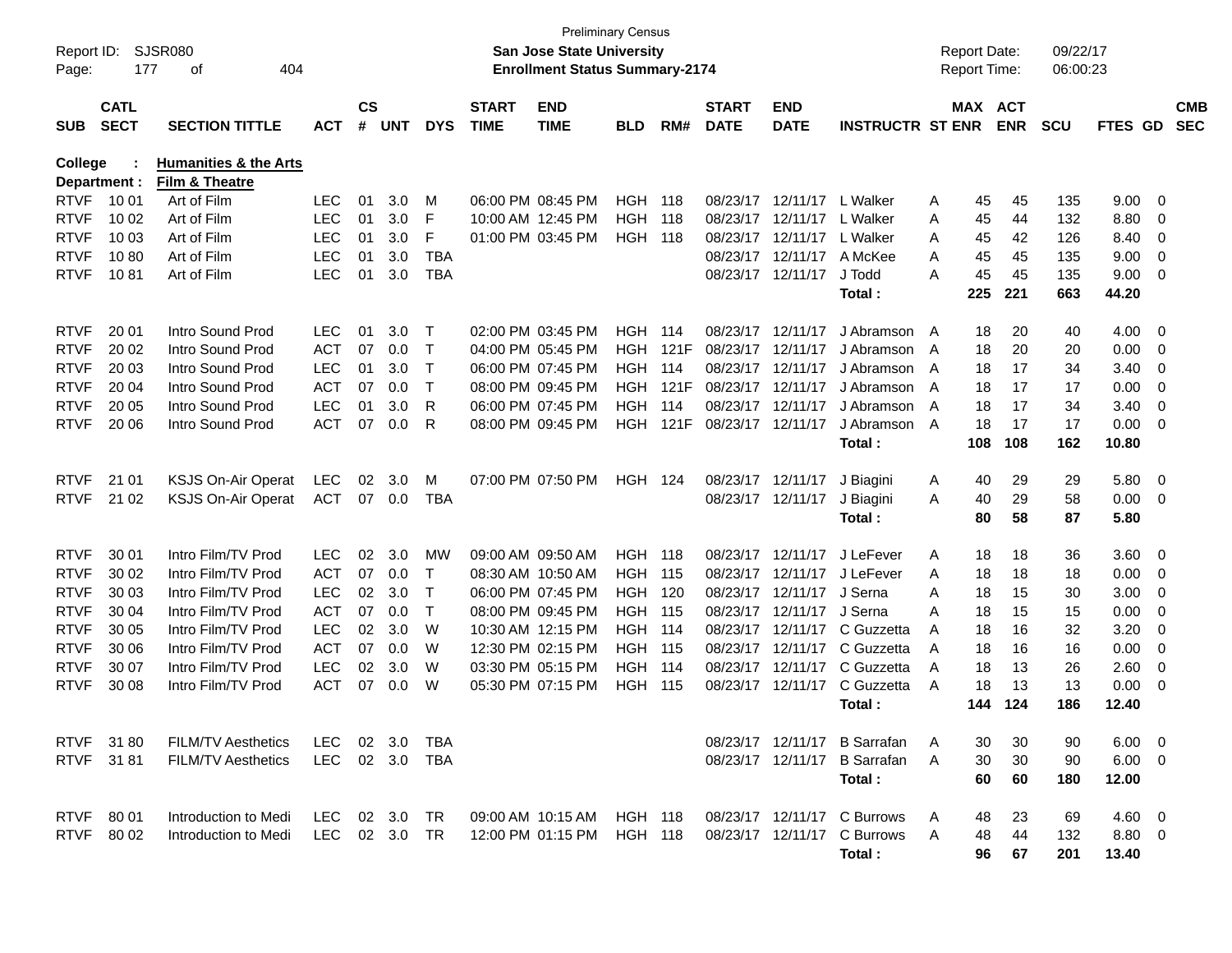| Report ID:<br>Page: | 178                        | <b>SJSR080</b><br>404<br>οf |                    |            |            |                             |                           | San Jose State University<br><b>Enrollment Status Summary-2174</b> | <b>Preliminary Census</b> |                             |                           |                         |                              |   | <b>Report Date:</b><br><b>Report Time:</b> |            | 09/22/17<br>06:00:23 |                |                          |  |
|---------------------|----------------------------|-----------------------------|--------------------|------------|------------|-----------------------------|---------------------------|--------------------------------------------------------------------|---------------------------|-----------------------------|---------------------------|-------------------------|------------------------------|---|--------------------------------------------|------------|----------------------|----------------|--------------------------|--|
| <b>SUB</b>          | <b>CATL</b><br><b>SECT</b> | <b>ACT</b>                  | $\mathsf{cs}$<br># | <b>UNT</b> | <b>DYS</b> | <b>START</b><br><b>TIME</b> | <b>END</b><br><b>TIME</b> | <b>BLD</b>                                                         | RM#                       | <b>START</b><br><b>DATE</b> | <b>END</b><br><b>DATE</b> | <b>INSTRUCTR ST ENR</b> |                              |   | MAX ACT<br><b>ENR</b>                      | <b>SCU</b> | FTES GD              |                | <b>CMB</b><br><b>SEC</b> |  |
| <b>RTVF</b>         | 82 01                      | Intro Film History          | LEC                | 02         | 3.0        | T                           |                           | 03:00 PM 05:45 PM                                                  | CL                        | 224                         | 08/23/17                  | 12/11/17                | A McKee                      | Α | 48                                         | 46         | 138                  | 9.20           | $\overline{0}$           |  |
| <b>RTVF</b>         | 8280                       | Intro Film History          | <b>LEC</b>         | 02         | 3.0        | <b>TBA</b>                  |                           |                                                                    |                           |                             |                           | 08/23/17 12/11/17       | S Sublett<br>Total:          | Α | 50<br>98                                   | 49<br>95   | 147<br>285           | 9.80<br>19.00  | 0                        |  |
| <b>RTVF</b>         | 110 01                     | Media and Culture           | <b>LEC</b>         | 01         | 3.0        | МW                          |                           | 12:00 PM 01:15 PM                                                  | HGH                       | 118                         |                           | 08/23/17 12/11/17       | J Biagini                    | A | 48                                         | 48         | 144                  | 9.60           | $\overline{\mathbf{0}}$  |  |
| <b>RTVF</b>         | 110 02                     | Media and Culture           | <b>LEC</b>         | 01         | 3.0        | MW                          |                           | 03:00 PM 04:15 PM                                                  | <b>HGH</b>                | 124                         |                           | 08/23/17 12/11/17       | A Berney                     | A | 45                                         | 45         | 135                  | 9.00           | 0                        |  |
| <b>RTVF</b>         | 110 03                     | Media and Culture           | <b>LEC</b>         | 01         | 3.0        | <b>TR</b>                   |                           | 01:30 PM 02:45 PM                                                  | <b>HGH</b>                | 118                         | 08/23/17                  | 12/11/17                | C Burrows                    | A | 48                                         | 48         | 144                  | 9.60           | $\mathbf 0$              |  |
| <b>RTVF</b>         | 110 04                     | Media and Culture           | <b>LEC</b>         | 01         | 3.0        | <b>TR</b>                   |                           | 04:30 PM 05:45 PM                                                  | HGH                       | 124                         |                           | 08/23/17 12/11/17       | J Biagini                    | A | 45                                         | 45         | 135                  | 9.00           | 0                        |  |
| <b>RTVF</b>         | 11080                      | Media and Culture           | <b>LEC</b>         | 01         | 3.0        | <b>TBA</b>                  |                           |                                                                    |                           |                             |                           | 08/23/17 12/11/17       | A Berney                     | Α | 40                                         | 40         | 120                  | 8.00           | 0                        |  |
| <b>RTVF</b>         | 11081                      | Media and Culture           | <b>LEC</b>         | 01         | 3.0        | <b>TBA</b>                  |                           |                                                                    |                           |                             |                           | 08/23/17 12/11/17       | <b>K</b> Clark               | A | 40                                         | 38         | 114                  | 7.60           | 0                        |  |
|                     |                            |                             |                    |            |            |                             |                           |                                                                    |                           |                             |                           |                         | Total:                       |   | 266                                        | 264        | 792                  | 52.80          |                          |  |
|                     | RTVF 111 01                | Alternative Cinema          | <b>LEC</b>         | 01         | 3.0        | W                           |                           | 03:00 PM 05:45 PM                                                  | <b>HGH</b>                | 118                         |                           | 08/23/17 12/11/17       | J Todd                       | Α | 48                                         | 46         | 138                  | 9.20           | $\overline{\mathbf{0}}$  |  |
| <b>RTVF</b>         | 111 02                     | Alternative Cinema          | <b>LEC</b>         | 01         | 3.0        | W                           |                           | 06:00 PM 08:45 PM                                                  | <b>HGH</b>                | 118                         | 08/23/17                  | 12/11/17                | J Todd                       | A | 48                                         | 48         | 144                  | 9.60           | $\mathbf 0$              |  |
| <b>RTVF</b>         | 111 03                     | Alternative Cinema          | <b>LEC</b>         | 01         | 3.0        | W                           |                           | 07:00 PM 09:45 PM                                                  | <b>YUH</b>                | 124                         | 08/23/17                  | 12/11/17                | H Mathias                    | A | 120                                        | 44         | 132                  | 8.80           | 0                        |  |
| <b>RTVF</b>         | 111 04                     | Alternative Cinema          | <b>LEC</b>         | 01         | 3.0        | R                           |                           | 06:00 PM 08:45 PM                                                  | <b>YUH</b>                | 124                         |                           | 08/23/17 12/11/17       | J Todd                       | A | 60                                         | 47         | 141                  | 9.40           | 0                        |  |
|                     |                            |                             |                    |            |            |                             |                           |                                                                    |                           |                             |                           |                         | Total:                       |   | 276                                        | 185        | 555                  | 37.00          |                          |  |
| <b>RTVF</b>         | 120 01                     | Intermediate Sound          | <b>LEC</b>         | 02         | 3.0        | М                           |                           | 06:00 PM 07:45 PM                                                  | <b>HGH</b>                | 120                         |                           | 08/23/17 12/11/17       | M Altin                      | Α | 18                                         | 19         | 38                   | 3.80           | 0                        |  |
| <b>RTVF</b>         | 120 02                     | Intermediate Sound          | <b>ACT</b>         | 07         | 0.0        | М                           |                           | 08:00 PM 09:45 PM                                                  | HGH                       | 121F                        | 08/23/17                  | 12/11/17                | M Altin                      | A | 18                                         | 19         | 19                   | 0.00           | 0                        |  |
| <b>RTVF</b>         | 120 03                     | Intermediate Sound          | <b>LEC</b>         | 02         | 3.0        | W                           |                           | 06:00 PM 07:45 PM                                                  | <b>HGH</b>                | 120                         |                           | 08/23/17 12/11/17       | M Altin                      | A | 18                                         | 17         | 34                   | 3.40           | 0                        |  |
| <b>RTVF</b>         | 120 04                     | Intermediate Sound          | <b>ACT</b>         | 07         | 0.0        | W                           |                           | 08:00 PM 09:45 PM                                                  | HGH                       | 121F                        | 08/23/17 12/11/17         |                         | M Altin                      | Α | 18                                         | 17         | 17                   | 0.00           | 0                        |  |
|                     |                            |                             |                    |            |            |                             |                           |                                                                    |                           |                             |                           |                         | Total:                       |   | 72                                         | 72         | 108                  | 7.20           |                          |  |
|                     | RTVF 121 01                | <b>KSJS-FM Radio</b>        | ACT                | 20         | 3.0        | TBA                         |                           |                                                                    |                           |                             |                           | 08/23/17 12/11/17       | A McKee                      | Α | 132                                        | 74         | 74                   | 14.80          | $\overline{\mathbf{0}}$  |  |
|                     |                            |                             |                    |            |            |                             |                           |                                                                    |                           |                             |                           |                         | Total:                       |   | 132                                        | 74         | 74                   | 14.80          |                          |  |
|                     | RTVF 122 80                | <b>KSJS Management</b>      | LEC                | 05         | 3.0        | TBA                         |                           |                                                                    |                           |                             |                           | 08/23/17 12/11/17       | K Massey                     | A | 20                                         | 8          | 8                    | 1.60           | $\overline{0}$           |  |
| <b>RTVF</b>         | 122 81                     | <b>KSJS Management</b>      | <b>ACT</b>         | 07         | 0.0        | TBA                         |                           |                                                                    |                           |                             |                           | 08/23/17 12/11/17       | K Massey                     | A | 20                                         | 8          | 16                   | 0.00           | - 0                      |  |
|                     |                            |                             |                    |            |            |                             |                           |                                                                    |                           |                             |                           |                         | Total:                       |   | 40                                         | 16         | 24                   | 1.60           |                          |  |
|                     | RTVF 130 01                | Inter Film/TV Prod          | <b>LEC</b>         | 02         | 3.0        | $\top$                      |                           | 12:00 PM 01:45 PM                                                  | <b>HGH 114</b>            |                             |                           |                         | 08/23/17 12/11/17 B Sarrafan | A | 18                                         | 18         | 36                   | 3.60           | $\overline{\phantom{0}}$ |  |
|                     | RTVF 130 02                | Inter Film/TV Prod          | <b>ACT</b>         | 12         | 0.0        | $\top$                      |                           | 02:00 PM 03:45 PM                                                  | <b>HGH 115</b>            |                             |                           |                         | 08/23/17 12/11/17 B Sarrafan | A | 18                                         | 18         | 18                   | 0.00           | - 0                      |  |
|                     | RTVF 130 03                | Inter Film/TV Prod          | <b>LEC</b>         |            | 3.0        |                             |                           |                                                                    |                           |                             |                           |                         |                              | х | 0                                          | 0          | 0                    | 0.00           | $\overline{\mathbf{0}}$  |  |
|                     | RTVF 130 04                | Inter Film/TV Prod          | <b>ACT</b>         |            | 0.0        |                             |                           |                                                                    |                           |                             |                           |                         |                              | х | 0                                          | 0          | 0                    | 0.00           | - 0                      |  |
|                     | RTVF 130 05                | Inter Film/TV Prod          | <b>LEC</b>         |            | 3.0        |                             |                           |                                                                    |                           |                             |                           |                         |                              | х | 0                                          | 0          | 0                    | 0.00           | - 0                      |  |
|                     | RTVF 130 06                | Inter Film/TV Prod          | ACT                |            | 0.0        |                             |                           |                                                                    |                           |                             |                           |                         |                              | X | 0                                          | 0          | 0                    | 0.00           | $\overline{\mathbf{0}}$  |  |
|                     | RTVF 130 07                | Inter Film/TV Prod          | LEC                |            | 02 3.0     | R                           |                           | 09:00 AM 10:45 AM                                                  | <b>HGH 114</b>            |                             |                           |                         | 08/23/17 12/11/17 C Guzzetta | A | 18                                         | 13         | 26                   | $2.60 \quad 0$ |                          |  |
|                     | RTVF 130 08                | Inter Film/TV Prod          | <b>ACT</b>         |            | 12 0.0     | R                           |                           | 11:00 AM 12:45 PM                                                  | HGH 115                   |                             |                           |                         | 08/23/17 12/11/17 C Guzzetta | A | 18                                         | 13         | 13                   | $0.00 \t 0$    |                          |  |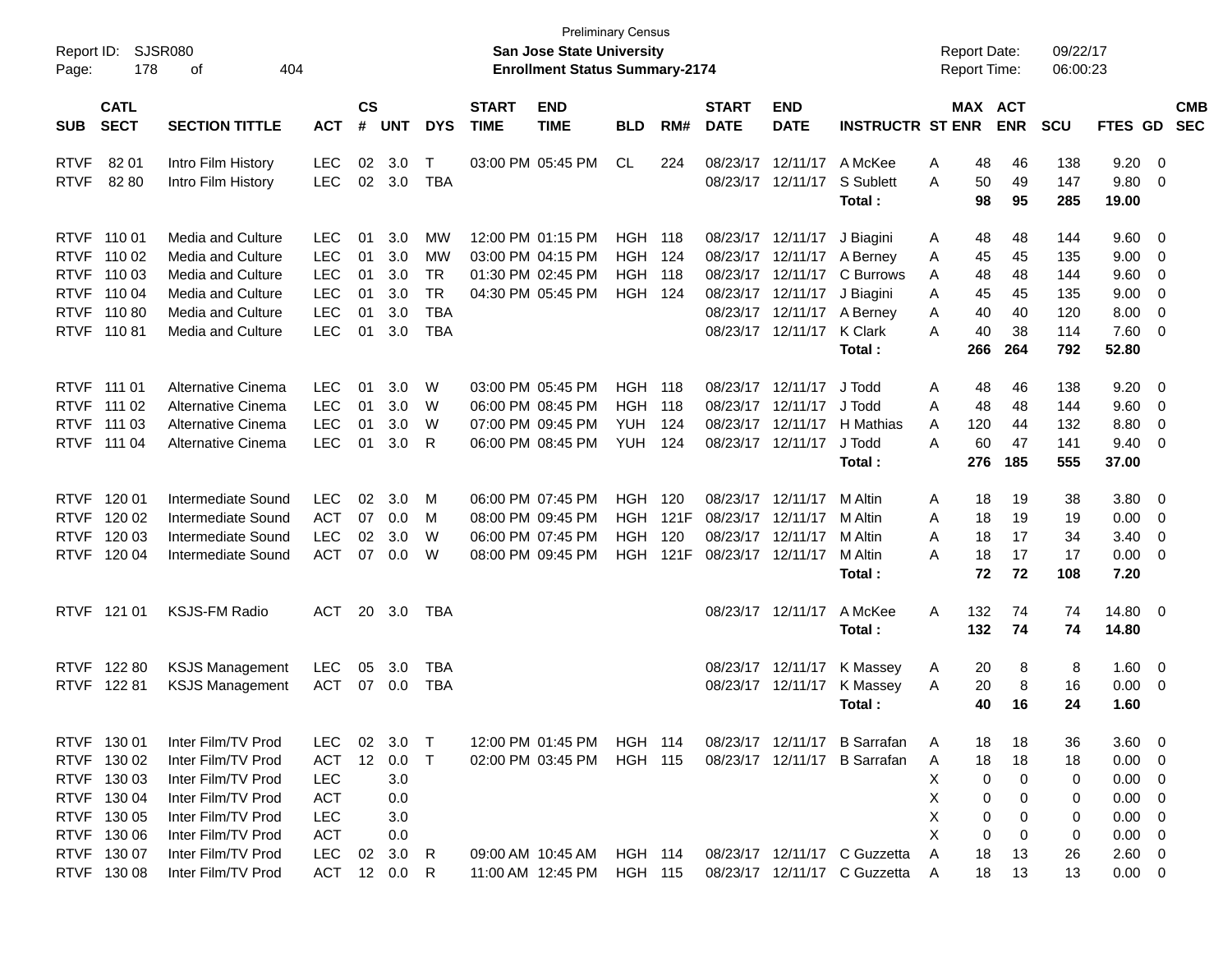| Report ID:<br>Page:                       | 179                        | SJSR080<br>404<br>οf                                                                               |                          |                        |                   |                      |                             | San Jose State University<br><b>Enrollment Status Summary-2174</b> | <b>Preliminary Census</b>        |            |                                        |                                                    |                                                     |             |                      | <b>Report Date:</b><br><b>Report Time:</b> | 09/22/17<br>06:00:23  |                               |                                    |                          |
|-------------------------------------------|----------------------------|----------------------------------------------------------------------------------------------------|--------------------------|------------------------|-------------------|----------------------|-----------------------------|--------------------------------------------------------------------|----------------------------------|------------|----------------------------------------|----------------------------------------------------|-----------------------------------------------------|-------------|----------------------|--------------------------------------------|-----------------------|-------------------------------|------------------------------------|--------------------------|
| <b>SUB</b>                                | <b>CATL</b><br><b>SECT</b> | <b>SECTION TITTLE</b>                                                                              | <b>ACT</b>               | $\mathsf{cs}$<br>#     | <b>UNT</b>        | <b>DYS</b>           | <b>START</b><br><b>TIME</b> | <b>END</b><br><b>TIME</b>                                          | <b>BLD</b>                       | RM#        | <b>START</b><br><b>DATE</b>            | <b>END</b><br><b>DATE</b>                          | <b>INSTRUCTR ST ENR</b>                             |             |                      | MAX ACT<br><b>ENR</b>                      | <b>SCU</b>            | <b>FTES GD</b>                |                                    | <b>CMB</b><br><b>SEC</b> |
| <b>RTVF</b><br><b>RTVF</b>                | 130 09<br>130 10           | Inter Film/TV Prod<br>Inter Film/TV Prod                                                           | <b>LEC</b><br><b>ACT</b> | 02<br>12 <sup>12</sup> | 3.0<br>0.0        | R<br>R               |                             | 01:00 PM 02:45 PM<br>03:00 PM 04:45 PM                             | <b>HGH 114</b><br><b>HGH 115</b> |            | 08/23/17<br>08/23/17 12/11/17          | 12/11/17                                           | C Guzzetta<br>C Guzzetta<br>Total:                  | A<br>A      | 18<br>18<br>108      | 14<br>14<br>90                             | 28<br>14<br>135       | 2.80 0<br>0.00<br>9.00        | - 0                                |                          |
| <b>RTVF</b><br><b>RTVF</b>                | 131A01                     | <b>Color Correction</b><br>131A 02 Color Correction                                                | <b>LEC</b><br>LAB        | 02<br>07               | 3.0<br>0.0        | М<br>м               |                             | 01:30 PM 03:15 PM<br>03:30 PM 05:15 PM                             | <b>HGH 114</b><br><b>HGH 115</b> |            | 08/23/17 12/11/17<br>08/23/17 12/11/17 |                                                    | <b>B</b> Sarrafan<br><b>B</b> Sarrafan<br>Total:    | A<br>A      | 18<br>18<br>36       | 18<br>18<br>36                             | 36<br>18<br>54        | 3.60<br>0.00<br>3.60          | $\overline{\mathbf{0}}$<br>- 0     |                          |
| <b>RTVF</b><br><b>RTVF</b>                | 131B 01                    | Post Prod&Deliv<br>131B 02 Post Prod&Deliv                                                         | <b>LEC</b><br>LAB        | 02<br>15               | 3.0<br>0.0        | М<br>M               |                             | 07:00 PM 08:45 PM<br>09:00 PM 10:45 PM                             | <b>YUH</b><br><b>YUH</b>         | 124<br>124 | 08/23/17<br>08/23/17                   | 12/11/17<br>12/11/17                               | H Mathias<br>H Mathias<br>Total:                    | A<br>A      | 25<br>25<br>50       | 33<br>33<br>66                             | 66<br>33<br>99        | 6.60<br>0.00<br>6.60          | $\overline{\phantom{0}}$<br>- 0    |                          |
| <b>RTVF</b><br><b>RTVF</b>                | 132A 01<br>132A 02         | Intr Cinematograpy<br>Intr Cinematograpy                                                           | <b>LEC</b><br><b>ACT</b> | 02                     | 3.0<br>07 0.0     | M<br>M               |                             | 03:00 PM 04:45 PM<br>05:00 PM 06:45 PM                             | <b>HGH 217</b><br><b>HGH</b>     | 226        | 08/23/17<br>08/23/17 12/11/17          | 12/11/17                                           | H Mathias<br>H Mathias<br>Total:                    | A<br>A      | 18<br>18<br>36       | 19<br>19<br>38                             | 38<br>19<br>57        | 3.80<br>0.00<br>3.80          | $\overline{\mathbf{0}}$<br>- 0     |                          |
| <b>RTVF</b><br><b>RTVF</b>                |                            | 132B 01 Adv Cinematography<br>132B 02 Adv Cinematography                                           | <b>LEC</b><br>LAB        | 02<br>15               | 3.0<br>0.0        | W<br>W               |                             | 03:00 PM 04:45 PM<br>05:00 PM 06:45 PM                             | <b>HGH 217</b><br>HGH            | 226        | 08/23/17<br>08/23/17 12/11/17          | 12/11/17                                           | H Mathias<br>H Mathias<br>Total:                    | Α<br>A      | 18<br>18<br>36       | 14<br>14<br>28                             | 28<br>14<br>42        | 2.80 0<br>0.00<br>2.80        | - 0                                |                          |
| <b>RTVF</b>                               | 13301                      | Film/TV Mgmnt                                                                                      | LEC.                     | 02                     | 3.0               | W                    |                             | 04:30 PM 07:15 PM                                                  | <b>HGH 124</b>                   |            | 08/23/17 12/11/17                      |                                                    | N Martinez<br>Total:                                | Α           | 25<br>25             | 25<br>25                                   | 75<br>75              | $5.00 \quad 0$<br>5.00        |                                    |                          |
| <b>RTVF</b><br><b>RTVF</b><br><b>RTVF</b> | 160 01<br>160 02<br>16080  | Intro Screenwriting<br>Intro Screenwriting<br>Intro Screenwriting                                  | SEM<br>SEM<br>SEM        | 04<br>04<br>04         | 3.0<br>3.0<br>3.0 | М<br>R<br><b>TBA</b> |                             | 03:00 PM 05:45 PM<br>03:00 PM 05:45 PM                             | <b>HGH 120</b><br><b>HGH 114</b> |            | 08/23/17                               | 08/23/17 12/11/17<br>12/11/17<br>08/23/17 12/11/17 | <b>B</b> Dallas<br>S Sublett<br>S Sublett<br>Total: | A<br>A<br>A | 25<br>25<br>25<br>75 | 25<br>24<br>25<br>74                       | 75<br>72<br>75<br>222 | 5.00<br>4.90<br>5.20<br>15.10 | $\overline{\mathbf{0}}$<br>2<br>-4 |                          |
| <b>RTVF</b>                               | 161 01                     | <b>Adv Screenwriting</b>                                                                           | <b>LEC</b>               | 01                     | 3.0               | R                    |                             | 03:00 PM 05:45 PM                                                  | <b>HGH 118</b>                   |            |                                        | 08/23/17 12/11/17                                  | L Schapiro<br>Total:                                | Α           | 25<br>25             | 21<br>21                                   | 63<br>63              | 4.30 2<br>4.30                |                                    |                          |
|                                           |                            | RTVF 180S 01 Individual Studies                                                                    | SUP 78 3.0 TBA           |                        |                   |                      |                             |                                                                    |                                  |            |                                        | 08/23/17 12/11/17 A McKee                          | Total:                                              | A           | 20<br>20             | 3<br>3                                     | 9                     | $0.60 \quad 0$<br>0.60        |                                    |                          |
|                                           |                            | RTVF 181 01 Modern Film History LEC 02 3.0 M 03:00 PM 05:45 PM HGH 118 08/23/17 12/11/17 S Sublett |                          |                        |                   |                      |                             |                                                                    |                                  |            |                                        |                                                    | Total:                                              | A           | 48<br>48             | 29<br>29                                   | 87<br>87              | $5.85$ 1<br>5.85              |                                    |                          |
|                                           | RTVF 18301                 | Study-Resrch RTVF LEC 03 3.0 MW 01:30 PM 02:45 PM HGH 118 08/23/17 12/11/17 C Burrows              |                          |                        |                   |                      |                             |                                                                    |                                  |            |                                        |                                                    | Total:                                              | A           | 30<br>30             | 33<br>33                                   | 99<br>99              | $6.60 \quad 0$<br>6.60        |                                    |                          |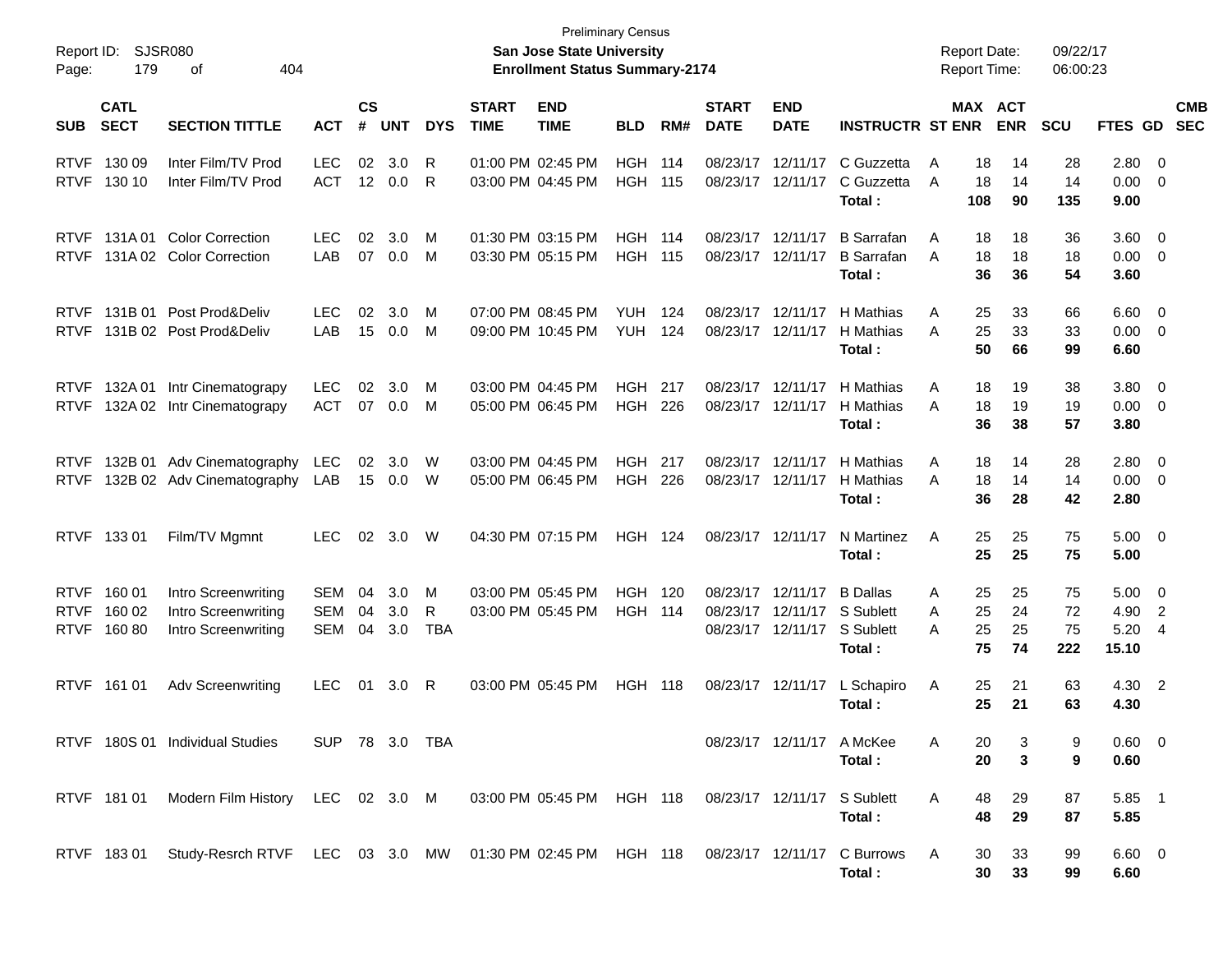| Report ID:<br>Page: | 180                        | <b>SJSR080</b><br>404<br>оf |                    |            |            |                             |                           | <b>Preliminary Census</b><br><b>San Jose State University</b><br><b>Enrollment Status Summary-2174</b> |                |                             |                           |                            |                  |         | <b>Report Date:</b><br><b>Report Time:</b> |            | 09/22/17<br>06:00:23 |             |                          |  |
|---------------------|----------------------------|-----------------------------|--------------------|------------|------------|-----------------------------|---------------------------|--------------------------------------------------------------------------------------------------------|----------------|-----------------------------|---------------------------|----------------------------|------------------|---------|--------------------------------------------|------------|----------------------|-------------|--------------------------|--|
| <b>SUB</b>          | <b>CATL</b><br><b>SECT</b> | <b>ACT</b>                  | $\mathsf{cs}$<br># | <b>UNT</b> | <b>DYS</b> | <b>START</b><br><b>TIME</b> | <b>END</b><br><b>TIME</b> | <b>BLD</b>                                                                                             | RM#            | <b>START</b><br><b>DATE</b> | <b>END</b><br><b>DATE</b> | <b>INSTRUCTR ST ENR</b>    |                  | MAX ACT | <b>ENR</b>                                 | <b>SCU</b> | FTES GD              |             | <b>CMB</b><br><b>SEC</b> |  |
|                     |                            | <b>SECTION TITTLE</b>       |                    |            |            |                             |                           |                                                                                                        |                |                             |                           |                            |                  |         |                                            |            |                      |             |                          |  |
| <b>RTVF</b>         | 198 01                     | <b>RTVF</b> Internships     | <b>LEC</b>         | 02         | 0.0        | <b>TBA</b>                  |                           |                                                                                                        |                |                             | 08/23/17                  | 12/11/17                   | A McKee          | A       | 35                                         | 33         | 33                   | 0.00        | - 0                      |  |
| <b>RTVF</b>         | 198 02                     | <b>RTVF</b> Internships     | <b>ACT</b>         | 20         | 3.0        | <b>TBA</b>                  |                           |                                                                                                        |                |                             |                           | 08/23/17 12/11/17          | A McKee          | A       | 35                                         | 33         | 66                   | 6.60        | $\overline{0}$           |  |
|                     |                            |                             |                    |            |            |                             |                           |                                                                                                        |                |                             |                           |                            | Total:           |         | 70                                         | 66         | 99                   | 6.60        |                          |  |
| <b>TA</b>           | 501                        | Acting                      | <b>LEC</b>         | 04         | 3.0        | <b>MW</b>                   |                           | 09:00 AM 10:15 AM                                                                                      | <b>HGH</b>     | 226                         | 08/23/17                  | 12/11/17                   | J Marx           | A       | 24                                         | 24         | 72                   | 4.80        | 0                        |  |
| <b>TA</b>           | 5 0 2                      | Acting                      | <b>LEC</b>         | 04         | 3.0        | МW                          | 10:30 AM 11:45 AM         |                                                                                                        | <b>HGH</b>     | 226                         | 08/23/17                  | 12/11/17                   | N Carlin         | A       | 24                                         | 24         | 72                   | 4.80        | 0                        |  |
| TA                  | 503                        | Acting                      | <b>LEC</b>         | 04         | 3.0        | МW                          |                           | 12:00 PM 01:15 PM                                                                                      | <b>HGH</b>     | 226                         | 08/23/17                  | 12/11/17                   | N Carlin         | А       | 24                                         | 24         | 72                   | 4.80        | 0                        |  |
| <b>TA</b>           | 504                        | Acting                      | <b>LEC</b>         | 04         | 3.0        | <b>MW</b>                   |                           | 01:30 PM 02:45 PM                                                                                      | <b>HGH</b>     | 226                         | 08/23/17                  | 12/11/17                   | K Kratochvil     | A       | 24                                         | 25         | 75                   | 5.00        | 0                        |  |
| <b>TA</b>           | 505                        | Acting                      | <b>LEC</b>         | 04         | 3.0        | <b>MW</b>                   |                           | 03:00 PM 04:15 PM                                                                                      | <b>HGH</b>     | 226                         | 08/23/17                  | 12/11/17                   | K Kratochvil     | A       | 24                                         | 24         | 72                   | 4.80        | $\mathbf 0$              |  |
| <b>TA</b>           | 5 0 6                      | Acting                      | <b>LEC</b>         | 04         | 3.0        | <b>TR</b>                   |                           | 09:00 AM 10:15 AM                                                                                      | <b>HGH</b>     | 226                         | 08/23/17                  | 12/11/17                   | <b>B</b> Butler  | Α       | 24                                         | 23         | 69                   | 4.60        | 0                        |  |
| <b>TA</b>           | 507                        | Acting                      | <b>LEC</b>         | 04         | 3.0        | <b>TR</b>                   | 10:30 AM 11:45 AM         |                                                                                                        | <b>HGH</b>     | 226                         | 08/23/17                  | 12/11/17                   | <b>B</b> Swanson | A       | 24                                         | 24         | 72                   | 4.80        | $\mathbf 0$              |  |
| <b>TA</b>           | 508                        | Acting                      | <b>LEC</b>         | 04         | 3.0        | <b>TR</b>                   |                           | 12:00 PM 01:15 PM                                                                                      | <b>HGH</b>     | 226                         | 08/23/17                  | 12/11/17                   | <b>B</b> Butler  | Α       | 24                                         | 24         | 72                   | 4.80        | $\mathbf 0$              |  |
| <b>TA</b>           | 5 0 9                      | Acting                      | <b>LEC</b>         | 04         | 3.0        | <b>TR</b>                   |                           | 01:30 PM 02:45 PM                                                                                      | <b>HGH</b>     | 226                         | 08/23/17                  | 12/11/17                   | <b>B</b> Swanson | A       | 24                                         | 24         | 72                   | 4.80        | $\mathbf 0$              |  |
| TA                  | 5 1 0                      | Acting                      | <b>LEC</b>         | 04         | 3.0        | <b>TR</b>                   |                           | 03:00 PM 04:15 PM                                                                                      | <b>HGH</b>     | 226                         | 08/23/17                  | 12/11/17                   | <b>B</b> Butler  | Α       | 24                                         | 25         | 75                   | 5.00        | $\mathbf 0$              |  |
| <b>TA</b>           | 5 1 1                      | Acting                      | <b>LEC</b>         | 04         | 3.0        | F                           |                           | 10:00 AM 12:45 PM                                                                                      | <b>HGH</b>     | 226                         | 08/23/17                  | 12/11/17                   | J Marx           | A       | 24                                         | 23         | 69                   | 4.60        | $\mathbf 0$              |  |
| <b>TA</b>           | 5 1 2                      | Acting                      | <b>LEC</b>         | 04         | 3.0        | F                           |                           | 01:00 PM 03:45 PM                                                                                      | <b>HGH</b>     | 226                         | 08/23/17                  | 12/11/17                   | J Marx           | A       | 24                                         | 19         | 57                   | 3.80        | $\mathbf 0$              |  |
| TA                  | 5 1 3                      | Acting                      | <b>LEC</b>         | 04         | 3.0        | <b>TR</b>                   |                           | 04:30 PM 05:45 PM                                                                                      | <b>HGH</b>     | 226                         | 08/23/17                  | 12/11/17                   | L Long           | A       | 24                                         | 23         | 69                   | 4.60        | $\mathbf 0$              |  |
|                     |                            |                             |                    |            |            |                             |                           |                                                                                                        |                |                             |                           |                            | Total:           |         | 312                                        | 306        | 918                  | 61.20       |                          |  |
| <b>TA</b>           | 10 01                      | Theatre Apprecia            | <b>LEC</b>         | 01         | 3.0        | <b>MW</b>                   |                           | 12:00 PM 01:15 PM                                                                                      | <b>HGH</b>     | 103                         | 08/23/17                  | 12/11/17                   | K Kratochvil A   |         | 50                                         | 51         | 153                  | 10.20       | 0                        |  |
| TA                  | 10 02                      | Theatre Apprecia            | <b>LEC</b>         | 01         | 3.0        | <b>TR</b>                   |                           | 09:00 AM 10:15 AM                                                                                      | <b>HGH</b>     | 103                         | 08/23/17                  | 12/11/17                   | K Normington A   |         | 50                                         | 47         | 141                  | 9.40        | 0                        |  |
| TA                  | 10 03                      | Theatre Apprecia            | <b>LEC</b>         | 01         | 3.0        | <b>TR</b>                   |                           | 12:00 PM 01:15 PM                                                                                      | <b>HGH</b>     | 103                         | 08/23/17                  | 12/11/17                   | M Locher         | A       | 50                                         | 48         | 144                  | 9.60        | 0                        |  |
| <b>TA</b>           | 10 04                      | Theatre Apprecia            | <b>LEC</b>         | 01         | 3.0        | <b>TR</b>                   |                           | 03:00 PM 04:15 PM                                                                                      | <b>HGH</b>     | - 103                       | 08/23/17                  | 12/11/17                   | <b>K</b> Brandt  | A       | 50                                         | 46         | 138                  | 9.20        | $\mathbf 0$              |  |
| <b>TA</b>           | 1080                       | Theatre Apprecia            | <b>LEC</b>         | 01         | 3.0        | <b>TBA</b>                  |                           |                                                                                                        |                |                             | 08/23/17                  | 12/11/17                   | S Anderson       | A       | 50                                         | 46         | 138                  | 9.20        | 0                        |  |
| <b>TA</b>           | 1081                       | Theatre Apprecia            | <b>LEC</b>         | 01         | 3.0        | <b>TBA</b>                  |                           |                                                                                                        |                |                             |                           | 08/23/17 12/11/17          | S Anderson       | A       | 50                                         | 43         | 129                  | 8.60        | $\mathbf 0$              |  |
|                     |                            |                             |                    |            |            |                             |                           |                                                                                                        |                |                             |                           |                            | Total:           |         | 300                                        | 281        | 843                  | 56.20       |                          |  |
| <b>TA</b>           | 11 01                      | <b>Script Analysis</b>      | <b>LEC</b>         | 03         | 3.0        | <b>TR</b>                   |                           | 10:30 AM 11:45 AM                                                                                      | <b>HGH 124</b> |                             | 08/23/17 12/11/17         |                            | L Long           | Α       | 30                                         | 26         | 78                   | 5.20        | $\overline{\mathbf{0}}$  |  |
|                     |                            |                             |                    |            |            |                             |                           |                                                                                                        |                |                             |                           |                            | Total:           |         | 30                                         | 26         | 78                   | 5.20        |                          |  |
| TA                  | 1301                       | Great Comedies for T LEC    |                    |            | 03 3.0     | TR                          |                           | 01:30 PM 02:45 PM                                                                                      | HGH 103        |                             |                           | 08/23/17 12/11/17 K Brandt |                  | A       | 40                                         | 28         | 84                   | 5.60        | $\overline{\phantom{0}}$ |  |
| TA                  | 1302                       | Great Comedies for T LEC    |                    |            | 03 3.0     | <b>TR</b>                   |                           | 03:00 PM 04:15 PM                                                                                      | <b>HGH 217</b> |                             |                           | 08/23/17 12/11/17          | K Normington A   |         | 35                                         | 21         | 63                   | $4.20 \ 0$  |                          |  |
|                     |                            |                             |                    |            |            |                             |                           |                                                                                                        |                |                             |                           |                            | Total:           |         | 75                                         | 49         | 147                  | 9.80        |                          |  |
| TA                  | 48 01                      | Voice & Movement            | <b>LEC</b>         | 01         | 3.0        | MW                          |                           | 09:00 AM 10:15 AM                                                                                      | HGH 103        |                             |                           | 08/23/17 12/11/17 N Carlin |                  | A       | 30                                         | 28         | 84                   | $5.60 \t 0$ |                          |  |
| TA                  | 48 02                      | Voice & Movement            | <b>LEC</b>         | 01         | 3.0        | <b>TR</b>                   | 10:30 AM 11:45 AM         |                                                                                                        | HGH 103        |                             |                           | 08/23/17 12/11/17          | K Normington A   |         | 30                                         | 29         | 87                   | 5.80 0      |                          |  |
| TA                  | 48 03                      | Voice & Movement            | <b>LEC</b>         | 01         | 3.0        | W                           |                           | 01:30 PM 04:15 PM                                                                                      | HGH 103        |                             |                           | 08/23/17 12/11/17          | N Carlin         | Α       | 30                                         | 23         | 69                   | 4.60 0      |                          |  |
|                     |                            |                             |                    |            |            |                             |                           |                                                                                                        |                |                             |                           |                            | Total:           |         | 90                                         | 80         | 240                  | 16.00       |                          |  |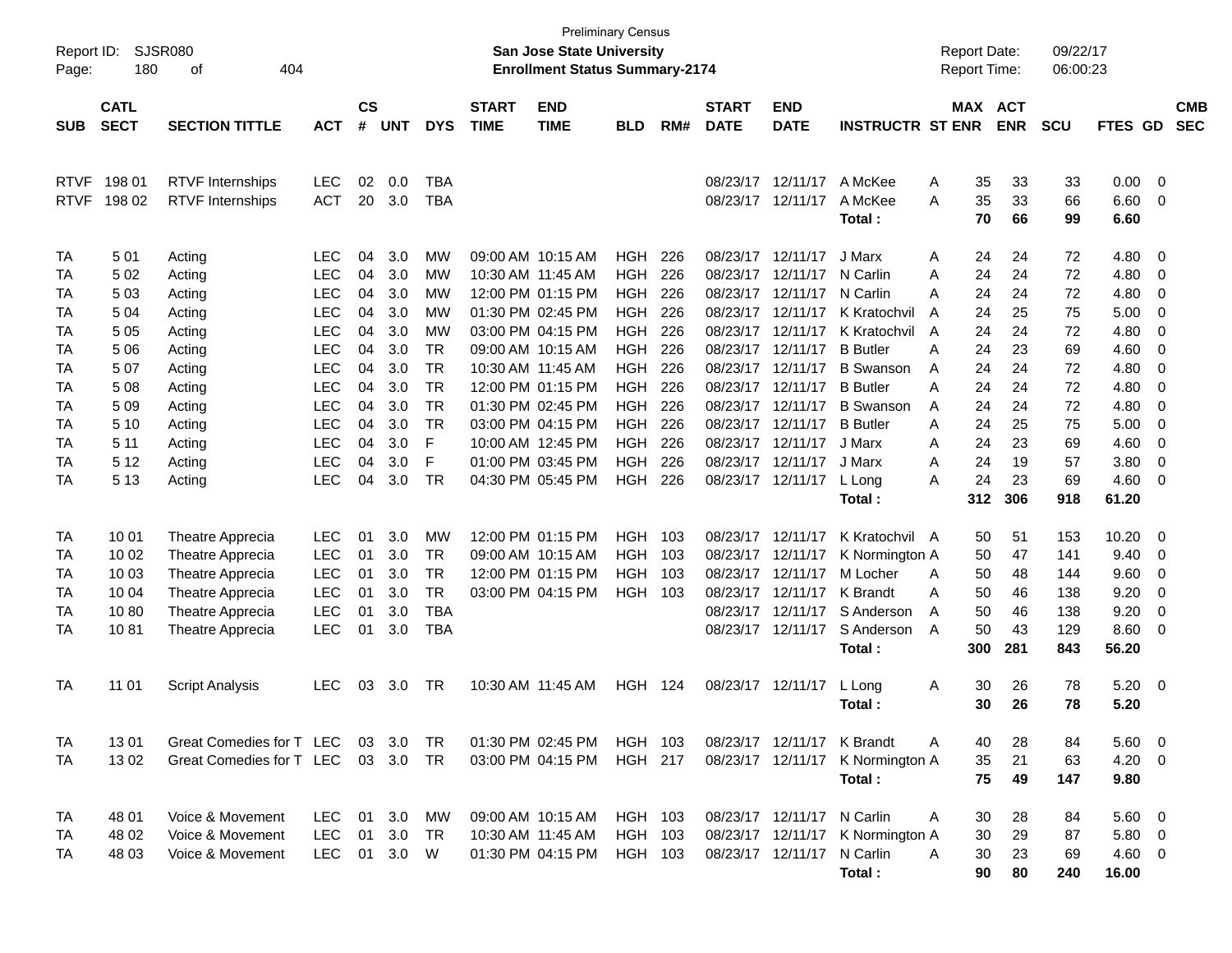| Report ID:<br>Page: | <b>SJSR080</b><br>181                                             |                                                                                     |                                        |                    |                   |                              | <b>Preliminary Census</b><br><b>San Jose State University</b><br><b>Enrollment Status Summary-2174</b> |                                        |                                        |                   |                             |                                                          | <b>Report Date:</b><br><b>Report Time:</b>                                     |                                     | 09/22/17<br>06:00:23 |                       |                                       |                                                    |                          |
|---------------------|-------------------------------------------------------------------|-------------------------------------------------------------------------------------|----------------------------------------|--------------------|-------------------|------------------------------|--------------------------------------------------------------------------------------------------------|----------------------------------------|----------------------------------------|-------------------|-----------------------------|----------------------------------------------------------|--------------------------------------------------------------------------------|-------------------------------------|----------------------|-----------------------|---------------------------------------|----------------------------------------------------|--------------------------|
| <b>SUB</b>          | <b>CATL</b><br><b>SECT</b><br><b>SECTION TITTLE</b><br><b>ACT</b> |                                                                                     |                                        | $\mathsf{cs}$<br># | <b>UNT</b>        | <b>DYS</b>                   | <b>START</b><br><b>TIME</b>                                                                            | <b>END</b><br><b>TIME</b>              | <b>BLD</b>                             | RM#               | <b>START</b><br><b>DATE</b> | <b>END</b><br><b>DATE</b>                                | <b>INSTRUCTR ST ENR</b>                                                        | MAX ACT                             | <b>ENR</b>           | <b>SCU</b>            | <b>FTES GD</b>                        |                                                    | <b>CMB</b><br><b>SEC</b> |
| TA<br>TA            | 51A 01<br>51A02                                                   | <b>Scenery Props Arts</b><br><b>Scenery Props Arts</b>                              | <b>LEC</b><br><b>ACT</b>               | 02<br>15           | 1.0<br>0.0        | W<br><b>TBA</b>              | 09:00 AM 10:15 AM                                                                                      |                                        | <b>HGH</b>                             | 120               | 08/23/17                    | 12/11/17<br>08/23/17 12/11/17                            | J York<br>J York                                                               | Α<br>25<br>Α<br>25                  | 11<br>11             | 6<br>6                | 0.73<br>0.00                          | - 0<br>0                                           |                          |
| TA<br>TA            | 51B 01<br>51B 02                                                  | <b>Costume Perf Arts</b><br><b>Costume Perf Arts</b>                                | <b>LEC</b><br><b>ACT</b>               | 02<br>15           | 0.0<br>1.0        | М<br><b>TBA</b>              | 09:00 AM 10:15 AM                                                                                      |                                        | HGH                                    | 120               | 08/23/17                    | 12/11/17<br>08/23/17 12/11/17                            | Total:<br>D Weber<br>D Weber                                                   | 50<br>Α<br>18<br>А<br>18            | 22<br>11<br>11       | 11<br>6<br>6          | 0.73<br>0.00<br>0.73                  | $\overline{\mathbf{0}}$<br>$\overline{\mathbf{0}}$ |                          |
| TA                  | 51C 01                                                            | <b>Stage Management</b>                                                             | <b>LEC</b>                             | 02                 | 0.0               | W                            |                                                                                                        | 01:30 PM 02:45 PM                      | HGH                                    | 114               | 08/23/17                    | 12/11/17                                                 | Total:<br>S Mannshardt A                                                       | 36<br>25                            | 22<br>11             | 11<br>6               | 0.73<br>0.00                          | $\overline{\mathbf{0}}$                            |                          |
| TA                  | 51C 02                                                            | Stage Management                                                                    | <b>ACT</b>                             |                    | 15 1.0            | <b>TBA</b>                   |                                                                                                        |                                        |                                        |                   |                             | 08/23/17 12/11/17                                        | S Mannshardt A<br>Total:                                                       | 25<br>50                            | 11<br>22             | 6<br>11               | 0.73<br>0.73                          | $\overline{\mathbf{0}}$                            |                          |
| TA<br>TA            | 64 01<br>64 02                                                    | Make-up<br>Make-up                                                                  | <b>LEC</b><br><b>ACT</b>               | 04<br>12           | 3.0<br>0.0        | MW<br>MW                     | 03:00 PM 03:50 PM                                                                                      | 04:00 PM 05:00 PM                      | <b>HGH</b><br><b>HGH</b>               | 136C<br>136C      | 08/23/17<br>08/23/17        | 12/11/17<br>12/11/17                                     | C Carpenter A<br>C Carpenter A<br>Total:                                       | 18<br>18<br>36                      | 10<br>10<br>20       | 20<br>10<br>30        | 2.00<br>0.00<br>2.00                  | $\mathbf 0$<br>0                                   |                          |
| TA                  | 91 01                                                             | <b>Tech Theatre Activit</b>                                                         | <b>ACT</b>                             | 20                 | 3.0               | TBA                          |                                                                                                        |                                        |                                        |                   |                             | 08/23/17 12/11/17                                        | A Bechert<br>Total:                                                            | Α<br>20<br>20                       | 2<br>$\mathbf{2}$    | 6<br>6                | 0.40<br>0.40                          | $\overline{\phantom{0}}$                           |                          |
| TA<br>TA<br>TA      |                                                                   | 100W 01 Wrt Wkshp Th Arts<br>100W 02 Wrt Wkshp Th Arts<br>100W 03 Wrt Wkshp Th Arts | <b>LEC</b><br><b>LEC</b><br><b>LEC</b> | 04<br>04<br>04     | 3.0<br>3.0<br>3.0 | MW<br><b>TR</b><br><b>TR</b> | 10:30 AM 11:45 AM<br>09:00 AM 10:15 AM                                                                 | 12:00 PM 01:15 PM                      | <b>HGH</b><br><b>HGH</b><br><b>HGH</b> | 118<br>124<br>124 | 08/23/17<br>08/23/17        | 12/11/17<br>12/11/17<br>08/23/17 12/11/17                | K Kratochvil<br>L Long<br>L Long<br>Total:                                     | A<br>25<br>25<br>Α<br>25<br>A<br>75 | 23<br>22<br>25<br>70 | 69<br>66<br>75<br>210 | 4.60<br>4.40<br>5.00<br>14.00         | $\overline{0}$<br>$\mathbf 0$<br>0                 |                          |
| TA<br>TA            | 103 01<br>103 02                                                  | <b>Musical Theatre</b><br><b>Musical Theatre</b>                                    | <b>LEC</b><br>LAB                      |                    | 3.0<br>0.0        |                              |                                                                                                        |                                        |                                        |                   |                             |                                                          | Total:                                                                         | X<br>0<br>X<br>0<br>$\bf{0}$        | 0<br>0<br>0          | 0<br>0<br>0           | 0.00<br>0.00<br>0.00                  | $\overline{\mathbf{0}}$<br>0                       |                          |
| TA<br>TA            | 110 01<br>110 02                                                  | Adv Acting<br>Adv Acting                                                            | <b>LEC</b><br>LAB 15 0.0 F             | 04                 | 3.0               | F                            | 09:00 AM 10:45 AM                                                                                      | 11:00 AM 12:30 PM                      | <b>HGH</b><br>HGH 103                  | 103               |                             | 08/23/17 12/11/17                                        | A Glazer Con A<br>08/23/17 12/11/17 A Glazer Con A<br>Total:                   | 30<br>30<br>60                      | 18<br>18<br>36       | 36<br>18<br>54        | 3.60<br>$0.00 \t 0$<br>3.60           | $\overline{0}$                                     |                          |
| TA<br>TA            | 116 01<br>116 02                                                  | Directing<br>Directing                                                              | LEC 02 3.0 M<br>ACT 12 0.0 M           |                    |                   |                              |                                                                                                        | 01:30 PM 03:15 PM<br>03:30 PM 05:15 PM | HGH 103<br>HGH 103                     |                   |                             |                                                          | 08/23/17 12/11/17 A Glazer Con A<br>08/23/17 12/11/17 A Glazer Con A<br>Total: | 25<br>25<br>50                      | 17<br>17<br>34       | 34<br>17<br>51        | $3.40 \quad 0$<br>$0.00 \t 0$<br>3.40 |                                                    |                          |
| TA<br>TA            | 117 01<br>117 02                                                  | <b>Pract Act or Direc</b><br>Pract Act or Direc                                     | ACT 20 1.0 TBA<br>ACT 20 1.0 TBA       |                    |                   |                              |                                                                                                        |                                        |                                        |                   |                             | 08/23/17 12/11/17 K Brandt<br>08/23/17 12/11/17 K Brandt |                                                                                | 25<br>A<br>25<br>A                  | 16<br>8              | 16<br>8               | $1.07 \t 0$<br>$0.53 \t 0$            |                                                    |                          |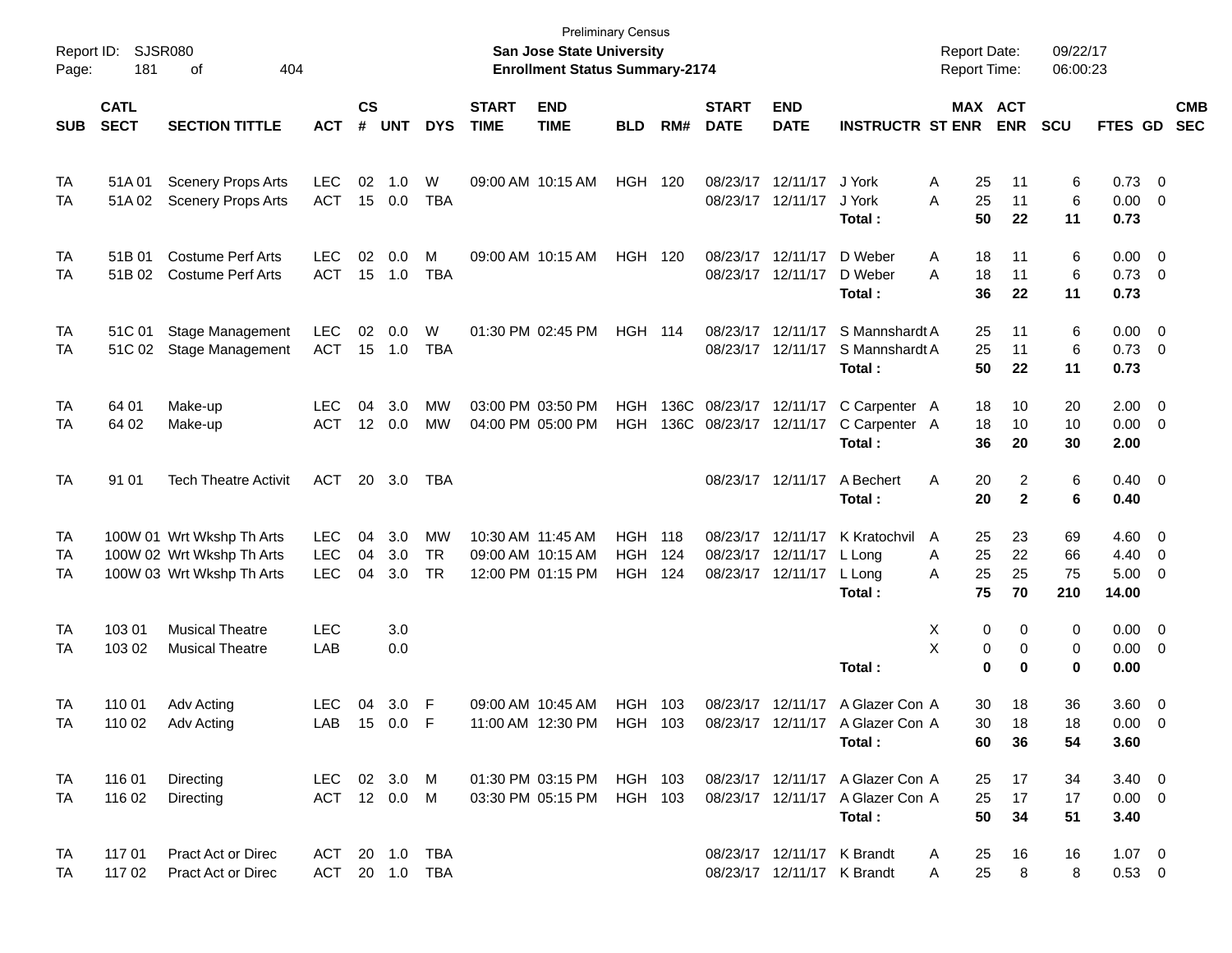| Report ID:<br>Page:                 | 182                                       | <b>SJSR080</b><br>404<br>οf                                      |                                               |                    |                                    |                         |                             | <b>Preliminary Census</b><br>San Jose State University<br><b>Enrollment Status Summary-2174</b> |                    |              |                                        |                           |                                                                                          | <b>Report Date:</b><br>Report Time:                |                                    | 09/22/17<br>06:00:23     |                                             |                                       |                          |
|-------------------------------------|-------------------------------------------|------------------------------------------------------------------|-----------------------------------------------|--------------------|------------------------------------|-------------------------|-----------------------------|-------------------------------------------------------------------------------------------------|--------------------|--------------|----------------------------------------|---------------------------|------------------------------------------------------------------------------------------|----------------------------------------------------|------------------------------------|--------------------------|---------------------------------------------|---------------------------------------|--------------------------|
| <b>SUB</b>                          | <b>CATL</b><br><b>SECT</b>                | <b>SECTION TITTLE</b>                                            | <b>ACT</b>                                    | $\mathsf{cs}$<br># | <b>UNT</b>                         | <b>DYS</b>              | <b>START</b><br><b>TIME</b> | <b>END</b><br><b>TIME</b>                                                                       | <b>BLD</b>         | RM#          | <b>START</b><br><b>DATE</b>            | <b>END</b><br><b>DATE</b> | <b>INSTRUCTR ST ENR</b>                                                                  |                                                    | MAX ACT<br><b>ENR</b>              | <b>SCU</b>               | FTES GD                                     |                                       | <b>CMB</b><br><b>SEC</b> |
|                                     |                                           |                                                                  |                                               |                    |                                    |                         |                             |                                                                                                 |                    |              |                                        |                           | Total:                                                                                   | 50                                                 | 24                                 | 24                       | 1.60                                        |                                       |                          |
| TA                                  | 121 01                                    | <b>Topics Perf Hist</b>                                          | <b>LEC</b>                                    |                    | 3.0                                |                         |                             |                                                                                                 |                    |              |                                        |                           | Total:                                                                                   | Χ                                                  | 0<br>0<br>$\bf{0}$<br>$\bf{0}$     | 0<br>0                   | $0.00 \t 0$<br>0.00                         |                                       |                          |
| TA                                  | 127 01<br>ENGL 127 01                     | <b>Contemp Theatre</b><br>Contemp Theatre                        | LEC<br><b>LEC</b>                             | 02<br>02           | 3.0<br>3.0                         | TR.<br><b>TR</b>        |                             | 01:30 PM 02:45 PM<br>01:30 PM 02:45 PM                                                          | HGH<br><b>HGH</b>  | 124<br>124   | 08/23/17 12/11/17<br>08/23/17 12/11/17 |                           | K Normington A<br>K Normington A<br>Total:                                               | 35<br>$\mathbf 0$<br>35                            | 13<br>6<br>19                      | 39<br>18<br>57           | 2.60<br>1.20<br>3.80                        | 0 <sup>o</sup><br>0 <sup>o</sup>      |                          |
| TA<br>ENGL<br>TA                    | 128 01<br>128 01<br>128 02<br>ENGL 128 02 | Scriptwriting<br>Scriptwriting<br>Scriptwriting<br>Scriptwriting | LEC<br><b>LEC</b><br><b>LEC</b><br><b>LEC</b> | 02<br>02           | 3.0<br>3.0<br>3.0<br>3.0           | TR.<br><b>TR</b>        |                             | 10:30 AM 11:45 AM<br>10:30 AM 11:45 AM                                                          | HGH.<br><b>HGH</b> | 120<br>120   | 08/23/17 12/11/17                      | 08/23/17 12/11/17         | <b>B</b> Butler<br><b>B</b> Butler<br>Total:                                             | 25<br>Α<br>$\Omega$<br>A<br>х<br>0<br>X<br>0<br>25 | 15<br>11<br>0<br>$\mathbf 0$<br>26 | 45<br>33<br>0<br>0<br>78 | 3.00<br>2.20<br>0.00<br>$0.00 \t 0$<br>5.20 | 0 <sup>o</sup><br>0 <sup>o</sup><br>0 |                          |
| TA<br>TA                            | 131 01<br>131 02                          | Storytelling<br>Storytelling                                     | LEC<br><b>LEC</b>                             | 04<br>04           | 3.0<br>3.0                         | TR.<br><b>TR</b>        |                             | 12:00 PM 01:15 PM<br>03:00 PM 04:15 PM                                                          | HGH.<br><b>HGH</b> | 120<br>120   | 08/23/17 12/11/17<br>08/23/17 12/11/17 |                           | <b>B</b> Swanson<br><b>B</b> Swanson<br>Total:                                           | 25<br>Α<br>25<br>A<br>50                           | 21<br>18<br>39                     | 63<br>54<br>117          | 4.20<br>$3.60 \ 0$<br>7.80                  | $\overline{\phantom{0}}$              |                          |
| <b>TA</b><br>TA                     | 15301<br>153 02                           | Costume Design<br>Costume Design                                 | LEC<br><b>ACT</b>                             | 04<br>12           | 3.0<br>0.0                         | <b>TR</b><br><b>TBA</b> |                             | 03:00 PM 04:15 PM                                                                               | <b>HGH 124</b>     |              | 08/23/17 12/11/17<br>08/23/17 12/11/17 |                           | M Locher<br>M Locher<br>Total:                                                           | 25<br>Α<br>20<br>A<br>45                           | 9<br>9<br>18                       | 18<br>9<br>27            | $1.80 \ 0$<br>$0.00 \t 0$<br>1.80           |                                       |                          |
| TA<br>TA                            | 161 01<br>161 02                          | Theatre Design Top<br>Theatre Design Top                         | <b>LEC</b><br><b>ACT</b>                      | 04<br>12           | 3.0<br>0.0                         | МW<br><b>TBA</b>        |                             | 10:30 AM 11:45 AM                                                                               | <b>HGH 124</b>     |              | 08/23/17 12/11/17<br>08/23/17 12/11/17 |                           | A Bechert<br>A Bechert<br>Total:                                                         | 25<br>Α<br>20<br>A<br>45                           | 10<br>10<br>20                     | 20<br>10<br>30           | $2.00 \t 0$<br>$0.00 \t 0$<br>2.00          |                                       |                          |
| TA<br>TA                            |                                           | 170A 01 Act & Dir Camera<br>170A 02 Act & Dir Camera             | LEC<br><b>ACT</b>                             | 02<br>12           | 3.0<br>0.0                         | F<br>F                  |                             | 01:30 PM 03:15 PM<br>03:30 PM 05:15 PM                                                          | HGH.<br><b>HGH</b> | 114<br>- 115 | 08/23/17 12/11/17<br>08/23/17 12/11/17 |                           | A Glazer Con A<br>A Glazer Con A<br>Total:                                               | 25<br>25<br>50                                     | 25<br>24<br>49                     | 50<br>24<br>74           | $5.00 \t 0$<br>0.00<br>5.00                 | $\overline{\phantom{0}}$              |                          |
| <b>TA</b>                           | 18001                                     | <b>Indiv Studies</b>                                             | SUP 78 1.0 TBA                                |                    |                                    |                         |                             |                                                                                                 |                    |              |                                        |                           | 08/23/17 12/11/17 A Bechert<br>Total:                                                    | 15<br>Α<br>15                                      | 0<br>0                             | 0<br>0                   | $0.00 \t 0$<br>0.00                         |                                       |                          |
| <b>TA</b><br><b>TA</b><br><b>TA</b> | 191 01<br>191 02<br>191 03                | Act Proj Thea Prod<br>Act Proj Thea Prod<br>Act Proj Thea Prod   | ACT<br>ACT<br>ACT                             |                    | 20 1.0 TBA<br>20 2.0<br>20 3.0 TBA | TBA                     |                             |                                                                                                 |                    |              |                                        | 08/23/17 12/11/17         | 08/23/17 12/11/17 C Carpenter A<br>08/23/17 12/11/17 C Carpenter A<br>M Locher<br>Total: | 30<br>30<br>30<br>A<br>90                          | 9<br>4<br>5<br>18                  | 9<br>4<br>5<br>18        | 0.60 0<br>$0.53$ 0<br>$1.05$ 1<br>2.18      |                                       |                          |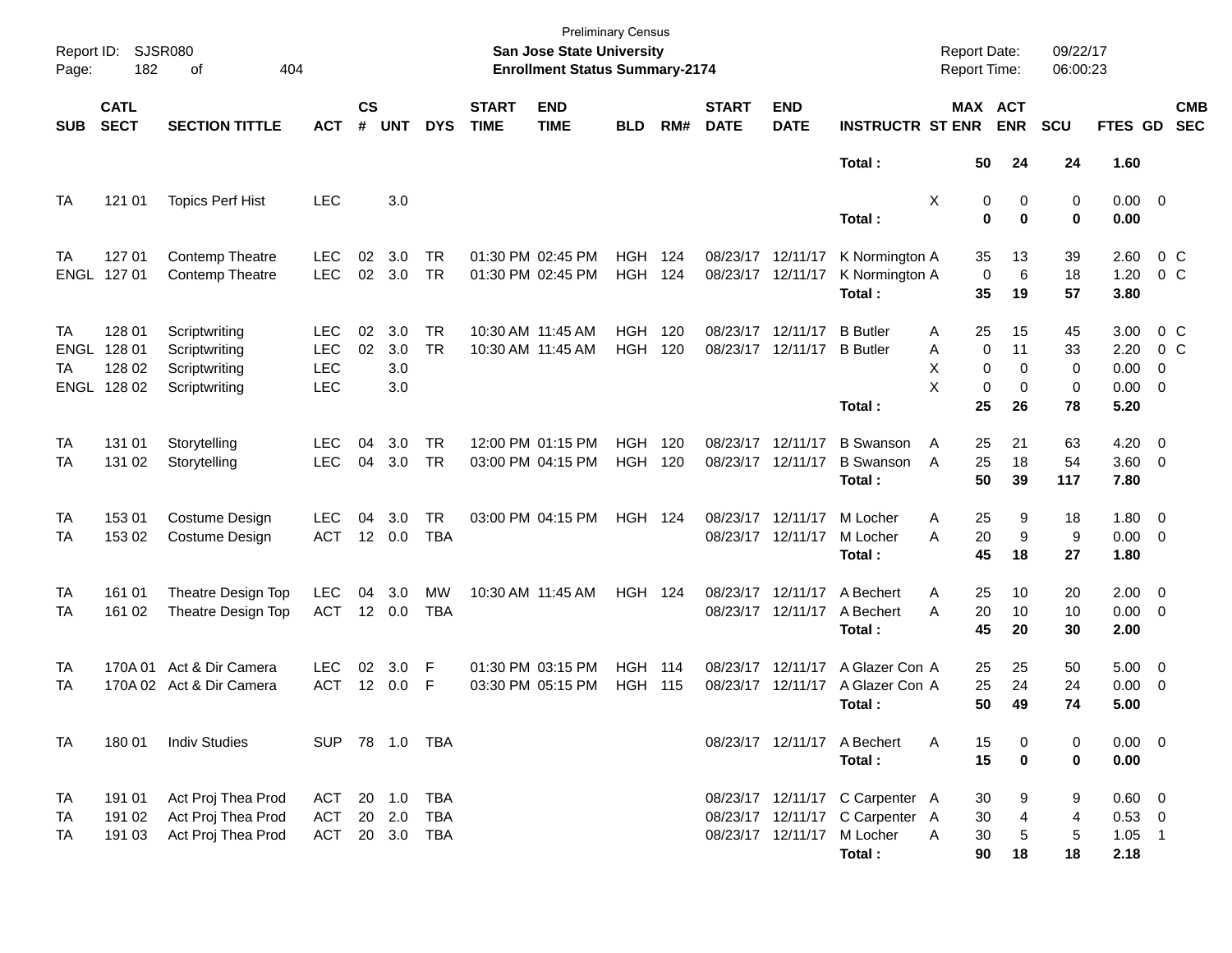| <b>Preliminary Census</b><br>SJSR080<br>Report ID:<br><b>San Jose State University</b><br>183<br>404<br><b>Enrollment Status Summary-2174</b><br>оf<br>Page: |                            |                                                  |                          |                |            |                          |                             |                           |            |     |                             |                                                  |                                                | <b>Report Date:</b><br><b>Report Time:</b> |                                                | 09/22/17<br>06:00:23      |                                          |               |                          |
|--------------------------------------------------------------------------------------------------------------------------------------------------------------|----------------------------|--------------------------------------------------|--------------------------|----------------|------------|--------------------------|-----------------------------|---------------------------|------------|-----|-----------------------------|--------------------------------------------------|------------------------------------------------|--------------------------------------------|------------------------------------------------|---------------------------|------------------------------------------|---------------|--------------------------|
| <b>SUB</b>                                                                                                                                                   | <b>CATL</b><br><b>SECT</b> | <b>SECTION TITTLE</b>                            | <b>ACT</b>               | <b>CS</b><br># | <b>UNT</b> | <b>DYS</b>               | <b>START</b><br><b>TIME</b> | <b>END</b><br><b>TIME</b> | <b>BLD</b> | RM# | <b>START</b><br><b>DATE</b> | <b>END</b><br><b>DATE</b>                        | <b>INSTRUCTR ST ENR</b>                        | MAX                                        | <b>ACT</b><br><b>ENR</b>                       | <b>SCU</b>                | <b>FTES GD</b>                           |               | <b>CMB</b><br><b>SEC</b> |
| <b>TA</b><br><b>TA</b>                                                                                                                                       | 198 01<br>198 02           | Internship<br>Internship                         | LEC.<br><b>ACT</b>       | 02<br>20       | 3.0<br>0.0 | <b>TBA</b><br><b>TBA</b> |                             |                           |            |     | 08/23/17<br>08/23/17        | 12/11/17<br>12/11/17                             | A Glazer Con A<br>A Glazer Con A<br>Total :    | 30<br>30<br>60                             | 19<br>19<br>38                                 | 19<br>38<br>57            | $3.80 \quad 0$<br>$0.00 \quad 0$<br>3.80 |               |                          |
| <b>TA</b><br><b>RTVF</b>                                                                                                                                     |                            | 199H 01 Honors Program<br>199H 01 Honors Program | <b>SUP</b><br><b>SUP</b> | 78<br>78       | 3.0<br>3.0 | <b>TBA</b><br><b>TBA</b> |                             |                           |            |     | 08/23/17<br>08/23/17        | 12/11/17<br>12/11/17                             | K Massey<br>K Massey<br>Total:                 | 25<br>A<br>A<br>25                         | $\mathbf 0$<br>$\mathbf 0$<br>0<br>$\mathbf 0$ | 0<br>0<br>0               | 0.00<br>0.00<br>0.00                     | $0\,C$<br>0 C |                          |
|                                                                                                                                                              | Department :               | Film & Theatre                                   |                          |                |            |                          |                             |                           |            |     |                             | <b>Lower Division:</b><br><b>Upper Division:</b> | Department Total:<br><b>Graduate Division:</b> | 3830<br>1810<br>2020                       | 3074<br>1563<br>1511<br>$\bf{0}$<br>0          | 7450<br>4059<br>3391<br>0 | 508.03<br>270.60<br>237.43<br>0.00       |               |                          |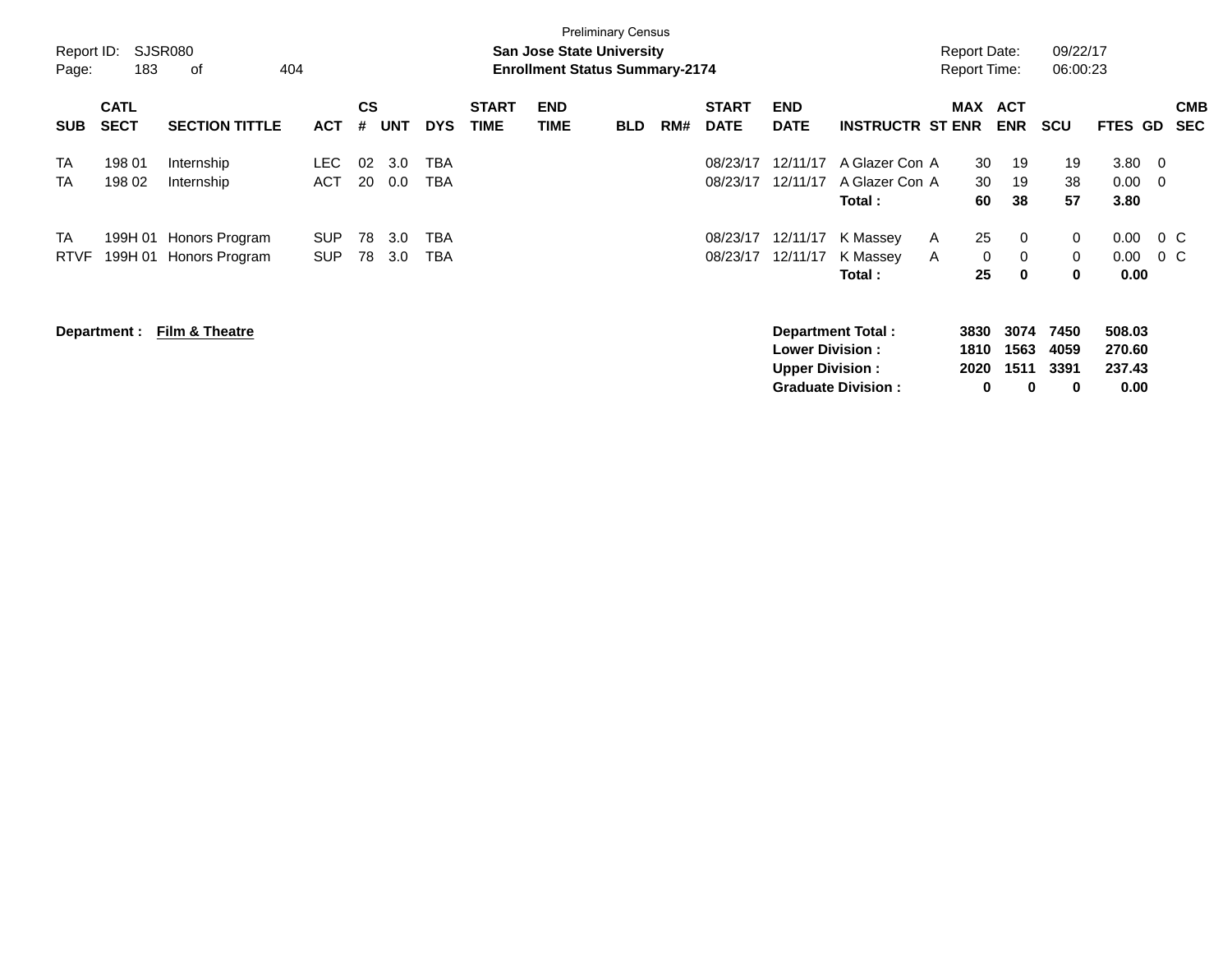| Page:       | Report ID: SJSR080<br>184  | 404<br>оf                                   |            |                    |            |            |                             | <b>Preliminary Census</b><br><b>San Jose State University</b><br><b>Enrollment Status Summary-2174</b> |            |     |                             |                            |                                | <b>Report Date:</b><br><b>Report Time:</b> |    |                       | 09/22/17<br>06:00:23 |                |                          |            |
|-------------|----------------------------|---------------------------------------------|------------|--------------------|------------|------------|-----------------------------|--------------------------------------------------------------------------------------------------------|------------|-----|-----------------------------|----------------------------|--------------------------------|--------------------------------------------|----|-----------------------|----------------------|----------------|--------------------------|------------|
| <b>SUB</b>  | <b>CATL</b><br><b>SECT</b> | <b>SECTION TITTLE</b>                       | <b>ACT</b> | $\mathsf{cs}$<br># | <b>UNT</b> | <b>DYS</b> | <b>START</b><br><b>TIME</b> | <b>END</b><br><b>TIME</b>                                                                              | <b>BLD</b> | RM# | <b>START</b><br><b>DATE</b> | <b>END</b><br><b>DATE</b>  | <b>INSTRUCTR ST ENR</b>        |                                            |    | MAX ACT<br><b>ENR</b> | <b>SCU</b>           | FTES GD SEC    |                          | <b>CMB</b> |
| College     |                            | <b>Humanities &amp; the Arts</b>            |            |                    |            |            |                             |                                                                                                        |            |     |                             |                            |                                |                                            |    |                       |                      |                |                          |            |
|             | Department :               | <b>English &amp; Comparative Literature</b> |            |                    |            |            |                             |                                                                                                        |            |     |                             |                            |                                |                                            |    |                       |                      |                |                          |            |
|             |                            | ENED 184Y 01 Stdt Tchg II                   | <b>SUP</b> | 25                 | 4.0        | <b>TBA</b> |                             |                                                                                                        |            |     |                             | 08/23/17 12/11/17 J Lovell |                                | A                                          | 6  | 6                     | 24                   | 1.60           | - 0                      |            |
|             |                            | ENED 184Y 02 Stdt Tchg II                   | <b>SUP</b> | 25                 | 4.0        | <b>TBA</b> |                             |                                                                                                        |            |     |                             | 08/23/17 12/11/17          | M Warner                       | A                                          | 3  | 2                     | 8                    | 0.53           | 0                        |            |
|             |                            | ENED 184Y 03 Stdt Tchg II                   | <b>SUP</b> | 25                 | 4.0        | <b>TBA</b> |                             |                                                                                                        |            |     |                             | 08/23/17 12/11/17 L Hamor  |                                | A                                          | 9  | 6                     | 24                   | 1.60           | $\overline{\mathbf{0}}$  |            |
|             |                            | ENED 184Y 04 Stdt Tchg II                   | <b>SUP</b> | 25                 | 4.0        | <b>TBA</b> |                             |                                                                                                        |            |     |                             | 08/23/17 12/11/17 S Marsh  |                                | A                                          | 6  | 2                     | 8                    | 0.53           | $\overline{0}$           |            |
|             |                            | ENED 184Y 05 Stdt Tchg II                   | <b>SUP</b> | 25                 | 4.0        | <b>TBA</b> |                             |                                                                                                        |            |     |                             | 08/23/17 12/11/17          | E Burchard                     | A                                          | 6  | 5                     | 20                   | 1.33           | $\overline{\phantom{0}}$ |            |
|             |                            |                                             |            |                    |            |            |                             |                                                                                                        |            |     |                             |                            | Total:                         |                                            | 30 | 21                    | 84                   | 5.60           |                          |            |
|             |                            | ENED 184Z 01 Stdt Tchg III                  | <b>SUP</b> | 25                 | 4.0        | <b>TBA</b> |                             |                                                                                                        |            |     |                             | 08/23/17 12/11/17          | J Lovell                       | A                                          | 6  | 4                     | 16                   | $1.07 \quad 0$ |                          |            |
|             |                            | ENED 184Z 02 Stdt Tchg III                  | <b>SUP</b> | 25                 | 4.0        | <b>TBA</b> |                             |                                                                                                        |            |     |                             |                            | 08/23/17 12/11/17 M Warner     | Α                                          | 3  | 1                     | 4                    | 0.27           | - 0                      |            |
|             |                            | ENED 184Z 03 Stdt Tchg III                  | <b>SUP</b> | 25                 | 4.0        | <b>TBA</b> |                             |                                                                                                        |            |     |                             | 08/23/17 12/11/17 L Hamor  |                                | A                                          | 9  | 4                     | 16                   | 1.07           | - 0                      |            |
|             |                            | ENED 184Z 04 Stdt Tchg III                  | <b>SUP</b> | 25                 | 4.0        | <b>TBA</b> |                             |                                                                                                        |            |     |                             | 08/23/17 12/11/17 S Marsh  |                                | A                                          | 6  | 5                     | 20                   | 1.33           | - 0                      |            |
|             |                            | ENED 184Z 05 Stdt Tchg III                  | <b>SUP</b> | 25                 | 4.0        | <b>TBA</b> |                             |                                                                                                        |            |     |                             | 08/23/17 12/11/17          | E Burchard                     | A                                          | 6  | 5                     | 20                   | 1.33           | $\overline{\phantom{0}}$ |            |
|             |                            |                                             |            |                    |            |            |                             |                                                                                                        |            |     |                             |                            | Total:                         |                                            | 30 | 19                    | 76                   | 5.07           |                          |            |
|             | ENED 353 01                | Meth Tchng English                          | SEM 05 3.0 |                    |            | $\top$     |                             | 04:00 PM 06:45 PM                                                                                      | <b>SH</b>  | 238 |                             | 08/23/17 12/11/17          | J Johnson                      | A                                          | 25 | 10                    | 30                   | $2.00 \t 0$    |                          |            |
|             |                            |                                             |            |                    |            |            |                             |                                                                                                        |            |     |                             |                            | Total:                         |                                            | 25 | 10                    | 30                   | 2.00           |                          |            |
|             |                            |                                             |            |                    |            |            |                             |                                                                                                        |            |     |                             |                            |                                |                                            |    |                       |                      |                |                          |            |
|             | ENED 365 04                | Seminar in English E SEM 05 2.0             |            |                    |            | TBA        |                             |                                                                                                        |            |     | 08/23/17 12/11/17           |                            |                                | A                                          | 25 | 18                    | 36                   | $2.40 \quad 0$ |                          |            |
|             |                            |                                             |            |                    |            |            |                             |                                                                                                        |            |     |                             |                            | Total:                         |                                            | 25 | 18                    | 36                   | 2.40           |                          |            |
| ENGL        | 1A 01                      | <b>First Year Writing</b>                   | <b>LEC</b> | 03                 | 3.0        | <b>MW</b>  |                             | 07:30 AM 08:45 AM                                                                                      | <b>BBC</b> | 205 |                             | 08/23/17 12/11/17 C Lore   |                                | A                                          | 23 | 23                    | 69                   | 4.60           | $\overline{\phantom{0}}$ |            |
| <b>ENGL</b> | 1A 02                      | <b>First Year Writing</b>                   | <b>LEC</b> | 03                 | 3.0        | TR.        |                             | 07:30 AM 08:45 AM                                                                                      | <b>BBC</b> | 121 |                             |                            | 08/23/17 12/11/17 R McNabb     | A                                          | 23 | 23                    | 69                   | 4.60           | - 0                      |            |
| <b>ENGL</b> | 1A 03                      | <b>First Year Writing</b>                   | <b>LEC</b> | 03                 | 3.0        | МW         |                             | 09:00 AM 10:15 AM                                                                                      | <b>BBC</b> | 122 |                             | 08/23/17 12/11/17 C Lore   |                                | Α                                          | 23 | 23                    | 69                   | 4.60           | - 0                      |            |
| <b>ENGL</b> | 1A 04                      | <b>First Year Writing</b>                   | <b>LEC</b> | 03                 | 3.0        | <b>TR</b>  |                             | 09:00 AM 10:15 AM                                                                                      | <b>BBC</b> | 121 |                             | 08/23/17 12/11/17 S Cook   |                                | A                                          | 23 | 23                    | 69                   | 4.60           | 0                        |            |
| <b>ENGL</b> | 1A 05                      | <b>First Year Writing</b>                   | <b>LEC</b> | 03                 | 3.0        | МW         |                             | 10:30 AM 11:45 AM                                                                                      | CL         | 316 |                             | 08/23/17 12/11/17          | M Mohsenzad <del>@</del>       |                                            | 23 | 23                    | 69                   | 4.60           | 0                        |            |
| <b>ENGL</b> | 1A 06                      | <b>First Year Writing</b>                   | <b>LEC</b> | 03                 | 3.0        | <b>TR</b>  |                             | 10:30 AM 11:45 AM                                                                                      | <b>BBC</b> | 121 |                             | 08/23/17 12/11/17 R Vora   |                                | A                                          | 23 | 23                    | 69                   | 4.60           | 0                        |            |
| <b>ENGL</b> | 1A 07                      | <b>First Year Writing</b>                   | <b>LEC</b> | 03                 | 3.0        | МW         |                             | 12:00 PM 01:15 PM                                                                                      | <b>BBC</b> | 221 |                             | 08/23/17 12/11/17 C Lore   |                                | A                                          | 23 | 23                    | 69                   | 4.60           | 0                        |            |
| ENGL        | 1A 08                      | <b>First Year Writing</b>                   | <b>LEC</b> | 03                 | 3.0        | TR         |                             | 12:00 PM 01:15 PM                                                                                      | <b>BBC</b> | 121 |                             | 08/23/17 12/11/17 J Sparks |                                | A                                          | 23 | 22                    | 66                   | 4.40           | 0                        |            |
| ENGL        | 1A 09                      | <b>First Year Writing</b>                   | <b>LEC</b> | 03                 | 3.0        | MW         |                             | 01:30 PM 02:45 PM                                                                                      | <b>BBC</b> | 121 |                             | 08/23/17 12/11/17 J Speers |                                | Α                                          | 23 | 23                    | 69                   | 4.60           | - 0                      |            |
| ENGL        | 1A 10                      | <b>First Year Writing</b>                   | <b>LEC</b> | 03                 | 3.0        | TR         |                             | 01:30 PM 02:45 PM                                                                                      | <b>BBC</b> | 121 |                             |                            | 08/23/17 12/11/17 R Skinnell   | Α                                          | 23 | 23                    | 69                   | 4.60           | $\overline{\mathbf{0}}$  |            |
| ENGL        | 1A 11                      | <b>First Year Writing</b>                   | <b>LEC</b> | 03                 | 3.0        | <b>MW</b>  |                             | 03:00 PM 04:15 PM                                                                                      | <b>BBC</b> | 130 |                             |                            | 08/23/17 12/11/17 M Mohsenzade |                                            | 23 | 23                    | 69                   | 4.60           | $\overline{\mathbf{0}}$  |            |
| ENGL        | 1A 12                      | <b>First Year Writing</b>                   | <b>LEC</b> |                    | 03 3.0     | TR         |                             | 03:00 PM 04:15 PM                                                                                      | CL.        | 316 |                             |                            | 08/23/17 12/11/17 A Rohatgi    | A                                          | 23 | 23                    | 69                   | 4.60 0         |                          |            |
| ENGL        | 1A 13                      | <b>First Year Writing</b>                   | <b>LEC</b> | 03                 | 3.0        | <b>MW</b>  |                             | 04:30 PM 05:45 PM                                                                                      | <b>BBC</b> | 121 |                             |                            | 08/23/17 12/11/17 M Mohsenzade |                                            | 23 | 23                    | 69                   | 4.60           | $\overline{\phantom{0}}$ |            |
| <b>ENGL</b> | 1A 14                      | <b>First Year Writing</b>                   | <b>LEC</b> | 03                 | 3.0        | TR         |                             | 04:30 PM 05:45 PM                                                                                      | <b>BBC</b> | 121 |                             | 08/23/17 12/11/17 C Mujal  |                                | A                                          | 23 | 23                    | 69                   | 4.60           | $\overline{\phantom{0}}$ |            |
| ENGL        | 1A 15                      | First Year Writing                          | <b>LEC</b> | 03                 | 3.0        | МW         |                             | 07:30 AM 08:45 AM                                                                                      | CL         | 316 |                             | 08/23/17 12/11/17 E Sams   |                                | A                                          | 23 | 23                    | 69                   | $4.60$ 0       |                          |            |
| ENGL        | 1A 16                      | First Year Writing                          | <b>LEC</b> |                    | 03 3.0     | TR         |                             | 07:30 AM 08:45 AM                                                                                      | CL         | 316 |                             | 08/23/17 12/11/17 J Damm   |                                | A                                          | 23 | 23                    | 69                   | 4.60 0         |                          |            |
| ENGL        | 1A 17                      | First Year Writing                          | <b>LEC</b> |                    | 03 3.0     | МW         |                             | 09:00 AM 10:15 AM                                                                                      | CL         | 316 |                             | 08/23/17 12/11/17 E Sams   |                                | A                                          | 23 | 24                    | 72                   | 4.80 0         |                          |            |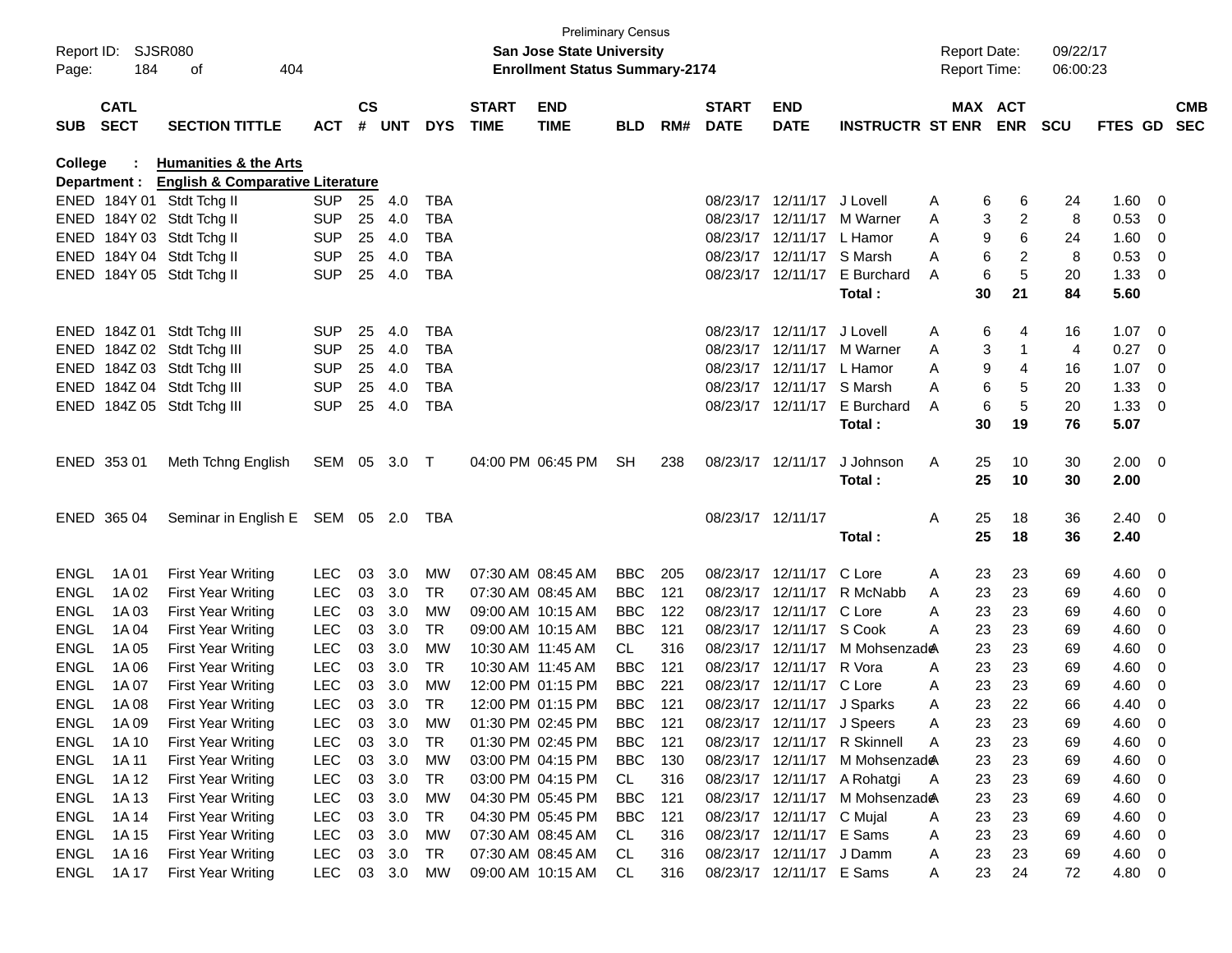| Report ID:<br>Page: | 185                        | <b>SJSR080</b><br>404<br>οf |            |                    |            |            |                             | <b>Preliminary Census</b><br><b>San Jose State University</b><br><b>Enrollment Status Summary-2174</b> |            |     |                             |                              |                             | <b>Report Date:</b><br>Report Time: |                       |                  | 09/22/17<br>06:00:23 |                   |                          |
|---------------------|----------------------------|-----------------------------|------------|--------------------|------------|------------|-----------------------------|--------------------------------------------------------------------------------------------------------|------------|-----|-----------------------------|------------------------------|-----------------------------|-------------------------------------|-----------------------|------------------|----------------------|-------------------|--------------------------|
| <b>SUB</b>          | <b>CATL</b><br><b>SECT</b> | <b>SECTION TITTLE</b>       | <b>ACT</b> | $\mathsf{cs}$<br># | <b>UNT</b> | <b>DYS</b> | <b>START</b><br><b>TIME</b> | <b>END</b><br><b>TIME</b>                                                                              | <b>BLD</b> | RM# | <b>START</b><br><b>DATE</b> | <b>END</b><br><b>DATE</b>    | <b>INSTRUCTR ST ENR</b>     |                                     | MAX ACT<br><b>ENR</b> |                  | <b>SCU</b>           | <b>FTES</b><br>GD | <b>CMB</b><br><b>SEC</b> |
| <b>ENGL</b>         | 1A 18                      | <b>First Year Writing</b>   | <b>LEC</b> | 03                 | 3.0        | TR         | 09:00 AM 10:15 AM           |                                                                                                        | <b>CL</b>  | 316 | 08/23/17                    | 12/11/17                     | S Hervey                    | A                                   | 23                    | 23               | 69                   | 4.60              | -0                       |
| <b>ENGL</b>         | 1A 19                      | <b>First Year Writing</b>   | <b>LEC</b> | 03                 | 3.0        | МW         |                             | 10:30 AM 11:45 AM                                                                                      | <b>BBC</b> | 121 | 08/23/17                    | 12/11/17                     | N Singhal                   | Α                                   | 23                    | 23               | 69                   | 4.60              | 0                        |
| <b>ENGL</b>         | 1A 20                      | <b>First Year Writing</b>   | <b>LEC</b> | 03                 | 3.0        | TR         |                             | 10:30 AM 11:45 AM                                                                                      | CL.        | 316 |                             | 08/23/17 12/11/17            | S Hervey                    | Α                                   | 23                    | 23               | 69                   | 4.60              | 0                        |
| <b>ENGL</b>         | 1A 21                      | <b>First Year Writing</b>   | <b>LEC</b> | 03                 | 3.0        | МW         |                             | 12:00 PM 01:15 PM                                                                                      | CL         | 316 |                             | 08/23/17 12/11/17            | M Hager                     | Α                                   | 23                    | 23               | 69                   | 4.60              | 0                        |
| <b>ENGL</b>         | 1A 22                      | <b>First Year Writing</b>   | <b>LEC</b> | 03                 | 3.0        | TR         |                             | 12:00 PM 01:15 PM                                                                                      | <b>CL</b>  | 316 |                             | 08/23/17 12/11/17            | M Keast                     | Α                                   | 23                    | 23               | 69                   | 4.60              | 0                        |
| <b>ENGL</b>         | 1A 23                      | <b>First Year Writing</b>   | <b>LEC</b> | 03                 | 3.0        | МW         |                             | 01:30 PM 02:45 PM                                                                                      | <b>CL</b>  | 316 | 08/23/17                    | 12/11/17                     | A Ahmad                     | A                                   | 23                    | 23               | 69                   | 4.60              | 0                        |
| <b>ENGL</b>         | 1A 24                      | <b>First Year Writing</b>   | <b>LEC</b> | 03                 | 3.0        | TR         |                             | 01:30 PM 02:45 PM                                                                                      | <b>SH</b>  | 444 | 08/23/17                    | 12/11/17                     | E Hansen                    | Α                                   | 23                    | 23               | 69                   | 4.60              | 0                        |
| <b>ENGL</b>         | 1A 25                      | <b>First Year Writing</b>   | <b>LEC</b> | 03                 | 3.0        | МW         |                             | 01:30 PM 02:45 PM                                                                                      | <b>BBC</b> | 122 | 08/23/17                    | 12/11/17                     | M Alfaro                    | Α                                   | 23                    | 23               | 69                   | 4.60              | 0                        |
| <b>ENGL</b>         | 1A 26                      | <b>First Year Writing</b>   | <b>LEC</b> | 03                 | 3.0        | TR         |                             | 03:00 PM 04:15 PM                                                                                      | <b>BBC</b> | 128 | 08/23/17                    | 12/11/17                     | S Ashton                    | Α                                   | 23                    | 23               | 69                   | 4.60              | 0                        |
| <b>ENGL</b>         | 1A 27                      | <b>First Year Writing</b>   | <b>LEC</b> | 03                 | 3.0        | МW         |                             | 04:30 PM 05:45 PM                                                                                      | <b>BBC</b> | 124 | 08/23/17                    | 12/11/17                     | C Mujal                     | Α                                   | 23                    | 23               | 69                   | 4.60              | 0                        |
| <b>ENGL</b>         | 1A 28                      | <b>First Year Writing</b>   | <b>LEC</b> | 03                 | 3.0        | TR         |                             | 04:30 PM 05:45 PM                                                                                      | <b>CL</b>  | 316 |                             | 08/23/17 12/11/17            | <b>B</b> Slager             | Α                                   | 23                    | 23               | 69                   | 4.60              | 0                        |
| <b>ENGL</b>         | 1A 29                      | <b>First Year Writing</b>   | <b>LEC</b> | 03                 | 3.0        | МW         |                             | 12:00 PM 01:15 PM                                                                                      | <b>BBC</b> | 130 |                             | 08/23/17 12/11/17            | M Mohsenzade                |                                     | 23                    | 23               | 69                   | 4.60              | 0                        |
| <b>ENGL</b>         | 1A 30                      | <b>First Year Writing</b>   | <b>LEC</b> | 03                 | 3.0        | МW         |                             | 01:30 PM 02:45 PM                                                                                      | <b>SH</b>  | 348 | 08/23/17                    | 12/11/17                     | E Sams                      | A                                   | 23                    | 23               | 69                   | 4.60              | 0                        |
| <b>ENGL</b>         | 1A 31                      | <b>First Year Writing</b>   | <b>LEC</b> | 03                 | 3.0        | TR         |                             | 07:30 AM 08:45 AM                                                                                      | <b>BBC</b> | 124 | 08/23/17                    | 12/11/17                     | J Sparks                    | Α                                   | 23                    | 23               | 69                   | 4.60              | 0                        |
| <b>ENGL</b>         | 1A 32                      | <b>First Year Writing</b>   | <b>LEC</b> | 03                 | 3.0        | МW         | 09:00 AM 10:15 AM           |                                                                                                        | <b>BBC</b> | 124 | 08/23/17                    | 12/11/17                     | H Meservey                  | Α                                   | 23                    | 23               | 69                   | 4.60              | 0                        |
| <b>ENGL</b>         | 1A 33                      | <b>First Year Writing</b>   | <b>LEC</b> | 03                 | 3.0        | TR         |                             | 09:00 AM 10:15 AM                                                                                      | <b>BBC</b> | 124 |                             | 08/23/17 12/11/17            | J Sparks                    | Α                                   | 23                    | 23               | 69                   | 4.60              | 0                        |
| <b>ENGL</b>         | 1A 34                      | <b>First Year Writing</b>   | <b>LEC</b> | 03                 | 3.0        | МW         | 10:30 AM 11:45 AM           |                                                                                                        | <b>BBC</b> | 124 |                             | 08/23/17 12/11/17            | L Parham                    | Α                                   | 23                    | 23               | 69                   | 4.60              | 0                        |
| <b>ENGL</b>         | 1A 35                      | <b>First Year Writing</b>   | <b>LEC</b> | 03                 | 3.0        | TR         |                             | 10:30 AM 11:45 AM                                                                                      | <b>BBC</b> | 124 | 08/23/17                    | 12/11/17                     | C Browne                    | Α                                   | 23                    | 22               | 66                   | 4.40              | 0                        |
| <b>ENGL</b>         | 1A 36                      | <b>First Year Writing</b>   | <b>LEC</b> | 03                 | 3.0        | МW         |                             | 12:00 PM 01:15 PM                                                                                      | <b>BBC</b> | 124 | 08/23/17                    | 12/11/17                     | L Lindelof                  | A                                   | 23                    | 23               | 69                   | 4.60              | 0                        |
| <b>ENGL</b>         | 1A 37                      | <b>First Year Writing</b>   | <b>LEC</b> | 03                 | 3.0        | TR         |                             | 12:00 PM 01:15 PM                                                                                      | <b>BBC</b> | 124 | 08/23/17                    | 12/11/17                     | C Browne                    | Α                                   | 23                    | 23               | 69                   | 4.60              | 0                        |
| <b>ENGL</b>         | 1A 38                      | <b>First Year Writing</b>   | <b>LEC</b> | 03                 | 3.0        | МW         |                             | 01:30 PM 02:45 PM                                                                                      | <b>BBC</b> | 124 | 08/23/17                    | 12/11/17                     | L Lindelof                  | Α                                   | 23                    | 23               | 69                   | 4.60              | 0                        |
| <b>ENGL</b>         | 1A 39                      | <b>First Year Writing</b>   | <b>LEC</b> | 03                 | 3.0        | TR         |                             | 01:30 PM 02:45 PM                                                                                      | <b>BBC</b> | 124 | 08/23/17                    | 12/11/17                     | <b>B</b> Slager             | Α                                   | 23                    | 23               | 69                   | 4.60              | 0                        |
| <b>ENGL</b>         | 1A 40                      | <b>First Year Writing</b>   | <b>LEC</b> | 03                 | 3.0        | МW         |                             | 03:00 PM 04:15 PM                                                                                      | <b>BBC</b> | 124 |                             | 08/23/17 12/11/17            | J Speers                    | Α                                   | 23                    | 23               | 69                   | 4.60              | 0                        |
| <b>ENGL</b>         | 1A 41                      | <b>First Year Writing</b>   | <b>LEC</b> | 03                 | 3.0        | TR         |                             | 03:00 PM 04:15 PM                                                                                      | <b>BBC</b> | 124 | 08/23/17                    | 12/11/17                     | C Browne                    | Α                                   | 23                    | 23               | 69                   | 4.60              | 0                        |
| <b>ENGL</b>         | 1A42                       | <b>First Year Writing</b>   | <b>LEC</b> | 03                 | 3.0        | МW         |                             | 04:30 PM 05:45 PM                                                                                      | CL.        | 316 | 08/23/17                    | 12/11/17                     | A Rohatgi                   | Α                                   | 23                    | 23               | 69                   | 4.60              | 0                        |
| <b>ENGL</b>         | 1A43                       | <b>First Year Writing</b>   | <b>LEC</b> | 03                 | 3.0        | TR         |                             | 04:30 PM 05:45 PM                                                                                      | <b>BBC</b> | 124 | 08/23/17                    | 12/11/17                     | C Browne                    | Α                                   | 23                    | 23               | 69                   | 4.60              | 0                        |
| <b>ENGL</b>         | 1A 44                      | <b>First Year Writing</b>   | <b>LEC</b> | 03                 | 3.0        | F          |                             | 09:30 AM 12:15 PM                                                                                      | <b>BBC</b> | 124 |                             | 08/23/17 12/11/17            | J Sparks                    | Α                                   | 23                    | 23               | 69                   | 4.60              | 0                        |
| <b>ENGL</b>         | 1A 45                      | <b>First Year Writing</b>   | <b>LEC</b> |                    | 3.0        |            |                             |                                                                                                        |            |     |                             |                              |                             | х                                   | 0                     | 0                | 0                    | 0.00              | 0                        |
| <b>ENGL</b>         | 1A46                       | <b>First Year Writing</b>   | <b>LEC</b> | 03                 | 3.0        | TR         | 07:30 AM 08:45 AM           |                                                                                                        | <b>BBC</b> | 128 | 08/23/17                    | 12/11/17                     | R Flynn                     | Α                                   | 23                    | 22               | 66                   | 4.40              | 0                        |
| <b>ENGL</b>         | 1A 47                      | <b>First Year Writing</b>   | <b>LEC</b> | 03                 | 3.0        | МW         |                             | 09:00 AM 10:15 AM                                                                                      | <b>BBC</b> | 128 |                             | 08/23/17 12/11/17            | A Andrew                    | Α                                   | 23                    | 23               | 69                   | 4.60              | 0                        |
| ENGL                | 1A 48                      | <b>First Year Writing</b>   | <b>LEC</b> | 03                 | 3.0        | TR         |                             | 09:00 AM 10:15 AM                                                                                      | <b>BBC</b> | 128 |                             | 08/23/17 12/11/17 R Flynn    |                             | A                                   | 23                    | 23               | 69                   | 4.60              | $\overline{0}$           |
| ENGL                | 1A 49                      | <b>First Year Writing</b>   | <b>LEC</b> | 03                 | 3.0        | МW         |                             | 10:30 AM 11:45 AM                                                                                      | <b>BBC</b> | 128 |                             | 08/23/17 12/11/17 J Hallford |                             | A                                   | 23                    | 19               | 57                   | 3.80              | - 0                      |
| ENGL                | 1A 50                      | First Year Writing          | <b>LEC</b> |                    | 03 3.0     | <b>TR</b>  |                             | 10:30 AM 11:45 AM                                                                                      | <b>BBC</b> | 128 |                             | 08/23/17 12/11/17 S Ashton   |                             | A                                   | 23                    | 23               | 69                   | 4.60              | $\overline{\mathbf{0}}$  |
| ENGL                | 1A 51                      | First Year Writing          | <b>LEC</b> |                    | 03 3.0     | МW         |                             | 12:00 PM 01:15 PM                                                                                      | BBC        | 128 |                             | 08/23/17 12/11/17 J Hallford |                             | A                                   | 23                    | 23               | 69                   | 4.60              | $\overline{\mathbf{0}}$  |
| ENGL                | 1A 52                      | First Year Writing          | <b>LEC</b> |                    | 03 3.0     | МW         |                             | 01:30 PM 02:45 PM                                                                                      | <b>BBC</b> | 128 |                             | 08/23/17 12/11/17 J Murphy   |                             | A                                   | 23                    | 23               | 69                   | 4.60              | $\overline{\mathbf{0}}$  |
| ENGL                | 1A 53                      | First Year Writing          | <b>LEC</b> | 03                 | 3.0        | TR         |                             | 09:00 AM 10:15 AM                                                                                      | SH         | 413 |                             |                              | 08/23/17 12/11/17 S Domingo | Α                                   | 23                    | 23               | 69                   | 4.60              | $\overline{\mathbf{0}}$  |
| ENGL                | 1A 54                      | First Year Writing          | <b>LEC</b> | 03                 | 3.0        | F          |                             | 09:30 AM 12:15 PM                                                                                      | <b>BBC</b> | 128 |                             | 08/23/17 12/11/17 A Smith    |                             | Α                                   | 23                    | 23               | 69                   | 4.60              | $\overline{\mathbf{0}}$  |
| ENGL                | 1A 55                      | <b>First Year Writing</b>   | <b>LEC</b> |                    | 3.0        |            |                             |                                                                                                        |            |     |                             |                              |                             | X                                   | 0                     | $\boldsymbol{0}$ | 0                    | $0.00 \t 0$       |                          |
| ENGL                | 1A 56                      | <b>First Year Writing</b>   | <b>LEC</b> | 03                 | 3.0        | <b>MW</b>  |                             | 06:00 PM 07:15 PM                                                                                      | BBC        | 124 |                             | 08/23/17 12/11/17 C Mujal    |                             | Α                                   | 23                    | 23               | 69                   | 4.60 0            |                          |
|                     |                            |                             |            |                    |            |            |                             |                                                                                                        |            |     |                             |                              |                             |                                     |                       |                  |                      |                   |                          |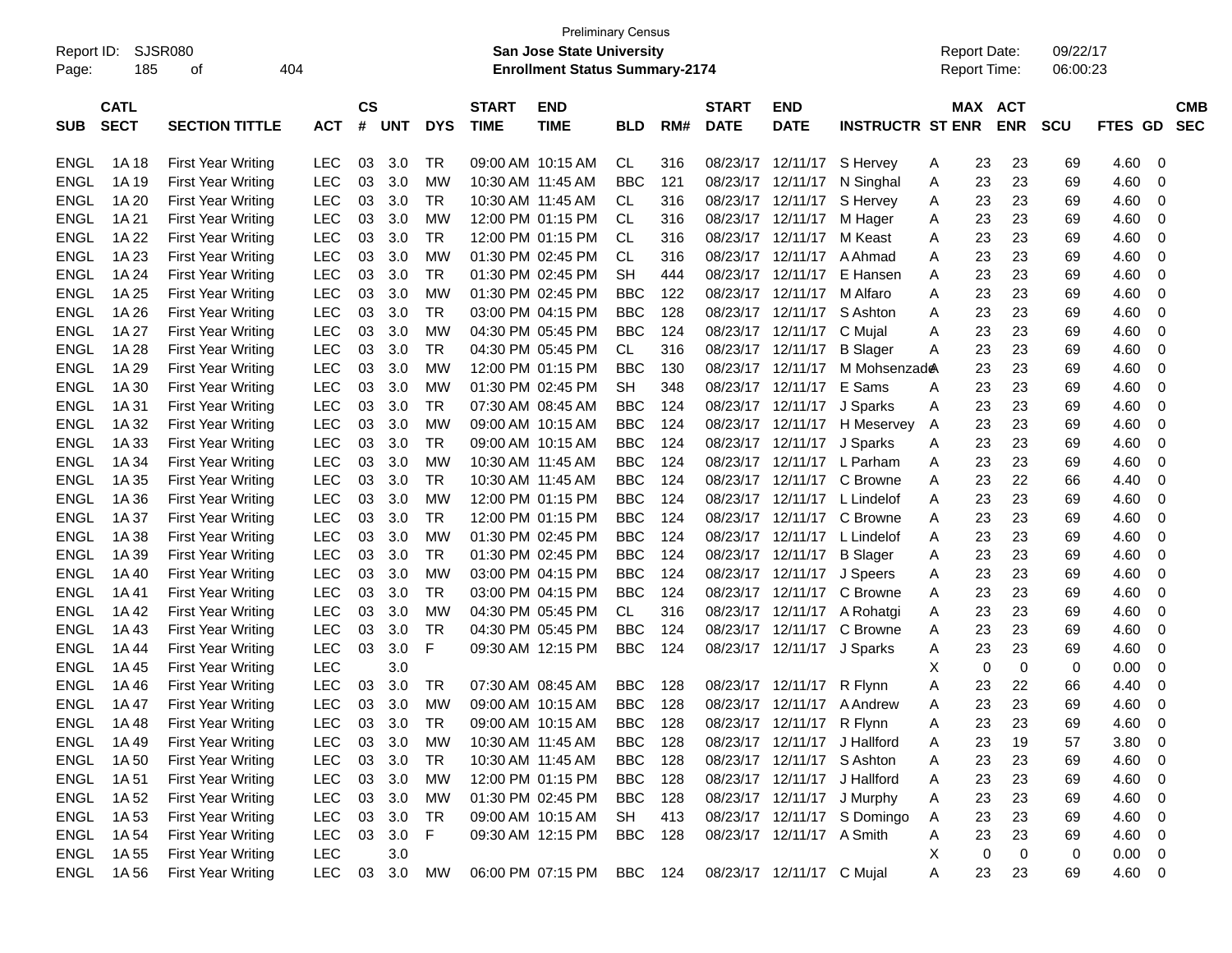|             | <b>Preliminary Census</b><br>SJSR080<br><b>San Jose State University</b><br><b>Report Date:</b><br>09/22/17<br>Report ID: |                                        |            |           |            |             |                   |                                       |            |     |              |                            |                                  |   |                     |            |            |            |                         |
|-------------|---------------------------------------------------------------------------------------------------------------------------|----------------------------------------|------------|-----------|------------|-------------|-------------------|---------------------------------------|------------|-----|--------------|----------------------------|----------------------------------|---|---------------------|------------|------------|------------|-------------------------|
|             |                                                                                                                           |                                        |            |           |            |             |                   |                                       |            |     |              |                            |                                  |   |                     |            |            |            |                         |
| Page:       | 186                                                                                                                       | 404<br>οf                              |            |           |            |             |                   | <b>Enrollment Status Summary-2174</b> |            |     |              |                            |                                  |   | <b>Report Time:</b> |            | 06:00:23   |            |                         |
|             |                                                                                                                           |                                        |            |           |            |             |                   |                                       |            |     |              |                            |                                  |   |                     |            |            |            |                         |
|             | <b>CATL</b>                                                                                                               |                                        |            | <b>CS</b> |            |             | <b>START</b>      | <b>END</b>                            |            |     | <b>START</b> | <b>END</b>                 |                                  |   | <b>MAX</b>          | <b>ACT</b> |            |            | <b>CMB</b>              |
| <b>SUB</b>  | <b>SECT</b>                                                                                                               | <b>SECTION TITTLE</b>                  | <b>ACT</b> | #         | <b>UNT</b> | <b>DYS</b>  | <b>TIME</b>       | <b>TIME</b>                           | <b>BLD</b> | RM# | <b>DATE</b>  | <b>DATE</b>                | <b>INSTRUCTR ST ENR</b>          |   |                     | <b>ENR</b> | <b>SCU</b> | FTES GD    | <b>SEC</b>              |
|             |                                                                                                                           |                                        |            |           |            |             |                   |                                       |            |     |              |                            |                                  |   |                     |            |            |            |                         |
| ENGL        | 1A 57                                                                                                                     | <b>First Year Writing</b>              | <b>LEC</b> | 03        | 3.0        | TR          |                   | 12:00 PM 01:15 PM                     | <b>SH</b>  | 411 | 08/23/17     | 12/11/17                   | S Prasad                         | Α | 23                  | 23         | 69         | 4.60       | 0                       |
| <b>ENGL</b> | 1A 58                                                                                                                     | <b>First Year Writing</b>              | <b>LEC</b> | 03        | 3.0        | F           |                   | 09:30 AM 12:15 PM                     | <b>SH</b>  | 238 | 08/23/17     | 12/11/17                   | P O'Sullivan                     | A | 23                  | 23         | 69         | 4.60       | 0                       |
| <b>ENGL</b> | 1A 59                                                                                                                     | <b>First Year Writing</b>              | <b>LEC</b> | 03        | 3.0        | MW          |                   | 12:00 PM 01:15 PM                     | <b>BBC</b> | 123 | 08/23/17     | 12/11/17                   | M Williams                       | A | 23                  | 23         | 69         | 4.60       | 0                       |
| <b>ENGL</b> | 1A 60                                                                                                                     | <b>First Year Writing</b>              | <b>LEC</b> | 03        | 3.0        | <b>MW</b>   |                   | 01:30 PM 02:45 PM                     | <b>BBC</b> | 123 | 08/23/17     | 12/11/17                   | M Williams                       | Α | 23                  | 23         | 69         | 4.60       | 0                       |
| <b>ENGL</b> | 1A 61                                                                                                                     | <b>First Year Writing</b>              | <b>LEC</b> | 03        | 3.0        | TR          | 10:30 AM 11:45 AM |                                       | <b>BBC</b> | 122 | 08/23/17     | 12/11/17                   | S Cook                           | Α | 23                  | 23         | 69         | 4.60       | 0                       |
| <b>ENGL</b> | 1A 62                                                                                                                     | <b>First Year Writing</b>              | <b>LEC</b> | 03        | 3.0        | МW          |                   | 03:00 PM 04:15 PM                     | <b>BBC</b> | 123 | 08/23/17     | 12/11/17                   | J Navarro                        | Α | 23                  | 23         | 69         | 4.60       | 0                       |
| <b>ENGL</b> | 1A63                                                                                                                      | <b>First Year Writing</b>              | <b>LEC</b> | 03        | 3.0        | МW          |                   | 07:30 AM 08:45 AM                     | <b>BBC</b> | 123 | 08/23/17     | 12/11/17                   | J Navarro                        | Α | 23                  | 23         | 69         | 4.60       | 0                       |
| <b>ENGL</b> | 1A 64                                                                                                                     | <b>First Year Writing</b>              | <b>LEC</b> |           | 3.0        |             |                   |                                       |            |     |              |                            |                                  | х | 0                   | 0          | 0          | 0.00       | 0                       |
| <b>ENGL</b> | 1A 65                                                                                                                     | <b>First Year Writing</b>              | <b>LEC</b> |           | 3.0        |             |                   |                                       |            |     |              |                            |                                  | Χ | 0                   | 0          | 0          | 0.00       | 0                       |
| <b>ENGL</b> | 1A 66                                                                                                                     | <b>First Year Writing</b>              | <b>LEC</b> | 03        | 3.0        | <b>MW</b>   | 09:00 AM 10:15 AM |                                       | <b>ENG</b> | 303 | 08/23/17     | 12/11/17                   | J Navarro                        | А | 23                  | 23         | 69         | 4.60       | 0                       |
| <b>ENGL</b> | 1A 67                                                                                                                     | <b>First Year Writing</b>              | <b>LEC</b> | 03        | 3.0        | МW          |                   | 04:30 PM 05:45 PM                     | <b>CCB</b> | 101 | 08/23/17     | 12/11/17                   | J Navarro                        | Α | 23                  | 23         | 69         | 4.60       | 0                       |
| <b>ENGL</b> | 1A68                                                                                                                      | <b>First Year Writing</b>              | <b>LEC</b> | 03        | 3.0        | М           |                   | 06:00 PM 08:45 PM                     | <b>BBC</b> | 130 | 08/23/17     | 12/11/17                   | J Keaton                         | Α | 23                  | 22         | 66         | 4.40       | 0                       |
| <b>ENGL</b> | 1A69                                                                                                                      | <b>First Year Writing</b>              | <b>LEC</b> | 03        | 3.0        | TR          |                   | 09:00 AM 10:15 AM                     | <b>BBC</b> | 205 | 08/23/17     | 12/11/17                   | J Damm                           | Α | 23                  | 23         | 69         | 4.60       | 0                       |
| <b>ENGL</b> | 1A 70                                                                                                                     | <b>First Year Writing</b>              | <b>LEC</b> | 03        | 3.0        | <b>TR</b>   |                   | 04:30 PM 05:45 PM                     | <b>SH</b>  | 242 | 08/23/17     | 12/11/17                   | J Damm                           | А | 23                  | 23         | 69         | 4.60       | 0                       |
| <b>ENGL</b> | 1A 71                                                                                                                     | <b>First Year Writing</b>              | <b>LEC</b> | 03        | 3.0        | $\mathsf T$ |                   | 06:00 PM 08:45 PM                     | <b>BBC</b> | 122 | 08/23/17     |                            | 12/11/17 Z Babaci-Wil A          |   | 23                  | 22         | 66         | 4.40       | 0                       |
| <b>ENGL</b> | 1A 72                                                                                                                     | <b>First Year Writing</b>              | <b>LEC</b> |           | 3.0        |             |                   |                                       |            |     |              |                            |                                  | Х | 0                   | 0          | 0          | 0.00       | 0                       |
| <b>ENGL</b> | 1A 73                                                                                                                     | <b>First Year Writing</b>              | <b>LEC</b> | 03        | 3.0        | R           |                   | 06:00 PM 08:45 PM                     | <b>BBC</b> | 122 | 08/23/17     | 12/11/17                   | <b>K</b> McClary                 | Α | 23                  | 23         | 69         | 4.60       | 0                       |
| <b>ENGL</b> | 1A 74                                                                                                                     | <b>First Year Writing</b>              | <b>LEC</b> | 03        | 3.0        | МW          |                   | 07:30 AM 08:45 AM                     | <b>BBC</b> | 121 |              | 08/23/17 12/11/17          | C McCullen                       | A | 23                  | 23         | 69         | 4.60       | 0                       |
| <b>ENGL</b> | 1A 75                                                                                                                     | <b>First Year Writing</b>              | <b>LEC</b> |           | 3.0        |             |                   |                                       |            |     |              |                            |                                  | X | 0                   | 0          | 0          | 0.00       | 0                       |
| <b>ENGL</b> | 1A76                                                                                                                      | <b>First Year Writing</b>              | <b>LEC</b> | 03        | 3.0        | <b>MW</b>   | 01:30 PM 02:45 PM |                                       | <b>DMH</b> | 354 | 08/23/17     | 12/11/17                   | C McCullen                       | A | 23                  | 22         | 66         | 4.40       | 0                       |
| <b>ENGL</b> | 1A 77                                                                                                                     | <b>First Year Writing</b>              | <b>LEC</b> | 03        | 3.0        | <b>MW</b>   |                   | 04:30 PM 05:45 PM                     | <b>BBC</b> | 130 | 08/23/17     | 12/11/17                   | L Landau                         | Α | 23                  | 23         | 69         | 4.60       | 0                       |
| <b>ENGL</b> | 1A 78                                                                                                                     | <b>First Year Writing</b>              | <b>LEC</b> | 03        | 3.0        | <b>MW</b>   |                   | 03:00 PM 04:15 PM                     | <b>BBC</b> | 121 | 08/23/17     | 12/11/17                   | L Landau                         | Α | 23                  | 23         | 69         | 4.60       | 0                       |
| <b>ENGL</b> | 1A 79                                                                                                                     | <b>First Year Writing</b>              | <b>LEC</b> | 03        | 3.0        | <b>MW</b>   |                   | 07:30 AM 08:45 AM                     | CL.        | 306 | 08/23/17     | 12/11/17                   | E James-PennA                    |   | 23                  | 22         | 66         | 4.40       | 0                       |
| <b>ENGL</b> | 1A 80                                                                                                                     | <b>First Year Writing</b>              | <b>LEC</b> | 03        | 3.0        | <b>MW</b>   |                   | 09:00 AM 10:15 AM                     | МH         | 222 | 08/23/17     | 12/11/17                   | E James-PennA                    |   | 23                  | 23         | 69         | 4.60       | 0                       |
| <b>ENGL</b> | 1A 81                                                                                                                     | <b>First Year Writing</b>              | <b>LEC</b> | 03        | 3.0        | <b>MW</b>   |                   | 09:00 AM 10:15 AM                     | МH         | 223 | 08/23/17     | 12/11/17                   | C McCullen A                     |   | 23                  | 23         | 69         | 4.60       | 0                       |
| <b>ENGL</b> | 1A 82                                                                                                                     | <b>First Year Writing</b>              | <b>LEC</b> | 03        | 3.0        | <b>MW</b>   |                   | 01:30 PM 02:45 PM                     | DMH        | 167 | 08/23/17     | 12/11/17                   | E James-PennA                    |   | 23                  | 23         | 69         | 4.60       | 0                       |
| <b>ENGL</b> | 1A83                                                                                                                      | <b>First Year Writing</b>              | <b>LEC</b> | 03        | 3.0        | <b>MW</b>   |                   | 04:30 PM 05:45 PM                     | <b>SH</b>  | 241 | 08/23/17     | 12/11/17                   | A Ahmad                          | Α | 23                  | 23         | 69         | 4.60       | 0                       |
|             |                                                                                                                           | <b>First Year Writing</b>              |            | 03        | 3.0        | TR          |                   | 12:00 PM 01:15 PM                     | <b>SH</b>  |     | 08/23/17     | 12/11/17                   | O Bochettaz A                    |   | 23                  | 23         |            |            |                         |
| <b>ENGL</b> | 1A 84                                                                                                                     |                                        | <b>LEC</b> |           |            |             |                   |                                       |            | 239 |              |                            |                                  |   |                     |            | 69         | 4.60       | 0                       |
| <b>ENGL</b> | 1A 85                                                                                                                     | <b>First Year Writing</b>              | LEC        | 03        | 3.0        | TR          |                   | 06:00 PM 07:15 PM                     | <b>SH</b>  | 444 | 08/23/17     | 12/11/17                   | J Keaton                         | А | 23                  | 23         | 69         | 4.60       | 0                       |
| ENGL        | 1A 86                                                                                                                     | <b>First Year Writing</b>              | <b>LEC</b> | 03        | 3.0        | МW          |                   | 03:00 PM 04:15 PM                     | <b>BBC</b> | 205 |              | 08/23/17 12/11/17 M Dowdy  |                                  | Α | 23                  | 23         | 69         | 4.60       | 0                       |
| ENGL        | 1A 87                                                                                                                     | <b>First Year Writing</b>              | LEC        | 03        | 3.0        | <b>MW</b>   |                   | 04:30 PM 05:45 PM                     | <b>BBC</b> | 128 |              | 08/23/17 12/11/17 M Dowdy  |                                  | A | 23                  | 23         | 69         | 4.60       | $\mathbf 0$             |
| ENGL        | 1A 88                                                                                                                     | <b>First Year Writing</b>              | <b>LEC</b> | 03        | 3.0        | TR          |                   | 04:30 PM 05:45 PM                     | BBC        | 126 |              | 08/23/17 12/11/17 D Perez  |                                  | Α | 23                  | 23         | 69         | 4.60       | 0                       |
| <b>ENGL</b> | 1A 89                                                                                                                     | <b>First Year Writing</b>              | LEC        |           | 03 3.0     | МW          |                   | 06:00 PM 07:15 PM                     | BBC        | 128 |              | 08/23/17 12/11/17 R James  |                                  | Α | 20                  | 22         | 66         | 4.40       | 0                       |
| <b>ENGL</b> | 1A 90                                                                                                                     | <b>First Year Writing</b>              | LEC        | 03        | 3.0        | МW          |                   | 06:00 PM 07:15 PM                     | DMH 354    |     |              | 08/23/17 12/11/17 A Ahmad  |                                  | Α | 20                  | 23         | 69         | 4.60       | 0                       |
| ENGL        | 1A 91                                                                                                                     | <b>First Year Writing</b>              | LEC        |           | 03 3.0     | TR          |                   | 12:00 PM 01:15 PM                     | SH         | 315 |              |                            | 08/23/17 12/11/17 Z Babaci-Wil A |   | 23                  | 23         | 69         | 4.60       | 0                       |
|             |                                                                                                                           |                                        |            |           |            |             |                   |                                       |            |     |              |                            | Total:                           |   |                     | 1949 1944  | 5832       | 388.80     |                         |
| ENGL        |                                                                                                                           | 1AF 01 FYW: Stretch English LEC        |            |           | 3.0        |             |                   |                                       |            |     |              |                            |                                  | X | 0                   | 0          | 0          | 0.00       | $\overline{\mathbf{0}}$ |
| ENGL        |                                                                                                                           | 1AF 02 FYW: Stretch English LEC 03 3.0 |            |           |            | TR          |                   | 07:30 AM 08:45 AM                     | DMH 354    |     |              | 08/23/17 12/11/17 T Mouton |                                  | Α | 20                  | 21         | 63         | $4.20 \ 0$ |                         |
|             |                                                                                                                           |                                        |            |           |            |             |                   |                                       |            |     |              |                            |                                  |   |                     |            |            |            |                         |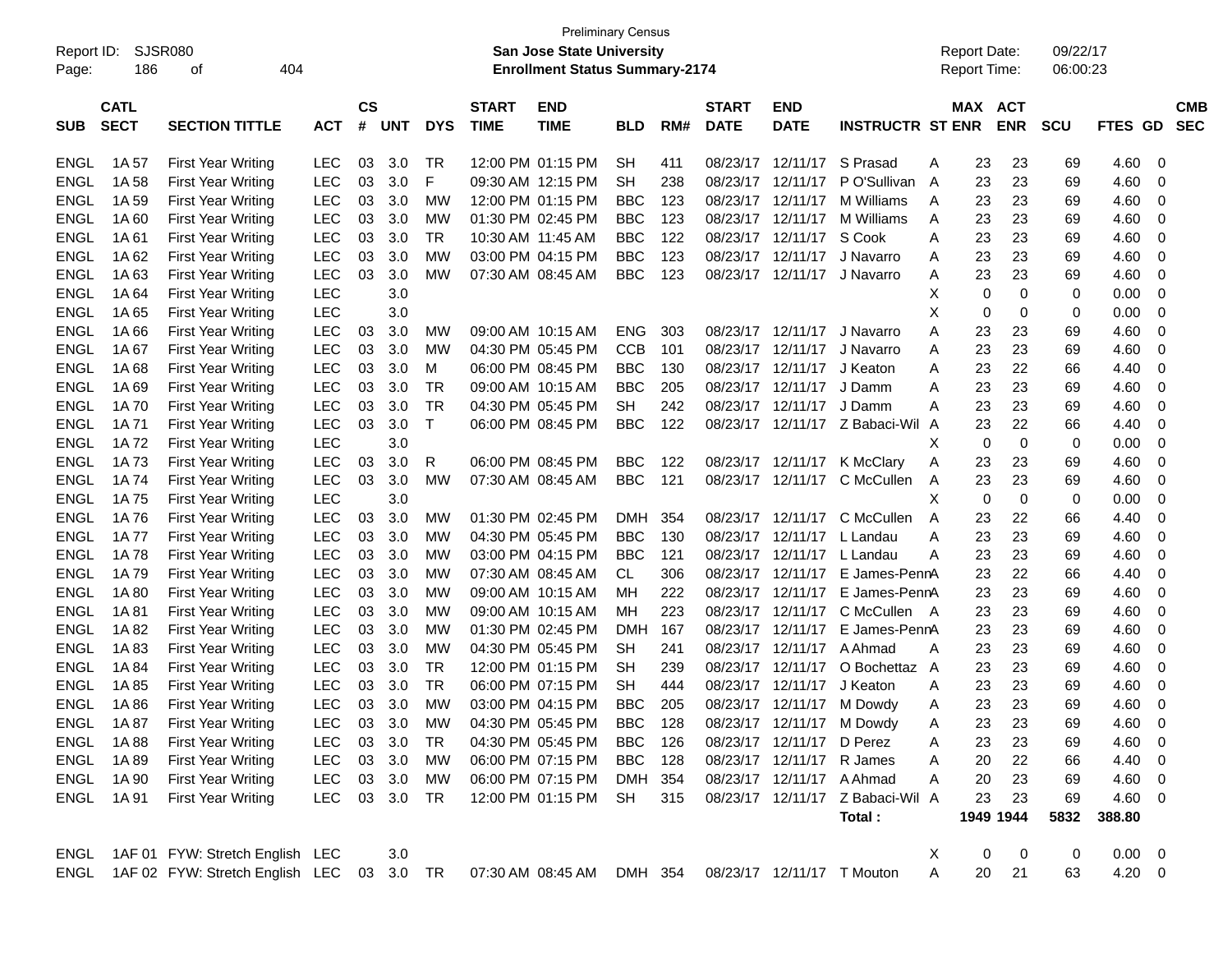| Report ID:  | SJSR080                    |                                        |            |                             |            |            |                             | <b>Preliminary Census</b><br><b>San Jose State University</b> |            |     |                             |                            |                                  |   |             | <b>Report Date:</b>   | 09/22/17   |                                  |                          |
|-------------|----------------------------|----------------------------------------|------------|-----------------------------|------------|------------|-----------------------------|---------------------------------------------------------------|------------|-----|-----------------------------|----------------------------|----------------------------------|---|-------------|-----------------------|------------|----------------------------------|--------------------------|
| Page:       | 187                        | οf<br>404                              |            |                             |            |            |                             | <b>Enrollment Status Summary-2174</b>                         |            |     |                             |                            |                                  |   |             | <b>Report Time:</b>   | 06:00:23   |                                  |                          |
| <b>SUB</b>  | <b>CATL</b><br><b>SECT</b> | <b>SECTION TITTLE</b>                  | <b>ACT</b> | $\mathbf{c}\mathbf{s}$<br># | <b>UNT</b> | <b>DYS</b> | <b>START</b><br><b>TIME</b> | <b>END</b><br><b>TIME</b>                                     | <b>BLD</b> | RM# | <b>START</b><br><b>DATE</b> | <b>END</b><br><b>DATE</b>  | <b>INSTRUCTR ST ENR</b>          |   |             | MAX ACT<br><b>ENR</b> | <b>SCU</b> | FTES GD                          | <b>CMB</b><br><b>SEC</b> |
| <b>ENGL</b> |                            | 1AF 03 FYW: Stretch English LEC        |            |                             | 03 3.0     | <b>MW</b>  | 10:30 AM 11:45 AM           |                                                               | DMH        | 354 |                             |                            | 08/23/17 12/11/17 A St. Dennis A |   | 20          | 22                    | 66         | 4.40                             | 0                        |
| <b>ENGL</b> |                            | 1AF 04 FYW: Stretch English LEC        |            | 03                          | 3.0        | MW         | 04:30 PM 05:45 PM           |                                                               | DMH        | 354 |                             | 08/23/17 12/11/17 J Logan  |                                  | A | 20          | 22                    | 66         | 4.40                             | 0                        |
| ENGL        |                            | 1AF 05 FYW: Stretch English LEC        |            | 03                          | 3.0        | TR         |                             | 04:30 PM 05:45 PM                                             | DMH        | 354 |                             |                            | 08/23/17 12/11/17 J Patchigond A |   | 20          | 21                    | 63         | 4.20                             | 0                        |
| <b>ENGL</b> |                            | 1AF 06 FYW: Stretch English LEC        |            | 03                          | 3.0        | TR         | 10:30 AM 11:45 AM           |                                                               | DMH 354    |     |                             | 08/23/17 12/11/17 S Ball   |                                  | A | 20          | 22                    | 66         | 4.40                             | 0                        |
| <b>ENGL</b> |                            | 1AF 07 FYW: Stretch English LEC        |            |                             | 3.0        |            |                             |                                                               |            |     |                             |                            |                                  | X | 0           | 0                     | 0          | 0.00                             | 0                        |
| <b>ENGL</b> |                            | 1AF 08 FYW: Stretch English LEC        |            | 03                          | 3.0        | TR         |                             | 12:00 PM 01:15 PM                                             | DMH 354    |     |                             |                            | 08/23/17 12/11/17 A St. Dennis   | A | 20          | 22                    | 66         | 4.40                             | 0                        |
| <b>ENGL</b> |                            | 1AF 09 FYW: Stretch English LEC        |            |                             | 3.0        |            |                             |                                                               |            |     |                             |                            |                                  | х | $\Omega$    | 0                     | 0          | 0.00                             | 0                        |
| <b>ENGL</b> |                            | 1AF 10 FYW: Stretch English LEC        |            | 03                          | 3.0        | TR         |                             | 01:30 PM 02:45 PM                                             | DMH        | 354 |                             | 08/23/17 12/11/17 S Ball   |                                  | Α | 20          | 21                    | 63         | 4.20                             | 0                        |
| <b>ENGL</b> |                            | 1AF 11 FYW: Stretch English LEC        |            | 03                          | 3.0        | MW         |                             | 03:00 PM 04:15 PM                                             | <b>DMH</b> | 354 |                             | 08/23/17 12/11/17 J Logan  |                                  | Α | 20          | 22                    | 66         | 4.40                             | 0                        |
| <b>ENGL</b> |                            | 1AF 12 FYW: Stretch English LEC        |            | 03                          | 3.0        | TR         |                             | 03:00 PM 04:15 PM                                             | <b>DMH</b> | 354 |                             |                            | 08/23/17 12/11/17 J Patchigond A |   | 20          | 21                    | 63         | 4.20                             | 0                        |
| <b>ENGL</b> |                            | 1AF 13 FYW: Stretch English LEC        |            | 03                          | 3.0        | TR         |                             | 09:00 AM 10:15 AM                                             | <b>SH</b>  | 238 |                             |                            | 08/23/17 12/11/17 A St. Dennis A |   | 20          | 20                    | 60         | 4.00                             | 0                        |
| <b>ENGL</b> |                            | 1AF 14 FYW: Stretch English LEC        |            | 03                          | 3.0        | МW         |                             | 09:00 AM 10:15 AM                                             | <b>BBC</b> | 121 |                             | 08/23/17 12/11/17 E Wood   |                                  | A | 20          | 22                    | 66         | 4.40                             | 0                        |
| <b>ENGL</b> |                            | 1AF 15 FYW: Stretch English LEC        |            | 03                          | 3.0        | TR         |                             | 01:30 PM 02:45 PM                                             | <b>SH</b>  | 411 |                             | 08/23/17 12/11/17 C Baer   |                                  | Α | 20          | 21                    | 63         | 4.20                             | 0                        |
| <b>ENGL</b> |                            | 1AF 16 FYW: Stretch English LEC        |            | 03                          | 3.0        | MW         |                             | 07:30 AM 08:45 AM                                             | <b>BBC</b> | 221 |                             | 08/23/17 12/11/17          | D Hendel De A                    |   | 20          | 22                    | 66         | 4.40                             | 0                        |
| <b>ENGL</b> |                            | 1AF 17 FYW: Stretch English LEC        |            | 03                          | 3.0        | TR         |                             | 07:30 AM 08:45 AM                                             | <b>BBC</b> | 221 |                             |                            | 08/23/17 12/11/17 D Hendel De A  |   | 20          | 22                    | 66         | 4.40                             | 0                        |
| <b>ENGL</b> |                            | 1AF 18 FYW: Stretch English LEC        |            |                             | 3.0        |            |                             |                                                               |            |     |                             |                            |                                  | Х | 0           | 0                     | 0          | 0.00                             | 0                        |
| <b>ENGL</b> |                            | 1AF 19 FYW: Stretch English LEC        |            | 03                          | 3.0        | TR         |                             | 09:00 AM 10:15 AM                                             | <b>SH</b>  | 411 |                             | 08/23/17 12/11/17 A Petty  |                                  | Α | 20          | 22                    | 66         | 4.40                             | 0                        |
| <b>ENGL</b> |                            | 1AF 20 FYW: Stretch English LEC        |            | 03                          | 3.0        | МW         | 10:30 AM 11:45 AM           |                                                               | <b>SH</b>  | 411 |                             | 08/23/17 12/11/17 M Dowdy  |                                  | Α | 20          | 22                    | 66         | 4.40                             | 0                        |
| <b>ENGL</b> |                            | 1AF 21 FYW: Stretch English LEC        |            | 03                          | 3.0        | TR         | 10:30 AM 11:45 AM           |                                                               | <b>SH</b>  | 348 |                             | 08/23/17 12/11/17 A Petty  |                                  | Α | 20          | 22                    | 66         | 4.40                             | 0                        |
| <b>ENGL</b> |                            | 1AF 22 FYW: Stretch English LEC        |            | 03                          | 3.0        | MW         |                             | 12:00 PM 01:15 PM                                             | <b>SH</b>  | 411 |                             | 08/23/17 12/11/17 M Dowdy  |                                  | A | 20          | 22                    | 66         | 4.40                             | 0                        |
| <b>ENGL</b> |                            | 1AF 23 FYW: Stretch English LEC        |            |                             | 3.0        |            |                             |                                                               |            |     |                             |                            |                                  | Х | 0           | 0                     | 0          | 0.00                             | 0                        |
| <b>ENGL</b> |                            | 1AF 24 FYW: Stretch English LEC        |            |                             | 3.0        |            |                             |                                                               |            |     |                             |                            |                                  | X | 0           | 0                     | 0          | 0.00                             | 0                        |
| <b>ENGL</b> |                            | 1AF 25 FYW: Stretch English LEC        |            | 03                          | 3.0        | TR         |                             | 01:30 PM 02:45 PM                                             | <b>BBC</b> | 128 |                             | 08/23/17 12/11/17 A Petty  |                                  | Α | 20          | 22                    | 66         | 4.40                             | 0                        |
| <b>ENGL</b> |                            | 1AF 26 FYW: Stretch English LEC        |            | 03                          | 3.0        | MW         |                             | 03:00 PM 04:15 PM                                             | <b>BBC</b> | 128 |                             | 08/23/17 12/11/17 F Kirk   |                                  | Α | 20          | 22                    | 66         | 4.40                             | 0                        |
| <b>ENGL</b> |                            | 1AF 27 FYW: Stretch English LEC        |            | 03                          | 3.0        | <b>TR</b>  |                             | 03:00 PM 04:15 PM                                             | <b>BBC</b> | 121 |                             |                            | 08/23/17 12/11/17 R Skinnell     | A | 20          | 22                    | 66         | 4.40                             | 0                        |
| <b>ENGL</b> |                            | 1AF 28 FYW: Stretch English LEC        |            |                             | 3.0        |            |                             |                                                               |            |     |                             |                            |                                  | х | 0           | 0                     | 0          | 0.00                             | 0                        |
| ENGL        |                            | 1AF 29 FYW: Stretch English LEC        |            | 03                          | 3.0        | TR         |                             | 04:30 PM 05:45 PM                                             | <b>BBC</b> | 128 |                             | 08/23/17 12/11/17          | M Judnick                        | A | 20          | 21                    | 63         | 4.20                             | 0                        |
| ENGL        |                            | 1AF 30 FYW: Stretch English LEC        |            | 03                          | 3.0        | MW         |                             | 01:30 PM 02:45 PM                                             | <b>SH</b>  | 413 |                             | 08/23/17 12/11/17 F Kirk   |                                  | Α | 20          | 22                    | 66         | 4.40                             | 0                        |
| ENGL        |                            | 1AF 31 FYW: Stretch English LEC        |            | 03                          | 3.0        | TR         |                             | 01:30 PM 02:45 PM                                             | <b>SH</b>  | 413 |                             | 08/23/17 12/11/17 T Mouton |                                  | Α | 20          | 22                    | 66         | 4.40                             | 0                        |
| ENGL        |                            | 1AF 32 FYW: Stretch English LEC        |            | 03                          | 3.0        | MW         |                             | 09:00 AM 10:15 AM                                             | <b>SH</b>  | 411 |                             | 08/23/17 12/11/17 A Smith  |                                  | A | 20          | 21                    | 63         | 4.20                             | 0                        |
|             |                            | ENGL 1AF 33 FYW: Stretch English LEC   |            |                             | 03 3.0     | MW         |                             | 10:30 AM 11:45 AM                                             | BBC        | 130 |                             | 08/23/17 12/11/17 L Landau |                                  | A | 20          | 22                    | 66         | 4.40                             | $\mathbf 0$              |
| ENGL        |                            | 1AF 34 FYW: Stretch English LEC        |            |                             | 03 3.0     | TR         |                             | 10:30 AM 11:45 AM                                             | SH         | 238 |                             | 08/23/17 12/11/17 R Joseph |                                  | A | 20          | 22                    | 66         | 4.40                             | 0                        |
| ENGL        |                            | 1AF 35 FYW: Stretch English LEC 03 3.0 |            |                             |            | TR         |                             | 09:00 AM 10:15 AM                                             | DMH 354    |     |                             | 08/23/17 12/11/17 T Mouton |                                  | A | 20          | 22                    | 66         | 4.40                             | 0                        |
| ENGL        |                            | 1AF 36 FYW: Stretch English LEC        |            |                             | 3.0        |            |                             |                                                               |            |     |                             |                            |                                  | X | 0           | $\Omega$              | 0          | $0.00 \t 0$                      |                          |
| ENGL        |                            | 1AF 37 FYW: Stretch English LEC        |            |                             | 3.0        |            |                             |                                                               |            |     |                             |                            |                                  | Χ | 0           | 0                     | 0          | 0.00<br>$\overline{\phantom{0}}$ |                          |
| ENGL        |                            | 1AF 38 FYW: Stretch English LEC        |            |                             | 3.0        |            |                             |                                                               |            |     |                             |                            |                                  | X | $\mathbf 0$ | 0                     | 0          | 0.00                             | 0                        |
| ENGL        |                            | 1AF 39 FYW: Stretch English LEC        |            | 03                          | 3.0        | МW         |                             | 12:00 PM 01:15 PM BBC 121 08/23/17 12/11/17 L Landau          |            |     |                             |                            |                                  | Α | 20          | 22                    | 66         | 4.40                             | 0                        |
| ENGL        |                            | 1AF 40 FYW: Stretch English LEC        |            |                             | 3.0        |            |                             |                                                               |            |     |                             |                            |                                  | X | 0           | $\Omega$              | 0          | $0.00 \t 0$                      |                          |
| ENGL        |                            | 1AF 41 FYW: Stretch English LEC        |            |                             | 3.0        |            |                             |                                                               |            |     |                             |                            |                                  | X | 0           | 0                     | 0          | $0.00 \t 0$                      |                          |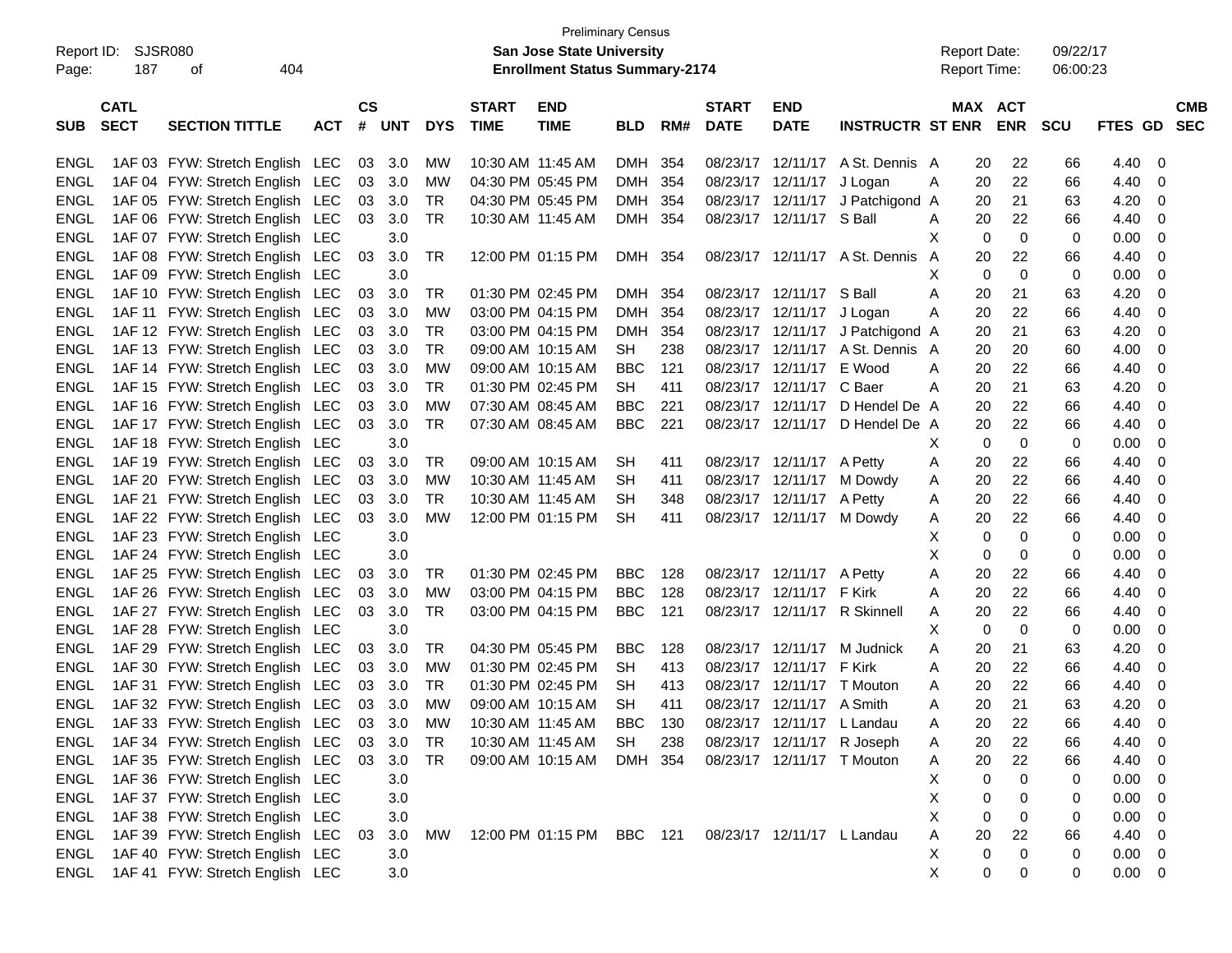| <b>Preliminary Census</b><br>SJSR080<br><b>San Jose State University</b><br><b>Report Date:</b> |             |                                 |     |               |            |            |                   |                                       |            |     |              |                           |                                  |              |    |             |            |             |                          |
|-------------------------------------------------------------------------------------------------|-------------|---------------------------------|-----|---------------|------------|------------|-------------------|---------------------------------------|------------|-----|--------------|---------------------------|----------------------------------|--------------|----|-------------|------------|-------------|--------------------------|
| Report ID:                                                                                      |             |                                 |     |               |            |            |                   |                                       |            |     |              |                           |                                  |              |    |             | 09/22/17   |             |                          |
| Page:                                                                                           | 188         | 404<br>оf                       |     |               |            |            |                   | <b>Enrollment Status Summary-2174</b> |            |     |              |                           |                                  | Report Time: |    |             | 06:00:23   |             |                          |
|                                                                                                 | <b>CATL</b> |                                 |     | $\mathsf{cs}$ |            |            | <b>START</b>      | <b>END</b>                            |            |     | <b>START</b> | <b>END</b>                |                                  |              |    | MAX ACT     |            |             | <b>CMB</b>               |
| <b>SUB</b>                                                                                      | <b>SECT</b> | <b>SECTION TITTLE</b>           | ACT | #             | <b>UNT</b> | <b>DYS</b> | <b>TIME</b>       | <b>TIME</b>                           | <b>BLD</b> | RM# | <b>DATE</b>  | <b>DATE</b>               | <b>INSTRUCTR ST ENR</b>          |              |    | <b>ENR</b>  | <b>SCU</b> | FTES GD SEC |                          |
|                                                                                                 |             |                                 |     |               |            |            |                   |                                       |            |     |              |                           |                                  |              |    |             |            |             |                          |
| ENGL                                                                                            |             | 1AF 42 FYW: Stretch English LEC |     |               | 3.0        |            |                   |                                       |            |     |              |                           |                                  | X            | 0  | 0           | 0          | 0.00        | - 0                      |
| ENGL                                                                                            |             | 1AF 43 FYW: Stretch English LEC |     |               | 3.0        |            |                   |                                       |            |     |              |                           |                                  | X            | 0  | 0           | 0          | 0.00        | - 0                      |
| <b>ENGL</b>                                                                                     |             | 1AF 44 FYW: Stretch English LEC |     | 03            | 3.0        | МW         |                   | 09:00 AM 10:15 AM                     | SH         | 348 |              | 08/23/17 12/11/17 F Kirk  |                                  | Α            | 20 | 22          | 66         | 4.40        | 0                        |
| <b>ENGL</b>                                                                                     |             | 1AF 45 FYW: Stretch English LEC |     |               | 3.0        |            |                   |                                       |            |     |              |                           |                                  | Х            | 0  | $\mathbf 0$ | 0          | 0.00        | 0                        |
| ENGL                                                                                            |             | 1AF 46 FYW: Stretch English LEC |     | 03            | 3.0        | МW         | 10:30 AM 11:45 AM |                                       | SН         | 348 |              | 08/23/17 12/11/17         | F Kirk                           | Α            | 20 | 22          | 66         | 4.40        | 0                        |
| <b>ENGL</b>                                                                                     |             | 1AF 47 FYW: Stretch English LEC |     | 03            | 3.0        | TR         | 10:30 AM 11:45 AM |                                       | SН         | 411 |              | 08/23/17 12/11/17         | J Patchigond                     | A            | 20 | 21          | 63         | 4.20        | 0                        |
| <b>ENGL</b>                                                                                     |             | 1AF 48 FYW: Stretch English LEC |     | 03            | 3.0        | МW         |                   | 07:30 AM 08:45 AM                     | <b>SH</b>  | 444 |              | 08/23/17 12/11/17 E Wood  |                                  | A            | 20 | 20          | 60         | 4.00        | 0                        |
| <b>ENGL</b>                                                                                     |             | 1AF 49 FYW: Stretch English LEC |     |               | 3.0        |            |                   |                                       |            |     |              |                           |                                  | X            | 0  | 0           | 0          | 0.00        | 0                        |
| <b>ENGL</b>                                                                                     |             | 1AF 50 FYW: Stretch English LEC |     |               | 3.0        |            |                   |                                       |            |     |              |                           |                                  | X            | 0  | 0           | 0          | 0.00        | 0                        |
| <b>ENGL</b>                                                                                     |             | 1AF 51 FYW: Stretch English LEC |     | 03            | 3.0        | МW         | 10:30 AM 11:45 AM |                                       | <b>SH</b>  | 444 |              | 08/23/17 12/11/17 A Smith |                                  | Α            | 20 | 22          | 66         | 4.40        | 0                        |
| <b>ENGL</b>                                                                                     |             | 1AF 52 FYW: Stretch English LEC |     | 03            | 3.0        | TR         |                   | 01:30 PM 02:45 PM                     | <b>BBC</b> | 130 |              |                           | 08/23/17 12/11/17 K Schwartz     | A            | 20 | 22          | 66         | 4.40        | 0                        |
| <b>ENGL</b>                                                                                     |             | 1AF 53 FYW: Stretch English LEC |     | 03            | 3.0        | <b>TR</b>  |                   | 04:30 PM 05:45 PM                     | <b>BBC</b> | 123 |              |                           | 08/23/17 12/11/17 Z Babaci-Wil A |              | 20 | 22          | 66         | 4.40        | 0                        |
| <b>ENGL</b>                                                                                     |             | 1AF 54 FYW: Stretch English LEC |     |               | 3.0        |            |                   |                                       |            |     |              |                           |                                  | X            | 0  | 0           | 0          | 0.00        | 0                        |
| <b>ENGL</b>                                                                                     |             | 1AF 55 FYW: Stretch English LEC |     | 03            | 3.0        | TR         |                   | 10:30 AM 11:45 AM                     | <b>BBC</b> | 130 |              |                           | 08/23/17 12/11/17 K Schwartz     | A            | 20 | 22          | 66         | 4.40        | 0                        |
| <b>ENGL</b>                                                                                     |             | 1AF 56 FYW: Stretch English LEC |     |               | 3.0        |            |                   |                                       |            |     |              |                           |                                  | Х            | 0  | $\mathbf 0$ | 0          | 0.00        | 0                        |
| <b>ENGL</b>                                                                                     |             | 1AF 57 FYW: Stretch English LEC |     | 03            | 3.0        | TR         |                   | 12:00 PM 01:15 PM                     | <b>SH</b>  | 413 |              | 08/23/17 12/11/17         | A Smith                          | Α            | 20 | 21          | 63         | 4.20        | 0                        |
| <b>ENGL</b>                                                                                     |             | 1AF 58 FYW: Stretch English LEC |     | 03            | 3.0        | <b>MW</b>  |                   | 09:00 AM 10:15 AM                     | <b>BBC</b> | 205 |              | 08/23/17 12/11/17         | D Hendel De A                    |              | 20 | 21          | 63         | 4.20        | 0                        |
| <b>ENGL</b>                                                                                     |             | 1AF 59 FYW: Stretch English LEC |     | 03            | 3.0        | TR         |                   | 09:00 AM 10:15 AM                     | <b>BBC</b> | 122 |              | 08/23/17 12/11/17         | D Hendel De A                    |              | 20 | 22          | 66         | 4.40        | 0                        |
| <b>ENGL</b>                                                                                     |             | 1AF 60 FYW: Stretch English LEC |     |               | 3.0        |            |                   |                                       |            |     |              |                           |                                  | Х            | 0  | 0           | 0          | 0.00        | 0                        |
| <b>ENGL</b>                                                                                     |             | 1AF 61 FYW: Stretch English LEC |     | 03            | 3.0        | TR         |                   | 09:00 AM 10:15 AM                     | <b>BBC</b> | 221 |              |                           | 08/23/17 12/11/17 K Schwartz     | A            | 20 | 22          | 66         | 4.40        | 0                        |
| <b>ENGL</b>                                                                                     |             | 1AF 62 FYW: Stretch English LEC |     |               | 3.0        |            |                   |                                       |            |     |              |                           |                                  | х            | 0  | 0           | 0          | 0.00        | 0                        |
| <b>ENGL</b>                                                                                     |             | 1AF 63 FYW: Stretch English LEC |     |               | 3.0        |            |                   |                                       |            |     |              |                           |                                  | Х            | 0  | 0           | 0          | 0.00        | 0                        |
| <b>ENGL</b>                                                                                     |             | 1AF 64 FYW: Stretch English LEC |     |               | 3.0        |            |                   |                                       |            |     |              |                           |                                  | X            | 0  | 0           | 0          | 0.00        | 0                        |
| <b>ENGL</b>                                                                                     |             | 1AF 65 FYW: Stretch English LEC |     | 03            | 3.0        | МW         |                   | 09:00 AM 10:15 AM                     | SН         | 240 |              |                           | 08/23/17 12/11/17 C Garrecht-W A |              | 20 | 22          | 66         | 4.40        | 0                        |
| <b>ENGL</b>                                                                                     |             | 1AF 66 FYW: Stretch English LEC |     |               | 3.0        |            |                   |                                       |            |     |              |                           |                                  | X            | 0  | $\mathbf 0$ | 0          | 0.00        | 0                        |
| <b>ENGL</b>                                                                                     |             | 1AF 67 FYW: Stretch English LEC |     | 03            | 3.0        | МW         |                   | 01:30 PM 02:45 PM                     | <b>BBC</b> | 225 |              |                           | 08/23/17 12/11/17 C Garrecht-W A |              | 20 | 21          | 63         | 4.20        | 0                        |
| <b>ENGL</b>                                                                                     |             | 1AF 68 FYW: Stretch English LEC |     |               | 3.0        |            |                   |                                       |            |     |              |                           |                                  | X            | 0  | 0           | 0          | 0.00        | 0                        |
| <b>ENGL</b>                                                                                     |             | 1AF 69 FYW: Stretch English LEC |     | 03            | 3.0        | МW         |                   | 03:00 PM 04:15 PM                     | SH         | 312 |              | 08/23/17 12/11/17 A Ahmad |                                  | A            | 20 | 21          | 63         | 4.20        | 0                        |
| <b>ENGL</b>                                                                                     |             | 1AF 70 FYW: Stretch English LEC |     |               | 3.0        |            |                   |                                       |            |     |              |                           |                                  | X            | 0  | 0           | 0          | 0.00        | 0                        |
| ENGL                                                                                            |             | 1AF 71 FYW: Stretch English LEC |     | 03            | 3.0        | МW         |                   | 04:30 PM 05:45 PM                     | SH         | 311 |              |                           | 08/23/17 12/11/17 C Garrecht-W A |              | 20 | 20          | 60         | 4.00        | 0                        |
| ENGL                                                                                            |             | 1AF 72 FYW: Stretch English LEC |     |               | $3.0\,$    |            |                   |                                       |            |     |              |                           |                                  |              | 0  | $\mathbf 0$ | 0          | 0.00        | $\overline{\phantom{0}}$ |
| ENGL                                                                                            |             | 1AF 73 FYW: Stretch English LEC |     | 03            | 3.0        | МW         |                   | 06:00 PM 07:15 PM                     | SH         | 311 |              |                           | 08/23/17 12/11/17 C Garrecht-W A |              | 20 | 22          | 66         | 4.40        | $\overline{\mathbf{0}}$  |
| <b>ENGL</b>                                                                                     |             | 1AF 74 FYW: Stretch English LEC |     |               | 3.0        |            |                   |                                       |            |     |              |                           |                                  | Χ            | 0  | $\pmb{0}$   | 0          | 0.00        | $\overline{\mathbf{0}}$  |
| ENGL                                                                                            |             | 1AF 75 FYW: Stretch English LEC |     | 03            | 3.0        | <b>TR</b>  |                   | 01:30 PM 02:45 PM                     | MН         | 322 |              |                           | 08/23/17 12/11/17 Z Babaci-Wil A |              | 20 | 22          | 66         | 4.40 0      |                          |
| <b>ENGL</b>                                                                                     |             | 1AF 76 FYW: Stretch English LEC |     |               | 3.0        |            |                   |                                       |            |     |              |                           |                                  | Х            | 0  | 0           | 0          | $0.00 \t 0$ |                          |
| <b>ENGL</b>                                                                                     |             | 1AF 77 FYW: Stretch English LEC |     |               | 3.0        |            |                   |                                       |            |     |              |                           |                                  | X            | 0  | 0           | 0          | $0.00 \t 0$ |                          |
| ENGL                                                                                            |             | 1AF 78 FYW: Stretch English LEC |     |               | 3.0        |            |                   |                                       |            |     |              |                           |                                  | X            | 0  | 0           | 0          | $0.00 \t 0$ |                          |
|                                                                                                 |             |                                 |     |               |            |            |                   |                                       |            |     |              |                           | Total:                           |              |    | 940 1016    | 3048       | 203.20      |                          |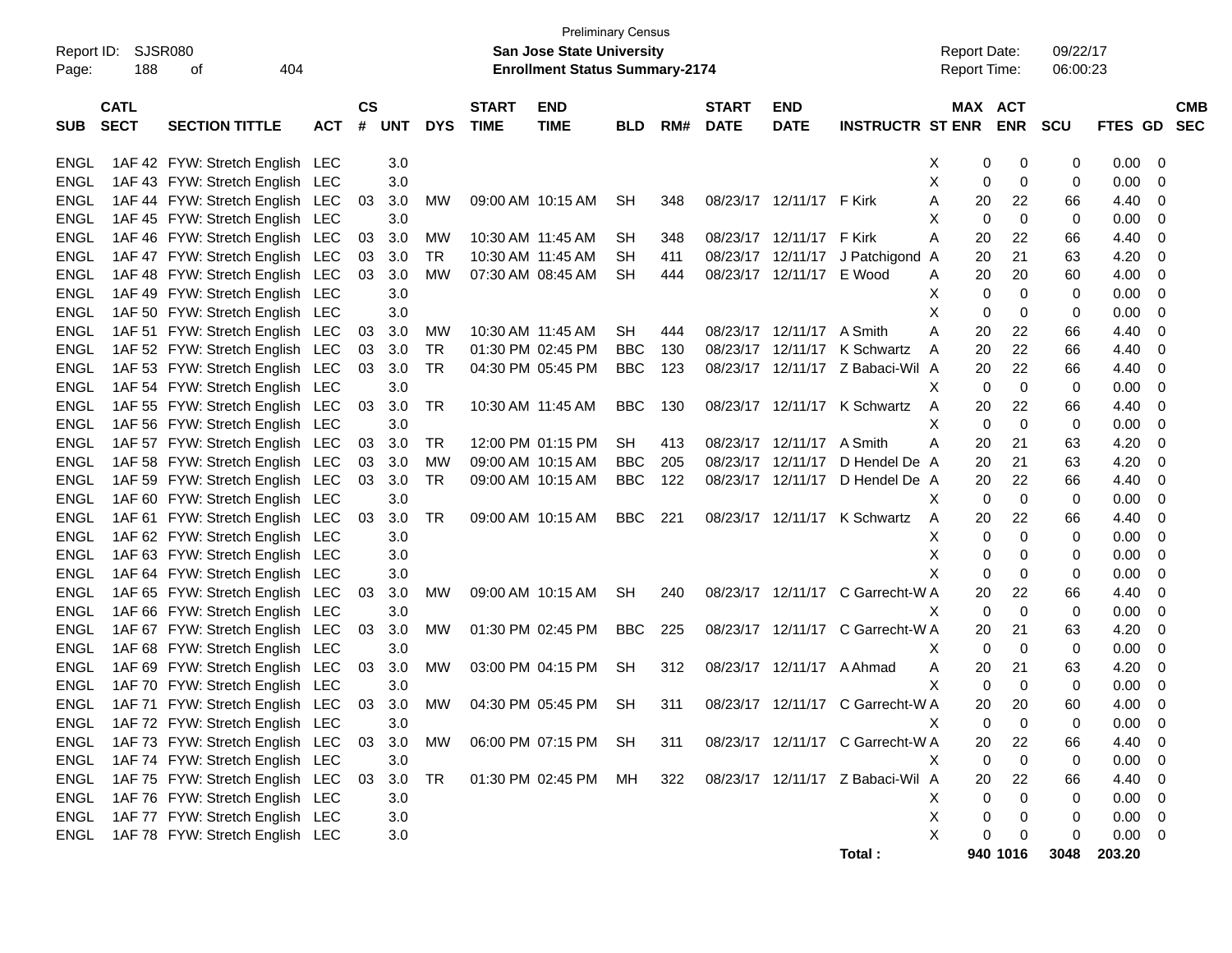|             |             |                          |            |               |            |            |                   | <b>Preliminary Census</b>             |            |     |              |                            |                                 |   |                     |             |             |         |                         |
|-------------|-------------|--------------------------|------------|---------------|------------|------------|-------------------|---------------------------------------|------------|-----|--------------|----------------------------|---------------------------------|---|---------------------|-------------|-------------|---------|-------------------------|
| Report ID:  |             | <b>SJSR080</b>           |            |               |            |            |                   | <b>San Jose State University</b>      |            |     |              |                            |                                 |   | <b>Report Date:</b> |             | 09/22/17    |         |                         |
| Page:       | 189         | 404<br>οf                |            |               |            |            |                   | <b>Enrollment Status Summary-2174</b> |            |     |              |                            |                                 |   | <b>Report Time:</b> |             | 06:00:23    |         |                         |
|             |             |                          |            |               |            |            |                   |                                       |            |     |              |                            |                                 |   |                     |             |             |         |                         |
|             | <b>CATL</b> |                          |            | $\mathsf{cs}$ |            |            | <b>START</b>      | <b>END</b>                            |            |     | <b>START</b> | <b>END</b>                 |                                 |   | MAX ACT             |             |             |         | <b>CMB</b>              |
| <b>SUB</b>  | <b>SECT</b> | <b>SECTION TITTLE</b>    | <b>ACT</b> | #             | <b>UNT</b> | <b>DYS</b> | <b>TIME</b>       | <b>TIME</b>                           | <b>BLD</b> | RM# | <b>DATE</b>  | <b>DATE</b>                | <b>INSTRUCTR ST ENR</b>         |   |                     | <b>ENR</b>  | <b>SCU</b>  | FTES GD | <b>SEC</b>              |
| <b>ENGL</b> | 1B 01       | Argument and Analysi LEC |            |               | 3.0        |            |                   |                                       |            |     |              |                            |                                 | Х | 0                   | 0           | 0           | 0.00    | -0                      |
| <b>ENGL</b> | 1B 02       | Argument and Analysi LEC |            | 03            | 3.0        | TR         | 07:30 AM 08:45 AM |                                       | <b>BBC</b> | 123 | 08/23/17     | 12/11/17 S Harvey          |                                 | A | 25                  | 22          | 66          | 4.40    | 0                       |
| <b>ENGL</b> | 1B 03       | Argument and Analysi LEC |            |               | 3.0        |            |                   |                                       |            |     |              |                            |                                 | х | 0                   | $\mathbf 0$ | 0           | 0.00    | 0                       |
| <b>ENGL</b> | 1B 04       | Argument and Analysi LEC |            | 03            | 3.0        | TR         | 09:00 AM 10:15 AM |                                       | <b>BBC</b> | 123 | 08/23/17     | 12/11/17                   | S Harvey                        | A | 25                  | 25          | 75          | 5.00    | 0                       |
| <b>ENGL</b> | 1B 05       | Argument and Analysi LEC |            | 03            | 3.0        | <b>MW</b>  | 10:30 AM 11:45 AM |                                       | <b>BBC</b> | 123 | 08/23/17     | 12/11/17                   | D Sirkin                        | Α | 25                  | 25          | 75          | 5.00    | 0                       |
| <b>ENGL</b> | 1B 06       | Argument and Analysi LEC |            | 03            | 3.0        | <b>TR</b>  | 10:30 AM 11:45 AM |                                       | <b>BBC</b> | 123 | 08/23/17     | 12/11/17 S Kirby           |                                 | A | 25                  | 24          | 72          | 4.80    | 0                       |
| <b>ENGL</b> | 1B 07       | Argument and Analysi LEC |            |               | 3.0        |            |                   |                                       |            |     |              |                            |                                 | х | 0                   | $\mathbf 0$ | $\mathbf 0$ | 0.00    | 0                       |
| <b>ENGL</b> | 1B 08       | Argument and Analysi LEC |            | 03            | 3.0        | <b>TR</b>  |                   | 12:00 PM 01:15 PM                     | <b>BBC</b> | 123 |              | 08/23/17 12/11/17 S Harvey |                                 | A | 25                  | 25          | 75          | 5.00    | 0                       |
| <b>ENGL</b> | 1B 09       | Argument and Analysi LEC |            |               | 3.0        |            |                   |                                       |            |     |              |                            |                                 | х | 0                   | 0           | $\mathbf 0$ | 0.00    | $\mathbf 0$             |
| <b>ENGL</b> | 1B 10       | Argument and Analysi LEC |            | 03            | 3.0        | <b>TR</b>  |                   | 01:30 PM 02:45 PM                     | <b>BBC</b> | 123 |              | 08/23/17 12/11/17 S Harvey |                                 | A | 25                  | 23          | 69          | 4.60    | 0                       |
| <b>ENGL</b> | 1B 11       | Argument and Analysi LEC |            |               | 3.0        |            |                   |                                       |            |     |              |                            |                                 | х | 0                   | 0           | $\mathbf 0$ | 0.00    | 0                       |
| <b>ENGL</b> | 1B 12       | Argument and Analysi LEC |            | 03            | 3.0        | TR         |                   | 03:00 PM 04:15 PM                     | <b>BBC</b> | 123 |              | 08/23/17 12/11/17 S Kirby  |                                 | A | 25                  | 24          | 72          | 4.80    | 0                       |
| <b>ENGL</b> | 1B 13       | Argument and Analysi LEC |            |               | 3.0        |            |                   |                                       |            |     |              |                            |                                 | х | 0                   | $\Omega$    | $\mathbf 0$ | 0.00    | 0                       |
| <b>ENGL</b> | 1B 14       | Argument and Analysi LEC |            |               | 3.0        |            |                   |                                       |            |     |              |                            |                                 | х | 0                   | 0           | 0           | 0.00    | 0                       |
| <b>ENGL</b> | 1B 15       | Argument and Analysi LEC |            |               | 3.0        |            |                   |                                       |            |     |              |                            |                                 | х | 0                   | 0           | 0           | 0.00    | $\mathbf 0$             |
| <b>ENGL</b> | 1B 16       | Argument and Analysi LEC |            | 03            | 3.0        | MW         | 07:30 AM 08:45 AM |                                       | <b>DMH</b> | 354 | 08/23/17     | 12/11/17                   | D Sirkin                        | A | 25                  | 25          | 75          | 5.00    | 0                       |
| <b>ENGL</b> | 1B 17       | Argument and Analysi LEC |            | 03            | 3.0        | <b>MW</b>  | 09:00 AM 10:15 AM |                                       | <b>DMH</b> | 354 | 08/23/17     | 12/11/17                   | D Sirkin                        | A | 25                  | 25          | 75          | 5.00    | 0                       |
| <b>ENGL</b> | 1B 18       | Argument and Analysi LEC |            | 03            | 3.0        | F          |                   | 09:30 AM 12:15 PM                     | <b>BBC</b> | 205 | 08/23/17     | 12/11/17                   | K Harrison                      | A | 25                  | 24          | 72          | 4.80    | 0                       |
| ENGL        | 1B 19       | Argument and Analysi LEC |            | 03            | 3.0        | TR         |                   | 12:00 PM 01:15 PM                     | <b>BBC</b> | 205 | 08/23/17     | 12/11/17                   | J Damm                          | A | 25                  | 24          | 72          | 4.80    | 0                       |
|             |             |                          |            |               |            |            |                   |                                       |            |     |              |                            | Total:                          |   | 275                 | 266         | 798         | 53.20   |                         |
|             |             |                          |            |               |            |            |                   |                                       |            |     |              |                            |                                 |   |                     |             |             |         |                         |
| <b>ENGL</b> | 2 0 1       | Critical Thinking an     | <b>LEC</b> | 03            | 3.0        | МW         | 07:30 AM 08:45 AM |                                       | <b>BBC</b> | 122 | 08/23/17     | 12/11/17                   | J Patchigond A                  |   | 25                  | 25          | 75          | 5.00    | -0                      |
| <b>ENGL</b> | 202         | Critical Thinking an     | LEC        |               | 3.0        |            |                   |                                       |            |     |              |                            |                                 | X | 0                   | 0           | 0           | 0.00    | 0                       |
| <b>ENGL</b> | 2 0 3       | Critical Thinking an     | <b>LEC</b> |               | 3.0        |            |                   |                                       |            |     |              |                            |                                 | Х | 0                   | 0           | 0           | 0.00    | 0                       |
| <b>ENGL</b> | 2 0 4       | Critical Thinking an     | LEC        |               | 3.0        |            |                   |                                       |            |     |              |                            |                                 | х | 0                   | 0           | 0           | 0.00    | 0                       |
| <b>ENGL</b> | 2 0 5       | Critical Thinking an     | <b>LEC</b> | 03            | 3.0        | MW         | 10:30 AM 11:45 AM |                                       | <b>BBC</b> | 122 |              | 08/23/17 12/11/17 L Lappin |                                 | Α | 25                  | 25          | 75          | 5.00    | 0                       |
| <b>ENGL</b> | 2 0 6       | Critical Thinking an     | LEC        |               | 3.0        |            |                   |                                       |            |     |              |                            |                                 | х | 0                   | $\mathbf 0$ | $\mathbf 0$ | 0.00    | 0                       |
| <b>ENGL</b> | 207         | Critical Thinking an     | <b>LEC</b> | 03            | 3.0        | MW         |                   | 12:00 PM 01:15 PM                     | <b>BBC</b> | 122 | 08/23/17     | 12/11/17                   | L Lappin                        | Α | 25                  | 25          | 75          | 5.00    | 0                       |
| <b>ENGL</b> | 208         | Critical Thinking an     | LEC        | 03            | 3.0        | TR         |                   | 12:00 PM 01:15 PM                     | <b>BBC</b> | 122 | 08/23/17     | 12/11/17                   | R James                         | A | 25                  | 25          | 75          | 5.00    | -0                      |
| ENGL        | 2 0 9       | Critical Thinking an     | <b>LEC</b> | 03            | 3.0        | <b>MW</b>  |                   | 03:00 PM 04:15 PM                     | <b>CL</b>  | 316 |              |                            | 08/23/17 12/11/17 E James-PennA |   | 25                  | 25          | 75          | 5.00    | 0                       |
| ENGL        | 2 1 0       | Critical Thinking an     | LEC        | 03            | 3.0        | <b>TR</b>  |                   | 01:30 PM 02:45 PM                     | <b>BBC</b> | 122 |              | 08/23/17 12/11/17 L Lappin |                                 | A | 25                  | 25          | 75          | 5.00    | $\overline{0}$          |
| <b>ENGL</b> | 2 11        | Critical Thinking an     | <b>LEC</b> | 03            | 3.0        | <b>MW</b>  |                   | 03:00 PM 04:15 PM                     | <b>BBC</b> | 122 |              | 08/23/17 12/11/17 L Lappin |                                 | Α | 25                  | 25          | 75          | 5.00    | $\overline{0}$          |
| ENGL        | 2 1 2       | Critical Thinking an     | LEC        |               | 03 3.0     | <b>TR</b>  |                   | 03:00 PM 04:15 PM                     | <b>BBC</b> | 122 |              | 08/23/17 12/11/17 R James  |                                 | Α | 25                  | 25          | 75          | 5.00    | $\overline{0}$          |
| ENGL        | 2 1 3       | Critical Thinking an     | <b>LEC</b> |               | 3.0        |            |                   |                                       |            |     |              |                            |                                 | Х | 0                   | 0           | 0           | 0.00    | $\overline{0}$          |
| ENGL        | 2 14        | Critical Thinking an     | <b>LEC</b> | 03            | 3.0        | <b>TR</b>  |                   | 04:30 PM 05:45 PM                     | BBC        | 122 |              | 08/23/17 12/11/17 R James  |                                 | Α | 25                  | 24          | 72          | 4.80    | $\overline{0}$          |
| ENGL        | 2 1 5       | Critical Thinking an     | <b>LEC</b> | 03            | 3.0        | <b>TR</b>  |                   | 06:00 PM 07:15 PM                     | <b>BBC</b> | 124 |              | 08/23/17 12/11/17 K Kremer |                                 | Α | 25                  | 18          | 54          | 3.60    | $\overline{0}$          |
| ENGL        | 2 1 6       | Critical Thinking an     | LEC        | 03            | 3.0        | F          |                   | 09:30 AM 12:15 PM                     | <b>BBC</b> | 121 |              | 08/23/17 12/11/17 S Prasad |                                 | A | 25                  | 24          | 72          | 4.80    | $\overline{0}$          |
| <b>ENGL</b> | 2 1 7       | Critical Thinking an     | <b>LEC</b> | 03            | 3.0        | MW         |                   | 01:30 PM 02:45 PM                     | SH         | 411 |              |                            | 08/23/17 12/11/17 PO'Sullivan A |   | 25                  | 25          | 75          | 5.00    | $\overline{0}$          |
| ENGL        | 2 1 8       | Critical Thinking an     | <b>LEC</b> |               | 03 3.0     | MW         |                   | 09:00 AM 10:15 AM                     | <b>SH</b>  | 444 |              |                            | 08/23/17 12/11/17 PO'Sullivan A |   | 25                  | 25          | 75          | 5.00    | $\overline{\mathbf{0}}$ |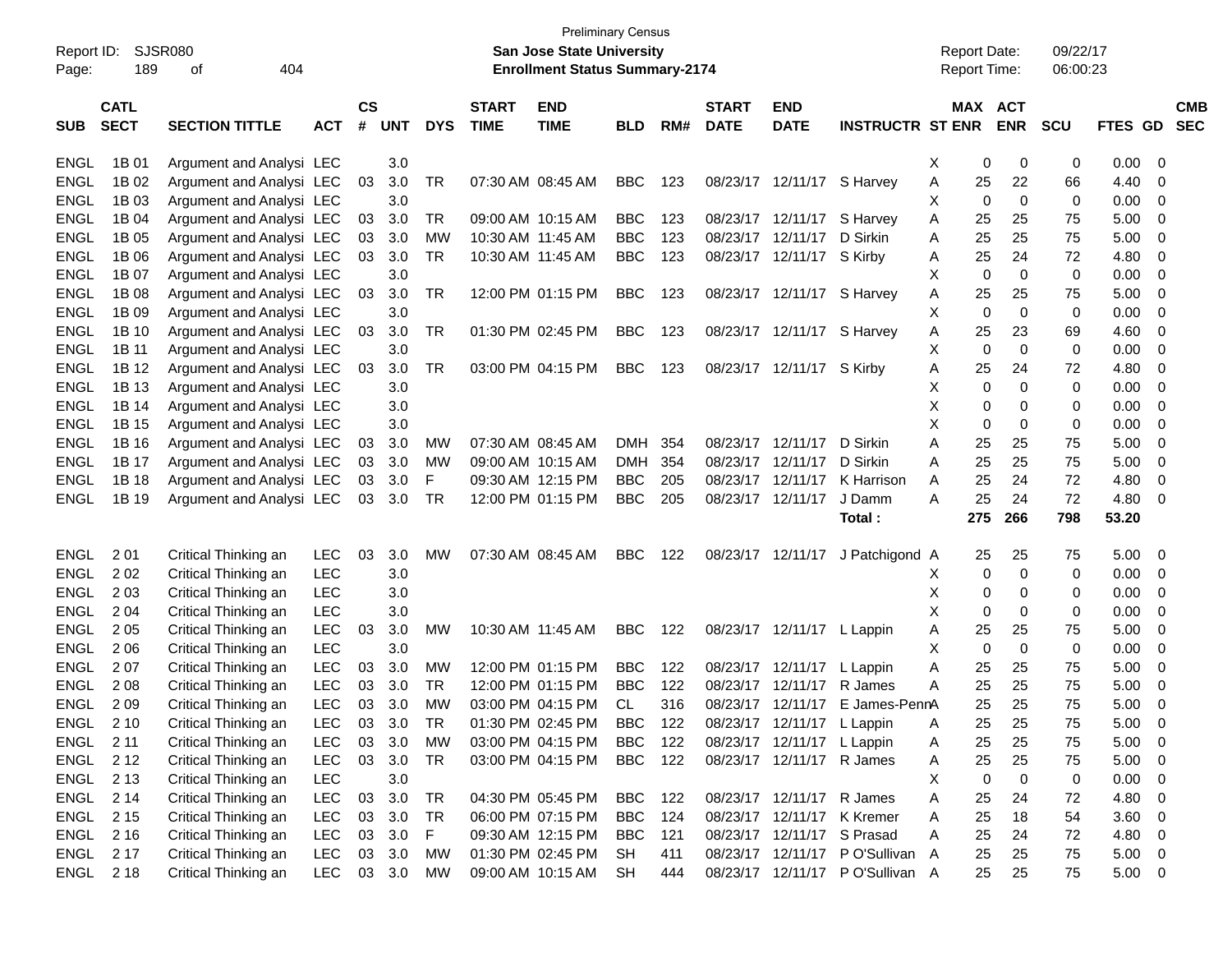| Page:                                        | Report ID: SJSR080<br>190  | 404<br>οf                                                                              |                                        |                    |                   |                              |                             | <b>Preliminary Census</b><br><b>San Jose State University</b><br><b>Enrollment Status Summary-2174</b> |                          |                   |                                        |                                                 |                                        |                | <b>Report Date:</b><br><b>Report Time:</b> |                         | 09/22/17<br>06:00:23 |                              |                                                                                  |  |
|----------------------------------------------|----------------------------|----------------------------------------------------------------------------------------|----------------------------------------|--------------------|-------------------|------------------------------|-----------------------------|--------------------------------------------------------------------------------------------------------|--------------------------|-------------------|----------------------------------------|-------------------------------------------------|----------------------------------------|----------------|--------------------------------------------|-------------------------|----------------------|------------------------------|----------------------------------------------------------------------------------|--|
| <b>SUB</b>                                   | <b>CATL</b><br><b>SECT</b> | <b>SECTION TITTLE</b>                                                                  | <b>ACT</b>                             | $\mathsf{cs}$<br># | <b>UNT</b>        | <b>DYS</b>                   | <b>START</b><br><b>TIME</b> | <b>END</b><br><b>TIME</b>                                                                              | <b>BLD</b>               | RM#               | <b>START</b><br><b>DATE</b>            | <b>END</b><br><b>DATE</b>                       | <b>INSTRUCTR ST ENR</b>                |                | MAX ACT                                    | <b>ENR</b>              | <b>SCU</b>           | FTES GD                      | <b>CMB</b><br><b>SEC</b>                                                         |  |
| ENGL<br><b>ENGL</b><br><b>ENGL</b>           | 2 1 9<br>2 2 0<br>2 2 1    | Critical Thinking an<br>Critical Thinking an<br>Critical Thinking an                   | <b>LEC</b><br><b>LEC</b><br><b>LEC</b> | 03<br>03<br>03     | 3.0<br>3.0<br>3.0 | <b>MW</b><br>TR<br><b>TR</b> |                             | 07:30 AM 08:45 AM<br>09:00 AM 10:15 AM<br>01:30 PM 02:45 PM                                            | <b>SH</b><br>SH          | 348<br>444<br>316 | 08/23/17<br>08/23/17 12/11/17          | 12/11/17<br>08/23/17 12/11/17                   | PO'Sullivan A<br>K English<br>K Kremer | A              | 25<br>25                                   | 24<br>25<br>23          | 72<br>75<br>69       | 4.80<br>5.00<br>4.60         | - 0<br>- 0                                                                       |  |
| <b>ENGL</b><br><b>ENGL</b>                   | 2 2 2<br>2 2 3             | Critical Thinking an<br>Critical Thinking an                                           | <b>LEC</b><br><b>LEC</b>               | 03<br>03           | 3.0<br>3.0        | <b>TR</b><br>F.              |                             | 10:30 AM 11:45 AM<br>09:30 AM 12:15 PM                                                                 | CL.<br><b>SH</b><br>CL.  | 444<br>316        | 08/23/17 12/11/17<br>08/23/17 12/11/17 |                                                 | S Prasad<br>D Hendel De A              | A<br>A         | 25<br>25<br>25                             | 24<br>24                | 72<br>72             | 4.80<br>4.80                 | - 0<br>- 0<br>- 0                                                                |  |
| <b>ENGL</b><br><b>ENGL</b>                   | 2 2 4<br>2 2 5             | Critical Thinking an<br>Critical Thinking an                                           | <b>LEC</b><br><b>LEC</b>               | 03<br>03           | 3.0<br>3.0        | MW<br>MW                     |                             | 09:00 AM 10:15 AM<br>03:00 PM 04:15 PM                                                                 | <b>BBC</b><br><b>SH</b>  | 221<br>238        | 08/23/17 12/11/17<br>08/23/17          | 12/11/17                                        | J Patchigond A<br>R James<br>Total:    | A              | 25<br>25<br>500                            | 24<br>22<br>482         | 72<br>66<br>1446     | 4.80<br>4.40<br>96.40        | - 0<br>- 0                                                                       |  |
| ENGL 10 01                                   |                            | <b>Great Works of Lit</b>                                                              | <b>LEC</b>                             |                    | 3.0               |                              |                             |                                                                                                        |                          |                   |                                        |                                                 | Total:                                 | Х              | 0<br>0                                     | 0<br>$\bf{0}$           | 0<br>0               | 0.00<br>0.00                 | $\overline{\phantom{0}}$                                                         |  |
| ENGL 20 01                                   |                            | <b>Graphic Novel</b>                                                                   | <b>LEC</b>                             | 02                 | 3.0               | - F                          |                             | 09:30 AM 12:15 PM                                                                                      | <b>SH</b>                | 435               | 08/23/17 12/11/17                      |                                                 | E Sams<br>Total:                       | A              | 40<br>40                                   | 28<br>28                | 84<br>84             | 5.60<br>5.60                 | $\overline{\phantom{0}}$                                                         |  |
| ENGL 21 01                                   |                            | <b>Detective Fiction</b>                                                               | <b>LEC</b>                             | 02                 | 3.0               | TR                           |                             | 01:30 PM 02:45 PM                                                                                      | <b>BBC</b>               | 004               | 08/23/17 12/11/17                      |                                                 | J Engell<br>Total:                     | A              | 80<br>80                                   | 50<br>50                | 150<br>150           | $10.00 \t 0$<br>10.00        |                                                                                  |  |
| ENGL                                         | 22 01                      | <b>Fantasy Science Fic</b>                                                             | LEC                                    |                    | 03 3.0            | MW                           |                             | 12:00 PM 01:15 PM                                                                                      | <b>SH</b>                | 413               | 08/23/17 12/11/17                      |                                                 | N Stork<br>Total:                      | A              | 40<br>40                                   | 42<br>42                | 126<br>126           | 8.40 0<br>8.40               |                                                                                  |  |
| ENGL 50 01                                   |                            | Lit Survey before 16                                                                   | LEC                                    |                    | 02 3.0            | MW                           | 10:30 AM 11:45 AM           |                                                                                                        | <b>BBC</b>               | 205               | 08/23/17 12/11/17                      |                                                 | A Eastwood<br>Total:                   | $\overline{A}$ | 30<br>30                                   | 30<br>30                | 90<br>90             | $6.00 \quad 0$<br>6.00       |                                                                                  |  |
| ENGL 70 01                                   |                            | Lit Survey 1860 to p                                                                   | LEC                                    |                    | 02 3.0            | MW                           |                             | 01:30 PM 02:45 PM                                                                                      | <b>SH</b>                | 444               | 08/23/17 12/11/17                      |                                                 | S Maio<br>Total:                       | A              | 30<br>30                                   | 30<br>30                | 90<br>90             | $6.00 \quad 0$<br>6.00       |                                                                                  |  |
| <b>ENGL 7101</b><br>ENGL 71 02<br>ENGL 71 03 |                            | <b>Intro Creative Writ</b><br><b>Intro Creative Writ</b><br><b>Intro Creative Writ</b> | <b>SEM</b><br><b>SEM</b><br>SEM        | 04<br>04           | 3.0<br>3.0<br>3.0 | TR<br>TR                     |                             | 01:30 PM 02:45 PM<br>12:00 PM 01:15 PM                                                                 | <b>BBC</b><br><b>BBC</b> | 221<br>128        |                                        | 08/23/17 12/11/17<br>08/23/17 12/11/17 S Ashton | S Kirby                                | A<br>Χ<br>A    | 25<br>0<br>25                              | 25<br>$\mathbf 0$<br>25 | 75<br>0<br>75        | 5.00<br>0.00<br>5.00         | - 0<br>- 0<br>0                                                                  |  |
| ENGL 71 04<br>ENGL 71 05<br>ENGL 71 06       |                            | <b>Intro Creative Writ</b><br>Intro Creative Writ<br>Intro Creative Writ               | SEM 04 3.0<br><b>SEM</b><br><b>SEM</b> |                    | 3.0<br>3.0        | M                            |                             | 04:30 PM 07:15 PM SH                                                                                   |                          | 238               |                                        | 08/23/17 12/11/17 S Maio                        |                                        | Α<br>Х<br>X    | 25<br>0<br>0                               | 22<br>0<br>0            | 66<br>0<br>0         | 4.40<br>0.00<br>0.00         | $\overline{\phantom{0}}$<br>$\overline{\phantom{0}}$<br>$\overline{\phantom{0}}$ |  |
| ENGL 71 07<br>ENGL 71 08<br>ENGL 71 09       |                            | Intro Creative Writ<br>Intro Creative Writ<br>Intro Creative Writ                      | SEM<br>SEM<br><b>SEM</b>               | 04<br>04           | 3.0<br>3.0<br>3.0 | МW<br>МW                     |                             | 12:00 PM 01:15 PM SH<br>01:30 PM 02:45 PM                                                              | BBC                      | 444<br>205        |                                        | 08/23/17 12/11/17 S Maio                        | 08/23/17 12/11/17 S Anderson           | Α<br>A<br>X    | 25<br>25<br>0                              | 23<br>24<br>0           | 69<br>72<br>0        | 4.60<br>4.80<br>0.00         | - 0<br>- 0<br>$\overline{\phantom{0}}$                                           |  |
| ENGL 71 10<br>ENGL 71 11                     |                            | <b>Intro Creative Writ</b><br>Intro Creative Writ                                      | <b>SEM</b><br>SEM                      | 04                 | 3.0<br>3.0        | MW                           |                             | 06:00 PM 07:15 PM CL                                                                                   |                          | 316               |                                        |                                                 | 08/23/17 12/11/17 K Harrison<br>Total: | X<br>Α         | 0<br>25                                    | 0<br>25<br>150 144      | 0<br>75<br>432       | 0.00<br>$5.00 \t 0$<br>28.80 | $\overline{\phantom{0}}$                                                         |  |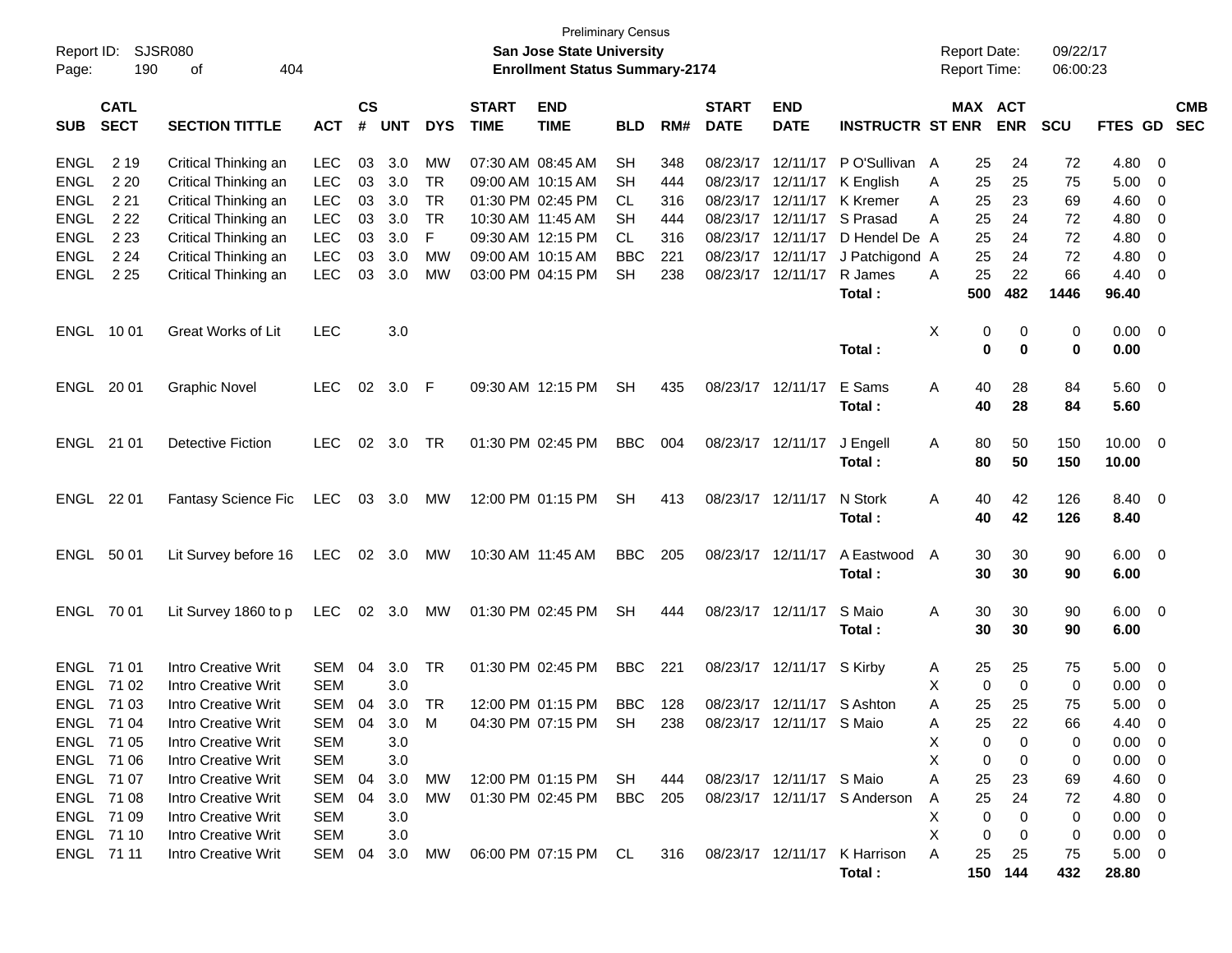| Page:      | Report ID: SJSR080<br>191  | 404                                            |                |                    |            |            | San Jose State University<br><b>Enrollment Status Summary-2174</b> | Preliminary Census        |            |     |                             |                           | <b>Report Date:</b><br><b>Report Time:</b> |                | 09/22/17<br>06:00:23  |            |               |                         |            |
|------------|----------------------------|------------------------------------------------|----------------|--------------------|------------|------------|--------------------------------------------------------------------|---------------------------|------------|-----|-----------------------------|---------------------------|--------------------------------------------|----------------|-----------------------|------------|---------------|-------------------------|------------|
| <b>SUB</b> | <b>CATL</b><br><b>SECT</b> | <b>SECTION TITTLE</b>                          | <b>ACT</b>     | $\mathsf{cs}$<br># | <b>UNT</b> | <b>DYS</b> | <b>START</b><br><b>TIME</b>                                        | <b>END</b><br><b>TIME</b> | <b>BLD</b> | RM# | <b>START</b><br><b>DATE</b> | <b>END</b><br><b>DATE</b> | <b>INSTRUCTR ST ENR</b>                    | MAX ACT        | <b>ENR</b>            | <b>SCU</b> | FTES GD SEC   |                         | <b>CMB</b> |
|            |                            |                                                |                |                    |            |            |                                                                    |                           |            |     |                             |                           |                                            |                |                       |            |               |                         |            |
|            | ENGL 78 01                 | Intro Shakespeare                              | <b>LEC</b>     |                    | 3.0        |            |                                                                    |                           |            |     |                             |                           |                                            | 0<br>X         | 0                     | 0          | 0.00          | - 0                     |            |
| ENGL       | 78 02                      | Intro Shakespeare                              | <b>LEC</b>     |                    | 3.0        |            |                                                                    |                           |            |     |                             |                           |                                            | X<br>0         | 0                     | 0          | 0.00          | $\overline{\mathbf{0}}$ |            |
|            |                            |                                                |                |                    |            |            |                                                                    |                           |            |     |                             |                           | Total:                                     | $\mathbf 0$    | 0                     | 0          | 0.00          |                         |            |
|            | ENGL 100A01                | <b>Writing Competency</b>                      | <b>SEM</b>     |                    | 3.0        |            |                                                                    |                           |            |     |                             |                           |                                            | Х<br>0         | 0                     | 0          | 0.00          | - 0                     |            |
| ENGL       |                            | 100A 02 Writing Competency                     | SEM            | 05                 | 3.0        | MW         |                                                                    | 12:00 PM 01:15 PM         | <b>SH</b>  | 238 | 08/23/17 12/11/17           |                           | A St. Dennis                               | A<br>25        | 25                    | 75         | 5.00          | - 0                     |            |
|            |                            |                                                |                |                    |            |            |                                                                    |                           |            |     |                             |                           | Total :                                    | 25             | 25                    | 75         | 5.00          |                         |            |
|            |                            | ENGL 100W 01 Wrtg Wrkshop                      | <b>SEM</b>     |                    | 3.0        |            |                                                                    |                           |            |     |                             |                           |                                            | 0<br>X         | 0                     | 0          | 0.00          | $\overline{\mathbf{0}}$ |            |
|            |                            | ENGL 100W 02 Wrtg Wrkshop                      | <b>SEM</b>     | 04                 | 3.0        | TR         |                                                                    | 12:00 PM 01:15 PM         | <b>BBC</b> | 221 |                             | 08/23/17 12/11/17         | J Engell                                   | Α<br>25        | 25                    | 75         | 5.00          | - 0                     |            |
|            |                            | ENGL 100W 03 Wrtg Wrkshop                      | <b>SEM</b>     | 04                 | 3.0        | <b>TR</b>  |                                                                    | 04:30 PM 05:45 PM         | SН         | 348 | 08/23/17 12/11/17           |                           | W Wilson                                   | 25<br>A        | 25                    | 75         | 5.00          | $\overline{0}$          |            |
|            |                            | ENGL 100W 04 Wrtg Wrkshop                      | <b>SEM</b>     | 04                 | 3.0        | TR         |                                                                    | 09:00 AM 10:15 AM         | CL.        | 111 |                             | 08/23/17 12/11/17         | K Harris                                   | 25<br>A        | 20                    | 60         | 4.00          | 0                       |            |
|            |                            |                                                |                |                    |            |            |                                                                    |                           |            |     |                             |                           | Total :                                    | 75             | 70                    | 210        | 14.00         |                         |            |
|            |                            | ENGL 100WB 01Written Comm Busines SEM          |                | 04                 | 3.0        | $\top$     |                                                                    | 12:00 PM 02:45 PM         | <b>SH</b>  | 348 |                             | 08/23/17 12/11/17         | L Lindelof                                 | 25<br>A        | 23                    | 69         | 4.60          | - 0                     |            |
|            |                            | ENGL 100WB 02Written Comm Busines SEM          |                |                    | 3.0        |            |                                                                    |                           |            |     |                             |                           |                                            | X<br>0         | 0                     | 0          | 0.00          | - 0                     |            |
|            |                            | ENGL 100WB 03Written Comm Busines SEM          |                | 04                 | 3.0        | R          |                                                                    | 06:00 PM 08:45 PM         | <b>BBC</b> | 123 |                             | 08/23/17 12/11/17         | C Mujal                                    | Α<br>25        | 25                    | 75         | 5.00          | $\overline{0}$          |            |
|            |                            | ENGL 100WB 04Written Comm Busines SEM          |                | 04                 | 3.0        | Т          |                                                                    | 06:00 PM 08:45 PM         | <b>BBC</b> | 123 |                             | 08/23/17 12/11/17         | J Hessler                                  | 25<br>A        | 25                    | 75         | 5.00          | 0                       |            |
|            |                            | ENGL 100WB 05Written Comm Busines SEM          |                | 04                 | 3.0        | Т          |                                                                    | 06:00 PM 08:45 PM         | <b>BBC</b> | 121 |                             | 08/23/17 12/11/17         | C Mujal                                    | 25<br>A        | 25                    | 75         | 5.00          | 0                       |            |
|            |                            | ENGL 100WB 06Written Comm Busines SEM          |                | 04                 | 3.0        | м          |                                                                    | 06:00 PM 08:45 PM         | <b>BBC</b> | 123 |                             | 08/23/17 12/11/17         | J Hessler                                  | 25<br>A        | 24                    | 72         | 4.80          | 0                       |            |
|            |                            | ENGL 100WB 07Written Comm Busines SEM          |                | 04                 | 3.0        | W          |                                                                    | 06:00 PM 08:45 PM         | <b>BBC</b> | 123 |                             | 08/23/17 12/11/17         | J Hessler                                  | 25<br>A        | 26                    | 78         | 5.20          | 0                       |            |
|            |                            | ENGL 100WB 08Written Comm Busines SEM          |                | 04                 | 3.0        | R          |                                                                    | 06:00 PM 08:45 PM         | <b>BBC</b> | 121 |                             | 08/23/17 12/11/17         | J Hessler                                  | 25<br>A        | 25                    | 75         | 5.00          | 0                       |            |
|            |                            | ENGL 100WB 09Written Comm Busines SEM          |                | 04                 | 3.0        | F          |                                                                    | 09:30 AM 12:15 PM         | <b>BBC</b> | 120 |                             | 08/23/17 12/11/17         | L Lo<br>Total :                            | 25<br>A<br>200 | 22<br>195             | 66<br>585  | 4.40<br>39.00 | 0                       |            |
|            |                            |                                                |                |                    |            |            |                                                                    |                           |            |     |                             |                           |                                            |                |                       |            |               |                         |            |
|            | ENGL 101 01                | <b>Literary Criticism</b>                      | <b>LEC</b>     |                    | 4.0        |            |                                                                    |                           |            |     |                             |                           |                                            | Χ<br>0         | 0                     | 0          | 0.00          | $\overline{\mathbf{0}}$ |            |
|            | ENGL 101 02                | <b>Literary Criticism</b>                      | <b>LEC</b>     | 04                 | 4.0        | TBA        |                                                                    |                           |            |     | 08/23/17 12/11/17           |                           |                                            | 25<br>A        | 23                    | 92         | 6.13          | - 0                     |            |
|            |                            |                                                |                |                    |            |            |                                                                    |                           |            |     |                             |                           | Total :                                    | 25             | 23                    | 92         | 6.13          |                         |            |
|            |                            | ENGL 103 01 Modern English                     | LEC 02 4.0 TBA |                    |            |            |                                                                    |                           |            |     | 08/23/17 12/11/17           |                           |                                            | 35<br>Α        | 36.                   | 144        | 9.67          | $\overline{1}$          |            |
|            |                            |                                                |                |                    |            |            |                                                                    |                           |            |     |                             |                           | Total :                                    | 35             | 36                    | 144        | 9.67          |                         |            |
|            |                            | ENGL 107 01 Prof Tech Writing                  | LEC 02 4.0 TBA |                    |            |            |                                                                    |                           |            |     | 08/23/17 12/11/17           |                           |                                            | A<br>25        | 26                    | 104        | $7.00$ 1      |                         |            |
|            |                            |                                                |                |                    |            |            |                                                                    |                           |            |     |                             |                           | Total:                                     | 25             | 26                    | 104        | 7.00          |                         |            |
|            |                            |                                                |                |                    |            |            |                                                                    |                           |            |     |                             |                           |                                            |                |                       |            |               |                         |            |
|            |                            | ENGL 109 01 Writing & the Young LEC 02 4.0 TBA |                |                    |            |            |                                                                    |                           |            |     | 08/23/17 12/11/17           |                           |                                            | A<br>30        | 31                    | 124        | 8.27 0        |                         |            |
|            |                            |                                                |                |                    |            |            |                                                                    |                           |            |     |                             |                           | Total:                                     |                | 30 <sub>o</sub><br>31 | 124        | 8.27          |                         |            |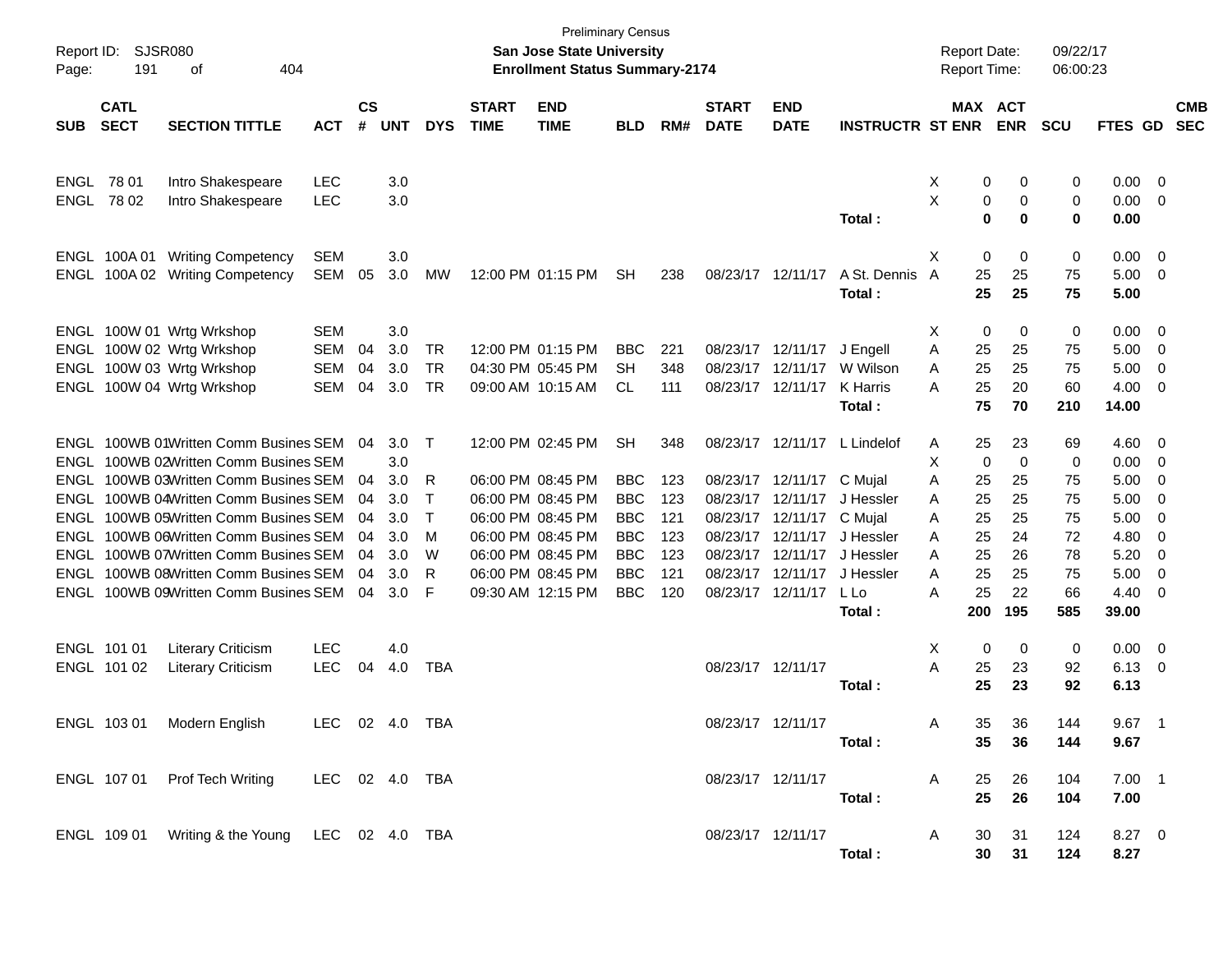| Page: | Report ID: SJSR080<br>192                           | 404<br>оf                                                                                                                |                                                      |                             |                                |                                                  |                             | <b>Preliminary Census</b><br>San Jose State University<br><b>Enrollment Status Summary-2174</b> |                                |                          |                                                                                  |                           |                                                        | <b>Report Date:</b><br><b>Report Time:</b> |                                                                           | 09/22/17<br>06:00:23    |                                      |                                                     |
|-------|-----------------------------------------------------|--------------------------------------------------------------------------------------------------------------------------|------------------------------------------------------|-----------------------------|--------------------------------|--------------------------------------------------|-----------------------------|-------------------------------------------------------------------------------------------------|--------------------------------|--------------------------|----------------------------------------------------------------------------------|---------------------------|--------------------------------------------------------|--------------------------------------------|---------------------------------------------------------------------------|-------------------------|--------------------------------------|-----------------------------------------------------|
|       | <b>CATL</b><br>SUB SECT                             | <b>SECTION TITTLE</b>                                                                                                    | <b>ACT</b>                                           | $\mathsf{cs}$<br>$\pmb{\#}$ | <b>UNT</b>                     | <b>DYS</b>                                       | <b>START</b><br><b>TIME</b> | <b>END</b><br><b>TIME</b>                                                                       | <b>BLD</b>                     | RM#                      | <b>START</b><br><b>DATE</b>                                                      | <b>END</b><br><b>DATE</b> | <b>INSTRUCTR ST ENR</b>                                |                                            | MAX ACT<br><b>ENR</b>                                                     | <b>SCU</b>              |                                      | <b>CMB</b><br>FTES GD SEC                           |
|       | ENGL 112A 01                                        | Childrens Lit                                                                                                            | <b>LEC</b>                                           | 03                          | 3.0                            | MW                                               |                             | 01:30 PM 02:45 PM                                                                               | CL.                            | 225                      |                                                                                  | 08/23/17 12/11/17         | A Rohatgi<br>Total:                                    | A                                          | 35<br>34<br>35<br>34                                                      | 102<br>102              | 6.80 0<br>6.80                       |                                                     |
|       |                                                     | ENGL 112B 01 Lit for Young Adults                                                                                        | <b>LEC</b>                                           |                             | 02 4.0                         | TBA                                              |                             |                                                                                                 |                                |                          | 08/23/17 12/11/17                                                                |                           | Total:                                                 | Α                                          | 35<br>22<br>35<br>22                                                      | 88<br>88                | $5.93$ 1<br>5.93                     |                                                     |
|       |                                                     | ENGL 117A 01 Am Lit, Film, Cult                                                                                          | LEC.                                                 | 01                          | 3.0 F                          |                                                  |                             | 09:30 AM 12:15 PM                                                                               | <b>CL</b>                      | 111                      | 08/23/17 12/11/17                                                                |                           | F Kirk<br>Total:                                       | Α                                          | 40<br>36<br>40<br>36                                                      | 108<br>108              | $7.25$ 1<br>7.25                     |                                                     |
|       |                                                     | ENGL 123A 01 Global-Lit-Americas                                                                                         | <b>LEC</b>                                           |                             | 03 3.0                         | TR                                               |                             | 12:00 PM 01:15 PM                                                                               | <b>SH</b>                      | 238                      | 08/23/17 12/11/17                                                                |                           | J Reimer<br>Total:                                     | Α                                          | 35<br>26<br>35<br>26                                                      | 78<br>78                | $5.20 \ 0$<br>5.20                   |                                                     |
|       |                                                     | ENGL 123C 01 Global-Lit-Oceania                                                                                          | <b>LEC</b>                                           | 03                          | 3.0                            | TR                                               |                             | 03:00 PM 04:15 PM                                                                               | CL                             | 111                      | 08/23/17 12/11/17                                                                |                           | D Mesher<br>Total:                                     | Α                                          | 35<br>22<br>35<br>22                                                      | 66<br>66                | $4.40 \quad 0$<br>4.40               |                                                     |
|       | ENGL 125 01                                         | European Lit                                                                                                             | LEC.                                                 |                             | 02 4.0                         | TBA                                              |                             |                                                                                                 |                                |                          | 08/23/17 12/11/17                                                                |                           | Total :                                                | Α                                          | 30<br>30<br>30<br>30                                                      | 120<br>120              | $8.00 \t 0$<br>8.00                  |                                                     |
| HUM   | ENGL 126 01<br>JWSS 126 01<br>126 01<br>FORL 126 01 | <b>Holocaust Literature</b><br><b>Holocaust Literature</b><br><b>Holocaust Literature</b><br><b>Holocaust Literature</b> | <b>LEC</b><br><b>LEC</b><br><b>LEC</b><br><b>LEC</b> | 02<br>02                    | 3.0<br>02 3.0<br>3.0<br>02 3.0 | <b>TR</b><br><b>TR</b><br><b>TR</b><br><b>TR</b> |                             | 01:30 PM 02:45 PM<br>01:30 PM 02:45 PM<br>01:30 PM 02:45 PM<br>01:30 PM 02:45 PM                | CL.<br>CL.<br>CL.<br><b>CL</b> | 111<br>111<br>111<br>111 | 08/23/17 12/11/17<br>08/23/17 12/11/17<br>08/23/17 12/11/17<br>08/23/17 12/11/17 |                           | D Mesher<br>D Mesher<br>D Mesher<br>D Mesher<br>Total: | A<br>A<br>A<br>A                           | 35<br>25<br>$\mathbf 0$<br>0<br>0<br>3<br>$\overline{2}$<br>0<br>35<br>30 | 75<br>0<br>9<br>6<br>90 | 5.05<br>0.00<br>0.60<br>0.40<br>6.05 | 1 C<br>0 <sup>o</sup><br>0 <sup>o</sup><br>$0\,C$   |
|       | ENGL 129 01                                         | Intro Career Wrtg                                                                                                        | <b>LEC</b>                                           |                             | 02 4.0                         | TBA                                              |                             |                                                                                                 |                                |                          | 08/23/17 12/11/17                                                                |                           | Total :                                                | Α                                          | 25<br>26<br>25<br>26                                                      | 104<br>104              | 6.93 0<br>6.93                       |                                                     |
|       | ENGL 130 01<br>ENGL 130 02                          | <b>Writing Fiction</b><br><b>Writing Fiction</b>                                                                         | <b>LEC</b><br><b>LEC</b>                             | 02                          | 4.0<br>02 4.0                  | <b>TBA</b><br><b>TBA</b>                         |                             |                                                                                                 |                                |                          | 08/23/17 12/11/17<br>08/23/17 12/11/17                                           |                           | Total:                                                 | A<br>Α                                     | 25<br>23<br>25<br>24<br>50<br>47                                          | 92<br>96<br>188         | 6.20<br>6.60<br>12.80                | $\overline{\phantom{1}}$<br>$\overline{\mathbf{3}}$ |
|       |                                                     | ENGL 131 01 Writing Poetry                                                                                               | LEC 02 4.0 TBA                                       |                             |                                |                                                  |                             |                                                                                                 |                                |                          |                                                                                  | 08/23/17 12/11/17         | Total:                                                 | A                                          | 25<br>24<br>25<br>24                                                      | 96<br>96                | 6.47 1<br>6.47                       |                                                     |
|       |                                                     | ENGL 133 01 Reed Magazine                                                                                                | LEC 02 4.0 TBA                                       |                             |                                |                                                  |                             |                                                                                                 |                                |                          | 08/23/17 12/11/17                                                                |                           | Total:                                                 | A                                          | 23<br>25<br>25<br>23                                                      | 92<br>92                | 6.73 9<br>6.73                       |                                                     |
|       |                                                     | ENGL 135 01 Writing Nonfiction                                                                                           | LEC 02 4.0 TBA                                       |                             |                                |                                                  |                             |                                                                                                 |                                |                          | 08/23/17 12/11/17                                                                |                           | Total:                                                 | A                                          | 26<br>25<br>25 26                                                         | 104<br>104              | 6.93 0<br>6.93                       |                                                     |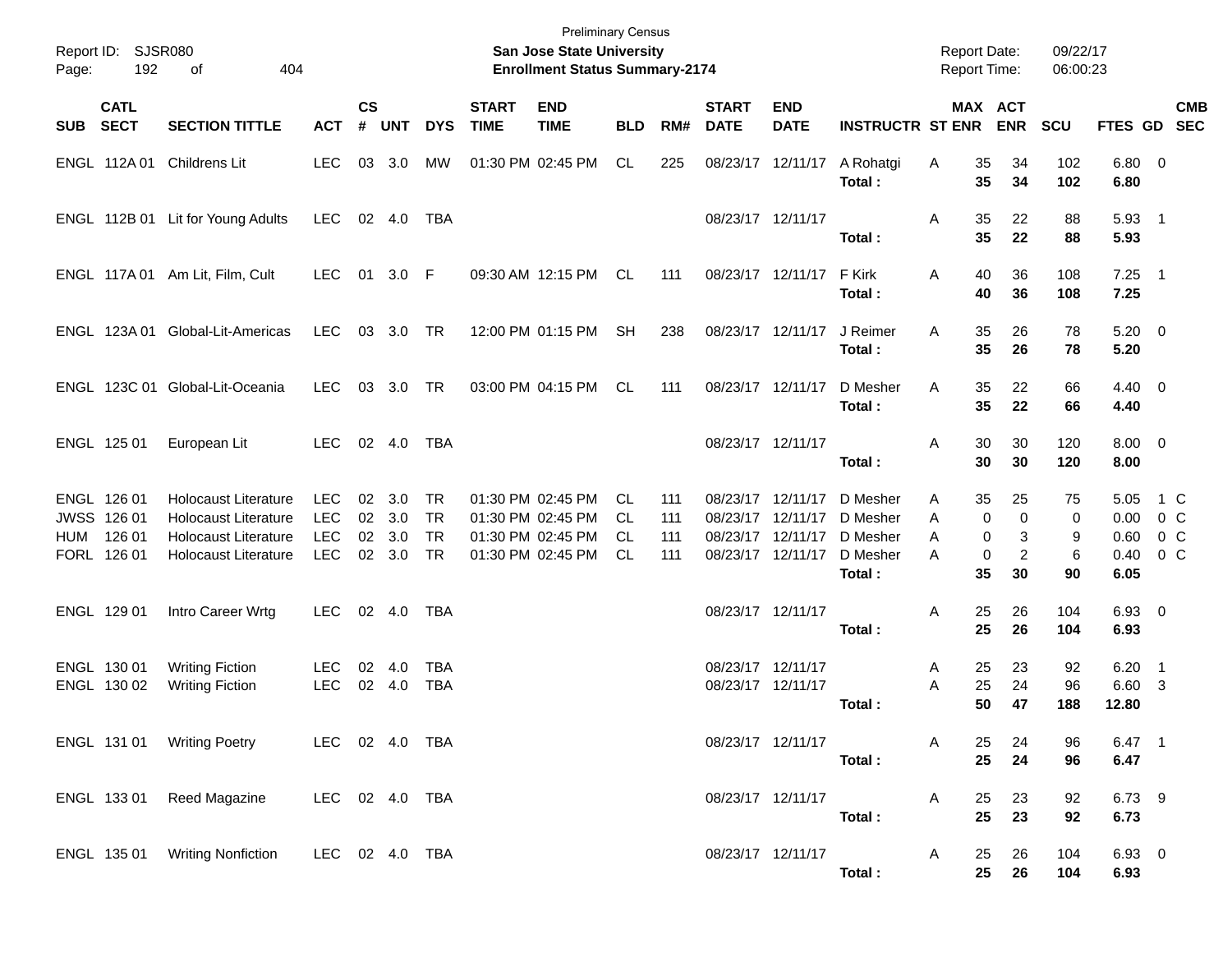| Page:    | Report ID: SJSR080<br>193                                     | 404<br>of                                                                         |                                                                    |                    |                                 |                          |                             | <b>San Jose State University</b><br><b>Enrollment Status Summary-2174</b> | <b>Preliminary Census</b> |     |                                        |                           |                                                                                                  | <b>Report Date:</b><br><b>Report Time:</b> |                                                                          | 09/22/17<br>06:00:23    |                                                                        |            |
|----------|---------------------------------------------------------------|-----------------------------------------------------------------------------------|--------------------------------------------------------------------|--------------------|---------------------------------|--------------------------|-----------------------------|---------------------------------------------------------------------------|---------------------------|-----|----------------------------------------|---------------------------|--------------------------------------------------------------------------------------------------|--------------------------------------------|--------------------------------------------------------------------------|-------------------------|------------------------------------------------------------------------|------------|
| SUB SECT | <b>CATL</b>                                                   | <b>SECTION TITTLE</b>                                                             | <b>ACT</b>                                                         | $\mathsf{cs}$<br># | <b>UNT</b>                      | <b>DYS</b>               | <b>START</b><br><b>TIME</b> | <b>END</b><br><b>TIME</b>                                                 | <b>BLD</b>                | RM# | <b>START</b><br><b>DATE</b>            | <b>END</b><br><b>DATE</b> | <b>INSTRUCTR ST ENR ENR</b>                                                                      |                                            | MAX ACT                                                                  | <b>SCU</b>              | FTES GD SEC                                                            | <b>CMB</b> |
|          | ENGL 142 01                                                   | Chaucer                                                                           | <b>LEC</b>                                                         |                    | 02 4.0                          | <b>TBA</b>               |                             |                                                                           |                           |     | 08/23/17 12/11/17                      |                           | Total:                                                                                           | 30<br>Α<br>30                              | 17<br>17                                                                 | 68<br>68                | 4.60 1<br>4.60                                                         |            |
| ТA<br>TA | ENGL 144 01<br>144 01<br>ENGL 144 02<br>144 02<br>ENGL 144 03 | Shakespeare I<br>Shakespeare I<br>Shakespeare I<br>Shakespeare I<br>Shakespeare I | <b>LEC</b><br><b>LEC</b><br><b>LEC</b><br><b>LEC</b><br><b>LEC</b> | 02<br>02           | 4.0<br>4.0<br>4.0<br>4.0<br>4.0 | <b>TBA</b><br><b>TBA</b> |                             |                                                                           |                           |     | 08/23/17 12/11/17<br>08/23/17 12/11/17 |                           |                                                                                                  | Х<br>X<br>Α<br>30<br>Α<br>X                | 0<br>0<br>$\mathbf 0$<br>0<br>31<br>$\mathbf 0$<br>$\mathbf 0$<br>0<br>0 | 0<br>0<br>124<br>0<br>0 | $0.00 \t 0$<br>$0.00 \t 0$<br>8.27 0 C<br>$0.00 \t 0 C$<br>$0.00 \t 0$ |            |
| TA       | 144 03                                                        | Shakespeare I                                                                     | <b>LEC</b>                                                         |                    | 4.0                             |                          |                             |                                                                           |                           |     |                                        |                           | Total:                                                                                           | X<br>30                                    | $\mathbf 0$<br>0<br>31                                                   | 0<br>124                | $0.00 \t 0$<br>8.27                                                    |            |
| TA       | ENGL 145 01<br>145 01                                         | Shakespeare + Perfor LEC<br>Shakespeare + Perfor LEC                              |                                                                    |                    | 02 4.0<br>02 4.0                | <b>TBA</b><br><b>TBA</b> |                             |                                                                           |                           |     | 08/23/17 12/11/17<br>08/23/17 12/11/17 |                           | Total:                                                                                           | 30<br>A<br>A<br>30                         | 29<br>0<br>$\mathbf{1}$<br>30                                            | 116<br>4<br>120         | 7.73 0 C<br>$0.27 \t 0 C$<br>8.00                                      |            |
|          | ENGL 150 01                                                   | The Victorian Age                                                                 | LEC                                                                |                    | 02 4.0                          | TBA                      |                             |                                                                           |                           |     | 08/23/17 12/11/17                      |                           | Total:                                                                                           | 30<br>Α<br>30                              | 24<br>24                                                                 | 96<br>96                | $6.40 \quad 0$<br>6.40                                                 |            |
|          | ENGL 153 01                                                   | <b>British Novel</b>                                                              | <b>LEC</b>                                                         |                    | 02 4.0                          | TBA                      |                             |                                                                           |                           |     | 08/23/17 12/11/17                      |                           | Total:                                                                                           | 30<br>Α<br>30                              | 12<br>12                                                                 | 48<br>48                | $3.20 \ 0$<br>3.20                                                     |            |
|          | ENGL 162 01                                                   | Studies-American Lit LEC 02 4.0                                                   |                                                                    |                    |                                 | TBA                      |                             |                                                                           |                           |     | 08/23/17 12/11/17                      |                           | Total:                                                                                           | Α<br>30<br>30                              | 19<br>19                                                                 | 76<br>76                | $5.07$ 0<br>5.07                                                       |            |
|          | ENGL 167 01                                                   | Steinbeck                                                                         | <b>LEC</b>                                                         |                    | 02 4.0                          | TBA                      |                             |                                                                           |                           |     | 08/23/17 12/11/17                      |                           | Total:                                                                                           | 30<br>Α<br>30                              | 27<br>27                                                                 | 108<br>108              | $7.20 \t 0$<br>7.20                                                    |            |
|          | ENGL 169 01                                                   | Ethnicity in Amer Li                                                              | LEC                                                                |                    | 03 3.0 TR                       |                          |                             | 01:30 PM 02:45 PM                                                         | <b>SH</b>                 | 238 | 08/23/17 12/11/17                      |                           | J Reimer<br>Total:                                                                               | Α<br>30<br>30                              | 29<br>29                                                                 | 87<br>87                | 5.80 0<br>5.80                                                         |            |
|          | ENGL 180 01<br>ENGL 180 02<br>ENGL 180 03                     | <b>Indv Studies</b><br><b>Indv Studies</b><br><b>Indv Studies</b>                 | <b>SUP</b><br><b>SUP</b><br>SUP                                    |                    | 78 2.0<br>78 3.0 TBA            | TBA                      |                             |                                                                           |                           |     |                                        |                           | 08/23/17 12/11/17 R McNabb<br>08/23/17 12/11/17 R McNabb<br>08/23/17 12/11/17 R McNabb<br>Total: | 13<br>A<br>13<br>A<br>13<br>A<br>39        | 3<br>4<br>6<br>13                                                        | 3<br>8<br>18<br>29      | $0.20 \ 0$<br>$0.53$ 0<br>$1.20 \t 0$<br>1.93                          |            |
|          | ENGL 190 01                                                   | Honors Colloquium                                                                 | LEC 02 4.0 TBA                                                     |                    |                                 |                          |                             |                                                                           |                           |     | 08/23/17 12/11/17                      |                           | Total:                                                                                           | 25<br>A<br>25                              | 13<br>13                                                                 | 52<br>52                | $3.53$ 1<br>3.53                                                       |            |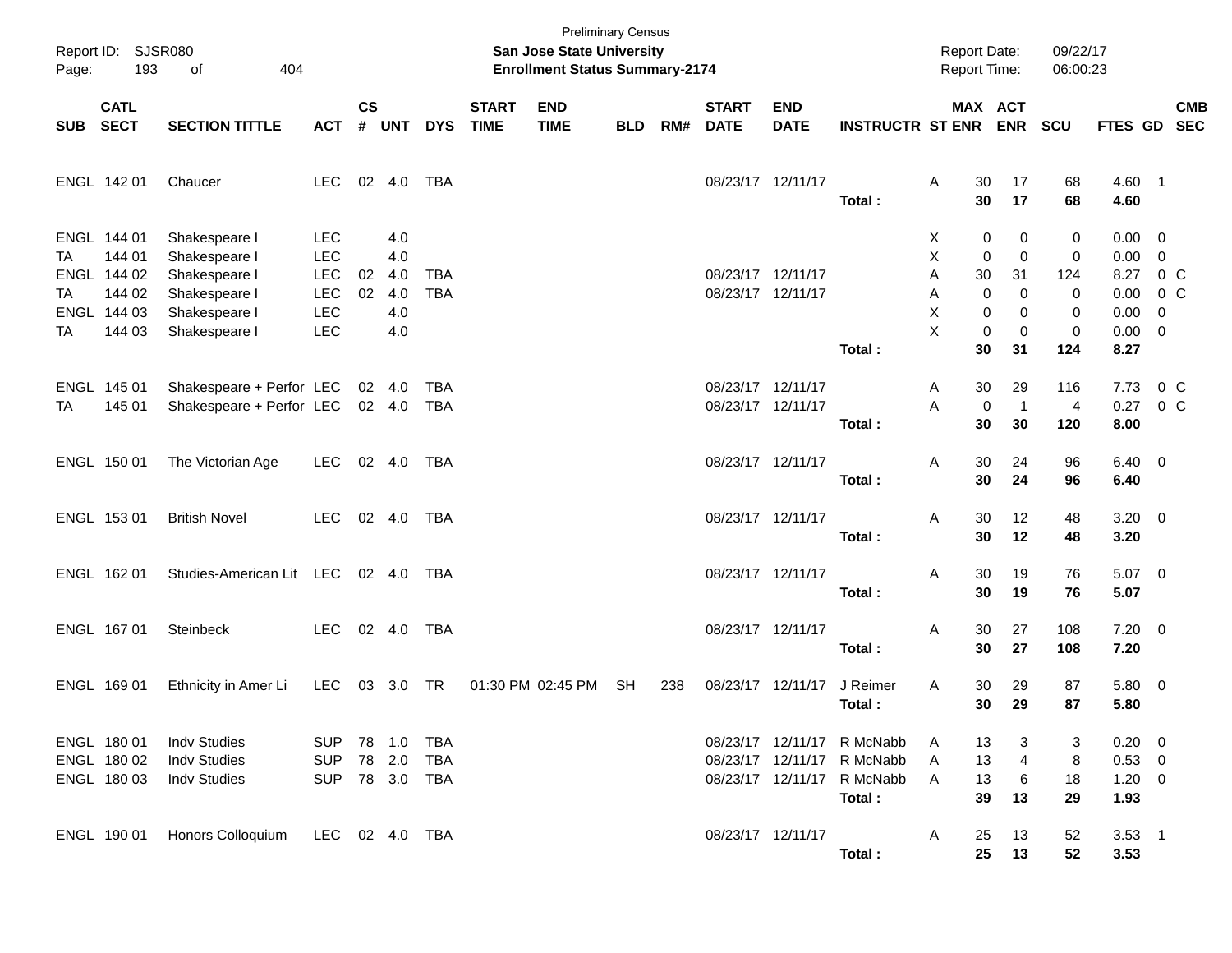| Page: | Report ID: SJSR080<br>194                                               | 404<br>of                                                                                                                 |                                                                    |                |                                                |                                        |                             | <b>Preliminary Census</b><br><b>San Jose State University</b><br><b>Enrollment Status Summary-2174</b> |            |     |                                        |                           |                                                                                                  |                       | <b>Report Date:</b><br><b>Report Time:</b> |                  | 09/22/17<br>06:00:23                     |                                                                        |                                                       |            |
|-------|-------------------------------------------------------------------------|---------------------------------------------------------------------------------------------------------------------------|--------------------------------------------------------------------|----------------|------------------------------------------------|----------------------------------------|-----------------------------|--------------------------------------------------------------------------------------------------------|------------|-----|----------------------------------------|---------------------------|--------------------------------------------------------------------------------------------------|-----------------------|--------------------------------------------|------------------|------------------------------------------|------------------------------------------------------------------------|-------------------------------------------------------|------------|
|       | <b>CATL</b><br>SUB SECT                                                 | <b>SECTION TITTLE</b>                                                                                                     | <b>ACT</b>                                                         | <b>CS</b><br># | <b>UNT</b>                                     | <b>DYS</b>                             | <b>START</b><br><b>TIME</b> | <b>END</b><br><b>TIME</b>                                                                              | <b>BLD</b> | RM# | <b>START</b><br><b>DATE</b>            | <b>END</b><br><b>DATE</b> | INSTRUCTR ST ENR ENR SCU                                                                         |                       | MAX ACT                                    |                  |                                          | FTES GD SEC                                                            |                                                       | <b>CMB</b> |
|       | ENGL 199 01                                                             | Writing Internship                                                                                                        | <b>SUP</b>                                                         |                | 36 3.0                                         | TBA                                    |                             |                                                                                                        |            |     |                                        | 08/23/17 12/11/17         | M Thompson A<br>Total:                                                                           |                       | 6<br>6                                     | 0<br>$\bf{0}$    | 0<br>$\mathbf 0$                         | $0.00 \t 0$<br>0.00                                                    |                                                       |            |
|       | ENGL 201 01                                                             | Mat & Meth Lit Res                                                                                                        | SEM 05 4.0                                                         |                |                                                | TBA                                    |                             |                                                                                                        |            |     | 08/23/17 12/11/17                      |                           | Total:                                                                                           | Α                     | 16<br>16                                   | 11<br>11         | 44<br>44                                 | 3.67 11<br>3.67                                                        |                                                       |            |
|       | ENGL 202 01                                                             | Poetic Craft & Theo                                                                                                       | SEM 05 4.0                                                         |                |                                                | TBA                                    |                             |                                                                                                        |            |     | 08/23/17 12/11/17                      |                           | Total:                                                                                           | Α                     | 16<br>16                                   | 14<br>14         | 56<br>56                                 | 4.67 14<br>4.67                                                        |                                                       |            |
|       | ENGL 216 01                                                             | Sem Medieval Lit                                                                                                          | SEM 05 4.0                                                         |                |                                                | TBA                                    |                             |                                                                                                        |            |     | 08/23/17 12/11/17                      |                           | Total:                                                                                           | Α                     | 16<br>16                                   | 16<br>16         | 64<br>64                                 | 5.33 16<br>5.33                                                        |                                                       |            |
|       | ENGL 241 01                                                             | Fic Writ Workshop                                                                                                         | SEM 05 4.0                                                         |                |                                                | TBA                                    |                             |                                                                                                        |            |     | 08/23/17 12/11/17                      |                           | Total:                                                                                           | Α                     | 16<br>16                                   | 16<br>16         | 64<br>64                                 | 5.33 16<br>5.33                                                        |                                                       |            |
|       | ENGL 242 01                                                             | Nonfic Writ Wrkshp                                                                                                        | SEM 05 4.0                                                         |                |                                                | TBA                                    |                             |                                                                                                        |            |     | 08/23/17 12/11/17                      |                           | Total:                                                                                           | Α                     | 16<br>16                                   | 14<br>14         | 56<br>56                                 | 4.67 14<br>4.67                                                        |                                                       |            |
|       | ENGL 253 01                                                             | Periods Amer Lit                                                                                                          | SEM 05 4.0                                                         |                |                                                | TBA                                    |                             |                                                                                                        |            |     | 08/23/17 12/11/17                      |                           | Total:                                                                                           | Α                     | 16<br>16                                   | 15<br>15         | 60<br>60                                 | 4.93 14<br>4.93                                                        |                                                       |            |
|       | ENGL 259 01                                                             | Sem in Compos Studs SEM 05 4.0 TBA                                                                                        |                                                                    |                |                                                |                                        |                             |                                                                                                        |            |     |                                        | 08/23/17 12/11/17         | Total:                                                                                           | Α                     | 16<br>16                                   | 17<br>17         | 68<br>68                                 | 5.67 17<br>5.67                                                        |                                                       |            |
|       | ENGL 297 01                                                             | Comprehensives                                                                                                            | SEM 05 2.0 M                                                       |                |                                                |                                        |                             | 07:00 PM 09:45 PM                                                                                      | BBC        | 221 |                                        | 08/23/17 12/11/17         | R Krishnaswa A<br>Total:                                                                         |                       | 16<br>16                                   | 13<br>13         | 26<br>26                                 | 2.17 13<br>2.17                                                        |                                                       |            |
|       | ENGL 298 01<br>ENGL 298 02<br>ENGL 298 03                               | Spec Study<br>Spec Study<br>Spec Study                                                                                    | <b>SUP</b><br><b>SUP</b><br><b>SUP</b>                             | 78             | 78 1.0<br>2.0<br>78 3.0                        | <b>TBA</b><br><b>TBA</b><br><b>TBA</b> |                             |                                                                                                        |            |     | 08/23/17 12/11/17                      |                           | 08/23/17 12/11/17 R McNabb<br>08/23/17 12/11/17 R McNabb<br>Total:                               | A<br>A<br>A           | 3<br>3<br>10<br>16                         | 0<br>3<br>1<br>4 | 0<br>6<br>3<br>9                         | $0.00 \ 0$<br>0.50<br>0.25<br>0.75                                     | $\overline{\mathbf{3}}$<br>$\overline{\phantom{0}}$ 1 |            |
|       | ENGL 299 01<br>ENGL 299 02<br>ENGL 299 03<br>ENGL 299 04<br>ENGL 299 05 | <b>Masters Thesis</b><br><b>Masters Thesis</b><br><b>Masters Thesis</b><br><b>Masters Thesis</b><br><b>Masters Thesis</b> | <b>SUP</b><br><b>SUP</b><br><b>SUP</b><br><b>SUP</b><br><b>SUP</b> |                | 25 1.0<br>25 3.0<br>25 4.0<br>25 6.0<br>25 2.0 | TBA<br>TBA<br>TBA<br>TBA<br>TBA        |                             |                                                                                                        |            |     | 08/23/17 12/11/17<br>08/23/17 12/11/17 |                           | 08/23/17 12/11/17 R McNabb<br>08/23/17 12/11/17 R McNabb<br>08/23/17 12/11/17 R McNabb<br>Total: | A<br>A<br>A<br>A<br>A | 6<br>10<br>3<br>10<br>6<br>35              | 0<br>3<br>0<br>5 | 0<br>9<br>0<br>6<br>$\overline{c}$<br>17 | $0.00 \t 0$<br>$0.75$ 3<br>$0.00 \t 0$<br>$0.50$ 1<br>$0.17$ 1<br>1.42 |                                                       |            |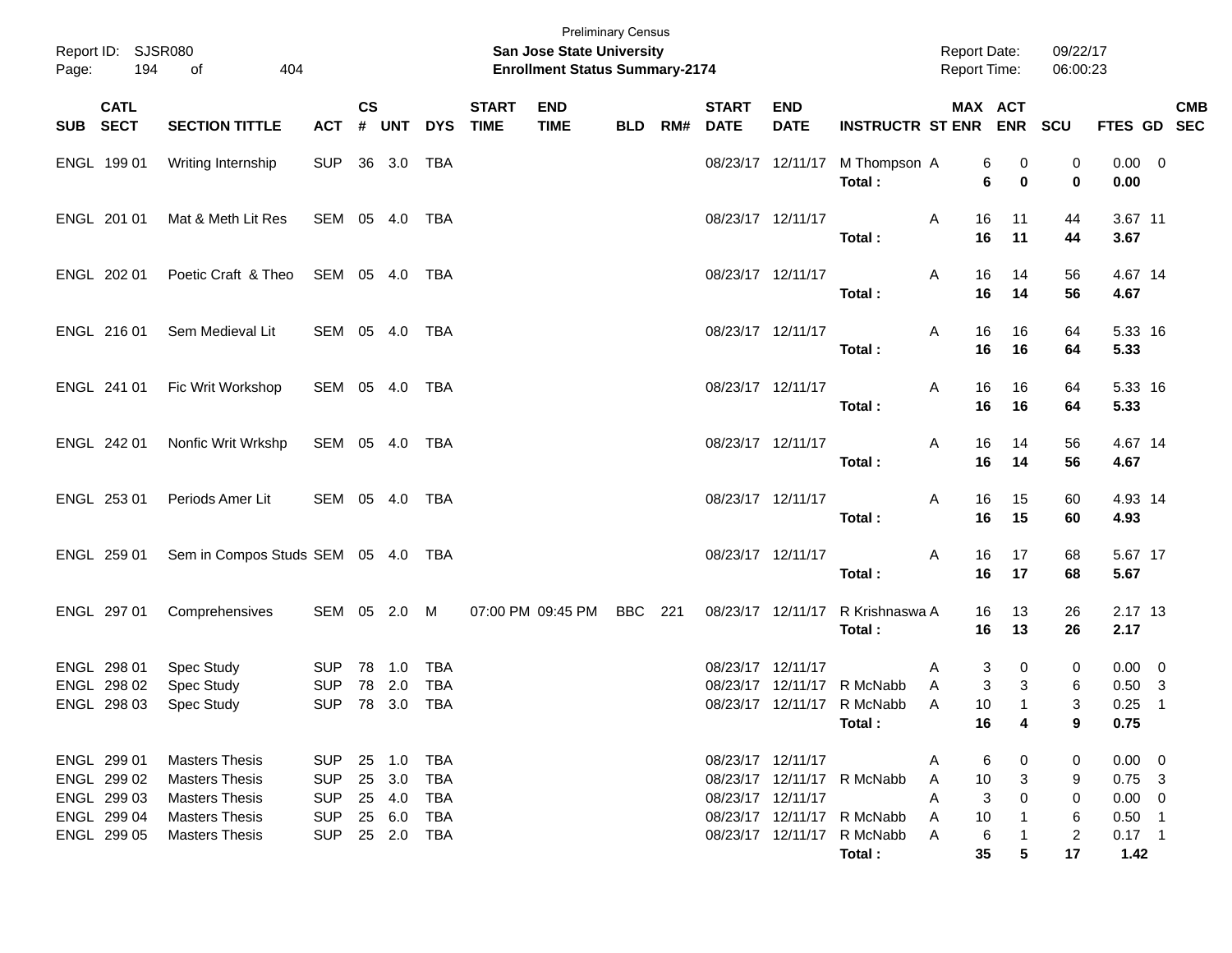|                                          |                                             |            |                |            |                             |                                       | <b>Preliminary Census</b> |     |                             |                                                  |                           |                      |                          |                                  |                             |                   |
|------------------------------------------|---------------------------------------------|------------|----------------|------------|-----------------------------|---------------------------------------|---------------------------|-----|-----------------------------|--------------------------------------------------|---------------------------|----------------------|--------------------------|----------------------------------|-----------------------------|-------------------|
| Report ID: SJSR080                       |                                             |            |                |            |                             | <b>San Jose State University</b>      |                           |     |                             |                                                  |                           | Report Date:         |                          | 09/22/17                         |                             |                   |
| 195<br>Page:                             | 404<br>оf                                   |            |                |            |                             | <b>Enrollment Status Summary-2174</b> |                           |     |                             |                                                  |                           | <b>Report Time:</b>  |                          | 06:00:23                         |                             |                   |
| <b>CATL</b><br><b>SECT</b><br><b>SUB</b> | <b>SECTION TITTLE</b>                       | <b>ACT</b> | СS<br>UNT<br># | <b>DYS</b> | <b>START</b><br><b>TIME</b> | <b>END</b><br>TIME                    | <b>BLD</b>                | RM# | <b>START</b><br><b>DATE</b> | <b>END</b><br><b>DATE</b>                        | <b>INSTRUCTR ST ENR</b>   | MAX                  | <b>ACT</b><br><b>ENR</b> | <b>SCU</b>                       | <b>FTES GD</b>              | <b>CMB</b><br>SEC |
| Department :                             | <b>English &amp; Comparative Literature</b> |            |                |            |                             |                                       |                           |     |                             | <b>Lower Division:</b><br><b>Upper Division:</b> | <b>Department Total:</b>  | 5443<br>4034<br>1180 | 1007                     | 5192 16164<br>4032 12096<br>3538 | 1086.63<br>806.40<br>237.23 |                   |
|                                          |                                             |            |                |            |                             |                                       |                           |     |                             |                                                  | <b>Graduate Division:</b> | 229                  | 153                      | 530                              | 43.00                       |                   |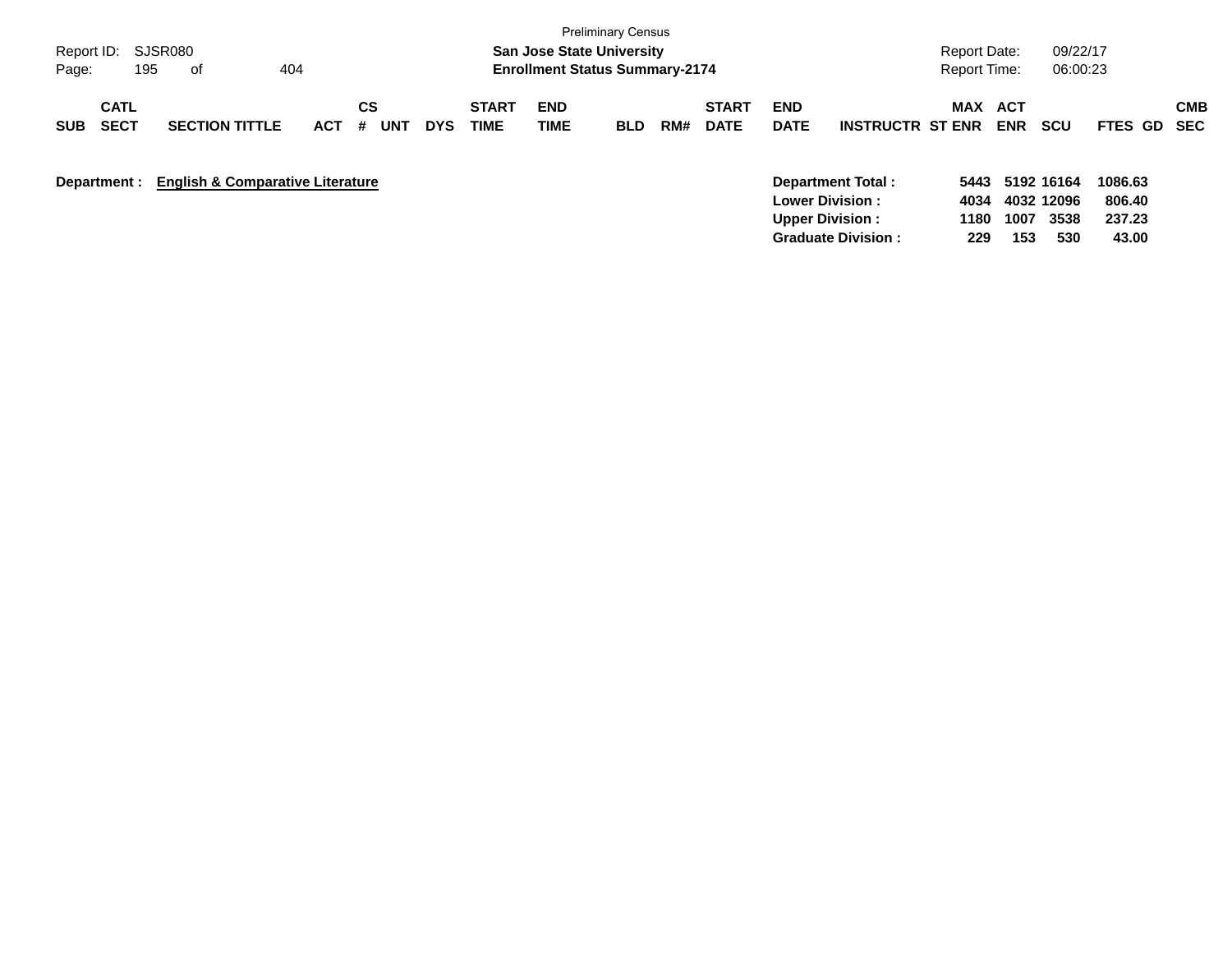| Report ID:<br>Page: | 196                        | SJSR080<br>404<br>οf                     |                |                |            |            |                             | <b>Preliminary Census</b><br><b>San Jose State University</b><br><b>Enrollment Status Summary-2174</b> |            |     |                             |                           |                                | <b>Report Date:</b><br><b>Report Time:</b> |         |                | 09/22/17<br>06:00:23 |                |                         |                          |
|---------------------|----------------------------|------------------------------------------|----------------|----------------|------------|------------|-----------------------------|--------------------------------------------------------------------------------------------------------|------------|-----|-----------------------------|---------------------------|--------------------------------|--------------------------------------------|---------|----------------|----------------------|----------------|-------------------------|--------------------------|
| <b>SUB</b>          | <b>CATL</b><br><b>SECT</b> | <b>SECTION TITTLE</b>                    | <b>ACT</b>     | <b>CS</b><br># | <b>UNT</b> | <b>DYS</b> | <b>START</b><br><b>TIME</b> | <b>END</b><br><b>TIME</b>                                                                              | <b>BLD</b> | RM# | <b>START</b><br><b>DATE</b> | <b>END</b><br><b>DATE</b> | <b>INSTRUCTR ST ENR</b>        |                                            | MAX ACT | <b>ENR</b>     | <b>SCU</b>           | FTES GD        |                         | <b>CMB</b><br><b>SEC</b> |
| College             |                            | <b>Humanities &amp; the Arts</b>         |                |                |            |            |                             |                                                                                                        |            |     |                             |                           |                                |                                            |         |                |                      |                |                         |                          |
|                     | Department :               | <b>World Languages &amp; Literatures</b> |                |                |            |            |                             |                                                                                                        |            |     |                             |                           |                                |                                            |         |                |                      |                |                         |                          |
| <b>CHIN</b>         | 1A 01                      | Elem Chinese                             | <b>LEC</b>     | 02             | 4.0        | МW         |                             | 01:30 PM 03:10 PM                                                                                      | CL         | 206 | 08/23/17                    | 12/11/17                  | C Pena                         | A                                          | 30      | 30             | 120                  | 8.07           | - 1                     |                          |
| <b>CHIN</b>         | 1A 02                      | Elem Chinese                             | <b>LEC</b>     | 02             | 4.0        | TR         | 08:30 AM 10:10 AM           |                                                                                                        | HGH        | 120 | 08/23/17                    | 12/11/17                  | C Peng                         | A                                          | 30      | 28             | 112                  | 7.53           | -1                      |                          |
| <b>CHIN</b>         | 1A 03                      | Elem Chinese                             | <b>LEC</b>     | 02             | 4.0        | <b>MW</b>  | 08:30 AM 10:10 AM           |                                                                                                        | <b>BBC</b> | 203 | 08/23/17                    | 12/11/17                  | Y Yao                          | A                                          | 30      | 30             | 120                  | 8.07           | - 1                     |                          |
|                     |                            |                                          |                |                |            |            |                             |                                                                                                        |            |     |                             |                           | Total:                         |                                            | 90      | 88             | 352                  | 23.67          |                         |                          |
| <b>CHIN</b>         | 25A 01                     | Inter Chinese                            | <b>LEC</b>     | 02             | 4.0        | TR         |                             | 08:30 AM 10:10 AM                                                                                      | HB         | 405 |                             | 08/23/17 12/11/17         | S Chuang                       | A                                          | 24      | 23             | 92                   | $6.13 \quad 0$ |                         |                          |
|                     |                            |                                          |                |                |            |            |                             |                                                                                                        |            |     |                             |                           | Total:                         |                                            | 24      | 23             | 92                   | 6.13           |                         |                          |
| <b>CHIN</b>         | 101A01                     | <b>Advanced Chinese</b>                  | <b>LEC</b>     |                | 4.0        |            |                             |                                                                                                        |            |     |                             |                           |                                | Χ                                          | 0       | 0              | 0                    | 0.00           | 0                       |                          |
| <b>CHIN</b>         | 101A 02                    | Advanced Chinese                         | <b>LEC</b>     | 02             | 4.0        | TBA        |                             |                                                                                                        |            |     |                             | 08/23/17 12/11/17         | Y Yao                          | A                                          | 30      | 19             | 76                   | 5.07           | 0                       |                          |
|                     |                            |                                          |                |                |            |            |                             |                                                                                                        |            |     |                             |                           | Total:                         |                                            | 30      | 19             | 76                   | 5.07           |                         |                          |
| <b>CHIN</b>         | 102 01                     | <b>Chinese Culture</b>                   | <b>LEC</b>     | 02             | 4.0        | <b>MW</b>  |                             | 03:00 PM 04:40 PM                                                                                      | CL         | 208 | 08/23/17                    | 12/11/17                  | S Chuang                       | A                                          | 30      | 19             | 76                   | 5.07           |                         | 0 <sup>C</sup>           |
| ASIA                | 102 01                     | <b>Chinese Culture</b>                   | <b>LEC</b>     | 02             | 4.0        | <b>MW</b>  |                             | 03:00 PM 04:40 PM                                                                                      | CL.        | 208 |                             | 08/23/17 12/11/17         | S Chuang                       | A                                          | 0       | -1             | 4                    | 0.27           |                         | $0\,$ C                  |
|                     |                            |                                          |                |                |            |            |                             |                                                                                                        |            |     |                             |                           | Total:                         |                                            | 30      | 20             | 80                   | 5.33           |                         |                          |
| <b>CHIN</b>         | 140 01                     | Chin Cul & Pol Lit                       | SEM            | 04             | 3.0        | МW         |                             | 10:30 AM 11:45 AM                                                                                      | CL.        | 306 | 08/23/17                    | 12/11/17                  | Y Yao                          | A                                          | 30      | 28             | 84                   | 5.60           |                         | $0\,C$                   |
| ASIA                | 140 01                     | Chin Cul & Pol Lit                       | SEM            | 04             | 3.0        | МW         |                             | 10:30 AM 11:45 AM                                                                                      | CL.        | 306 |                             | 08/23/17 12/11/17         | Y Yao                          | A                                          | 0       | $\overline{2}$ | 6                    | 0.40           |                         | $0\,$ C                  |
|                     |                            |                                          |                |                |            |            |                             |                                                                                                        |            |     |                             |                           | Total:                         |                                            | 30      | 30             | 90                   | 6.00           |                         |                          |
| <b>CHIN</b>         | 18001                      | <b>Indiv Studies</b>                     | <b>SUP</b>     | 78             | 3.0        | TBA        |                             |                                                                                                        |            |     | 08/23/17                    | 12/11/17                  | C Peng                         | A                                          | 5       | 2              | 6                    | 0.40           | $\mathbf{0}$            |                          |
| <b>CHIN</b>         | 180 02                     | <b>Indiv Studies</b>                     | <b>SUP</b>     | 78             | 3.0        | <b>TBA</b> |                             |                                                                                                        |            |     | 08/23/17                    | 12/11/17                  | Y Yao                          | A                                          | 5       | 3              | 9                    | 0.60           | 0                       |                          |
| <b>CHIN</b>         | 180 03                     | <b>Indiv Studies</b>                     | <b>SUP</b>     | 78             | 1.0        | TBA        |                             |                                                                                                        |            |     | 08/23/17                    | 12/11/17                  | C Peng                         | A                                          | 5       | 2              | 2                    | 0.13           | 0                       |                          |
| <b>CHIN</b>         | 180 04                     | <b>Indiv Studies</b>                     | <b>SUP</b>     | 78             | 1.0        | <b>TBA</b> |                             |                                                                                                        |            |     |                             | 08/23/17 12/11/17         | Y Yao                          | A                                          | 5       | $\overline{2}$ | $\overline{2}$       | 0.13           | 0                       |                          |
|                     |                            |                                          |                |                |            |            |                             |                                                                                                        |            |     |                             |                           | Total:                         |                                            | 20      | 9              | 19                   | 1.27           |                         |                          |
| <b>FLED</b>         | 184Y 01                    | Stdt Tchg II                             | <b>SUP</b>     | 25             | 4.0        | TBA        |                             |                                                                                                        |            |     |                             | 08/23/17 12/11/17         | H Smith                        | A                                          | 10      | 4              | 16                   | 1.07           | $\overline{\mathbf{0}}$ |                          |
|                     |                            |                                          |                |                |            |            |                             |                                                                                                        |            |     |                             |                           | Total:                         |                                            | 10      | 4              | 16                   | 1.07           |                         |                          |
|                     |                            | FLED 184Z 01 Stdt Tchg III               | SUP 25 4.0 TBA |                |            |            |                             |                                                                                                        |            |     |                             | 08/23/17 12/11/17 H Smith |                                | A                                          | 10      | 2              | 8                    | $0.53 \ 0$     |                         |                          |
|                     |                            |                                          |                |                |            |            |                             |                                                                                                        |            |     |                             |                           | Total:                         |                                            | 10      | $\mathbf{2}$   | 8                    | 0.53           |                         |                          |
|                     | FLED 285 01                | Teaching Sem FL Ed SEM                   |                |                | 1.0        |            |                             |                                                                                                        |            |     |                             |                           |                                | X                                          | 0       | 0              | 0                    | $0.00 \quad 0$ |                         |                          |
|                     | FLED 285 02                | Teaching Sem FL Ed SEM 06 1.0 R          |                |                |            |            |                             | 04:30 PM 05:20 PM HB                                                                                   |            | 405 |                             | 08/23/17 12/11/17 H Smith |                                | A                                          | 10      | $\overline{c}$ | $\overline{a}$       | $0.13 \ 0$     |                         |                          |
|                     |                            |                                          |                |                |            |            |                             |                                                                                                        |            |     |                             |                           | Total:                         |                                            | 10      | $\mathbf{2}$   | $\mathbf{2}$         | 0.13           |                         |                          |
|                     |                            | FLED 380 01 Teaching FI                  | SEM 04 3.0 T   |                |            |            |                             | 05:30 PM 08:15 PM CL                                                                                   |            |     |                             |                           | 218 08/23/17 12/11/17 A Jensen | A                                          | 15      | 6              | 18                   | $1.25$ 1       |                         |                          |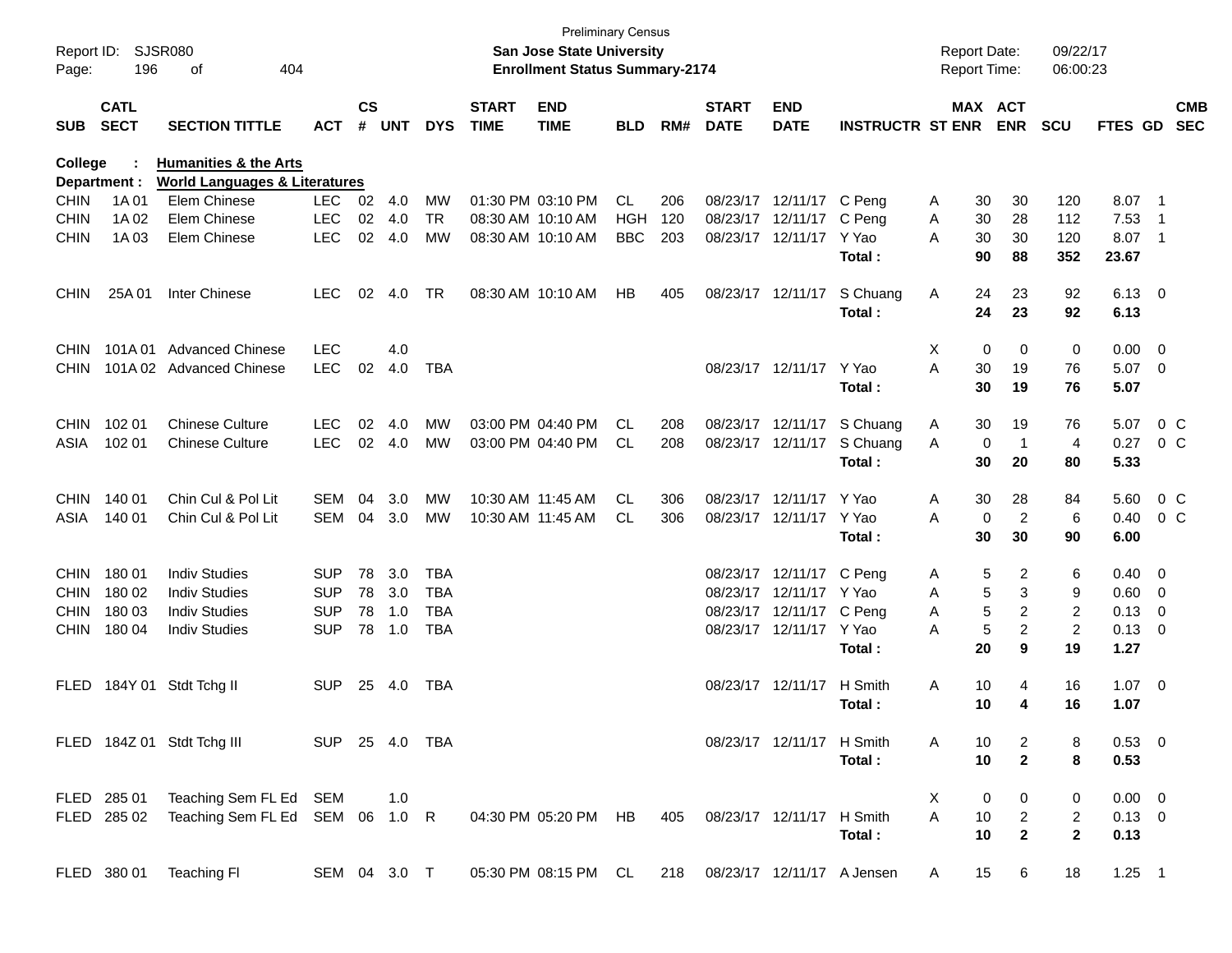| Page:                                     | Report ID: SJSR080<br>197  | 404<br>of                                            |                                        |               |                   |                         |                             | <b>Preliminary Census</b><br>San Jose State University<br><b>Enrollment Status Summary-2174</b> |            |            |                             |                           |                                                                        | <b>Report Date:</b><br>Report Time:          |                               | 09/22/17<br>06:00:23   |                                            |            |
|-------------------------------------------|----------------------------|------------------------------------------------------|----------------------------------------|---------------|-------------------|-------------------------|-----------------------------|-------------------------------------------------------------------------------------------------|------------|------------|-----------------------------|---------------------------|------------------------------------------------------------------------|----------------------------------------------|-------------------------------|------------------------|--------------------------------------------|------------|
| <b>SUB</b>                                | <b>CATL</b><br><b>SECT</b> | <b>SECTION TITTLE</b>                                | <b>ACT</b>                             | $\mathsf{cs}$ | # UNT             | <b>DYS</b>              | <b>START</b><br><b>TIME</b> | <b>END</b><br><b>TIME</b>                                                                       | <b>BLD</b> | RM#        | <b>START</b><br><b>DATE</b> | <b>END</b><br><b>DATE</b> | <b>INSTRUCTR ST ENR ENR</b>                                            |                                              | MAX ACT                       | <b>SCU</b>             | FTES GD SEC                                | <b>CMB</b> |
|                                           |                            |                                                      |                                        |               |                   |                         |                             |                                                                                                 |            |            |                             |                           | Total:                                                                 | 15                                           | 6                             | 18                     | 1.25                                       |            |
|                                           |                            | FORL 100W 01 Writing Workshop                        | SEM 04                                 |               | 3.0               | M                       |                             | 05:30 PM 08:15 PM                                                                               | BBC        | 120        |                             | 08/23/17 12/11/17         | A lacomini-B A<br>Total:                                               | 25<br>25                                     | 23<br>23                      | 69<br>69               | $4.60 \ 0$<br>4.60                         |            |
|                                           | FORL 200 01<br>FORL 200 02 | Grad Research & Writ SEM<br>Grad Research & Writ SEM |                                        | 05            | 3.0<br>3.0        | R                       |                             | 06:00 PM 08:45 PM                                                                               | CL.        | 206        |                             | 08/23/17 12/11/17         | C Samuelson A<br>Total:                                                | $\mathbf 0$<br>X<br>15<br>15                 | 0<br>8<br>8                   | 0<br>24<br>24          | $0.00 \t 0$<br>2.00 8<br>2.00              |            |
| <b>FREN</b><br><b>FREN</b><br><b>FREN</b> | 1A 01<br>1A 98<br>1A 99    | Elem French<br>Elem French<br>Elem French            | <b>LEC</b><br><b>LEC</b><br><b>LEC</b> | 02<br>02      | 4.0<br>4.0<br>4.0 | <b>TR</b><br><b>TBA</b> |                             | 03:00 PM 04:40 PM                                                                               | CL         | 206        |                             | 08/23/17 12/11/17 C Zaky  | 08/23/17 12/11/17 J Desalvo<br>Total:                                  | 30<br>A<br>34<br>Α<br>X<br>$\mathbf 0$<br>64 | 29<br>35<br>$\mathbf 0$<br>64 | 116<br>140<br>0<br>256 | $7.80$ 1<br>9.47 2<br>$0.00 \t 0$<br>17.27 |            |
| <b>FREN</b>                               | 1B 01                      | Elem French                                          | <b>LEC</b>                             | 02            | 4.0               | TBA                     |                             |                                                                                                 |            |            |                             | 08/23/17 12/11/17         | A Demarchi<br>Total:                                                   | 30<br>A<br>30                                | 23<br>23                      | 92<br>92               | $6.13 \quad 0$<br>6.13                     |            |
| FREN<br>FREN                              | 25A 01<br>25A 02           | Inter Fren Reading<br>Inter Fren Reading             | <b>LEC</b><br><b>LEC</b>               |               | 4.0<br>4.0        |                         |                             |                                                                                                 |            |            |                             |                           | Total:                                                                 | Χ<br>0<br>X<br>0<br>$\bf{0}$                 | 0<br>$\mathbf 0$<br>$\bf{0}$  | 0<br>0<br>0            | $0.00 \t 0$<br>$0.00 \t 0$<br>0.00         |            |
|                                           |                            | FREN 101A 99 Adv Frn Read Write                      | LEC                                    |               | $02 \quad 4.0$    | TBA                     |                             |                                                                                                 |            |            |                             | 08/23/17 12/11/17         | J Desalvo<br>Total:                                                    | 20<br>Α<br>20                                | 17<br>17                      | 68<br>68               | $4.60$ 1<br>4.60                           |            |
|                                           |                            | FREN 102B 99 Frncphone Lit & Cine SEM 04 3.0 TBA     |                                        |               |                   |                         |                             |                                                                                                 |            |            |                             | 08/23/17 12/11/17         | J Desalvo<br>Total:                                                    | 30<br>Α<br>30                                | 19<br>19                      | 57<br>57               | $3.95\quad 3$<br>3.95                      |            |
|                                           | FREN 132 99                | Fren for Careers                                     | <b>SEM</b>                             |               | 4.0               |                         |                             |                                                                                                 |            |            |                             |                           | Total:                                                                 | х<br>0<br>0                                  | 0<br>$\bf{0}$                 | 0<br>0                 | $0.00 \t 0$<br>0.00                        |            |
|                                           | FREN 180 01<br>FREN 180 02 | <b>Indiv Studies</b><br><b>Indiv Studies</b>         | SUP 78 3.0 TBA<br>SUP 78 1.0 TBA       |               |                   |                         |                             |                                                                                                 |            |            |                             |                           | 08/23/17 12/11/17 J Desalvo<br>08/23/17 12/11/17 J Desalvo<br>Total:   | 5<br>A<br>5<br>Α<br>10                       | 2<br>$\overline{c}$<br>4      | 6<br>2<br>8            | $0.40 \quad 0$<br>$0.13 \ 0$<br>0.53       |            |
|                                           | GERM 1A01<br>GERM 1A02     | Elem Germ<br>Elem Germ                               | SEM 04 4.0<br>SEM 04 4.0 MW            |               |                   | MW                      |                             | 08:00 AM 09:45 AM<br>06:00 PM 07:45 PM                                                          | CL.<br>CL. | 206<br>218 |                             |                           | 08/23/17 12/11/17 R Sabalius<br>08/23/17 12/11/17 R Sabalius<br>Total: | 30<br>A<br>A<br>30<br>60                     | 30<br>21<br>51                | 120<br>84<br>204       | 8.07 1<br>$5.60$ 0<br>13.67                |            |
|                                           | GERM 25A01                 | Inter German                                         |                                        |               |                   | SEM 04 5.0 MW           |                             | 12:30 PM 02:40 PM HB                                                                            |            | 405        |                             |                           | 08/23/17 12/11/17 L Chiriaeva A                                        | 24                                           | 18                            | 90                     | 6.42 5                                     |            |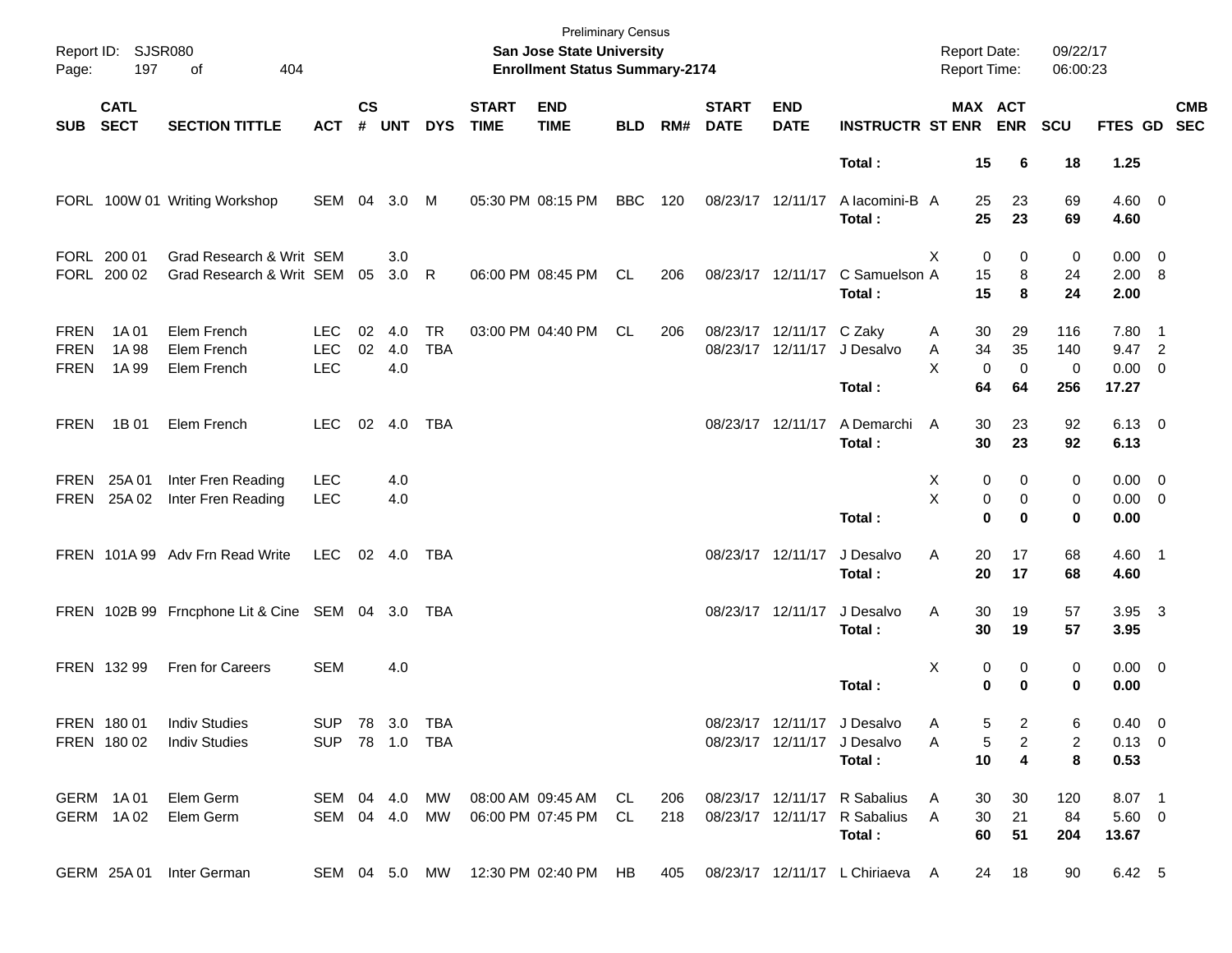| Page:       | SJSR080<br>Report ID:<br>198<br>404<br>of<br><b>CATL</b> |                          |               |                             |            |            |                             | <b>Preliminary Census</b><br><b>San Jose State University</b><br><b>Enrollment Status Summary-2174</b> |            |     |                             |                           |                         |   | <b>Report Date:</b><br>Report Time: |            | 09/22/17<br>06:00:23 |                |                          |                          |
|-------------|----------------------------------------------------------|--------------------------|---------------|-----------------------------|------------|------------|-----------------------------|--------------------------------------------------------------------------------------------------------|------------|-----|-----------------------------|---------------------------|-------------------------|---|-------------------------------------|------------|----------------------|----------------|--------------------------|--------------------------|
| <b>SUB</b>  | <b>SECT</b><br><b>SECTION TITTLE</b>                     |                          | <b>ACT</b>    | $\mathsf{cs}$<br>$\pmb{\#}$ | <b>UNT</b> | <b>DYS</b> | <b>START</b><br><b>TIME</b> | <b>END</b><br><b>TIME</b>                                                                              | <b>BLD</b> | RM# | <b>START</b><br><b>DATE</b> | <b>END</b><br><b>DATE</b> | <b>INSTRUCTR ST ENR</b> |   | MAX ACT                             | <b>ENR</b> | <b>SCU</b>           | FTES GD        |                          | <b>CMB</b><br><b>SEC</b> |
|             |                                                          |                          |               |                             |            |            |                             |                                                                                                        |            |     |                             |                           | Total:                  |   | 24                                  | 18         | 90                   | 6.42           |                          |                          |
| <b>HEBR</b> | 10A 01                                                   | <b>Elementary Hebrew</b> | <b>SEM</b>    | 04                          | 3.0        | TR         | 10:30 AM 11:45 AM           |                                                                                                        | CL.        | 218 | 08/23/17 12/11/17           |                           | R Katzen                | Α | 30                                  | 10         | 30                   | 2.05           |                          | 1 C                      |
| <b>JWSS</b> | 10A 01                                                   | <b>Elementary Hebrew</b> | <b>SEM</b>    | 04                          | 3.0        | <b>TR</b>  |                             | 10:30 AM 11:45 AM                                                                                      | CL.        | 218 | 08/23/17 12/11/17           |                           | R Katzen                | Α | 0                                   | 0          | 0                    | 0.00           | $0\,$ C                  |                          |
| <b>RELS</b> | 10A 01                                                   | <b>Elementary Hebrew</b> | <b>SEM</b>    | 04                          | 3.0        | <b>TR</b>  |                             | 10:30 AM 11:45 AM                                                                                      | <b>CL</b>  | 218 | 08/23/17 12/11/17           |                           | R Katzen                | A | 0                                   | 1          | 3                    | 0.20           |                          | $0\,$ C                  |
|             |                                                          |                          |               |                             |            |            |                             |                                                                                                        |            |     |                             |                           | Total:                  |   | 30                                  | 11         | 33                   | 2.25           |                          |                          |
| <b>HEBR</b> | 15A 01                                                   | Inter Hebrew             | <b>SEM</b>    |                             | 3.0        |            |                             |                                                                                                        |            |     |                             |                           |                         | X | 0                                   | 0          | 0                    | 0.00           | $\overline{\mathbf{0}}$  |                          |
| <b>JWSS</b> | 15A 01                                                   | Inter Hebrew             | <b>SEM</b>    |                             | 3.0        |            |                             |                                                                                                        |            |     |                             |                           |                         | Χ | 0                                   | 0          | 0                    | 0.00           | $\overline{\mathbf{0}}$  |                          |
| <b>RELS</b> | 15A 01                                                   | Inter Hebrew             | <b>SEM</b>    |                             | 3.0        |            |                             |                                                                                                        |            |     |                             |                           |                         | X | 0                                   | 0          | 0                    | 0.00           | $\overline{\mathbf{0}}$  |                          |
|             |                                                          |                          |               |                             |            |            |                             |                                                                                                        |            |     |                             |                           | Total:                  |   | 0                                   | 0          | 0                    | 0.00           |                          |                          |
| HEBR        | 102A 01                                                  | Adv Hebrew               | <b>SEM</b>    |                             | 3.0        |            |                             |                                                                                                        |            |     |                             |                           |                         | X | 0                                   | 0          | 0                    | 0.00           | $\overline{\mathbf{0}}$  |                          |
| <b>JWSS</b> | 102A01                                                   | Adv Hebrew               | <b>SEM</b>    |                             | 3.0        |            |                             |                                                                                                        |            |     |                             |                           |                         | х | 0                                   | 0          | 0                    | 0.00           | $\overline{\mathbf{0}}$  |                          |
| <b>RELS</b> | 102A 01                                                  | Adv Hebrew               | <b>SEM</b>    |                             | 3.0        |            |                             |                                                                                                        |            |     |                             |                           |                         | X | 0                                   | 0          | 0                    | 0.00           | 0                        |                          |
|             |                                                          |                          |               |                             |            |            |                             |                                                                                                        |            |     |                             |                           | Total:                  |   | 0                                   | 0          | 0                    | 0.00           |                          |                          |
| <b>ITAL</b> | 1A 01                                                    | Elem Italian             | <b>SEM</b>    | 04                          | 5.0        | <b>TBA</b> |                             |                                                                                                        |            |     | 08/23/17                    | 12/11/17                  | M Santamaria A          |   | 35                                  | 12         | 60                   | 4.00           | $\overline{\mathbf{0}}$  |                          |
| <b>JPN</b>  | 1A 01                                                    | Elem Japanese            | LEC           | 02                          | 4.0        |            | MTWR 12:00 PM 12:50 PM      |                                                                                                        | <b>BBC</b> | 120 | 08/23/17                    | 12/11/17                  | Y Shimazu               | A | 30                                  | 31         | 124                  | 8.27           | $\overline{\mathbf{0}}$  |                          |
| <b>JPN</b>  | 1A 02                                                    | Elem Japanese            | <b>LEC</b>    | 02                          | -4.0       |            | MTWR 01:30 PM 02:20 PM      |                                                                                                        | <b>BBC</b> | 120 | 08/23/17                    | 12/11/17                  | Y Shimazu               | Α | 30                                  | 28         | 112                  | 7.47           | 0                        |                          |
| <b>JPN</b>  | 1A 03                                                    | Elem Japanese            | <b>LEC</b>    | 02                          | 4.0        |            | MWF 12:00 PM 01:10 PM       |                                                                                                        | <b>BBC</b> | 203 | 08/23/17                    | 12/11/17                  | M Iwata                 | Α | 30                                  | 28         | 112                  | 7.47           | 0                        |                          |
| <b>JPN</b>  | 1A 04                                                    | Elem Japanese            | <b>LEC</b>    | 02                          | 4.0        | MWF        | 10:30 AM 11:40 AM           |                                                                                                        | CL         | 218 | 08/23/17 12/11/17           |                           | M Ishida                | A | 30                                  | 30         | 120                  | 8.00           | 0                        |                          |
| <b>JPN</b>  | 1A 05                                                    | Elem Japanese            | <b>LEC</b>    | 02                          | 4.0        | MWF        | 09:00 AM 10:10 AM           |                                                                                                        | <b>BBC</b> | 125 |                             | 08/23/17 12/11/17         | M Loffgren              | A | 30                                  | 31         | 124                  | 8.27           | $\overline{\mathbf{0}}$  |                          |
|             |                                                          |                          |               |                             |            |            |                             |                                                                                                        |            |     |                             |                           | Total:                  |   | 185                                 | 160        | 652                  | 43.47          |                          |                          |
| <b>JPN</b>  | 1B 01                                                    | Elem Japanese            | <b>LEC</b>    | 02                          | 4.0        |            | MTWR 10:30 AM 11:20 AM      |                                                                                                        | <b>BBC</b> | 120 |                             | 08/23/17 12/11/17         | S Inaba                 | Α | 30                                  | 24         | 96                   | 6.47           | - 1                      |                          |
| <b>JPN</b>  | 1B 02                                                    | Elem Japanese            | <b>LEC</b>    | 02                          | 4.0        |            | MWF 01:30 PM 02:40 PM       |                                                                                                        | CL         | 218 |                             | 08/23/17 12/11/17         | M Ishida                | Α | 30                                  | 20         | 80                   | 5.33           | 0                        |                          |
|             |                                                          |                          |               |                             |            |            |                             |                                                                                                        |            |     |                             |                           | Total:                  |   | 60                                  | 44         | 176                  | 11.80          |                          |                          |
| <b>JPN</b>  | 25A 01                                                   | Interm Japanese          | <b>LEC</b>    | 02                          | 4.0        |            | MWF 10:30 AM 11:40 AM       |                                                                                                        | <b>HGH</b> | 217 | 08/23/17                    | 12/11/17                  | M Iwata                 | A | 30                                  | 18         | 72                   | 4.80           | $\overline{\phantom{0}}$ |                          |
| <b>JPN</b>  | 25A 02                                                   | Interm Japanese          | <b>LEC</b>    |                             | 02 4.0     |            | MWF 01:30 PM 02:40 PM       |                                                                                                        | <b>BBC</b> | 203 |                             | 08/23/17 12/11/17 Y Yanai |                         | A | 30                                  | 12         | 48                   | $3.20 \ 0$     |                          |                          |
|             |                                                          |                          |               |                             |            |            |                             |                                                                                                        |            |     |                             |                           | Total:                  |   | 60                                  | 30         | 120                  | 8.00           |                          |                          |
| JPN         |                                                          | 25B 01 Interm Japanese   | LEC 02 4.0 MW |                             |            |            |                             | 10:30 AM 12:10 PM                                                                                      | HB         | 405 |                             | 08/23/17 12/11/17 Y Yanai |                         | Α | 24                                  | 19         | 76                   | $5.07$ 0       |                          |                          |
|             |                                                          |                          |               |                             |            |            |                             |                                                                                                        |            |     |                             |                           | Total:                  |   | 24                                  | 19         | 76                   | 5.07           |                          |                          |
| <b>JPN</b>  |                                                          | 101A 01 Advanced Jpanese | SEM           |                             | 04 4.0     | MW         |                             | 08:30 AM 10:10 AM                                                                                      | <b>BBC</b> | 120 |                             | 08/23/17 12/11/17         | S Inaba                 | Α | 25                                  | 23         | 92                   | $6.13 \quad 0$ |                          |                          |
| <b>JPN</b>  |                                                          | 101A 02 Advanced Jpanese | SEM           | 04                          | 4.0        | TR         |                             | 08:30 AM 10:10 AM                                                                                      | МH         | 233 |                             | 08/23/17 12/11/17         | M Loffgren              | A | 25                                  | 15         | 60                   | $4.00 \ 0$     |                          |                          |
|             |                                                          |                          |               |                             |            |            |                             |                                                                                                        |            |     |                             |                           | Total:                  |   | 50                                  | 38         | 152                  | 10.13          |                          |                          |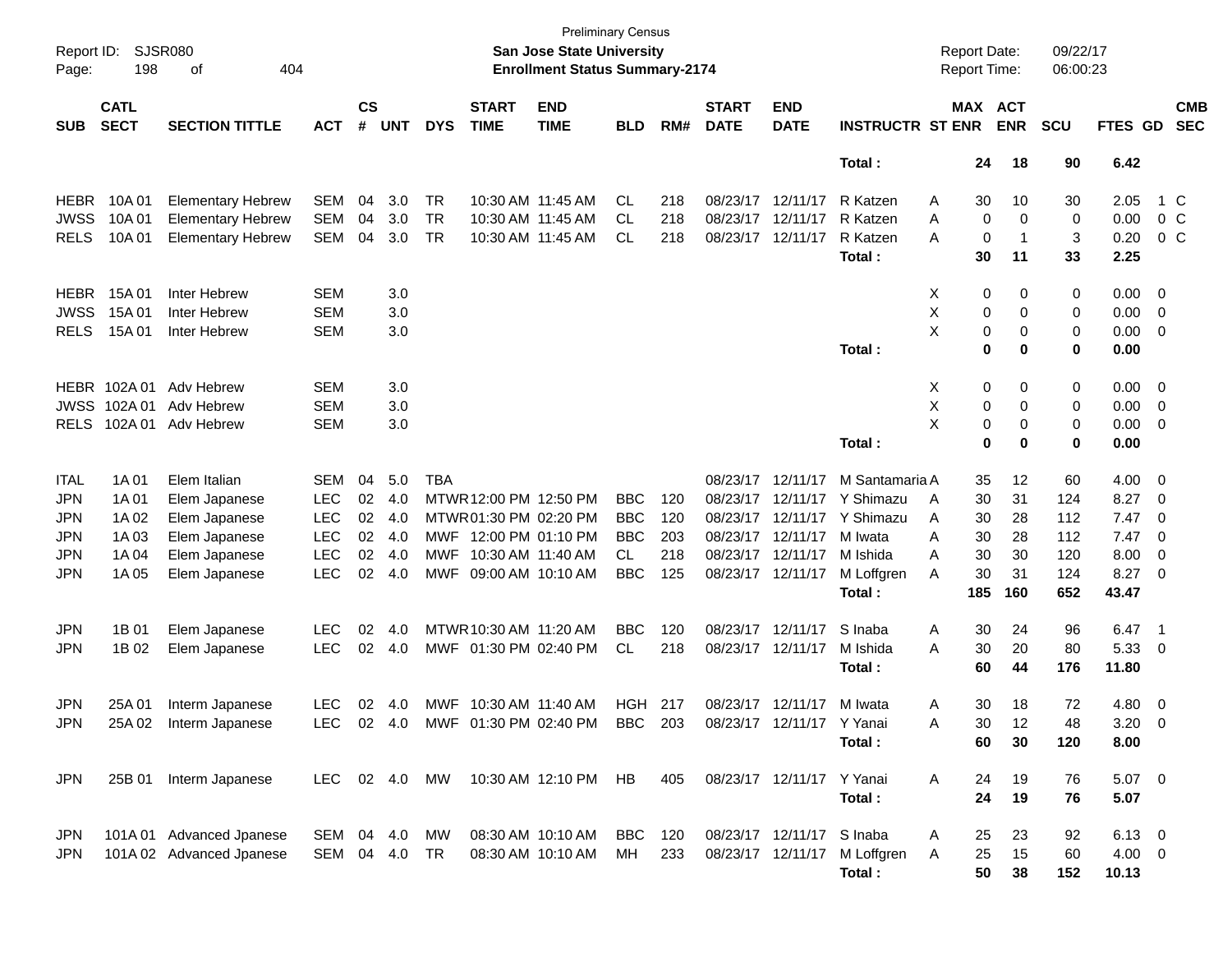| Page:                                     | Report ID: SJSR080<br>199                                         | of<br>404                                    |                                        |                |                            |                       |                             | <b>Preliminary Census</b><br>San Jose State University<br><b>Enrollment Status Summary-2174</b> |                                     |                   |                             |                                                             |                                                                            | <b>Report Date:</b><br><b>Report Time:</b> |                       | 09/22/17<br>06:00:23    |                                           |                                                      |            |
|-------------------------------------------|-------------------------------------------------------------------|----------------------------------------------|----------------------------------------|----------------|----------------------------|-----------------------|-----------------------------|-------------------------------------------------------------------------------------------------|-------------------------------------|-------------------|-----------------------------|-------------------------------------------------------------|----------------------------------------------------------------------------|--------------------------------------------|-----------------------|-------------------------|-------------------------------------------|------------------------------------------------------|------------|
| <b>SUB</b>                                | <b>CATL</b><br><b>SECT</b><br><b>SECTION TITTLE</b><br><b>ACT</b> |                                              |                                        |                | UNT                        | <b>DYS</b>            | <b>START</b><br><b>TIME</b> | <b>END</b><br><b>TIME</b>                                                                       | <b>BLD</b>                          | RM#               | <b>START</b><br><b>DATE</b> | <b>END</b><br><b>DATE</b>                                   | <b>INSTRUCTR ST ENR</b>                                                    | MAX ACT                                    | <b>ENR</b>            | <b>SCU</b>              | FTES GD SEC                               |                                                      | <b>CMB</b> |
| <b>JPN</b><br><b>JPN</b>                  | 102 01<br>102 02                                                  | Japanese Culture<br>Japanese Culture         | SEM<br><b>SEM</b>                      | 04             | 3.0<br>3.0                 | W                     |                             | 03:00 PM 05:45 PM                                                                               | CL                                  | 238               |                             | 08/23/17 12/11/17                                           | M Ishida                                                                   | 20<br>A<br>X<br>0                          | 12<br>$\mathbf 0$     | 36<br>0                 | 2.40<br>0.00                              | $\overline{\phantom{0}}$<br>$\overline{\phantom{0}}$ |            |
| <b>JPN</b><br><b>JPN</b>                  | 107 01<br>107 02                                                  | Jpn for Business<br>Jpn for Business         | <b>LEC</b><br><b>LEC</b>               | 02             | 4.0<br>4.0                 | <b>TBA</b>            |                             |                                                                                                 |                                     |                   |                             | 08/23/17 12/11/17                                           | Total:<br>S Inaba<br>Total:                                                | 20<br>Χ<br>0<br>A<br>25<br>25              | 12<br>0<br>12<br>12   | 36<br>0<br>48<br>48     | 2.40<br>$0.00 \t 0$<br>$3.20 \ 0$<br>3.20 |                                                      |            |
| <b>JPN</b><br><b>JPN</b>                  | 150 01<br>150 02                                                  | Jpns Narratives & Li<br>Jpns Narratives & Li | <b>LEC</b><br><b>LEC</b>               | 02             | 4.0<br>4.0                 | <b>TBA</b>            |                             |                                                                                                 |                                     |                   |                             | 08/23/17 12/11/17 Y Yanai                                   | Total:                                                                     | Χ<br>0<br>A<br>24<br>24                    | 0<br>13<br>13         | 0<br>52<br>52           | $0.00 \t 0$<br>$3.47 \ 0$<br>3.47         |                                                      |            |
| <b>PORT</b><br><b>PORT</b>                | 1A 01<br>1A 02                                                    | Elem Portuguese<br>Elem Portuguese           | <b>SEM</b><br>SEM                      | 04             | 5.0<br>5.0                 | <b>TBA</b>            |                             |                                                                                                 |                                     |                   |                             | 08/23/17 12/11/17                                           | D Carvalho P A<br>Total:                                                   | $\mathbf 0$<br>X<br>24<br>24               | 0<br>13<br>13         | 0<br>65<br>65           | $0.00 \t 0$<br>4.33<br>4.33               | $\overline{\phantom{0}}$                             |            |
| PORT<br><b>PORT</b>                       | 20A 01<br>20A 02                                                  | Inter Portuguese<br>Inter Portuguese         | <b>SEM</b><br><b>SEM</b>               |                | 3.0<br>3.0                 |                       |                             |                                                                                                 |                                     |                   |                             |                                                             | Total:                                                                     | Х<br>0<br>X<br>$\pmb{0}$<br>$\mathbf 0$    | 0<br>0<br>$\bf{0}$    | 0<br>0<br>0             | $0.00 \t 0$<br>$0.00 \t 0$<br>0.00        |                                                      |            |
|                                           |                                                                   | PORT 102B 80 Brazilian Culture               | <b>LEC</b>                             |                | 02 3.0                     | TBA                   |                             |                                                                                                 |                                     |                   | 08/23/17 12/11/17           |                                                             | D Carvalho P A<br>Total:                                                   | 30<br>30                                   | 7<br>$\overline{7}$   | 21<br>21                | $1.40 \ 0$<br>1.40                        |                                                      |            |
|                                           | PORT 180 01                                                       | <b>Indiv Studies</b>                         | <b>SUP</b>                             |                | 78 3.0                     | TBA                   |                             |                                                                                                 |                                     |                   |                             | 08/23/17 12/11/17                                           | A Dias Ferre A<br>Total:                                                   | 6<br>6                                     | 3<br>3                | 9<br>9                  | 0.60 0<br>0.60                            |                                                      |            |
| <b>SPAN</b><br><b>SPAN</b><br><b>SPAN</b> | 1A 01<br>1A 02<br>1A 03                                           | Elem Spanish<br>Elem Spanish<br>Elem Spanish | <b>LEC</b><br><b>LEC</b><br><b>LEC</b> | 02<br>02<br>02 | 4.0<br>4.0<br>4.0          | MW<br><b>TR</b><br>MW |                             | 03:00 PM 04:40 PM<br>03:00 PM 04:40 PM<br>08:30 AM 10:10 AM                                     | <b>BBC</b><br>CL<br><b>HGH</b>      | 120<br>218<br>217 |                             | 08/23/17 12/11/17<br>08/23/17 12/11/17                      | K Andrade GaA<br>V Fernández A<br>08/23/17 12/11/17 H Kamimura A           | 30<br>30<br>30                             | 28<br>26<br>31        | 112<br>104<br>124       | $7.47\quad 0$<br>6.93<br>8.27             | 0<br>$\overline{\mathbf{0}}$                         |            |
| <b>SPAN</b><br><b>SPAN</b><br><b>SPAN</b> | 1A 04<br>1A 05<br>1A 06                                           | Elem Spanish<br>Elem Spanish<br>Elem Spanish | <b>LEC</b><br><b>LEC</b><br><b>LEC</b> | 02<br>02       | 4.0<br>4.0<br>02 4.0       | TR<br><b>TR</b><br>TR |                             | 08:30 AM 10:10 AM<br>03:30 PM 05:15 PM<br>08:30 AM 10:10 AM                                     | BBC<br><b>BBC</b><br><b>HGH 217</b> | 203<br>203        |                             | 08/23/17 12/11/17<br>08/23/17 12/11/17                      | 08/23/17 12/11/17 N Pachón Vel A<br>J Quebrado A<br>H Kamimura A<br>Total: | 30<br>30<br>30<br>180                      | 28<br>21<br>28<br>162 | 112<br>84<br>112<br>648 | 7.47 0<br>5.60 0<br>$7.47$ 0<br>43.20     |                                                      |            |
| <b>SPAN</b><br><b>SPAN</b><br><b>SPAN</b> | 1B 01<br>1B 02<br>1B 03                                           | Elem Spanish<br>Elem Spanish<br>Elem Spanish | <b>LEC</b><br><b>LEC</b><br><b>LEC</b> |                | 02 4.0<br>02 4.0<br>02 4.0 | <b>TR</b><br>MW<br>МW |                             | 03:00 PM 04:40 PM<br>03:30 PM 05:15 PM<br>08:30 AM 10:10 AM                                     | BBC<br>CL<br>ENG                    | 120<br>206<br>403 |                             | 08/23/17 12/11/17<br>08/23/17 12/11/17<br>08/23/17 12/11/17 | A Campos Alb A<br>A lacomini-B A<br>A lacomini-B A<br>Total:               | 30<br>30<br>30<br>90                       | 26<br>21<br>19<br>66  | 104<br>84<br>76<br>264  | 6.93 0<br>$5.60\ 0$<br>5.07 0<br>17.60    |                                                      |            |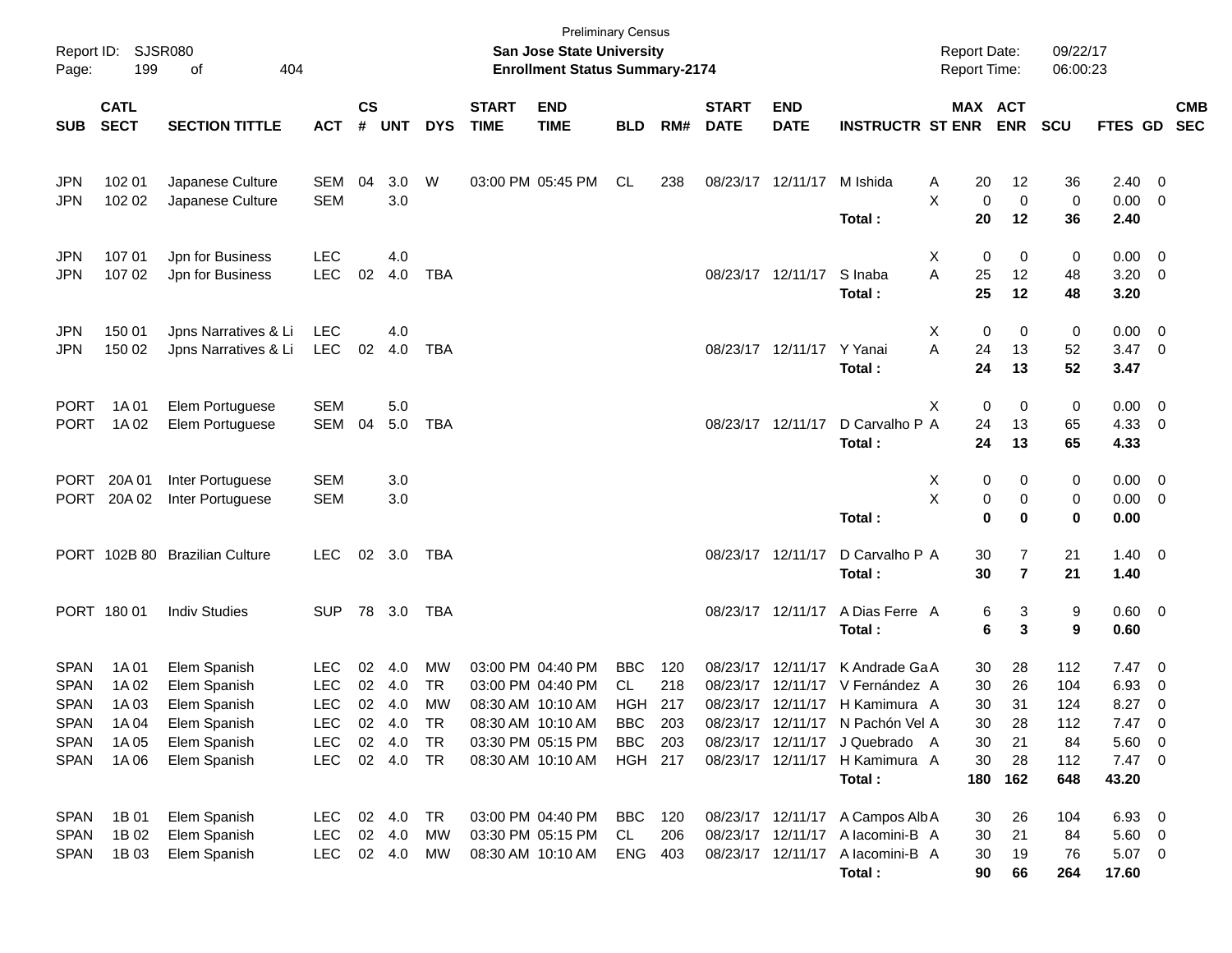| Page:               | Report ID: SJSR080<br>200                           | of<br>404                                                                          |                                 |                    |                   |                        |                             | <b>San Jose State University</b><br><b>Enrollment Status Summary-2174</b> | <b>Preliminary Census</b> |            |                             |                                                |                                                                        | <b>Report Date:</b><br>Report Time:            |                              | 09/22/17<br>06:00:23 |                                              |                          |            |
|---------------------|-----------------------------------------------------|------------------------------------------------------------------------------------|---------------------------------|--------------------|-------------------|------------------------|-----------------------------|---------------------------------------------------------------------------|---------------------------|------------|-----------------------------|------------------------------------------------|------------------------------------------------------------------------|------------------------------------------------|------------------------------|----------------------|----------------------------------------------|--------------------------|------------|
| <b>SUB</b>          | <b>CATL</b><br><b>SECT</b><br><b>SECTION TITTLE</b> |                                                                                    | <b>ACT</b>                      | $\mathsf{cs}$<br># | UNT               | <b>DYS</b>             | <b>START</b><br><b>TIME</b> | <b>END</b><br><b>TIME</b>                                                 | <b>BLD</b>                | RM#        | <b>START</b><br><b>DATE</b> | <b>END</b><br><b>DATE</b>                      | <b>INSTRUCTR ST ENR</b>                                                |                                                | <b>MAX ACT</b><br><b>ENR</b> | <b>SCU</b>           | FTES GD SEC                                  |                          | <b>CMB</b> |
| <b>SPAN</b>         | 301                                                 | <b>Practical Spanish</b>                                                           | <b>LEC</b>                      | 02                 | 4.0               |                        |                             |                                                                           |                           |            | 08/23/17 12/11/17           |                                                |                                                                        | X                                              | 0<br>0                       | 0                    | $0.00 \t 0$                                  |                          |            |
| <b>SPAN</b>         | 302                                                 | <b>Practical Spanish</b>                                                           | <b>LEC</b>                      |                    | 4.0               |                        |                             |                                                                           |                           |            |                             |                                                | Total:                                                                 | X<br>0<br>$\bf{0}$                             | 0<br>$\bf{0}$                | 0<br>0               | $0.00 \t 0$<br>0.00                          |                          |            |
| <b>SPAN</b>         | 4A 99                                               | Basic Spanish I                                                                    | LEC.                            |                    | 02 4.0            | TBA                    |                             |                                                                           |                           |            |                             | 08/23/17 12/11/17                              | A Dias Ferre A<br>Total:                                               | 30<br>30                                       | 29<br>29                     | 116<br>116           | $7.73 \t 0$<br>7.73                          |                          |            |
| <b>SPAN</b>         | 4B 99                                               | <b>Basic Spanish II</b>                                                            | <b>LEC</b>                      |                    | 02 4.0            | TBA                    |                             |                                                                           |                           |            |                             | 08/23/17 12/11/17                              | A Dias Ferre A<br>Total:                                               | 30<br>30                                       | 26<br>26                     | 104<br>104           | $7.00$ 1<br>7.00                             |                          |            |
| SPAN                | 25A 01                                              | Inter Spanish                                                                      | <b>LEC</b>                      | 02                 | 4.0               | TR                     |                             | 08:30 AM 10:10 AM                                                         | CL                        | 218        |                             | 08/23/17 12/11/17                              | A Campos Alb A<br>Total:                                               | 30<br>30                                       | 29<br>29                     | 116<br>116           | $7.73 \t 0$<br>7.73                          |                          |            |
|                     |                                                     | SPAN 101A 01 Advanced Spanish<br>SPAN 101A 02 Advanced Spanish                     | SEM<br>SEM                      | 04<br>04           | 4.0<br>4.0        | MW<br><b>MW</b>        |                             | 08:30 AM 10:10 AM<br>10:30 AM 12:10 PM                                    | CL.<br><b>HGH</b>         | 218<br>120 |                             |                                                | 08/23/17 12/11/17 T Estrabao<br>08/23/17 12/11/17 T Estrabao<br>Total: | 30<br>A<br>30<br>A<br>60                       | 21<br>13<br>34               | 84<br>52<br>136      | 5.60 0<br>$3.47 \quad 0$<br>9.07             |                          |            |
|                     |                                                     | SPAN 101B 01 Advanced Spanish<br>SPAN 101B 02 Advanced Spanish                     | SEM<br><b>SEM</b>               | 04<br>04           | 4.0<br>4.0        | TR<br><b>MW</b>        |                             | 12:00 PM 01:40 PM<br>03:00 PM 04:40 PM                                    | CL.<br><b>BBC</b>         | 206<br>125 |                             | 08/23/17 12/11/17                              | 08/23/17 12/11/17 T Estrabao<br>C Wagner<br>Total:                     | 30<br>A<br>35<br>Α<br>65                       | 25<br>10<br>35               | 100<br>40<br>140     | $6.67$ 0<br>$2.67$ 0<br>9.33                 |                          |            |
|                     |                                                     | SPAN 102A 01 Spanish Culture<br>SPAN 102A 02 Spanish Culture                       | <b>LEC</b><br><b>LEC</b>        | 02<br>02           | 4.0<br>4.0        | TBA                    |                             |                                                                           |                           |            | 08/23/17 12/11/17           |                                                | 08/23/17 12/11/17 F De La Call A<br>Total:                             | X<br>0<br>35<br>35                             | 0<br>24<br>24                | 0<br>96<br>96        | $0.00 \t 0$<br>$6.40 \quad 0$<br>6.40        |                          |            |
| <b>SPAN</b><br>SPAN | SPAN 102B 01                                        | <b>Hisp Amer Culture</b><br>102B 02 Hisp Amer Culture<br>102B 03 Hisp Amer Culture | SEM<br><b>SEM</b><br><b>SEM</b> | 04<br>04<br>04     | 3.0<br>3.0<br>3.0 | <b>TR</b><br><b>TR</b> |                             | 09:00 AM 10:15 AM<br>10:30 AM 11:45 AM                                    | CL.<br>CL                 | 206<br>206 | 08/23/17 12/11/17           | 08/23/17 12/11/17<br>08/23/17 12/11/17 B Smith | <b>B</b> Smith                                                         | 30<br>Α<br>30<br>Α<br>X<br>$\mathbf 0$         | 30<br>30<br>0                | 90<br>90<br>0        | $6.00 \quad 0$<br>$6.00 \t 0$<br>0.00        | $\overline{\phantom{0}}$ |            |
|                     |                                                     | SPAN 102B 04 Hisp Amer Culture                                                     | <b>SEM</b>                      | 04                 | 3.0               | TR                     |                             | 01:30 PM 02:45 PM                                                         | CL                        | 218        |                             |                                                | 08/23/17 12/11/17 D Carvalho P A<br>Total:                             | 30<br>90                                       | 28<br>88                     | 84<br>264            | 5.65<br>17.65                                | $\overline{1}$           |            |
|                     | SPAN 110 01<br>SPAN 110 02<br>SPAN 110 03           | Spanish Morphology<br>Spanish Morphology<br>Spanish Morphology                     | LEC<br><b>LEC</b><br><b>LEC</b> | 02                 | 4.0<br>4.0<br>4.0 | <b>TBA</b>             |                             |                                                                           |                           |            |                             |                                                | 08/23/17 12/11/17 F De La Call A<br>Total:                             | $\pmb{0}$<br>X<br>X<br>$\mathbf 0$<br>30<br>30 | 0<br>$\mathbf 0$<br>16<br>16 | 0<br>0<br>64<br>64   | $0.00 \t 0$<br>$0.00 \t 0$<br>4.60 5<br>4.60 |                          |            |
|                     | SPAN 115 01<br>SPAN 115 02                          | Intro Lit Studies<br>Intro Lit Studies                                             | <b>LEC</b><br><b>LEC</b>        | 02                 | 4.0               | 4.0 TBA                |                             |                                                                           |                           |            |                             |                                                | 08/23/17 12/11/17 R Ramirez                                            | 0<br>X<br>32<br>A                              | $\mathbf 0$<br>17            | $\pmb{0}$<br>68      | $0.00 \t 0$<br>4.60 1                        |                          |            |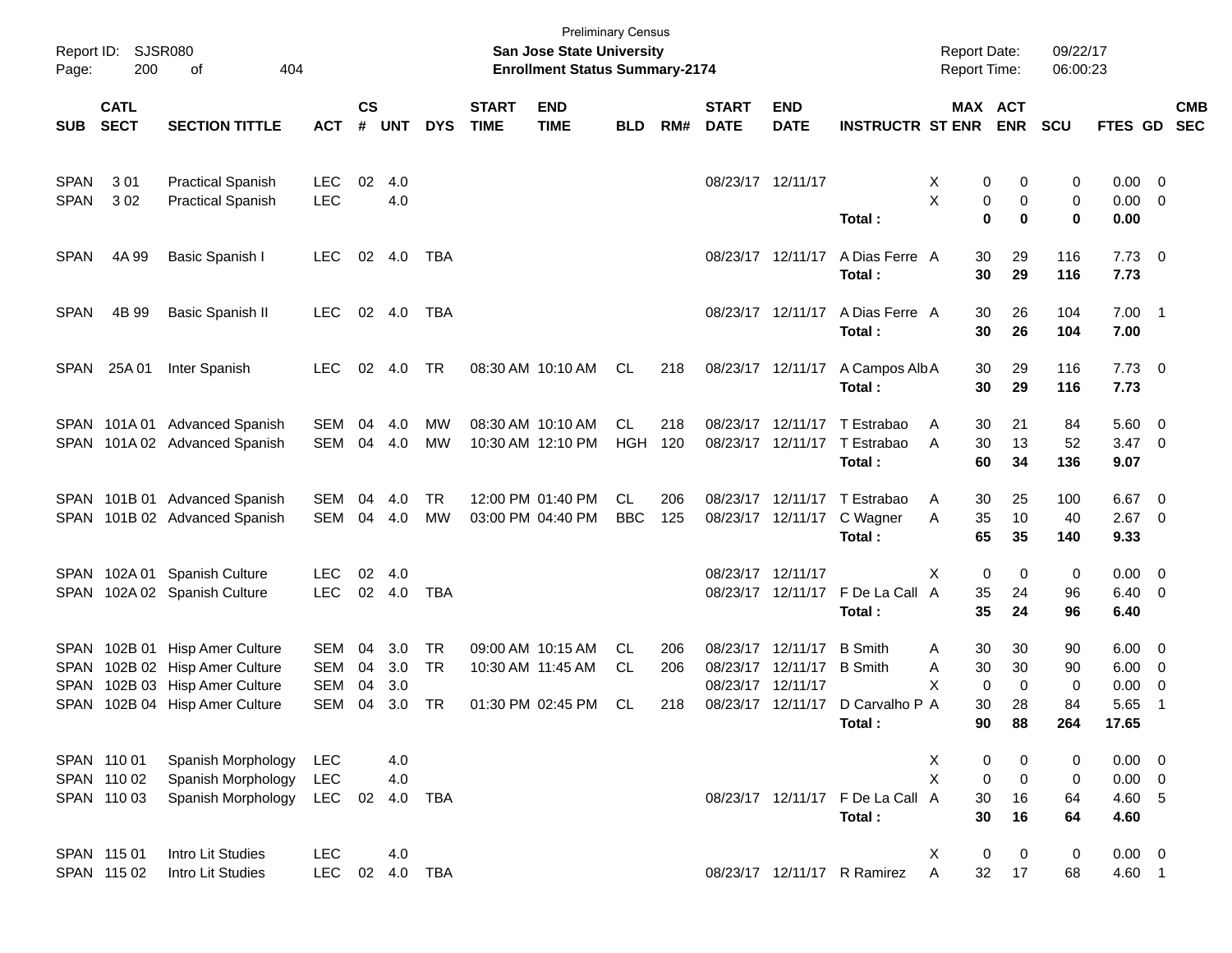| Page:       | Report ID: SJSR080<br>201                                  | of<br>404                                |            |                    |            |            |                             | <b>Preliminary Census</b><br>San Jose State University<br><b>Enrollment Status Summary-2174</b> |      |     |                             |                           |                             | <b>Report Date:</b><br>Report Time: |                            | 09/22/17<br>06:00:23 |                  |                            |            |
|-------------|------------------------------------------------------------|------------------------------------------|------------|--------------------|------------|------------|-----------------------------|-------------------------------------------------------------------------------------------------|------|-----|-----------------------------|---------------------------|-----------------------------|-------------------------------------|----------------------------|----------------------|------------------|----------------------------|------------|
| <b>SUB</b>  | <b>CATL</b><br><b>SECT</b><br><b>SECTION TITTLE</b><br>ACT |                                          |            | $\mathsf{cs}$<br># | <b>UNT</b> | <b>DYS</b> | <b>START</b><br><b>TIME</b> | <b>END</b><br><b>TIME</b>                                                                       | BLD. | RM# | <b>START</b><br><b>DATE</b> | <b>END</b><br><b>DATE</b> | <b>INSTRUCTR ST ENR ENR</b> |                                     | MAX ACT                    | SCU                  | FTES GD SEC      |                            | <b>CMB</b> |
|             |                                                            |                                          |            |                    |            |            |                             |                                                                                                 |      |     |                             |                           | Total:                      |                                     | 32<br>17                   | 68                   | 4.60             |                            |            |
|             | SPAN 120A 01                                               | Spanish Literature I                     | <b>LEC</b> |                    | 4.0        |            |                             |                                                                                                 |      |     |                             |                           |                             | X                                   | 0<br>0                     | 0                    | 0.00             | $\mathbf 0$                |            |
|             |                                                            | SPAN 120A 02 Spanish Literature I        | <b>LEC</b> | 02                 | 4.0        | <b>TBA</b> |                             |                                                                                                 |      |     |                             | 08/23/17 12/11/17         | T Estrabao                  | A                                   | 32<br>16                   | 64                   | 4.40             | $\overline{\phantom{0}}^2$ |            |
|             |                                                            |                                          |            |                    |            |            |                             |                                                                                                 |      |     |                             |                           | Total:                      |                                     | 32<br>16                   | 64                   | 4.40             |                            |            |
|             |                                                            | SPAN 140A 01 Spanish Amer Lit            | <b>LEC</b> |                    | 4.0        |            |                             |                                                                                                 |      |     |                             |                           |                             | X                                   | $\mathbf 0$<br>$\Omega$    | $\mathbf 0$          | 0.00             | $\overline{0}$             |            |
|             |                                                            | SPAN 140A 02 Spanish Amer Lit            | <b>LEC</b> | 02                 | 4.0        | <b>TBA</b> |                             |                                                                                                 |      |     |                             | 08/23/17 12/11/17         | C Samuelson A               |                                     | 24<br>17                   | 68                   | 4.87             | 5                          |            |
|             |                                                            |                                          |            |                    |            |            |                             |                                                                                                 |      |     |                             |                           | Total:                      |                                     | 24<br>17                   | 68                   | 4.87             |                            |            |
|             | SPAN 160A01                                                | <b>Hispanic Culture</b>                  | <b>LEC</b> |                    | 4.0        |            |                             |                                                                                                 |      |     |                             |                           |                             | X                                   | 0<br>0                     | 0                    | 0.00             | $\overline{\mathbf{0}}$    |            |
|             |                                                            | SPAN 160A 02 Hispanic Culture            | <b>LEC</b> |                    | 4.0        |            |                             |                                                                                                 |      |     |                             |                           |                             | X                                   | $\mathbf 0$<br>$\mathbf 0$ | $\mathbf 0$          | 0.00             | $\overline{0}$             |            |
| SPAN        | 160A 03                                                    | <b>Hispanic Culture</b>                  | LEC        | 02                 | 4.0        | <b>TBA</b> |                             |                                                                                                 |      |     |                             | 08/23/17 12/11/17         | R Ramirez                   | A                                   | 30<br>22                   | 88                   | 6.93 16          |                            |            |
|             |                                                            |                                          |            |                    |            |            |                             |                                                                                                 |      |     |                             |                           | Total:                      |                                     | 22<br>30                   | 88                   | 6.93             |                            |            |
|             | SPAN 170 01                                                | Spanish Translation                      | <b>LEC</b> |                    | 4.0        |            |                             |                                                                                                 |      |     |                             |                           |                             | X                                   | 0<br>0                     | 0                    | 0.00             | $\overline{0}$             |            |
|             | SPAN 170 02                                                | <b>Spanish Translation</b>               | <b>LEC</b> | 02                 | 4.0        | <b>TBA</b> |                             |                                                                                                 |      |     |                             | 08/23/17 12/11/17         | C Bacich                    | Α                                   | 30<br>24                   | 96                   | 6.60             | 3                          |            |
|             |                                                            |                                          |            |                    |            |            |                             |                                                                                                 |      |     |                             |                           | Total:                      |                                     | 30<br>24                   | 96                   | 6.60             |                            |            |
|             | SPAN 260 01                                                | 19th-20th Century Hi                     | <b>SEM</b> |                    | 4.0        |            |                             |                                                                                                 |      |     |                             |                           |                             | X                                   | $\mathbf 0$<br>0           | $\mathbf 0$          | 0.00             | $\overline{\mathbf{0}}$    |            |
|             | SPAN 260 02                                                | Sem Modernismo                           | <b>SEM</b> | 05                 | 3.0        | W          |                             | 06:00 PM 08:45 PM                                                                               | HB   | 405 |                             | 08/23/17 12/11/17         | V Fernández A               |                                     | 15<br>15                   | 45                   | 3.75 15          |                            |            |
|             |                                                            |                                          |            |                    |            |            |                             |                                                                                                 |      |     |                             |                           | Total:                      |                                     | 15<br>15                   | 45                   | 3.75             |                            |            |
|             | SPAN 298 01                                                | <b>Special Study</b>                     | <b>SUP</b> | 78                 | 1.0        | <b>TBA</b> |                             |                                                                                                 |      |     |                             | 08/23/17 12/11/17         | V Fernández A               |                                     | 5<br>4                     | 4                    | $0.33 - 4$       |                            |            |
|             | SPAN 298 02                                                | <b>Special Study</b>                     | <b>SUP</b> |                    | 78 1.0     | <b>TBA</b> |                             |                                                                                                 |      |     |                             | 08/23/17 12/11/17         | C Bacich                    | A                                   | $\sqrt{5}$<br>$\mathbf{1}$ | $\mathbf{1}$         | 0.08             | $\overline{1}$             |            |
|             |                                                            |                                          |            |                    |            |            |                             |                                                                                                 |      |     |                             |                           | Total:                      |                                     | 5<br>10                    | 5                    | 0.42             |                            |            |
| <b>VIET</b> | 1A 01                                                      | Elem Vietnamese                          | SEM 04     |                    | 3.0        | $\top$     |                             | 03:00 PM 05:45 PM                                                                               | CL   | 208 |                             | 08/23/17 12/11/17         | H Le                        | Α                                   | 25<br>25                   | 75                   | $5.00 \t 0$      |                            |            |
|             |                                                            |                                          |            |                    |            |            |                             |                                                                                                 |      |     |                             |                           | Total:                      |                                     | 25<br>25                   | 75                   | 5.00             |                            |            |
|             |                                                            |                                          |            |                    |            |            |                             |                                                                                                 |      |     |                             |                           |                             |                                     |                            |                      |                  |                            |            |
|             | <b>Department:</b>                                         | <b>World Languages &amp; Literatures</b> |            |                    |            |            |                             |                                                                                                 |      |     |                             | <b>Lower Division:</b>    | <b>Department Total:</b>    | 1923<br>1060                        | 1442                       | 5518                 | 372.62           |                            |            |
|             |                                                            |                                          |            |                    |            |            |                             |                                                                                                 |      |     |                             | <b>Upper Division:</b>    |                             | 813                                 | 881<br>533                 | 3531<br>1917         | 236.47<br>130.60 |                            |            |
|             |                                                            |                                          |            |                    |            |            |                             |                                                                                                 |      |     |                             |                           | <b>Graduate Division:</b>   |                                     | 50<br>28                   | 70                   | 5.55             |                            |            |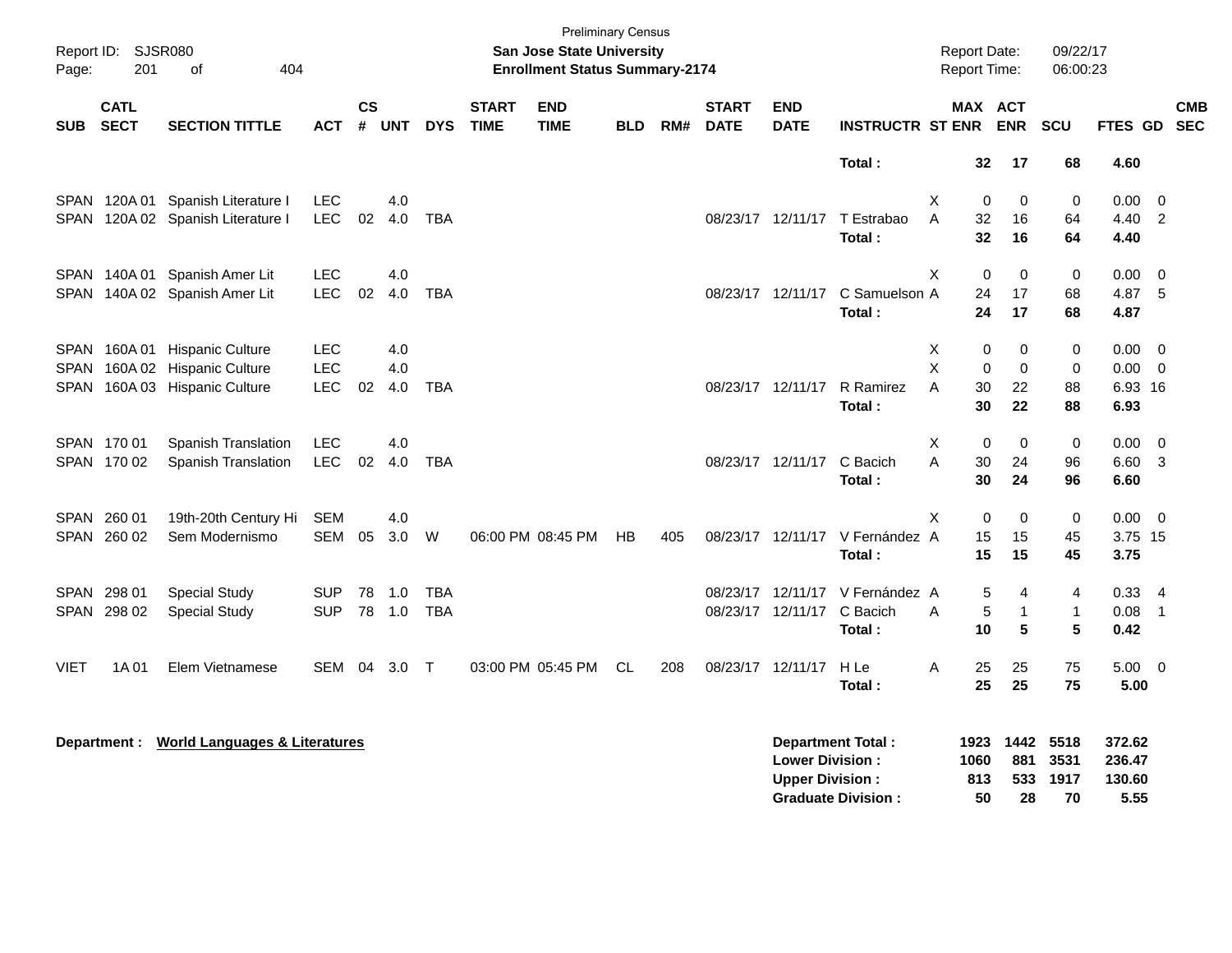| <b>San Jose State University</b><br>09/22/17<br>Report ID:<br>SJSR080<br><b>Report Date:</b><br>404<br><b>Enrollment Status Summary-2174</b><br>202<br><b>Report Time:</b><br>06:00:23<br>οf<br>$\mathbf{c}\mathbf{s}$<br><b>START</b><br><b>END</b><br><b>START</b><br>MAX ACT<br><b>CMB</b><br><b>CATL</b><br><b>END</b><br><b>SECT</b><br><b>SEC</b><br>#<br><b>DYS</b><br><b>TIME</b><br><b>TIME</b><br><b>DATE</b><br><b>DATE</b><br><b>INSTRUCTR ST ENR</b><br><b>ENR</b><br><b>SCU</b><br><b>SUB</b><br><b>SECTION TITTLE</b><br><b>ACT</b><br><b>UNT</b><br><b>BLD</b><br>RM#<br>FTES GD<br><b>College</b><br><b>Humanities &amp; the Arts</b><br>Department :<br><b>Humanities</b><br><b>LEC</b><br>01:30 PM 02:45 PM<br><b>WSQ</b><br>S Guenter<br>0.00<br>1A 01<br>American Civ<br>01<br>0.0<br>MW<br>109<br>08/23/17<br>12/11/17<br>35<br>34<br>102<br>0<br>Α<br><b>SEM</b><br>05<br>03:00 PM 04:15 PM<br>13.60<br>1A 02<br>American Civ<br>6.0<br><b>MW</b><br><b>DMH</b><br>226B<br>08/23/17<br>12/11/17<br>S Guenter<br>35<br>34<br>102<br>0<br>Α<br>01:30 PM 02:45 PM<br><b>WSQ</b><br>0.00<br>1A03<br>American Civ<br><b>LEC</b><br>01<br>0.0<br><b>MW</b><br>109<br>08/23/17<br>12/11/17<br>35<br>33<br>99<br>M Kapell<br>Α<br>0<br><b>SEM</b><br>05<br>03:00 PM 04:15 PM<br><b>ENG</b><br>13.20<br>1A 04<br>American Civ<br>6.0<br><b>MW</b><br>403<br>08/23/17<br>12/11/17<br>M Kapell<br>35<br>33<br>99<br>Α<br>0<br><b>LEC</b><br>01:30 PM 02:45 PM<br><b>WSQ</b><br>0.00<br>1A 05<br>American Civ<br>01<br>0.0<br><b>MW</b><br>109<br>08/23/17<br>12/11/17<br>V Lo<br>35<br>31<br>93<br>0<br>Α<br><b>SEM</b><br>05<br>03:00 PM 04:15 PM<br><b>ENG</b><br>232<br>12.40<br>1A 06<br>American Civ<br>6.0<br><b>MW</b><br>08/23/17<br>12/11/17<br>V Lo<br>35<br>31<br>93<br>0<br>Α<br><b>LEC</b><br>12:00 PM 01:15 PM<br><b>WSQ</b><br>0.00<br>1A 07<br>American Civ<br>01<br>0.0<br>TR<br>109<br>08/23/17<br>12/11/17<br>F Hsu<br>35<br>34<br>102<br>0<br>Α<br><b>SEM</b><br>05<br><b>TR</b><br>01:30 PM 02:45 PM<br><b>BBC</b><br>F Hsu<br>13.60<br>1A 08<br>American Civ<br>6.0<br>125<br>08/23/17<br>12/11/17<br>35<br>34<br>102<br>0<br>Α<br><b>LEC</b><br><b>TR</b><br>12:00 PM 01:15 PM<br><b>WSQ</b><br>0.00<br>1A 09<br>American Civ<br>01<br>0.0<br>109<br>08/23/17<br>12/11/17<br>L Trost<br>35<br>32<br>96<br>0<br>Α<br><b>SEM</b><br>05<br><b>TR</b><br>01:30 PM 02:45 PM<br><b>ENG</b><br>232<br>32<br>12.80<br>1A 10<br>American Civ<br>6.0<br>08/23/17<br>12/11/17<br>L Trost<br>35<br>96<br>0<br>Α<br><b>LEC</b><br><b>TR</b><br>12:00 PM 01:15 PM<br><b>WSQ</b><br>32<br>0.00<br>American Civ<br>01<br>0.0<br>109<br>08/23/17<br>12/11/17<br>J Franks<br>35<br>96<br>0<br>1A 11<br>Α<br><b>SEM</b><br>05<br><b>TR</b><br>01:30 PM 02:45 PM<br><b>ENG</b><br>32<br>12.80<br>1A 12<br>American Civ<br>6.0<br>403<br>08/23/17<br>12/11/17<br>J Franks<br>35<br>96<br>0<br>Α<br><b>LEC</b><br><b>WSQ</b><br>34<br>0.00<br>1A 13<br>American Civ<br>01<br>0.0<br><b>MW</b><br>09:00 AM 10:15 AM<br>109<br>08/23/17<br>12/11/17<br>35<br>102<br>0<br>K English<br>Α<br><b>SEM</b><br>05<br>13.60<br>American Civ<br>6.0<br><b>MW</b><br>10:30 AM 11:45 AM<br><b>SH</b><br>240<br>08/23/17<br>12/11/17<br>K English<br>35<br>34<br>102<br>0<br>1A 14<br>Α<br><b>LEC</b><br>0.00<br>American Civ<br>01<br>0.0<br>МW<br>09:00 AM 10:15 AM<br>WSQ<br>109<br>08/23/17<br>12/11/17<br>J Georges<br>35<br>34<br>102<br>0<br>1A 15<br>Α<br><b>SEM</b><br>05<br><b>BBC</b><br>13.60<br>American Civ<br>6.0<br><b>MW</b><br>10:30 AM 11:45 AM<br>125<br>08/23/17<br>12/11/17<br>J Georges<br>35<br>34<br>102<br>0<br>1A 16<br>Α<br><b>LEC</b><br><b>WSQ</b><br>0.00<br>1A 17<br>American Civ<br>01<br>0.0<br><b>MW</b><br>09:00 AM 10:15 AM<br>109<br>08/23/17<br>12/11/17<br>35<br>34<br>102<br>0<br>M Moore<br>Α<br><b>SEM</b><br>05<br><b>ENG</b><br>232<br>13.60<br>1A 18<br>American Civ<br>6.0<br><b>MW</b><br>10:30 AM 11:45 AM<br>08/23/17<br>12/11/17<br>M Moore<br>35<br>34<br>102<br>0<br>Α<br><b>LEC</b><br>12:00 PM 01:15 PM<br><b>BBC</b><br>0.00<br>1A 19<br>American Civ<br>01<br>0.0<br>МW<br>202<br>08/23/17<br>12/11/17<br>L Trost<br>35<br>34<br>102<br>0<br>Α<br><b>SEM</b><br>05<br>01:30 PM 02:45 PM<br><b>ENG</b><br>232<br>13.60<br>1A 20<br>American Civ<br>6.0<br><b>MW</b><br>08/23/17<br>12/11/17<br>L Trost<br>35<br>34<br>102<br>0<br>Α<br><b>LEC</b><br>12:00 PM 01:15 PM<br><b>BBC</b><br>202<br>A Cushner<br>0.00<br>1A 21<br>American Civ<br>01<br>0.0<br><b>MW</b><br>08/23/17<br>12/11/17<br>35<br>35<br>105<br>0<br>A<br><b>SEM</b><br>05<br>01:30 PM 02:45 PM<br>14.00<br>1A 22<br>American Civ<br>6.0<br><b>MW</b><br><b>ENG</b><br>403<br>08/23/17<br>12/11/17<br>A Cushner<br>35<br>35<br>105<br>0<br>A<br><b>LEC</b><br>12:00 PM 01:15 PM<br>12/11/17<br>35<br>34<br>0.00<br>1A 23<br>American Civ<br>01<br>0.0<br><b>MW</b><br><b>BBC</b><br>202<br>08/23/17<br>J Wozniak<br>102<br>0<br>Α<br><b>SEM</b><br>35<br>34<br>13.60<br>1A 24<br>American Civ<br>05<br>6.0<br>МW<br>01:30 PM 02:45 PM<br><b>SH</b><br>240<br>08/23/17<br>12/11/17<br>J Wozniak<br>Α<br>102<br>0<br>802<br>2406<br>Total:<br>840<br>160.40<br><b>LEC</b><br>01:30 PM 02:45 PM<br><b>WSQ</b><br>AMS<br>1B 10<br>American Civ<br>01<br>0.0<br>TR<br>109<br>08/23/17<br>12/11/17<br>J Ormsbee<br>35<br>32<br>96<br>0.00<br>0<br>Α<br><b>SEM</b><br><b>TR</b><br>12/11/17<br>32<br>12.80<br>AMS<br>1B 11<br>American Civ<br>05<br>6.0<br>03:00 PM 04:15 PM<br><b>DMH</b><br>226B<br>08/23/17<br>J Ormsbee<br>35<br>96<br>A<br>0<br>AMS<br><b>LEC</b><br><b>TR</b><br>01:30 PM 02:45 PM<br>WSQ 109<br>08/23/17 12/11/17 A Cushner<br>35<br>35<br>0.00<br>1B 20<br>American Civ<br>01 0.0<br>105<br>0<br>A<br>03:00 PM 04:15 PM<br>08/23/17 12/11/17 A Cushner<br>14.00 0<br>AMS<br>1B 21<br>American Civ<br>SEM 05 6.0<br>TR<br>ENG 403<br>35<br>35<br>A<br>105<br>American Civ<br>LEC 01 0.0<br>$0.00 \t 0$<br>AMS<br>1B 30<br>TR<br>01:30 PM 02:45 PM<br>WSQ 109<br>08/23/17 12/11/17<br>J Wozniak<br>35<br>33<br>99<br>A<br>SEM 05 6.0<br>03:00 PM 04:15 PM ENG 232<br>08/23/17 12/11/17 J Wozniak<br>AMS<br>1B 31<br>American Civ<br>TR.<br>35<br>33<br>13.20 0<br>A<br>99<br>40.00<br>Total:<br>210<br>200<br>600<br>AMS 159 01<br>Nat & World Cult<br>SEM 05 3.0 R<br>06:00 PM 08:45 PM CL<br>08/23/17 12/11/17 J Ormsbee<br>0 C<br>111<br>A<br>9<br>1.80<br>40<br>27<br>ENVS 159 01<br>SEM 05 3.0<br>08/23/17 12/11/17 J Ormsbee<br>Nat & World Cult<br>06:00 PM 08:45 PM<br>111<br>0<br>10<br>30<br>2.00<br>R.<br>- CL<br>A<br>$0\,$ C<br>HUM 159 01<br>SEM 05 3.0 R<br>06:00 PM 08:45 PM CL<br>08/23/17 12/11/17 J Ormsbee<br>0.40 0 C |       |                  |  |  |  | <b>Preliminary Census</b> |     |  |   |             |                |   |  |  |
|-------------------------------------------------------------------------------------------------------------------------------------------------------------------------------------------------------------------------------------------------------------------------------------------------------------------------------------------------------------------------------------------------------------------------------------------------------------------------------------------------------------------------------------------------------------------------------------------------------------------------------------------------------------------------------------------------------------------------------------------------------------------------------------------------------------------------------------------------------------------------------------------------------------------------------------------------------------------------------------------------------------------------------------------------------------------------------------------------------------------------------------------------------------------------------------------------------------------------------------------------------------------------------------------------------------------------------------------------------------------------------------------------------------------------------------------------------------------------------------------------------------------------------------------------------------------------------------------------------------------------------------------------------------------------------------------------------------------------------------------------------------------------------------------------------------------------------------------------------------------------------------------------------------------------------------------------------------------------------------------------------------------------------------------------------------------------------------------------------------------------------------------------------------------------------------------------------------------------------------------------------------------------------------------------------------------------------------------------------------------------------------------------------------------------------------------------------------------------------------------------------------------------------------------------------------------------------------------------------------------------------------------------------------------------------------------------------------------------------------------------------------------------------------------------------------------------------------------------------------------------------------------------------------------------------------------------------------------------------------------------------------------------------------------------------------------------------------------------------------------------------------------------------------------------------------------------------------------------------------------------------------------------------------------------------------------------------------------------------------------------------------------------------------------------------------------------------------------------------------------------------------------------------------------------------------------------------------------------------------------------------------------------------------------------------------------------------------------------------------------------------------------------------------------------------------------------------------------------------------------------------------------------------------------------------------------------------------------------------------------------------------------------------------------------------------------------------------------------------------------------------------------------------------------------------------------------------------------------------------------------------------------------------------------------------------------------------------------------------------------------------------------------------------------------------------------------------------------------------------------------------------------------------------------------------------------------------------------------------------------------------------------------------------------------------------------------------------------------------------------------------------------------------------------------------------------------------------------------------------------------------------------------------------------------------------------------------------------------------------------------------------------------------------------------------------------------------------------------------------------------------------------------------------------------------------------------------------------------------------------------------------------------------------------------------------------------------------------------------------------------------------------------------------------------------------------------------------------------------------------------------------------------------------------------------------------------------------------------------------------------------------------------------------------------------------------------------------------------------------------------------------------------------------------------------------------------------------------------------------------------------------------------------------------------------------------------------------------------------------------------------------------------------------------------------------------------------------------------------------------------------------------------------------------------------------------------------------------------------------------------------------------------------------------------------------------------------------------------------------------------------------------------------------------------------------------------------------------------------------------------------------------------------------------------------------------------------------------------------------------------------------------------------------------------------------|-------|------------------|--|--|--|---------------------------|-----|--|---|-------------|----------------|---|--|--|
|                                                                                                                                                                                                                                                                                                                                                                                                                                                                                                                                                                                                                                                                                                                                                                                                                                                                                                                                                                                                                                                                                                                                                                                                                                                                                                                                                                                                                                                                                                                                                                                                                                                                                                                                                                                                                                                                                                                                                                                                                                                                                                                                                                                                                                                                                                                                                                                                                                                                                                                                                                                                                                                                                                                                                                                                                                                                                                                                                                                                                                                                                                                                                                                                                                                                                                                                                                                                                                                                                                                                                                                                                                                                                                                                                                                                                                                                                                                                                                                                                                                                                                                                                                                                                                                                                                                                                                                                                                                                                                                                                                                                                                                                                                                                                                                                                                                                                                                                                                                                                                                                                                                                                                                                                                                                                                                                                                                                                                                                                                                                                                                                                                                                                                                                                                                                                                                                                                                                                                                                                                                                                                                                                                                                                                                                                                                                                                                                                                                                                                                                                                                                                                                                                     |       |                  |  |  |  |                           |     |  |   |             |                |   |  |  |
|                                                                                                                                                                                                                                                                                                                                                                                                                                                                                                                                                                                                                                                                                                                                                                                                                                                                                                                                                                                                                                                                                                                                                                                                                                                                                                                                                                                                                                                                                                                                                                                                                                                                                                                                                                                                                                                                                                                                                                                                                                                                                                                                                                                                                                                                                                                                                                                                                                                                                                                                                                                                                                                                                                                                                                                                                                                                                                                                                                                                                                                                                                                                                                                                                                                                                                                                                                                                                                                                                                                                                                                                                                                                                                                                                                                                                                                                                                                                                                                                                                                                                                                                                                                                                                                                                                                                                                                                                                                                                                                                                                                                                                                                                                                                                                                                                                                                                                                                                                                                                                                                                                                                                                                                                                                                                                                                                                                                                                                                                                                                                                                                                                                                                                                                                                                                                                                                                                                                                                                                                                                                                                                                                                                                                                                                                                                                                                                                                                                                                                                                                                                                                                                                                     | Page: |                  |  |  |  |                           |     |  |   |             |                |   |  |  |
|                                                                                                                                                                                                                                                                                                                                                                                                                                                                                                                                                                                                                                                                                                                                                                                                                                                                                                                                                                                                                                                                                                                                                                                                                                                                                                                                                                                                                                                                                                                                                                                                                                                                                                                                                                                                                                                                                                                                                                                                                                                                                                                                                                                                                                                                                                                                                                                                                                                                                                                                                                                                                                                                                                                                                                                                                                                                                                                                                                                                                                                                                                                                                                                                                                                                                                                                                                                                                                                                                                                                                                                                                                                                                                                                                                                                                                                                                                                                                                                                                                                                                                                                                                                                                                                                                                                                                                                                                                                                                                                                                                                                                                                                                                                                                                                                                                                                                                                                                                                                                                                                                                                                                                                                                                                                                                                                                                                                                                                                                                                                                                                                                                                                                                                                                                                                                                                                                                                                                                                                                                                                                                                                                                                                                                                                                                                                                                                                                                                                                                                                                                                                                                                                                     |       |                  |  |  |  |                           |     |  |   |             |                |   |  |  |
|                                                                                                                                                                                                                                                                                                                                                                                                                                                                                                                                                                                                                                                                                                                                                                                                                                                                                                                                                                                                                                                                                                                                                                                                                                                                                                                                                                                                                                                                                                                                                                                                                                                                                                                                                                                                                                                                                                                                                                                                                                                                                                                                                                                                                                                                                                                                                                                                                                                                                                                                                                                                                                                                                                                                                                                                                                                                                                                                                                                                                                                                                                                                                                                                                                                                                                                                                                                                                                                                                                                                                                                                                                                                                                                                                                                                                                                                                                                                                                                                                                                                                                                                                                                                                                                                                                                                                                                                                                                                                                                                                                                                                                                                                                                                                                                                                                                                                                                                                                                                                                                                                                                                                                                                                                                                                                                                                                                                                                                                                                                                                                                                                                                                                                                                                                                                                                                                                                                                                                                                                                                                                                                                                                                                                                                                                                                                                                                                                                                                                                                                                                                                                                                                                     |       |                  |  |  |  |                           |     |  |   |             |                |   |  |  |
|                                                                                                                                                                                                                                                                                                                                                                                                                                                                                                                                                                                                                                                                                                                                                                                                                                                                                                                                                                                                                                                                                                                                                                                                                                                                                                                                                                                                                                                                                                                                                                                                                                                                                                                                                                                                                                                                                                                                                                                                                                                                                                                                                                                                                                                                                                                                                                                                                                                                                                                                                                                                                                                                                                                                                                                                                                                                                                                                                                                                                                                                                                                                                                                                                                                                                                                                                                                                                                                                                                                                                                                                                                                                                                                                                                                                                                                                                                                                                                                                                                                                                                                                                                                                                                                                                                                                                                                                                                                                                                                                                                                                                                                                                                                                                                                                                                                                                                                                                                                                                                                                                                                                                                                                                                                                                                                                                                                                                                                                                                                                                                                                                                                                                                                                                                                                                                                                                                                                                                                                                                                                                                                                                                                                                                                                                                                                                                                                                                                                                                                                                                                                                                                                                     |       |                  |  |  |  |                           |     |  |   |             |                |   |  |  |
|                                                                                                                                                                                                                                                                                                                                                                                                                                                                                                                                                                                                                                                                                                                                                                                                                                                                                                                                                                                                                                                                                                                                                                                                                                                                                                                                                                                                                                                                                                                                                                                                                                                                                                                                                                                                                                                                                                                                                                                                                                                                                                                                                                                                                                                                                                                                                                                                                                                                                                                                                                                                                                                                                                                                                                                                                                                                                                                                                                                                                                                                                                                                                                                                                                                                                                                                                                                                                                                                                                                                                                                                                                                                                                                                                                                                                                                                                                                                                                                                                                                                                                                                                                                                                                                                                                                                                                                                                                                                                                                                                                                                                                                                                                                                                                                                                                                                                                                                                                                                                                                                                                                                                                                                                                                                                                                                                                                                                                                                                                                                                                                                                                                                                                                                                                                                                                                                                                                                                                                                                                                                                                                                                                                                                                                                                                                                                                                                                                                                                                                                                                                                                                                                                     |       |                  |  |  |  |                           |     |  |   |             |                |   |  |  |
|                                                                                                                                                                                                                                                                                                                                                                                                                                                                                                                                                                                                                                                                                                                                                                                                                                                                                                                                                                                                                                                                                                                                                                                                                                                                                                                                                                                                                                                                                                                                                                                                                                                                                                                                                                                                                                                                                                                                                                                                                                                                                                                                                                                                                                                                                                                                                                                                                                                                                                                                                                                                                                                                                                                                                                                                                                                                                                                                                                                                                                                                                                                                                                                                                                                                                                                                                                                                                                                                                                                                                                                                                                                                                                                                                                                                                                                                                                                                                                                                                                                                                                                                                                                                                                                                                                                                                                                                                                                                                                                                                                                                                                                                                                                                                                                                                                                                                                                                                                                                                                                                                                                                                                                                                                                                                                                                                                                                                                                                                                                                                                                                                                                                                                                                                                                                                                                                                                                                                                                                                                                                                                                                                                                                                                                                                                                                                                                                                                                                                                                                                                                                                                                                                     |       |                  |  |  |  |                           |     |  |   |             |                |   |  |  |
|                                                                                                                                                                                                                                                                                                                                                                                                                                                                                                                                                                                                                                                                                                                                                                                                                                                                                                                                                                                                                                                                                                                                                                                                                                                                                                                                                                                                                                                                                                                                                                                                                                                                                                                                                                                                                                                                                                                                                                                                                                                                                                                                                                                                                                                                                                                                                                                                                                                                                                                                                                                                                                                                                                                                                                                                                                                                                                                                                                                                                                                                                                                                                                                                                                                                                                                                                                                                                                                                                                                                                                                                                                                                                                                                                                                                                                                                                                                                                                                                                                                                                                                                                                                                                                                                                                                                                                                                                                                                                                                                                                                                                                                                                                                                                                                                                                                                                                                                                                                                                                                                                                                                                                                                                                                                                                                                                                                                                                                                                                                                                                                                                                                                                                                                                                                                                                                                                                                                                                                                                                                                                                                                                                                                                                                                                                                                                                                                                                                                                                                                                                                                                                                                                     | AMS   |                  |  |  |  |                           |     |  |   |             |                |   |  |  |
|                                                                                                                                                                                                                                                                                                                                                                                                                                                                                                                                                                                                                                                                                                                                                                                                                                                                                                                                                                                                                                                                                                                                                                                                                                                                                                                                                                                                                                                                                                                                                                                                                                                                                                                                                                                                                                                                                                                                                                                                                                                                                                                                                                                                                                                                                                                                                                                                                                                                                                                                                                                                                                                                                                                                                                                                                                                                                                                                                                                                                                                                                                                                                                                                                                                                                                                                                                                                                                                                                                                                                                                                                                                                                                                                                                                                                                                                                                                                                                                                                                                                                                                                                                                                                                                                                                                                                                                                                                                                                                                                                                                                                                                                                                                                                                                                                                                                                                                                                                                                                                                                                                                                                                                                                                                                                                                                                                                                                                                                                                                                                                                                                                                                                                                                                                                                                                                                                                                                                                                                                                                                                                                                                                                                                                                                                                                                                                                                                                                                                                                                                                                                                                                                                     | AMS   |                  |  |  |  |                           |     |  |   |             |                |   |  |  |
|                                                                                                                                                                                                                                                                                                                                                                                                                                                                                                                                                                                                                                                                                                                                                                                                                                                                                                                                                                                                                                                                                                                                                                                                                                                                                                                                                                                                                                                                                                                                                                                                                                                                                                                                                                                                                                                                                                                                                                                                                                                                                                                                                                                                                                                                                                                                                                                                                                                                                                                                                                                                                                                                                                                                                                                                                                                                                                                                                                                                                                                                                                                                                                                                                                                                                                                                                                                                                                                                                                                                                                                                                                                                                                                                                                                                                                                                                                                                                                                                                                                                                                                                                                                                                                                                                                                                                                                                                                                                                                                                                                                                                                                                                                                                                                                                                                                                                                                                                                                                                                                                                                                                                                                                                                                                                                                                                                                                                                                                                                                                                                                                                                                                                                                                                                                                                                                                                                                                                                                                                                                                                                                                                                                                                                                                                                                                                                                                                                                                                                                                                                                                                                                                                     | AMS   |                  |  |  |  |                           |     |  |   |             |                |   |  |  |
|                                                                                                                                                                                                                                                                                                                                                                                                                                                                                                                                                                                                                                                                                                                                                                                                                                                                                                                                                                                                                                                                                                                                                                                                                                                                                                                                                                                                                                                                                                                                                                                                                                                                                                                                                                                                                                                                                                                                                                                                                                                                                                                                                                                                                                                                                                                                                                                                                                                                                                                                                                                                                                                                                                                                                                                                                                                                                                                                                                                                                                                                                                                                                                                                                                                                                                                                                                                                                                                                                                                                                                                                                                                                                                                                                                                                                                                                                                                                                                                                                                                                                                                                                                                                                                                                                                                                                                                                                                                                                                                                                                                                                                                                                                                                                                                                                                                                                                                                                                                                                                                                                                                                                                                                                                                                                                                                                                                                                                                                                                                                                                                                                                                                                                                                                                                                                                                                                                                                                                                                                                                                                                                                                                                                                                                                                                                                                                                                                                                                                                                                                                                                                                                                                     | AMS   |                  |  |  |  |                           |     |  |   |             |                |   |  |  |
|                                                                                                                                                                                                                                                                                                                                                                                                                                                                                                                                                                                                                                                                                                                                                                                                                                                                                                                                                                                                                                                                                                                                                                                                                                                                                                                                                                                                                                                                                                                                                                                                                                                                                                                                                                                                                                                                                                                                                                                                                                                                                                                                                                                                                                                                                                                                                                                                                                                                                                                                                                                                                                                                                                                                                                                                                                                                                                                                                                                                                                                                                                                                                                                                                                                                                                                                                                                                                                                                                                                                                                                                                                                                                                                                                                                                                                                                                                                                                                                                                                                                                                                                                                                                                                                                                                                                                                                                                                                                                                                                                                                                                                                                                                                                                                                                                                                                                                                                                                                                                                                                                                                                                                                                                                                                                                                                                                                                                                                                                                                                                                                                                                                                                                                                                                                                                                                                                                                                                                                                                                                                                                                                                                                                                                                                                                                                                                                                                                                                                                                                                                                                                                                                                     | AMS   |                  |  |  |  |                           |     |  |   |             |                |   |  |  |
|                                                                                                                                                                                                                                                                                                                                                                                                                                                                                                                                                                                                                                                                                                                                                                                                                                                                                                                                                                                                                                                                                                                                                                                                                                                                                                                                                                                                                                                                                                                                                                                                                                                                                                                                                                                                                                                                                                                                                                                                                                                                                                                                                                                                                                                                                                                                                                                                                                                                                                                                                                                                                                                                                                                                                                                                                                                                                                                                                                                                                                                                                                                                                                                                                                                                                                                                                                                                                                                                                                                                                                                                                                                                                                                                                                                                                                                                                                                                                                                                                                                                                                                                                                                                                                                                                                                                                                                                                                                                                                                                                                                                                                                                                                                                                                                                                                                                                                                                                                                                                                                                                                                                                                                                                                                                                                                                                                                                                                                                                                                                                                                                                                                                                                                                                                                                                                                                                                                                                                                                                                                                                                                                                                                                                                                                                                                                                                                                                                                                                                                                                                                                                                                                                     | AMS   |                  |  |  |  |                           |     |  |   |             |                |   |  |  |
|                                                                                                                                                                                                                                                                                                                                                                                                                                                                                                                                                                                                                                                                                                                                                                                                                                                                                                                                                                                                                                                                                                                                                                                                                                                                                                                                                                                                                                                                                                                                                                                                                                                                                                                                                                                                                                                                                                                                                                                                                                                                                                                                                                                                                                                                                                                                                                                                                                                                                                                                                                                                                                                                                                                                                                                                                                                                                                                                                                                                                                                                                                                                                                                                                                                                                                                                                                                                                                                                                                                                                                                                                                                                                                                                                                                                                                                                                                                                                                                                                                                                                                                                                                                                                                                                                                                                                                                                                                                                                                                                                                                                                                                                                                                                                                                                                                                                                                                                                                                                                                                                                                                                                                                                                                                                                                                                                                                                                                                                                                                                                                                                                                                                                                                                                                                                                                                                                                                                                                                                                                                                                                                                                                                                                                                                                                                                                                                                                                                                                                                                                                                                                                                                                     | AMS   |                  |  |  |  |                           |     |  |   |             |                |   |  |  |
|                                                                                                                                                                                                                                                                                                                                                                                                                                                                                                                                                                                                                                                                                                                                                                                                                                                                                                                                                                                                                                                                                                                                                                                                                                                                                                                                                                                                                                                                                                                                                                                                                                                                                                                                                                                                                                                                                                                                                                                                                                                                                                                                                                                                                                                                                                                                                                                                                                                                                                                                                                                                                                                                                                                                                                                                                                                                                                                                                                                                                                                                                                                                                                                                                                                                                                                                                                                                                                                                                                                                                                                                                                                                                                                                                                                                                                                                                                                                                                                                                                                                                                                                                                                                                                                                                                                                                                                                                                                                                                                                                                                                                                                                                                                                                                                                                                                                                                                                                                                                                                                                                                                                                                                                                                                                                                                                                                                                                                                                                                                                                                                                                                                                                                                                                                                                                                                                                                                                                                                                                                                                                                                                                                                                                                                                                                                                                                                                                                                                                                                                                                                                                                                                                     | AMS   |                  |  |  |  |                           |     |  |   |             |                |   |  |  |
|                                                                                                                                                                                                                                                                                                                                                                                                                                                                                                                                                                                                                                                                                                                                                                                                                                                                                                                                                                                                                                                                                                                                                                                                                                                                                                                                                                                                                                                                                                                                                                                                                                                                                                                                                                                                                                                                                                                                                                                                                                                                                                                                                                                                                                                                                                                                                                                                                                                                                                                                                                                                                                                                                                                                                                                                                                                                                                                                                                                                                                                                                                                                                                                                                                                                                                                                                                                                                                                                                                                                                                                                                                                                                                                                                                                                                                                                                                                                                                                                                                                                                                                                                                                                                                                                                                                                                                                                                                                                                                                                                                                                                                                                                                                                                                                                                                                                                                                                                                                                                                                                                                                                                                                                                                                                                                                                                                                                                                                                                                                                                                                                                                                                                                                                                                                                                                                                                                                                                                                                                                                                                                                                                                                                                                                                                                                                                                                                                                                                                                                                                                                                                                                                                     | AMS   |                  |  |  |  |                           |     |  |   |             |                |   |  |  |
|                                                                                                                                                                                                                                                                                                                                                                                                                                                                                                                                                                                                                                                                                                                                                                                                                                                                                                                                                                                                                                                                                                                                                                                                                                                                                                                                                                                                                                                                                                                                                                                                                                                                                                                                                                                                                                                                                                                                                                                                                                                                                                                                                                                                                                                                                                                                                                                                                                                                                                                                                                                                                                                                                                                                                                                                                                                                                                                                                                                                                                                                                                                                                                                                                                                                                                                                                                                                                                                                                                                                                                                                                                                                                                                                                                                                                                                                                                                                                                                                                                                                                                                                                                                                                                                                                                                                                                                                                                                                                                                                                                                                                                                                                                                                                                                                                                                                                                                                                                                                                                                                                                                                                                                                                                                                                                                                                                                                                                                                                                                                                                                                                                                                                                                                                                                                                                                                                                                                                                                                                                                                                                                                                                                                                                                                                                                                                                                                                                                                                                                                                                                                                                                                                     | AMS   |                  |  |  |  |                           |     |  |   |             |                |   |  |  |
|                                                                                                                                                                                                                                                                                                                                                                                                                                                                                                                                                                                                                                                                                                                                                                                                                                                                                                                                                                                                                                                                                                                                                                                                                                                                                                                                                                                                                                                                                                                                                                                                                                                                                                                                                                                                                                                                                                                                                                                                                                                                                                                                                                                                                                                                                                                                                                                                                                                                                                                                                                                                                                                                                                                                                                                                                                                                                                                                                                                                                                                                                                                                                                                                                                                                                                                                                                                                                                                                                                                                                                                                                                                                                                                                                                                                                                                                                                                                                                                                                                                                                                                                                                                                                                                                                                                                                                                                                                                                                                                                                                                                                                                                                                                                                                                                                                                                                                                                                                                                                                                                                                                                                                                                                                                                                                                                                                                                                                                                                                                                                                                                                                                                                                                                                                                                                                                                                                                                                                                                                                                                                                                                                                                                                                                                                                                                                                                                                                                                                                                                                                                                                                                                                     | AMS   |                  |  |  |  |                           |     |  |   |             |                |   |  |  |
|                                                                                                                                                                                                                                                                                                                                                                                                                                                                                                                                                                                                                                                                                                                                                                                                                                                                                                                                                                                                                                                                                                                                                                                                                                                                                                                                                                                                                                                                                                                                                                                                                                                                                                                                                                                                                                                                                                                                                                                                                                                                                                                                                                                                                                                                                                                                                                                                                                                                                                                                                                                                                                                                                                                                                                                                                                                                                                                                                                                                                                                                                                                                                                                                                                                                                                                                                                                                                                                                                                                                                                                                                                                                                                                                                                                                                                                                                                                                                                                                                                                                                                                                                                                                                                                                                                                                                                                                                                                                                                                                                                                                                                                                                                                                                                                                                                                                                                                                                                                                                                                                                                                                                                                                                                                                                                                                                                                                                                                                                                                                                                                                                                                                                                                                                                                                                                                                                                                                                                                                                                                                                                                                                                                                                                                                                                                                                                                                                                                                                                                                                                                                                                                                                     | AMS   |                  |  |  |  |                           |     |  |   |             |                |   |  |  |
|                                                                                                                                                                                                                                                                                                                                                                                                                                                                                                                                                                                                                                                                                                                                                                                                                                                                                                                                                                                                                                                                                                                                                                                                                                                                                                                                                                                                                                                                                                                                                                                                                                                                                                                                                                                                                                                                                                                                                                                                                                                                                                                                                                                                                                                                                                                                                                                                                                                                                                                                                                                                                                                                                                                                                                                                                                                                                                                                                                                                                                                                                                                                                                                                                                                                                                                                                                                                                                                                                                                                                                                                                                                                                                                                                                                                                                                                                                                                                                                                                                                                                                                                                                                                                                                                                                                                                                                                                                                                                                                                                                                                                                                                                                                                                                                                                                                                                                                                                                                                                                                                                                                                                                                                                                                                                                                                                                                                                                                                                                                                                                                                                                                                                                                                                                                                                                                                                                                                                                                                                                                                                                                                                                                                                                                                                                                                                                                                                                                                                                                                                                                                                                                                                     | AMS   |                  |  |  |  |                           |     |  |   |             |                |   |  |  |
|                                                                                                                                                                                                                                                                                                                                                                                                                                                                                                                                                                                                                                                                                                                                                                                                                                                                                                                                                                                                                                                                                                                                                                                                                                                                                                                                                                                                                                                                                                                                                                                                                                                                                                                                                                                                                                                                                                                                                                                                                                                                                                                                                                                                                                                                                                                                                                                                                                                                                                                                                                                                                                                                                                                                                                                                                                                                                                                                                                                                                                                                                                                                                                                                                                                                                                                                                                                                                                                                                                                                                                                                                                                                                                                                                                                                                                                                                                                                                                                                                                                                                                                                                                                                                                                                                                                                                                                                                                                                                                                                                                                                                                                                                                                                                                                                                                                                                                                                                                                                                                                                                                                                                                                                                                                                                                                                                                                                                                                                                                                                                                                                                                                                                                                                                                                                                                                                                                                                                                                                                                                                                                                                                                                                                                                                                                                                                                                                                                                                                                                                                                                                                                                                                     | AMS   |                  |  |  |  |                           |     |  |   |             |                |   |  |  |
|                                                                                                                                                                                                                                                                                                                                                                                                                                                                                                                                                                                                                                                                                                                                                                                                                                                                                                                                                                                                                                                                                                                                                                                                                                                                                                                                                                                                                                                                                                                                                                                                                                                                                                                                                                                                                                                                                                                                                                                                                                                                                                                                                                                                                                                                                                                                                                                                                                                                                                                                                                                                                                                                                                                                                                                                                                                                                                                                                                                                                                                                                                                                                                                                                                                                                                                                                                                                                                                                                                                                                                                                                                                                                                                                                                                                                                                                                                                                                                                                                                                                                                                                                                                                                                                                                                                                                                                                                                                                                                                                                                                                                                                                                                                                                                                                                                                                                                                                                                                                                                                                                                                                                                                                                                                                                                                                                                                                                                                                                                                                                                                                                                                                                                                                                                                                                                                                                                                                                                                                                                                                                                                                                                                                                                                                                                                                                                                                                                                                                                                                                                                                                                                                                     | AMS   |                  |  |  |  |                           |     |  |   |             |                |   |  |  |
|                                                                                                                                                                                                                                                                                                                                                                                                                                                                                                                                                                                                                                                                                                                                                                                                                                                                                                                                                                                                                                                                                                                                                                                                                                                                                                                                                                                                                                                                                                                                                                                                                                                                                                                                                                                                                                                                                                                                                                                                                                                                                                                                                                                                                                                                                                                                                                                                                                                                                                                                                                                                                                                                                                                                                                                                                                                                                                                                                                                                                                                                                                                                                                                                                                                                                                                                                                                                                                                                                                                                                                                                                                                                                                                                                                                                                                                                                                                                                                                                                                                                                                                                                                                                                                                                                                                                                                                                                                                                                                                                                                                                                                                                                                                                                                                                                                                                                                                                                                                                                                                                                                                                                                                                                                                                                                                                                                                                                                                                                                                                                                                                                                                                                                                                                                                                                                                                                                                                                                                                                                                                                                                                                                                                                                                                                                                                                                                                                                                                                                                                                                                                                                                                                     | AMS   |                  |  |  |  |                           |     |  |   |             |                |   |  |  |
|                                                                                                                                                                                                                                                                                                                                                                                                                                                                                                                                                                                                                                                                                                                                                                                                                                                                                                                                                                                                                                                                                                                                                                                                                                                                                                                                                                                                                                                                                                                                                                                                                                                                                                                                                                                                                                                                                                                                                                                                                                                                                                                                                                                                                                                                                                                                                                                                                                                                                                                                                                                                                                                                                                                                                                                                                                                                                                                                                                                                                                                                                                                                                                                                                                                                                                                                                                                                                                                                                                                                                                                                                                                                                                                                                                                                                                                                                                                                                                                                                                                                                                                                                                                                                                                                                                                                                                                                                                                                                                                                                                                                                                                                                                                                                                                                                                                                                                                                                                                                                                                                                                                                                                                                                                                                                                                                                                                                                                                                                                                                                                                                                                                                                                                                                                                                                                                                                                                                                                                                                                                                                                                                                                                                                                                                                                                                                                                                                                                                                                                                                                                                                                                                                     | AMS   |                  |  |  |  |                           |     |  |   |             |                |   |  |  |
|                                                                                                                                                                                                                                                                                                                                                                                                                                                                                                                                                                                                                                                                                                                                                                                                                                                                                                                                                                                                                                                                                                                                                                                                                                                                                                                                                                                                                                                                                                                                                                                                                                                                                                                                                                                                                                                                                                                                                                                                                                                                                                                                                                                                                                                                                                                                                                                                                                                                                                                                                                                                                                                                                                                                                                                                                                                                                                                                                                                                                                                                                                                                                                                                                                                                                                                                                                                                                                                                                                                                                                                                                                                                                                                                                                                                                                                                                                                                                                                                                                                                                                                                                                                                                                                                                                                                                                                                                                                                                                                                                                                                                                                                                                                                                                                                                                                                                                                                                                                                                                                                                                                                                                                                                                                                                                                                                                                                                                                                                                                                                                                                                                                                                                                                                                                                                                                                                                                                                                                                                                                                                                                                                                                                                                                                                                                                                                                                                                                                                                                                                                                                                                                                                     | AMS   |                  |  |  |  |                           |     |  |   |             |                |   |  |  |
|                                                                                                                                                                                                                                                                                                                                                                                                                                                                                                                                                                                                                                                                                                                                                                                                                                                                                                                                                                                                                                                                                                                                                                                                                                                                                                                                                                                                                                                                                                                                                                                                                                                                                                                                                                                                                                                                                                                                                                                                                                                                                                                                                                                                                                                                                                                                                                                                                                                                                                                                                                                                                                                                                                                                                                                                                                                                                                                                                                                                                                                                                                                                                                                                                                                                                                                                                                                                                                                                                                                                                                                                                                                                                                                                                                                                                                                                                                                                                                                                                                                                                                                                                                                                                                                                                                                                                                                                                                                                                                                                                                                                                                                                                                                                                                                                                                                                                                                                                                                                                                                                                                                                                                                                                                                                                                                                                                                                                                                                                                                                                                                                                                                                                                                                                                                                                                                                                                                                                                                                                                                                                                                                                                                                                                                                                                                                                                                                                                                                                                                                                                                                                                                                                     | AMS   |                  |  |  |  |                           |     |  |   |             |                |   |  |  |
|                                                                                                                                                                                                                                                                                                                                                                                                                                                                                                                                                                                                                                                                                                                                                                                                                                                                                                                                                                                                                                                                                                                                                                                                                                                                                                                                                                                                                                                                                                                                                                                                                                                                                                                                                                                                                                                                                                                                                                                                                                                                                                                                                                                                                                                                                                                                                                                                                                                                                                                                                                                                                                                                                                                                                                                                                                                                                                                                                                                                                                                                                                                                                                                                                                                                                                                                                                                                                                                                                                                                                                                                                                                                                                                                                                                                                                                                                                                                                                                                                                                                                                                                                                                                                                                                                                                                                                                                                                                                                                                                                                                                                                                                                                                                                                                                                                                                                                                                                                                                                                                                                                                                                                                                                                                                                                                                                                                                                                                                                                                                                                                                                                                                                                                                                                                                                                                                                                                                                                                                                                                                                                                                                                                                                                                                                                                                                                                                                                                                                                                                                                                                                                                                                     | AMS   |                  |  |  |  |                           |     |  |   |             |                |   |  |  |
|                                                                                                                                                                                                                                                                                                                                                                                                                                                                                                                                                                                                                                                                                                                                                                                                                                                                                                                                                                                                                                                                                                                                                                                                                                                                                                                                                                                                                                                                                                                                                                                                                                                                                                                                                                                                                                                                                                                                                                                                                                                                                                                                                                                                                                                                                                                                                                                                                                                                                                                                                                                                                                                                                                                                                                                                                                                                                                                                                                                                                                                                                                                                                                                                                                                                                                                                                                                                                                                                                                                                                                                                                                                                                                                                                                                                                                                                                                                                                                                                                                                                                                                                                                                                                                                                                                                                                                                                                                                                                                                                                                                                                                                                                                                                                                                                                                                                                                                                                                                                                                                                                                                                                                                                                                                                                                                                                                                                                                                                                                                                                                                                                                                                                                                                                                                                                                                                                                                                                                                                                                                                                                                                                                                                                                                                                                                                                                                                                                                                                                                                                                                                                                                                                     | AMS   |                  |  |  |  |                           |     |  |   |             |                |   |  |  |
|                                                                                                                                                                                                                                                                                                                                                                                                                                                                                                                                                                                                                                                                                                                                                                                                                                                                                                                                                                                                                                                                                                                                                                                                                                                                                                                                                                                                                                                                                                                                                                                                                                                                                                                                                                                                                                                                                                                                                                                                                                                                                                                                                                                                                                                                                                                                                                                                                                                                                                                                                                                                                                                                                                                                                                                                                                                                                                                                                                                                                                                                                                                                                                                                                                                                                                                                                                                                                                                                                                                                                                                                                                                                                                                                                                                                                                                                                                                                                                                                                                                                                                                                                                                                                                                                                                                                                                                                                                                                                                                                                                                                                                                                                                                                                                                                                                                                                                                                                                                                                                                                                                                                                                                                                                                                                                                                                                                                                                                                                                                                                                                                                                                                                                                                                                                                                                                                                                                                                                                                                                                                                                                                                                                                                                                                                                                                                                                                                                                                                                                                                                                                                                                                                     | AMS   |                  |  |  |  |                           |     |  |   |             |                |   |  |  |
|                                                                                                                                                                                                                                                                                                                                                                                                                                                                                                                                                                                                                                                                                                                                                                                                                                                                                                                                                                                                                                                                                                                                                                                                                                                                                                                                                                                                                                                                                                                                                                                                                                                                                                                                                                                                                                                                                                                                                                                                                                                                                                                                                                                                                                                                                                                                                                                                                                                                                                                                                                                                                                                                                                                                                                                                                                                                                                                                                                                                                                                                                                                                                                                                                                                                                                                                                                                                                                                                                                                                                                                                                                                                                                                                                                                                                                                                                                                                                                                                                                                                                                                                                                                                                                                                                                                                                                                                                                                                                                                                                                                                                                                                                                                                                                                                                                                                                                                                                                                                                                                                                                                                                                                                                                                                                                                                                                                                                                                                                                                                                                                                                                                                                                                                                                                                                                                                                                                                                                                                                                                                                                                                                                                                                                                                                                                                                                                                                                                                                                                                                                                                                                                                                     | AMS   |                  |  |  |  |                           |     |  |   |             |                |   |  |  |
|                                                                                                                                                                                                                                                                                                                                                                                                                                                                                                                                                                                                                                                                                                                                                                                                                                                                                                                                                                                                                                                                                                                                                                                                                                                                                                                                                                                                                                                                                                                                                                                                                                                                                                                                                                                                                                                                                                                                                                                                                                                                                                                                                                                                                                                                                                                                                                                                                                                                                                                                                                                                                                                                                                                                                                                                                                                                                                                                                                                                                                                                                                                                                                                                                                                                                                                                                                                                                                                                                                                                                                                                                                                                                                                                                                                                                                                                                                                                                                                                                                                                                                                                                                                                                                                                                                                                                                                                                                                                                                                                                                                                                                                                                                                                                                                                                                                                                                                                                                                                                                                                                                                                                                                                                                                                                                                                                                                                                                                                                                                                                                                                                                                                                                                                                                                                                                                                                                                                                                                                                                                                                                                                                                                                                                                                                                                                                                                                                                                                                                                                                                                                                                                                                     | AMS   |                  |  |  |  |                           |     |  |   |             |                |   |  |  |
|                                                                                                                                                                                                                                                                                                                                                                                                                                                                                                                                                                                                                                                                                                                                                                                                                                                                                                                                                                                                                                                                                                                                                                                                                                                                                                                                                                                                                                                                                                                                                                                                                                                                                                                                                                                                                                                                                                                                                                                                                                                                                                                                                                                                                                                                                                                                                                                                                                                                                                                                                                                                                                                                                                                                                                                                                                                                                                                                                                                                                                                                                                                                                                                                                                                                                                                                                                                                                                                                                                                                                                                                                                                                                                                                                                                                                                                                                                                                                                                                                                                                                                                                                                                                                                                                                                                                                                                                                                                                                                                                                                                                                                                                                                                                                                                                                                                                                                                                                                                                                                                                                                                                                                                                                                                                                                                                                                                                                                                                                                                                                                                                                                                                                                                                                                                                                                                                                                                                                                                                                                                                                                                                                                                                                                                                                                                                                                                                                                                                                                                                                                                                                                                                                     |       |                  |  |  |  |                           |     |  |   |             |                |   |  |  |
|                                                                                                                                                                                                                                                                                                                                                                                                                                                                                                                                                                                                                                                                                                                                                                                                                                                                                                                                                                                                                                                                                                                                                                                                                                                                                                                                                                                                                                                                                                                                                                                                                                                                                                                                                                                                                                                                                                                                                                                                                                                                                                                                                                                                                                                                                                                                                                                                                                                                                                                                                                                                                                                                                                                                                                                                                                                                                                                                                                                                                                                                                                                                                                                                                                                                                                                                                                                                                                                                                                                                                                                                                                                                                                                                                                                                                                                                                                                                                                                                                                                                                                                                                                                                                                                                                                                                                                                                                                                                                                                                                                                                                                                                                                                                                                                                                                                                                                                                                                                                                                                                                                                                                                                                                                                                                                                                                                                                                                                                                                                                                                                                                                                                                                                                                                                                                                                                                                                                                                                                                                                                                                                                                                                                                                                                                                                                                                                                                                                                                                                                                                                                                                                                                     |       |                  |  |  |  |                           |     |  |   |             |                |   |  |  |
|                                                                                                                                                                                                                                                                                                                                                                                                                                                                                                                                                                                                                                                                                                                                                                                                                                                                                                                                                                                                                                                                                                                                                                                                                                                                                                                                                                                                                                                                                                                                                                                                                                                                                                                                                                                                                                                                                                                                                                                                                                                                                                                                                                                                                                                                                                                                                                                                                                                                                                                                                                                                                                                                                                                                                                                                                                                                                                                                                                                                                                                                                                                                                                                                                                                                                                                                                                                                                                                                                                                                                                                                                                                                                                                                                                                                                                                                                                                                                                                                                                                                                                                                                                                                                                                                                                                                                                                                                                                                                                                                                                                                                                                                                                                                                                                                                                                                                                                                                                                                                                                                                                                                                                                                                                                                                                                                                                                                                                                                                                                                                                                                                                                                                                                                                                                                                                                                                                                                                                                                                                                                                                                                                                                                                                                                                                                                                                                                                                                                                                                                                                                                                                                                                     |       |                  |  |  |  |                           |     |  |   |             |                |   |  |  |
|                                                                                                                                                                                                                                                                                                                                                                                                                                                                                                                                                                                                                                                                                                                                                                                                                                                                                                                                                                                                                                                                                                                                                                                                                                                                                                                                                                                                                                                                                                                                                                                                                                                                                                                                                                                                                                                                                                                                                                                                                                                                                                                                                                                                                                                                                                                                                                                                                                                                                                                                                                                                                                                                                                                                                                                                                                                                                                                                                                                                                                                                                                                                                                                                                                                                                                                                                                                                                                                                                                                                                                                                                                                                                                                                                                                                                                                                                                                                                                                                                                                                                                                                                                                                                                                                                                                                                                                                                                                                                                                                                                                                                                                                                                                                                                                                                                                                                                                                                                                                                                                                                                                                                                                                                                                                                                                                                                                                                                                                                                                                                                                                                                                                                                                                                                                                                                                                                                                                                                                                                                                                                                                                                                                                                                                                                                                                                                                                                                                                                                                                                                                                                                                                                     |       |                  |  |  |  |                           |     |  |   |             |                |   |  |  |
|                                                                                                                                                                                                                                                                                                                                                                                                                                                                                                                                                                                                                                                                                                                                                                                                                                                                                                                                                                                                                                                                                                                                                                                                                                                                                                                                                                                                                                                                                                                                                                                                                                                                                                                                                                                                                                                                                                                                                                                                                                                                                                                                                                                                                                                                                                                                                                                                                                                                                                                                                                                                                                                                                                                                                                                                                                                                                                                                                                                                                                                                                                                                                                                                                                                                                                                                                                                                                                                                                                                                                                                                                                                                                                                                                                                                                                                                                                                                                                                                                                                                                                                                                                                                                                                                                                                                                                                                                                                                                                                                                                                                                                                                                                                                                                                                                                                                                                                                                                                                                                                                                                                                                                                                                                                                                                                                                                                                                                                                                                                                                                                                                                                                                                                                                                                                                                                                                                                                                                                                                                                                                                                                                                                                                                                                                                                                                                                                                                                                                                                                                                                                                                                                                     |       |                  |  |  |  |                           |     |  |   |             |                |   |  |  |
|                                                                                                                                                                                                                                                                                                                                                                                                                                                                                                                                                                                                                                                                                                                                                                                                                                                                                                                                                                                                                                                                                                                                                                                                                                                                                                                                                                                                                                                                                                                                                                                                                                                                                                                                                                                                                                                                                                                                                                                                                                                                                                                                                                                                                                                                                                                                                                                                                                                                                                                                                                                                                                                                                                                                                                                                                                                                                                                                                                                                                                                                                                                                                                                                                                                                                                                                                                                                                                                                                                                                                                                                                                                                                                                                                                                                                                                                                                                                                                                                                                                                                                                                                                                                                                                                                                                                                                                                                                                                                                                                                                                                                                                                                                                                                                                                                                                                                                                                                                                                                                                                                                                                                                                                                                                                                                                                                                                                                                                                                                                                                                                                                                                                                                                                                                                                                                                                                                                                                                                                                                                                                                                                                                                                                                                                                                                                                                                                                                                                                                                                                                                                                                                                                     |       |                  |  |  |  |                           |     |  |   |             |                |   |  |  |
|                                                                                                                                                                                                                                                                                                                                                                                                                                                                                                                                                                                                                                                                                                                                                                                                                                                                                                                                                                                                                                                                                                                                                                                                                                                                                                                                                                                                                                                                                                                                                                                                                                                                                                                                                                                                                                                                                                                                                                                                                                                                                                                                                                                                                                                                                                                                                                                                                                                                                                                                                                                                                                                                                                                                                                                                                                                                                                                                                                                                                                                                                                                                                                                                                                                                                                                                                                                                                                                                                                                                                                                                                                                                                                                                                                                                                                                                                                                                                                                                                                                                                                                                                                                                                                                                                                                                                                                                                                                                                                                                                                                                                                                                                                                                                                                                                                                                                                                                                                                                                                                                                                                                                                                                                                                                                                                                                                                                                                                                                                                                                                                                                                                                                                                                                                                                                                                                                                                                                                                                                                                                                                                                                                                                                                                                                                                                                                                                                                                                                                                                                                                                                                                                                     |       |                  |  |  |  |                           |     |  |   |             |                |   |  |  |
|                                                                                                                                                                                                                                                                                                                                                                                                                                                                                                                                                                                                                                                                                                                                                                                                                                                                                                                                                                                                                                                                                                                                                                                                                                                                                                                                                                                                                                                                                                                                                                                                                                                                                                                                                                                                                                                                                                                                                                                                                                                                                                                                                                                                                                                                                                                                                                                                                                                                                                                                                                                                                                                                                                                                                                                                                                                                                                                                                                                                                                                                                                                                                                                                                                                                                                                                                                                                                                                                                                                                                                                                                                                                                                                                                                                                                                                                                                                                                                                                                                                                                                                                                                                                                                                                                                                                                                                                                                                                                                                                                                                                                                                                                                                                                                                                                                                                                                                                                                                                                                                                                                                                                                                                                                                                                                                                                                                                                                                                                                                                                                                                                                                                                                                                                                                                                                                                                                                                                                                                                                                                                                                                                                                                                                                                                                                                                                                                                                                                                                                                                                                                                                                                                     |       |                  |  |  |  |                           |     |  |   |             |                |   |  |  |
|                                                                                                                                                                                                                                                                                                                                                                                                                                                                                                                                                                                                                                                                                                                                                                                                                                                                                                                                                                                                                                                                                                                                                                                                                                                                                                                                                                                                                                                                                                                                                                                                                                                                                                                                                                                                                                                                                                                                                                                                                                                                                                                                                                                                                                                                                                                                                                                                                                                                                                                                                                                                                                                                                                                                                                                                                                                                                                                                                                                                                                                                                                                                                                                                                                                                                                                                                                                                                                                                                                                                                                                                                                                                                                                                                                                                                                                                                                                                                                                                                                                                                                                                                                                                                                                                                                                                                                                                                                                                                                                                                                                                                                                                                                                                                                                                                                                                                                                                                                                                                                                                                                                                                                                                                                                                                                                                                                                                                                                                                                                                                                                                                                                                                                                                                                                                                                                                                                                                                                                                                                                                                                                                                                                                                                                                                                                                                                                                                                                                                                                                                                                                                                                                                     |       |                  |  |  |  |                           |     |  |   |             |                |   |  |  |
|                                                                                                                                                                                                                                                                                                                                                                                                                                                                                                                                                                                                                                                                                                                                                                                                                                                                                                                                                                                                                                                                                                                                                                                                                                                                                                                                                                                                                                                                                                                                                                                                                                                                                                                                                                                                                                                                                                                                                                                                                                                                                                                                                                                                                                                                                                                                                                                                                                                                                                                                                                                                                                                                                                                                                                                                                                                                                                                                                                                                                                                                                                                                                                                                                                                                                                                                                                                                                                                                                                                                                                                                                                                                                                                                                                                                                                                                                                                                                                                                                                                                                                                                                                                                                                                                                                                                                                                                                                                                                                                                                                                                                                                                                                                                                                                                                                                                                                                                                                                                                                                                                                                                                                                                                                                                                                                                                                                                                                                                                                                                                                                                                                                                                                                                                                                                                                                                                                                                                                                                                                                                                                                                                                                                                                                                                                                                                                                                                                                                                                                                                                                                                                                                                     |       |                  |  |  |  |                           |     |  |   |             |                |   |  |  |
|                                                                                                                                                                                                                                                                                                                                                                                                                                                                                                                                                                                                                                                                                                                                                                                                                                                                                                                                                                                                                                                                                                                                                                                                                                                                                                                                                                                                                                                                                                                                                                                                                                                                                                                                                                                                                                                                                                                                                                                                                                                                                                                                                                                                                                                                                                                                                                                                                                                                                                                                                                                                                                                                                                                                                                                                                                                                                                                                                                                                                                                                                                                                                                                                                                                                                                                                                                                                                                                                                                                                                                                                                                                                                                                                                                                                                                                                                                                                                                                                                                                                                                                                                                                                                                                                                                                                                                                                                                                                                                                                                                                                                                                                                                                                                                                                                                                                                                                                                                                                                                                                                                                                                                                                                                                                                                                                                                                                                                                                                                                                                                                                                                                                                                                                                                                                                                                                                                                                                                                                                                                                                                                                                                                                                                                                                                                                                                                                                                                                                                                                                                                                                                                                                     |       |                  |  |  |  |                           |     |  |   |             |                |   |  |  |
|                                                                                                                                                                                                                                                                                                                                                                                                                                                                                                                                                                                                                                                                                                                                                                                                                                                                                                                                                                                                                                                                                                                                                                                                                                                                                                                                                                                                                                                                                                                                                                                                                                                                                                                                                                                                                                                                                                                                                                                                                                                                                                                                                                                                                                                                                                                                                                                                                                                                                                                                                                                                                                                                                                                                                                                                                                                                                                                                                                                                                                                                                                                                                                                                                                                                                                                                                                                                                                                                                                                                                                                                                                                                                                                                                                                                                                                                                                                                                                                                                                                                                                                                                                                                                                                                                                                                                                                                                                                                                                                                                                                                                                                                                                                                                                                                                                                                                                                                                                                                                                                                                                                                                                                                                                                                                                                                                                                                                                                                                                                                                                                                                                                                                                                                                                                                                                                                                                                                                                                                                                                                                                                                                                                                                                                                                                                                                                                                                                                                                                                                                                                                                                                                                     |       | Nat & World Cult |  |  |  |                           | 111 |  | A | $\mathbf 0$ | $\overline{2}$ | 6 |  |  |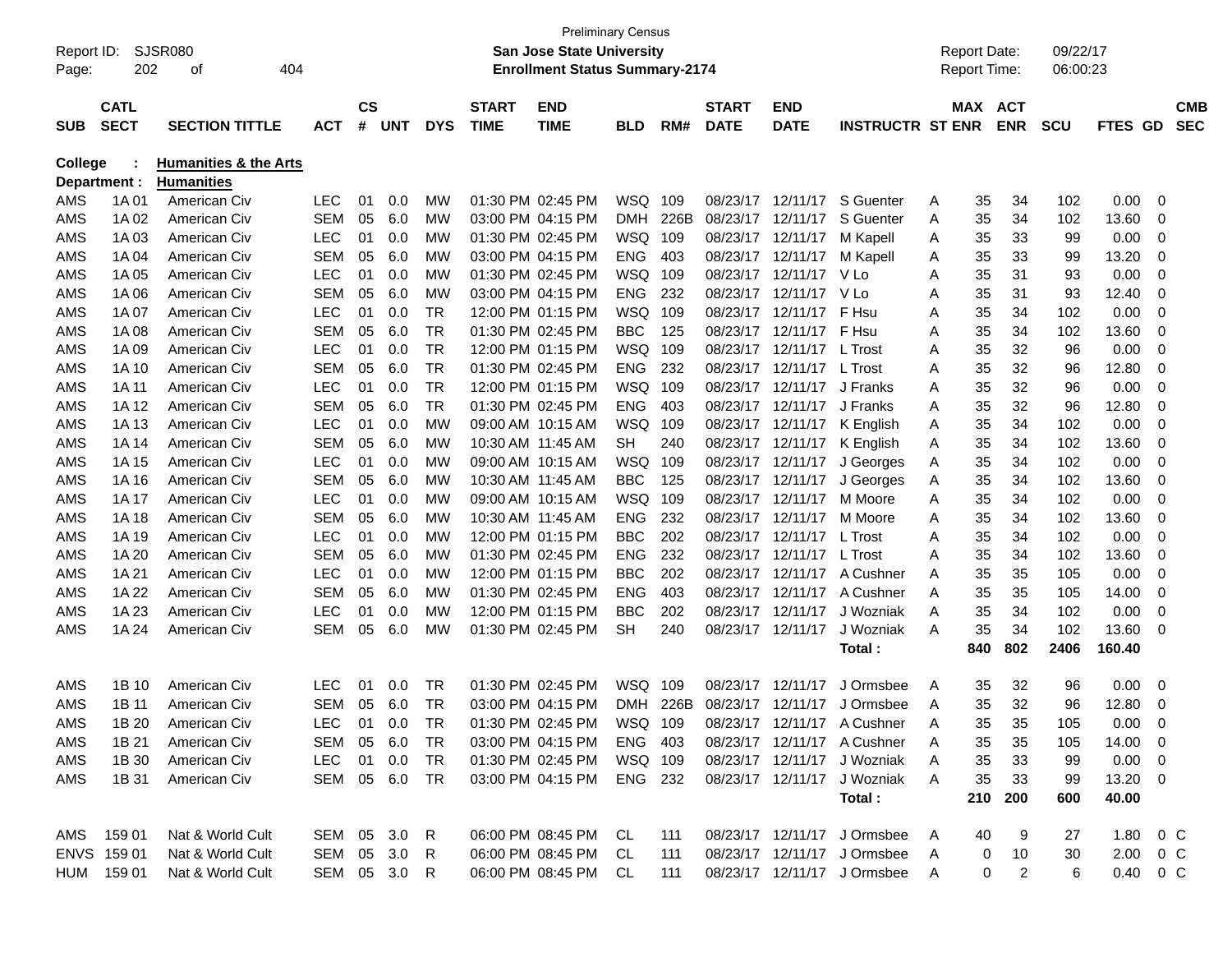| Report ID:<br>Page: | 203                                                                             | SJSR080<br>404<br>οf                     |                   |            |                             |                        |                             | San Jose State University<br><b>Enrollment Status Summary-2174</b> | <b>Preliminary Census</b> |            |                             |                                        |                             | <b>Report Date:</b><br><b>Report Time:</b> |                               | 09/22/17<br>06:00:23 |                |                          |                          |
|---------------------|---------------------------------------------------------------------------------|------------------------------------------|-------------------|------------|-----------------------------|------------------------|-----------------------------|--------------------------------------------------------------------|---------------------------|------------|-----------------------------|----------------------------------------|-----------------------------|--------------------------------------------|-------------------------------|----------------------|----------------|--------------------------|--------------------------|
|                     | <b>CATL</b><br><b>SECT</b><br><b>SECTION TITTLE</b><br><b>SUB</b><br><b>ACT</b> |                                          |                   |            | $\mathsf{cs}$<br><b>UNT</b> | <b>DYS</b>             | <b>START</b><br><b>TIME</b> | <b>END</b><br><b>TIME</b>                                          | <b>BLD</b>                | RM#        | <b>START</b><br><b>DATE</b> | <b>END</b><br><b>DATE</b>              | <b>INSTRUCTR ST ENR</b>     |                                            | MAX ACT<br><b>ENR</b>         | <b>SCU</b>           | FTES GD        |                          | <b>CMB</b><br><b>SEC</b> |
|                     |                                                                                 |                                          |                   | $\pmb{\#}$ |                             |                        |                             |                                                                    |                           |            |                             |                                        |                             |                                            |                               |                      |                |                          |                          |
| AMS                 | 15980                                                                           | Nat & World Cult                         | SEM               | 05         | 3.0                         | U                      |                             | 06:00 PM 08:45 PM                                                  |                           |            |                             | 08/23/17 12/11/17                      | J Pfeiffer                  | Α<br>40                                    | 10                            | 30                   | 2.00           | $0\,$ C                  |                          |
| <b>ENVS</b>         | 15980                                                                           | Nat & World Cult                         | <b>SEM</b>        | 05         | 3.0                         | U                      |                             | 06:00 PM 08:45 PM                                                  |                           |            |                             | 08/23/17 12/11/17                      | J Pfeiffer                  | Α                                          | 10<br>0                       | 30                   | 2.00           | $0\,$ C                  |                          |
| HUM                 | 15980                                                                           | Nat & World Cult                         | <b>SEM</b>        | 05         | 3.0                         | U                      |                             | 06:00 PM 08:45 PM                                                  |                           |            |                             | 08/23/17 12/11/17                      | J Pfeiffer                  | Α                                          | $\overline{2}$<br>0           | 6                    | 0.40           | $0\,$ C                  |                          |
|                     |                                                                                 |                                          |                   |            |                             |                        |                             |                                                                    |                           |            |                             |                                        | Total:                      | 80                                         | 43                            | 129                  | 8.60           |                          |                          |
| AMS                 | 169 01                                                                          | Amer Dream                               | SEM               | 05         | 3.0                         | TR                     |                             | 04:30 PM 05:45 PM                                                  | CL.                       | 234        |                             | 08/23/17 12/11/17                      | S Guenter                   | A<br>40                                    | 27                            | 81                   | 5.40           | $0\,$ C                  |                          |
| <b>HUM</b>          | 169 01                                                                          | Amer Dream                               | <b>SEM</b>        | 05         | 3.0                         | TR                     |                             | 04:30 PM 05:45 PM                                                  | CL                        | 234        |                             | 08/23/17 12/11/17                      | S Guenter                   | Α                                          | 8<br>0                        | 24                   | 1.60           | $0\,$ C                  |                          |
|                     |                                                                                 |                                          |                   |            |                             |                        |                             |                                                                    |                           |            |                             |                                        | Total:                      | 40                                         | 35                            | 105                  | 7.00           |                          |                          |
| AMS                 | 179 01                                                                          | Amer Pop Culture                         | <b>SEM</b>        |            | 3.0                         |                        |                             |                                                                    |                           |            |                             |                                        |                             | Х                                          | 0<br>0                        | 0                    | 0.00           | $\overline{\mathbf{0}}$  |                          |
| <b>HUM</b>          | 179 01                                                                          | Amer Pop Culture                         | <b>SEM</b>        |            | 3.0                         |                        |                             |                                                                    |                           |            |                             |                                        |                             | X                                          | 0<br>0                        | 0                    | 0.00           | $\overline{\mathbf{0}}$  |                          |
|                     |                                                                                 |                                          |                   |            |                             |                        |                             |                                                                    |                           |            |                             |                                        | Total:                      |                                            | 0<br>0                        | 0                    | 0.00           |                          |                          |
| AMS                 | 180 01                                                                          | <b>Individual Studies</b>                | <b>SUP</b>        | 78         | 3.0                         | TBA                    |                             |                                                                    |                           |            |                             | 08/23/17 12/11/17                      | S Guenter                   | Α                                          | 2<br>0                        | 0                    | $0.00 \quad 0$ |                          |                          |
|                     |                                                                                 |                                          |                   |            |                             |                        |                             |                                                                    |                           |            |                             |                                        | Total:                      |                                            | $\mathbf{2}$<br>0             | 0                    | 0.00           |                          |                          |
|                     |                                                                                 |                                          |                   |            |                             |                        |                             |                                                                    |                           |            |                             |                                        |                             |                                            |                               |                      |                |                          |                          |
| CA                  | 60 01                                                                           | <b>Creativity Matters</b>                | <b>LEC</b>        | 02         | 3.0                         | R                      |                             | 12:00 PM 02:45 PM                                                  | CL                        | 306        |                             | 08/23/17 12/11/17                      | W McCraw                    | A<br>25                                    | 26                            | 78                   | 5.20           | $\overline{\mathbf{0}}$  |                          |
| CA                  | 60 02                                                                           | <b>Creativity Matters</b>                | <b>LEC</b>        | 02         | 3.0                         | F                      |                             | 10:00 AM 12:45 PM                                                  | CL                        | 306        |                             | 08/23/17 12/11/17                      | E Thorne                    | Α<br>25                                    | 21                            | 63                   | 4.20           | 0                        |                          |
| CA                  | 60 03                                                                           | <b>Creativity Matters</b>                | <b>LEC</b>        | 02         | 3.0                         | M                      |                             | 03:00 PM 05:45 PM                                                  | <b>SH</b>                 | 314        |                             | 08/23/17 12/11/17                      | E Linden                    | 25<br>Α                                    | 24                            | 72                   | 4.80           | 0                        |                          |
|                     |                                                                                 |                                          |                   |            |                             |                        |                             |                                                                    |                           |            |                             |                                        | Total:                      | 75                                         | 71                            | 213                  | 14.20          |                          |                          |
| CA                  |                                                                                 | 100W 01 Writing for the Arts             | SEM               | 04         | 3.0                         | W                      |                             | 04:30 PM 07:15 PM                                                  | DMH                       | 226B       | 08/23/17 12/11/17           |                                        | <b>B</b> Walters            | Α<br>25                                    | 11                            | 33                   | 2.20           | $\overline{\phantom{0}}$ |                          |
|                     |                                                                                 |                                          |                   |            |                             |                        |                             |                                                                    |                           |            |                             |                                        | Total:                      | 25                                         | 11                            | 33                   | 2.20           |                          |                          |
|                     |                                                                                 |                                          |                   |            |                             |                        |                             |                                                                    |                           |            |                             |                                        |                             |                                            |                               |                      |                |                          |                          |
| CA                  | 172 01                                                                          | Arts in US Society                       | <b>LEC</b>        | 01         | 3.0                         | TR                     |                             | 09:00 AM 10:15 AM                                                  | <b>SH</b>                 | 240        |                             | 08/23/17 12/11/17                      | T Cooper                    | 30<br>A                                    | 20                            | 60                   | 4.00           | $0\,$ C                  |                          |
|                     | ENGL 172 01                                                                     | Arts in US Society                       | <b>LEC</b>        | 01         | 3.0                         | TR                     |                             | 09:00 AM 10:15 AM                                                  | SН                        | 240        |                             | 08/23/17 12/11/17                      | T Cooper                    | Α                                          | 8<br>0                        | 24                   | 1.60           | 0 <sup>o</sup>           |                          |
| TA                  | MUSC 172 01                                                                     | Arts in US Society                       | LEC<br><b>LEC</b> | 01         | 3.0<br>3.0                  | <b>TR</b><br><b>TR</b> |                             | 09:00 AM 10:15 AM<br>09:00 AM 10:15 AM                             | SН<br>SН                  | 240<br>240 |                             | 08/23/17 12/11/17<br>08/23/17 12/11/17 | T Cooper<br>T Cooper        | Α                                          | 0<br>-1                       | 3                    | 0.20<br>0.40   | $0\,$ C<br>$0\,$ C       |                          |
| CA                  | 172 01<br>172 03                                                                | Arts in US Society<br>Arts in US Society | <b>LEC</b>        | 01<br>01   | 3.0                         | W                      |                             | 03:00 PM 05:45 PM                                                  | SН                        | 411        |                             | 08/23/17 12/11/17                      | E Linden                    | Α<br>30<br>Α                               | 0<br>2<br>7                   | 6<br>21              | 1.40           | $0\,$ C                  |                          |
|                     | ENGL 172 03                                                                     | Arts in US Society                       | <b>LEC</b>        | 01         | 3.0                         | W                      |                             | 03:00 PM 05:45 PM                                                  | <b>SH</b>                 | 411        |                             | 08/23/17 12/11/17                      | E Linden                    | Α                                          | $\mathbf 0$<br>$\overline{2}$ | 6                    | 0.40           | 0 <sup>o</sup>           |                          |
|                     | MUSC 172 03                                                                     | Arts in US Society                       | <b>LEC</b>        | 01         | 3.0                         | W                      |                             | 03:00 PM 05:45 PM                                                  | <b>SH</b>                 | 411        |                             | 08/23/17 12/11/17 E Linden             |                             | А                                          | 0                             | 3                    | 0.20           | 0 <sub>C</sub>           |                          |
| TA                  | 172 03                                                                          | Arts in US Society                       | <b>LEC</b>        | 01         | 3.0                         | W                      |                             | 03:00 PM 05:45 PM                                                  | <b>SH</b>                 | 411        |                             | 08/23/17 12/11/17 E Linden             |                             | Α                                          | 0<br>3                        | 9                    | 0.60           | $0\,$ C                  |                          |
| CA                  | 172 80                                                                          | Arts in US Society                       | <b>LEC</b>        | 01         | 3.0                         | $\top$                 |                             | 03:00 PM 04:15 PM                                                  |                           |            |                             | 08/23/17 12/11/17                      | J Rycenga                   | 30<br>A                                    | 20                            | 60                   | 4.00           | $0\,$ C                  |                          |
|                     | ENGL 172 80                                                                     | Arts in US Society                       | <b>LEC</b>        | 01         | 3.0                         | $\top$                 |                             | 03:00 PM 04:15 PM                                                  |                           |            |                             |                                        | 08/23/17 12/11/17 J Rycenga | A                                          | 0<br>7                        | 21                   | 1.40           | $0\,$ C                  |                          |
|                     | MUSC 172 80                                                                     | Arts in US Society                       | <b>LEC</b>        | 01         | 3.0                         | $\top$                 |                             | 03:00 PM 04:15 PM                                                  |                           |            |                             | 08/23/17 12/11/17                      | J Rycenga                   | A                                          | 0<br>-1                       | 3                    | 0.20           | $0\,$ C                  |                          |
| TA                  | 172 80                                                                          | Arts in US Society                       | <b>LEC</b>        |            | 01 3.0 T                    |                        |                             | 03:00 PM 04:15 PM                                                  |                           |            |                             | 08/23/17 12/11/17                      | J Rycenga                   | A                                          | 0<br>$\overline{2}$           | 6                    | 0.40           | $0\,$ C                  |                          |
|                     |                                                                                 |                                          |                   |            |                             |                        |                             |                                                                    |                           |            |                             |                                        | Total:                      | 90                                         | 74                            | 222                  | 14.80          |                          |                          |
| CA                  | 17301                                                                           | Cont World Arts                          | LEC 01 3.0 TR     |            |                             |                        |                             | 10:30 AM 11:45 AM ENG 232                                          |                           |            |                             | 08/23/17 12/11/17 V Rue                |                             | A<br>40                                    | 21                            | 63                   | 4.20 0 C       |                          |                          |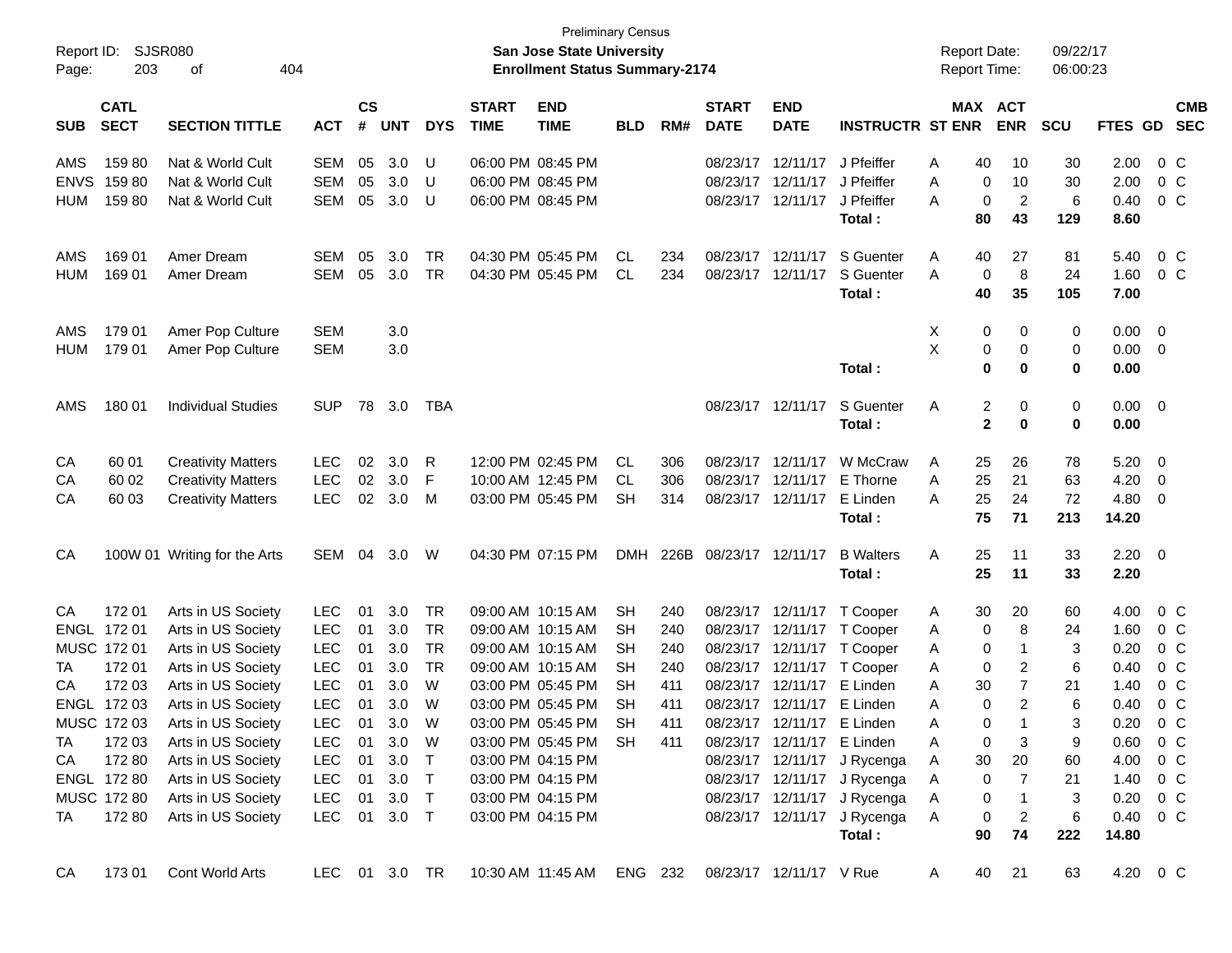| Page:      | Report ID: SJSR080<br>204  | 404<br>of                  |                             |            |            |                             |                           | <b>Preliminary Census</b><br>San Jose State University<br><b>Enrollment Status Summary-2174</b> |            |                             |                           |                           |                                | <b>Report Date:</b><br><b>Report Time:</b> |                       |             | 09/22/17<br>06:00:23 |                |                          |  |
|------------|----------------------------|----------------------------|-----------------------------|------------|------------|-----------------------------|---------------------------|-------------------------------------------------------------------------------------------------|------------|-----------------------------|---------------------------|---------------------------|--------------------------------|--------------------------------------------|-----------------------|-------------|----------------------|----------------|--------------------------|--|
| <b>SUB</b> | <b>CATL</b><br><b>SECT</b> | <b>ACT</b>                 | $\mathsf{cs}$<br>$\pmb{\#}$ | <b>UNT</b> | <b>DYS</b> | <b>START</b><br><b>TIME</b> | <b>END</b><br><b>TIME</b> | <b>BLD</b>                                                                                      | RM#        | <b>START</b><br><b>DATE</b> | <b>END</b><br><b>DATE</b> | <b>INSTRUCTR ST ENR</b>   |                                |                                            | MAX ACT<br><b>ENR</b> | <b>SCU</b>  | <b>FTES GD</b>       |                | <b>CMB</b><br><b>SEC</b> |  |
|            | ENGL 173 01                | <b>Cont World Arts</b>     | <b>LEC</b>                  | 01         | 3.0        | <b>TR</b>                   | 10:30 AM 11:45 AM         |                                                                                                 | <b>ENG</b> | 232                         |                           | 08/23/17 12/11/17 V Rue   |                                | Α                                          | 0                     | 5           | 15                   | 1.00           | $0\,$ C                  |  |
|            | MUSC 173 01                | Cont World Arts            | <b>LEC</b>                  | 01         | 3.0        | <b>TR</b>                   | 10:30 AM 11:45 AM         |                                                                                                 | <b>ENG</b> | 232                         |                           | 08/23/17 12/11/17         | V Rue                          | Α                                          | 0                     | 2           | 6                    | 0.40           | 0 <sup>o</sup>           |  |
| ТA         | 17301                      | <b>Cont World Arts</b>     | <b>LEC</b>                  | 01         | 3.0        | <b>TR</b>                   | 10:30 AM 11:45 AM         |                                                                                                 | <b>ENG</b> | 232                         |                           | 08/23/17 12/11/17         | V Rue                          | A                                          | 0                     | $\mathbf 0$ | 0                    | 0.00           | 0 <sup>o</sup>           |  |
|            |                            |                            |                             |            |            |                             |                           |                                                                                                 |            |                             |                           |                           | Total:                         |                                            | 40                    | 28          | 84                   | 5.60           |                          |  |
| CA         | 175 01                     | <b>Creative Process</b>    | <b>LEC</b>                  | 02         | 3.0        | R                           | 06:00 PM 08:45 PM         |                                                                                                 | <b>BBC</b> | 125                         | 08/23/17 12/11/17         |                           | <b>B</b> Jamrus                | Α                                          | 30                    | 11          | 33                   | $2.20 \t 0$    |                          |  |
|            |                            |                            |                             |            |            |                             |                           |                                                                                                 |            |                             |                           |                           | Total:                         |                                            | 30                    | 11          | 33                   | 2.20           |                          |  |
| CA         | 17701                      | Arts for teaching          | LEC.                        | 02         | 3.0        | F                           | 01:00 PM 03:45 PM         |                                                                                                 | ART        | 203                         |                           | 08/23/17 12/11/17         | K Kratochvil A                 |                                            | 30                    | 28          | 84                   | 5.60           | $\overline{\mathbf{0}}$  |  |
| CA         | 17702                      | Arts for teaching          | <b>LEC</b>                  | 02         | 3.0        | TR                          | 09:00 AM 10:15 AM         |                                                                                                 | CL         | 306                         |                           | 08/23/17 12/11/17         | S Verducci - A                 |                                            | 30                    | 30          | 90                   | 6.00           | $\overline{\mathbf{0}}$  |  |
|            |                            |                            |                             |            |            |                             |                           |                                                                                                 |            |                             |                           |                           | Total:                         |                                            | 60                    | 58          | 174                  | 11.60          |                          |  |
| CA         | 180 01                     | <b>Individual Studies</b>  | <b>SUP</b>                  | 78         | 1.0        | TBA                         |                           |                                                                                                 |            |                             |                           | 08/23/17 12/11/17         | S Riley                        | A                                          | -1                    |             | $\mathbf 1$          | 0.07           | $\overline{\phantom{0}}$ |  |
| CA         | 180 02                     | <b>Individual Studies</b>  | <b>SUP</b>                  | 78         | 2.0        | <b>TBA</b>                  |                           |                                                                                                 |            |                             |                           | 08/23/17 12/11/17         | S Riley                        | Α                                          | -1                    | 1           | 2                    | 0.13           | 0                        |  |
| CA         | 180 03                     | <b>Individual Studies</b>  | <b>SUP</b>                  | 78         | 3.0        | TBA                         |                           |                                                                                                 |            |                             |                           | 08/23/17 12/11/17         | S Riley                        | Α                                          | -1                    |             | 3                    | 0.20           | 0                        |  |
| CA         | 180 04                     | <b>Individual Studies</b>  | <b>SUP</b>                  | 78         | 4.0        | TBA                         |                           |                                                                                                 |            |                             |                           | 08/23/17 12/11/17         | S Riley                        | Α                                          | -1                    | 0           | 0                    | 0.00           | 0                        |  |
|            |                            |                            |                             |            |            |                             |                           |                                                                                                 |            |                             |                           |                           | Total:                         |                                            | 4                     | 3           | 6                    | 0.40           |                          |  |
| CA         | 190 01                     | Field Work-Intern          | <b>SUP</b>                  | 78         | 1.0        | TBA                         |                           |                                                                                                 |            |                             |                           | 08/23/17 12/11/17         | S Riley                        | A                                          | 1                     | 0           | 0                    | 0.00           | $\overline{\mathbf{0}}$  |  |
| CA         | 190 02                     | Field Work-Intern          | <b>SUP</b>                  | 78         | 2.0        | TBA                         |                           |                                                                                                 |            |                             |                           | 08/23/17 12/11/17         | S Riley                        | A                                          | -1                    | 0           | 0                    | 0.00           | $\overline{0}$           |  |
| CA         | 190 03                     | Field Work-Intern          | <b>SUP</b>                  | 78         | 3.0        | TBA                         |                           |                                                                                                 |            |                             |                           | 08/23/17 12/11/17         | S Riley                        | A                                          | -1                    | -1          | 3                    | 0.20           | $\overline{0}$           |  |
|            |                            |                            |                             |            |            |                             |                           |                                                                                                 |            |                             |                           |                           | Total:                         |                                            | 3                     | 1           | 3                    | 0.20           |                          |  |
| CA         | 194 01                     | <b>Arts Administration</b> | <b>SEM</b>                  |            | 3.0        |                             |                           |                                                                                                 |            |                             |                           |                           |                                | Χ                                          | 0                     | 0           | 0                    | $0.00 \quad 0$ |                          |  |
|            |                            |                            |                             |            |            |                             |                           |                                                                                                 |            |                             |                           |                           | Total:                         |                                            | $\bf{0}$              | $\mathbf 0$ | $\bf{0}$             | 0.00           |                          |  |
| <b>HUM</b> | 1A 10                      | Hum Honors 1A              | <b>LEC</b>                  | 01         | 0.0        | <b>TR</b>                   | 10:30 AM 11:45 AM         |                                                                                                 | WSQ 109    |                             |                           | 08/23/17 12/11/17         | J Lindahl                      | A                                          | 35                    | 32          | 96                   | 0.00           | $\overline{0}$           |  |
| <b>HUM</b> | 1A 11                      | Hum Honors 1A              | <b>SEM</b>                  | 05         | 6.0        | <b>TR</b>                   | 12:00 PM 01:15 PM         |                                                                                                 | <b>BBC</b> | 125                         |                           | 08/23/17 12/11/17         | J Lindahl                      | Α                                          | 35                    | 32          | 96                   | 12.80          | $\overline{0}$           |  |
| <b>HUM</b> | 1A 20                      | Hum Honors 1A              | <b>LEC</b>                  | 01         | 0.0        | <b>TR</b>                   | 10:30 AM 11:45 AM         |                                                                                                 | WSQ        | 109                         |                           |                           | 08/23/17 12/11/17 T Cooper     | A                                          | 35                    | 34          | 102                  | 0.00           | 0                        |  |
| <b>HUM</b> | 1A 21                      | Hum Honors 1A              | <b>SEM</b>                  | 05         | 6.0        | <b>TR</b>                   |                           | 12:00 PM 01:15 PM                                                                               | <b>SH</b>  | 240                         |                           |                           | 08/23/17 12/11/17 T Cooper     | A                                          | 35                    | 34          | 102                  | 13.60          | 0                        |  |
| <b>HUM</b> | 1A 30                      | Hum Honors 1A              | LEC 01 0.0 TR               |            |            |                             |                           | 10:30 AM 11:45 AM                                                                               | WSQ 109    |                             |                           |                           | 08/23/17 12/11/17 J Rycenga    | Α                                          | 35                    | 34          | 102                  | 0.00           | $\Omega$                 |  |
| HUM        | 1A 31                      | Hum Honors 1A              | SEM 05 6.0 TR               |            |            |                             |                           | 12:00 PM_01:15 PM                                                                               | ENG 403    |                             |                           |                           | 08/23/17 12/11/17 J Rycenga    | A                                          | 35                    | 34          | 102                  | 13.60 0        |                          |  |
| HUM        | 1A 40                      | Hum Honors 1A              | LEC                         | 01         | 0.0        | TR                          | 10:30 AM 11:45 AM         |                                                                                                 | WSQ 109    |                             |                           | 08/23/17 12/11/17 K Peter |                                | A                                          | 35                    | 35          | 105                  | $0.00 \t 0$    |                          |  |
| HUM        | 1A 41                      | Hum Honors 1A              | SEM 05 6.0 TR               |            |            |                             |                           | 12:00 PM 01:15 PM                                                                               | ENG 232    |                             |                           | 08/23/17 12/11/17 K Peter |                                | A                                          | 35                    | 35          | 105                  | 14.00 0        |                          |  |
|            |                            |                            |                             |            |            |                             |                           |                                                                                                 |            |                             |                           |                           | Total:                         |                                            | 280                   | 270         | 810                  | 54.00          |                          |  |
| <b>HUM</b> | 2A 10                      | Hum Honors 2A              | LEC 01 0.0 TR               |            |            |                             | 09:00 AM 10:15 AM         |                                                                                                 | WSQ 109    |                             |                           |                           | 08/23/17 12/11/17 J Movassat A |                                            | 35                    | 26          | 78                   | $0.00 \quad 0$ |                          |  |
| HUM        | 2A 11                      | Hum Honors 2A              | SEM 05 6.0                  |            |            | TR                          | 10:30 AM 11:45 AM         |                                                                                                 | SH         | 240                         |                           |                           | 08/23/17 12/11/17 J Movassat   | A                                          | 35                    | 26          | 78                   | $10.40 \t 0$   |                          |  |
| HUM        | 2A 20                      | Hum Honors 2A              | LEC 01 0.0 TR               |            |            |                             |                           | 09:00 AM 10:15 AM                                                                               | WSQ 109    |                             |                           |                           | 08/23/17 12/11/17 D Mesher     | A                                          | 35                    | 23          | 69                   | $0.00 \t 0$    |                          |  |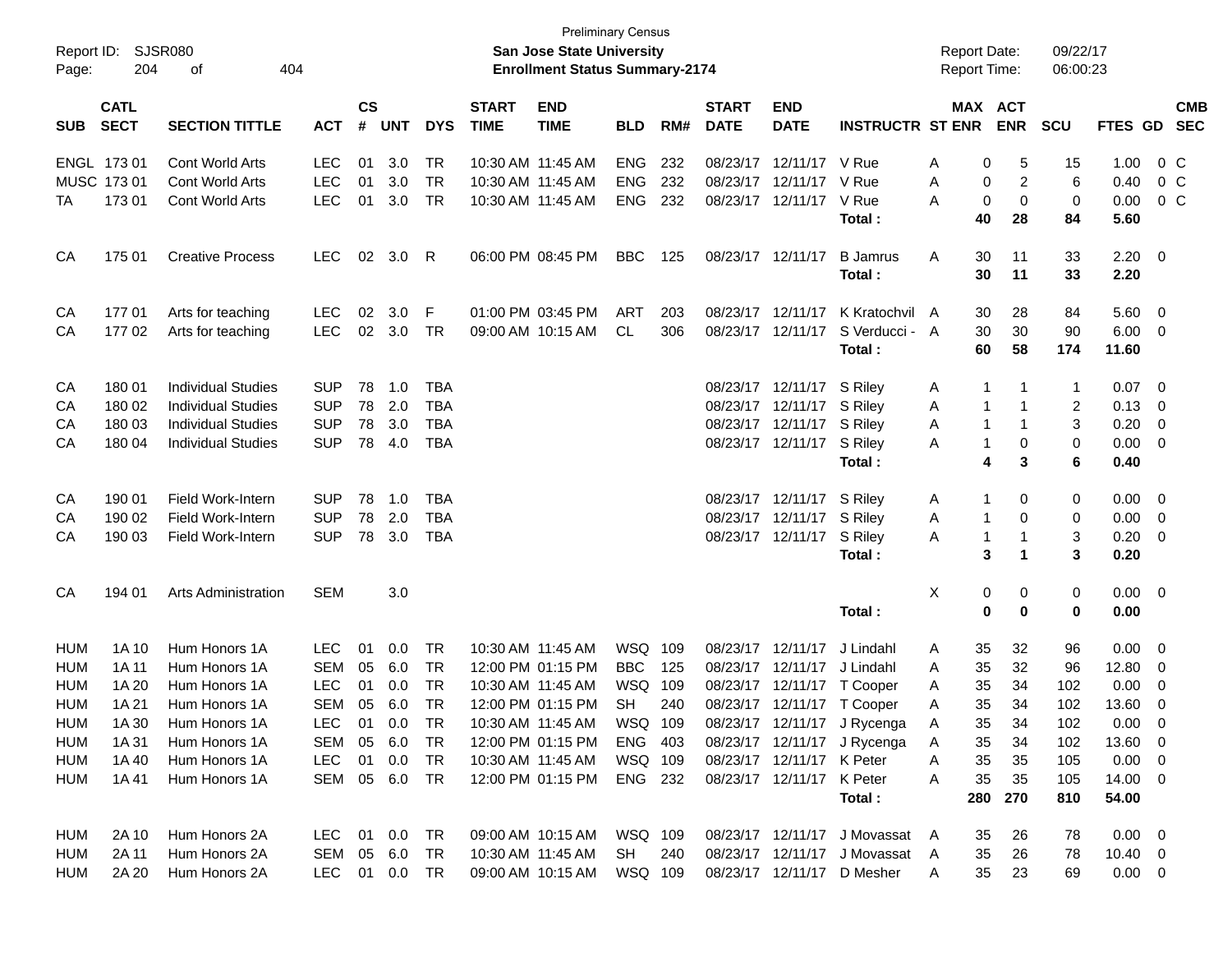| $\mathsf{cs}$<br><b>CATL</b><br><b>START</b><br><b>END</b><br>MAX ACT<br><b>CMB</b><br><b>START</b><br><b>END</b><br><b>SECT</b><br><b>ENR</b><br><b>SECTION TITTLE</b><br>#<br><b>UNT</b><br><b>DYS</b><br><b>TIME</b><br><b>TIME</b><br><b>DATE</b><br><b>DATE</b><br><b>INSTRUCTR ST ENR</b><br><b>SCU</b><br><b>FTES GD</b><br><b>SEC</b><br><b>SUB</b><br><b>ACT</b><br><b>BLD</b><br>RM#<br>2A 21<br>Hum Honors 2A<br>6.0<br>TR<br>CL<br>238<br>08/23/17<br>23<br>9.20<br>HUM<br>SEM<br>05<br>10:30 AM 11:45 AM<br>12/11/17<br>D Mesher<br>A<br>35<br>69<br>0<br>2A 30<br><b>LEC</b><br>0.0<br><b>TR</b><br>WSQ<br>109<br>08/23/17<br>12/11/17<br>22<br>0.00<br><b>HUM</b><br>Hum Honors 2A<br>01<br>09:00 AM 10:15 AM<br>A Wood<br>A<br>35<br>66<br>0<br>2A 31<br><b>SEM</b><br>6.0<br><b>TR</b><br><b>DMH</b><br>226B<br>08/23/17<br>12/11/17<br>22<br>8.80<br><b>HUM</b><br>Hum Honors 2A<br>05<br>10:30 AM 11:45 AM<br>A Wood<br>35<br>66<br>0<br>A<br><b>LEC</b><br><b>TR</b><br>WSQ<br>109<br>08/23/17 12/11/17<br>G Smay<br>0.00<br><b>HUM</b><br>2A 40<br>Hum Honors 2A<br>01<br>0.0<br>09:00 AM 10:15 AM<br>35<br>21<br>63<br>0<br>A<br><b>SEM</b><br>6.0<br><b>TR</b><br><b>ENG</b><br>403<br>08/23/17 12/11/17<br>35<br>21<br>63<br><b>HUM</b><br>2A 41<br>Hum Honors 2A<br>05<br>10:30 AM 11:45 AM<br>G Smay<br>8.40<br>0<br>A<br>280<br>184<br>552<br>36.80<br>Total:<br><b>HUM</b><br>10 01<br><b>Chronicles of Educat</b><br>LEC.<br>02<br>3.0<br>F<br>10:00 AM 12:45 PM<br>226B 08/23/17<br>17<br>3.40<br>0<br><b>DMH</b><br>12/11/17<br>T Cooper<br>A<br>25<br>51<br>10 02<br><b>LEC</b><br>3.0<br>X<br>$\mathbf 0$<br>0<br>0.00<br><b>HUM</b><br><b>Chronicles of Educat</b><br>0<br>0<br><b>LEC</b><br>25<br>72<br>4.80<br><b>HUM</b><br>10 03<br><b>Chronicles of Educat</b><br>02<br>3.0<br>12:00 PM 01:15 PM<br>08/23/17 12/11/17<br>F Hsu<br>Α<br>0<br><b>MW</b><br>CL.<br>306<br>24<br>41<br>50<br>123<br>8.20<br>Total:<br>85 01<br>Intro Liberal Ed<br><b>LEC</b><br>03<br>1.0<br>M<br>09:00 AM 09:50 AM<br>CL.<br>306<br>08/23/17<br>12/11/17<br><b>B</b> Walters<br>30<br>29<br>29<br>1.93<br>0<br>HUM<br>A<br>85 02<br><b>LEC</b><br>03<br>306<br>08/23/17 12/11/17<br>27<br>27<br>1.80<br><b>HUM</b><br>Intro Liberal Ed<br>1.0<br>W<br>09:00 AM 09:50 AM<br>CL.<br><b>B</b> Walters<br>A<br>30<br>$\mathbf{0}$<br>56<br>56<br>3.73<br>Total:<br>60<br>01:30 PM 02:45 PM<br>100W 01 Writing Humanities<br><b>SEM</b><br>3.0<br>20<br>4.00<br>$0\,$ C<br>HUM<br>04<br><b>MW</b><br>CL.<br>306<br>08/23/17 12/11/17<br>J Georges<br>25<br>60<br>A<br><b>SEM</b><br>3.0<br>01:30 PM 02:45 PM<br>08/23/17 12/11/17<br>0<br>0.00<br>0 <sup>o</sup><br>AMS<br>100W 01 Writing Humanities<br>04<br>MW<br>306<br>0<br>0<br>CL.<br>J Georges<br>A<br><b>RELS</b><br>100W 01 Writing Humanities<br><b>SEM</b><br>01:30 PM 02:45 PM<br>08/23/17 12/11/17<br>3<br>0.20<br>0 <sup>o</sup><br>04<br>3.0<br>MW<br>306<br>$\mathbf 1$<br>CL.<br>J Georges<br>A<br>0<br>100W 02 Writing Humanities<br><b>SEM</b><br>3.0<br>04:30 PM 07:15 PM<br>08/23/17<br>12/11/17<br>25<br>20<br>60<br>0 <sup>o</sup><br><b>HUM</b><br>04<br>м<br>SH<br>240<br><b>B</b> Walters<br>A<br>4.00<br>$0\,C$<br>AMS<br>100W 02 Writing Humanities<br><b>SEM</b><br>3.0<br>04:30 PM 07:15 PM<br>08/23/17<br>12/11/17<br><b>B</b> Walters<br>$\overline{1}$<br>3<br>0.20<br>04<br>SH<br>240<br>0<br>м<br>A<br>3<br><b>SEM</b><br>04:30 PM 07:15 PM<br>240<br>08/23/17 12/11/17<br>0.20<br>0 <sup>o</sup><br><b>RELS</b><br>100W 02 Writing Humanities<br>04<br>3.0<br>SH<br><b>B</b> Walters<br>Α<br>$\overline{1}$<br>M<br>0<br>50<br>43<br>129<br>8.60<br>Total:<br>101 01<br>Human Life<br>02<br>3.0<br>TR<br>10:30 AM 11:45 AM<br>CL.<br>306<br>08/23/17 12/11/17<br>J Ormsbee<br>30<br>22<br>66<br>4.40<br>0<br><b>HUM</b><br>LEC.<br>A<br>30<br>22<br>66<br>4.40<br>Total:<br>3.0<br>01:30 PM 02:45 PM<br>226B 08/23/17<br>C Phan<br>40<br>$0\,$ C<br>HUM<br>114 01<br>Legacy of Asia<br>LEC.<br>03<br><b>MW</b><br><b>DMH</b><br>12/11/17<br>9<br>27<br>1.80<br>A<br><b>LEC</b><br>01:30 PM 02:45 PM<br>226B<br>08/23/17<br>C Phan<br>8<br>24<br>0 <sup>C</sup><br>ANTH 114 01<br>Legacy of Asia<br>03<br>3.0<br><b>DMH</b><br>12/11/17<br>0<br>1.60<br><b>MW</b><br>A<br>0 <sup>o</sup><br>RELS 114 01<br><b>LEC</b><br>03<br>01:30 PM 02:45 PM<br>226B 08/23/17 12/11/17 C Phan<br>0<br>0<br>0.00<br>Legacy of Asia<br>3.0<br>MW<br>DMH<br>0<br>A<br><b>LEC</b><br>ASIA 114 01<br>Legacy of Asia<br>03 3.0<br><b>MW</b><br>01:30 PM 02:45 PM<br>DMH 226B 08/23/17 12/11/17 C Phan<br>$0.00 \t 0 C$<br>Α<br>0<br>0<br>HUM 114 02<br>Legacy of Asia<br>LEC.<br>03 3.0<br>01:30 PM 02:45 PM<br>DMH 226B 08/23/17 12/11/17 C Phan<br>40<br>7<br>1.40<br>$0\,$ C<br>TR.<br>Α<br>21<br>03 3.0<br>Legacy of Asia<br>DMH 226B 08/23/17 12/11/17 C Phan<br>0<br>0<br>0.00<br>$0\,C$<br>ANTH 114 02<br>LEC<br>TR<br>01:30 PM 02:45 PM<br>A<br>0<br>RELS 114 02<br><b>LEC</b><br>03 3.0<br>DMH 226B 08/23/17 12/11/17 C Phan<br>3<br>$0\,C$<br>Legacy of Asia<br>TR<br>01:30 PM 02:45 PM<br>Α<br>0<br>0.20<br>1<br>LEC 03 3.0 TR<br>01:30 PM 02:45 PM<br>DMH 226B 08/23/17 12/11/17 C Phan<br>Α<br>$\mathbf 0$<br>0<br>$0\,$ C<br>ASIA 114 02<br>Legacy of Asia<br>0<br>0.00<br>80<br>Total:<br>25<br>75<br>5.00<br>LEC 02 3.0 F<br>08/23/17 12/11/17 G Smay<br>$4.20 \ 0$<br>HUM 11901<br>Myths and Heroes<br>10:00 AM 12:45 PM SH<br>A<br>21<br>240<br>30<br>63<br>21<br>30<br>63<br>4.20<br>Total: | Report ID:<br>Page: | SJSR080<br>205 | 404<br>οf |  |  | <b>Preliminary Census</b><br>San Jose State University<br><b>Enrollment Status Summary-2174</b> |  |  | <b>Report Date:</b><br><b>Report Time:</b> |  | 09/22/17<br>06:00:23 |  |  |
|---------------------------------------------------------------------------------------------------------------------------------------------------------------------------------------------------------------------------------------------------------------------------------------------------------------------------------------------------------------------------------------------------------------------------------------------------------------------------------------------------------------------------------------------------------------------------------------------------------------------------------------------------------------------------------------------------------------------------------------------------------------------------------------------------------------------------------------------------------------------------------------------------------------------------------------------------------------------------------------------------------------------------------------------------------------------------------------------------------------------------------------------------------------------------------------------------------------------------------------------------------------------------------------------------------------------------------------------------------------------------------------------------------------------------------------------------------------------------------------------------------------------------------------------------------------------------------------------------------------------------------------------------------------------------------------------------------------------------------------------------------------------------------------------------------------------------------------------------------------------------------------------------------------------------------------------------------------------------------------------------------------------------------------------------------------------------------------------------------------------------------------------------------------------------------------------------------------------------------------------------------------------------------------------------------------------------------------------------------------------------------------------------------------------------------------------------------------------------------------------------------------------------------------------------------------------------------------------------------------------------------------------------------------------------------------------------------------------------------------------------------------------------------------------------------------------------------------------------------------------------------------------------------------------------------------------------------------------------------------------------------------------------------------------------------------------------------------------------------------------------------------------------------------------------------------------------------------------------------------------------------------------------------------------------------------------------------------------------------------------------------------------------------------------------------------------------------------------------------------------------------------------------------------------------------------------------------------------------------------------------------------------------------------------------------------------------------------------------------------------------------------------------------------------------------------------------------------------------------------------------------------------------------------------------------------------------------------------------------------------------------------------------------------------------------------------------------------------------------------------------------------------------------------------------------------------------------------------------------------------------------------------------------------------------------------------------------------------------------------------------------------------------------------------------------------------------------------------------------------------------------------------------------------------------------------------------------------------------------------------------------------------------------------------------------------------------------------------------------------------------------------------------------------------------------------------------------------------------------------------------------------------------------------------------------------------------------------------------------------------------------------------------------------------------------------------------------------------------------------------------------------------------------------------------------------------------------------------------------------------------------------------------------------------------------------------------------------------------------------------------------------------------------------------------------------------------------------------------------------------------|---------------------|----------------|-----------|--|--|-------------------------------------------------------------------------------------------------|--|--|--------------------------------------------|--|----------------------|--|--|
|                                                                                                                                                                                                                                                                                                                                                                                                                                                                                                                                                                                                                                                                                                                                                                                                                                                                                                                                                                                                                                                                                                                                                                                                                                                                                                                                                                                                                                                                                                                                                                                                                                                                                                                                                                                                                                                                                                                                                                                                                                                                                                                                                                                                                                                                                                                                                                                                                                                                                                                                                                                                                                                                                                                                                                                                                                                                                                                                                                                                                                                                                                                                                                                                                                                                                                                                                                                                                                                                                                                                                                                                                                                                                                                                                                                                                                                                                                                                                                                                                                                                                                                                                                                                                                                                                                                                                                                                                                                                                                                                                                                                                                                                                                                                                                                                                                                                                                                                                                                                                                                                                                                                                                                                                                                                                                                                                                                                                                                                                                   |                     |                |           |  |  |                                                                                                 |  |  |                                            |  |                      |  |  |
|                                                                                                                                                                                                                                                                                                                                                                                                                                                                                                                                                                                                                                                                                                                                                                                                                                                                                                                                                                                                                                                                                                                                                                                                                                                                                                                                                                                                                                                                                                                                                                                                                                                                                                                                                                                                                                                                                                                                                                                                                                                                                                                                                                                                                                                                                                                                                                                                                                                                                                                                                                                                                                                                                                                                                                                                                                                                                                                                                                                                                                                                                                                                                                                                                                                                                                                                                                                                                                                                                                                                                                                                                                                                                                                                                                                                                                                                                                                                                                                                                                                                                                                                                                                                                                                                                                                                                                                                                                                                                                                                                                                                                                                                                                                                                                                                                                                                                                                                                                                                                                                                                                                                                                                                                                                                                                                                                                                                                                                                                                   |                     |                |           |  |  |                                                                                                 |  |  |                                            |  |                      |  |  |
|                                                                                                                                                                                                                                                                                                                                                                                                                                                                                                                                                                                                                                                                                                                                                                                                                                                                                                                                                                                                                                                                                                                                                                                                                                                                                                                                                                                                                                                                                                                                                                                                                                                                                                                                                                                                                                                                                                                                                                                                                                                                                                                                                                                                                                                                                                                                                                                                                                                                                                                                                                                                                                                                                                                                                                                                                                                                                                                                                                                                                                                                                                                                                                                                                                                                                                                                                                                                                                                                                                                                                                                                                                                                                                                                                                                                                                                                                                                                                                                                                                                                                                                                                                                                                                                                                                                                                                                                                                                                                                                                                                                                                                                                                                                                                                                                                                                                                                                                                                                                                                                                                                                                                                                                                                                                                                                                                                                                                                                                                                   |                     |                |           |  |  |                                                                                                 |  |  |                                            |  |                      |  |  |
|                                                                                                                                                                                                                                                                                                                                                                                                                                                                                                                                                                                                                                                                                                                                                                                                                                                                                                                                                                                                                                                                                                                                                                                                                                                                                                                                                                                                                                                                                                                                                                                                                                                                                                                                                                                                                                                                                                                                                                                                                                                                                                                                                                                                                                                                                                                                                                                                                                                                                                                                                                                                                                                                                                                                                                                                                                                                                                                                                                                                                                                                                                                                                                                                                                                                                                                                                                                                                                                                                                                                                                                                                                                                                                                                                                                                                                                                                                                                                                                                                                                                                                                                                                                                                                                                                                                                                                                                                                                                                                                                                                                                                                                                                                                                                                                                                                                                                                                                                                                                                                                                                                                                                                                                                                                                                                                                                                                                                                                                                                   |                     |                |           |  |  |                                                                                                 |  |  |                                            |  |                      |  |  |
|                                                                                                                                                                                                                                                                                                                                                                                                                                                                                                                                                                                                                                                                                                                                                                                                                                                                                                                                                                                                                                                                                                                                                                                                                                                                                                                                                                                                                                                                                                                                                                                                                                                                                                                                                                                                                                                                                                                                                                                                                                                                                                                                                                                                                                                                                                                                                                                                                                                                                                                                                                                                                                                                                                                                                                                                                                                                                                                                                                                                                                                                                                                                                                                                                                                                                                                                                                                                                                                                                                                                                                                                                                                                                                                                                                                                                                                                                                                                                                                                                                                                                                                                                                                                                                                                                                                                                                                                                                                                                                                                                                                                                                                                                                                                                                                                                                                                                                                                                                                                                                                                                                                                                                                                                                                                                                                                                                                                                                                                                                   |                     |                |           |  |  |                                                                                                 |  |  |                                            |  |                      |  |  |
|                                                                                                                                                                                                                                                                                                                                                                                                                                                                                                                                                                                                                                                                                                                                                                                                                                                                                                                                                                                                                                                                                                                                                                                                                                                                                                                                                                                                                                                                                                                                                                                                                                                                                                                                                                                                                                                                                                                                                                                                                                                                                                                                                                                                                                                                                                                                                                                                                                                                                                                                                                                                                                                                                                                                                                                                                                                                                                                                                                                                                                                                                                                                                                                                                                                                                                                                                                                                                                                                                                                                                                                                                                                                                                                                                                                                                                                                                                                                                                                                                                                                                                                                                                                                                                                                                                                                                                                                                                                                                                                                                                                                                                                                                                                                                                                                                                                                                                                                                                                                                                                                                                                                                                                                                                                                                                                                                                                                                                                                                                   |                     |                |           |  |  |                                                                                                 |  |  |                                            |  |                      |  |  |
|                                                                                                                                                                                                                                                                                                                                                                                                                                                                                                                                                                                                                                                                                                                                                                                                                                                                                                                                                                                                                                                                                                                                                                                                                                                                                                                                                                                                                                                                                                                                                                                                                                                                                                                                                                                                                                                                                                                                                                                                                                                                                                                                                                                                                                                                                                                                                                                                                                                                                                                                                                                                                                                                                                                                                                                                                                                                                                                                                                                                                                                                                                                                                                                                                                                                                                                                                                                                                                                                                                                                                                                                                                                                                                                                                                                                                                                                                                                                                                                                                                                                                                                                                                                                                                                                                                                                                                                                                                                                                                                                                                                                                                                                                                                                                                                                                                                                                                                                                                                                                                                                                                                                                                                                                                                                                                                                                                                                                                                                                                   |                     |                |           |  |  |                                                                                                 |  |  |                                            |  |                      |  |  |
|                                                                                                                                                                                                                                                                                                                                                                                                                                                                                                                                                                                                                                                                                                                                                                                                                                                                                                                                                                                                                                                                                                                                                                                                                                                                                                                                                                                                                                                                                                                                                                                                                                                                                                                                                                                                                                                                                                                                                                                                                                                                                                                                                                                                                                                                                                                                                                                                                                                                                                                                                                                                                                                                                                                                                                                                                                                                                                                                                                                                                                                                                                                                                                                                                                                                                                                                                                                                                                                                                                                                                                                                                                                                                                                                                                                                                                                                                                                                                                                                                                                                                                                                                                                                                                                                                                                                                                                                                                                                                                                                                                                                                                                                                                                                                                                                                                                                                                                                                                                                                                                                                                                                                                                                                                                                                                                                                                                                                                                                                                   |                     |                |           |  |  |                                                                                                 |  |  |                                            |  |                      |  |  |
|                                                                                                                                                                                                                                                                                                                                                                                                                                                                                                                                                                                                                                                                                                                                                                                                                                                                                                                                                                                                                                                                                                                                                                                                                                                                                                                                                                                                                                                                                                                                                                                                                                                                                                                                                                                                                                                                                                                                                                                                                                                                                                                                                                                                                                                                                                                                                                                                                                                                                                                                                                                                                                                                                                                                                                                                                                                                                                                                                                                                                                                                                                                                                                                                                                                                                                                                                                                                                                                                                                                                                                                                                                                                                                                                                                                                                                                                                                                                                                                                                                                                                                                                                                                                                                                                                                                                                                                                                                                                                                                                                                                                                                                                                                                                                                                                                                                                                                                                                                                                                                                                                                                                                                                                                                                                                                                                                                                                                                                                                                   |                     |                |           |  |  |                                                                                                 |  |  |                                            |  |                      |  |  |
|                                                                                                                                                                                                                                                                                                                                                                                                                                                                                                                                                                                                                                                                                                                                                                                                                                                                                                                                                                                                                                                                                                                                                                                                                                                                                                                                                                                                                                                                                                                                                                                                                                                                                                                                                                                                                                                                                                                                                                                                                                                                                                                                                                                                                                                                                                                                                                                                                                                                                                                                                                                                                                                                                                                                                                                                                                                                                                                                                                                                                                                                                                                                                                                                                                                                                                                                                                                                                                                                                                                                                                                                                                                                                                                                                                                                                                                                                                                                                                                                                                                                                                                                                                                                                                                                                                                                                                                                                                                                                                                                                                                                                                                                                                                                                                                                                                                                                                                                                                                                                                                                                                                                                                                                                                                                                                                                                                                                                                                                                                   |                     |                |           |  |  |                                                                                                 |  |  |                                            |  |                      |  |  |
|                                                                                                                                                                                                                                                                                                                                                                                                                                                                                                                                                                                                                                                                                                                                                                                                                                                                                                                                                                                                                                                                                                                                                                                                                                                                                                                                                                                                                                                                                                                                                                                                                                                                                                                                                                                                                                                                                                                                                                                                                                                                                                                                                                                                                                                                                                                                                                                                                                                                                                                                                                                                                                                                                                                                                                                                                                                                                                                                                                                                                                                                                                                                                                                                                                                                                                                                                                                                                                                                                                                                                                                                                                                                                                                                                                                                                                                                                                                                                                                                                                                                                                                                                                                                                                                                                                                                                                                                                                                                                                                                                                                                                                                                                                                                                                                                                                                                                                                                                                                                                                                                                                                                                                                                                                                                                                                                                                                                                                                                                                   |                     |                |           |  |  |                                                                                                 |  |  |                                            |  |                      |  |  |
|                                                                                                                                                                                                                                                                                                                                                                                                                                                                                                                                                                                                                                                                                                                                                                                                                                                                                                                                                                                                                                                                                                                                                                                                                                                                                                                                                                                                                                                                                                                                                                                                                                                                                                                                                                                                                                                                                                                                                                                                                                                                                                                                                                                                                                                                                                                                                                                                                                                                                                                                                                                                                                                                                                                                                                                                                                                                                                                                                                                                                                                                                                                                                                                                                                                                                                                                                                                                                                                                                                                                                                                                                                                                                                                                                                                                                                                                                                                                                                                                                                                                                                                                                                                                                                                                                                                                                                                                                                                                                                                                                                                                                                                                                                                                                                                                                                                                                                                                                                                                                                                                                                                                                                                                                                                                                                                                                                                                                                                                                                   |                     |                |           |  |  |                                                                                                 |  |  |                                            |  |                      |  |  |
|                                                                                                                                                                                                                                                                                                                                                                                                                                                                                                                                                                                                                                                                                                                                                                                                                                                                                                                                                                                                                                                                                                                                                                                                                                                                                                                                                                                                                                                                                                                                                                                                                                                                                                                                                                                                                                                                                                                                                                                                                                                                                                                                                                                                                                                                                                                                                                                                                                                                                                                                                                                                                                                                                                                                                                                                                                                                                                                                                                                                                                                                                                                                                                                                                                                                                                                                                                                                                                                                                                                                                                                                                                                                                                                                                                                                                                                                                                                                                                                                                                                                                                                                                                                                                                                                                                                                                                                                                                                                                                                                                                                                                                                                                                                                                                                                                                                                                                                                                                                                                                                                                                                                                                                                                                                                                                                                                                                                                                                                                                   |                     |                |           |  |  |                                                                                                 |  |  |                                            |  |                      |  |  |
|                                                                                                                                                                                                                                                                                                                                                                                                                                                                                                                                                                                                                                                                                                                                                                                                                                                                                                                                                                                                                                                                                                                                                                                                                                                                                                                                                                                                                                                                                                                                                                                                                                                                                                                                                                                                                                                                                                                                                                                                                                                                                                                                                                                                                                                                                                                                                                                                                                                                                                                                                                                                                                                                                                                                                                                                                                                                                                                                                                                                                                                                                                                                                                                                                                                                                                                                                                                                                                                                                                                                                                                                                                                                                                                                                                                                                                                                                                                                                                                                                                                                                                                                                                                                                                                                                                                                                                                                                                                                                                                                                                                                                                                                                                                                                                                                                                                                                                                                                                                                                                                                                                                                                                                                                                                                                                                                                                                                                                                                                                   |                     |                |           |  |  |                                                                                                 |  |  |                                            |  |                      |  |  |
|                                                                                                                                                                                                                                                                                                                                                                                                                                                                                                                                                                                                                                                                                                                                                                                                                                                                                                                                                                                                                                                                                                                                                                                                                                                                                                                                                                                                                                                                                                                                                                                                                                                                                                                                                                                                                                                                                                                                                                                                                                                                                                                                                                                                                                                                                                                                                                                                                                                                                                                                                                                                                                                                                                                                                                                                                                                                                                                                                                                                                                                                                                                                                                                                                                                                                                                                                                                                                                                                                                                                                                                                                                                                                                                                                                                                                                                                                                                                                                                                                                                                                                                                                                                                                                                                                                                                                                                                                                                                                                                                                                                                                                                                                                                                                                                                                                                                                                                                                                                                                                                                                                                                                                                                                                                                                                                                                                                                                                                                                                   |                     |                |           |  |  |                                                                                                 |  |  |                                            |  |                      |  |  |
|                                                                                                                                                                                                                                                                                                                                                                                                                                                                                                                                                                                                                                                                                                                                                                                                                                                                                                                                                                                                                                                                                                                                                                                                                                                                                                                                                                                                                                                                                                                                                                                                                                                                                                                                                                                                                                                                                                                                                                                                                                                                                                                                                                                                                                                                                                                                                                                                                                                                                                                                                                                                                                                                                                                                                                                                                                                                                                                                                                                                                                                                                                                                                                                                                                                                                                                                                                                                                                                                                                                                                                                                                                                                                                                                                                                                                                                                                                                                                                                                                                                                                                                                                                                                                                                                                                                                                                                                                                                                                                                                                                                                                                                                                                                                                                                                                                                                                                                                                                                                                                                                                                                                                                                                                                                                                                                                                                                                                                                                                                   |                     |                |           |  |  |                                                                                                 |  |  |                                            |  |                      |  |  |
|                                                                                                                                                                                                                                                                                                                                                                                                                                                                                                                                                                                                                                                                                                                                                                                                                                                                                                                                                                                                                                                                                                                                                                                                                                                                                                                                                                                                                                                                                                                                                                                                                                                                                                                                                                                                                                                                                                                                                                                                                                                                                                                                                                                                                                                                                                                                                                                                                                                                                                                                                                                                                                                                                                                                                                                                                                                                                                                                                                                                                                                                                                                                                                                                                                                                                                                                                                                                                                                                                                                                                                                                                                                                                                                                                                                                                                                                                                                                                                                                                                                                                                                                                                                                                                                                                                                                                                                                                                                                                                                                                                                                                                                                                                                                                                                                                                                                                                                                                                                                                                                                                                                                                                                                                                                                                                                                                                                                                                                                                                   |                     |                |           |  |  |                                                                                                 |  |  |                                            |  |                      |  |  |
|                                                                                                                                                                                                                                                                                                                                                                                                                                                                                                                                                                                                                                                                                                                                                                                                                                                                                                                                                                                                                                                                                                                                                                                                                                                                                                                                                                                                                                                                                                                                                                                                                                                                                                                                                                                                                                                                                                                                                                                                                                                                                                                                                                                                                                                                                                                                                                                                                                                                                                                                                                                                                                                                                                                                                                                                                                                                                                                                                                                                                                                                                                                                                                                                                                                                                                                                                                                                                                                                                                                                                                                                                                                                                                                                                                                                                                                                                                                                                                                                                                                                                                                                                                                                                                                                                                                                                                                                                                                                                                                                                                                                                                                                                                                                                                                                                                                                                                                                                                                                                                                                                                                                                                                                                                                                                                                                                                                                                                                                                                   |                     |                |           |  |  |                                                                                                 |  |  |                                            |  |                      |  |  |
|                                                                                                                                                                                                                                                                                                                                                                                                                                                                                                                                                                                                                                                                                                                                                                                                                                                                                                                                                                                                                                                                                                                                                                                                                                                                                                                                                                                                                                                                                                                                                                                                                                                                                                                                                                                                                                                                                                                                                                                                                                                                                                                                                                                                                                                                                                                                                                                                                                                                                                                                                                                                                                                                                                                                                                                                                                                                                                                                                                                                                                                                                                                                                                                                                                                                                                                                                                                                                                                                                                                                                                                                                                                                                                                                                                                                                                                                                                                                                                                                                                                                                                                                                                                                                                                                                                                                                                                                                                                                                                                                                                                                                                                                                                                                                                                                                                                                                                                                                                                                                                                                                                                                                                                                                                                                                                                                                                                                                                                                                                   |                     |                |           |  |  |                                                                                                 |  |  |                                            |  |                      |  |  |
|                                                                                                                                                                                                                                                                                                                                                                                                                                                                                                                                                                                                                                                                                                                                                                                                                                                                                                                                                                                                                                                                                                                                                                                                                                                                                                                                                                                                                                                                                                                                                                                                                                                                                                                                                                                                                                                                                                                                                                                                                                                                                                                                                                                                                                                                                                                                                                                                                                                                                                                                                                                                                                                                                                                                                                                                                                                                                                                                                                                                                                                                                                                                                                                                                                                                                                                                                                                                                                                                                                                                                                                                                                                                                                                                                                                                                                                                                                                                                                                                                                                                                                                                                                                                                                                                                                                                                                                                                                                                                                                                                                                                                                                                                                                                                                                                                                                                                                                                                                                                                                                                                                                                                                                                                                                                                                                                                                                                                                                                                                   |                     |                |           |  |  |                                                                                                 |  |  |                                            |  |                      |  |  |
|                                                                                                                                                                                                                                                                                                                                                                                                                                                                                                                                                                                                                                                                                                                                                                                                                                                                                                                                                                                                                                                                                                                                                                                                                                                                                                                                                                                                                                                                                                                                                                                                                                                                                                                                                                                                                                                                                                                                                                                                                                                                                                                                                                                                                                                                                                                                                                                                                                                                                                                                                                                                                                                                                                                                                                                                                                                                                                                                                                                                                                                                                                                                                                                                                                                                                                                                                                                                                                                                                                                                                                                                                                                                                                                                                                                                                                                                                                                                                                                                                                                                                                                                                                                                                                                                                                                                                                                                                                                                                                                                                                                                                                                                                                                                                                                                                                                                                                                                                                                                                                                                                                                                                                                                                                                                                                                                                                                                                                                                                                   |                     |                |           |  |  |                                                                                                 |  |  |                                            |  |                      |  |  |
|                                                                                                                                                                                                                                                                                                                                                                                                                                                                                                                                                                                                                                                                                                                                                                                                                                                                                                                                                                                                                                                                                                                                                                                                                                                                                                                                                                                                                                                                                                                                                                                                                                                                                                                                                                                                                                                                                                                                                                                                                                                                                                                                                                                                                                                                                                                                                                                                                                                                                                                                                                                                                                                                                                                                                                                                                                                                                                                                                                                                                                                                                                                                                                                                                                                                                                                                                                                                                                                                                                                                                                                                                                                                                                                                                                                                                                                                                                                                                                                                                                                                                                                                                                                                                                                                                                                                                                                                                                                                                                                                                                                                                                                                                                                                                                                                                                                                                                                                                                                                                                                                                                                                                                                                                                                                                                                                                                                                                                                                                                   |                     |                |           |  |  |                                                                                                 |  |  |                                            |  |                      |  |  |
|                                                                                                                                                                                                                                                                                                                                                                                                                                                                                                                                                                                                                                                                                                                                                                                                                                                                                                                                                                                                                                                                                                                                                                                                                                                                                                                                                                                                                                                                                                                                                                                                                                                                                                                                                                                                                                                                                                                                                                                                                                                                                                                                                                                                                                                                                                                                                                                                                                                                                                                                                                                                                                                                                                                                                                                                                                                                                                                                                                                                                                                                                                                                                                                                                                                                                                                                                                                                                                                                                                                                                                                                                                                                                                                                                                                                                                                                                                                                                                                                                                                                                                                                                                                                                                                                                                                                                                                                                                                                                                                                                                                                                                                                                                                                                                                                                                                                                                                                                                                                                                                                                                                                                                                                                                                                                                                                                                                                                                                                                                   |                     |                |           |  |  |                                                                                                 |  |  |                                            |  |                      |  |  |
|                                                                                                                                                                                                                                                                                                                                                                                                                                                                                                                                                                                                                                                                                                                                                                                                                                                                                                                                                                                                                                                                                                                                                                                                                                                                                                                                                                                                                                                                                                                                                                                                                                                                                                                                                                                                                                                                                                                                                                                                                                                                                                                                                                                                                                                                                                                                                                                                                                                                                                                                                                                                                                                                                                                                                                                                                                                                                                                                                                                                                                                                                                                                                                                                                                                                                                                                                                                                                                                                                                                                                                                                                                                                                                                                                                                                                                                                                                                                                                                                                                                                                                                                                                                                                                                                                                                                                                                                                                                                                                                                                                                                                                                                                                                                                                                                                                                                                                                                                                                                                                                                                                                                                                                                                                                                                                                                                                                                                                                                                                   |                     |                |           |  |  |                                                                                                 |  |  |                                            |  |                      |  |  |
|                                                                                                                                                                                                                                                                                                                                                                                                                                                                                                                                                                                                                                                                                                                                                                                                                                                                                                                                                                                                                                                                                                                                                                                                                                                                                                                                                                                                                                                                                                                                                                                                                                                                                                                                                                                                                                                                                                                                                                                                                                                                                                                                                                                                                                                                                                                                                                                                                                                                                                                                                                                                                                                                                                                                                                                                                                                                                                                                                                                                                                                                                                                                                                                                                                                                                                                                                                                                                                                                                                                                                                                                                                                                                                                                                                                                                                                                                                                                                                                                                                                                                                                                                                                                                                                                                                                                                                                                                                                                                                                                                                                                                                                                                                                                                                                                                                                                                                                                                                                                                                                                                                                                                                                                                                                                                                                                                                                                                                                                                                   |                     |                |           |  |  |                                                                                                 |  |  |                                            |  |                      |  |  |
|                                                                                                                                                                                                                                                                                                                                                                                                                                                                                                                                                                                                                                                                                                                                                                                                                                                                                                                                                                                                                                                                                                                                                                                                                                                                                                                                                                                                                                                                                                                                                                                                                                                                                                                                                                                                                                                                                                                                                                                                                                                                                                                                                                                                                                                                                                                                                                                                                                                                                                                                                                                                                                                                                                                                                                                                                                                                                                                                                                                                                                                                                                                                                                                                                                                                                                                                                                                                                                                                                                                                                                                                                                                                                                                                                                                                                                                                                                                                                                                                                                                                                                                                                                                                                                                                                                                                                                                                                                                                                                                                                                                                                                                                                                                                                                                                                                                                                                                                                                                                                                                                                                                                                                                                                                                                                                                                                                                                                                                                                                   |                     |                |           |  |  |                                                                                                 |  |  |                                            |  |                      |  |  |
|                                                                                                                                                                                                                                                                                                                                                                                                                                                                                                                                                                                                                                                                                                                                                                                                                                                                                                                                                                                                                                                                                                                                                                                                                                                                                                                                                                                                                                                                                                                                                                                                                                                                                                                                                                                                                                                                                                                                                                                                                                                                                                                                                                                                                                                                                                                                                                                                                                                                                                                                                                                                                                                                                                                                                                                                                                                                                                                                                                                                                                                                                                                                                                                                                                                                                                                                                                                                                                                                                                                                                                                                                                                                                                                                                                                                                                                                                                                                                                                                                                                                                                                                                                                                                                                                                                                                                                                                                                                                                                                                                                                                                                                                                                                                                                                                                                                                                                                                                                                                                                                                                                                                                                                                                                                                                                                                                                                                                                                                                                   |                     |                |           |  |  |                                                                                                 |  |  |                                            |  |                      |  |  |
|                                                                                                                                                                                                                                                                                                                                                                                                                                                                                                                                                                                                                                                                                                                                                                                                                                                                                                                                                                                                                                                                                                                                                                                                                                                                                                                                                                                                                                                                                                                                                                                                                                                                                                                                                                                                                                                                                                                                                                                                                                                                                                                                                                                                                                                                                                                                                                                                                                                                                                                                                                                                                                                                                                                                                                                                                                                                                                                                                                                                                                                                                                                                                                                                                                                                                                                                                                                                                                                                                                                                                                                                                                                                                                                                                                                                                                                                                                                                                                                                                                                                                                                                                                                                                                                                                                                                                                                                                                                                                                                                                                                                                                                                                                                                                                                                                                                                                                                                                                                                                                                                                                                                                                                                                                                                                                                                                                                                                                                                                                   |                     |                |           |  |  |                                                                                                 |  |  |                                            |  |                      |  |  |
|                                                                                                                                                                                                                                                                                                                                                                                                                                                                                                                                                                                                                                                                                                                                                                                                                                                                                                                                                                                                                                                                                                                                                                                                                                                                                                                                                                                                                                                                                                                                                                                                                                                                                                                                                                                                                                                                                                                                                                                                                                                                                                                                                                                                                                                                                                                                                                                                                                                                                                                                                                                                                                                                                                                                                                                                                                                                                                                                                                                                                                                                                                                                                                                                                                                                                                                                                                                                                                                                                                                                                                                                                                                                                                                                                                                                                                                                                                                                                                                                                                                                                                                                                                                                                                                                                                                                                                                                                                                                                                                                                                                                                                                                                                                                                                                                                                                                                                                                                                                                                                                                                                                                                                                                                                                                                                                                                                                                                                                                                                   |                     |                |           |  |  |                                                                                                 |  |  |                                            |  |                      |  |  |
|                                                                                                                                                                                                                                                                                                                                                                                                                                                                                                                                                                                                                                                                                                                                                                                                                                                                                                                                                                                                                                                                                                                                                                                                                                                                                                                                                                                                                                                                                                                                                                                                                                                                                                                                                                                                                                                                                                                                                                                                                                                                                                                                                                                                                                                                                                                                                                                                                                                                                                                                                                                                                                                                                                                                                                                                                                                                                                                                                                                                                                                                                                                                                                                                                                                                                                                                                                                                                                                                                                                                                                                                                                                                                                                                                                                                                                                                                                                                                                                                                                                                                                                                                                                                                                                                                                                                                                                                                                                                                                                                                                                                                                                                                                                                                                                                                                                                                                                                                                                                                                                                                                                                                                                                                                                                                                                                                                                                                                                                                                   |                     |                |           |  |  |                                                                                                 |  |  |                                            |  |                      |  |  |
|                                                                                                                                                                                                                                                                                                                                                                                                                                                                                                                                                                                                                                                                                                                                                                                                                                                                                                                                                                                                                                                                                                                                                                                                                                                                                                                                                                                                                                                                                                                                                                                                                                                                                                                                                                                                                                                                                                                                                                                                                                                                                                                                                                                                                                                                                                                                                                                                                                                                                                                                                                                                                                                                                                                                                                                                                                                                                                                                                                                                                                                                                                                                                                                                                                                                                                                                                                                                                                                                                                                                                                                                                                                                                                                                                                                                                                                                                                                                                                                                                                                                                                                                                                                                                                                                                                                                                                                                                                                                                                                                                                                                                                                                                                                                                                                                                                                                                                                                                                                                                                                                                                                                                                                                                                                                                                                                                                                                                                                                                                   |                     |                |           |  |  |                                                                                                 |  |  |                                            |  |                      |  |  |
|                                                                                                                                                                                                                                                                                                                                                                                                                                                                                                                                                                                                                                                                                                                                                                                                                                                                                                                                                                                                                                                                                                                                                                                                                                                                                                                                                                                                                                                                                                                                                                                                                                                                                                                                                                                                                                                                                                                                                                                                                                                                                                                                                                                                                                                                                                                                                                                                                                                                                                                                                                                                                                                                                                                                                                                                                                                                                                                                                                                                                                                                                                                                                                                                                                                                                                                                                                                                                                                                                                                                                                                                                                                                                                                                                                                                                                                                                                                                                                                                                                                                                                                                                                                                                                                                                                                                                                                                                                                                                                                                                                                                                                                                                                                                                                                                                                                                                                                                                                                                                                                                                                                                                                                                                                                                                                                                                                                                                                                                                                   |                     |                |           |  |  |                                                                                                 |  |  |                                            |  |                      |  |  |
|                                                                                                                                                                                                                                                                                                                                                                                                                                                                                                                                                                                                                                                                                                                                                                                                                                                                                                                                                                                                                                                                                                                                                                                                                                                                                                                                                                                                                                                                                                                                                                                                                                                                                                                                                                                                                                                                                                                                                                                                                                                                                                                                                                                                                                                                                                                                                                                                                                                                                                                                                                                                                                                                                                                                                                                                                                                                                                                                                                                                                                                                                                                                                                                                                                                                                                                                                                                                                                                                                                                                                                                                                                                                                                                                                                                                                                                                                                                                                                                                                                                                                                                                                                                                                                                                                                                                                                                                                                                                                                                                                                                                                                                                                                                                                                                                                                                                                                                                                                                                                                                                                                                                                                                                                                                                                                                                                                                                                                                                                                   |                     |                |           |  |  |                                                                                                 |  |  |                                            |  |                      |  |  |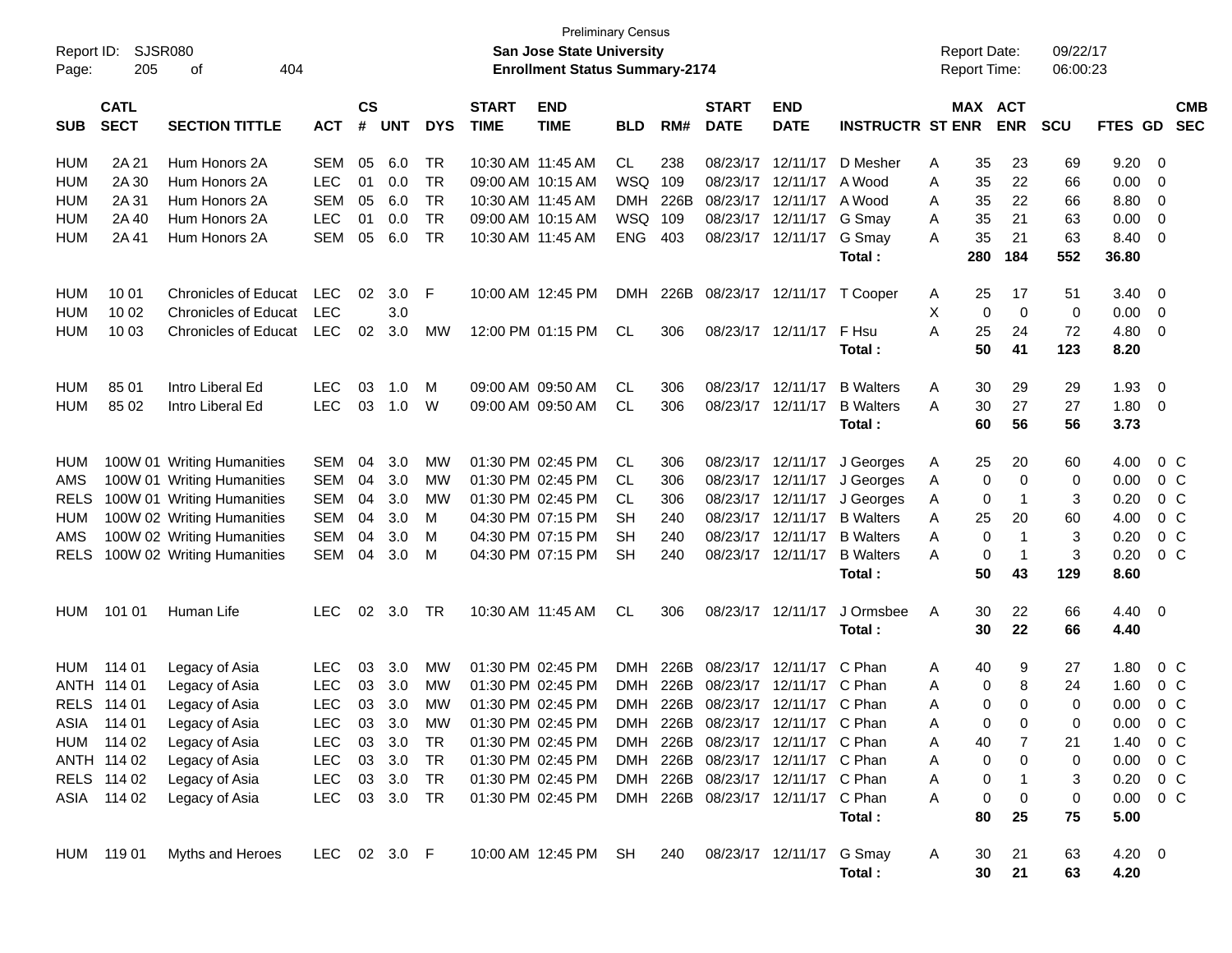| Report ID:<br>Page:                                                                 | <b>SJSR080</b><br>206                                                                  | 404                                                                                                                                                   |                                                                                                              |                                  |                                                             |                                                    | <b>Preliminary Census</b><br><b>San Jose State University</b><br><b>Enrollment Status Summary-2174</b> |                                                                                                                            |                                                 |                                        |                                                                                                 |                                                                                                          | <b>Report Date:</b><br>Report Time:                                                                                                              |                                                   | 09/22/17<br>06:00:23                                                         |                                                    |                                                                                      |                                                                                                        |
|-------------------------------------------------------------------------------------|----------------------------------------------------------------------------------------|-------------------------------------------------------------------------------------------------------------------------------------------------------|--------------------------------------------------------------------------------------------------------------|----------------------------------|-------------------------------------------------------------|----------------------------------------------------|--------------------------------------------------------------------------------------------------------|----------------------------------------------------------------------------------------------------------------------------|-------------------------------------------------|----------------------------------------|-------------------------------------------------------------------------------------------------|----------------------------------------------------------------------------------------------------------|--------------------------------------------------------------------------------------------------------------------------------------------------|---------------------------------------------------|------------------------------------------------------------------------------|----------------------------------------------------|--------------------------------------------------------------------------------------|--------------------------------------------------------------------------------------------------------|
| <b>SUB</b>                                                                          | <b>CATL</b><br><b>SECT</b><br><b>SECTION TITTLE</b><br><b>ACT</b>                      |                                                                                                                                                       |                                                                                                              |                                  | $\mathsf{cs}$<br><b>UNT</b>                                 | <b>DYS</b>                                         | <b>START</b><br><b>TIME</b>                                                                            | <b>END</b><br><b>TIME</b>                                                                                                  | BLD                                             | RM#                                    | <b>START</b><br><b>DATE</b>                                                                     | <b>END</b><br><b>DATE</b>                                                                                | <b>INSTRUCTR ST ENR</b>                                                                                                                          | <b>MAX ACT</b>                                    | <b>ENR</b>                                                                   | <b>SCU</b>                                         | <b>FTES GD</b>                                                                       | <b>CMB</b><br><b>SEC</b>                                                                               |
| <b>HUM</b>                                                                          | 128 80                                                                                 | <b>Twentieth Century</b>                                                                                                                              | <b>LEC</b>                                                                                                   | 02                               | 3.0                                                         | TBA                                                |                                                                                                        |                                                                                                                            |                                                 |                                        |                                                                                                 | 08/23/17 12/11/17                                                                                        | L Stenmark A<br>Total:                                                                                                                           | 40<br>40                                          | 39<br>39                                                                     | 117<br>117                                         | 7.80 0<br>7.80                                                                       |                                                                                                        |
| HUM<br>HUM<br>HUM<br>HUM                                                            | 177A 11<br>177A 20<br>177A 21                                                          | 177A 10 Advanced Honors<br><b>Advanced Honors</b><br><b>Advanced Honors</b><br><b>Advanced Honors</b>                                                 | <b>LEC</b><br><b>SEM</b><br><b>LEC</b><br><b>SEM</b>                                                         | 01<br>05<br>01<br>05             | 6.0<br>0.0<br>6.0<br>0.0                                    | TR<br><b>TR</b><br><b>TR</b><br><b>TR</b>          |                                                                                                        | 03:00 PM 04:15 PM<br>04:30 PM 05:45 PM<br>03:00 PM 04:15 PM<br>04:30 PM 05:45 PM                                           | SН<br>DMH<br>SН<br>SН                           | 100<br>149B<br>100<br>120              | 08/23/17<br>08/23/17                                                                            | 08/23/17 12/11/17<br>12/11/17<br>12/11/17<br>08/23/17 12/11/17                                           | C RostankowsA<br>C RostankowsA<br>J Lindahl<br>A<br>А<br>J Lindahl<br>Total:                                                                     | 45<br>45<br>45<br>45<br>180                       | 30<br>30<br>28<br>28<br>116                                                  | 90<br>90<br>84<br>84<br>348                        | 12.00<br>0.00<br>11.20<br>$0.00 \t 0$<br>23.20                                       | $\overline{\phantom{0}}$<br>$\overline{\phantom{0}}$<br>0                                              |
| HUM<br>HUM                                                                          | 180 01<br>180 02                                                                       | <b>Indiv Studies</b><br><b>Indiv Studies</b>                                                                                                          | <b>SUP</b><br><b>SUP</b>                                                                                     | 78<br>78                         | 3.0<br>1.0                                                  | TBA<br><b>TBA</b>                                  |                                                                                                        |                                                                                                                            |                                                 |                                        |                                                                                                 | 08/23/17 12/11/17<br>08/23/17 12/11/17                                                                   | C RostankowsA<br>S Verducci - A<br>Total:                                                                                                        | 1<br>$\mathbf{1}$<br>$\mathbf{2}$                 | 1<br>0<br>1                                                                  | 3<br>0<br>3                                        | 0.20<br>$0.00 \t 0$<br>0.20                                                          | $\overline{\phantom{0}}$                                                                               |
| HUM<br><b>HUM</b>                                                                   | 185 01<br>185 02                                                                       | Fld Exp Sem<br>Fld Exp Sem                                                                                                                            | <b>LEC</b><br>LAB                                                                                            | 02<br>15                         | 3.0<br>0.0                                                  | Т<br><b>TBA</b>                                    |                                                                                                        | 03:00 PM 04:40 PM                                                                                                          | <b>BBC</b>                                      | 125                                    |                                                                                                 | 08/23/17 12/11/17<br>08/23/17 12/11/17                                                                   | S Verducci - A<br>S Verducci - A<br>Total:                                                                                                       | 30<br>30<br>60                                    | 30<br>30<br>60                                                               | 60<br>30<br>90                                     | $6.00 \quad 0$<br>$0.00 \t 0$<br>6.00                                                |                                                                                                        |
| HUM<br>AMS<br><b>RELS</b><br>HUM<br>AMS<br><b>RELS</b><br>HUM<br>AMS<br><b>RELS</b> | 190 01<br>190 01<br>190 01<br>190 02<br>190 02<br>190 02<br>190 03<br>190 03<br>190 03 | Sr Sem in Hum<br>Sr Sem in Hum<br>Sr Sem in Hum<br>Sr Sem in Hum<br>Sr Sem in Hum<br>Sr Sem in Hum<br>Sr Sem in Hum<br>Sr Sem in Hum<br>Sr Sem in Hum | SEM<br><b>SEM</b><br><b>SEM</b><br><b>SEM</b><br><b>SEM</b><br><b>SEM</b><br><b>SEM</b><br>SEM<br><b>SEM</b> | 05<br>05<br>05<br>05<br>05<br>05 | 3.0<br>3.0<br>3.0<br>3.0<br>3.0<br>3.0<br>3.0<br>3.0<br>3.0 | М<br>м<br>м<br><b>TR</b><br><b>TR</b><br><b>TR</b> |                                                                                                        | 03:00 PM 05:45 PM<br>03:00 PM 05:45 PM<br>03:00 PM 05:45 PM<br>03:00 PM 04:15 PM<br>03:00 PM 04:15 PM<br>03:00 PM 04:15 PM | CL.<br><b>CL</b><br>CL<br>SН<br>SН<br><b>SH</b> | 306<br>306<br>306<br>444<br>444<br>444 | 08/23/17<br>08/23/17                                                                            | 08/23/17 12/11/17<br>12/11/17<br>12/11/17<br>08/23/17 12/11/17<br>08/23/17 12/11/17<br>08/23/17 12/11/17 | X<br>X<br>X<br>C RostankowsA<br>C RostankowsA<br>C RostankowsA<br>C Jochim<br>A<br>C Jochim<br>Α<br>C Jochim<br>A<br>Total:                      | 0<br>0<br>0<br>25<br>0<br>0<br>25<br>0<br>0<br>50 | 0<br>0<br>0<br>23<br>$\Omega$<br>0<br>26<br>$\mathbf 1$<br>$\mathbf 0$<br>50 | 0<br>0<br>0<br>69<br>0<br>0<br>78<br>3<br>0<br>150 | $0.00 \t 0$<br>0.00<br>0.00<br>4.60<br>0.00<br>0.00<br>5.20<br>0.20<br>0.00<br>10.00 | - 0<br>0<br>0 <sup>o</sup><br>0 <sup>o</sup><br>0 <sup>o</sup><br>$0\,$ C<br>$0\,$ C<br>0 <sup>o</sup> |
| <b>RELS</b><br>HUM                                                                  | 70A 01<br>MDES 70A 01                                                                  | <b>Western Religions</b><br>70A 01 Western Religions<br><b>Western Religions</b>                                                                      | LEC.<br><b>LEC</b><br>LEC.                                                                                   |                                  | 02 3.0 TR<br>02 3.0<br>02 3.0 TR                            | <b>TR</b>                                          |                                                                                                        | 12:00 PM 01:15 PM<br>12:00 PM 01:15 PM<br>12:00 PM 01:15 PM                                                                |                                                 | DMH 226B                               | 08/23/17 12/11/17 V Rue<br>DMH 226B 08/23/17 12/11/17 V Rue<br>DMH 226B 08/23/17 12/11/17 V Rue |                                                                                                          | Α<br>A<br>Α<br>Total:                                                                                                                            | 40<br>0<br>0<br>40                                | 13<br>15<br>5<br>33                                                          | 39<br>45<br>15<br>99                               | 2.60<br>$1.00 \t 0 C$<br>6.60                                                        | 0 C<br>3.00 0 C                                                                                        |
| <b>RELS</b><br><b>HUM</b><br>ASIA                                                   | 70B 01<br>70B 01<br>70B 01                                                             | <b>Eastern Religions</b><br><b>Eastern Religions</b><br><b>Eastern Religions</b>                                                                      | LEC.<br><b>LEC</b><br><b>LEC</b>                                                                             |                                  | 02 3.0<br>02 3.0<br>02 3.0                                  | МW<br>MW<br>МW                                     |                                                                                                        | 12:00 PM 01:15 PM<br>12:00 PM 01:15 PM<br>12:00 PM 01:15 PM                                                                |                                                 |                                        |                                                                                                 |                                                                                                          | DMH 226B 08/23/17 12/11/17 T Perreira<br>A<br>DMH 226B 08/23/17 12/11/17 T Perreira<br>A<br>DMH 226B 08/23/17 12/11/17 T Perreira<br>A<br>Total: | 40<br>0<br>0<br>40                                | 13<br>3<br>22<br>38                                                          | 39<br>9<br>66<br>114                               | $2.60 \t 0 \t C$<br>$0.60 \t 0 C$<br>4.40 0 C<br>7.60                                |                                                                                                        |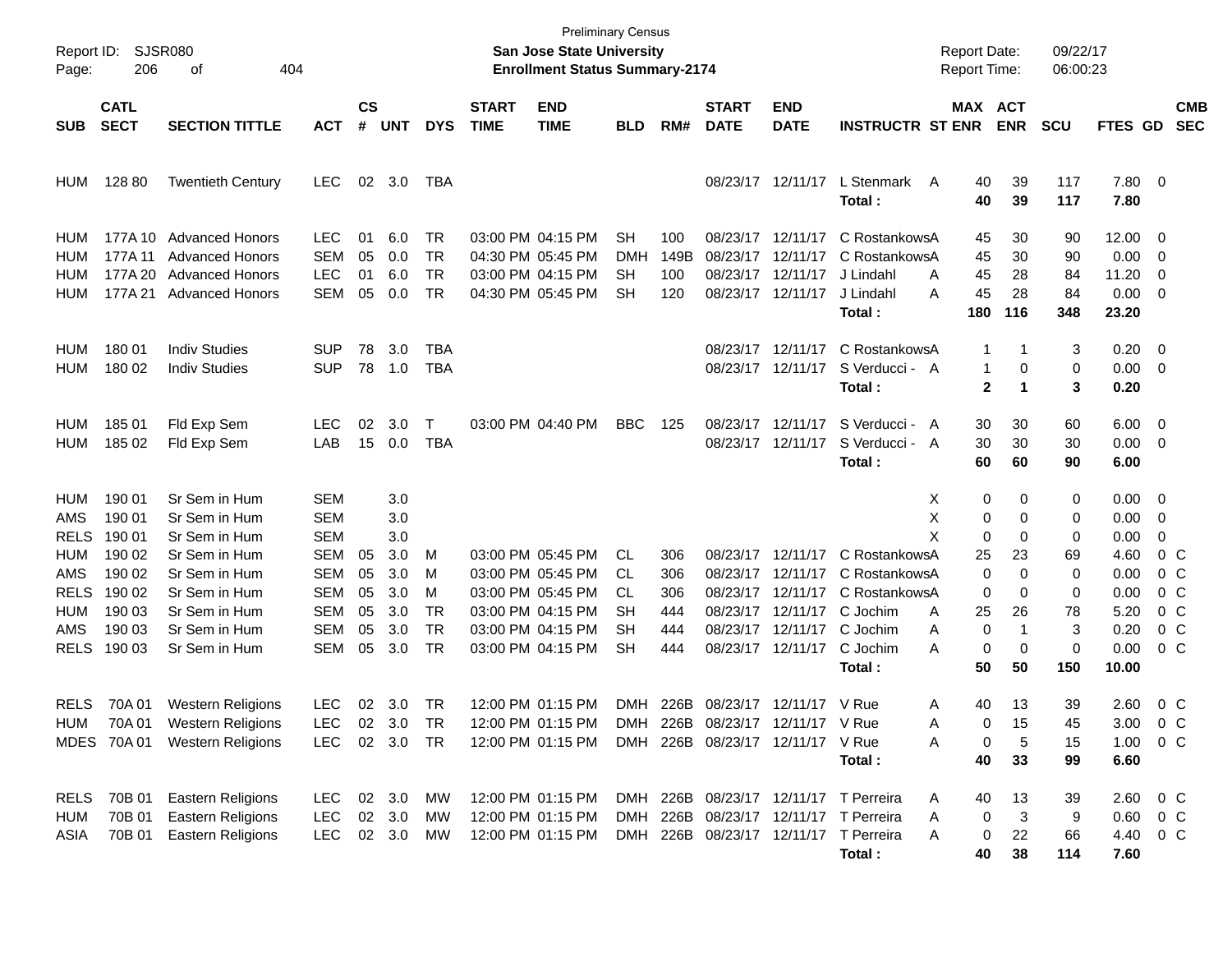| Report ID:<br>Page: | 207                        | <b>SJSR080</b><br>404<br>οf   |                |                |            |                |                             | <b>San Jose State University</b><br><b>Enrollment Status Summary-2174</b> | <b>Preliminary Census</b> |      |                             |                           |                                                                        | <b>Report Date:</b><br><b>Report Time:</b> |                | 09/22/17<br>06:00:23 |               |                          |                |
|---------------------|----------------------------|-------------------------------|----------------|----------------|------------|----------------|-----------------------------|---------------------------------------------------------------------------|---------------------------|------|-----------------------------|---------------------------|------------------------------------------------------------------------|--------------------------------------------|----------------|----------------------|---------------|--------------------------|----------------|
| <b>SUB</b>          | <b>CATL</b><br><b>SECT</b> | <b>SECTION TITTLE</b>         | <b>ACT</b>     | <b>CS</b><br># | <b>UNT</b> | <b>DYS</b>     | <b>START</b><br><b>TIME</b> | <b>END</b><br><b>TIME</b>                                                 | <b>BLD</b>                | RM#  | <b>START</b><br><b>DATE</b> | <b>END</b><br><b>DATE</b> | <b>INSTRUCTR ST ENR</b>                                                | MAX ACT                                    | <b>ENR</b>     | <b>SCU</b>           | FTES GD SEC   |                          | <b>CMB</b>     |
| <b>RELS</b>         | 90 01                      | Bible Hist and Lit            | <b>LEC</b>     | 02             | 3.0        | <b>TR</b>      |                             | 09:00 AM 10:15 AM                                                         | <b>BBC</b>                | 125  | 08/23/17 12/11/17           |                           | <b>B</b> Walters                                                       | 40<br>Α                                    | 14             | 42                   | 2.80          |                          | 0 <sup>o</sup> |
| <b>JWSS</b>         | 90 01                      | Bible Hist and Lit            | <b>LEC</b>     | 02             | 3.0        | <b>TR</b>      |                             | 09:00 AM 10:15 AM                                                         | <b>BBC</b>                | 125  | 08/23/17 12/11/17           |                           | <b>B</b> Walters                                                       | Α<br>0                                     | 5              | 15                   | 1.00          |                          | 0 <sup>o</sup> |
| <b>HUM</b>          | 90 01                      | Bible Hist and Lit            | <b>LEC</b>     | 02             | 3.0        | <b>TR</b>      |                             | 09:00 AM 10:15 AM                                                         | <b>BBC</b>                | 125  | 08/23/17 12/11/17           |                           | <b>B</b> Walters                                                       | 0<br>A                                     | 18             | 54                   | 3.60          |                          | 0 C            |
|                     | MDES 90 01                 | <b>Bible Hist and Lit</b>     | <b>LEC</b>     | 02             | 3.0        | <b>TR</b>      |                             | 09:00 AM 10:15 AM                                                         | <b>BBC</b>                | 125  |                             | 08/23/17 12/11/17         | <b>B</b> Walters                                                       | $\mathbf 0$<br>A                           | $\mathbf{3}$   | 9                    | 0.60          |                          | $0\,C$         |
|                     |                            |                               |                |                |            |                |                             |                                                                           |                           |      |                             |                           | Total:                                                                 | 40                                         | 40             | 120                  | 8.00          |                          |                |
| <b>RELS</b>         | 99 01                      | Death Dying & Rels            | <b>LEC</b>     | 02             | 3.0        | MW             |                             | 10:30 AM 11:45 AM                                                         | <b>DMH</b>                | 226B | 08/23/17 12/11/17           |                           | T Perreira                                                             | 40<br>A                                    | 19             | 57                   | 3.80          |                          | 0 <sup>o</sup> |
| GERO                | 99 01                      | Death Dying & Rels            | <b>LEC</b>     | 02             | 3.0        | MW             |                             | 10:30 AM 11:45 AM                                                         | <b>DMH</b>                | 226B | 08/23/17 12/11/17           |                           | T Perreira                                                             | A<br>0                                     | $\overline{7}$ | 21                   | 1.40          |                          | 0 <sup>o</sup> |
| <b>HUM</b>          | 99 01                      | Death Dying & Rels            | <b>LEC</b>     | 02             | 3.0        | MW             |                             | 10:30 AM 11:45 AM                                                         | <b>DMH</b>                | 226B |                             | 08/23/17 12/11/17         | T Perreira                                                             | A<br>0                                     | 13             | 39                   | 2.60          |                          | 0 <sup>o</sup> |
| <b>RELS</b>         | 99 02                      | Death Dying & Rels            | <b>LEC</b>     | 02             | 3.0        | <b>TR</b>      |                             | 01:30 PM 02:45 PM                                                         | <b>SH</b>                 | 240  |                             | 08/23/17 12/11/17         | T Perreira                                                             | 40<br>A                                    | 28             | 84                   | 5.60          |                          | 0 <sup>o</sup> |
| GERO                | 99 02                      | Death Dying & Rels            | <b>LEC</b>     | 02             | 3.0        | <b>TR</b>      |                             | 01:30 PM 02:45 PM                                                         | SН                        | 240  |                             |                           | 08/23/17 12/11/17 T Perreira                                           | 0<br>A                                     | $\overline{7}$ | 21                   | 1.40          |                          | 0 <sup>o</sup> |
| <b>HUM</b>          | 99 02                      | Death Dying & Rels            | <b>LEC</b>     | 02             | 3.0        | <b>TR</b>      |                             | 01:30 PM 02:45 PM                                                         | <b>SH</b>                 | 240  |                             |                           | 08/23/17 12/11/17 T Perreira                                           | $\mathbf 0$<br>A                           | $\overline{4}$ | 12                   | 0.80          |                          | 0 <sup>o</sup> |
|                     |                            |                               |                |                |            |                |                             |                                                                           |                           |      |                             |                           | Total:                                                                 | 80                                         | 78             | 234                  | 15.60         |                          |                |
|                     | RELS 122 01                | Magic Science Reli            | <b>LEC</b>     | 02             | 3.0        | $\top$         |                             | 12:00 PM 02:45 PM                                                         | CL.                       | 306  | 08/23/17 12/11/17           |                           | K Lipman                                                               | 30<br>A                                    | 6              | 18                   | 1.20          |                          | 0 <sup>o</sup> |
|                     | ANTH 122 01                | Magic Science Reli            | <b>LEC</b>     | 02             | 3.0        | $\top$         |                             | 12:00 PM 02:45 PM                                                         | CL.                       | 306  | 08/23/17 12/11/17           |                           | K Lipman                                                               | 0<br>A                                     | 14             | 42                   | 2.80          |                          | 0 <sup>o</sup> |
| <b>RELS</b>         | 122 80                     | Magic Science Reli            | <b>LEC</b>     | 02             | 3.0        | <b>TBA</b>     |                             |                                                                           |                           |      |                             | 08/23/17 12/11/17         | L Gilmore                                                              | 40<br>A                                    | 19             | 57                   | 3.80          |                          | 0 <sup>o</sup> |
|                     | ANTH 122 80                | Magic Science Reli            | <b>LEC</b>     | 02             | 3.0        | <b>TBA</b>     |                             |                                                                           |                           |      |                             | 08/23/17 12/11/17         | L Gilmore                                                              | 0<br>A                                     | 22             | 66                   | 4.50          |                          | 2 C            |
|                     |                            |                               |                |                |            |                |                             |                                                                           |                           |      |                             |                           | Total:                                                                 | 70                                         | 61             | 183                  | 12.30         |                          |                |
| <b>RELS</b>         | 134 80                     | Religion, Film and M          | LEC            | 02             | 3.0        | <b>TBA</b>     |                             |                                                                           |                           |      |                             | 08/23/17 12/11/17         | L Stenmark                                                             | 40<br>A                                    | 10             | 30                   | 2.00          |                          | 0 <sup>o</sup> |
| CA                  | 134 80                     | Religion, Film and M          | <b>LEC</b>     | 02             | 3.0        | <b>TBA</b>     |                             |                                                                           |                           |      |                             | 08/23/17 12/11/17         | L Stenmark                                                             | 0<br>A                                     | 10             | 30                   | 2.00          |                          | 0 <sup>o</sup> |
| <b>HUM</b>          | 134 80                     | Religion, Film and M          | <b>LEC</b>     | 02             | 3.0        | <b>TBA</b>     |                             |                                                                           |                           |      |                             | 08/23/17 12/11/17         | L Stenmark                                                             | 0<br>A                                     | 5              | 15                   | 1.00          |                          | 0 <sup>o</sup> |
|                     |                            |                               |                |                |            |                |                             |                                                                           |                           |      |                             |                           | Total:                                                                 | 40                                         | 25             | 75                   | 5.00          |                          |                |
|                     | RELS 145 01                | <b>Mideast Tradition</b>      | <b>LEC</b>     |                | 3.0        |                |                             |                                                                           |                           |      |                             |                           |                                                                        | 0<br>X                                     | 0              | 0                    | 0.00          | $\overline{\phantom{0}}$ |                |
|                     | ANTH 145 01                | <b>Mideast Tradition</b>      | <b>LEC</b>     |                | 3.0        |                |                             |                                                                           |                           |      |                             |                           |                                                                        | Χ<br>$\pmb{0}$                             | 0              | 0                    | 0.00          | $\overline{\mathbf{0}}$  |                |
|                     | MDES 145 01                | <b>Mideast Tradition</b>      | <b>LEC</b>     |                | 3.0        |                |                             |                                                                           |                           |      |                             |                           |                                                                        | Χ<br>$\pmb{0}$                             | 0              | 0                    | 0.00          | $\overline{\mathbf{0}}$  |                |
|                     |                            |                               |                |                |            |                |                             |                                                                           |                           |      |                             |                           | Total:                                                                 | $\bf{0}$                                   | $\bf{0}$       | $\bf{0}$             | 0.00          |                          |                |
|                     |                            | RELS 162 01 Relig Controversy |                |                |            |                |                             |                                                                           |                           |      |                             |                           | LEC 02 3.0 MW 10:30 AM 11:45 AM ENG 403 08/23/17 12/11/17 L Stenmark A |                                            | 30<br>17       | 51                   | $3.40 \ 0$    |                          |                |
|                     |                            |                               |                |                |            |                |                             |                                                                           |                           |      |                             |                           | Total:                                                                 | 30                                         | 17             | 51                   | 3.40          |                          |                |
|                     | RELS 180 01                | <b>Indiv Studies</b>          | SUP 78 3.0 TBA |                |            |                |                             |                                                                           |                           |      |                             |                           | 08/23/17 12/11/17 J Rycenga                                            | A<br>1                                     | 0              | 0                    | $0.00 \t 0 C$ |                          |                |
|                     | MDES 180 01                | <b>Indiv Studies</b>          |                |                |            | SUP 78 3.0 TBA |                             |                                                                           |                           |      |                             |                           | 08/23/17 12/11/17 J Rycenga                                            | $\pmb{0}$<br>A                             | $\pmb{0}$      | 0                    | $0.00 \t 0 C$ |                          |                |
|                     |                            |                               |                |                |            |                |                             |                                                                           |                           |      |                             |                           | Total:                                                                 | $\mathbf{1}$                               | $\mathbf 0$    | $\mathbf 0$          | 0.00          |                          |                |
|                     | RELS 184 01                | <b>Directed Reading</b>       | SUP            |                |            | 78 3.0 TBA     |                             |                                                                           |                           |      | 08/23/17 12/11/17           |                           |                                                                        | 1<br>A                                     | 0              | 0                    | $0.00 \t 0 C$ |                          |                |
|                     | MDES 184 01                | <b>Directed Reading</b>       |                |                |            | SUP 78 3.0 TBA |                             |                                                                           |                           |      | 08/23/17 12/11/17           |                           |                                                                        | $\pmb{0}$<br>А                             | $\mathbf 0$    | 0                    | $0.00 \t 0 C$ |                          |                |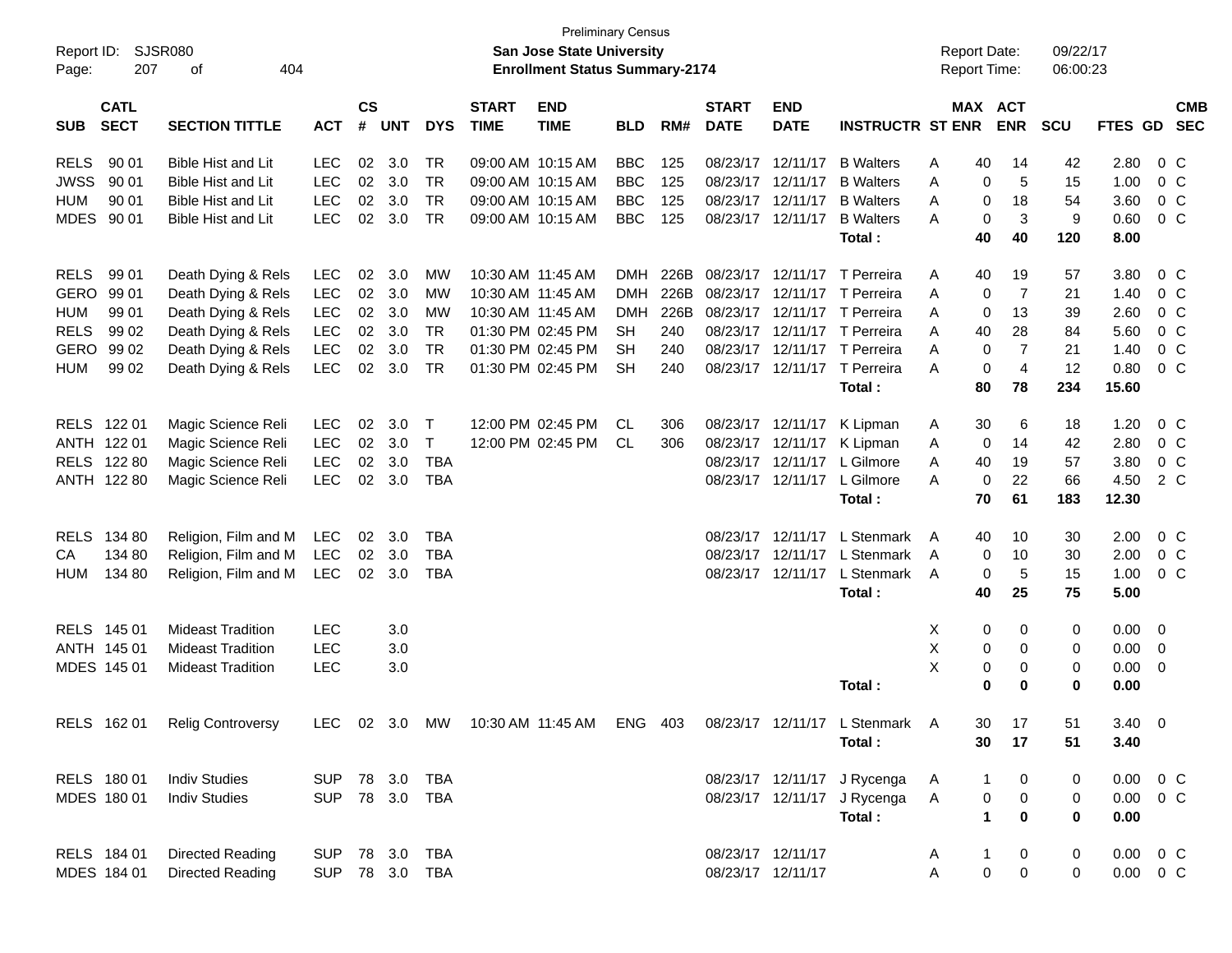| Report ID:<br>Page: | 208                        | SJSR080<br>404<br>οf  |            |                |            |            |                             | <b>Preliminary Census</b><br><b>San Jose State University</b><br><b>Enrollment Status Summary-2174</b> |            |     |                             |                           |                           |   | <b>Report Date:</b><br><b>Report Time:</b> |                          | 09/22/17<br>06:00:23 |                          |         |                          |
|---------------------|----------------------------|-----------------------|------------|----------------|------------|------------|-----------------------------|--------------------------------------------------------------------------------------------------------|------------|-----|-----------------------------|---------------------------|---------------------------|---|--------------------------------------------|--------------------------|----------------------|--------------------------|---------|--------------------------|
| <b>SUB</b>          | <b>CATL</b><br><b>SECT</b> | <b>SECTION TITTLE</b> | <b>ACT</b> | <b>CS</b><br># | <b>UNT</b> | <b>DYS</b> | <b>START</b><br><b>TIME</b> | <b>END</b><br><b>TIME</b>                                                                              | <b>BLD</b> | RM# | <b>START</b><br><b>DATE</b> | <b>END</b><br><b>DATE</b> | <b>INSTRUCTR ST ENR</b>   |   | MAX                                        | <b>ACT</b><br><b>ENR</b> | <b>SCU</b>           | <b>GD</b><br><b>FTES</b> |         | <b>CMB</b><br><b>SEC</b> |
|                     |                            |                       |            |                |            |            |                             |                                                                                                        |            |     |                             |                           | Total:                    |   | 1.                                         | $\mathbf 0$              | 0                    | 0.00                     |         |                          |
| <b>RELS</b>         | 191 01                     | Relig in America      | LEC.       | 02             | 3.0        | MW         |                             | 12:00 PM 01:15 PM                                                                                      | <b>ENG</b> | 232 | 08/23/17                    | 12/11/17                  | J Rycenga                 | A | 40                                         | -27                      | 81                   | 5.40                     | $0\,$ C |                          |
| HUM                 | 191 01                     | Relig in America      | <b>LEC</b> | 02             | 3.0        | MW         |                             | 12:00 PM 01:15 PM                                                                                      | <b>ENG</b> | 232 | 08/23/17                    | 12/11/17                  | J Rycenga                 | A | $\Omega$                                   | 11                       | 33                   | 2.20                     | $0\,C$  |                          |
| <b>RELS</b>         | 191 02                     | Relig in America      | LEC.       | 02             | 3.0        | <b>TR</b>  |                             | 10:30 AM 11:45 AM                                                                                      | BBC        | 125 | 08/23/17                    | 12/11/17                  | J Georges                 | A | 40                                         | 22                       | 66                   | 4.40                     | $0\,$ C |                          |
| <b>HUM</b>          | 191 02                     | Relig in America      | <b>LEC</b> | 02             | 3.0        | <b>TR</b>  |                             | 10:30 AM 11:45 AM                                                                                      | <b>BBC</b> | 125 | 08/23/17                    | 12/11/17                  | J Georges                 | A | $\mathbf{0}$                               |                          | 21                   | 1.40                     | $0\,C$  |                          |
|                     |                            |                       |            |                |            |            |                             |                                                                                                        |            |     |                             |                           | Total :                   |   | 80                                         | 67                       | 201                  | 13.40                    |         |                          |
|                     | Department :               | <b>Humanities</b>     |            |                |            |            |                             |                                                                                                        |            |     |                             | <b>Lower Division:</b>    | <b>Department Total:</b>  |   | 3113<br>1995                               | 2624<br>1813             | 7667<br>5327         | 511.23<br>355.13         |         |                          |
|                     |                            |                       |            |                |            |            |                             |                                                                                                        |            |     |                             | <b>Upper Division:</b>    |                           |   | 1118                                       | 811                      | 2340                 | 156.10                   |         |                          |
|                     |                            |                       |            |                |            |            |                             |                                                                                                        |            |     |                             |                           | <b>Graduate Division:</b> |   | 0                                          | 0                        | 0                    | 0.00                     |         |                          |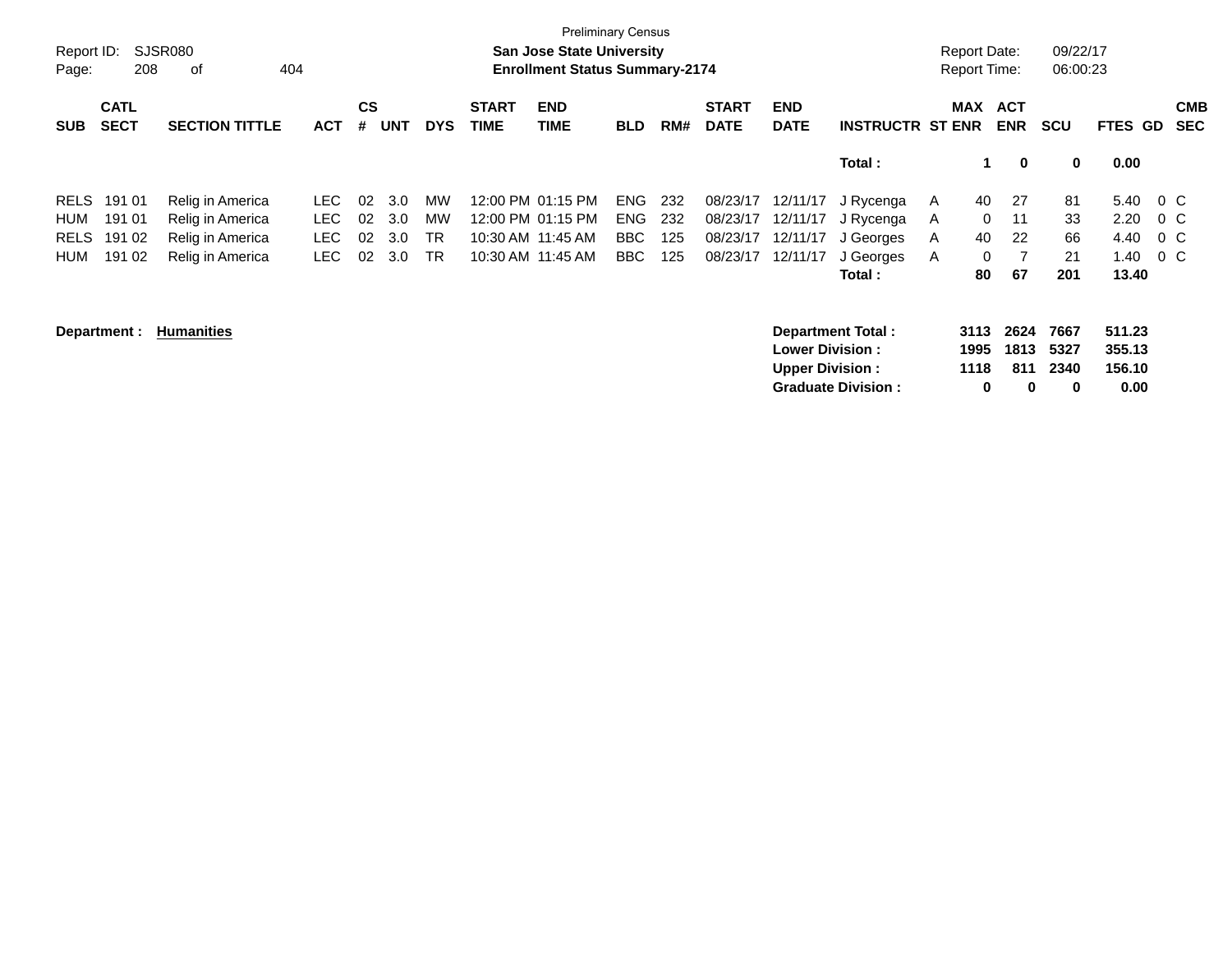| Report ID:<br>Page: | 209                        | <b>SJSR080</b><br>404<br>οf                   |                |                    |            |            |                             | <b>Preliminary Census</b><br>San Jose State University<br><b>Enrollment Status Summary-2174</b> |            |      |                             |                            |                                 |   | <b>Report Date:</b><br><b>Report Time:</b> |            | 09/22/17<br>06:00:23 |                |                |                          |
|---------------------|----------------------------|-----------------------------------------------|----------------|--------------------|------------|------------|-----------------------------|-------------------------------------------------------------------------------------------------|------------|------|-----------------------------|----------------------------|---------------------------------|---|--------------------------------------------|------------|----------------------|----------------|----------------|--------------------------|
| <b>SUB</b>          | <b>CATL</b><br><b>SECT</b> | <b>SECTION TITTLE</b>                         | <b>ACT</b>     | $\mathsf{cs}$<br># | <b>UNT</b> | <b>DYS</b> | <b>START</b><br><b>TIME</b> | <b>END</b><br><b>TIME</b>                                                                       | <b>BLD</b> | RM#  | <b>START</b><br><b>DATE</b> | <b>END</b><br><b>DATE</b>  | <b>INSTRUCTR ST ENR</b>         |   | MAX ACT                                    | <b>ENR</b> | <b>SCU</b>           | FTES GD        |                | <b>CMB</b><br><b>SEC</b> |
| College             |                            | <b>Humanities &amp; the Arts</b>              |                |                    |            |            |                             |                                                                                                 |            |      |                             |                            |                                 |   |                                            |            |                      |                |                |                          |
|                     | Department :               | <b>Linguistics &amp; Language Development</b> |                |                    |            |            |                             |                                                                                                 |            |      |                             |                            |                                 |   |                                            |            |                      |                |                |                          |
| <b>LING</b>         | 20 01                      | Nature of Language                            | <b>LEC</b>     | 02                 | 3.0        | <b>MW</b>  |                             | 09:00 AM 10:15 AM                                                                               | CL         | 308  |                             | 08/23/17 12/11/17          | D Moradkhan A                   |   | 25                                         | 24         | 72                   | 4.80           | 0              |                          |
| LING                | 20 02                      | Nature of Language                            | <b>LEC</b>     |                    | 3.0        |            |                             |                                                                                                 |            |      |                             |                            |                                 | X | 0                                          | 0          | 0                    | 0.00           | 0              |                          |
| <b>LING</b>         | 20 03                      | Nature of Language                            | <b>LEC</b>     | 02                 | 3.0        | TR         |                             | 09:00 AM 10:15 AM                                                                               | ENG        | 403  |                             | 08/23/17 12/11/17          | J Swan                          | A | 25                                         | 23         | 69                   | 4.60           | 0              |                          |
| <b>LING</b>         | 20 04                      | Nature of Language                            | <b>LEC</b>     | 02                 | 3.0        | <b>TR</b>  |                             | 01:30 PM 02:45 PM                                                                               | CL         | 216  |                             | 08/23/17 12/11/17          | S Khan<br>Total:                | A | 25<br>75                                   | 25<br>72   | 75<br>216            | 5.00<br>14.40  | 0              |                          |
| <b>LING</b>         | 21 01                      | Langu and Thinking                            | <b>SEM</b>     | 04                 | 3.0        | МW         |                             | 09:00 AM 10:15 AM                                                                               | <b>ENG</b> | 232  |                             | 08/23/17 12/11/17          | S Ball                          | A | 25                                         | 24         | 72                   | 4.80           | 0              |                          |
| <b>LING</b>         | 21 02                      | Langu and Thinking                            | <b>SEM</b>     | 04                 | 3.0        | МW         |                             | 10:30 AM 11:45 AM                                                                               | CL.        | 308  |                             | 08/23/17 12/11/17          | D Hunter                        | A | 25                                         | 25         | 75                   | 5.00           | 0              |                          |
| LING                | 21 03                      | Langu and Thinking                            | <b>SEM</b>     | 04                 | 3.0        | МW         |                             | 01:30 PM 02:45 PM                                                                               | CL.        | 242  |                             | 08/23/17 12/11/17          | R Joseph                        | A | 25                                         | 22         | 66                   | 4.40           | 0              |                          |
| <b>LING</b>         | 21 04                      | Langu and Thinking                            | <b>SEM</b>     | 04                 | 3.0        | <b>MW</b>  |                             | 03:00 PM 04:15 PM                                                                               | <b>SH</b>  | 240  |                             | 08/23/17 12/11/17          | R Joseph                        | A | 25                                         | 22         | 66                   | 4.40           | 0              |                          |
| <b>LING</b>         | 21 05                      | Langu and Thinking                            | <b>SEM</b>     |                    | 3.0        |            |                             |                                                                                                 |            |      |                             |                            |                                 | X | $\mathbf 0$                                | 0          | 0                    | 0.00           | 0              |                          |
| LING                | 21 06                      | Langu and Thinking                            | <b>SEM</b>     | 04                 | 3.0        | TR         |                             | 09:00 AM 10:15 AM                                                                               | <b>DMH</b> | 226B | 08/23/17 12/11/17           |                            | J Kitajima                      | A | 25                                         | 24         | 72                   | 4.80           | 0              |                          |
| <b>LING</b>         | 21 07                      | Langu and Thinking                            | <b>SEM</b>     | 04                 | 3.0        | <b>TR</b>  | 10:30 AM 11:45 AM           |                                                                                                 | <b>DBH</b> | 202  |                             | 08/23/17 12/11/17          | K Sanders                       | A | 24                                         | 23         | 69                   | 4.60           | 0              |                          |
| <b>LING</b>         | 21 08                      | Langu and Thinking                            | <b>SEM</b>     | 04                 | 3.0        | <b>TR</b>  |                             | 12:00 PM 01:15 PM                                                                               | HB         | 405  |                             | 08/23/17 12/11/17          | K Van Bik                       | A | 24                                         | 24         | 72                   | 4.80           | 0              |                          |
| LING                | 21 09                      | Langu and Thinking                            | <b>SEM</b>     | 04                 | 3.0        | <b>TR</b>  |                             | 01:30 PM 02:45 PM                                                                               | HGH        | 217  |                             | 08/23/17 12/11/17          | J Kitajima                      | A | 25                                         | 25         | 75                   | 5.00           | 0              |                          |
| LING                | 21 10                      | Langu and Thinking                            | <b>SEM</b>     | 04                 | 3.0        | <b>TR</b>  |                             | 03:00 PM 04:15 PM                                                                               | <b>SH</b>  | 348  |                             | 08/23/17 12/11/17          | S Alkire                        | A | 25                                         | 22         | 66                   | 4.40           | 0              |                          |
| <b>LING</b>         | 21 11                      | Langu and Thinking                            | <b>SEM</b>     |                    | 3.0        |            |                             |                                                                                                 |            |      |                             |                            |                                 | X | $\mathbf 0$                                | 0          | 0                    | 0.00           | 0              |                          |
| <b>LING</b>         | 2180                       | Langu and Thinking                            | <b>SEM</b>     | 04                 | 3.0        | <b>TBA</b> |                             |                                                                                                 |            |      |                             | 08/23/17 12/11/17          | M ModirzadehA                   |   | 25                                         | 19         | 57                   | 3.80           | 0              |                          |
| <b>LING</b>         | 2181                       | Langu and Thinking                            | <b>SEM</b>     | 04                 | 3.0        | <b>TBA</b> |                             |                                                                                                 |            |      |                             | 08/23/17 12/11/17          | D Hunter                        | A | 25                                         | 25         | 75                   | 5.00           | 0              |                          |
| <b>LING</b>         | 2182                       | Langu and Thinking                            | <b>SEM</b>     |                    | 3.0        |            |                             |                                                                                                 |            |      |                             |                            |                                 | X | $\Omega$                                   | 0          | 0                    | 0.00           | 0              |                          |
|                     |                            |                                               |                |                    |            |            |                             |                                                                                                 |            |      |                             |                            | Total:                          |   | 273                                        | 255        | 765                  | 51.00          |                |                          |
| <b>LING</b>         | 22 01                      | Lang across Life                              | <b>LEC</b>     | 02                 | 3.0        | <b>MW</b>  |                             | 12:00 PM 01:15 PM                                                                               | <b>CL</b>  | 205  |                             | 08/23/17 12/11/17          | S Phillabaum A                  |   | 24                                         | 24         | 72                   | 4.80           | $\overline{0}$ |                          |
| <b>LING</b>         | 22 02                      | Lang across Life                              | <b>LEC</b>     | 02                 | 3.0        | TR         |                             | 12:00 PM 01:15 PM                                                                               | CL.        | 205  |                             | 08/23/17 12/11/17          | S Vanniaraja A                  |   | 24                                         | 24         | 72                   | 4.80           | 0              |                          |
| <b>LING</b>         | 22 03                      | Lang across Life                              | <b>LEC</b>     | 02                 | 3.0        | МW         |                             | 01:30 PM 02:45 PM                                                                               | <b>SH</b>  | 414  |                             | 08/23/17 12/11/17          | R Kataoka                       | A | 25                                         | 23         | 69                   | 4.60           | $\overline{0}$ |                          |
|                     |                            |                                               |                |                    |            |            |                             |                                                                                                 |            |      |                             |                            | Total :                         |   | 73                                         | 71         | 213                  | 14.20          |                |                          |
| <b>LING</b>         | 24 01                      | Language Variation                            | <b>LEC</b>     | 04                 | 3.0        | МW         | 10:30 AM 11:45 AM           |                                                                                                 | <b>SH</b>  | 414  |                             | 08/23/17 12/11/17          | C Donlay                        | A | 25                                         | 23         | 69                   | 4.60           | $\overline{0}$ |                          |
| <b>LING</b>         | 24 02                      | Language Variation                            | LEC            |                    | 04 3.0     | <b>MW</b>  |                             | 12:00 PM 01:15 PM                                                                               | BBC        | 125  |                             | 08/23/17 12/11/17 D Hunter |                                 | A | 25                                         | 25         | 75                   | 5.00           | $\overline{0}$ |                          |
| LING                | 24 80                      | Language Variation                            | LEC 04 3.0 TBA |                    |            |            |                             |                                                                                                 |            |      |                             | 08/23/17 12/11/17 D Hunter |                                 | A | 25                                         | 24         | 72                   | 4.80 0         |                |                          |
| LING                | 24 81                      | Language Variation                            | <b>LEC</b>     |                    | 3.0        |            |                             |                                                                                                 |            |      |                             |                            |                                 | X | $\mathbf 0$                                | 0          | $\mathbf 0$          | $0.00 \t 0$    |                |                          |
|                     |                            |                                               |                |                    |            |            |                             |                                                                                                 |            |      |                             |                            | Total:                          |   | 75                                         | 72         | 216                  | 14.40          |                |                          |
|                     | LING 101 01                | Intro to Ling                                 | SEM 04 3.0 TR  |                    |            |            |                             | 12:00 PM 01:15 PM SH                                                                            |            | 414  |                             | 08/23/17 12/11/17 J Swan   |                                 | A | 25                                         | 24         | 72                   | $5.00 \quad 4$ |                |                          |
|                     | LING 101 02                | Intro to Ling                                 | SEM 04 3.0 T   |                    |            |            |                             | 06:00 PM 08:45 PM CL                                                                            |            | 216  |                             |                            | 08/23/17 12/11/17 D Silverman A |   | 24                                         | 23         | 69                   | 4.95 7         |                |                          |
|                     |                            |                                               |                |                    |            |            |                             |                                                                                                 |            |      |                             |                            | Total:                          |   | 49                                         | 47         | 141                  | 9.95           |                |                          |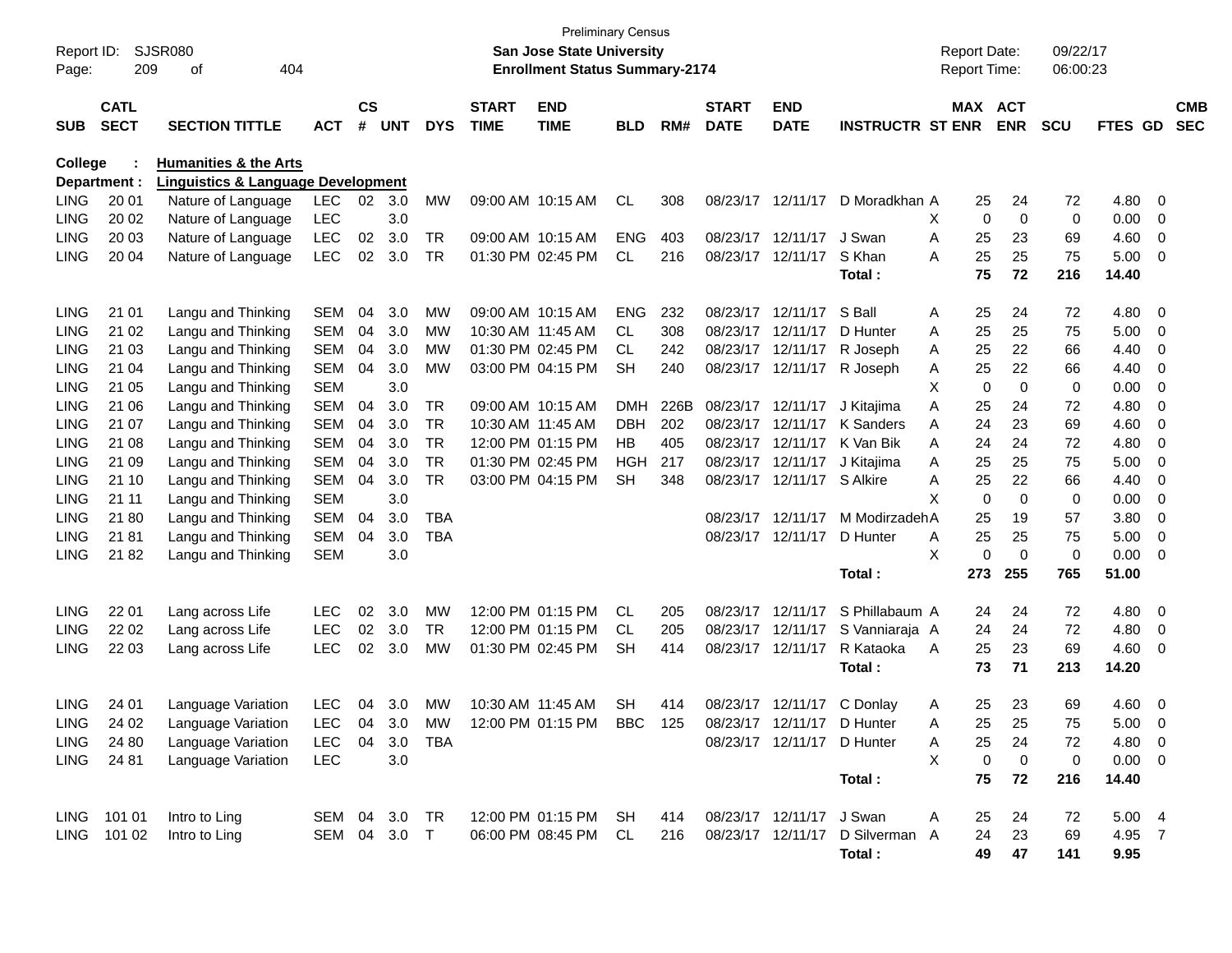| Report ID:<br>Page: | 210                        | <b>SJSR080</b><br>404<br>οf |                   |                |            |            |                             | <b>Preliminary Census</b><br>San Jose State University<br><b>Enrollment Status Summary-2174</b> |            |     |                             |                           |                             | <b>Report Date:</b><br><b>Report Time:</b> |                       | 09/22/17<br>06:00:23 |                         |                          |
|---------------------|----------------------------|-----------------------------|-------------------|----------------|------------|------------|-----------------------------|-------------------------------------------------------------------------------------------------|------------|-----|-----------------------------|---------------------------|-----------------------------|--------------------------------------------|-----------------------|----------------------|-------------------------|--------------------------|
| <b>SUB</b>          | <b>CATL</b><br><b>SECT</b> | <b>SECTION TITTLE</b>       | АСТ               | <b>CS</b><br># | <b>UNT</b> | <b>DYS</b> | <b>START</b><br><b>TIME</b> | <b>END</b><br><b>TIME</b>                                                                       | <b>BLD</b> | RM# | <b>START</b><br><b>DATE</b> | <b>END</b><br><b>DATE</b> | <b>INSTRUCTR ST ENR</b>     |                                            | MAX ACT<br><b>ENR</b> | <b>SCU</b>           | FTES GD                 | <b>CMB</b><br><b>SEC</b> |
| <b>LING</b>         | 107 01                     | Patterns English            | SEM               | 05             | 3.0        | МW         |                             | 03:00 PM 04:15 PM                                                                               | CL         | 308 | 08/23/17 12/11/17           |                           | S Phillabaum A              | 25                                         | 27                    | 81                   | 5.40                    | - 0                      |
| <b>LING</b>         | 107 02                     | Patterns English            | <b>SEM</b>        | 05             | 3.0        | W          |                             | 06:00 PM 08:45 PM                                                                               | CL         | 308 | 08/23/17 12/11/17           |                           | K Glover                    | 25<br>A                                    | 23                    | 69                   | 4.65                    | - 1                      |
| <b>LING</b>         | 107 03                     | Patterns English            | SEM               | 05             | 3.0        | MW         |                             | 03:00 PM 04:15 PM                                                                               | CL         | 202 | 08/23/17 12/11/17           |                           | K Moore                     | 25<br>A                                    | 25                    | 75                   | 5.20                    | - 4                      |
|                     |                            |                             |                   |                |            |            |                             |                                                                                                 |            |     |                             |                           | Total:                      | 75                                         | 75                    | 225                  | 15.25                   |                          |
| <b>LING</b>         | 108 01                     | Sec Lang Dev/Teach          | SEM 04            |                | 3.0        | TR         |                             | 10:30 AM 11:45 AM                                                                               | CL         | 242 | 08/23/17 12/11/17           |                           | S Khan                      | A<br>25                                    | 19                    | 57                   | 3.80                    | $\overline{\phantom{0}}$ |
|                     |                            |                             |                   |                |            |            |                             |                                                                                                 |            |     |                             |                           | Total :                     | 25                                         | 19                    | 57                   | 3.80                    |                          |
| <b>LING</b>         | 111 01                     | <b>Ling Phonetics</b>       | SEM               | 04             | 3.0        | <b>MW</b>  |                             | 04:30 PM 05:45 PM                                                                               | CL         | 205 | 08/23/17 12/11/17           |                           | D Silverman A               | 24                                         | 23                    | 69                   | 5.00                    | $_{\rm 8}$               |
|                     |                            |                             |                   |                |            |            |                             |                                                                                                 |            |     |                             |                           | Total:                      | 24                                         | 23                    | 69                   | 5.00                    |                          |
| <b>LING</b>         | 11201                      | Intro to Syntax             | SEM               | 04             | 3.0        | <b>MW</b>  |                             | 10:30 AM 11:45 AM                                                                               | CL         | 216 | 08/23/17 12/11/17           |                           | K Van Bik                   | 25<br>A                                    | 23                    | 69                   | 4.90                    | - 6                      |
|                     |                            |                             |                   |                |            |            |                             |                                                                                                 |            |     |                             |                           | Total:                      | 25                                         | 23                    | 69                   | 4.90                    |                          |
| <b>LING</b>         | 114 01                     | Intr Seman & Discrse        | SEM 04            |                | 3.0        | MW         |                             | 12:00 PM 01:15 PM                                                                               | CL         | 308 | 08/23/17 12/11/17           |                           | S Svorou                    | A<br>30                                    | 30                    | 90                   | 6.40                    | - 8                      |
|                     |                            |                             |                   |                |            |            |                             |                                                                                                 |            |     |                             |                           | Total:                      | 30                                         | 30                    | 90                   | 6.40                    |                          |
| <b>LING</b>         | 122 01                     | English World Lang          | SEM               | 04             | 3.0        | МW         |                             | 09:00 AM 10:15 AM                                                                               | CL         | 242 | 08/23/17 12/11/17           |                           | B Kumaravadi A              | 25                                         | 11                    | 33                   | 2.20                    | $0\,C$                   |
| ASIA                | 122 01                     | English World Lang          | SEM               | 04             | 3.0        | МW         |                             | 09:00 AM 10:15 AM                                                                               | CL         | 242 | 08/23/17 12/11/17           |                           | B Kumaravadi A              |                                            | 8<br>0                | 24                   | 1.60                    | $0\,C$                   |
| <b>LING</b>         | 122 02                     | English World Lang          | SEM               | 04             | 3.0        | TR         |                             | 09:00 AM 10:15 AM                                                                               | CL         | 308 | 08/23/17 12/11/17           |                           | B Kumaravadi A              | 25                                         | 9                     | 27                   | 1.80                    | $0\,C$                   |
| ASIA                | 122 02                     | English World Lang          | <b>SEM</b>        | 04             | 3.0        | TR         |                             | 09:00 AM 10:15 AM                                                                               | CL         | 308 | 08/23/17 12/11/17           |                           | B Kumaravadi A              |                                            | 3<br>0                | 9                    | 0.60                    | $0\,C$                   |
| <b>LING</b>         | 122 03                     | English World Lang          | <b>SEM</b>        | 04             | 3.0        | <b>TR</b>  |                             | 10:30 AM 11:45 AM                                                                               | CL         | 216 | 08/23/17 12/11/17           |                           | R Kataoka                   | 25<br>A                                    | 17                    | 51                   | 3.40                    | $0\,C$                   |
| ASIA                | 122 03                     | English World Lang          | SEM               | 04             | 3.0        | <b>TR</b>  |                             | 10:30 AM 11:45 AM                                                                               | CL         | 216 | 08/23/17 12/11/17           |                           | R Kataoka                   | A                                          | 9<br>0                | 27                   | 1.80                    | $0\,C$                   |
|                     |                            |                             |                   |                |            |            |                             |                                                                                                 |            |     |                             |                           | Total:                      | 75                                         | 57                    | 171                  | 11.40                   |                          |
| <b>LING</b>         | 123 01                     | Sound Comm                  | SEM               | 04             | 3.0        | <b>MW</b>  |                             | 09:00 AM 10:15 AM                                                                               | CL.        | 216 |                             | 08/23/17 12/11/17         | C Donlay                    | A<br>25                                    | 24                    | 72                   | 4.80                    | - 0                      |
| <b>LING</b>         | 123 02                     | Sound Comm                  | SEM               | 04             | 3.0        | МW         |                             | 10:30 AM 11:45 AM                                                                               | CL         | 242 | 08/23/17 12/11/17           |                           | R Kataoka                   | 25<br>A                                    | 26                    | 78                   | 5.20                    | $\overline{0}$           |
| <b>LING</b>         | 123 03                     | Sound Comm                  | SEM               | 04             | 3.0        | МW         |                             | 10:30 AM 11:45 AM                                                                               | CL.        | 205 | 08/23/17 12/11/17           |                           | K Moore                     | 24<br>A                                    | 23                    | 69                   | 4.60                    | 0                        |
| <b>LING</b>         | 123 04                     | Sound Comm                  | <b>SEM</b>        | 04             | 3.0        | <b>MW</b>  |                             | 12:00 PM 01:15 PM                                                                               | CL         | 216 | 08/23/17 12/11/17           |                           | D Silverman                 | 25<br>A                                    | 23                    | 69                   | 4.60                    | - 0                      |
| <b>LING</b>         | 123 05                     | Sound Comm                  | <b>SEM</b>        | 04             | 3.0        | МW         |                             | 01:30 PM 02:45 PM                                                                               | CL         | 308 |                             | 08/23/17 12/11/17         | K Van Bik                   | 25<br>A                                    | 24                    | 72                   | 4.80                    | 0                        |
|                     | LING 123 06                | Sound Comm                  | <b>SEM</b>        |                | 04 3.0     | <b>TR</b>  |                             | 09:00 AM 10:15 AM                                                                               | CL         | 242 |                             |                           | 08/23/17 12/11/17 K Van Bik | 25<br>Α                                    | 25                    | 75                   | 5.00                    | $\overline{\phantom{0}}$ |
| LING                | 123 07                     | Sound Comm                  | SEM 04            |                | 3.0        | TR         |                             | 10:30 AM 11:45 AM                                                                               | CL.        | 308 |                             | 08/23/17 12/11/17 H Koo   |                             | 25<br>Α                                    | 22                    | 66                   | 4.40                    | $\overline{\phantom{0}}$ |
| LING                | 123 08                     | Sound Comm                  | SEM               | 04             | 3.0        | TR         |                             | 12:00 PM 01:15 PM                                                                               | -CL        | 308 |                             |                           | 08/23/17 12/11/17 R Kataoka | 25<br>A                                    | 25                    | 75                   | 5.00                    | $\overline{\phantom{0}}$ |
| <b>LING</b>         | 123 09                     | Sound Comm                  | SEM               | 04             | 3.0        | TR         |                             | 12:00 PM 01:15 PM                                                                               | BBC        | 203 |                             |                           | 08/23/17 12/11/17 C Donlay  | 25<br>A                                    | 27                    | 81                   | 5.40                    | $\overline{\phantom{0}}$ |
| LING                | 123 10                     | Sound Comm                  | SEM               | 04             | 3.0        | TR         |                             | 03:00 PM 04:15 PM                                                                               | CL         | 242 |                             | 08/23/17 12/11/17 H Koo   |                             | 25<br>A                                    | 25                    | 75                   | 5.00                    | $\overline{\phantom{0}}$ |
|                     | LING 123 11<br>LING 12312  | Sound Comm<br>Sound Comm    | SEM<br><b>SEM</b> | 04             | 3.0<br>3.0 | TR         |                             | 04:30 PM 05:45 PM CL                                                                            |            | 308 |                             |                           | 08/23/17 12/11/17 C Donlay  | 25<br>A<br>X                               | 23<br>0<br>0          | 69<br>0              | $4.60$ 0<br>$0.00 \t 0$ |                          |
|                     |                            |                             |                   |                |            |            |                             |                                                                                                 |            |     |                             |                           | Total:                      |                                            | 274 267               | 801                  | 53.40                   |                          |
|                     |                            |                             |                   |                |            |            |                             |                                                                                                 |            |     |                             |                           |                             |                                            |                       |                      |                         |                          |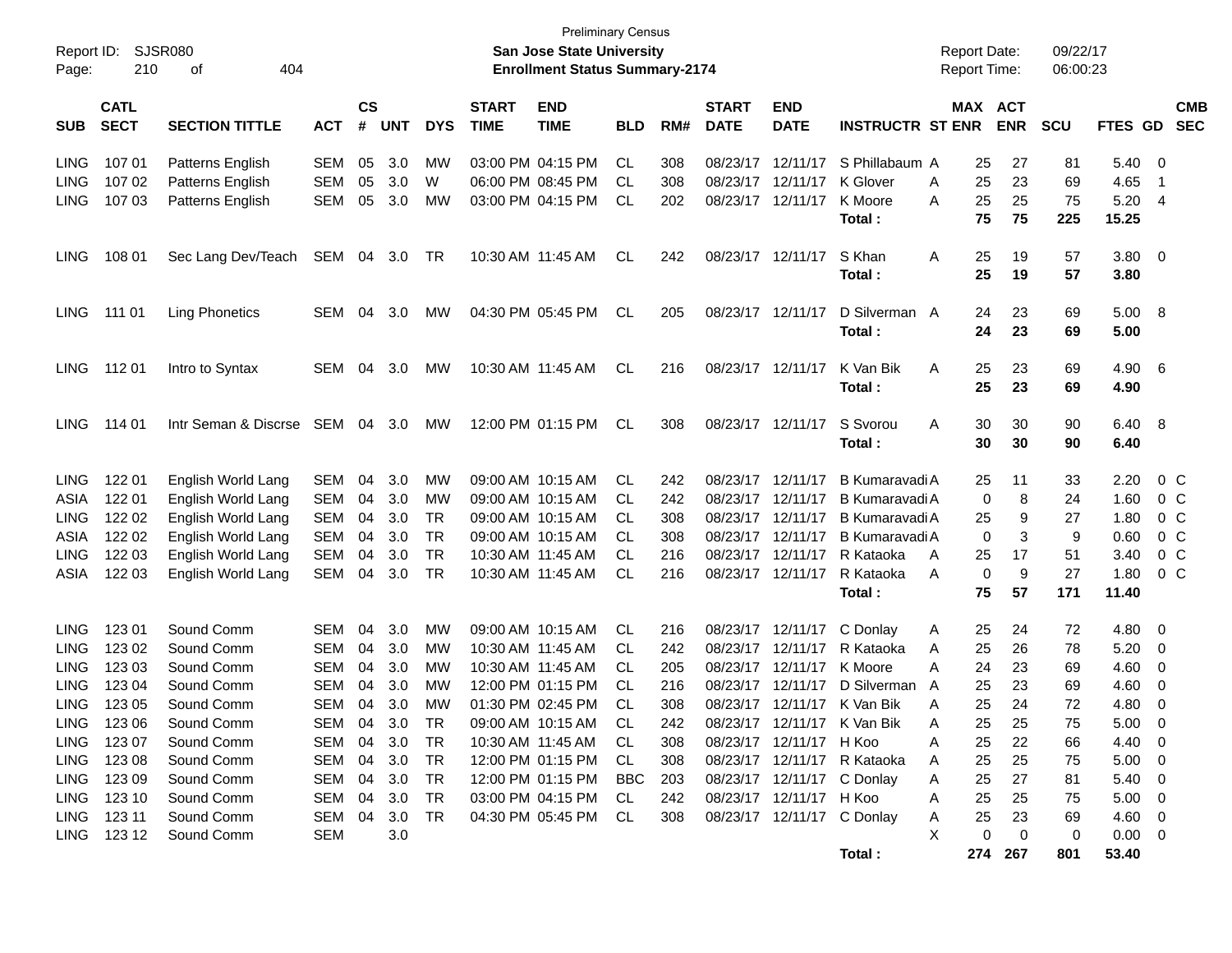| Page:       | Report ID: SJSR080<br>211<br>404<br>οf |                            |            |                    |            |            |                             | <b>Preliminary Census</b><br>San Jose State University<br><b>Enrollment Status Summary-2174</b> |            |     |                             |                            |                         | <b>Report Date:</b><br><b>Report Time:</b> |                       |               | 09/22/17<br>06:00:23 |                        |                          |            |
|-------------|----------------------------------------|----------------------------|------------|--------------------|------------|------------|-----------------------------|-------------------------------------------------------------------------------------------------|------------|-----|-----------------------------|----------------------------|-------------------------|--------------------------------------------|-----------------------|---------------|----------------------|------------------------|--------------------------|------------|
| <b>SUB</b>  | <b>CATL</b><br><b>SECT</b>             | <b>SECTION TITTLE</b>      | <b>ACT</b> | $\mathsf{cs}$<br># | <b>UNT</b> | <b>DYS</b> | <b>START</b><br><b>TIME</b> | <b>END</b><br><b>TIME</b>                                                                       | <b>BLD</b> | RM# | <b>START</b><br><b>DATE</b> | <b>END</b><br><b>DATE</b>  | <b>INSTRUCTR ST ENR</b> |                                            | MAX ACT<br><b>ENR</b> |               | <b>SCU</b>           | FTES GD SEC            |                          | <b>CMB</b> |
|             |                                        |                            |            |                    |            |            |                             |                                                                                                 |            |     |                             |                            |                         |                                            |                       |               |                      |                        |                          |            |
| <b>LING</b> | 124 01                                 | Intro Speech Tech          | SEM        | 04                 | 3.0        | W          |                             | 06:00 PM 08:45 PM                                                                               | <b>CL</b>  | 242 |                             | 08/23/17 12/11/17          | H Koo<br>Total :        | Α                                          | 25<br>25              | 15<br>15      | 45<br>45             | 3.70 14<br>3.70        |                          |            |
| <b>LING</b> | 129 01                                 | Cult/Lg/Ethn/ in US        | SEM        | 04                 | 3.0        | MW         |                             | 12:00 PM 01:15 PM                                                                               | CL         | 242 |                             | 08/23/17 12/11/17          | K Moore                 | Α                                          | 25                    | 26            | 78                   | 5.20                   | $\overline{\mathbf{0}}$  |            |
| <b>LING</b> | 129 02                                 | Cult/Lg/Ethn/ in US        | <b>SEM</b> | 04                 | 3.0        | <b>TR</b>  |                             | 12:00 PM 01:15 PM                                                                               | CL         | 216 |                             | 08/23/17 12/11/17          | R Henze                 | Α                                          | 25                    | 25            | 75                   | 5.00                   | $\overline{0}$           |            |
| <b>LING</b> | 129 03                                 | Cult/Lg/Ethn/ in US        | SEM        | 04                 | 3.0        | <b>TR</b>  |                             | 01:30 PM 02:45 PM                                                                               | <b>CL</b>  | 308 |                             | 08/23/17 12/11/17          | J Swan                  | Α                                          | 25                    | 9             | 27                   | 1.80                   | $\overline{\mathbf{0}}$  |            |
|             |                                        |                            |            |                    |            |            |                             |                                                                                                 |            |     |                             |                            | Total:                  |                                            | 75                    | 60            | 180                  | 12.00                  |                          |            |
| <b>LING</b> | 161 01                                 | Psycholinguistics          | SEM        | 04                 | 3.0        | TR         |                             | 12:00 PM 01:15 PM                                                                               | CL         | 242 |                             | 08/23/17 12/11/17          | H Koo<br>Total:         | Α                                          | 25<br>25              | 16<br>16      | 48<br>48             | 3.60 8<br>3.60         |                          |            |
| <b>LING</b> | 162 01                                 | Intro Morphology           | SEM        | 04                 | 3.0        | TR         |                             | 04:30 PM 05:45 PM                                                                               | CL         | 216 |                             | 08/23/17 12/11/17          | K Moore<br>Total:       | Α                                          | 27<br>25<br>25        | 27            | 81<br>81             | 5.50 2<br>5.50         |                          |            |
| <b>LING</b> | 180 01                                 | <b>Individ Studies</b>     | SUP        |                    | 78 1.0     | TBA        |                             |                                                                                                 |            |     | 08/23/17 12/11/17           |                            | Total:                  | Α                                          | 2<br>$\mathbf{2}$     | 0<br>$\bf{0}$ | 0<br>0               | $0.00 \quad 0$<br>0.00 |                          |            |
| <b>LING</b> | 201 01                                 | Phonol Theor & Appl        | SEM 05 3.0 |                    |            | MW         |                             | 01:30 PM 02:45 PM                                                                               | CL         | 205 |                             | 08/23/17 12/11/17          | D Silverman A<br>Total: |                                            | 15<br>15              | 14<br>14      | 42<br>42             | 3.50 14<br>3.50        |                          |            |
| <b>LING</b> | 203 01                                 | Semantic Struc             | SEM        | 05                 | 3.0        | МW         |                             | 03:00 PM 04:15 PM                                                                               | CL         | 205 |                             | 08/23/17 12/11/17          | S Svorou<br>Total:      | Α                                          | 15<br>15              | 12<br>12      | 36<br>36             | 3.00 12<br>3.00        |                          |            |
| <b>LING</b> | 298 01                                 | <b>Spec Studies</b>        | <b>SUP</b> | 78                 | 4.0        | TBA        |                             |                                                                                                 |            |     | 08/23/17 12/11/17           |                            |                         | Α                                          | 0                     | 0             | 0                    | $0.00 \quad 0$         |                          |            |
| <b>LING</b> | 298 02                                 | <b>Spec Studies</b>        | <b>SUP</b> | 78                 | 3.0        | <b>TBA</b> |                             |                                                                                                 |            |     |                             | 08/23/17 12/11/17          | S Svorou                | Α                                          | 3                     | 3             | 9                    | $0.75$ 3               |                          |            |
|             |                                        |                            |            |                    |            |            |                             |                                                                                                 |            |     |                             |                            | Total:                  |                                            | 3                     | 3             | 9                    | 0.75                   |                          |            |
| <b>LING</b> | 299 01                                 | <b>Thesis</b>              | <b>SUP</b> | 78                 | 6.0        | TBA        |                             |                                                                                                 |            |     | 08/23/17 12/11/17           |                            |                         | A                                          | 0                     | 0             | 0                    | 0.00                   | $\overline{\mathbf{0}}$  |            |
| LING        | 299 02                                 | <b>Thesis</b>              | <b>SUP</b> | 78                 | 3.0        | <b>TBA</b> |                             |                                                                                                 |            |     | 08/23/17 12/11/17           |                            |                         | Α                                          | 3                     | 0             | 0                    | 0.00                   | $\overline{\mathbf{0}}$  |            |
|             |                                        |                            |            |                    |            |            |                             |                                                                                                 |            |     |                             |                            | Total:                  |                                            | 3                     | 0             | 0                    | 0.00                   |                          |            |
| LLD         |                                        | 100A 01 Writing Competency | <b>SEM</b> |                    | 3.0        |            |                             |                                                                                                 |            |     |                             |                            |                         | X                                          | 0                     | 0             | 0                    | 0.00                   | $\overline{\mathbf{0}}$  |            |
| <b>LLD</b>  |                                        | 100A 02 Writing Competency | SEM        | 05                 | 3.0        | <b>MW</b>  |                             | 09:00 AM 10:15 AM                                                                               | CL.        | 205 |                             | 08/23/17 12/11/17 V Barney |                         | Α                                          | 24                    | 24            | 72                   | 4.80                   | 0                        |            |
| <b>LLD</b>  |                                        | 100A 03 Writing Competency | SEM        | 05                 | 3.0        | <b>MW</b>  |                             | 01:30 PM 02:45 PM                                                                               | CL.        | 216 |                             | 08/23/17 12/11/17 TKhuu    |                         | Α                                          | 25                    | 24            | 72                   | 4.80                   | $\mathbf 0$              |            |
| <b>LLD</b>  |                                        | 100A 04 Writing Competency | <b>SEM</b> | 05                 | 3.0        | <b>MW</b>  |                             | 03:00 PM 04:15 PM                                                                               | CL         | 242 |                             | 08/23/17 12/11/17 S Ball   |                         | Α                                          | 25                    | 27            | 81                   | 5.40                   | $\mathbf 0$              |            |
| <b>LLD</b>  |                                        | 100A 05 Writing Competency | SEM        | 05                 | 3.0        | <b>TR</b>  |                             | 07:30 AM 08:45 AM                                                                               | CL.        | 205 |                             | 08/23/17 12/11/17 S Alkire |                         | Α                                          | 24                    | 24            | 72                   | 4.80                   | 0                        |            |
| <b>LLD</b>  |                                        | 100A 06 Writing Competency | SEM        | 05                 | 3.0        | <b>TR</b>  |                             | 09:00 AM 10:15 AM                                                                               | CL.        | 205 |                             | 08/23/17 12/11/17 S Alkire |                         | Α                                          | 24                    | 24            | 72                   | 4.80                   | $\mathbf 0$              |            |
| <b>LLD</b>  |                                        | 100A 07 Writing Competency | SEM        | 05                 | 3.0        | <b>TR</b>  |                             | 01:30 PM 02:45 PM                                                                               | CL.        | 242 |                             | 08/23/17 12/11/17 T Khuu   |                         | Α                                          | 25                    | 20            | 60                   | 4.00                   | $\overline{\phantom{0}}$ |            |
| <b>LLD</b>  |                                        | 100A 08 Writing Competency | SEM        |                    | 05 3.0 TR  |            |                             | 03:00 PM 04:15 PM                                                                               | CL         | 216 |                             | 08/23/17 12/11/17 E Chiu   |                         | A                                          | 25                    | 25            | 75                   | $5.00 \t 0$            |                          |            |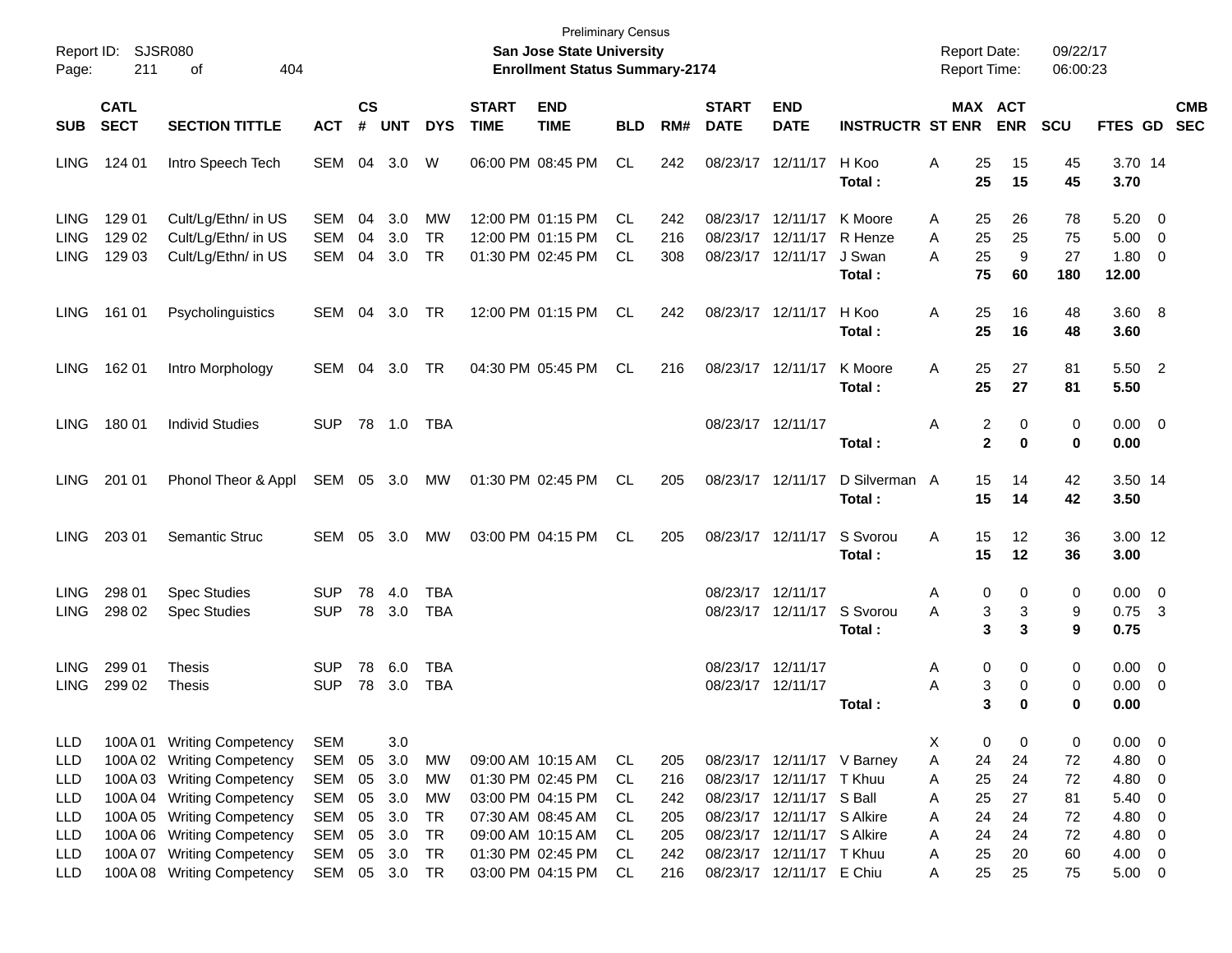| Report ID:<br>Page: | SJSR080<br>212             | 404<br>οf                                                                                             |            |                    |            |            |                             | <b>Preliminary Census</b><br>San Jose State University<br><b>Enrollment Status Summary-2174</b> |            |     |                             |                           |                         |   |             | <b>Report Date:</b><br><b>Report Time:</b> | 09/22/17<br>06:00:23 |                |             |                          |
|---------------------|----------------------------|-------------------------------------------------------------------------------------------------------|------------|--------------------|------------|------------|-----------------------------|-------------------------------------------------------------------------------------------------|------------|-----|-----------------------------|---------------------------|-------------------------|---|-------------|--------------------------------------------|----------------------|----------------|-------------|--------------------------|
| <b>SUB</b>          | <b>CATL</b><br><b>SECT</b> | <b>SECTION TITTLE</b>                                                                                 | <b>ACT</b> | $\mathsf{cs}$<br># | <b>UNT</b> | <b>DYS</b> | <b>START</b><br><b>TIME</b> | <b>END</b><br><b>TIME</b>                                                                       | <b>BLD</b> | RM# | <b>START</b><br><b>DATE</b> | <b>END</b><br><b>DATE</b> | <b>INSTRUCTR ST ENR</b> |   |             | <b>MAX ACT</b><br><b>ENR</b>               | <b>SCU</b>           | <b>FTES GD</b> |             | <b>CMB</b><br><b>SEC</b> |
| LLD                 | 100A 09                    | <b>Writing Competency</b>                                                                             | SEM        | 05                 | 3.0        | F          |                             | 09:30 AM 12:15 PM                                                                               | CL.        | 216 |                             | 08/23/17 12/11/17         | R Joseph                | A | 25          | 25                                         | 75                   | 5.00           | 0           |                          |
| <b>LLD</b>          |                            | 100A 10 Writing Competency                                                                            | <b>SEM</b> | 05                 | 3.0        | м          |                             | 06:00 PM 08:45 PM                                                                               | CL         | 216 |                             | 08/23/17 12/11/17         | Z Erkal                 | A | 25          | 24                                         | 72                   | 4.80           | 0           |                          |
| LLD                 | 100A 11                    | <b>Writing Competency</b>                                                                             | <b>SEM</b> | 05                 | 3.0        | W          |                             | 06:00 PM 08:45 PM                                                                               | CL.        | 216 | 08/23/17 12/11/17           |                           | E Chiu                  | A | 25          | 24                                         | 72                   | 4.80           | 0           |                          |
| LLD                 |                            | 100A 12 Writing Competency                                                                            | <b>SEM</b> | 05                 | 3.0        | F          |                             | 09:30 AM 12:15 PM                                                                               | CL.        | 234 | 08/23/17 12/11/17           |                           | D Moradkhan A           |   | 25          | 25                                         | 75                   | 5.00           | 0           |                          |
|                     |                            |                                                                                                       |            |                    |            |            |                             |                                                                                                 |            |     |                             |                           | Total:                  |   | 272         | 266                                        | 798                  | 53.20          |             |                          |
| LLD                 |                            | 100W 01 Writing Workshop                                                                              | SEM        | 04                 | 3.0        | TR         |                             | 09:00 AM 10:15 AM                                                                               | <b>SH</b>  | 414 | 08/23/17 12/11/17           |                           | S Khan                  | A | 25          | 24                                         | 72                   | 4.80           | $\mathbf 0$ |                          |
|                     |                            |                                                                                                       |            |                    |            |            |                             |                                                                                                 |            |     |                             |                           | Total:                  |   | 25          | 24                                         | 72                   | 4.80           |             |                          |
| <b>LLD</b>          |                            | 100WB 01Wrtg Wrkshp Bsns Std SEM                                                                      |            |                    | 3.0        |            |                             |                                                                                                 |            |     |                             |                           |                         | Χ | 0           | 0                                          | 0                    | 0.00           | 0           |                          |
| <b>LLD</b>          |                            | 100WB 02Wrtg Wrkshp Bsns Std SEM                                                                      |            | 04                 | 3.0        | МW         |                             | 09:00 AM 10:15 AM                                                                               | SН         | 414 | 08/23/17 12/11/17           |                           | K Sanders               | A | 25          | 25                                         | 75                   | 5.00           | 0           |                          |
| LLD                 |                            | 100WB 03Wrtg Wrkshp Bsns Std SEM                                                                      |            | 04                 | 3.0        | MW         |                             | 12:00 PM 01:15 PM                                                                               | <b>SH</b>  | 414 |                             | 08/23/17 12/11/17         | K Sanders               | A | 25          | 25                                         | 75                   | 5.00           | 0           |                          |
| LLD                 |                            | 100WB 04Wrtg Wrkshp Bsns Std SEM                                                                      |            | 04                 | 3.0        | MW         |                             | 03:00 PM 04:15 PM                                                                               | CL         | 216 |                             | 08/23/17 12/11/17         | S Stranahan A           |   | 25          | 15                                         | 45                   | 3.00           | 0           |                          |
| <b>LLD</b>          |                            | 100WB 05Wrtg Wrkshp Bsns Std SEM                                                                      |            |                    | 3.0        |            |                             |                                                                                                 |            |     |                             |                           |                         | Χ | 0           | $\mathbf 0$                                | 0                    | 0.00           | 0           |                          |
| <b>LLD</b>          |                            | 100WB 06Wrtg Wrkshp Bsns Std SEM                                                                      |            |                    | 3.0        |            |                             |                                                                                                 |            |     |                             |                           |                         | X | 0           | $\mathbf 0$                                | 0                    | 0.00           | 0           |                          |
| <b>LLD</b>          |                            | 100WB 07Wrtg Wrkshp Bsns Std SEM                                                                      |            | 04                 | 3.0        | TR         |                             | 09:00 AM 10:15 AM                                                                               | CL         | 216 | 08/23/17 12/11/17           |                           | K Sanders               | Α | 25          | 25                                         | 75                   | 5.00           | 0           |                          |
| <b>LLD</b>          |                            | 100WB 08Wrtg Wrkshp Bsns Std SEM                                                                      |            | 04                 | 3.0        | <b>TR</b>  |                             | 10:30 AM 11:45 AM                                                                               | <b>SH</b>  | 414 | 08/23/17 12/11/17           |                           | T Khuu                  | Α | 25          | 21                                         | 63                   | 4.20           | 0           |                          |
| <b>LLD</b>          |                            | 100WB 09Wrtg Wrkshp Bsns Std SEM                                                                      |            | 04                 | 3.0        | <b>TR</b>  |                             | 01:30 PM 02:45 PM                                                                               | <b>SH</b>  | 414 | 08/23/17 12/11/17           |                           | S Alkire                | Α | 25          | 25                                         | 75                   | 5.00           | 0           |                          |
| <b>LLD</b>          |                            | 100WB 10Wrtg Wrkshp Bsns Std SEM                                                                      |            | 04                 | 3.0        | <b>TR</b>  |                             | 03:00 PM 04:15 PM                                                                               | CL         | 308 |                             | 08/23/17 12/11/17         | K Haven                 | A | 25          | 24                                         | 72                   | 4.80           | 0           |                          |
| <b>LLD</b>          |                            | 100WB 11Wrtg Wrkshp Bsns Std SEM                                                                      |            | 04                 | 3.0        | F          |                             | 09:30 AM 12:15 PM                                                                               | <b>SH</b>  | 414 |                             | 08/23/17 12/11/17         | K Haven                 | Α | 25          | 26                                         | 78                   | 5.20           | 0           |                          |
| <b>LLD</b>          |                            | 100WB 80Wrtg Wrkshp Bsns Std SEM                                                                      |            | 04                 | 3.0        | <b>TBA</b> |                             |                                                                                                 |            |     |                             | 08/23/17 12/11/17         | M ModirzadehA           |   | 25          | 25                                         | 75                   | 5.00           | 0           |                          |
| <b>LLD</b>          |                            | 100WB 81Wrtg Wrkshp Bsns Std SEM                                                                      |            | 04                 | 3.0        | <b>TBA</b> |                             |                                                                                                 |            |     | 08/23/17                    | 12/11/17                  | M Modirzadeh A          |   | 25          | 25                                         | 75                   | 5.00           | 0           |                          |
| <b>LLD</b>          |                            | 100WB 82Wrtg Wrkshp Bsns Std SEM                                                                      |            | 04                 | 3.0        | <b>TBA</b> |                             |                                                                                                 |            |     | 08/23/17                    | 12/11/17                  | M Modirzadeh A          |   | 25          | 25                                         | 75                   | 5.00           | 0           |                          |
| <b>LLD</b>          |                            | 100WB 83Wrtg Wrkshp Bsns Std SEM                                                                      |            | 04                 | 3.0        | <b>TBA</b> |                             |                                                                                                 |            |     | 08/23/17                    | 12/11/17                  | K Haven                 | A | 25          | 25                                         | 75                   | 5.00           | 0           |                          |
| LLD                 |                            | 100WB 84Wrtg Wrkshp Bsns Std SEM                                                                      |            | 04                 | 3.0        | <b>TBA</b> |                             |                                                                                                 |            |     |                             | 08/23/17 12/11/17         | E Chiu                  | A | 25          | 25                                         | 75                   | 5.00           | 0           |                          |
| LLD                 |                            | 100WB 85Wrtg Wrkshp Bsns Std SEM                                                                      |            | 04                 | 3.0        | <b>TBA</b> |                             |                                                                                                 |            |     |                             | 08/23/17 12/11/17         | E Chiu                  | Α | 25          | 24                                         | 72                   | 4.80           | 0           |                          |
|                     |                            |                                                                                                       |            |                    |            |            |                             |                                                                                                 |            |     |                             |                           | Total:                  |   | 350         | 335                                        | 1005                 | 67.00          |             |                          |
| <b>LLD</b>          |                            | 250W 01 Prof in Ling TESOL                                                                            | SEM        | 04                 | 3.0        | TR         | 10:30 AM 11:45 AM           |                                                                                                 | CL         | 205 | 08/23/17 12/11/17           |                           | B Kumaravadi A          |   | 15          | 9                                          | 27                   | 2.25           | 9           |                          |
|                     |                            |                                                                                                       |            |                    |            |            |                             |                                                                                                 |            |     |                             |                           | Total:                  |   | 15          | 9                                          | 27                   | 2.25           |             |                          |
|                     |                            | LLD 261 01 Eng Struct Teach II SEM 05 3.0 M 06:00 PM 08:45 PM CL 205 08/23/17 12/11/17 S Phillabaum A |            |                    |            |            |                             |                                                                                                 |            |     |                             |                           |                         |   | 15          | 10                                         | 30                   | 2.50 10        |             |                          |
|                     |                            |                                                                                                       |            |                    |            |            |                             |                                                                                                 |            |     |                             |                           | Total:                  |   | 15          | 10                                         | 30                   | 2.50           |             |                          |
| LLD -               |                            | 270 01 Second Lang Acq                                                                                | SEM        |                    | 3.0        |            |                             |                                                                                                 |            |     |                             |                           |                         | Χ | 0           | $\boldsymbol{0}$                           | 0                    | $0.00 \t 0$    |             |                          |
|                     |                            |                                                                                                       |            |                    |            |            |                             |                                                                                                 |            |     |                             |                           | Total:                  |   | $\mathbf 0$ | $\bf{0}$                                   | 0                    | 0.00           |             |                          |
| LLD.                |                            | 271 01 Intercultural SLA                                                                              |            |                    |            |            |                             | SEM 05 3.0 TR 03:00 PM 04:15 PM CL 205 08/23/17 12/11/17                                        |            |     |                             |                           | R Henze                 | A | 15          | 15                                         | 45                   | 3.70 14        |             |                          |
|                     |                            |                                                                                                       |            |                    |            |            |                             |                                                                                                 |            |     |                             |                           | Total:                  |   |             | $15 \qquad 15$                             | 45                   | 3.70           |             |                          |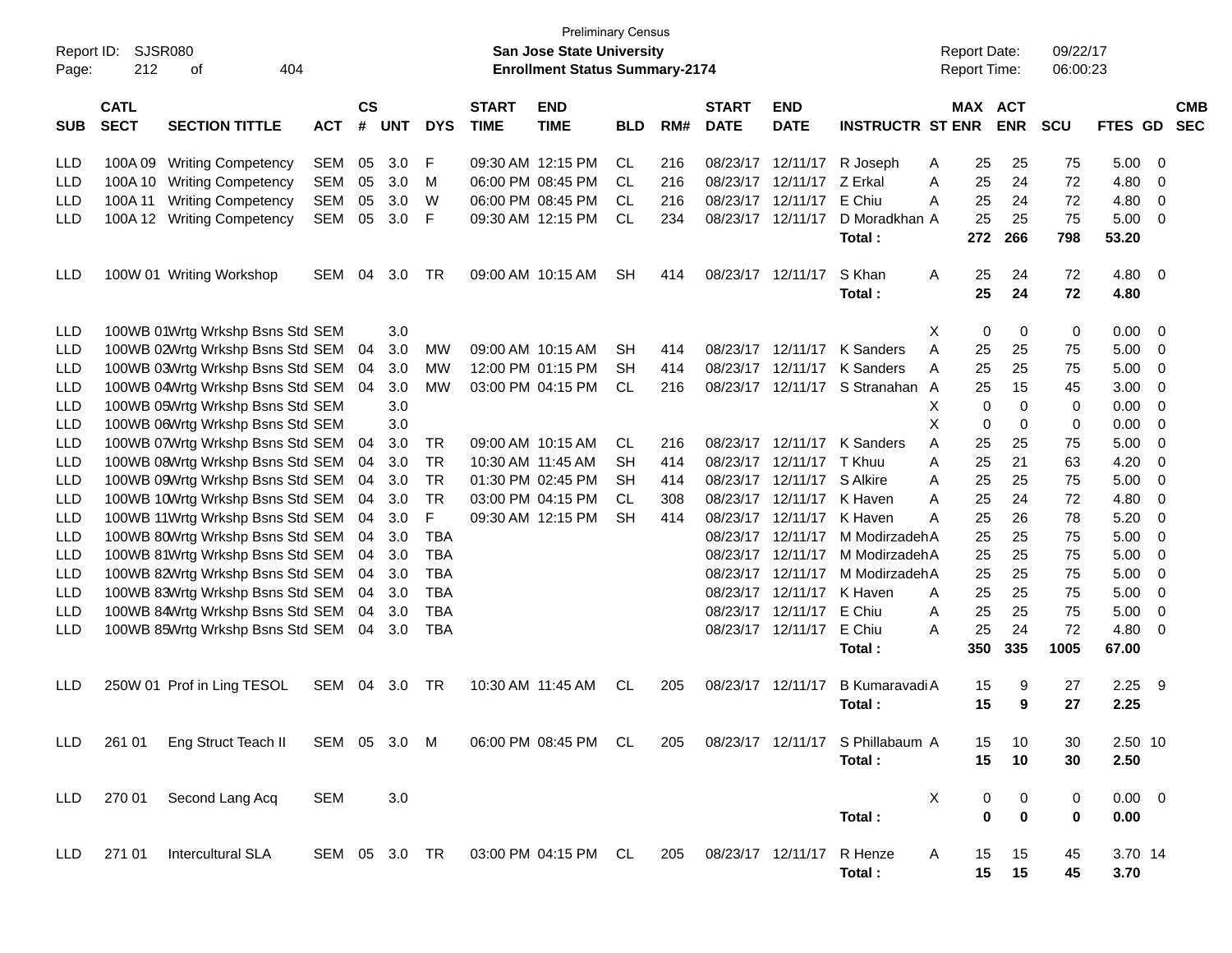| Report ID:<br>Page:      | 213                        | SJSR080<br>404<br>οf                          |                          |                    |            |                          |                             | <b>Preliminary Census</b><br><b>San Jose State University</b><br><b>Enrollment Status Summary-2174</b> |            |     |                             |                                                  |                                                       |        | <b>Report Date:</b><br>Report Time: |                           | 09/22/17<br>06:00:23              |                                    |                |                          |
|--------------------------|----------------------------|-----------------------------------------------|--------------------------|--------------------|------------|--------------------------|-----------------------------|--------------------------------------------------------------------------------------------------------|------------|-----|-----------------------------|--------------------------------------------------|-------------------------------------------------------|--------|-------------------------------------|---------------------------|-----------------------------------|------------------------------------|----------------|--------------------------|
| <b>SUB</b>               | <b>CATL</b><br><b>SECT</b> | <b>SECTION TITTLE</b>                         | <b>ACT</b>               | $\mathsf{cs}$<br># | <b>UNT</b> | <b>DYS</b>               | <b>START</b><br><b>TIME</b> | <b>END</b><br><b>TIME</b>                                                                              | <b>BLD</b> | RM# | <b>START</b><br><b>DATE</b> | <b>END</b><br><b>DATE</b>                        | <b>INSTRUCTR ST ENR</b>                               |        | MAX ACT                             | <b>ENR</b>                | <b>SCU</b>                        | <b>FTES GD</b>                     |                | <b>CMB</b><br><b>SEC</b> |
| <b>LLD</b>               | 280 01                     | Methods TESOL                                 | SEM                      | 05                 | 3.0        | <b>TR</b>                |                             | 04:30 PM 05:45 PM                                                                                      | CL.        | 205 | 08/23/17                    | 12/11/17                                         | B Kumaravadi A<br>Total:                              |        | 15<br>15                            | 16<br>16                  | 48<br>48                          | 4.00 16<br>4.00                    |                |                          |
| <b>LLD</b>               | 293 01                     | Teachg Writg Diverse SEM 05                   |                          |                    | 3.0        | - R                      |                             | 06:00 PM 08:45 PM                                                                                      | CL         | 205 | 08/23/17                    | 12/11/17                                         | R Henze<br>Total:                                     | A      | 15<br>15                            | 9<br>9                    | 27<br>27                          | 2.25<br>2.25                       | - 9            |                          |
| <b>LLD</b><br><b>LLD</b> | 298 01<br>298 02           | <b>Indiv Studies</b><br><b>Indiv Studies</b>  | <b>SUP</b><br><b>SUP</b> | 78<br>78           | 4.0<br>3.0 | <b>TBA</b><br><b>TBA</b> |                             |                                                                                                        |            |     | 08/23/17<br>08/23/17        | 12/11/17<br>12/11/17                             | S Vanniaraja A<br>Total:                              | A      | 0<br>3<br>3                         | 0<br>1                    | 0<br>3<br>$\overline{\mathbf{3}}$ | $0.00 \quad 0$<br>0.25<br>0.25     |                |                          |
| <b>LLD</b><br><b>LLD</b> | 299 01<br>299 02           | <b>Thesis</b><br>Thesis                       | <b>SUP</b><br><b>SUP</b> | 78<br>78           | 6.0<br>3.0 | <b>TBA</b><br><b>TBA</b> |                             |                                                                                                        |            |     | 08/23/17<br>08/23/17        | 12/11/17<br>12/11/17                             | Total:                                                | A<br>Α | 0<br>3<br>3                         | 0<br>0<br>$\bf{0}$        | $\mathbf 0$<br>0<br>$\bf{0}$      | $0.00 \t 0$<br>0.00<br>0.00        | $\overline{0}$ |                          |
|                          | Department :               | <b>Linguistics &amp; Language Development</b> |                          |                    |            |                          |                             |                                                                                                        |            |     |                             | <b>Lower Division:</b><br><b>Upper Division:</b> | <b>Department Total:</b><br><b>Graduate Division:</b> |        | 1989<br>496<br>1376<br>117          | 1843<br>470<br>1284<br>89 | 5529<br>1410<br>3852<br>267       | 376.10<br>94.00<br>259.90<br>22.20 |                |                          |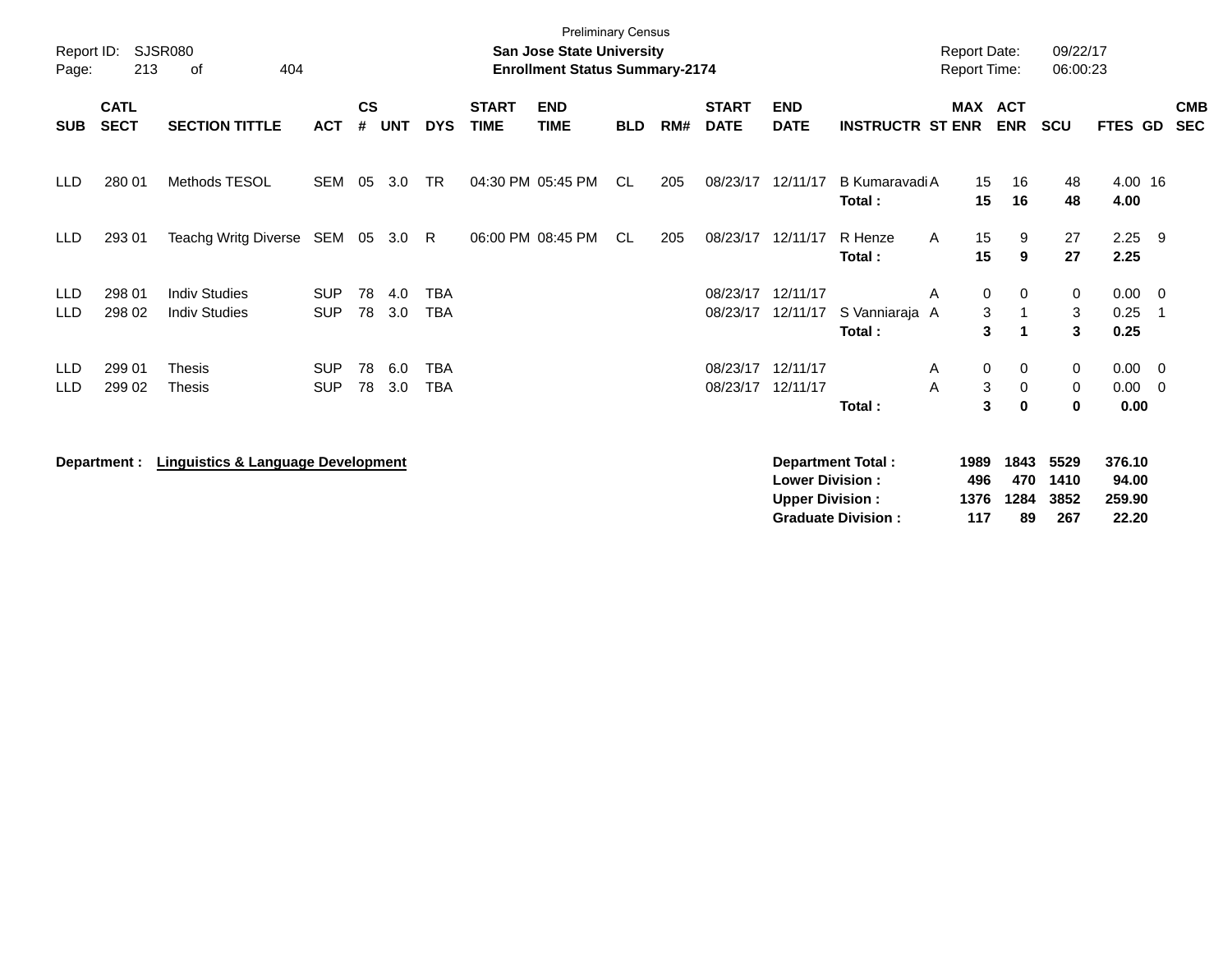| Report ID:<br>Page:     | 214                        | SJSR080<br>404<br>οf                                         |                |    |                |            |                             | <b>San Jose State University</b><br><b>Enrollment Status Summary-2174</b> | <b>Preliminary Census</b> |     |                             |                           |                         |    | <b>Report Date:</b><br><b>Report Time:</b> |            | 09/22/17<br>06:00:23 |                   |                          |                          |
|-------------------------|----------------------------|--------------------------------------------------------------|----------------|----|----------------|------------|-----------------------------|---------------------------------------------------------------------------|---------------------------|-----|-----------------------------|---------------------------|-------------------------|----|--------------------------------------------|------------|----------------------|-------------------|--------------------------|--------------------------|
| <b>SUB</b>              | <b>CATL</b><br><b>SECT</b> | <b>SECTION TITTLE</b>                                        | ACT            | CS | # UNT          | <b>DYS</b> | <b>START</b><br><b>TIME</b> | <b>END</b><br><b>TIME</b>                                                 | <b>BLD</b>                | RM# | <b>START</b><br><b>DATE</b> | <b>END</b><br><b>DATE</b> | <b>INSTRUCTR ST ENR</b> |    | MAX ACT                                    | <b>ENR</b> | <b>SCU</b>           | FTES GD           |                          | <b>CMB</b><br><b>SEC</b> |
| College<br>Department : |                            | <b>Humanities &amp; the Arts</b><br><b>Music &amp; Dance</b> |                |    |                |            |                             |                                                                           |                           |     |                             |                           |                         |    |                                            |            |                      |                   |                          |                          |
| DANC 1001               |                            | Dance Appreciation                                           | <b>LEC</b>     | 01 | 3.0            | TR         |                             | 12:00 PM 01:15 PM                                                         | <b>MUS</b>                | 161 | 08/23/17                    | 12/11/17                  | J Scott                 | A  | 70                                         | 69         | 207                  | 13.80             | 0                        |                          |
| <b>DANC</b>             | 10 02                      | Dance Appreciation                                           | <b>LEC</b>     | 01 | 3.0            | TR         |                             | 01:30 PM 02:45 PM                                                         | <b>MUS</b>                | 161 | 08/23/17                    | 12/11/17                  | J Scott                 | A  | 70                                         | 68         | 204                  | 13.60             | 0                        |                          |
| <b>DANC</b>             | 10 03                      | Dance Appreciation                                           | <b>LEC</b>     | 01 | 3.0            | MW         |                             | 07:30 AM 08:45 AM                                                         | CL                        | 117 | 08/23/17                    | 12/11/17 J Yager          |                         | Α  | 70                                         | 69         | 207                  | 13.80             | 0                        |                          |
| <b>DANC</b>             | 10 04                      | Dance Appreciation                                           | <b>LEC</b>     |    | 3.0            |            |                             |                                                                           |                           |     |                             |                           |                         | X. | 0                                          | 0          | 0                    | 0.00              | 0                        |                          |
| DANC                    | 10 05                      | Dance Appreciation                                           | <b>LEC</b>     | 01 | 3.0            | TR         |                             | 07:30 AM 08:45 AM                                                         | CL                        | 117 |                             | 08/23/17 12/11/17         | J Yager<br>Total:       | A  | 70<br>280                                  | 67<br>273  | 201<br>819           | 13.40<br>54.60    | 0                        |                          |
| DANC                    | 12 01                      | ENS:DancRehrslPerf                                           | ACT            | 20 | 2.0            |            | MTWR03:30 PM 05:50 PM       |                                                                           | WSQ 204                   |     | 08/23/17                    | 12/11/17                  | R Boumaila<br>Total:    | A  | 15<br>15                                   | 5<br>5     | 10<br>10             | 0.67<br>0.67      | $\overline{\phantom{0}}$ |                          |
| <b>DANC</b>             | 40A 01                     | Tpcs Modern Dance I                                          | ACT            |    | 12 2.0         | MW         | 09:00 AM 10:20 AM           |                                                                           | WSQ 201                   |     | 08/23/17                    | 12/11/17                  | M Basile                | A  | 30                                         | 11         | 22                   | 1.47              |                          | $0\,C$                   |
| <b>KIN</b>              | 40A01                      | Tpcs Modern Dance I                                          | <b>ACT</b>     |    | 12 2.0         | MW         | 09:00 AM 10:20 AM           |                                                                           | WSQ 201                   |     | 08/23/17                    | 12/11/17                  | M Basile                | A  | 0                                          | 17         | 34                   | 2.27              |                          | $0\,C$                   |
| DANC                    | 40A 02                     | Tpcs Modern Dance I                                          | <b>ACT</b>     |    | $12 \quad 2.0$ | МW         |                             | 12:00 PM 01:20 PM                                                         | WSQ 106                   |     | 08/23/17                    | 12/11/17                  | M Basile                | A  | 30                                         | 12         | 24                   | 1.60              |                          | $0\,C$                   |
| KIN.                    | 40A 02                     | Tpcs Modern Dance I                                          | <b>ACT</b>     |    | $12 \quad 2.0$ | МW         |                             | 12:00 PM 01:20 PM                                                         | WSQ 106                   |     |                             | 08/23/17 12/11/17         | M Basile                | A  | 0                                          | 16         | 32                   | 2.13              |                          | $0\,C$                   |
|                         |                            |                                                              |                |    |                |            |                             |                                                                           |                           |     |                             |                           | Total:                  |    | 60                                         | 56         | 112                  | 7.47              |                          |                          |
| <b>DANC</b>             | 41A 01                     | Tpcs in Ballet I                                             | <b>ACT</b>     |    | 12 2.0         | TR         | 09:00 AM 10:20 AM           |                                                                           | WSQ 201                   |     | 08/23/17                    | 12/11/17                  | M Basile                | A  | 30                                         | 17         | 34                   | 2.27              |                          | $0\,C$                   |
| <b>KIN</b>              | 41A01                      | Tpcs in Ballet I                                             | <b>ACT</b>     |    | 12 2.0         | TR         | 09:00 AM 10:20 AM           |                                                                           | WSQ 201                   |     | 08/23/17                    | 12/11/17                  | M Basile                | A  | 0                                          | 10         | 20                   | 1.33              |                          | $0\,C$                   |
| DANC                    | 41A 02                     | Tpcs in Ballet I                                             | <b>ACT</b>     |    | 12 2.0         | <b>TR</b>  |                             | 12:00 PM 01:20 PM                                                         | WSQ 204                   |     | 08/23/17                    | 12/11/17                  | M Foehringer A          |    | 30                                         | -11        | 22                   | 1.47              |                          | $0\,C$                   |
| KIN.                    | 41A 02                     | Tpcs in Ballet I                                             | <b>ACT</b>     |    | 12 2.0         | TR         |                             | 12:00 PM 01:20 PM                                                         | WSQ 204                   |     |                             | 08/23/17 12/11/17         | M Foehringer A          |    | 0                                          | 15         | 30                   | 2.00              |                          | $0\,C$                   |
|                         |                            |                                                              |                |    |                |            |                             |                                                                           |                           |     |                             |                           | Total:                  |    | 60                                         | 53         | 106                  | 7.07              |                          |                          |
| <b>DANC</b>             | 42A 01                     | Tpcs in Jazz Dance I                                         | ACT            |    | 12 2.0         | MW         |                             | 01:00 PM 02:20 PM                                                         | WSQ 201                   |     | 08/23/17                    | 12/11/17                  | D Serapio               | A  | 30                                         | 18         | 36                   | 2.40              |                          | $0\,C$                   |
| <b>KIN</b>              | 42A 01                     | Tpcs in Jazz Dance I                                         | <b>ACT</b>     |    | 12 2.0         | MW         |                             | 01:00 PM 02:20 PM                                                         | WSQ 201                   |     | 08/23/17                    | 12/11/17                  | D Serapio               | A  | 0                                          | 9          | 18                   | 1.20              |                          | $0\,C$                   |
| DANC                    | 42A 02                     | Tpcs in Jazz Dance I                                         | <b>ACT</b>     |    | $12 \quad 2.0$ | TR         |                             | 12:00 PM 01:20 PM                                                         | WSQ 201                   |     | 08/23/17                    | 12/11/17                  | J Yager                 | A  | 30                                         | 7          | 14                   | 0.93              |                          | $0\,C$                   |
| <b>KIN</b>              | 42A 02                     | Tpcs in Jazz Dance I                                         | ACT            |    | $12 \quad 2.0$ | <b>TR</b>  |                             | 12:00 PM 01:20 PM                                                         | WSQ 201                   |     | 08/23/17                    | 12/11/17                  | J Yager                 | Α  | 0                                          | 24         | 48                   | 3.20              |                          | $0\,C$                   |
| <b>DANC</b>             | 42A 03                     | Tpcs in Jazz Dance I                                         | <b>ACT</b>     |    | $12 \quad 2.0$ | TR         | 09:00 AM 10:20 AM           |                                                                           | WSQ 106                   |     | 08/23/17                    | 12/11/17 K Pinto          |                         | A  | 30                                         | 13         | 26                   | 1.73              |                          | $0\,C$                   |
| <b>KIN</b>              | 42A 03                     | Tpcs in Jazz Dance I                                         | <b>ACT</b>     |    | 12 2.0         | <b>TR</b>  | 09:00 AM 10:20 AM           |                                                                           | WSQ 106                   |     | 08/23/17                    | 12/11/17 K Pinto          |                         | A  | 0                                          | 17         | 34                   | 2.27              |                          | $0\,C$                   |
|                         |                            | DANC 42A 04 Tpcs in Jazz Dance I ACT 12 2.0                  |                |    |                | TR         |                             | 10:30 AM 11:50 AM                                                         | WSQ 106                   |     |                             | 08/23/17 12/11/17 K Pinto |                         | А  | 30                                         | 11         | 22                   | 1.47              |                          | $0\,C$                   |
| KIN.                    |                            | 42A 04 Tpcs in Jazz Dance I ACT 12 2.0 TR                    |                |    |                |            | 10:30 AM 11:50 AM           |                                                                           | WSQ 106                   |     |                             | 08/23/17 12/11/17 K Pinto |                         | Α  | 0                                          | 19         | 38                   | $2.53 \t 0 C$     |                          |                          |
|                         |                            | DANC 42A 05 Tpcs in Jazz Dance   ACT 12 2.0                  |                |    |                | TR         |                             | 12:00 PM 01:20 PM                                                         | WSQ 106                   |     |                             | 08/23/17 12/11/17 K Pinto |                         | A  | 30                                         | 22         | 44                   | 2.93 0 C          |                          |                          |
| KIN.                    |                            | 42A 05 Tpcs in Jazz Dance   ACT 12 2.0 TR                    |                |    |                |            |                             | 12:00 PM 01:20 PM                                                         | WSQ 106                   |     |                             | 08/23/17 12/11/17 K Pinto | Total:                  | A  | 0<br>150                                   | 16<br>156  | 32<br>312            | 2.13 0 C<br>20.80 |                          |                          |
| DANC 43 01              |                            | Dance Improv                                                 | LAB 15 1.0 TBA |    |                |            |                             |                                                                           |                           |     | 08/23/17 12/11/17           |                           |                         | A  | 30                                         | 23         | 23                   | $1.53 \t 0$       |                          |                          |
|                         |                            |                                                              |                |    |                |            |                             |                                                                           |                           |     |                             |                           | Total:                  |    | 30                                         | 23         | 23                   | 1.53              |                          |                          |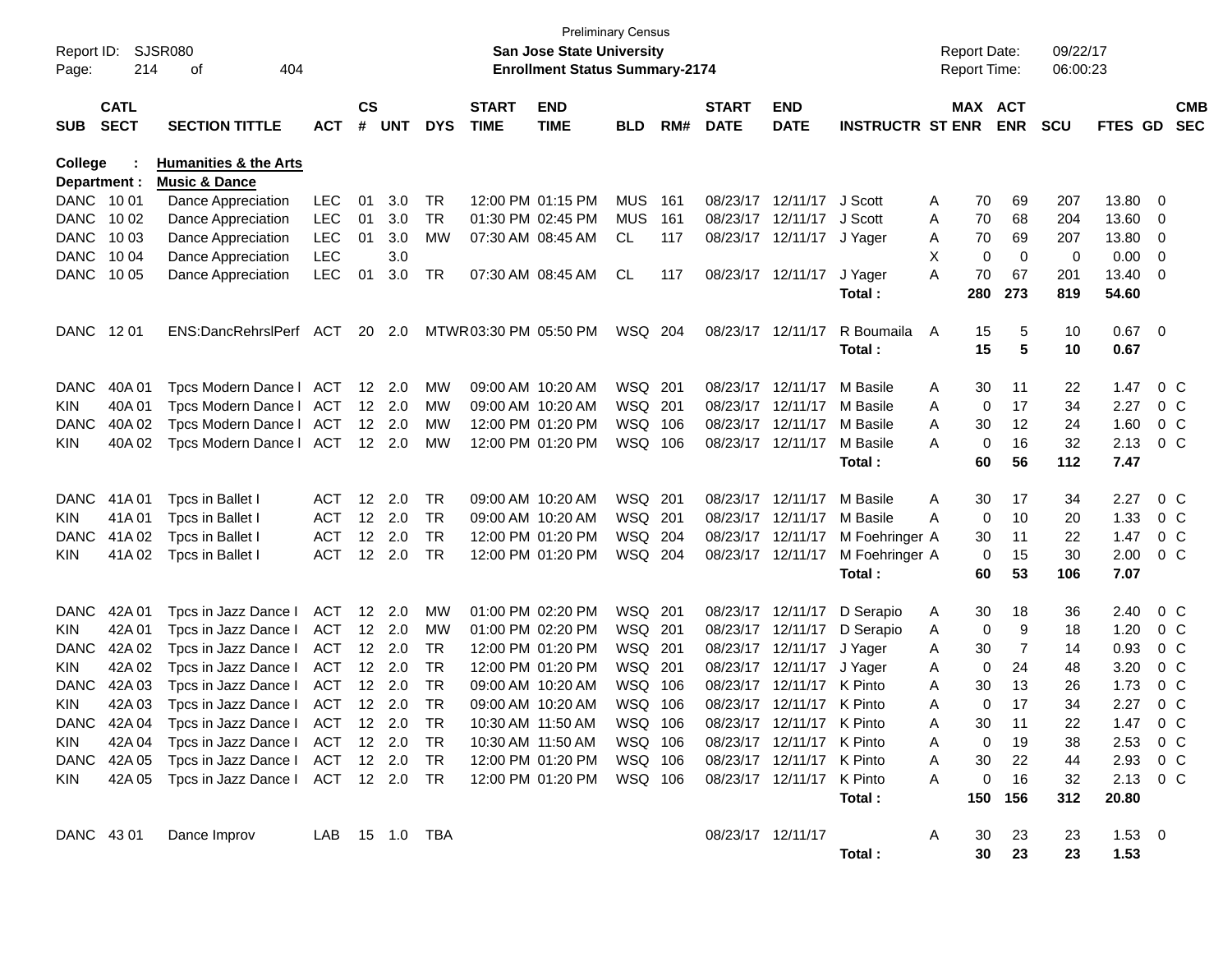| Report ID:<br>215<br>Page:               | SJSR080<br>404<br>οf         |              |                   |            |            |                             | <b>Preliminary Census</b><br><b>San Jose State University</b><br><b>Enrollment Status Summary-2174</b> |                 |       |                             |                           |                             | <b>Report Date:</b><br><b>Report Time:</b> |                      | 09/22/17<br>06:00:23 |                        |                          |
|------------------------------------------|------------------------------|--------------|-------------------|------------|------------|-----------------------------|--------------------------------------------------------------------------------------------------------|-----------------|-------|-----------------------------|---------------------------|-----------------------------|--------------------------------------------|----------------------|----------------------|------------------------|--------------------------|
| <b>CATL</b><br><b>SECT</b><br><b>SUB</b> | <b>SECTION TITTLE</b>        | <b>ACT</b>   | <b>CS</b><br>#    | <b>UNT</b> | <b>DYS</b> | <b>START</b><br><b>TIME</b> | <b>END</b><br><b>TIME</b>                                                                              | <b>BLD</b>      | RM#   | <b>START</b><br><b>DATE</b> | <b>END</b><br><b>DATE</b> | <b>INSTRUCTR ST ENR</b>     | MAX ACT                                    | <b>ENR</b>           | <b>SCU</b>           | FTES GD                | <b>CMB</b><br><b>SEC</b> |
| 49A 01<br><b>DANC</b>                    | Tpcs in Tap Dance I          | LAB          | 15                | 1.0        | МW         |                             | 09:00 AM 10:20 AM                                                                                      | WSQ 106         |       |                             | 08/23/17 12/11/17         | J Yager                     | 35<br>Α                                    | 9                    | 9                    | 0.60                   | 0 C                      |
| 49A01<br><b>KIN</b>                      | Tpcs in Tap Dance I          | LAB          | 15                | 1.0        | MW         |                             | 09:00 AM 10:20 AM                                                                                      | WSQ 106         |       |                             | 08/23/17 12/11/17         | J Yager<br>Total:           | A<br>0<br>35                               | $\overline{7}$<br>16 | $\overline{7}$<br>16 | 0.47<br>1.07           | $0\,$ C                  |
| DANC 51A 01                              | <b>Dance Production</b>      | <b>LEC</b>   | 02                | 0.0        | M          |                             | 01:30 PM 03:20 PM                                                                                      | <b>SPXC 216</b> |       |                             | 08/23/17 12/11/17         | H Cooper                    | 35<br>A                                    | 32                   | 64                   | $0.00 \t 0$            |                          |
| DANC<br>51A 02                           | <b>Dance Production</b>      | <b>ACT</b>   |                   | 12 3.0     | W          |                             | 01:30 PM 03:20 PM                                                                                      | <b>SPXC 216</b> |       |                             | 08/23/17 12/11/17         | H Cooper<br>Total:          | A<br>35<br>70                              | 32<br>64             | 32<br>96             | $6.40 \quad 0$<br>6.40 |                          |
| DANC 54 01                               | <b>TPCS</b> in Danc II       | LAB          | 16                | 3.0        | TR         |                             | 10:30 AM 11:50 AM                                                                                      | WSQ 201         |       | 08/23/17 12/11/17           |                           |                             | Α<br>30                                    | 21                   | 63                   | $4.20 \ 0$             |                          |
|                                          |                              |              |                   |            |            |                             |                                                                                                        |                 |       |                             |                           | Total:                      | 30                                         | 21                   | 63                   | 4.20                   |                          |
| DANC 75 01                               | Rhym and Dynam DanGEM 04 1.0 |              |                   |            | $\top$     |                             | 02:30 PM 03:20 PM                                                                                      | WSQ 204         |       |                             | 08/23/17 12/11/17         | R Boumaila                  | 35<br>A                                    | 27                   | 27                   | $1.80 \ 0$             |                          |
| DANC 75 02                               | Rhym and Dynam DancACT       |              |                   | 12  0.0    | R          |                             | 02:30 PM 03:20 PM                                                                                      | WSQ 204         |       |                             | 08/23/17 12/11/17         | R Boumaila<br>Total:        | 35<br>A<br>70                              | 27<br>54             | 27<br>54             | $0.00 \t 0$<br>1.80    |                          |
| DANC 102 01                              | Dance in Wrld Cult           | <b>LEC</b>   | 02                | 3.0        | MW         |                             | 01:30 PM 02:45 PM                                                                                      | <b>MUS</b>      | - 161 |                             | 08/23/17 12/11/17         | J Walton                    | 40<br>Α                                    | 38                   | 114                  | $7.60\quad 0$          |                          |
| DANC 102 02                              | Dance in Wrld Cult           | <b>LEC</b>   |                   | 3.0        |            |                             |                                                                                                        |                 |       |                             |                           |                             | X<br>$\mathbf 0$                           | $\mathbf 0$          | 0                    | 0.00                   | $\overline{\phantom{0}}$ |
| DANC 102 80                              | Dance in Wrld Cult           | <b>LEC</b>   | 02                | 3.0        | <b>TBA</b> |                             |                                                                                                        |                 |       |                             | 08/23/17 12/11/17         | J Walton                    | 40<br>Α                                    | 36                   | 108                  | 7.20                   | - 0                      |
| DANC 102 81                              | Dance in Wrld Cult           | <b>LEC</b>   | 02                | 3.0        | <b>TBA</b> |                             |                                                                                                        |                 |       |                             | 08/23/17 12/11/17         | J Walton<br>Total:          | 40<br>A<br>120                             | 35<br>109            | 105<br>327           | $7.00 \t 0$<br>21.80   |                          |
| DANC 112 01                              | ENS:Dance Reh/Perf ACT       |              |                   | 20 2.0     |            | MTWR 03:30 PM 05:50 PM      |                                                                                                        | WSQ 204         |       | 08/23/17 12/11/17           |                           | R Boumaila<br>Total:        | 20<br>A<br>20                              | 19<br>19             | 38<br>38             | $2.53$ 0<br>2.53       |                          |
|                                          | DANC 145B 01 Choreography II | <b>ACT</b>   |                   | 3.0        |            |                             |                                                                                                        |                 |       |                             |                           |                             | 0<br>х                                     | 0                    | 0                    | $0.00 \ 0$             |                          |
|                                          | DANC 145B 02 Choreography II | <b>LEC</b>   |                   | 0.0        |            |                             |                                                                                                        |                 |       |                             |                           |                             | X<br>0                                     | 0                    | 0                    | 0.00                   | $\overline{\mathbf{0}}$  |
|                                          | DANC 145B 03 Choreography II | <b>ACT</b>   | $12 \overline{ }$ | 3.0        | $\top$     |                             | 01:30 PM 03:20 PM                                                                                      | WSQ             | 106   |                             |                           | 08/23/17 12/11/17 F Mathews | Α<br>25                                    | 14                   | 14                   | 2.80                   | - 0                      |
|                                          | DANC 145B 04 Choreography II | <b>LEC</b>   | 02                | 0.0        | R          |                             | 01:30 PM 03:20 PM                                                                                      | WSQ 106         |       |                             | 08/23/17 12/11/17         | F Mathews                   | 25<br>A                                    | 14                   | 28                   | $0.00 \t 0$            |                          |
|                                          |                              |              |                   |            |            |                             |                                                                                                        |                 |       |                             |                           | Total:                      | 50                                         | 28                   | 42                   | 2.80                   |                          |
| DANC 148 01                              | Children's Dance             | <b>LEC</b>   |                   | 02 3.0     | M          |                             | 01:00 PM 02:50 PM                                                                                      | WSQ 204         |       |                             | 08/23/17 12/11/17 P Bliss |                             | 30<br>Α                                    | 14                   | 28                   | 2.80                   | $0\,$ C                  |
| HUM 148 01                               | Children's Dance             | <b>LEC</b>   | 02                | 3.0        | M          |                             | 01:00 PM 02:50 PM                                                                                      | WSQ 204         |       |                             | 08/23/17 12/11/17 P Bliss |                             | 0<br>Α                                     | 3                    | 6                    |                        | $0.60 \t 0 C$            |
| DANC 148 02                              | Children's Dance             | <b>ACT</b>   |                   | 13 0.0     | W          |                             | 01:00 PM 02:50 PM                                                                                      | WSQ 204         |       |                             | 08/23/17 12/11/17 P Bliss |                             | 30<br>Α                                    | 14                   | 14                   |                        | $0.00 \t 0 C$            |
| HUM 148 02                               | Children's Dance             | ACT 13 0.0 W |                   |            |            |                             | 01:00 PM 02:50 PM                                                                                      | WSQ 204         |       |                             | 08/23/17 12/11/17 P Bliss |                             | 0<br>Α                                     | 3                    | 3                    |                        | $0.00 \t 0 C$            |
|                                          |                              |              |                   |            |            |                             |                                                                                                        |                 |       |                             |                           | Total:                      | 60                                         | 34                   | 51                   | 3.40                   |                          |
| DANC 151 01                              | IntrDancPedagogy             | <b>ACT</b>   |                   | 0.0        |            |                             |                                                                                                        |                 |       |                             |                           |                             | X<br>0                                     | 0                    | 0                    | $0.00 \t 0$            |                          |
| DANC 151 02                              | IntrDancPedagogy             | <b>LEC</b>   |                   | 2.0        |            |                             |                                                                                                        |                 |       |                             |                           |                             | $\sf X$<br>0                               | 0                    | 0                    | $0.00 \t 0$            |                          |
|                                          |                              |              |                   |            |            |                             |                                                                                                        |                 |       |                             |                           | Total:                      | 0                                          | 0                    | 0                    | 0.00                   |                          |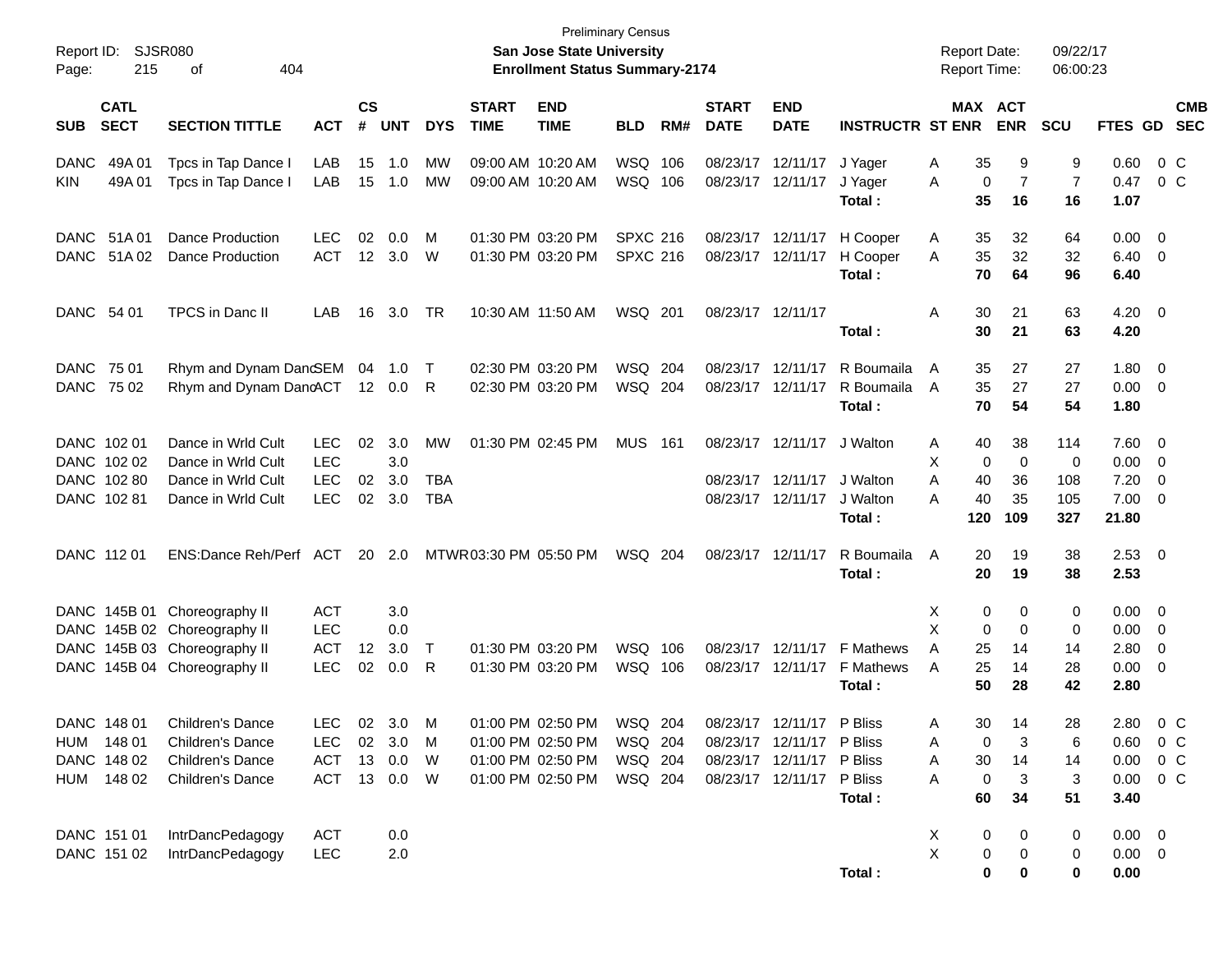| Report ID: SJSR080<br>Page:               | 216<br>404<br>of                                                                                                     |                                                              |               |                         |                                 |                             | <b>Preliminary Census</b><br>San Jose State University<br><b>Enrollment Status Summary-2174</b> |                |     |                             |                                        |                                                                                                  | <b>Report Date:</b><br>Report Time: |                                                                | 09/22/17<br>06:00:23                 |                                                                 |            |
|-------------------------------------------|----------------------------------------------------------------------------------------------------------------------|--------------------------------------------------------------|---------------|-------------------------|---------------------------------|-----------------------------|-------------------------------------------------------------------------------------------------|----------------|-----|-----------------------------|----------------------------------------|--------------------------------------------------------------------------------------------------|-------------------------------------|----------------------------------------------------------------|--------------------------------------|-----------------------------------------------------------------|------------|
| <b>CATL</b><br>SUB SECT                   | <b>SECTION TITTLE</b>                                                                                                | <b>ACT</b>                                                   | $\mathsf{cs}$ | # UNT                   | <b>DYS</b>                      | <b>START</b><br><b>TIME</b> | <b>END</b><br><b>TIME</b>                                                                       | <b>BLD</b>     | RM# | <b>START</b><br><b>DATE</b> | <b>END</b><br><b>DATE</b>              | <b>INSTRUCTR ST ENR ENR</b>                                                                      |                                     | MAX ACT                                                        | <b>SCU</b>                           | FTES GD SEC                                                     | <b>CMB</b> |
|                                           | DANC 154A 01 TPCS in Danc III                                                                                        | LAB                                                          |               | 16 3.0 TR               |                                 |                             | 09:00 AM 10:20 AM                                                                               | WSQ 204        |     |                             | 08/23/17 12/11/17                      | Total :                                                                                          | Α<br>30<br>30                       | 13<br>13                                                       | 39<br>39                             | 2.60 0<br>2.60                                                  |            |
|                                           | DANC 154B 01 TPCS in Danc IV                                                                                         | LAB                                                          |               | 16 3.0                  | TR                              |                             | 10:30 AM 11:50 AM                                                                               | WSQ 204        |     |                             | 08/23/17 12/11/17                      | Total :                                                                                          | 30<br>Α<br>30                       | 22<br>22                                                       | 66<br>66                             | $4.40 \quad 0$<br>4.40                                          |            |
| DANC 194 01<br>DANC 194 02                | <b>REP Dance Activity</b><br><b>REP Dance Activity</b>                                                               | <b>ACT</b><br>ACT                                            |               | 20 1.0<br>20 1.0        | TBA<br><b>TBA</b>               |                             |                                                                                                 |                |     |                             |                                        | 08/23/17 12/11/17 F Mathews<br>08/23/17 12/11/17 H Cooper<br>Total:                              | A<br>30<br>30<br>A<br>60            | 14<br>15<br>29                                                 | 14<br>15<br>29                       | $0.93 \ 0$<br>$1.00 \t 0$<br>1.93                               |            |
| DANC 198 01<br>DANC 198 02<br>DANC 198 03 | Dance Internship<br>Dance Internship<br>Dance Internship                                                             | <b>SUP</b><br><b>SUP</b><br><b>SUP</b>                       | 36            | 1.0<br>36 2.0<br>36 3.0 | TBA<br><b>TBA</b><br><b>TBA</b> |                             |                                                                                                 |                |     |                             |                                        | 08/23/17 12/11/17 H Cooper<br>08/23/17 12/11/17 H Cooper<br>08/23/17 12/11/17 H Cooper<br>Total: | 10<br>Α<br>10<br>A<br>10<br>A<br>30 | 2<br>1<br>0<br>3                                               | 2<br>2<br>0<br>4                     | $0.13 \ 0$<br>$0.13 \quad 0$<br>$0.00 \t 0$<br>0.27             |            |
| MUED 140 01                               | Foundations Mu Ed                                                                                                    | LEC                                                          |               | 02 3.0 TR               |                                 |                             | 09:00 AM 10:15 AM                                                                               | MUS 182        |     |                             | 08/23/17 12/11/17                      | D Hollinger<br>Total:                                                                            | 30<br>A<br>30                       | 26<br>26                                                       | 78<br>78                             | $5.20 \t 0$<br>5.20                                             |            |
| MUED 142 01                               | Intro Mus Ed/EFE                                                                                                     | <b>ACT</b>                                                   |               | 09 1.0 TBA              |                                 |                             |                                                                                                 |                |     |                             | 08/23/17 12/11/17                      | D Hollinger<br>Total:                                                                            | 25<br>A<br>25                       | 14<br>14                                                       | 14<br>14                             | $0.93 \ 0$<br>0.93                                              |            |
|                                           | MUED 170B 01 Tch Choral Mus                                                                                          | SEM 04 2.0                                                   |               |                         | TR                              |                             | 10:30 AM 11:20 AM                                                                               | <b>MUS 182</b> |     |                             | 08/23/17 12/11/17                      | J Benson<br>Total :                                                                              | Α<br>20<br>20                       | 13<br>13                                                       | 26<br>26                             | $1.80$ 2<br>1.80                                                |            |
|                                           | MUED 1841 01 Student tchng Ind In                                                                                    | SUP 25 4.0                                                   |               |                         | TBA                             |                             |                                                                                                 |                |     |                             | 08/23/17 12/11/17                      | Total :                                                                                          | Α                                   | 3<br>0<br>3<br>$\bf{0}$                                        | 0<br>0                               | $0.00 \quad 0$<br>0.00                                          |            |
|                                           | MUED 184Y 01 Stdt Tchg II<br>MUED 184Y 02 Stdt Tchg II<br>MUED 184Y 03 Stdt Tchg II<br>MUED 184Y 04 Stdt Tchg II     | <b>SUP</b><br><b>SUP</b><br>SUP 25 4.0<br>SUP 25 4.0 TBA     |               | 25 4.0<br>25 4.0        | TBA<br><b>TBA</b><br>TBA        |                             |                                                                                                 |                |     |                             | 08/23/17 12/11/17<br>08/23/17 12/11/17 | 08/23/17 12/11/17 K Ireland D'<br>08/23/17 12/11/17 C Anderson A<br>Total:                       | A<br>A<br>A<br>20                   | 5<br>4<br>5<br>1<br>5<br>0<br>5<br>0<br>5                      | 16<br>$\overline{4}$<br>0<br>0<br>20 | $1.07 \t 0$<br>$0.27 \ 0$<br>$0.00 \t 0$<br>$0.00 \t 0$<br>1.33 |            |
|                                           | MUED 184Z 01 Stdt Tchg III<br>MUED 184Z 02 Stdt Tchg III<br>MUED 184Z 03 Stdt Tchg III<br>MUED 184Z 04 Stdt Tchg III | SUP 25 4.0 TBA<br>SUP 25 4.0<br>SUP 25 4.0<br>SUP 25 4.0 TBA |               |                         | TBA<br>TBA                      |                             |                                                                                                 |                |     |                             | 08/23/17 12/11/17<br>08/23/17 12/11/17 | 08/23/17 12/11/17 K Ireland D' A<br>08/23/17 12/11/17 C Anderson A<br>Total :                    | A<br>A<br>20                        | 4<br>5<br>5<br>$\mathbf{1}$<br>5<br>0<br>$\,$ 5 $\,$<br>0<br>5 | 16<br>4<br>0<br>0<br>20              | $1.07 \t 0$<br>$0.27 \ 0$<br>$0.00 \t 0$<br>$0.00 \t 0$<br>1.33 |            |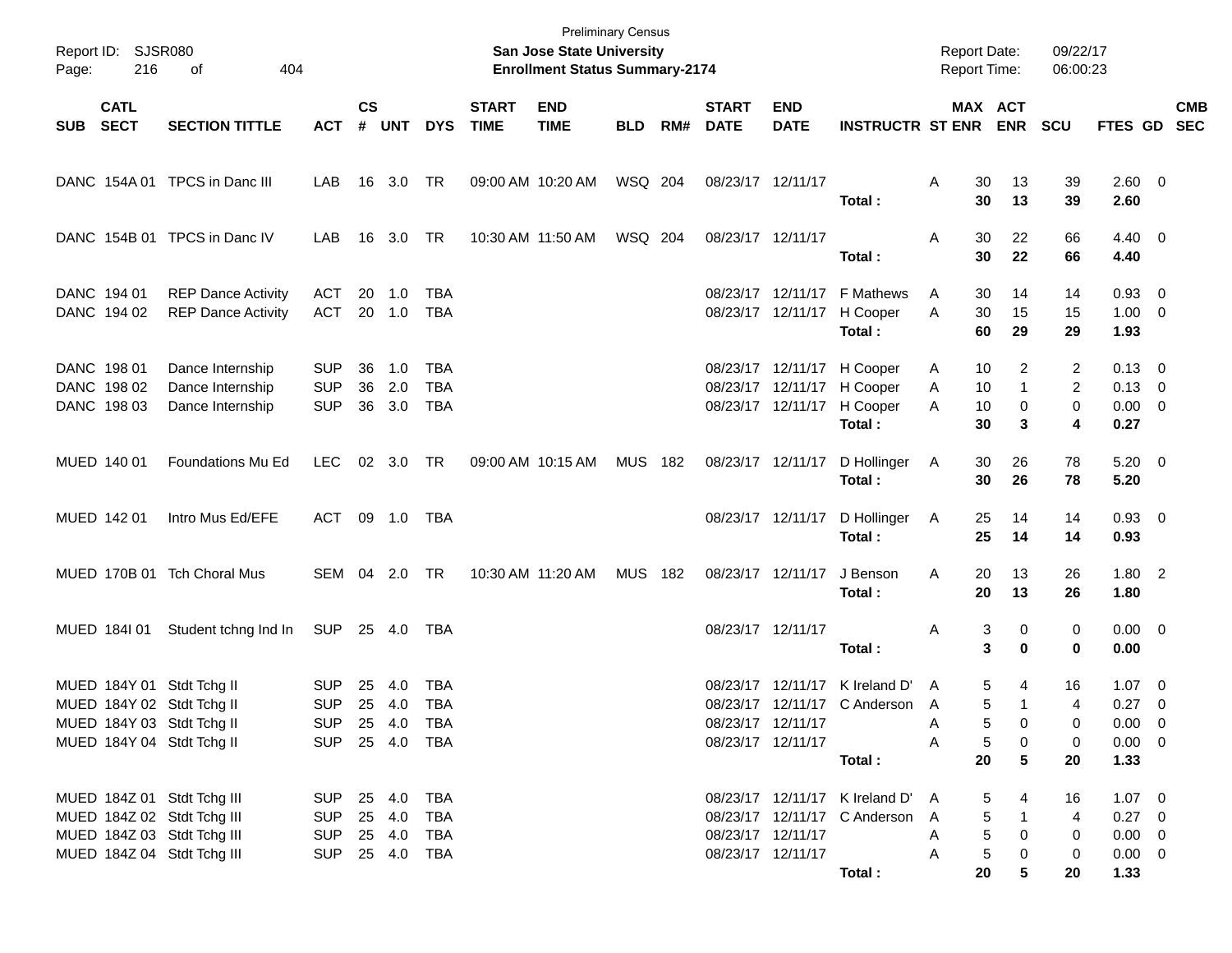| Report ID:<br>Page:        | 217                                                                   | <b>SJSR080</b><br>404<br>of                                                                                                            |                                                                    |                    |                                   |                                                  |                             | <b>Preliminary Census</b><br><b>San Jose State University</b><br><b>Enrollment Status Summary-2174</b> |                                          |            |                             |                                        |                                                                                                                                                           | <b>Report Date:</b><br>Report Time:                 |                            | 09/22/17<br>06:00:23            |                                                     |                          |  |
|----------------------------|-----------------------------------------------------------------------|----------------------------------------------------------------------------------------------------------------------------------------|--------------------------------------------------------------------|--------------------|-----------------------------------|--------------------------------------------------|-----------------------------|--------------------------------------------------------------------------------------------------------|------------------------------------------|------------|-----------------------------|----------------------------------------|-----------------------------------------------------------------------------------------------------------------------------------------------------------|-----------------------------------------------------|----------------------------|---------------------------------|-----------------------------------------------------|--------------------------|--|
| <b>SUB</b>                 | <b>CATL</b><br><b>SECT</b>                                            | <b>SECTION TITTLE</b>                                                                                                                  | <b>ACT</b>                                                         | $\mathsf{cs}$<br># | <b>UNT</b>                        | <b>DYS</b>                                       | <b>START</b><br><b>TIME</b> | <b>END</b><br><b>TIME</b>                                                                              | <b>BLD</b>                               | RM#        | <b>START</b><br><b>DATE</b> | <b>END</b><br><b>DATE</b>              | <b>INSTRUCTR ST ENR</b>                                                                                                                                   |                                                     | MAX ACT<br><b>ENR</b>      | SCU                             | FTES GD                                             | <b>CMB</b><br><b>SEC</b> |  |
|                            | MUED 228 01                                                           | ResMusEd                                                                                                                               | <b>SEM</b>                                                         |                    | 3.0                               |                                                  |                             |                                                                                                        |                                          |            |                             |                                        | Total:                                                                                                                                                    | Χ<br>0<br>$\bf{0}$                                  | 0<br>$\bf{0}$              | 0<br>0                          | $0.00 \t 0$<br>0.00                                 |                          |  |
|                            | MUED 232 01                                                           | DirlssuesMusEd                                                                                                                         | LAB                                                                | 17                 | 3.0 T                             |                                                  |                             | 04:00 PM 06:45 PM                                                                                      | <b>MUS</b>                               | 163        | 08/23/17 12/11/17           |                                        | D Hollinger<br>Total:                                                                                                                                     | 8<br>A<br>8                                         | 6<br>6                     | 6<br>6                          | 1.50 6<br>1.50                                      |                          |  |
|                            |                                                                       | MUED 370A 01 Meth Mus Ed K-8<br>MUED 370A 02 Meth Mus Ed K-8                                                                           | <b>SEM</b><br>SEM                                                  | 04                 | 2.0<br>2.0                        | $\top$                                           |                             | 04:30 PM 06:20 PM                                                                                      | <b>MUS</b>                               | 250        |                             | 08/23/17 12/11/17                      | K Ireland D'<br>Total:                                                                                                                                    | X<br>0<br>18<br>A<br>18                             | 0<br>9<br>9                | 0<br>18<br>18                   | $0.00 \t 0$<br>$1.20 \t 0$<br>1.20                  |                          |  |
|                            |                                                                       | MUED 1290R 01 Culm Exp Supervis                                                                                                        | <b>SUP</b>                                                         |                    | 1.0                               |                                                  |                             |                                                                                                        |                                          |            |                             |                                        | Total:                                                                                                                                                    | X<br>0<br>$\mathbf 0$                               | 0<br>$\bf{0}$              | 0<br>0                          | $0.00 \t 0$<br>0.00                                 |                          |  |
| <b>MUSC</b><br><b>MUSC</b> | 1A 01<br>1A 02                                                        | Music Systems IA<br>Music Systems IA                                                                                                   | SEM<br><b>SEM</b>                                                  | 04<br>04           | 2.0<br>2.0                        | MW<br><b>MW</b>                                  |                             | 09:30 AM 10:20 AM<br>09:30 AM 10:20 AM                                                                 | <b>MUS</b><br><b>MUS</b>                 | 210<br>160 |                             | 08/23/17 12/11/17<br>08/23/17 12/11/17 | M Rodriguez- A<br>T Langan<br>Total:                                                                                                                      | 30<br>30<br>Α<br>60                                 | 22<br>22<br>44             | 44<br>44<br>88                  | 2.93<br>$2.93$ 0<br>5.87                            | - 0                      |  |
| <b>MUSC</b><br><b>MUSC</b> | 1B 01<br>1B 02                                                        | Music Systems IB<br>Music Systems IB                                                                                                   | <b>ACT</b><br><b>ACT</b>                                           | 10<br>10           | 1.0<br>1.0                        | MW<br><b>MW</b>                                  |                             | 10:30 AM 11:20 AM<br>10:30 AM 11:20 AM                                                                 | <b>MUS</b><br><b>MUS</b>                 | 210<br>161 |                             | 08/23/17 12/11/17<br>08/23/17 12/11/17 | M Rodriguez- A<br>T Langan<br>Total:                                                                                                                      | 30<br>25<br>Α<br>55                                 | 21<br>20<br>41             | 21<br>20<br>41                  | $1.40 \ 0$<br>$1.33 \ 0$<br>2.73                    |                          |  |
| <b>MUSC</b><br><b>MUSC</b> | 3A 01<br>3A 02                                                        | Music Systems IIIA<br>Music Systems IIIA                                                                                               | <b>SEM</b><br>SEM                                                  | 04                 | 2.0<br>04 2.0                     | <b>TR</b><br><b>TR</b>                           |                             | 10:30 AM 11:20 AM<br>10:30 AM 11:20 AM                                                                 | <b>MUS</b><br><b>MUS 211</b>             | 210        |                             | 08/23/17 12/11/17<br>08/23/17 12/11/17 | <b>B</b> Belet<br>P Block<br>Total:                                                                                                                       | 30<br>Α<br>30<br>A<br>60                            | 20<br>15<br>35             | 40<br>30<br>70                  | $2.83$ 5<br>$2.00 \t 0$<br>4.83                     |                          |  |
| <b>MUSC</b><br><b>MUSC</b> | 3B 01<br>3B 02                                                        | Music Systems IIIB<br>Music Systems IIIB                                                                                               | ACT<br><b>ACT</b>                                                  | 10<br>10           | 1.0<br>1.0                        | <b>TR</b><br><b>TR</b>                           |                             | 11:30 AM 12:20 PM<br>11:30 AM 12:20 PM                                                                 | <b>MUS</b><br><b>MUS</b>                 | 210<br>211 |                             | 08/23/17 12/11/17<br>08/23/17 12/11/17 | <b>B</b> Belet<br>P Block<br>Total:                                                                                                                       | 30<br>Α<br>30<br>A<br>60                            | 18<br>11<br>29             | 18<br>11<br>29                  | $1.27$ 4<br>$0.73 \quad 0$<br>2.00                  |                          |  |
| MUSC 901                   | MUSC 902                                                              | Music Fund<br>Music Fund                                                                                                               | <b>SEM</b><br><b>ACT</b>                                           |                    | 10  0.0  TBA                      | 04 3.0 MW                                        |                             | 09:30 AM 11:20 AM MUS 211                                                                              |                                          |            |                             |                                        | 08/23/17 12/11/17 T Amiryan<br>08/23/17 12/11/17 T Amiryan<br>Total:                                                                                      | 30<br>Α<br>Α<br>30<br>60                            | 16<br>16<br>32             | 32<br>16<br>48                  | 3.20<br>$0.00 \t 0$<br>3.20                         | $\overline{\phantom{0}}$ |  |
|                            | MUSC 10A 01<br>MUSC 10A02<br>MUSC 10A03<br>MUSC 10A 04<br>MUSC 10A 80 | <b>Music Appreciation</b><br><b>Music Appreciation</b><br><b>Music Appreciation</b><br>Music Appreciation<br><b>Music Appreciation</b> | <b>LEC</b><br><b>LEC</b><br><b>LEC</b><br><b>LEC</b><br><b>LEC</b> | 02                 | 02 3.0<br>3.0<br>02 3.0<br>02 3.0 | МW<br><b>MW</b><br>TR<br><b>TR</b><br>02 3.0 TBA |                             | 09:00 AM 10:15 AM<br>01:30 PM 02:45 PM<br>09:00 AM 10:15 AM<br>10:30 AM 11:45 AM                       | MUS 161<br>MUS 250<br>MUS 161<br>MUS 161 |            |                             |                                        | 08/23/17 12/11/17 K Metcalf<br>08/23/17 12/11/17 R Sacolick<br>08/23/17 12/11/17 G Haramaki<br>08/23/17 12/11/17 T Amiryan<br>08/23/17 12/11/17 V Lington | 70<br>A<br>65<br>A<br>70<br>A<br>70<br>A<br>70<br>Α | 71<br>66<br>69<br>66<br>65 | 213<br>198<br>207<br>198<br>195 | 14.20 0<br>13.20 0<br>13.80 0<br>13.20 0<br>13.00 0 |                          |  |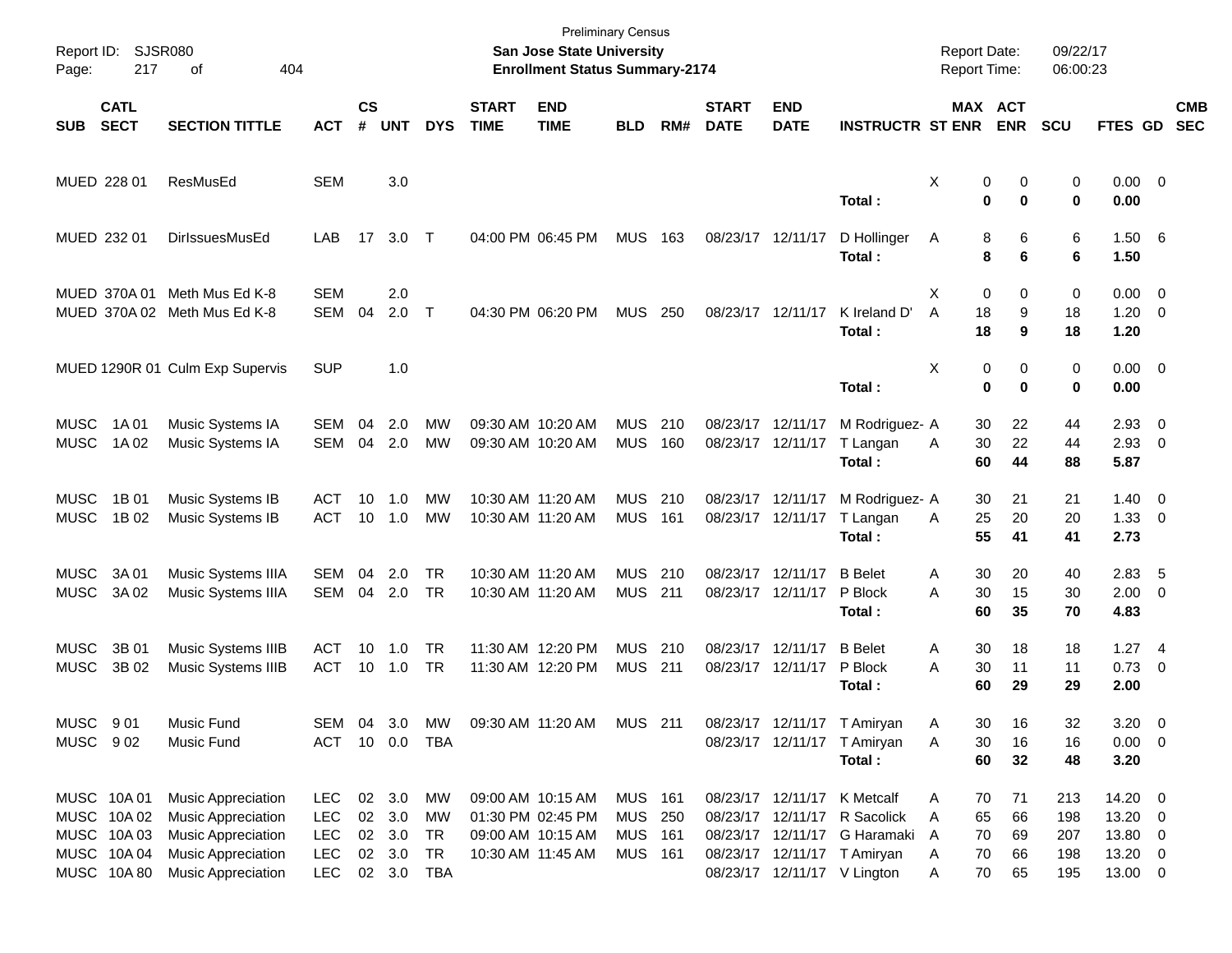| Report ID:<br>Page:                        | 404                          |                                                                                                              |                                                      |                      |                          | <b>Preliminary Census</b><br>San Jose State University<br><b>Enrollment Status Summary-2174</b> |                             |                                                                    |                                        |                   |                                  | <b>Report Date:</b><br><b>Report Time:</b>            |                                                            | 09/22/17<br>06:00:23                 |                                               |                              |                                         |                                               |
|--------------------------------------------|------------------------------|--------------------------------------------------------------------------------------------------------------|------------------------------------------------------|----------------------|--------------------------|-------------------------------------------------------------------------------------------------|-----------------------------|--------------------------------------------------------------------|----------------------------------------|-------------------|----------------------------------|-------------------------------------------------------|------------------------------------------------------------|--------------------------------------|-----------------------------------------------|------------------------------|-----------------------------------------|-----------------------------------------------|
| <b>SUB</b>                                 | <b>CATL</b><br><b>SECT</b>   | <b>SECTION TITTLE</b>                                                                                        | <b>ACT</b>                                           | <b>CS</b><br>#       | <b>UNT</b>               | <b>DYS</b>                                                                                      | <b>START</b><br><b>TIME</b> | <b>END</b><br><b>TIME</b>                                          | <b>BLD</b>                             | RM#               | <b>START</b><br><b>DATE</b>      | <b>END</b><br><b>DATE</b>                             | <b>INSTRUCTR ST ENR</b>                                    |                                      | MAX ACT<br><b>ENR</b>                         | <b>SCU</b>                   | FTES GD                                 | <b>CMB</b><br><b>SEC</b>                      |
| <b>MUSC</b><br><b>MUSC</b>                 | 10A 81<br>10A 82             | <b>Music Appreciation</b><br><b>Music Appreciation</b>                                                       | <b>LEC</b><br><b>LEC</b>                             | 02<br>02             | 3.0<br>3.0               | <b>TBA</b><br><b>TBA</b>                                                                        |                             |                                                                    |                                        |                   |                                  | 08/23/17 12/11/17 T Hornig                            | 08/23/17 12/11/17 T Langan                                 | A<br>A                               | 70<br>66<br>70<br>67                          | 198<br>201                   | 13.20<br>13.40                          | - 0<br>- 0                                    |
| <b>MUSC</b><br><b>MUSC</b><br><b>MUSC</b>  | 10A83<br>10A 84<br>10A 85    | <b>Music Appreciation</b><br><b>Music Appreciation</b><br><b>Music Appreciation</b>                          | <b>LEC</b><br><b>LEC</b><br><b>LEC</b>               | 02<br>02<br>02       | 3.0<br>3.0<br>3.0        | <b>TBA</b><br><b>TBA</b><br><b>TBA</b>                                                          |                             |                                                                    |                                        |                   | 08/23/17                         | 12/11/17<br>08/23/17 12/11/17<br>08/23/17 12/11/17    | M Hernandez A<br>S Lin<br>P Ellison                        | 70<br>70<br>A<br>70<br>A             | 65<br>69<br>69                                | 195<br>207<br>207            | 13.00<br>13.80<br>13.80                 | - 0<br>- 0<br>$\overline{\mathbf{0}}$         |
| <b>MUSC</b>                                | 10A 86                       | <b>Music Appreciation</b>                                                                                    | <b>LEC</b>                                           | 02                   | 3.0                      | <b>TBA</b>                                                                                      |                             |                                                                    |                                        |                   |                                  | 08/23/17 12/11/17                                     | S Lin<br>Total:                                            | 70<br>A<br>765                       | 68<br>741                                     | 204<br>2223                  | 13.60<br>148.20                         | $\overline{\mathbf{0}}$                       |
| <b>MUSC</b><br><b>MUSC</b><br><b>MUSC</b>  | 10B 01<br>10B 02<br>10B 03   | Intro to Music<br>Intro to Music<br>Intro to Music                                                           | <b>SEM</b><br><b>SEM</b><br><b>SEM</b>               | 04<br>04<br>04       | 3.0<br>3.0<br>3.0        | MW<br>MW<br><b>TR</b>                                                                           |                             | 09:00 AM 10:15 AM<br>10:30 AM 11:45 AM<br>10:30 AM 11:45 AM        | <b>MUS</b><br><b>MUS</b><br><b>MUS</b> | 266<br>266<br>266 | 08/23/17                         | 08/23/17 12/11/17<br>12/11/17<br>08/23/17 12/11/17    | C Oser<br>S Brook<br>G Mok                                 | 50<br>A<br>50<br>A<br>50<br>A        | 50<br>49<br>38                                | 150<br>147<br>114            | 10.00<br>9.80<br>7.60                   | - 0<br>- 0<br>$\overline{\mathbf{0}}$         |
| <b>MUSC</b>                                | 10B 04                       | Intro to Music                                                                                               | <b>SEM</b>                                           | 04                   | 3.0                      | <b>TR</b>                                                                                       |                             | 12:00 PM 01:15 PM                                                  | MUS                                    | 266               |                                  | 08/23/17 12/11/17                                     | T Amiryan<br>Total:                                        | 50<br>А<br>200                       | 49<br>186                                     | 147<br>558                   | 9.80<br>37.20                           | $\overline{\mathbf{0}}$                       |
| MUSC 1301                                  |                              | Music Tech                                                                                                   | ACT                                                  | 10                   | 1.0                      | <b>TR</b>                                                                                       |                             | 09:30 AM 10:20 AM                                                  | MUS                                    | 213               |                                  | 08/23/17 12/11/17                                     | M Rodriguez- A<br>Total:                                   | 24                                   | 22<br>22<br>24                                | 22<br>22                     | 1.47<br>1.47                            | $\overline{\phantom{0}}$                      |
| <b>MUSC</b><br>ASIA<br><b>MUSC</b><br>ASIA | 1960<br>1960<br>1980<br>1980 | <b>Mus Wrld Cultures</b><br><b>Mus Wrld Cultures</b><br><b>Mus Wrld Cultures</b><br><b>Mus Wrld Cultures</b> | <b>LEC</b><br><b>LEC</b><br><b>LEC</b><br><b>LEC</b> | 01<br>01<br>01<br>01 | 3.0<br>3.0<br>3.0<br>3.0 | F<br>F<br><b>TBA</b><br>TBA                                                                     |                             | 12:30 PM 03:00 PM<br>12:30 PM 03:00 PM                             | <b>MUS</b><br>MUS                      | 161<br>- 161      | 08/23/17<br>08/23/17<br>08/23/17 | 12/11/17<br>12/11/17<br>12/11/17<br>08/23/17 12/11/17 | R Sacolick<br>R Sacolick<br>T Harris<br>T Harris<br>Total: | 40<br>A<br>A<br>100<br>A<br>А<br>140 | 52<br>$\sqrt{2}$<br>0<br>85<br>15<br>0<br>154 | 156<br>6<br>255<br>45<br>462 | 10.40<br>0.40<br>17.00<br>3.00<br>30.80 | $0\,C$<br>$0\,$ C<br>0 <sup>C</sup><br>$0\,C$ |
| <b>MUSC</b>                                | 25A 01<br>MUSC 25A 02        | PianoProf1<br>PianoProf1                                                                                     | ACT<br>ACT                                           | 10<br>10             | 1.0<br>1.0               | TR<br>TR                                                                                        |                             | 08:30 AM 09:20 AM<br>09:30 AM 10:20 AM                             | <b>MUS</b><br>MUS                      | 266<br>266        | 08/23/17                         | 12/11/17<br>08/23/17 12/11/17                         | A Achondoa<br>S Brook<br>Total:                            | A<br>30<br>A<br>60                   | 7<br>30<br>19<br>26                           | 7<br>19<br>26                | 0.47<br>1.27<br>1.73                    | - 0<br>- 0                                    |
|                                            | MUSC 25B 01                  | Piano Proficiency II                                                                                         | ACT                                                  | 10                   | 1.0                      | MW.                                                                                             |                             | 08:00 AM 08:50 AM                                                  | MUS                                    | 266               |                                  | 08/23/17 12/11/17                                     | P Block<br>Total:                                          | A                                    | 30<br>15<br>15<br>30                          | 15<br>15                     | 1.00<br>1.00                            | $\overline{\phantom{0}}$                      |
|                                            |                              | MUSC 25C 01 PianoProf3                                                                                       |                                                      |                      |                          |                                                                                                 |                             | ACT 10 1.0 MW 12:30 PM 01:20 PM MUS 266                            |                                        |                   |                                  | 08/23/17 12/11/17 S Brook                             | Total:                                                     | A                                    | 22<br>30<br>30<br>22                          | 22<br>22                     | $1.47 \t 0$<br>1.47                     |                                               |
|                                            |                              | MUSC 26A 01 Voice Fundamentals ACT 10 1.0 MW 08:30 AM 09:20 AM MUS 182 08/23/17 12/11/17 L Chianakas A       |                                                      |                      |                          |                                                                                                 |                             |                                                                    |                                        |                   |                                  |                                                       | Total:                                                     |                                      | 30<br>26<br>30<br>26                          | 26<br>26                     | $1.75$ 1<br>1.75                        |                                               |
|                                            |                              | MUSC 27A 01 Fund Jazz KBD I                                                                                  |                                                      |                      |                          |                                                                                                 |                             | ACT 10 1.0 TR 09:30 AM 10:20 AM MUS 157 08/23/17 12/11/17 J Dryden |                                        |                   |                                  |                                                       | Total:                                                     | A<br>20<br>20                        | 6<br>6                                        | 6<br>6                       | $0.40 \quad 0$<br>0.40                  |                                               |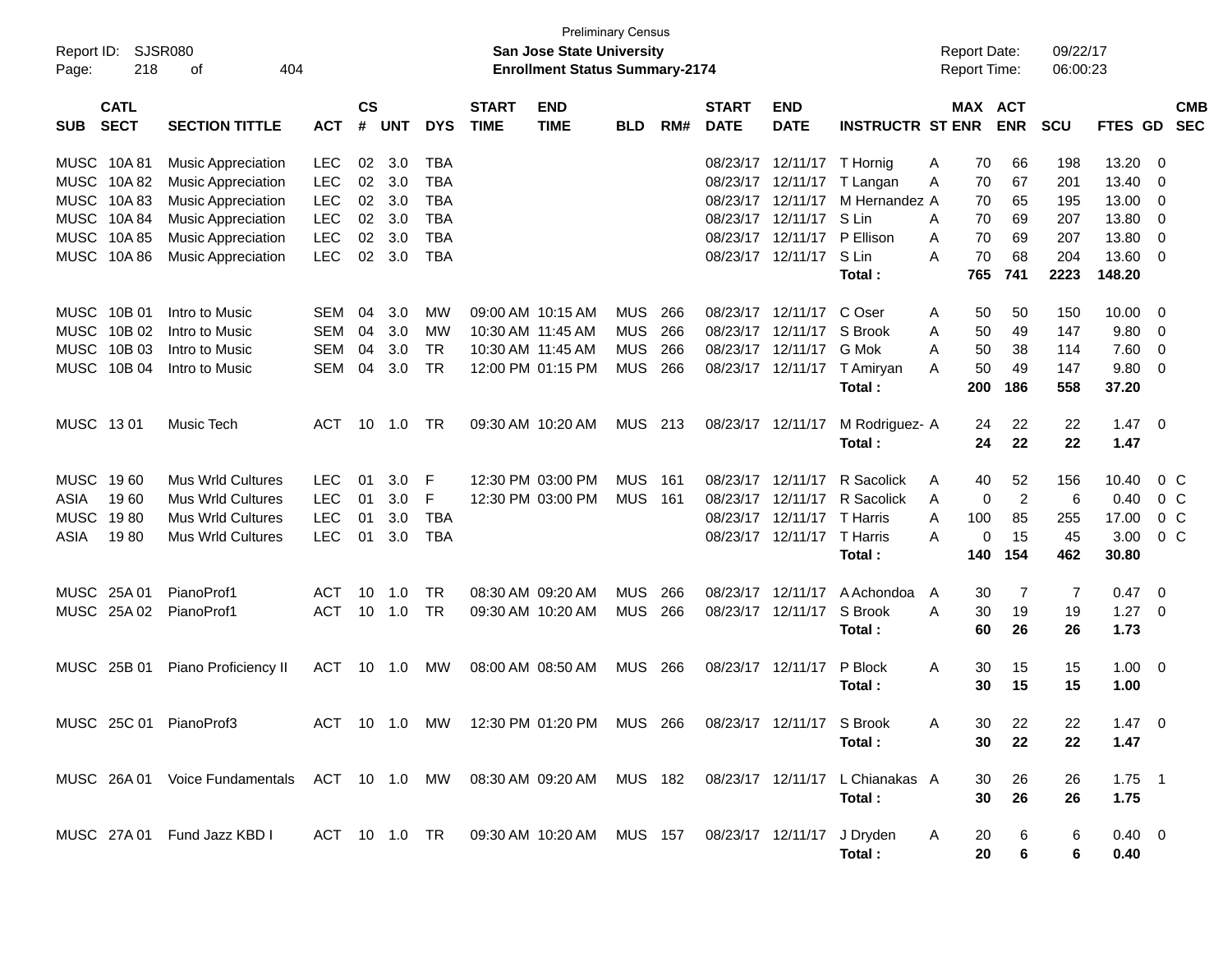| Report ID: SJSR080<br>Page: | 219                        | 404<br>οf                                        |                |                |              |            |                             | <b>Preliminary Census</b><br>San Jose State University<br><b>Enrollment Status Summary-2174</b> |            |     |                             |                           |                         | <b>Report Date:</b><br><b>Report Time:</b> |                |                       | 09/22/17<br>06:00:23 |                |     |                          |
|-----------------------------|----------------------------|--------------------------------------------------|----------------|----------------|--------------|------------|-----------------------------|-------------------------------------------------------------------------------------------------|------------|-----|-----------------------------|---------------------------|-------------------------|--------------------------------------------|----------------|-----------------------|----------------------|----------------|-----|--------------------------|
| <b>SUB</b>                  | <b>CATL</b><br><b>SECT</b> | <b>SECTION TITTLE</b>                            | <b>ACT</b>     | <b>CS</b><br># | <b>UNT</b>   | <b>DYS</b> | <b>START</b><br><b>TIME</b> | <b>END</b><br><b>TIME</b>                                                                       | <b>BLD</b> | RM# | <b>START</b><br><b>DATE</b> | <b>END</b><br><b>DATE</b> | <b>INSTRUCTR ST ENR</b> |                                            |                | MAX ACT<br><b>ENR</b> | <b>SCU</b>           | <b>FTES GD</b> |     | <b>CMB</b><br><b>SEC</b> |
| MUSC 28 01                  |                            | Guitar Fundamentals                              | ACT            | 08             | 1.0          | R          |                             | 06:00 PM 07:50 PM                                                                               | <b>MUS</b> | 150 |                             | 08/23/17 12/11/17         | S Lin                   | Α                                          | 25             | 12                    | 12                   | 0.80           | 0   |                          |
| MUSC 28 60                  |                            | <b>Guitar Fundamentals</b>                       | ACT            |                | 08 1.0       | F          |                             | 12:30 PM 02:20 PM                                                                               | <b>MUS</b> | 150 | 08/23/17 12/11/17           |                           | R Vandivier             | A                                          | 25             | 17                    | 17                   | 1.13           | - 0 |                          |
|                             |                            |                                                  |                |                |              |            |                             |                                                                                                 |            |     |                             |                           | Total:                  |                                            | 50             | 29                    | 29                   | 1.93           |     |                          |
| MUSC 29 01                  |                            | <b>Electro Acoustics</b>                         | <b>SUP</b>     | 48             | 1.0          | <b>TBA</b> |                             |                                                                                                 |            |     |                             | 08/23/17 12/11/17         | P Furman                | A                                          | 3              | $\mathbf 1$           | 1                    | 0.07           | 0   |                          |
| MUSC 2902                   |                            | <b>Electro Acoustics</b>                         | <b>SUP</b>     |                | 48 2.0       | <b>TBA</b> |                             |                                                                                                 |            |     | 08/23/17 12/11/17           |                           |                         | A                                          | 3              | 0                     | 0                    | 0.00           | 0   |                          |
|                             |                            |                                                  |                |                |              |            |                             |                                                                                                 |            |     |                             |                           | Total:                  |                                            | 6              | $\mathbf 1$           | 1                    | 0.07           |     |                          |
| MUSC 29A 01                 |                            | ElecAcous1                                       | <b>SUP</b>     | 48             | 1.0          | <b>TBA</b> |                             |                                                                                                 |            |     | 08/23/17 12/11/17           |                           |                         | A                                          | 3              | 0                     | 0                    | 0.00           | - 0 |                          |
| MUSC 29A 02                 |                            | ElecAcous1                                       | <b>SUP</b>     | 48             | 2.0          | <b>TBA</b> |                             |                                                                                                 |            |     | 08/23/17 12/11/17           |                           |                         | Α                                          | 3              | 0                     | 0                    | 0.00           | 0   |                          |
| MUSC 29A 03                 |                            | ElecAcous1                                       | <b>SUP</b>     | 48             | 1.0          | <b>TBA</b> |                             |                                                                                                 |            |     | 08/23/17 12/11/17           |                           |                         | Α                                          | 3              | 0                     | 0                    | 0.00           | 0   |                          |
| MUSC 29A 04                 |                            | ElecAcous1                                       | <b>SUP</b>     | 48             | 2.0          | <b>TBA</b> |                             |                                                                                                 |            |     | 08/23/17 12/11/17           |                           |                         | Α                                          | 3              | 0                     | 0                    | 0.00           | 0   |                          |
|                             |                            |                                                  |                |                |              |            |                             |                                                                                                 |            |     |                             |                           | Total:                  |                                            | 12             | 0                     | 0                    | 0.00           |     |                          |
|                             |                            | MUSC 29AX 01 Applied Electro-Acou SUP            |                |                | 48  1.0  TBA |            |                             |                                                                                                 |            |     | 08/23/17 12/11/17           |                           |                         | Α                                          | 3              | 0                     | 0                    | $0.00 \t 0$    |     |                          |
|                             |                            |                                                  |                |                |              |            |                             |                                                                                                 |            |     |                             |                           | Total:                  |                                            | 3              | 0                     | 0                    | 0.00           |     |                          |
| MUSC 29B 01                 |                            | ElecAcous2                                       | <b>SUP</b>     | 48             | 1.0          | <b>TBA</b> |                             |                                                                                                 |            |     | 08/23/17 12/11/17           |                           |                         | A                                          | 3              | 0                     | 0                    | 0.00           | 0   |                          |
| MUSC 29B 02                 |                            | ElecAcous2                                       | <b>SUP</b>     | 48             | 2.0          | <b>TBA</b> |                             |                                                                                                 |            |     | 08/23/17 12/11/17           |                           |                         | Α                                          | 3              | 0                     | 0                    | 0.00           | 0   |                          |
| MUSC 29B 03                 |                            | ElecAcous2                                       | <b>SUP</b>     | 48             | 1.0          | <b>TBA</b> |                             |                                                                                                 |            |     | 08/23/17 12/11/17           |                           |                         | Α                                          | 3              | 0                     | 0                    | 0.00           | 0   |                          |
| MUSC 29B 04                 |                            | ElecAcous2                                       | <b>SUP</b>     | 48             | 2.0          | <b>TBA</b> |                             |                                                                                                 |            |     | 08/23/17 12/11/17           |                           |                         | А                                          | 3              | 0                     | 0                    | 0.00           | 0   |                          |
|                             |                            |                                                  |                |                |              |            |                             |                                                                                                 |            |     |                             |                           | Total:                  |                                            | 12             | 0                     | 0                    | 0.00           |     |                          |
|                             |                            | MUSC 29BX 01 Applied Electro-Acou SUP            |                |                | 48  1.0  TBA |            |                             |                                                                                                 |            |     | 08/23/17 12/11/17           |                           |                         | A                                          | 3              | 0                     | 0                    | $0.00 \t 0$    |     |                          |
|                             |                            |                                                  |                |                |              |            |                             |                                                                                                 |            |     |                             |                           | Total:                  |                                            | 3              | 0                     | 0                    | 0.00           |     |                          |
| MUSC 29C 01                 |                            | ElecAcous3                                       | <b>SUP</b>     | 48             | 1.0          | <b>TBA</b> |                             |                                                                                                 |            |     | 08/23/17 12/11/17           |                           |                         | A                                          | 3              | 0                     | 0                    | 0.00           | 0   |                          |
| <b>MUSC</b>                 | 29C 02                     | ElecAcous3                                       | <b>SUP</b>     | 48             | 2.0          | <b>TBA</b> |                             |                                                                                                 |            |     | 08/23/17 12/11/17           |                           |                         | Α                                          | 3              | 0                     | 0                    | 0.00           | 0   |                          |
| MUSC                        | 29C 03                     | ElecAcous3                                       | <b>SUP</b>     | 48             | 1.0          | <b>TBA</b> |                             |                                                                                                 |            |     | 08/23/17 12/11/17           |                           |                         | Α                                          | 3              | 0                     | 0                    | 0.00           | 0   |                          |
| MUSC 29C 04                 |                            | ElecAcous3                                       | <b>SUP</b>     | 48             | 2.0          | <b>TBA</b> |                             |                                                                                                 |            |     | 08/23/17 12/11/17           |                           |                         | Α                                          | 3              | $\mathbf 0$           | 0                    | 0.00           | 0   |                          |
|                             |                            |                                                  |                |                |              |            |                             |                                                                                                 |            |     |                             |                           | Total :                 |                                            | 12             | $\bf{0}$              | 0                    | 0.00           |     |                          |
|                             |                            | MUSC 29CX 01 Applied Electro-Acou SUP 48 1.0 TBA |                |                |              |            |                             |                                                                                                 |            |     |                             | 08/23/17 12/11/17         |                         | A                                          | 3              | $\mathbf 0$           | 0                    | $0.00 \t 0$    |     |                          |
|                             |                            |                                                  |                |                |              |            |                             |                                                                                                 |            |     |                             |                           | Total:                  |                                            | $\mathbf{3}$   | $\mathbf 0$           | 0                    | 0.00           |     |                          |
|                             |                            | MUSC 29D 01 ElecAcous4                           | SUP            |                | 48 1.0 TBA   |            |                             |                                                                                                 |            |     |                             | 08/23/17 12/11/17         |                         | A                                          | 3              | 0                     | 0                    | $0.00 \t 0$    |     |                          |
|                             |                            | MUSC 29D 02 ElecAcous4                           | <b>SUP</b>     |                | 48 2.0       | TBA        |                             |                                                                                                 |            |     |                             | 08/23/17 12/11/17         |                         | A                                          | 3              | $\mathbf 0$           | 0                    | $0.00 \t 0$    |     |                          |
|                             |                            | MUSC 29D 03 ElecAcous4                           | <b>SUP</b>     |                | 48 1.0       | TBA        |                             |                                                                                                 |            |     |                             | 08/23/17 12/11/17         |                         | A                                          | $\mathbf{3}$   | $\mathbf 0$           | 0                    | $0.00 \t 0$    |     |                          |
|                             |                            | MUSC 29D 04 ElecAcous4                           | SUP 48 2.0 TBA |                |              |            |                             |                                                                                                 |            |     |                             | 08/23/17 12/11/17         |                         | A                                          | 3 <sup>1</sup> | $\pmb{0}$             | 0                    | $0.00 \t 0$    |     |                          |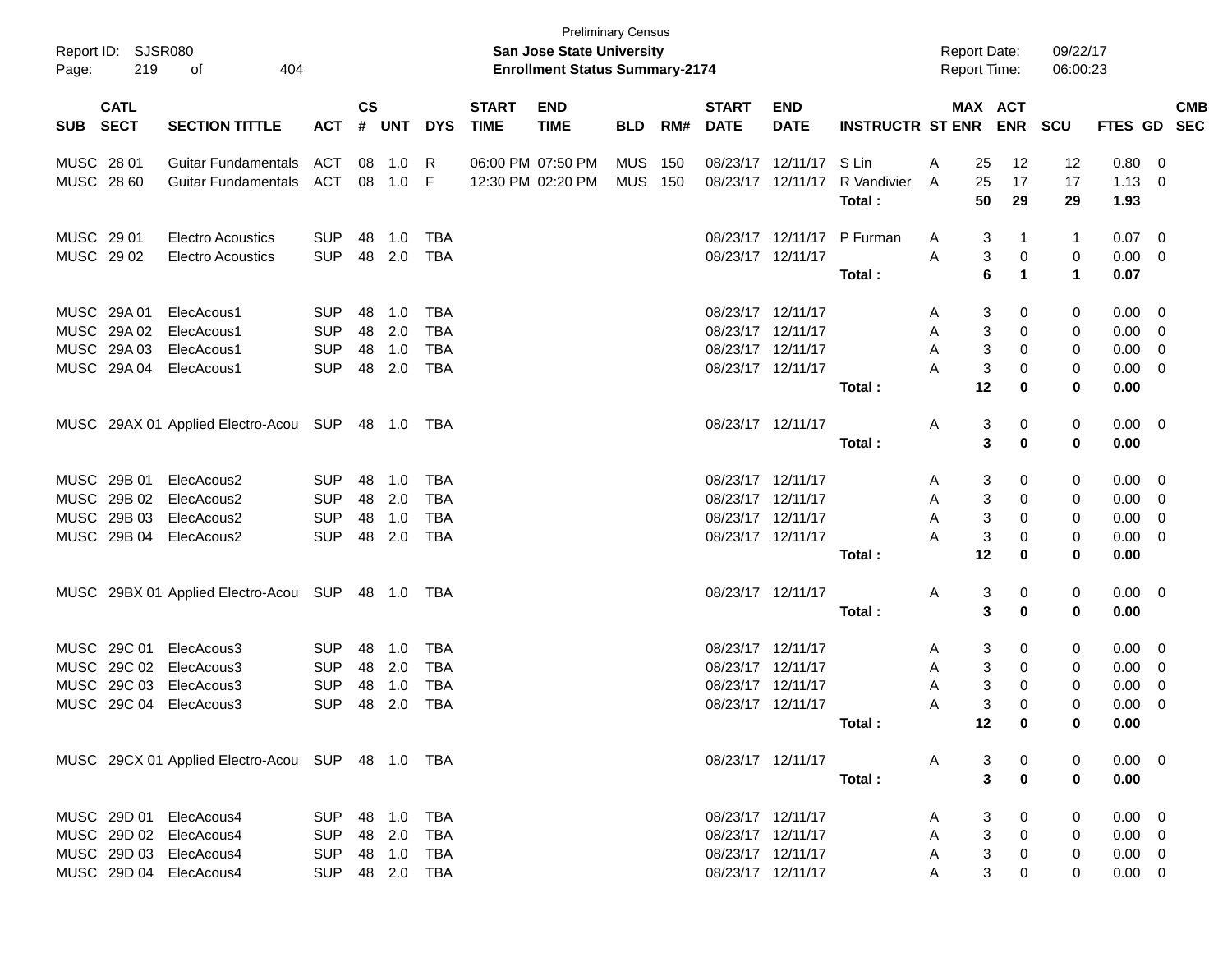| Page:      | Report ID: SJSR080<br>220  | οf<br>404                             |                |                    |            |            |                             | San Jose State University<br><b>Enrollment Status Summary-2174</b> | <b>Preliminary Census</b> |     |                             |                           |                              | <b>Report Date:</b><br><b>Report Time:</b> |                                | 09/22/17<br>06:00:23 |                        |                          |            |
|------------|----------------------------|---------------------------------------|----------------|--------------------|------------|------------|-----------------------------|--------------------------------------------------------------------|---------------------------|-----|-----------------------------|---------------------------|------------------------------|--------------------------------------------|--------------------------------|----------------------|------------------------|--------------------------|------------|
| <b>SUB</b> | <b>CATL</b><br><b>SECT</b> | <b>SECTION TITTLE</b>                 | <b>ACT</b>     | $\mathsf{cs}$<br># | <b>UNT</b> | <b>DYS</b> | <b>START</b><br><b>TIME</b> | <b>END</b><br><b>TIME</b>                                          | <b>BLD</b>                | RM# | <b>START</b><br><b>DATE</b> | <b>END</b><br><b>DATE</b> | <b>INSTRUCTR ST ENR</b>      |                                            | MAX ACT                        | ENR SCU              | FTES GD SEC            |                          | <b>CMB</b> |
|            |                            |                                       |                |                    |            |            |                             |                                                                    |                           |     |                             |                           | Total:                       | 12                                         | 0                              | 0                    | 0.00                   |                          |            |
|            |                            | MUSC 29DX 01 Applied Electro-Acou SUP |                |                    |            |            |                             |                                                                    |                           |     | 08/23/17 12/11/17           |                           | Total:                       | A                                          | 3<br>0<br>3<br>$\bf{0}$        | 0<br>0               | $0.00 \quad 0$<br>0.00 |                          |            |
| MUSC 30 01 |                            | Piano                                 | <b>SUP</b>     | 48                 | 1.0        | <b>TBA</b> |                             |                                                                    |                           |     | 08/23/17 12/11/17           |                           |                              | A                                          | 5<br>0                         | 0                    | $0.00 \quad 0$         |                          |            |
| MUSC 30 02 |                            | Piano                                 | <b>SUP</b>     |                    | 48 2.0     | TBA        |                             |                                                                    |                           |     | 08/23/17 12/11/17           |                           |                              | A                                          | $\sqrt{5}$<br>0                | 0                    | $0.00 \t 0$            |                          |            |
|            |                            |                                       |                |                    |            |            |                             |                                                                    |                           |     |                             |                           | Total:                       | 10                                         | $\bf{0}$                       | 0                    | 0.00                   |                          |            |
|            | MUSC 30A 01                | Piano 1                               | <b>SUP</b>     | 48                 | 1.0        | <b>TBA</b> |                             |                                                                    |                           |     |                             | 08/23/17 12/11/17 G Mok   |                              | A                                          | 3<br>1                         | 1                    | $0.07 \ 0$             |                          |            |
|            | MUSC 30A 02                | Piano 1                               | <b>SUP</b>     | 48                 | 2.0        | <b>TBA</b> |                             |                                                                    |                           |     | 08/23/17 12/11/17           |                           |                              | A                                          | 3<br>0                         | 0                    | 0.00                   | $\overline{\phantom{0}}$ |            |
|            | MUSC 30A03                 | Piano 1                               | <b>SUP</b>     | 48                 | 1.0        | <b>TBA</b> |                             |                                                                    |                           |     |                             | 08/23/17 12/11/17 S Brook |                              | A                                          | 3<br>0                         | 0                    | 0.00                   | $\overline{\phantom{0}}$ |            |
|            | MUSC 30A 04                | Piano 1                               | <b>SUP</b>     | 48                 | 2.0        | <b>TBA</b> |                             |                                                                    |                           |     | 08/23/17 12/11/17           |                           |                              | A                                          | 3<br>0                         | 0                    | 0.00                   | $\overline{\phantom{0}}$ |            |
|            | MUSC 30A 05                | Piano 1                               | <b>SUP</b>     | 48                 | 1.0        | <b>TBA</b> |                             |                                                                    |                           |     | 08/23/17 12/11/17           |                           |                              | A                                          | 3<br>0                         | 0                    | $0.00 \t 0$            |                          |            |
|            | MUSC 30A 06                | Piano 1                               | <b>SUP</b>     | 48                 | 2.0        | <b>TBA</b> |                             |                                                                    |                           |     | 08/23/17 12/11/17           |                           |                              | Α                                          | 3<br>0                         | 0                    | $0.00 \t 0$            |                          |            |
|            |                            |                                       |                |                    |            |            |                             |                                                                    |                           |     |                             |                           | Total:                       | 18                                         | 1                              | $\blacktriangleleft$ | 0.07                   |                          |            |
|            |                            | MUSC 30AX 01 Applied Piano 1          | <b>SUP</b>     | 48                 | 1.0        | TBA        |                             |                                                                    |                           |     | 08/23/17 12/11/17           |                           |                              | A                                          | 3<br>0                         | 0                    | $0.00 \t 0$            |                          |            |
|            |                            |                                       |                |                    |            |            |                             |                                                                    |                           |     |                             |                           | Total:                       |                                            | 3<br>$\bf{0}$                  | 0                    | 0.00                   |                          |            |
|            | MUSC 30B 01                | Piano 2                               | <b>SUP</b>     | 48                 | 1.0        | <b>TBA</b> |                             |                                                                    |                           |     |                             | 08/23/17 12/11/17         | G Mok                        | A                                          | 3<br>0                         | 0                    | $0.00 \quad 0$         |                          |            |
|            | MUSC 30B 02                | Piano 2                               | <b>SUP</b>     |                    | 48 2.0     | TBA        |                             |                                                                    |                           |     | 08/23/17 12/11/17           |                           |                              | A                                          | 3<br>0                         | 0                    | $0.00 \t 0$            |                          |            |
|            |                            |                                       |                |                    |            |            |                             |                                                                    |                           |     |                             |                           | Total:                       |                                            | 6<br>0                         | 0                    | 0.00                   |                          |            |
|            |                            | MUSC 30BX 01 Applied Piano 2          | <b>SUP</b>     | 48                 | 1.0        | TBA        |                             |                                                                    |                           |     | 08/23/17 12/11/17           |                           |                              | A                                          | 3<br>0                         | 0                    | $0.00 \t 0$            |                          |            |
|            |                            |                                       |                |                    |            |            |                             |                                                                    |                           |     |                             |                           | Total:                       |                                            | 3<br>$\bf{0}$                  | 0                    | 0.00                   |                          |            |
|            | MUSC 30C 02                | Piano 3                               | <b>SUP</b>     | 48                 | 2.0        | <b>TBA</b> |                             |                                                                    |                           |     | 08/23/17                    | 12/11/17 G Mok            |                              | A                                          | 3<br>3                         | 6                    | $0.40 \quad 0$         |                          |            |
| MUSC       | 30C 04                     | Piano 3                               | <b>SUP</b>     | 48                 | 1.0        | <b>TBA</b> |                             |                                                                    |                           |     | 08/23/17                    |                           | 12/11/17 N Sultanov          | A                                          | 3<br>0                         | 0                    | 0.00                   | $\overline{\mathbf{0}}$  |            |
|            | MUSC 30C 06 Piano 3        |                                       | <b>SUP</b>     | 48                 | 2.0        | <b>TBA</b> |                             |                                                                    |                           |     |                             |                           | 08/23/17 12/11/17 N Sultanov | A                                          | 3<br>$\mathbf 1$               | 2                    | $0.13 \ 0$             |                          |            |
|            |                            |                                       |                |                    |            |            |                             |                                                                    |                           |     |                             |                           | Total :                      |                                            | 9<br>4                         | 8                    | 0.53                   |                          |            |
|            |                            | MUSC 30CX 01 Applied Piano 3          | SUP 48 1.0 TBA |                    |            |            |                             |                                                                    |                           |     |                             | 08/23/17 12/11/17 G Mok   |                              | A                                          | 3<br>0                         | 0                    | $0.00 \t 0$            |                          |            |
|            |                            |                                       |                |                    |            |            |                             |                                                                    |                           |     |                             |                           | Total:                       |                                            | $\mathbf{3}$<br>$\mathbf 0$    | 0                    | 0.00                   |                          |            |
|            | MUSC 30D 02 Piano 4        |                                       | <b>SUP</b>     |                    |            | TBA        |                             |                                                                    |                           |     |                             | 08/23/17 12/11/17 G Mok   |                              | A                                          | 3<br>0                         | 0                    | $0.00 \t 0$            |                          |            |
|            | MUSC 30D 04 Piano 4        |                                       | SUP            |                    | 48 2.0     | TBA        |                             |                                                                    |                           |     | 08/23/17 12/11/17           |                           |                              | A                                          | $\ensuremath{\mathsf{3}}$<br>0 | 0                    | $0.00 \t 0$            |                          |            |
|            | MUSC 30D 06 Piano 4        |                                       | <b>SUP</b>     |                    | 48 2.0     | TBA        |                             |                                                                    |                           |     |                             | 08/23/17 12/11/17         |                              | Α                                          | $\ensuremath{\mathsf{3}}$<br>0 | 0                    | $0.00 \t 0$            |                          |            |
|            |                            |                                       |                |                    |            |            |                             |                                                                    |                           |     |                             |                           | Total:                       |                                            | 9<br>0                         | 0                    | 0.00                   |                          |            |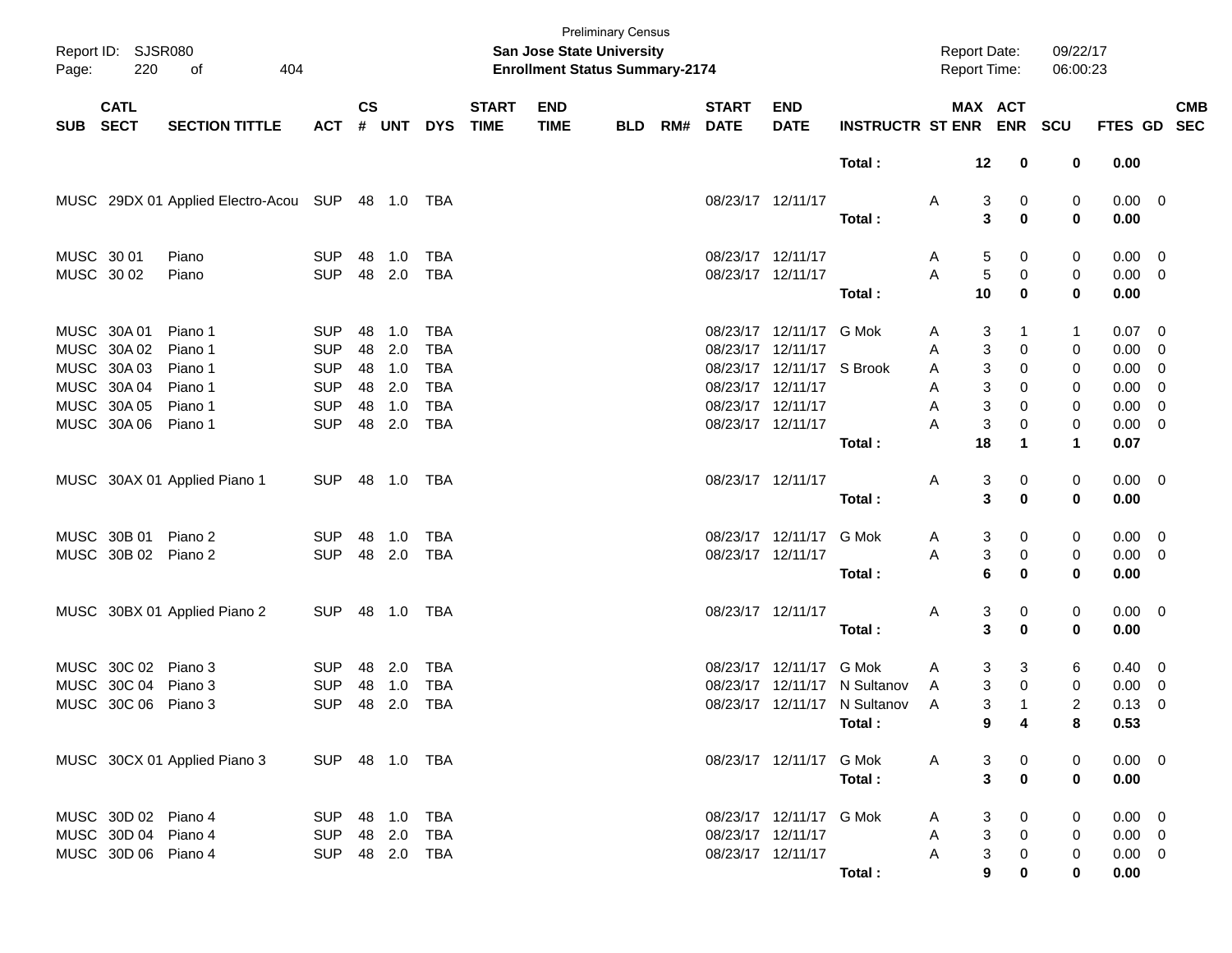| Page: | Report ID: SJSR080<br>221                                         | 404<br>of                     |                                        |                |                      |                                        |                             | <b>Preliminary Census</b><br>San Jose State University<br><b>Enrollment Status Summary-2174</b> |     |     |                                        |                                               |                                           | <b>Report Date:</b><br><b>Report Time:</b> |                                                 | 09/22/17<br>06:00:23   |                                              |            |
|-------|-------------------------------------------------------------------|-------------------------------|----------------------------------------|----------------|----------------------|----------------------------------------|-----------------------------|-------------------------------------------------------------------------------------------------|-----|-----|----------------------------------------|-----------------------------------------------|-------------------------------------------|--------------------------------------------|-------------------------------------------------|------------------------|----------------------------------------------|------------|
|       | <b>CATL</b><br>SUB SECT                                           | <b>SECTION TITTLE</b>         | <b>ACT</b>                             | $\mathsf{cs}$  | # UNT                | <b>DYS</b>                             | <b>START</b><br><b>TIME</b> | <b>END</b><br><b>TIME</b>                                                                       | BLD | RM# | <b>START</b><br><b>DATE</b>            | <b>END</b><br><b>DATE</b>                     | <b>INSTRUCTR ST ENR</b>                   |                                            | MAX ACT                                         | <b>ENR SCU</b>         | FTES GD SEC                                  | <b>CMB</b> |
|       |                                                                   | MUSC 30DX 01 Applied Piano 3  | <b>SUP</b>                             |                | 48  1.0  TBA         |                                        |                             |                                                                                                 |     |     |                                        | 08/23/17 12/11/17                             | Total:                                    | Α                                          | 3<br>0<br>3<br>$\mathbf 0$                      | 0<br>0                 | $0.00 \t 0$<br>0.00                          |            |
|       | MUSC 33 01<br>MUSC 33 02                                          | Voice<br>Voice                | <b>SUP</b><br><b>SUP</b>               | 48             | 1.0<br>48 2.0        | <b>TBA</b><br><b>TBA</b>               |                             |                                                                                                 |     |     | 08/23/17 12/11/17                      | 08/23/17 12/11/17                             | Total:                                    | A<br>Α                                     | 3<br>0<br>3<br>0<br>$6\phantom{1}6$<br>$\bf{0}$ | 0<br>0<br>0            | $0.00 \t 0$<br>$0.00 \t 0$<br>0.00           |            |
|       | MUSC 33A 01<br>MUSC 33A 02                                        | Voice 1<br>Voice 1            | <b>SUP</b><br><b>SUP</b>               | 48<br>48       | 1.0<br>2.0           | <b>TBA</b><br><b>TBA</b>               |                             |                                                                                                 |     |     | 08/23/17 12/11/17                      |                                               | 08/23/17 12/11/17 S Bengochea A           | A                                          | 3<br>1<br>3<br>0                                | 1<br>0                 | $0.07 \t 0$<br>$0.00 \t 0$                   |            |
|       | MUSC 33A 03<br>MUSC 33A 04<br>MUSC 33A 05                         | Voice 1<br>Voice 1<br>Voice 1 | <b>SUP</b><br><b>SUP</b><br><b>SUP</b> | 48<br>48<br>48 | 1.0<br>2.0<br>1.0    | <b>TBA</b><br><b>TBA</b><br><b>TBA</b> |                             |                                                                                                 |     |     | 08/23/17 12/11/17                      | 08/23/17 12/11/17 J Frank                     | 08/23/17 12/11/17 L Chianakas A           | A<br>A                                     | 3<br>3<br>3<br>0<br>3<br>$\mathbf{1}$           | 3<br>0<br>$\mathbf{1}$ | $0.20 \t 0$<br>$0.00 \t 0$<br>$0.07$ 0       |            |
|       | MUSC 33A 06<br>MUSC 33A 07<br>MUSC 33A 08                         | Voice 1<br>Voice 1<br>Voice 1 | <b>SUP</b><br><b>SUP</b><br><b>SUP</b> | 48<br>48       | 2.0<br>1.0<br>48 2.0 | <b>TBA</b><br><b>TBA</b><br><b>TBA</b> |                             |                                                                                                 |     |     | 08/23/17 12/11/17<br>08/23/17 12/11/17 | 08/23/17 12/11/17                             |                                           | A<br>A<br>Α                                | 3<br>0<br>3<br>0<br>3<br>0                      | 0<br>0<br>0            | $0.00 \t 0$<br>$0.00 \t 0$<br>$0.00 \t 0$    |            |
|       |                                                                   | MUSC 33AX 01 Applied Voice 1  | SUP 48 1.0 TBA                         |                |                      |                                        |                             |                                                                                                 |     |     |                                        | 08/23/17 12/11/17 L Pugh                      | Total:<br>Total:                          | A                                          | 24<br>5<br>3<br>0<br>3<br>$\mathbf 0$           | 5<br>0<br>0            | 0.33<br>$0.00 \t 0$<br>0.00                  |            |
|       | MUSC 33B 01<br>MUSC 33B 02 Voice 2                                | Voice 2                       | <b>SUP</b><br><b>SUP</b>               | 48             | 1.0<br>48 2.0        | TBA<br>TBA                             |                             |                                                                                                 |     |     |                                        | 08/23/17 12/11/17                             | 08/23/17 12/11/17 S Bengochea A           | A                                          | 0<br>3<br>3<br>0                                | 0<br>0                 | $0.00 \quad 0$<br>$0.00 \t 0$                |            |
|       |                                                                   | MUSC 33BX 01 Applied Voice 2  | <b>SUP</b>                             |                |                      |                                        |                             |                                                                                                 |     |     | 08/23/17 12/11/17                      |                                               | Total:                                    | A                                          | 6<br>$\bf{0}$<br>3<br>0                         | 0<br>0                 | 0.00<br>$0.00 \t 0$                          |            |
|       | MUSC 33C 01                                                       | Voice 3                       | <b>SUP</b>                             | 48             | 1.0                  | <b>TBA</b>                             |                             |                                                                                                 |     |     |                                        |                                               | Total:<br>08/23/17 12/11/17 L Chianakas A |                                            | 3<br>$\mathbf 0$<br>$\overline{2}$<br>3         | 0<br>$\overline{2}$    | 0.00<br>$0.13 \quad 0$                       |            |
|       | MUSC 33C 02 Voice 3<br>MUSC 33C 03 Voice 3<br>MUSC 33C 04 Voice 3 |                               | <b>SUP</b><br>SUP 48 1.0<br><b>SUP</b> |                | 48 2.0<br>48 2.0     | <b>TBA</b><br>TBA<br>TBA               |                             |                                                                                                 |     |     | 08/23/17 12/11/17                      | 08/23/17 12/11/17                             | 08/23/17 12/11/17 S Bengochea A           | A<br>A                                     | 3<br>$\mathbf 0$<br>3<br>3<br>0                 | 0<br>0                 | $0.00 \t 0$<br>$0.07 \quad 0$<br>$0.00 \t 0$ |            |
|       | MUSC 33C 06 Voice 3<br>MUSC 33C 07 Voice 3                        |                               | <b>SUP</b><br>SUP 48 1.0 TBA           |                | 48 2.0               | TBA                                    |                             |                                                                                                 |     |     |                                        | 08/23/17 12/11/17<br>08/23/17 12/11/17 L Pugh | Total:                                    | A<br>A                                     | 3<br>0<br>3<br>18<br>4                          | 0<br>1<br>4            | $0.00 \t 0$<br>$0.07$ 0<br>0.27              |            |
|       |                                                                   | MUSC 33CX 01 Applied Voice 3  | SUP 48 1.0 TBA                         |                |                      |                                        |                             |                                                                                                 |     |     |                                        |                                               | 08/23/17 12/11/17 L Chianakas A<br>Total: |                                            | 3<br>$\mathbf{3}$<br>$\mathbf 1$                | 1<br>$\mathbf 1$       | $0.07$ 0<br>0.07                             |            |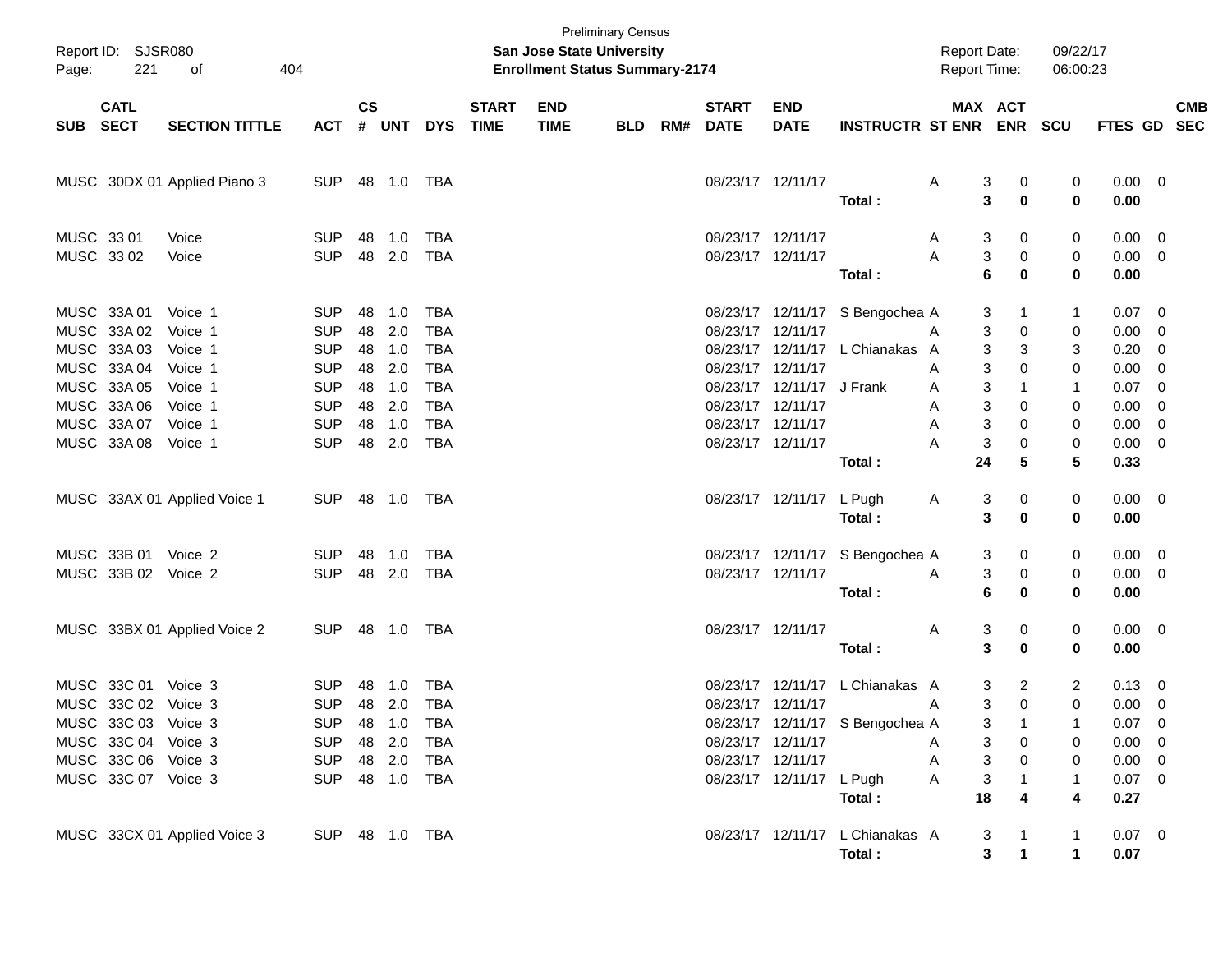|            |                           |                                  |                |               |              |            |              |                                                                    | <b>Preliminary Census</b> |     |                   |                           |                                  |                                            |                                  |                      |                |                         |  |
|------------|---------------------------|----------------------------------|----------------|---------------|--------------|------------|--------------|--------------------------------------------------------------------|---------------------------|-----|-------------------|---------------------------|----------------------------------|--------------------------------------------|----------------------------------|----------------------|----------------|-------------------------|--|
| Page:      | Report ID: SJSR080<br>222 | οf<br>404                        |                |               |              |            |              | San Jose State University<br><b>Enrollment Status Summary-2174</b> |                           |     |                   |                           |                                  | <b>Report Date:</b><br><b>Report Time:</b> |                                  | 09/22/17<br>06:00:23 |                |                         |  |
|            | <b>CATL</b>               |                                  |                | $\mathsf{cs}$ |              |            | <b>START</b> | <b>END</b>                                                         |                           |     | <b>START</b>      | <b>END</b>                |                                  | MAX ACT                                    |                                  |                      |                | <b>CMB</b>              |  |
| SUB SECT   |                           | <b>SECTION TITTLE</b>            | <b>ACT</b>     | #             | UNT          | <b>DYS</b> | <b>TIME</b>  | <b>TIME</b>                                                        | <b>BLD</b>                | RM# | <b>DATE</b>       | <b>DATE</b>               | <b>INSTRUCTR ST ENR</b>          |                                            | <b>ENR</b>                       | <b>SCU</b>           | <b>FTES GD</b> | <b>SEC</b>              |  |
|            | MUSC 33D 01               | Voice 4                          | <b>SUP</b>     | 48            | 1.0          | TBA        |              |                                                                    |                           |     |                   | 08/23/17 12/11/17 L Pugh  |                                  | 3<br>A                                     | 0                                | 0                    | 0.00           | - 0                     |  |
|            | MUSC 33D 02 Voice 4       |                                  | <b>SUP</b>     |               | 48 2.0       | TBA        |              |                                                                    |                           |     | 08/23/17 12/11/17 |                           |                                  | 3<br>A                                     | 0                                | 0                    | 0.00           | $\mathbf 0$             |  |
|            | MUSC 33D 03 Voice 4       |                                  | <b>SUP</b>     |               | 48 1.0       | TBA        |              |                                                                    |                           |     |                   | 08/23/17 12/11/17 J Frank |                                  | 3<br>A                                     | 0                                | 0                    | 0.00           | $\mathbf 0$             |  |
|            | MUSC 33D 04 Voice 4       |                                  | <b>SUP</b>     | 48            | 2.0          | TBA        |              |                                                                    |                           |     | 08/23/17 12/11/17 |                           |                                  | 3<br>Α                                     | 0                                | 0                    | 0.00           | 0                       |  |
|            | MUSC 33D 05 Voice 4       |                                  | <b>SUP</b>     | 48            | 1.0          | <b>TBA</b> |              |                                                                    |                           |     |                   |                           | 08/23/17 12/11/17 S Bengochea A  | 2                                          | 0                                | 0                    | 0.00           | 0                       |  |
|            | MUSC 33D 06 Voice 4       |                                  | <b>SUP</b>     | 48            | 2.0          | <b>TBA</b> |              |                                                                    |                           |     | 08/23/17 12/11/17 |                           |                                  | 3<br>A                                     | 0                                | 0                    | 0.00           | 0                       |  |
|            | MUSC 33D 08 Voice 4       |                                  | <b>SUP</b>     |               | 48 2.0       | <b>TBA</b> |              |                                                                    |                           |     | 08/23/17 12/11/17 |                           |                                  | $\mathsf 3$<br>A                           | 0                                | 0                    | 0.00           | 0                       |  |
|            |                           |                                  |                |               |              |            |              |                                                                    |                           |     |                   |                           | Total:                           | 20                                         | 0                                | 0                    | 0.00           |                         |  |
|            |                           | MUSC 33DX 01 Applied Voice 4     | <b>SUP</b>     |               | 48  1.0      | TBA        |              |                                                                    |                           |     |                   | 08/23/17 12/11/17         | J Frank                          | Α<br>3                                     | 1                                | 1                    | $0.07 \quad 0$ |                         |  |
|            |                           |                                  |                |               |              |            |              |                                                                    |                           |     |                   |                           | Total:                           | 3                                          | 1                                | $\mathbf 1$          | 0.07           |                         |  |
| MUSC 34 01 |                           | Strings                          | <b>SUP</b>     | 48            | 1.0          | TBA        |              |                                                                    |                           |     | 08/23/17 12/11/17 |                           |                                  | 3<br>A                                     | $\mathbf 0$                      | 0                    | 0.00           | $\overline{\mathbf{0}}$ |  |
| MUSC 34 02 |                           | Strings                          | <b>SUP</b>     |               | 48 2.0       | TBA        |              |                                                                    |                           |     | 08/23/17 12/11/17 |                           |                                  | $\mathsf 3$<br>A                           | 0                                | 0                    | $0.00 \quad 0$ |                         |  |
|            |                           |                                  |                |               |              |            |              |                                                                    |                           |     |                   |                           | Total:                           | $6\phantom{1}6$                            | $\bf{0}$                         | 0                    | 0.00           |                         |  |
|            | MUSC 34A 01               | Strings 1                        | <b>SUP</b>     | 48            | 1.0          | TBA        |              |                                                                    |                           |     |                   |                           | 08/23/17 12/11/17 S Jones-Haye A | 3                                          | 4                                | 4                    | 0.27           | - 0                     |  |
|            | MUSC 34A 02               | Strings 1                        | <b>SUP</b>     |               | 48 2.0       | TBA        |              |                                                                    |                           |     | 08/23/17 12/11/17 |                           |                                  | 3<br>A                                     | 0                                | 0                    | 0.00           | $\overline{0}$          |  |
|            | MUSC 34A 03               | Strings 1                        | <b>SUP</b>     |               | 48 1.0       | <b>TBA</b> |              |                                                                    |                           |     |                   | 08/23/17 12/11/17 B Moyer |                                  | 3<br>A                                     | 1                                | 1                    | 0.07           | - 0                     |  |
|            | MUSC 34A 04               | Strings 1                        | <b>SUP</b>     |               | 48 2.0       | TBA        |              |                                                                    |                           |     | 08/23/17 12/11/17 |                           |                                  | 3<br>A                                     | 0                                | 0                    | 0.00           | 0                       |  |
|            | MUSC 34A 05               | Strings 1                        | <b>SUP</b>     | 48            | 1.0          | <b>TBA</b> |              |                                                                    |                           |     |                   | 08/23/17 12/11/17         | P Gelfand                        | 3<br>A                                     | 1                                | 1                    | 0.07           | 0                       |  |
|            | MUSC 34A 06               | Strings 1                        | <b>SUP</b>     | 48            | 2.0          | TBA        |              |                                                                    |                           |     | 08/23/17 12/11/17 |                           |                                  | $\mathsf 3$<br>A                           | 0                                | 0                    | 0.00           | - 0                     |  |
|            |                           |                                  |                |               |              |            |              |                                                                    |                           |     |                   |                           | Total:                           | 18                                         | 6                                | 6                    | 0.40           |                         |  |
|            |                           | MUSC 34AX 01 Strings: Violin and | <b>SUP</b>     |               | 48  1.0  TBA |            |              |                                                                    |                           |     |                   | 08/23/17 12/11/17         | S Jones-Haye A                   | 3                                          | 1                                | 1                    | $0.07 \quad 0$ |                         |  |
|            |                           |                                  |                |               |              |            |              |                                                                    |                           |     |                   |                           | Total:                           | 3                                          | $\mathbf{1}$                     | $\mathbf 1$          | 0.07           |                         |  |
|            | MUSC 34B 01               | Strings 2                        | <b>SUP</b>     | 48            | 1.0          | TBA        |              |                                                                    |                           |     |                   |                           | 08/23/17 12/11/17 S Jones-Haye A | 3                                          | 0                                | 0                    | 0.00           | $\overline{0}$          |  |
|            |                           | MUSC 34B 02 Strings 2            | <b>SUP</b>     |               | 48 2.0       | TBA        |              |                                                                    |                           |     | 08/23/17 12/11/17 |                           |                                  | 3<br>A                                     | 0                                | 0                    | 0.00           | $\overline{0}$          |  |
|            |                           | MUSC 34B 03 Strings 2            | <b>SUP</b>     |               | 48 1.0       | TBA        |              |                                                                    |                           |     | 08/23/17 12/11/17 |                           |                                  | $\mathfrak{S}$<br>A                        | 0                                | 0                    | 0.00           | 0                       |  |
|            |                           | MUSC 34B 04 Strings 2            | SUP 48 2.0 TBA |               |              |            |              |                                                                    |                           |     | 08/23/17 12/11/17 |                           |                                  | A                                          | $\mathbf{3}$<br>0                | 0                    | $0.00 \t 0$    |                         |  |
|            |                           | MUSC 34B 05 Strings 2            | SUP 48 1.0     |               |              | TBA        |              |                                                                    |                           |     |                   | 08/23/17 12/11/17         |                                  | 3<br>A                                     | 0                                | 0                    | $0.00 \t 0$    |                         |  |
|            |                           | MUSC 34B 06 Strings 2            | SUP 48 2.0 TBA |               |              |            |              |                                                                    |                           |     |                   | 08/23/17 12/11/17         |                                  | 3<br>A                                     | 0                                | 0                    | $0.00 \t 0$    |                         |  |
|            |                           |                                  |                |               |              |            |              |                                                                    |                           |     |                   |                           | Total:                           | 18                                         | $\bf{0}$                         | 0                    | 0.00           |                         |  |
|            |                           | MUSC 34BX 01 Strings: Violin and | SUP 48 1.0 TBA |               |              |            |              |                                                                    |                           |     |                   | 08/23/17 12/11/17         |                                  | A<br>3                                     | 0                                | 0                    | $0.00 \t 0$    |                         |  |
|            |                           |                                  |                |               |              |            |              |                                                                    |                           |     |                   |                           | Total:                           | $\overline{3}$                             | $\pmb{0}$                        | $\mathbf 0$          | 0.00           |                         |  |
|            |                           | MUSC 34C 02 Strings 3            | SUP 48 1.0 TBA |               |              |            |              |                                                                    |                           |     |                   |                           | 08/23/17 12/11/17 P Gelfand      | A                                          | $\overline{2}$<br>3 <sup>1</sup> | $\mathbf{2}$         | $0.13 \ 0$     |                         |  |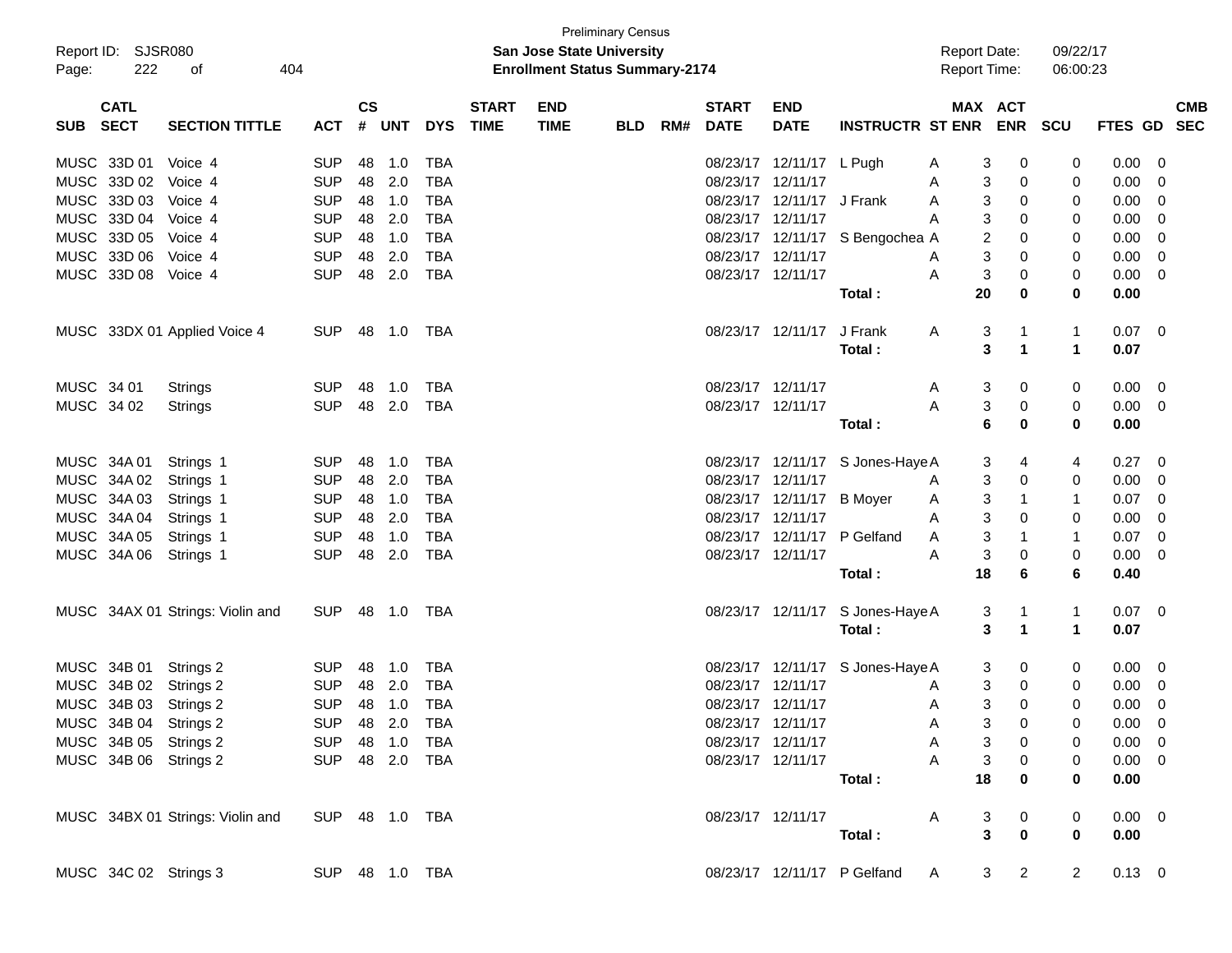| Page:      | Report ID: SJSR080<br>223  | 404<br>οf                                        |                |                    |            |            |                             | <b>San Jose State University</b><br><b>Enrollment Status Summary-2174</b> | <b>Preliminary Census</b> |     |                             |                           |                                  | <b>Report Date:</b><br>Report Time: |   | 09/22/17<br>06:00:23 |                |                           |
|------------|----------------------------|--------------------------------------------------|----------------|--------------------|------------|------------|-----------------------------|---------------------------------------------------------------------------|---------------------------|-----|-----------------------------|---------------------------|----------------------------------|-------------------------------------|---|----------------------|----------------|---------------------------|
| <b>SUB</b> | <b>CATL</b><br><b>SECT</b> | <b>SECTION TITTLE</b>                            | ACT            | $\mathsf{cs}$<br># | <b>UNT</b> | <b>DYS</b> | <b>START</b><br><b>TIME</b> | <b>END</b><br><b>TIME</b>                                                 | <b>BLD</b>                | RM# | <b>START</b><br><b>DATE</b> | <b>END</b><br><b>DATE</b> | <b>INSTRUCTR ST ENR ENR</b>      | MAX ACT                             |   | <b>SCU</b>           |                | <b>CMB</b><br>FTES GD SEC |
|            | MUSC 34C 04                | Strings 3                                        | <b>SUP</b>     | 48                 | 1.0        | TBA        |                             |                                                                           |                           |     |                             | 08/23/17 12/11/17         | S Jones-Haye A                   | 3                                   | 2 | 2                    | 0.15           | - 1                       |
|            | MUSC 34C 06                | Strings 3                                        | <b>SUP</b>     | 48                 | 1.0        | <b>TBA</b> |                             |                                                                           |                           |     | 08/23/17                    | 12/11/17                  | S Lin                            | 3<br>Α                              | 2 | 2                    | 0.13           | 0                         |
|            | MUSC 34C 08                | Strings 3                                        | <b>SUP</b>     | 48                 | 1.0        | <b>TBA</b> |                             |                                                                           |                           |     |                             | 08/23/17 12/11/17         | <b>B</b> Moyer                   | 3<br>A                              | 0 | 0                    | 0.00           | 0                         |
|            |                            |                                                  |                |                    |            |            |                             |                                                                           |                           |     |                             |                           | Total:                           | 12                                  | 6 | 6                    | 0.42           |                           |
|            |                            | MUSC 34CX 01 Strings: Violin and                 | <b>SUP</b>     | 48                 | 1.0        | TBA        |                             |                                                                           |                           |     | 08/23/17 12/11/17           |                           |                                  | 3<br>Α                              | 0 | 0                    | $0.00 \quad 0$ |                           |
|            |                            |                                                  |                |                    |            |            |                             |                                                                           |                           |     |                             |                           | Total :                          | 3                                   | 0 | 0                    | 0.00           |                           |
|            | MUSC 34D 01                | Strings 4                                        | <b>SUP</b>     | 48                 | 1.0        | TBA        |                             |                                                                           |                           |     |                             |                           | 08/23/17 12/11/17 S Jones-Haye A | 3                                   | 0 | 0                    | 0.00           | 0                         |
|            |                            | MUSC 34D 02 Strings 4                            | <b>SUP</b>     | 48                 | 1.0        | <b>TBA</b> |                             |                                                                           |                           |     |                             | 08/23/17 12/11/17         | <b>B</b> Moyer                   | 3<br>A                              | 0 | 0                    | 0.00           | 0                         |
|            | MUSC 34D 03                | Strings 4                                        | <b>SUP</b>     | 48                 | 1.0        | <b>TBA</b> |                             |                                                                           |                           |     |                             | 08/23/17 12/11/17         | S Lin                            | 3<br>A                              | 2 | 2                    | 0.13           | 0                         |
|            |                            | MUSC 34D 04 Strings 4                            | <b>SUP</b>     | 48                 | 2.0        | <b>TBA</b> |                             |                                                                           |                           |     | 08/23/17 12/11/17           |                           |                                  | 3<br>A                              | 0 | 0                    | 0.00           | 0                         |
|            |                            |                                                  |                |                    |            |            |                             |                                                                           |                           |     |                             |                           | Total:                           | 12                                  | 2 | 2                    | 0.13           |                           |
|            |                            | MUSC 34DX 01 Strings: Violin and                 | <b>SUP</b>     |                    | 48 1.0     | TBA        |                             |                                                                           |                           |     | 08/23/17 12/11/17           |                           |                                  | 3<br>Α                              | 0 | 0                    | $0.00 \quad 0$ |                           |
|            |                            |                                                  |                |                    |            |            |                             |                                                                           |                           |     |                             |                           | Total :                          | 3                                   | 0 | 0                    | 0.00           |                           |
| MUSC 35 01 |                            | Woodwinds                                        | <b>SUP</b>     | 48                 | 1.0        | TBA        |                             |                                                                           |                           |     | 08/23/17 12/11/17           |                           |                                  | 3<br>A                              | 0 | 0                    | 0.00           | 0                         |
| MUSC 3502  |                            | Woodwinds                                        | <b>SUP</b>     |                    | 48 2.0     | TBA        |                             |                                                                           |                           |     | 08/23/17 12/11/17           |                           |                                  | 3<br>A                              | 0 | 0                    | 0.00           | 0                         |
|            |                            |                                                  |                |                    |            |            |                             |                                                                           |                           |     |                             |                           | Total:                           | 6                                   | 0 | 0                    | 0.00           |                           |
|            | MUSC 35A 01                | Woodwinds 1                                      | <b>SUP</b>     | 48                 | 1.0        | TBA        |                             |                                                                           |                           |     |                             | 08/23/17 12/11/17         | J Averett                        | 3<br>Α                              | 4 | 4                    | 0.27           | 0                         |
|            | MUSC 35A 02                | Woodwinds 1                                      | <b>SUP</b>     | 48                 | 1.0        | <b>TBA</b> |                             |                                                                           |                           |     | 08/23/17                    | 12/11/17 Y Chou           |                                  | 3<br>A                              | 0 | 0                    | 0.00           | 0                         |
|            | MUSC 35A 03                | Woodwinds 1                                      | <b>SUP</b>     | 48                 | 1.0        | <b>TBA</b> |                             |                                                                           |                           |     |                             | 08/23/17 12/11/17         | M Hernandez A                    | 3                                   | 1 | 1                    | 0.07           | 0                         |
|            | MUSC 35A 04                | Woodwinds 1                                      | <b>SUP</b>     | 48                 | 2.0        | <b>TBA</b> |                             |                                                                           |                           |     | 08/23/17 12/11/17           |                           |                                  | 3<br>Α                              | 0 | 0                    | 0.00           | 0                         |
|            | MUSC 35A 05                | Woodwinds 1                                      | <b>SUP</b>     | 48                 | 1.0        | <b>TBA</b> |                             |                                                                           |                           |     |                             | 08/23/17 12/11/17 C Payne |                                  | 3<br>A                              | 0 | 0                    | 0.00           | 0                         |
|            | MUSC 35A 06                | Woodwinds 1                                      | <b>SUP</b>     | 48                 | 2.0        | <b>TBA</b> |                             |                                                                           |                           |     | 08/23/17 12/11/17           |                           |                                  | 3<br>A                              | 0 | 0                    | 0.00           | 0                         |
|            | MUSC 35A 07                | Woodwinds 1                                      | <b>SUP</b>     | 48                 | 1.0        | <b>TBA</b> |                             |                                                                           |                           |     |                             | 08/23/17 12/11/17         | J Barrett                        | 3<br>A                              | 1 | $\mathbf{1}$         | 0.07           | 0                         |
|            |                            |                                                  |                |                    |            |            |                             |                                                                           |                           |     |                             |                           | Total :                          | 21                                  | 6 | 6                    | 0.40           |                           |
|            |                            | MUSC 35AX 01 Woodwinds: Applied C SUP 48 1.0 TBA |                |                    |            |            |                             |                                                                           |                           |     |                             | 08/23/17 12/11/17 C Payne |                                  | 3<br>A                              | 0 | 0                    | $0.00 \t 0$    |                           |
|            |                            |                                                  |                |                    |            |            |                             |                                                                           |                           |     |                             |                           | Total:                           | 3                                   | 0 | 0                    | 0.00           |                           |
|            |                            | MUSC 35B 01 Woodwinds 2                          | SUP 48 1.0 TBA |                    |            |            |                             |                                                                           |                           |     |                             | 08/23/17 12/11/17         |                                  | 3<br>A                              | 0 | 0                    | $0.00 \quad 0$ |                           |
|            |                            | MUSC 35B 02 Woodwinds 2                          | SUP 48 2.0     |                    |            | TBA        |                             |                                                                           |                           |     |                             | 08/23/17 12/11/17         |                                  | 3<br>A                              | 0 | 0                    | $0.00 \quad 0$ |                           |
|            |                            | MUSC 35B 03 Woodwinds 2                          | SUP 48 1.0     |                    |            | TBA        |                             |                                                                           |                           |     |                             | 08/23/17 12/11/17         |                                  | 3<br>A                              | 0 | 0                    | $0.00 \quad 0$ |                           |
|            |                            | MUSC 35B 04 Woodwinds 2                          | SUP 48 2.0 TBA |                    |            |            |                             |                                                                           |                           |     |                             | 08/23/17 12/11/17         |                                  | 3                                   | 0 | 0                    | $0.00 \t 0$    |                           |
|            |                            |                                                  |                |                    |            |            |                             |                                                                           |                           |     |                             |                           | Total:                           | 12                                  | 0 | 0                    | 0.00           |                           |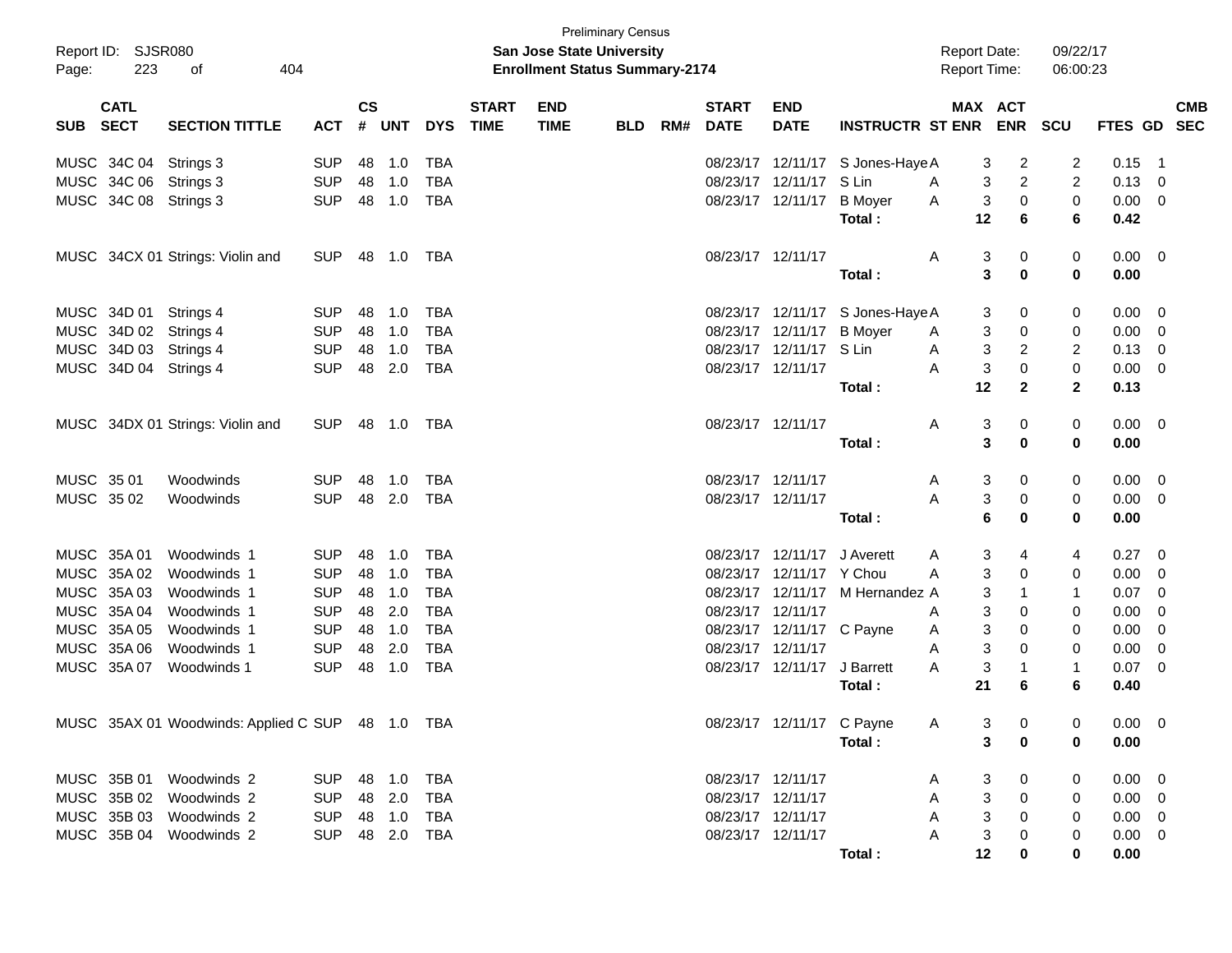| Page:      | Report ID: SJSR080<br>224                         | 404<br>оf                                 |                                        |                    |                                |                                        |                             | <b>San Jose State University</b><br><b>Enrollment Status Summary-2174</b> | <b>Preliminary Census</b> |     |                                                             |                                                         |                                            | <b>Report Date:</b><br>Report Time:        |                                  | 09/22/17<br>06:00:23      |                                     |                                 |  |
|------------|---------------------------------------------------|-------------------------------------------|----------------------------------------|--------------------|--------------------------------|----------------------------------------|-----------------------------|---------------------------------------------------------------------------|---------------------------|-----|-------------------------------------------------------------|---------------------------------------------------------|--------------------------------------------|--------------------------------------------|----------------------------------|---------------------------|-------------------------------------|---------------------------------|--|
| <b>SUB</b> | <b>CATL</b><br><b>SECT</b>                        | <b>SECTION TITTLE</b>                     | <b>ACT</b>                             | $\mathsf{cs}$<br># | <b>UNT</b>                     | <b>DYS</b>                             | <b>START</b><br><b>TIME</b> | <b>END</b><br><b>TIME</b>                                                 | <b>BLD</b>                | RM# | <b>START</b><br><b>DATE</b>                                 | <b>END</b><br><b>DATE</b>                               | <b>INSTRUCTR ST ENR</b>                    | MAX ACT                                    | <b>ENR</b>                       | SCU                       | <b>FTES GD</b>                      | <b>CMB</b><br><b>SEC</b>        |  |
|            |                                                   | MUSC 35BX 01 Woodwinds: Applied C SUP     |                                        |                    |                                |                                        |                             |                                                                           |                           |     |                                                             | 08/23/17 12/11/17                                       | C Smith Fran A<br>Total:                   | 3<br>3                                     | 0<br>$\bf{0}$                    | 0<br>0                    | 0.00<br>0.00                        | - 0                             |  |
|            | MUSC 35C 01<br>MUSC 35C 02<br>MUSC 35C 03         | Woodwinds 3<br>Woodwinds 3<br>Woodwinds 3 | <b>SUP</b><br><b>SUP</b><br><b>SUP</b> | 48<br>48<br>48     | 1.0<br>1.0<br>1.0              | <b>TBA</b><br><b>TBA</b><br><b>TBA</b> |                             |                                                                           |                           |     | 08/23/17<br>08/23/17 12/11/17                               | 08/23/17 12/11/17 J Averett<br>12/11/17 J Barrett       |                                            | 3<br>A<br>3<br>A<br>3<br>A                 | 3<br>0<br>0                      | 3<br>0<br>0               | 0.20<br>0.00<br>0.00                | - 0<br>0<br>0                   |  |
|            | MUSC 35C 04<br>MUSC 35C 05<br>MUSC 35C 06         | Woodwinds 3<br>Woodwinds 3<br>Woodwinds 3 | <b>SUP</b><br><b>SUP</b><br><b>SUP</b> | 48<br>48<br>48     | 2.0<br>1.0<br>2.0              | <b>TBA</b><br><b>TBA</b><br><b>TBA</b> |                             |                                                                           |                           |     | 08/23/17 12/11/17<br>08/23/17 12/11/17                      | 08/23/17 12/11/17 C Payne                               | Total:                                     | 3<br>A<br>3<br>A<br>$\mathsf 3$<br>А<br>18 | 0<br>0<br>0<br>3                 | 0<br>0<br>0<br>3          | 0.00<br>0.00<br>0.00<br>0.20        | 0<br>0<br>0                     |  |
|            |                                                   | MUSC 35CX 01 Woodwinds: Applied C SUP     |                                        |                    |                                |                                        |                             |                                                                           |                           |     |                                                             | 08/23/17 12/11/17                                       | M Hernandez A<br>Total:                    | 3<br>3                                     | 0<br>$\bf{0}$                    | 0<br>0                    | $0.00 \t 0$<br>0.00                 |                                 |  |
|            | MUSC 35D 01<br>MUSC 35D 02<br>MUSC 35D 03         | Woodwinds 4<br>Woodwinds 4<br>Woodwinds 4 | <b>SUP</b><br><b>SUP</b><br><b>SUP</b> | 48<br>48<br>48     | 1.0<br>2.0<br>1.0              | <b>TBA</b><br><b>TBA</b><br><b>TBA</b> |                             |                                                                           |                           |     | 08/23/17 12/11/17<br>08/23/17 12/11/17                      | 08/23/17 12/11/17 J Barrett                             |                                            | 3<br>A<br>3<br>A<br>3<br>A                 | 1<br>0<br>0                      | 1<br>0<br>0               | 0.07<br>0.00<br>0.00                | 0<br>0<br>0                     |  |
|            | MUSC 35D 04<br>MUSC 35D 05<br>MUSC 35D 06         | Woodwinds 4<br>Woodwinds 4<br>Woodwinds 4 | <b>SUP</b><br><b>SUP</b><br><b>SUP</b> | 48<br>48<br>48     | 2.0<br>1.0<br>2.0              | <b>TBA</b><br><b>TBA</b><br><b>TBA</b> |                             |                                                                           |                           |     | 08/23/17 12/11/17<br>08/23/17 12/11/17<br>08/23/17 12/11/17 |                                                         |                                            | 3<br>A<br>3<br>A<br>$\mathsf 3$<br>А       | 0<br>0<br>0                      | 0<br>0<br>0               | 0.00<br>0.00<br>0.00                | 0<br>0<br>0                     |  |
|            |                                                   | MUSC 35DX 01 Woodwinds: Applied C SUP     |                                        |                    |                                |                                        |                             |                                                                           |                           |     | 08/23/17 12/11/17                                           |                                                         | Total:                                     | 18<br>3<br>A                               | 1<br>0                           | 1<br>0                    | 0.07<br>$0.00 \t 0$                 |                                 |  |
| MUSC 36 01 |                                                   | Brass                                     | SUP                                    | 48                 | 1.0                            | <b>TBA</b>                             |                             |                                                                           |                           |     |                                                             | 08/23/17 12/11/17 T Hornig                              | Total:                                     | 3<br>3<br>A                                | $\mathbf 0$<br>1                 | 0<br>1                    | 0.00<br>0.07                        | - 0                             |  |
| MUSC 36 02 |                                                   | <b>Brass</b>                              | <b>SUP</b>                             | 48                 | 2.0                            | <b>TBA</b>                             |                             |                                                                           |                           |     | 08/23/17 12/11/17                                           |                                                         | Total :                                    | 3<br>A<br>6                                | $\pmb{0}$<br>1                   | 0<br>$\blacktriangleleft$ | 0.00<br>0.07                        | 0                               |  |
|            | MUSC 36B 01<br>MUSC 36B 02 Brass 1<br>MUSC 36B 03 | Brass 1<br>Brass 1                        | SUP.<br><b>SUP</b><br><b>SUP</b>       |                    | 48 1.0<br>48 2.0<br>48 1.0     | TBA<br>TBA<br>TBA                      |                             |                                                                           |                           |     |                                                             | 08/23/17 12/11/17 F Byram<br>08/23/17 12/11/17 T Hornig | 08/23/17 12/11/17 J Freeman                | 3<br>A<br>3<br>$\overline{A}$<br>3<br>A    | 1<br>3<br>4                      | 1<br>6<br>4               | 0.07<br>$0.40 \quad 0$<br>0.27      | 0<br>0                          |  |
|            | MUSC 36B 04<br>MUSC 36B 05<br>MUSC 36B 06 Brass 1 | Brass 1<br>Brass 1                        | <b>SUP</b><br><b>SUP</b><br><b>SUP</b> |                    | 48 2.0<br>48 1.0<br>48 2.0 TBA | <b>TBA</b><br>TBA                      |                             |                                                                           |                           |     | 08/23/17 12/11/17<br>08/23/17 12/11/17                      |                                                         | 08/23/17 12/11/17 C Smith Fran A<br>Total: | 3<br>A<br>3<br>3<br>A<br>18                | 0<br>$\boldsymbol{0}$<br>9       | 0<br>1<br>0<br>12         | 0.00<br>0.07<br>$0.00 \t 0$<br>0.80 | - 0<br>$\overline{\phantom{0}}$ |  |
|            |                                                   | MUSC 36BX 01 Applied Trumpet 1            | SUP 48 1.0 TBA                         |                    |                                |                                        |                             |                                                                           |                           |     |                                                             |                                                         | 08/23/17 12/11/17 C Smith Fran A<br>Total: | 3                                          | 0<br>3 <sup>1</sup><br>$\pmb{0}$ | 0<br>0                    | $0.00 \t 0$<br>0.00                 |                                 |  |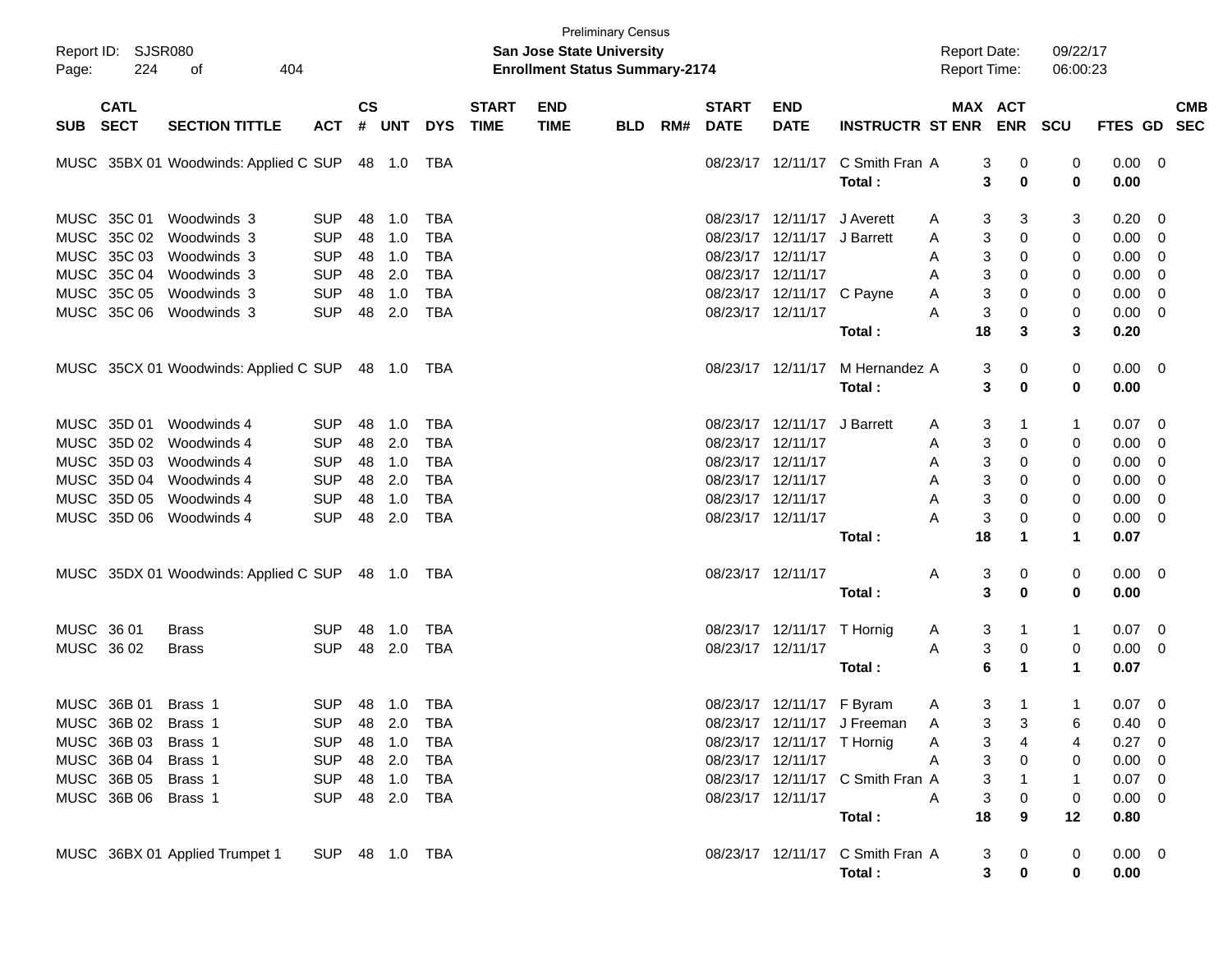| Page: | Report ID: SJSR080<br>225 | 404<br>of                                        |                |               |       |            |              | <b>San Jose State University</b><br><b>Enrollment Status Summary-2174</b> | <b>Preliminary Census</b> |     |                   |                            |                             | <b>Report Date:</b><br><b>Report Time:</b> |                                | 09/22/17<br>06:00:23 |                |                |            |
|-------|---------------------------|--------------------------------------------------|----------------|---------------|-------|------------|--------------|---------------------------------------------------------------------------|---------------------------|-----|-------------------|----------------------------|-----------------------------|--------------------------------------------|--------------------------------|----------------------|----------------|----------------|------------|
|       | <b>CATL</b>               |                                                  |                | $\mathsf{cs}$ |       |            | <b>START</b> | <b>END</b>                                                                |                           |     | <b>START</b>      | <b>END</b>                 |                             |                                            | MAX ACT                        |                      |                |                | <b>CMB</b> |
| SUB   | <b>SECT</b>               | <b>SECTION TITTLE</b>                            | <b>ACT</b>     |               | # UNT | <b>DYS</b> | <b>TIME</b>  | <b>TIME</b>                                                               | <b>BLD</b>                | RM# | <b>DATE</b>       | <b>DATE</b>                | <b>INSTRUCTR ST ENR</b>     |                                            | <b>ENR</b>                     | <b>SCU</b>           | <b>FTES GD</b> |                | <b>SEC</b> |
|       | MUSC 36C 01               | Brass 2                                          | <b>SUP</b>     | 48            | 1.0   | <b>TBA</b> |              |                                                                           |                           |     |                   |                            | 08/23/17 12/11/17 J Freeman | A                                          | 0<br>3                         | 0                    | 0.00           | 0              |            |
|       | MUSC 36C 02               | Brass <sub>2</sub>                               | <b>SUP</b>     | 48            | 2.0   | <b>TBA</b> |              |                                                                           |                           |     |                   | 08/23/17 12/11/17          |                             | A                                          | 3<br>0                         | 0                    | 0.00           | 0              |            |
|       | MUSC 36C 03               | Brass <sub>2</sub>                               | <b>SUP</b>     | 48            | 1.0   | <b>TBA</b> |              |                                                                           |                           |     |                   | 08/23/17 12/11/17          |                             | A                                          | 3<br>0                         | 0                    | 0.00           | 0              |            |
|       | MUSC 36C 04               | Brass 2                                          | <b>SUP</b>     | 48            | 2.0   | <b>TBA</b> |              |                                                                           |                           |     |                   | 08/23/17 12/11/17          |                             | A                                          | 3<br>0                         | 0                    | 0.00           | 0              |            |
|       | MUSC 36C 05               | Brass 2                                          | <b>SUP</b>     | 48            | 1.0   | <b>TBA</b> |              |                                                                           |                           |     |                   | 08/23/17 12/11/17          |                             | A                                          | 3<br>0                         | 0                    | 0.00           | $\overline{0}$ |            |
|       | MUSC 36C 06               | Brass 2                                          | <b>SUP</b>     | 48            | 2.0   | <b>TBA</b> |              |                                                                           |                           |     |                   | 08/23/17 12/11/17          |                             | А                                          | 3<br>0                         | 0                    | 0.00           | 0              |            |
|       |                           |                                                  |                |               |       |            |              |                                                                           |                           |     |                   |                            | Total:                      | 18                                         | 0                              | 0                    | 0.00           |                |            |
|       |                           | MUSC 36CX 01 Applied Trumpet 2                   | <b>SUP</b>     | 48            | 1.0   | TBA        |              |                                                                           |                           |     |                   | 08/23/17 12/11/17          |                             | A                                          | 3<br>0                         | 0                    | $0.00 \t 0$    |                |            |
|       |                           |                                                  |                |               |       |            |              |                                                                           |                           |     |                   |                            | Total:                      |                                            | 3<br>0                         | 0                    | 0.00           |                |            |
|       | MUSC 36D 01               | Brass 3                                          | <b>SUP</b>     | 48            | 1.0   | <b>TBA</b> |              |                                                                           |                           |     |                   | 08/23/17 12/11/17 T Hornig |                             | A                                          | 3<br>2                         | 2                    | 0.13           | 0              |            |
|       | MUSC 36D 02               | Brass 3                                          | <b>SUP</b>     | 48            | 2.0   | <b>TBA</b> |              |                                                                           |                           |     | 08/23/17 12/11/17 |                            |                             | A                                          | 3<br>0                         | 0                    | 0.00           | 0              |            |
|       | MUSC 36D 03               | Brass 3                                          | <b>SUP</b>     | 48            | 1.0   | <b>TBA</b> |              |                                                                           |                           |     |                   | 08/23/17 12/11/17          | J Freeman                   | A                                          | 3<br>1                         | 1                    | 0.07           | 0              |            |
|       | MUSC 36D 04               | Brass 3                                          | <b>SUP</b>     | 48            | 2.0   | <b>TBA</b> |              |                                                                           |                           |     |                   | 08/23/17 12/11/17          |                             | A                                          | 3<br>0                         | 0                    | 0.00           | 0              |            |
|       | MUSC 36D 05               | Brass 3                                          | <b>SUP</b>     | 48            | 1.0   | <b>TBA</b> |              |                                                                           |                           |     |                   | 08/23/17 12/11/17          | C Smith Fran A              |                                            | 3<br>0                         | 0                    | 0.00           | 0              |            |
|       | MUSC 36D 06               | Brass 3                                          | <b>SUP</b>     | 48            | 2.0   | <b>TBA</b> |              |                                                                           |                           |     |                   | 08/23/17 12/11/17          |                             | A<br>18                                    | 3<br>0<br>3                    | 0<br>3               | 0.00           | 0              |            |
|       |                           |                                                  |                |               |       |            |              |                                                                           |                           |     |                   |                            | Total:                      |                                            |                                |                      | 0.20           |                |            |
|       |                           | MUSC 36DX 01 Applied Trumpet 3                   | <b>SUP</b>     | 48            | 1.0   | TBA        |              |                                                                           |                           |     |                   | 08/23/17 12/11/17          | T Hornig                    | A                                          | 3<br>0                         | 0                    | $0.00 \t 0$    |                |            |
|       |                           |                                                  |                |               |       |            |              |                                                                           |                           |     |                   |                            | Total:                      |                                            | 3<br>0                         | 0                    | 0.00           |                |            |
|       | MUSC 36E 01               | Brass 4                                          | <b>SUP</b>     | 48            | 1.0   | TBA        |              |                                                                           |                           |     |                   | 08/23/17 12/11/17 T Hornig |                             | A                                          | 3<br>1                         | 1                    | 0.07           | 0              |            |
|       | MUSC 36E 02               | Brass 4                                          | <b>SUP</b>     | 48            | 2.0   | <b>TBA</b> |              |                                                                           |                           |     |                   | 08/23/17 12/11/17          |                             | A                                          | 3<br>0                         | 0                    | 0.00           | 0              |            |
|       | MUSC 36E 03               | Brass 4                                          | <b>SUP</b>     | 48            | 1.0   | <b>TBA</b> |              |                                                                           |                           |     |                   | 08/23/17 12/11/17          |                             | A                                          | 3<br>0                         | 0                    | 0.00           | 0              |            |
|       | MUSC 36E 04               | Brass 4                                          | <b>SUP</b>     | 48            | 2.0   | <b>TBA</b> |              |                                                                           |                           |     |                   | 08/23/17 12/11/17          |                             | A                                          | 3<br>0                         | 0                    | 0.00           | 0              |            |
|       | MUSC 36E 05               | Brass 4                                          | <b>SUP</b>     | 48            | 1.0   | <b>TBA</b> |              |                                                                           |                           |     |                   | 08/23/17 12/11/17          |                             | A                                          | 3<br>0                         | 0                    | 0.00           | 0              |            |
|       | MUSC 36E 06               | Brass 4                                          | <b>SUP</b>     | 48            | 2.0   | <b>TBA</b> |              |                                                                           |                           |     | 08/23/17 12/11/17 |                            |                             | А                                          | 3<br>0                         | 0                    | 0.00           | 0              |            |
|       |                           |                                                  |                |               |       |            |              |                                                                           |                           |     |                   |                            | Total :                     | 18                                         | 1                              | 1                    | 0.07           |                |            |
|       |                           | MUSC 36EX 01 Applied Trumpet 4                   | SUP 48 1.0 TBA |               |       |            |              |                                                                           |                           |     |                   | 08/23/17 12/11/17          |                             | A                                          | 3<br>0                         | 0                    | $0.00 \quad 0$ |                |            |
|       |                           |                                                  |                |               |       |            |              |                                                                           |                           |     |                   |                            | Total:                      |                                            | 3<br>$\mathbf 0$               | $\bf{0}$             | 0.00           |                |            |
|       |                           | MUSC 37A 01 Percussion 1                         | SUP 48 1.0 TBA |               |       |            |              |                                                                           |                           |     |                   |                            | 08/23/17 12/11/17 G Lemmon  | A                                          | 5<br>4                         | 4                    | $0.27 \quad 0$ |                |            |
|       |                           | MUSC 37A 02 Percussion 1                         | SUP 48 2.0 TBA |               |       |            |              |                                                                           |                           |     |                   | 08/23/17 12/11/17          |                             | Α                                          | $\ensuremath{\mathsf{3}}$<br>0 | 0                    | $0.00 \t 0$    |                |            |
|       |                           |                                                  |                |               |       |            |              |                                                                           |                           |     |                   |                            | Total:                      |                                            | 8<br>4                         | 4                    | 0.27           |                |            |
|       |                           | MUSC 37AX 01 Applied Percussion 1 SUP 48 1.0 TBA |                |               |       |            |              |                                                                           |                           |     |                   | 08/23/17 12/11/17          |                             | A                                          | 3 <sup>7</sup><br>$\mathbf 0$  | 0                    | $0.00 \t 0$    |                |            |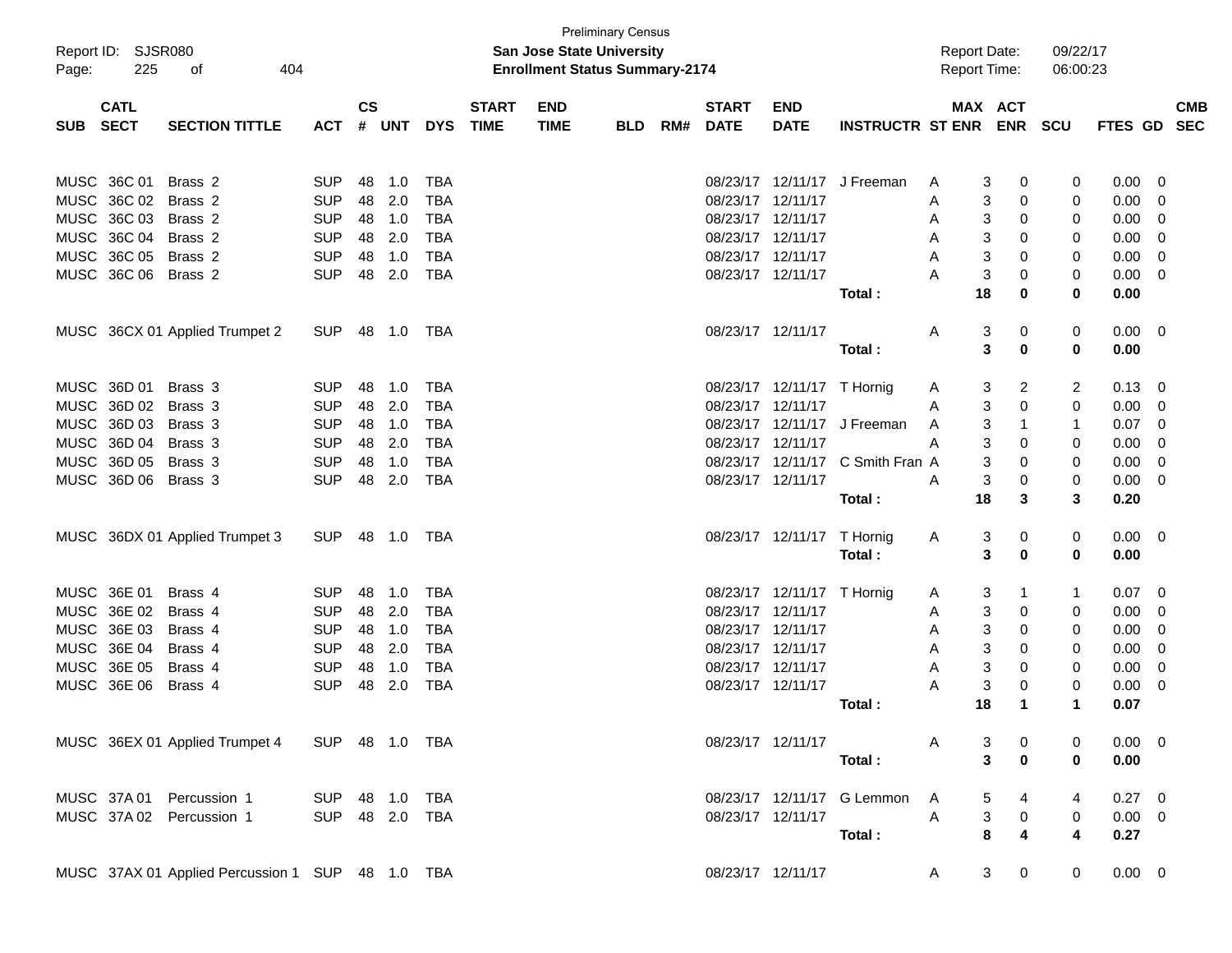| Page:    | Report ID: SJSR080<br>226 | 404<br>of                                        |                |               |              |            |                             | <b>San Jose State University</b><br><b>Enrollment Status Summary-2174</b> | <b>Preliminary Census</b> |                          |                             |                             | <b>Report Date:</b><br>Report Time: |                | 09/22/17<br>06:00:23    |                |                           |
|----------|---------------------------|--------------------------------------------------|----------------|---------------|--------------|------------|-----------------------------|---------------------------------------------------------------------------|---------------------------|--------------------------|-----------------------------|-----------------------------|-------------------------------------|----------------|-------------------------|----------------|---------------------------|
| SUB SECT | <b>CATL</b>               | <b>SECTION TITTLE</b>                            | <b>ACT</b>     | $\mathsf{cs}$ | # UNT        | <b>DYS</b> | <b>START</b><br><b>TIME</b> | <b>END</b><br><b>TIME</b>                                                 | BLD                       | <b>START</b><br>RM# DATE | <b>END</b><br><b>DATE</b>   | INSTRUCTR ST ENR ENR SCU    | MAX ACT                             |                |                         |                | <b>CMB</b><br>FTES GD SEC |
|          |                           |                                                  |                |               |              |            |                             |                                                                           |                           |                          |                             | Total:                      | 3                                   | 0              | 0                       | 0.00           |                           |
|          | MUSC 37B 01               | Percussion 2                                     | <b>SUP</b>     | 48            | 1.0          | <b>TBA</b> |                             |                                                                           |                           | 08/23/17 12/11/17        |                             |                             | 3<br>A                              | 0              | 0                       | $0.00 \t 0$    |                           |
|          |                           | MUSC 37B 02 Percussion 2                         | <b>SUP</b>     |               | 48 2.0       | <b>TBA</b> |                             |                                                                           |                           | 08/23/17 12/11/17        |                             |                             | 3<br>A                              | 0              | 0                       | $0.00 \t 0$    |                           |
|          |                           |                                                  |                |               |              |            |                             |                                                                           |                           |                          |                             | Total:                      | 6                                   | $\bf{0}$       | $\bf{0}$                | 0.00           |                           |
|          |                           | MUSC 37BX 01 Applied Percussion 2 SUP 48 1.0 TBA |                |               |              |            |                             |                                                                           |                           | 08/23/17 12/11/17        |                             |                             | 3<br>A                              | 0              | 0                       | $0.00 \quad 0$ |                           |
|          |                           |                                                  |                |               |              |            |                             |                                                                           |                           |                          |                             | Total:                      | 3                                   | $\bf{0}$       | 0                       | 0.00           |                           |
|          |                           | MUSC 37C 01 Percussion 3                         | <b>SUP</b>     | 48            | 1.0          | TBA        |                             |                                                                           |                           |                          |                             | 08/23/17 12/11/17 G Lemmon  | A<br>3                              | 3              | 3                       | $0.20 \ 0$     |                           |
|          |                           | MUSC 37C 02 Percussion 3                         | <b>SUP</b>     |               | 48 2.0       | <b>TBA</b> |                             |                                                                           |                           | 08/23/17 12/11/17        |                             |                             | 3<br>A                              | 0              | 0                       | $0.00 \t 0$    |                           |
|          |                           |                                                  |                |               |              |            |                             |                                                                           |                           |                          |                             | Total:                      | 6                                   | 3              | 3                       | 0.20           |                           |
|          |                           | MUSC 37CX 01 Applied Percussion 3 SUP 48 1.0 TBA |                |               |              |            |                             |                                                                           |                           | 08/23/17 12/11/17        |                             |                             | 3<br>A                              | 0              | 0                       | $0.00 \t 0$    |                           |
|          |                           |                                                  |                |               |              |            |                             |                                                                           |                           |                          |                             | Total:                      | 3                                   | $\bf{0}$       | $\mathbf 0$             | 0.00           |                           |
|          |                           | MUSC 37D 01 Percussion 4                         | <b>SUP</b>     | 48            | 1.0          | <b>TBA</b> |                             |                                                                           |                           | 08/23/17 12/11/17        |                             |                             | 3<br>A                              | 0              | 0                       | $0.00 \quad 0$ |                           |
|          |                           | MUSC 37D 02 Percussion 4                         | <b>SUP</b>     |               | 48 2.0       | TBA        |                             |                                                                           |                           |                          |                             | 08/23/17 12/11/17 G Lemmon  | 3<br>A                              | $\mathbf{1}$   | $\overline{\mathbf{c}}$ | $0.13 \ 0$     |                           |
|          |                           |                                                  |                |               |              |            |                             |                                                                           |                           |                          |                             | Total:                      | 6                                   | 1              | $\overline{2}$          | 0.13           |                           |
|          |                           | MUSC 37DX 01 Applied Percussion 4 SUP 48 1.0 TBA |                |               |              |            |                             |                                                                           |                           | 08/23/17 12/11/17        |                             |                             | 3<br>A                              | 0              | 0                       | $0.00 \t 0$    |                           |
|          |                           |                                                  |                |               |              |            |                             |                                                                           |                           |                          |                             | Total:                      | 3                                   | $\bf{0}$       | 0                       | 0.00           |                           |
|          |                           | MUSC 38B 01 Composition 1                        | <b>SUP</b>     | 48            | 1.0          | TBA        |                             |                                                                           |                           |                          | 08/23/17 12/11/17 A Lington |                             | 3<br>A                              | 0              | 0                       | $0.00 \quad 0$ |                           |
|          |                           | MUSC 38B 02 Composition 1                        | <b>SUP</b>     |               | 48 1.0       | TBA        |                             |                                                                           |                           |                          |                             | 08/23/17 12/11/17 P Furman  | 3<br>A                              | $\overline{c}$ | $\overline{a}$          | $0.13 \ 0$     |                           |
|          |                           |                                                  |                |               |              |            |                             |                                                                           |                           |                          |                             | Total:                      | 6                                   | $\mathbf{2}$   | $\overline{2}$          | 0.13           |                           |
|          |                           | MUSC 38BX 01 Applied Instruct Mus SUP 48 1.0 TBA |                |               |              |            |                             |                                                                           |                           | 08/23/17 12/11/17        |                             |                             | 3<br>A                              | 0              | 0                       | $0.00 \t 0$    |                           |
|          |                           |                                                  |                |               |              |            |                             |                                                                           |                           |                          |                             | Total:                      | 3                                   | $\bf{0}$       | 0                       | 0.00           |                           |
|          |                           | MUSC 38C 01 Composition 2                        | SUP 48 1.0 TBA |               |              |            |                             |                                                                           |                           |                          |                             | 08/23/17 12/11/17 P Furman  | 3<br>Α                              | $\overline{1}$ |                         | $0.07 \t 0$    |                           |
|          |                           | MUSC 38C 02 Composition 2                        | <b>SUP</b>     |               |              |            |                             |                                                                           |                           |                          |                             | 08/23/17 12/11/17 A Lington | 3<br>A                              | $\overline{1}$ | 1                       | $0.07$ 0       |                           |
|          |                           |                                                  |                |               |              |            |                             |                                                                           |                           |                          |                             | Total:                      | 6                                   | $\mathbf{2}$   | $\mathbf{2}$            | 0.13           |                           |
|          |                           | MUSC 38CX 01 Applied Instruct Mus SUP 48 1.0 TBA |                |               |              |            |                             |                                                                           |                           | 08/23/17 12/11/17        |                             |                             | 3<br>A                              | 0              | 0                       | $0.00 \t 0$    |                           |
|          |                           |                                                  |                |               |              |            |                             |                                                                           |                           |                          |                             | Total:                      | $\mathbf{3}$                        | $\pmb{0}$      | 0                       | 0.00           |                           |
|          |                           | MUSC 38D 01 Composition 3                        | <b>SUP</b>     |               | 48  1.0  TBA |            |                             |                                                                           |                           |                          |                             | 08/23/17 12/11/17 P Furman  | 3<br>A                              | $\mathbf 0$    | 0                       | $0.00 \t 0$    |                           |
|          |                           | MUSC 38D 02 Composition 3                        | <b>SUP</b>     |               | 48 1.0 TBA   |            |                             |                                                                           |                           |                          | 08/23/17 12/11/17           |                             | $\mathbf{3}$<br>A                   | $\mathbf 0$    | 0                       | $0.00 \t 0$    |                           |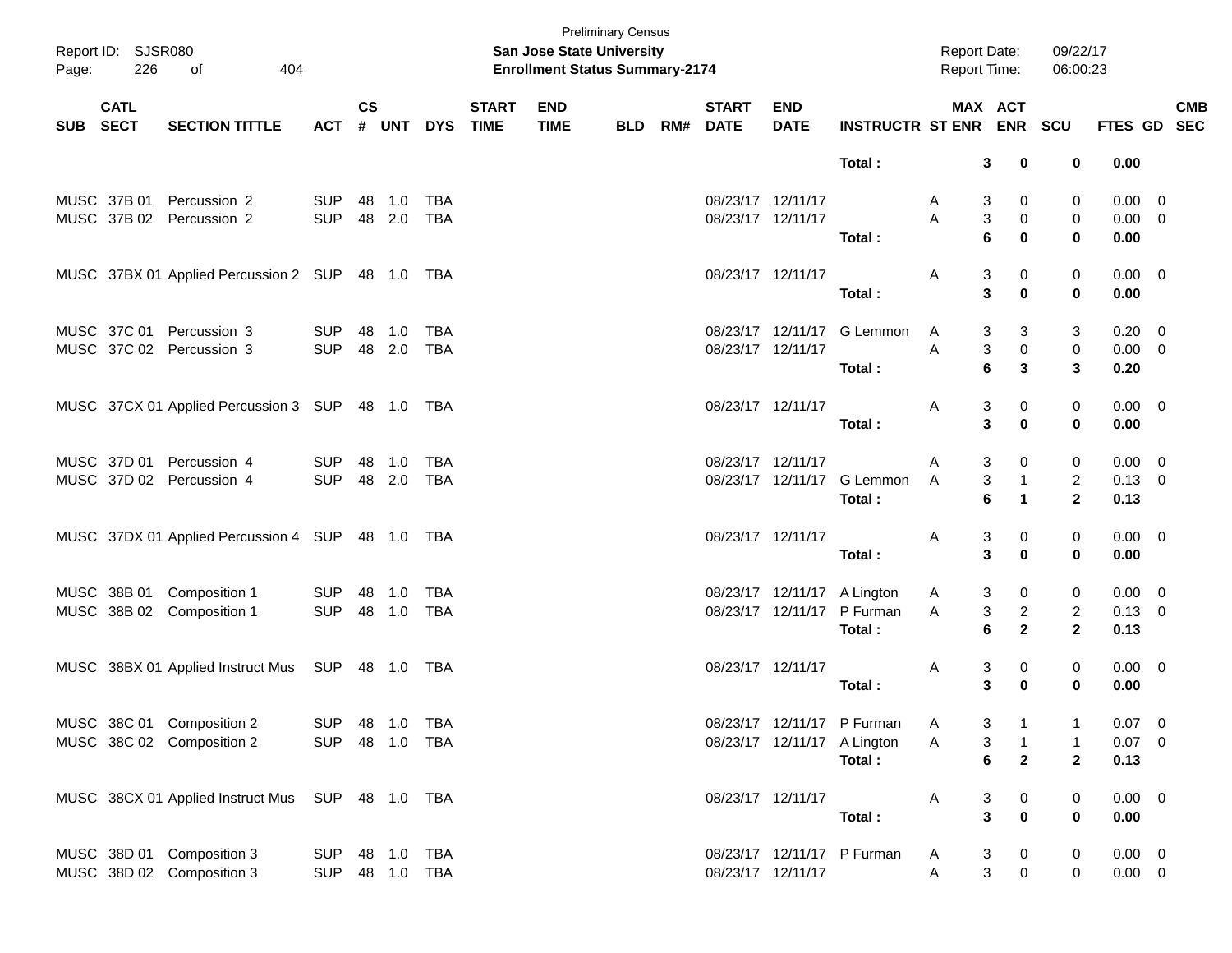| Page:      | Report ID: SJSR080<br>227  | 404<br>οf                         |            |                    |            |            |                             | <b>San Jose State University</b><br><b>Enrollment Status Summary-2174</b> | <b>Preliminary Census</b> |     |                             |                           |                               | <b>Report Date:</b><br><b>Report Time:</b> |                       |                  | 09/22/17<br>06:00:23    |                |                          |                          |
|------------|----------------------------|-----------------------------------|------------|--------------------|------------|------------|-----------------------------|---------------------------------------------------------------------------|---------------------------|-----|-----------------------------|---------------------------|-------------------------------|--------------------------------------------|-----------------------|------------------|-------------------------|----------------|--------------------------|--------------------------|
| <b>SUB</b> | <b>CATL</b><br><b>SECT</b> | <b>SECTION TITTLE</b>             | <b>ACT</b> | $\mathsf{cs}$<br># | <b>UNT</b> | <b>DYS</b> | <b>START</b><br><b>TIME</b> | <b>END</b><br><b>TIME</b>                                                 | <b>BLD</b>                | RM# | <b>START</b><br><b>DATE</b> | <b>END</b><br><b>DATE</b> | <b>INSTRUCTR ST ENR</b>       |                                            | MAX ACT<br><b>ENR</b> |                  | <b>SCU</b>              | <b>FTES GD</b> |                          | <b>CMB</b><br><b>SEC</b> |
|            |                            |                                   |            |                    |            |            |                             |                                                                           |                           |     |                             |                           | Total:                        |                                            | 6                     | 0                | 0                       | 0.00           |                          |                          |
|            |                            | MUSC 38DX 01 Applied Instruct Mus | SUP        | 48                 | 1.0        | TBA        |                             |                                                                           |                           |     | 08/23/17 12/11/17           |                           | Total:                        | Α                                          | 3<br>3                | 0<br>$\mathbf 0$ | 0<br>0                  | 0.00<br>0.00   | $\overline{\phantom{0}}$ |                          |
|            | MUSC 38E 01                | Composition 4                     | <b>SUP</b> | 48                 | 1.0        | <b>TBA</b> |                             |                                                                           |                           |     |                             | 08/23/17 12/11/17         | P Furman                      | A                                          | 3                     | $\overline{c}$   | 2                       | 0.13           | - 0                      |                          |
|            | MUSC 38E 02                | Composition 4                     | <b>SUP</b> | 48                 | 1.0        | <b>TBA</b> |                             |                                                                           |                           |     |                             | 08/23/17 12/11/17         | <b>B</b> Belet                | A                                          | 3                     | $\mathbf{1}$     | $\mathbf{1}$            | 0.07           | - 0                      |                          |
|            |                            |                                   |            |                    |            |            |                             |                                                                           |                           |     |                             |                           | Total:                        |                                            | 6                     | 3                | 3                       | 0.20           |                          |                          |
|            |                            | MUSC 38EX 01 Applied Instruct Mus | SUP        | 48                 | 1.0        | TBA        |                             |                                                                           |                           |     | 08/23/17 12/11/17           |                           |                               | Α                                          | 3                     | 0                | 0                       | $0.00 \t 0$    |                          |                          |
|            |                            |                                   |            |                    |            |            |                             |                                                                           |                           |     |                             |                           | Total:                        |                                            | 3                     | $\mathbf 0$      | 0                       | 0.00           |                          |                          |
|            | MUSC 39A 01                | ImprovCompArr 1                   | <b>SUP</b> | 48                 | 1.0        | <b>TBA</b> |                             |                                                                           |                           |     |                             | 08/23/17 12/11/17         | A Lington                     | A                                          | 3                     | 1                | 1                       | 0.07           | - 0                      |                          |
|            | MUSC 39A 02                | ImprovCompArr 1                   | <b>SUP</b> | 48                 | 1.0        | <b>TBA</b> |                             |                                                                           |                           |     | 08/23/17                    | 12/11/17                  | D Robbins                     | Α                                          | 3                     | $\overline{c}$   | $\overline{\mathbf{c}}$ | 0.13           | 0                        |                          |
|            | MUSC 39A 03                | ImprovCompArr 1                   | <b>SUP</b> | 48                 | 2.0        | <b>TBA</b> |                             |                                                                           |                           |     |                             | 08/23/17 12/11/17         | K Geisick                     | A                                          | 3                     | $\mathbf{1}$     | $\overline{c}$          | 0.13           | 0                        |                          |
|            | MUSC 39A 04                | ImprovCompArr 1                   | <b>SUP</b> | 48                 | 2.0        | <b>TBA</b> |                             |                                                                           |                           |     | 08/23/17 12/11/17           |                           |                               | A                                          | 3                     | 0                | $\mathbf 0$             | 0.00           | 0                        |                          |
|            | MUSC 39A 05                | ImprovCompArr 1                   | <b>SUP</b> | 48                 | 2.0        | <b>TBA</b> |                             |                                                                           |                           |     |                             | 08/23/17 12/11/17         | J Lewis                       | A                                          | 3                     | $\mathbf{1}$     | $\overline{c}$          | 0.13           | 0                        |                          |
|            |                            |                                   |            |                    |            |            |                             |                                                                           |                           |     |                             |                           | Total:                        |                                            | 15                    | 5                | $\overline{7}$          | 0.47           |                          |                          |
|            |                            | MUSC 39AX 01 JazzImprCompArr1     | <b>SUP</b> | 48                 | 1.0        | TBA        |                             |                                                                           |                           |     |                             | 08/23/17 12/11/17         | R Vandivier                   | A                                          | 3                     | 0                | 0                       | $0.00 \t 0$    |                          |                          |
|            |                            |                                   |            |                    |            |            |                             |                                                                           |                           |     |                             |                           | Total:                        |                                            | 3                     | $\mathbf 0$      | 0                       | 0.00           |                          |                          |
|            | MUSC 39B 01                | ImprovCompArr 2                   | <b>SUP</b> | 48                 | 1.0        | <b>TBA</b> |                             |                                                                           |                           |     | 08/23/17 12/11/17           |                           |                               | A                                          | 3                     | 0                | 0                       | 0.00           | - 0                      |                          |
|            | MUSC 39B 02                | ImprovCompArr 2                   | <b>SUP</b> | 48                 | 1.0        | <b>TBA</b> |                             |                                                                           |                           |     | 08/23/17 12/11/17           |                           |                               | A                                          | 3                     | 0                | 0                       | 0.00           | 0                        |                          |
|            | MUSC 39B 03                | ImprovCompArr 2                   | <b>SUP</b> | 48                 | 1.0        | <b>TBA</b> |                             |                                                                           |                           |     | 08/23/17 12/11/17           |                           |                               | A                                          | 3                     | 0                | 0                       | 0.00           | 0                        |                          |
|            | MUSC 39B 04                | ImprovCompArr 2                   | <b>SUP</b> | 48                 | 1.0        | <b>TBA</b> |                             |                                                                           |                           |     | 08/23/17 12/11/17           |                           |                               | A                                          | 3                     | 0                | 0                       | 0.00           | 0                        |                          |
|            | MUSC 39B 05                | ImprovCompArr 2                   | <b>SUP</b> | 48                 | 1.0        | <b>TBA</b> |                             |                                                                           |                           |     | 08/23/17 12/11/17           |                           |                               | A                                          | 3                     | 0                | 0                       | 0.00           | 0                        |                          |
|            |                            |                                   |            |                    |            |            |                             |                                                                           |                           |     |                             |                           | Total :                       |                                            | 15                    | $\mathbf 0$      | 0                       | 0.00           |                          |                          |
|            |                            | MUSC 39BX 01 JazzImprCompArr2     | <b>SUP</b> | 48                 | 1.0        | TBA        |                             |                                                                           |                           |     | 08/23/17 12/11/17           |                           |                               | A                                          | 3                     | 0                | 0                       | 0.00           | $\overline{\phantom{0}}$ |                          |
|            |                            |                                   |            |                    |            |            |                             |                                                                           |                           |     |                             |                           | Total :                       |                                            | 3                     | $\bf{0}$         | 0                       | 0.00           |                          |                          |
|            | MUSC 39C 01                | ImprovCompArr 3                   | <b>SUP</b> | 48                 | 1.0        | <b>TBA</b> |                             |                                                                           |                           |     |                             | 08/23/17 12/11/17         | D Behroozi                    | A                                          | 3                     | $\mathbf{1}$     | 1                       | 0.07           | $\overline{\phantom{0}}$ |                          |
|            | MUSC 39C 02                | ImprovCompArr 3                   | <b>SUP</b> | 48                 | 1.0        | <b>TBA</b> |                             |                                                                           |                           |     |                             |                           | 08/23/17 12/11/17 K Geisick   | A                                          | 3                     | $\mathbf{1}$     | $\mathbf{1}$            | 0.07           | 0                        |                          |
|            | MUSC 39C 03                | ImprovCompArr 3                   | <b>SUP</b> | 48                 | 1.0        | <b>TBA</b> |                             |                                                                           |                           |     |                             | 08/23/17 12/11/17 J Lewis |                               | Α                                          | 3                     | $\mathbf{1}$     | $\mathbf{1}$            | 0.07           | 0                        |                          |
|            | MUSC 39C 04                | ImprovCompArr 3                   | <b>SUP</b> | 48                 | 1.0        | <b>TBA</b> |                             |                                                                           |                           |     |                             |                           | 08/23/17 12/11/17 A Lington   | Α                                          | 3                     | $\mathbf{1}$     | $\mathbf{1}$            | 0.07           | $\overline{0}$           |                          |
|            | MUSC 39C 05                | ImprovCompArr 3                   | <b>SUP</b> | 48                 | 1.0        | TBA        |                             |                                                                           |                           |     |                             |                           | 08/23/17 12/11/17 R Vandivier | $\mathsf{A}$                               | 3                     | $\overline{c}$   | $\overline{c}$          | 0.13           | - 0                      |                          |
|            |                            |                                   |            |                    |            |            |                             |                                                                           |                           |     |                             |                           | Total:                        |                                            | 15                    | 6                | $\bf 6$                 | 0.40           |                          |                          |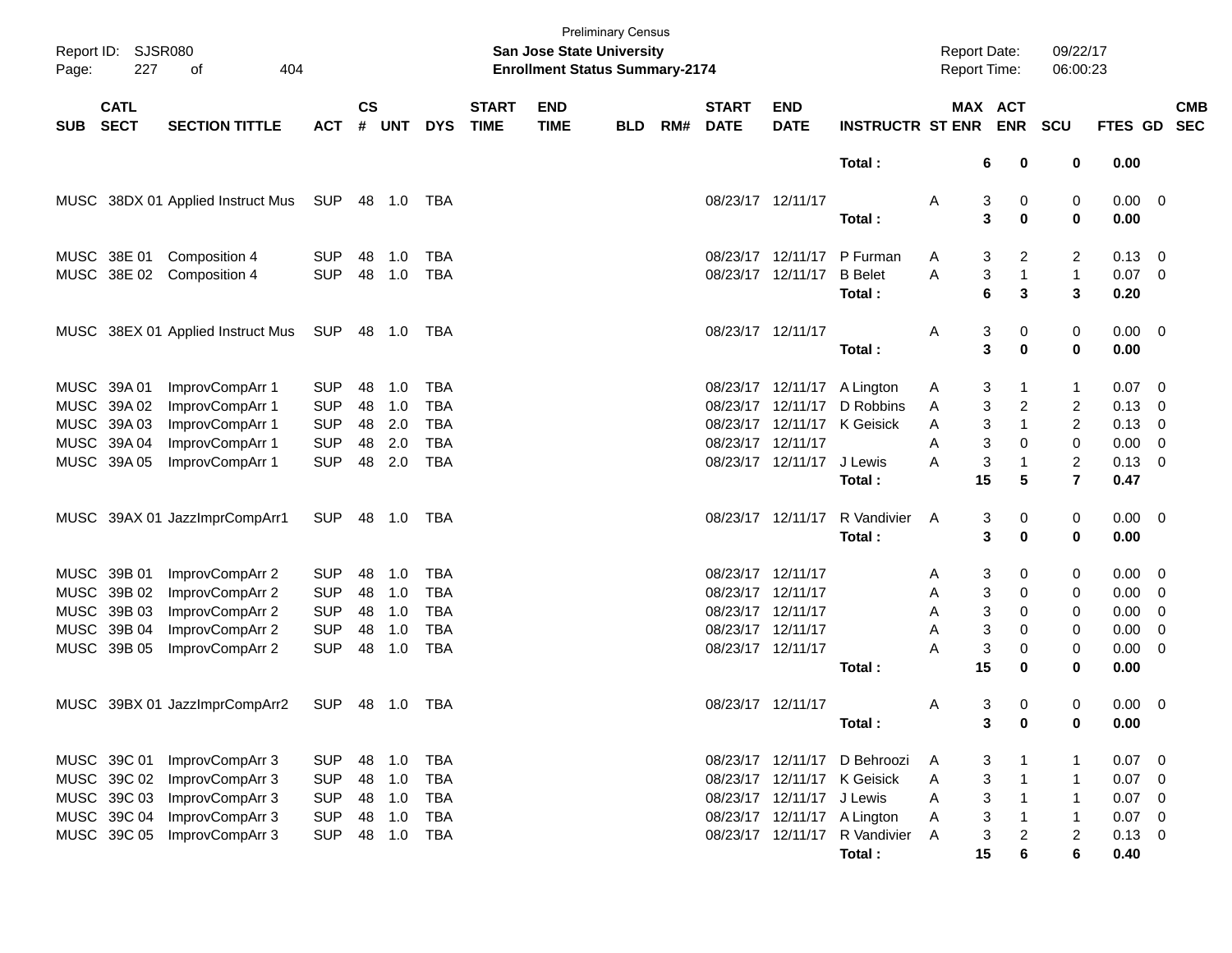| Report ID:<br>Page:      | SJSR080<br>228                                                          | 404<br>οf                                                                                       |                                                                    |                            |                                 |                                                                    |                             | <b>Preliminary Census</b><br>San Jose State University<br><b>Enrollment Status Summary-2174</b> |                          |            |                                                                   |                                              |                                                            | <b>Report Date:</b><br><b>Report Time:</b>           |                                 | 09/22/17<br>06:00:23                  |                                              |                                                              |                          |
|--------------------------|-------------------------------------------------------------------------|-------------------------------------------------------------------------------------------------|--------------------------------------------------------------------|----------------------------|---------------------------------|--------------------------------------------------------------------|-----------------------------|-------------------------------------------------------------------------------------------------|--------------------------|------------|-------------------------------------------------------------------|----------------------------------------------|------------------------------------------------------------|------------------------------------------------------|---------------------------------|---------------------------------------|----------------------------------------------|--------------------------------------------------------------|--------------------------|
| <b>SUB</b>               | <b>CATL</b><br><b>SECT</b>                                              | <b>SECTION TITTLE</b>                                                                           | <b>ACT</b>                                                         | $\mathsf{cs}$<br>#         | <b>UNT</b>                      | <b>DYS</b>                                                         | <b>START</b><br><b>TIME</b> | <b>END</b><br><b>TIME</b>                                                                       | <b>BLD</b>               | RM#        | <b>START</b><br><b>DATE</b>                                       | <b>END</b><br><b>DATE</b>                    | <b>INSTRUCTR ST ENR</b>                                    |                                                      | MAX ACT<br><b>ENR</b>           | <b>SCU</b>                            | <b>FTES GD</b>                               |                                                              | <b>CMB</b><br><b>SEC</b> |
|                          |                                                                         | MUSC 39CX 01 JazzImprCompArr3                                                                   | <b>SUP</b>                                                         | 48                         | 1.0                             | TBA                                                                |                             |                                                                                                 |                          |            | 08/23/17 12/11/17                                                 |                                              | Total:                                                     | Α<br>3<br>3                                          | 0<br>0                          | 0<br>$\mathbf 0$                      | 0.00<br>0.00                                 | $\overline{0}$                                               |                          |
|                          | MUSC 39D 01<br>MUSC 39D 02<br>MUSC 39D 03<br>MUSC 39D 04<br>MUSC 39D 05 | ImprovCompArr 4<br>ImprovCompArr 4<br>ImprovCompArr 4<br>ImprovCompArr 4<br>ImprovCompArr 4     | <b>SUP</b><br><b>SUP</b><br><b>SUP</b><br><b>SUP</b><br><b>SUP</b> | 48<br>48<br>48<br>48<br>48 | 1.0<br>1.0<br>1.0<br>1.0<br>1.0 | <b>TBA</b><br><b>TBA</b><br><b>TBA</b><br><b>TBA</b><br><b>TBA</b> |                             |                                                                                                 |                          |            | 08/23/17<br>08/23/17<br>08/23/17<br>08/23/17<br>08/23/17 12/11/17 | 12/11/17<br>12/11/17<br>12/11/17<br>12/11/17 | D Robbins<br>J Lewis<br>A Lington<br>R Vandivier<br>Total: | 3<br>Α<br>3<br>Α<br>3<br>A<br>3<br>Α<br>3<br>A<br>15 | 0<br>0<br>2<br>$\mathbf 0$<br>3 | 0<br>$\mathbf{1}$<br>0<br>2<br>0<br>3 | 0.00<br>0.07<br>0.00<br>0.13<br>0.00<br>0.20 | $\overline{0}$<br>$\overline{0}$<br>$\overline{0}$<br>0<br>0 |                          |
|                          |                                                                         | MUSC 39DX 01 JazzImprCompArr4                                                                   | <b>SUP</b>                                                         | 48                         | 1.0                             | TBA                                                                |                             |                                                                                                 |                          |            | 08/23/17 12/11/17                                                 |                                              | R Vandivier<br>Total:                                      | 3<br>A<br>3                                          | $\mathbf 1$                     | $\mathbf{1}$<br>1                     | 0.07<br>0.07                                 | $\overline{\mathbf{0}}$                                      |                          |
|                          | MUSC 40A 01<br>MUSC 40A 02                                              | Jazz Improv - I<br>Jazz Improv - I                                                              | <b>SEM</b><br><b>ACT</b>                                           | 09                         | 2.0<br>0.0                      | <b>TR</b><br><b>TBA</b>                                            |                             | 10:30 AM 11:45 AM                                                                               | MUS                      | 150        |                                                                   | 08/23/17 12/11/17                            | T Langan<br>08/23/17 12/11/17 T Langan<br>Total:           | 35<br>A<br>35<br>A<br>70                             | 30<br>30<br>60                  | 60<br>30<br>90                        | 4.00<br>0.00<br>4.00                         | $\overline{0}$<br>0                                          |                          |
|                          | MUSC 41A 01                                                             | <b>Applied Lyric Dict</b>                                                                       | ACT                                                                | 09                         | 1.0                             | TR                                                                 |                             | 08:30 AM 09:20 AM                                                                               | MUS                      | 157        | 08/23/17 12/11/17                                                 |                                              | L Chianakas A<br>Total:                                    | 20<br>20                                             | 11<br>11                        | 11<br>11                              | 0.73<br>0.73                                 | $\overline{0}$                                               |                          |
|                          | MUSC 50A 01                                                             | ConcertChoir                                                                                    | ACT                                                                | 21                         | 1.0                             | MW                                                                 |                             | 01:30 PM 03:20 PM                                                                               | <b>MUS 150</b>           |            | 08/23/17 12/11/17                                                 |                                              | J Benson<br>Total:                                         | A<br>55<br>55                                        | 27<br>27                        | 27<br>27                              | 1.80<br>1.80                                 | $\overline{0}$                                               |                          |
| MUSC 51 01<br>MUSC 51 02 |                                                                         | UnivChorales<br><b>UnivChorales</b>                                                             | ACT<br><b>ACT</b>                                                  | 09<br>09                   | 1.0<br>1.0                      | <b>TR</b><br><b>MW</b>                                             |                             | 03:30 PM 04:20 PM<br>03:30 PM 04:20 PM                                                          | <b>MUS</b><br><b>MUS</b> | 182<br>182 | 08/23/17<br>08/23/17                                              | 12/11/17<br>12/11/17                         | M Millman<br>J Benson<br>Total:                            | 30<br>A<br>30<br>Α<br>60                             | 6<br>9<br>15                    | 6<br>9<br>15                          | 0.40<br>0.62<br>1.02                         | $\overline{0}$<br>$\overline{\phantom{0}}$ 1                 |                          |
| MUSC 52 01               |                                                                         | <b>ENS: OperaTheater</b>                                                                        | <b>ACT</b>                                                         | 21                         | 1.0                             | TR                                                                 |                             | 03:30 PM 05:20 PM                                                                               | <b>MUS 176</b>           |            | 08/23/17 12/11/17                                                 |                                              | L Chianakas A<br>Total:                                    | 30<br>30                                             | 3<br>3                          | 3<br>3                                | 0.20<br>0.20                                 | $\overline{\mathbf{0}}$                                      |                          |
|                          |                                                                         | MUSC 53 01 ENS: UnivSymphOrcheACT 21 1.0 TR 01:30 PM 03:20 PM MUS 176 08/23/17 12/11/17 A Cohen |                                                                    |                            |                                 |                                                                    |                             |                                                                                                 |                          |            |                                                                   |                                              | Total:                                                     | 30 <sub>o</sub><br>Α<br>30                           | 12<br>12                        | 12<br>12                              | $0.80 \t 0$<br>0.80                          |                                                              |                          |
| MUSC 54 01               |                                                                         | SymphBand                                                                                       |                                                                    |                            |                                 |                                                                    |                             | ACT 21 1.0 TR  01:30 PM  03:20 PM  MUS  150                                                     |                          |            | 08/23/17 12/11/17                                                 |                                              | D Vickerman A<br>Total:                                    | 30<br>30                                             | 31<br>31                        | 31<br>31                              | $2.07$ 0<br>2.07                             |                                                              |                          |
| MUSC 55 01               |                                                                         | ENS: WindEnsemble ACT 21 1.0 MW 01:30 PM 03:20 PM MUS 176 08/23/17 12/11/17                     |                                                                    |                            |                                 |                                                                    |                             |                                                                                                 |                          |            |                                                                   |                                              | D Vickerman A<br>Total:                                    | 40<br>40                                             | 13<br>13                        | 13<br>13                              | $0.87 \ 0$<br>0.87                           |                                                              |                          |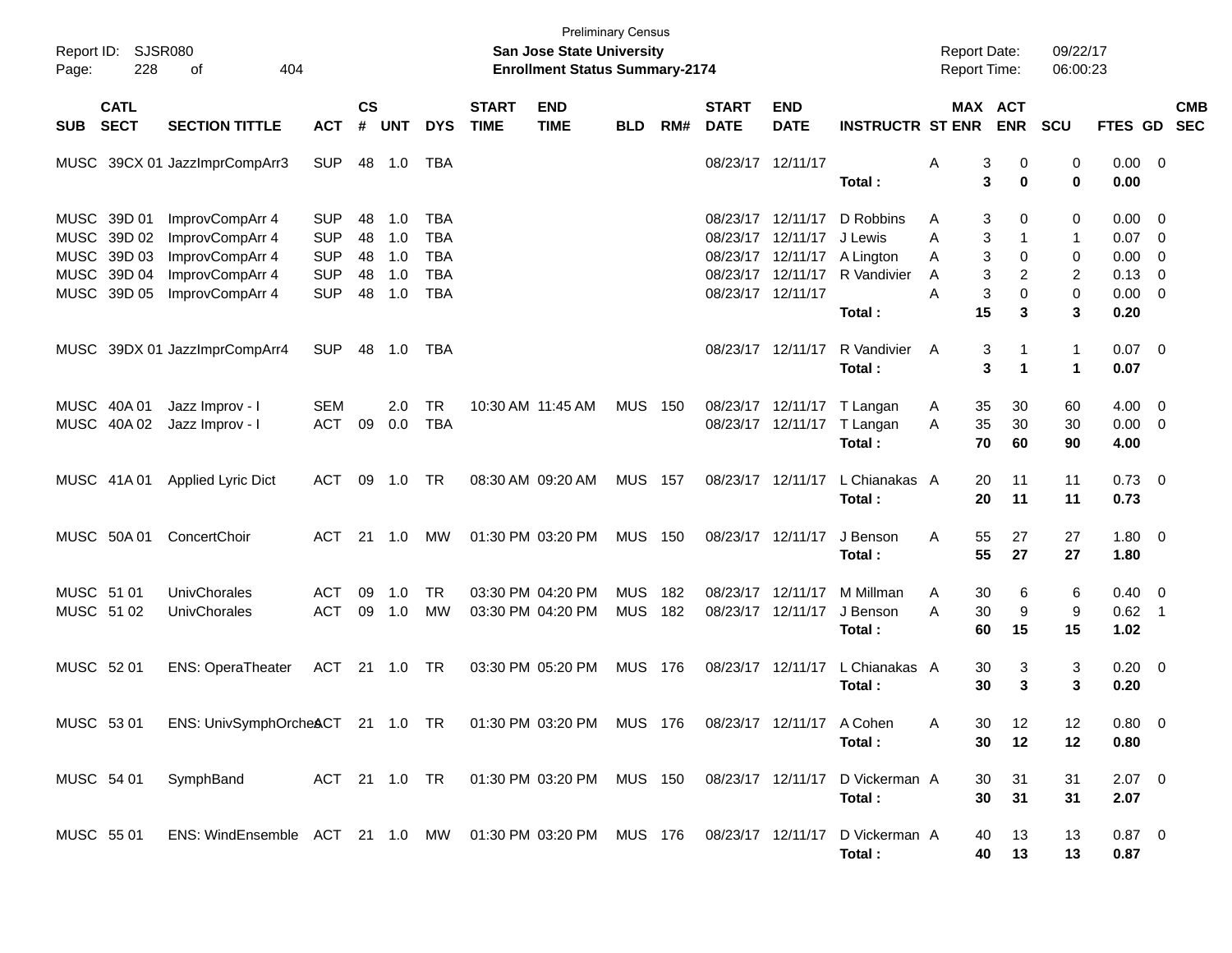| Page:      | Report ID: SJSR080<br>229                 | 404<br>οf                                                  |                                 |                |                   |                                        |                             | <b>Preliminary Census</b><br>San Jose State University<br><b>Enrollment Status Summary-2174</b> |                |     |                             |                                                             |                                             | <b>Report Date:</b><br><b>Report Time:</b> |                                                   | 09/22/17<br>06:00:23                   |                                                |            |
|------------|-------------------------------------------|------------------------------------------------------------|---------------------------------|----------------|-------------------|----------------------------------------|-----------------------------|-------------------------------------------------------------------------------------------------|----------------|-----|-----------------------------|-------------------------------------------------------------|---------------------------------------------|--------------------------------------------|---------------------------------------------------|----------------------------------------|------------------------------------------------|------------|
| <b>SUB</b> | <b>CATL</b><br><b>SECT</b>                | <b>SECTION TITTLE</b>                                      | <b>ACT</b>                      | <b>CS</b><br># | <b>UNT</b>        | <b>DYS</b>                             | <b>START</b><br><b>TIME</b> | <b>END</b><br><b>TIME</b>                                                                       | <b>BLD</b>     | RM# | <b>START</b><br><b>DATE</b> | <b>END</b><br><b>DATE</b>                                   | <b>INSTRUCTR ST ENR</b>                     |                                            | MAX ACT<br><b>ENR</b>                             | <b>SCU</b>                             | FTES GD SEC                                    | <b>CMB</b> |
| MUSC 56 01 |                                           | MarchBand                                                  | ACT                             |                | $21 \quad 2.0$    |                                        | MWF 03:45 PM 06:00 PM       |                                                                                                 | <b>MUS</b>     | 150 |                             | 08/23/17 12/11/17                                           | G Pierson<br>Total:                         | Α<br>100<br>100                            | 83<br>83                                          | 83<br>83                               | $11.07$ 0<br>11.07                             |            |
| MUSC 57 01 |                                           | <b>JazzOrch</b>                                            | ACT                             |                | 20 1.0            | TR                                     |                             | 03:30 PM 05:20 PM                                                                               | <b>MUS 150</b> |     |                             | 08/23/17 12/11/17                                           | A Lington<br>Total:                         | A<br>20<br>20                              | 7<br>$\overline{7}$                               | 7<br>$\overline{7}$                    | $0.47 \quad 0$<br>0.47                         |            |
| MUSC 59 01 |                                           | AfroLatinJazzEns                                           | ACT                             | 20             | 1.0               | MW                                     |                             | 01:30 PM 03:20 PM                                                                               | <b>MUS 186</b> |     | 08/23/17 12/11/17           |                                                             | J Lewis<br>Total :                          | 20<br>A<br>20                              | 2<br>$\overline{2}$                               | $\overline{2}$<br>$\mathbf{2}$         | $0.13 \quad 0$<br>0.13                         |            |
|            | MUSC 60A 01                               | Choraliers                                                 | ACT                             |                | 21 1.0            | TR                                     |                             | 01:30 PM 03:20 PM                                                                               | <b>MUS 182</b> |     | 08/23/17 12/11/17           |                                                             | J Benson<br>Total :                         | A<br>20<br>20                              | 7<br>$\overline{7}$                               | $\overline{7}$<br>$\overline{7}$       | $0.47 \quad 0$<br>0.47                         |            |
|            | MUSC 60C 01<br>MUSC 60C 02                | EnsChamberMusic<br>EnsChamberMusic                         | ACT<br>ACT                      | 10             | 1.0<br>10 1.0     | $\top$<br>TBA                          |                             | 03:30 PM 05:20 PM                                                                               | <b>MUS 211</b> |     |                             | 08/23/17 12/11/17<br>08/23/17 12/11/17                      | G Mok<br>S Jones-Haye A<br>Total:           | A<br>10<br>10<br>20                        | 3<br>6<br>9                                       | 3<br>6<br>9                            | $0.20 \ 0$<br>$0.40 \quad 0$<br>0.60           |            |
|            | MUSC 60E 01                               | JazzSingers                                                | ACT 10 1.0 F                    |                |                   |                                        |                             | 10:30 AM 12:00 PM                                                                               | <b>MUS 250</b> |     | 08/23/17 12/11/17           |                                                             | Total :                                     | Α<br>15<br>15                              | 5<br>5                                            | 5<br>5                                 | $0.33 \ 0$<br>0.33                             |            |
|            | MUSC 60F 01<br>MUSC 60F 02<br>MUSC 60F 03 | <b>SmallJazzEns</b><br><b>SmallJazzEns</b><br>SmallJazzEns | ACT<br><b>ACT</b><br><b>ACT</b> | 10<br>10<br>10 | 1.0<br>1.0<br>1.0 | <b>TBA</b><br><b>TBA</b><br><b>TBA</b> |                             |                                                                                                 |                |     |                             | 08/23/17 12/11/17<br>08/23/17 12/11/17<br>08/23/17 12/11/17 | J Lewis<br>D Robbins<br>P Block<br>Total:   | Α<br>A<br>A                                | 11<br>3<br>3<br>-1<br>3<br>-1<br>9<br>13          | 11<br>$\mathbf 1$<br>$\mathbf 1$<br>13 | $0.73 \quad 0$<br>$0.07$ 0<br>$0.07$ 0<br>0.87 |            |
|            |                                           | MUSC 60H 60 PercEns                                        | ACT 10 1.0 F                    |                |                   |                                        |                             | 10:30 AM 12:20 PM                                                                               | MUS 176        |     |                             | 08/23/17 12/11/17                                           | G Lemmon<br>Total:                          | A<br>15<br>15                              | 7<br>$\overline{7}$                               | 7<br>$\overline{7}$                    | 0.47 0<br>0.47                                 |            |
| MUSC 60160 |                                           | EnsJazzEnsemble                                            | ACT 10 1.0 F                    |                |                   |                                        |                             | 12:30 PM 02:20 PM                                                                               | <b>MUS 182</b> |     | 08/23/17 12/11/17           |                                                             | K Strom<br>Total :                          | Α<br>20<br>20                              | 6<br>6                                            | 6<br>6                                 | $0.40 \quad 0$<br>0.40                         |            |
|            | MUSC 60J 60                               | StringEns                                                  | ACT 10 1.0 F                    |                |                   |                                        |                             | 03:30 PM 05:20 PM                                                                               | MUS 182        |     |                             |                                                             | 08/23/17 12/11/17 S Jones-Haye A<br>Total : | 15                                         | 15<br>7<br>$\overline{7}$                         | 7<br>7                                 | $0.47 \quad 0$<br>0.47                         |            |
|            |                                           | MUSC 60K 02 BrassEns<br>MUSC 60K 60 BrassEns               | ACT 10 1.0 TBA                  |                |                   |                                        |                             | ACT 10 1.0 F 10:30 AM 12:20 PM MUS 150 08/23/17 12/11/17 T Hornig                               |                |     |                             |                                                             | 08/23/17 12/11/17 J Freeman<br>Total:       | A<br>20<br>A<br>23                         | 2<br>3<br>8<br>10                                 | 2<br>8<br>10                           | $0.13 \quad 0$<br>$0.53 \ 0$<br>0.67           |            |
|            |                                           | MUSC 60L01 WoodwindEns<br>MUSC 60L60 WoodwindEns           | ACT 10 1.0 TBA                  |                |                   |                                        |                             | ACT 10 1.0 F 10:30 AM 12:20 PM MUS 182 08/23/17 12/11/17 J Averett                              |                |     |                             | 08/23/17 12/11/17 C Payne                                   |                                             | A<br>10<br>A                               | $\mathbf{0}$<br>10 <sup>1</sup><br>$\overline{7}$ | 0<br>7                                 | $0.00 \quad 0$<br>$0.47 \ 0$                   |            |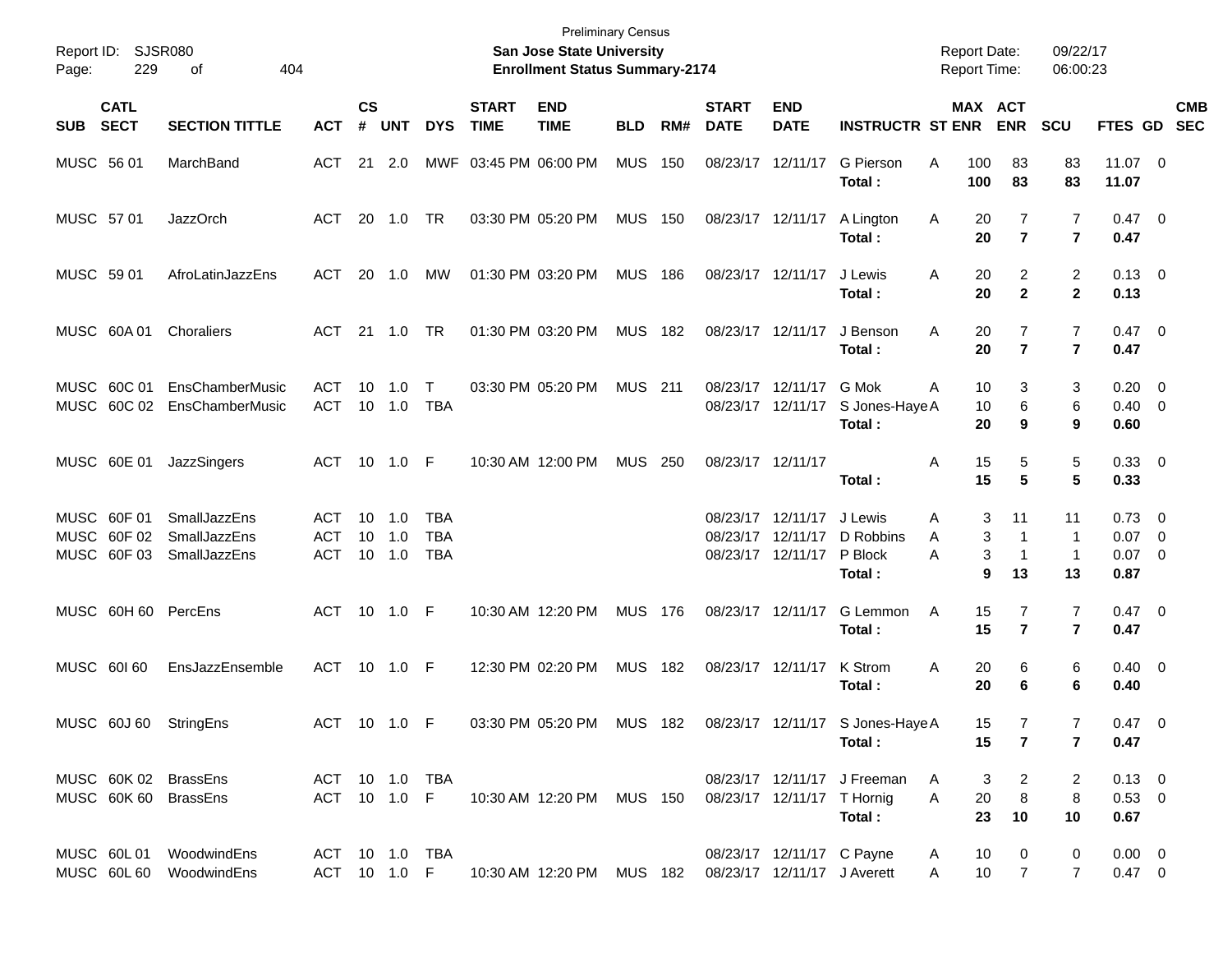| Page:      | Report ID: SJSR080<br>230  | 404<br>of                        |                    |                    |                      |            |                             | <b>Preliminary Census</b><br>San Jose State University<br><b>Enrollment Status Summary-2174</b> |                |     |                             |                                                        |                          | <b>Report Date:</b><br>Report Time: |                                  | 09/22/17<br>06:00:23                      |                             |                          |
|------------|----------------------------|----------------------------------|--------------------|--------------------|----------------------|------------|-----------------------------|-------------------------------------------------------------------------------------------------|----------------|-----|-----------------------------|--------------------------------------------------------|--------------------------|-------------------------------------|----------------------------------|-------------------------------------------|-----------------------------|--------------------------|
| <b>SUB</b> | <b>CATL</b><br><b>SECT</b> | <b>SECTION TITTLE</b>            | <b>ACT</b>         | $\mathsf{cs}$<br># | <b>UNT</b>           | <b>DYS</b> | <b>START</b><br><b>TIME</b> | <b>END</b><br><b>TIME</b>                                                                       | <b>BLD</b>     | RM# | <b>START</b><br><b>DATE</b> | <b>END</b><br><b>DATE</b>                              | <b>INSTRUCTR ST ENR</b>  |                                     | MAX ACT<br><b>ENR</b>            | SCU                                       | FTES GD                     | <b>CMB</b><br><b>SEC</b> |
|            |                            |                                  |                    |                    |                      |            |                             |                                                                                                 |                |     |                             |                                                        | Total:                   | 20                                  | $\overline{7}$                   | $\overline{\mathbf{r}}$                   | 0.47                        |                          |
|            |                            | MUSC 60M 01 SaxophoneEns         | ACT 10 1.0 T       |                    |                      |            |                             | 07:00 PM 09:00 PM                                                                               | <b>MUS</b>     | 150 | 08/23/17 12/11/17           |                                                        | M Hernandez A<br>Total:  | 15<br>15                            | 3<br>3                           | 3<br>3                                    | $0.20 \ 0$<br>0.20          |                          |
|            | MUSC 600 60                | TromboneEns                      | ACT 10 1.0 F       |                    |                      |            |                             | 08:30 AM 10:20 AM                                                                               | <b>MUS</b>     | 150 | 08/23/17 12/11/17           |                                                        | T Hornig<br>Total:       | 15<br>Α<br>15                       | $\overline{7}$<br>$\overline{7}$ | $\overline{7}$<br>$\overline{\mathbf{r}}$ | $0.47 \quad 0$<br>0.47      |                          |
| MUSC 61 01 |                            | StylesIntrpOpera1                | ACT                |                    | 09 1.0               | TBA        |                             |                                                                                                 |                |     |                             | 08/23/17 12/11/17                                      | S Snitkovska A<br>Total: | 15<br>15                            | 1<br>$\blacktriangleleft$        | $\mathbf{1}$<br>1                         | $0.07$ 0<br>0.07            |                          |
| MUSC 63 01 |                            | StylesIntrpOpera2                | ACT                |                    | 09 1.0               | TBA        |                             |                                                                                                 |                |     |                             | 08/23/17 12/11/17                                      | S Snitkovska A<br>Total: | 15<br>15                            | 1<br>$\blacktriangleleft$        | 1<br>1                                    | $0.07$ 0<br>0.07            |                          |
| MUSC 81 01 |                            | Concert Listening I              | ACT                | 09                 | 1.0                  | <b>TR</b>  |                             | 12:30 PM 01:20 PM                                                                               | <b>MUS</b>     | 176 | 08/23/17 12/11/17           |                                                        | R Lacey<br>Total:        | 150<br>A<br>150                     | 13<br>13                         | 13<br>13                                  | $0.87$ 0<br>0.87            |                          |
|            |                            | MUSC 100W 01 Writing Workshop    | SEM                | 04                 | 3.0                  | <b>TR</b>  |                             | 10:30 AM 11:20 AM                                                                               | <b>MUS</b>     | 160 | 08/23/17 12/11/17           |                                                        | V Lington<br>Total:      | 25<br>Α<br>25                       | 22<br>22                         | 66<br>66                                  | $4.40 \quad 0$<br>4.40      |                          |
|            | MUSC 103 01                | Form & Analysis                  | SEM                | 04                 | 3.0                  | TR         |                             | 09:00 AM 10:15 AM                                                                               | <b>MUS</b>     | 160 | 08/23/17 12/11/17           |                                                        | P Furman<br>Total:       | 30<br>A<br>30                       | 29<br>29                         | 87<br>87                                  | 5.90 2<br>5.90              |                          |
|            | MUSC 104 01                | Counterpoint                     | <b>SEM</b>         | 04                 | 3.0                  | MW         |                             | 12:00 PM 01:15 PM                                                                               | <b>MUS 210</b> |     | 08/23/17 12/11/17           |                                                        | <b>B</b> Belet<br>Total: | 25<br>Α<br>25                       | 20<br>20                         | 60<br>60                                  | 4.10 2<br>4.10              |                          |
|            | MUSC 106A01                | Jazz Arranging I                 | SEM                | 04                 | 2.0                  | MW         |                             | 10:30 AM 11:20 AM                                                                               | <b>MUS</b>     | 160 | 08/23/17 12/11/17           |                                                        | A Lington<br>Total:      | 20<br>Α<br>20                       | 11<br>11                         | 22<br>22                                  | $1.53$ 2<br>1.53            |                          |
|            | MUSC 110 01                | Bar/Class Mus Histor LEC         |                    |                    | 02 3.0               | МW         |                             | 09:00 AM 10:15 AM                                                                               | <b>MUS 250</b> |     |                             | 08/23/17 12/11/17                                      | G Haramaki A<br>Total:   | 50                                  | 46<br>50<br>46                   | 138<br>138                                | 9.30 2<br>9.30              |                          |
|            | MUSC 117 01                | Mus Cul Latin Am                 | LEC 01 3.0 TR      |                    |                      |            |                             | 09:00 AM 10:15 AM                                                                               | <b>MUS 150</b> |     |                             | 08/23/17 12/11/17                                      | A Romero RanA<br>Total:  | 60<br>60                            | 55<br>55                         | 165<br>165                                | $11.05$ 1<br>11.05          |                          |
|            | MUSC 120 01<br>MUSC 120 80 | Worlds of Jazz<br>Worlds of Jazz | LEC.<br><b>LEC</b> |                    | 01 3.0<br>01 3.0 TBA | MW         |                             | 10:30 AM 11:45 AM                                                                               | <b>MUS 150</b> |     |                             | 08/23/17 12/11/17 J Lewis<br>08/23/17 12/11/17 J Lewis | Total:                   | 70<br>A<br>100<br>A                 | 65<br>82<br>170 147              | 195<br>246<br>441                         | 13.00 0<br>16.40 0<br>29.40 |                          |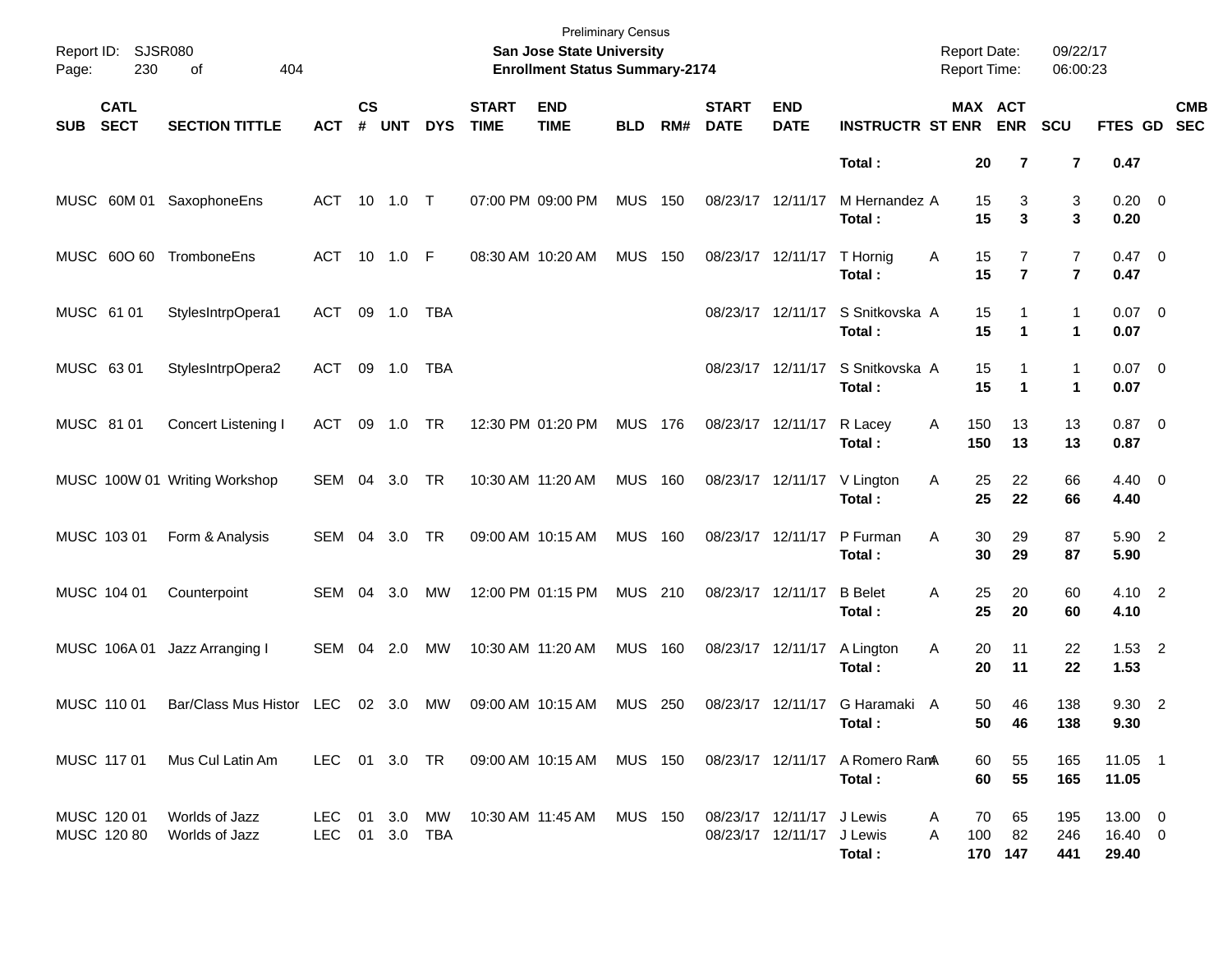| Page: | Report ID: SJSR080<br>231                                                                                                                    | 404<br>оf                                          |                                                                                  |                |                                                          |                                               |                             | <b>Preliminary Census</b><br>San Jose State University<br><b>Enrollment Status Summary-2174</b> |                |     |                                        |                                                                                   |                                                                                                       | <b>Report Date:</b><br><b>Report Time:</b> |                                                             | 09/22/17<br>06:00:23                 |                                                                          |            |
|-------|----------------------------------------------------------------------------------------------------------------------------------------------|----------------------------------------------------|----------------------------------------------------------------------------------|----------------|----------------------------------------------------------|-----------------------------------------------|-----------------------------|-------------------------------------------------------------------------------------------------|----------------|-----|----------------------------------------|-----------------------------------------------------------------------------------|-------------------------------------------------------------------------------------------------------|--------------------------------------------|-------------------------------------------------------------|--------------------------------------|--------------------------------------------------------------------------|------------|
|       | <b>CATL</b><br>SUB SECT                                                                                                                      | <b>SECTION TITTLE</b>                              | <b>ACT</b>                                                                       | <b>CS</b>      | # UNT                                                    | <b>DYS</b>                                    | <b>START</b><br><b>TIME</b> | <b>END</b><br><b>TIME</b>                                                                       | BLD            | RM# | <b>START</b><br><b>DATE</b>            | <b>END</b><br><b>DATE</b>                                                         | <b>INSTRUCTR ST ENR</b>                                                                               | MAX ACT                                    | <b>ENR</b>                                                  | <b>SCU</b>                           | FTES GD SEC                                                              | <b>CMB</b> |
|       |                                                                                                                                              | MUSC 122A 01 Fund Tech Woodwnds ACT 10 1.0 TR      |                                                                                  |                |                                                          |                                               |                             | 11:30 AM 12:20 PM                                                                               | <b>MUS 182</b> |     |                                        | 08/23/17 12/11/17                                                                 | R Lacey<br>Total:                                                                                     | Α<br>23<br>23                              | 21<br>21                                                    | 21<br>21                             | $1.42 \quad 1$<br>1.42                                                   |            |
|       |                                                                                                                                              | MUSC 123A 01 Fund Tech Brass                       | ACT.                                                                             |                | 10 1.0                                                   | МW                                            |                             | 10:30 AM 11:20 AM                                                                               | <b>MUS 182</b> |     |                                        | 08/23/17 12/11/17                                                                 | T Hornig<br>Total:                                                                                    | 20<br>A<br>20                              | 24<br>24                                                    | 24<br>24                             | $1.60 \ 0$<br>1.60                                                       |            |
|       |                                                                                                                                              | MUSC 125D 60 Fund Tech Percus                      | ACT                                                                              |                | 09 1.0 F                                                 |                                               |                             | 08:00 AM 09:50 AM                                                                               | <b>MUS 176</b> |     |                                        | 08/23/17 12/11/17                                                                 | G Lemmon<br>Total:                                                                                    | 20<br>A<br>20                              | 14<br>14                                                    | 14<br>14                             | 0.93 0<br>0.93                                                           |            |
|       |                                                                                                                                              | MUSC 127A 01 Fund Tech Strings                     | ACT                                                                              |                |                                                          |                                               |                             | 08:00 AM 08:50 AM                                                                               | <b>MUS 150</b> |     |                                        | 08/23/17 12/11/17                                                                 | S Jones-Haye A<br>Total:                                                                              | 20<br>20                                   | 24<br>24                                                    | 24<br>24                             | $1.63$ 2<br>1.63                                                         |            |
|       |                                                                                                                                              | MUSC 129A 01 ElecAcous5<br>MUSC 129A 02 ElecAcous5 | <b>SUP</b><br><b>SUP</b>                                                         | 36             | 1.0<br>36 2.0                                            | TBA<br><b>TBA</b>                             |                             |                                                                                                 |                |     | 08/23/17 12/11/17<br>08/23/17 12/11/17 |                                                                                   | Total:                                                                                                | 3<br>A<br>3<br>Α<br>6                      | 0<br>0<br>$\bf{0}$                                          | 0<br>0<br>$\bf{0}$                   | $0.00 \quad 0$<br>$0.00 \t 0$<br>0.00                                    |            |
|       | MUSC 130A 01 Piano 5<br>MUSC 130A 02 Piano 5<br>MUSC 130A 03 Piano 5<br>MUSC 130A 04 Piano 5                                                 |                                                    | <b>SUP</b><br><b>SUP</b><br><b>SUP</b><br><b>SUP</b>                             | 36<br>36<br>36 | 1.0<br>2.0<br>1.0<br>36 2.0                              | TBA<br><b>TBA</b><br><b>TBA</b><br><b>TBA</b> |                             |                                                                                                 |                |     | 08/23/17 12/11/17                      | 08/23/17 12/11/17<br>08/23/17 12/11/17 G Mok<br>08/23/17 12/11/17                 | F Levy<br>F Levy<br>Total:                                                                            | 3<br>A<br>3<br>A<br>3<br>Α<br>3<br>A<br>12 | 0<br>$\mathbf 1$<br>$\Omega$<br>$\mathbf 1$<br>$\mathbf{2}$ | 0<br>2<br>0<br>$\overline{2}$<br>4   | $0.00 \quad 0$<br>$0.13 \quad 0$<br>$0.00 \quad 0$<br>$0.13 \ 0$<br>0.27 |            |
|       | MUSC 130C 01 Piano 7<br>MUSC 130C 02 Piano 7                                                                                                 |                                                    | <b>SUP</b><br><b>SUP</b>                                                         | 36             | 1.0<br>36 2.0                                            | TBA<br><b>TBA</b>                             |                             |                                                                                                 |                |     | 08/23/17 12/11/17                      | 08/23/17 12/11/17                                                                 | N Sultanov<br>Total:                                                                                  | 3<br>A<br>3<br>A<br>6                      | 0<br>1                                                      | 0<br>$\overline{c}$<br>$\mathbf{2}$  | $0.00 \quad 0$<br>$0.13 \ 0$<br>0.13                                     |            |
|       | MUSC 130D 01 Piano 8<br>MUSC 130D 02 Piano 8                                                                                                 |                                                    | <b>SUP</b><br><b>SUP</b>                                                         | 36             | 2.0<br>36 2.0                                            | TBA<br><b>TBA</b>                             |                             |                                                                                                 |                |     | 08/23/17 12/11/17<br>08/23/17 12/11/17 |                                                                                   | Total:                                                                                                | 3<br>A<br>3<br>Α<br>6                      | 0<br>$\mathbf 0$<br>$\bf{0}$                                | 0<br>0<br>$\bf{0}$                   | $0.00 \quad 0$<br>$0.00 \t 0$<br>0.00                                    |            |
|       | MUSC 133A 01 Voice 5<br>MUSC 133A 02 Voice 5<br>MUSC 133A 03 Voice 5<br>MUSC 133A 04 Voice 5<br>MUSC 133A 05 Voice 5<br>MUSC 133A 06 Voice 5 |                                                    | <b>SUP</b><br><b>SUP</b><br><b>SUP</b><br><b>SUP</b><br><b>SUP</b><br><b>SUP</b> |                | 36 1.0<br>36 2.0<br>36 2.0<br>36 2.0<br>36 2.0<br>36 1.0 | TBA<br>TBA<br>TBA<br>TBA<br>TBA<br>TBA        |                             |                                                                                                 |                |     |                                        | 08/23/17 12/11/17 L Pugh<br>08/23/17 12/11/17 J Frank<br>08/23/17 12/11/17 L Pugh | 08/23/17 12/11/17 L Chianakas A<br>08/23/17 12/11/17 L Chianakas A<br>08/23/17 12/11/17 S Bengochea A | 3<br>3<br>3<br>A<br>3<br>A<br>3<br>3<br>A  | 2<br>2<br>$\overline{2}$                                    | 2<br>2<br>4<br>4<br>2<br>$\mathbf 1$ | $0.17$ 2<br>$0.13 \ 0$<br>0.27 0<br>0.27 0<br>$0.13 \quad 0$<br>$0.07$ 0 |            |
|       | MUSC 133A 07 Voice 5                                                                                                                         |                                                    | <b>SUP</b>                                                                       |                | 36 1.0                                                   | TBA                                           |                             |                                                                                                 |                |     |                                        |                                                                                   | 08/23/17 12/11/17 S Bengochea A<br>Total:                                                             | 3<br>21                                    | 10                                                          | -1<br>16                             | $0.08$ 1<br>1.12                                                         |            |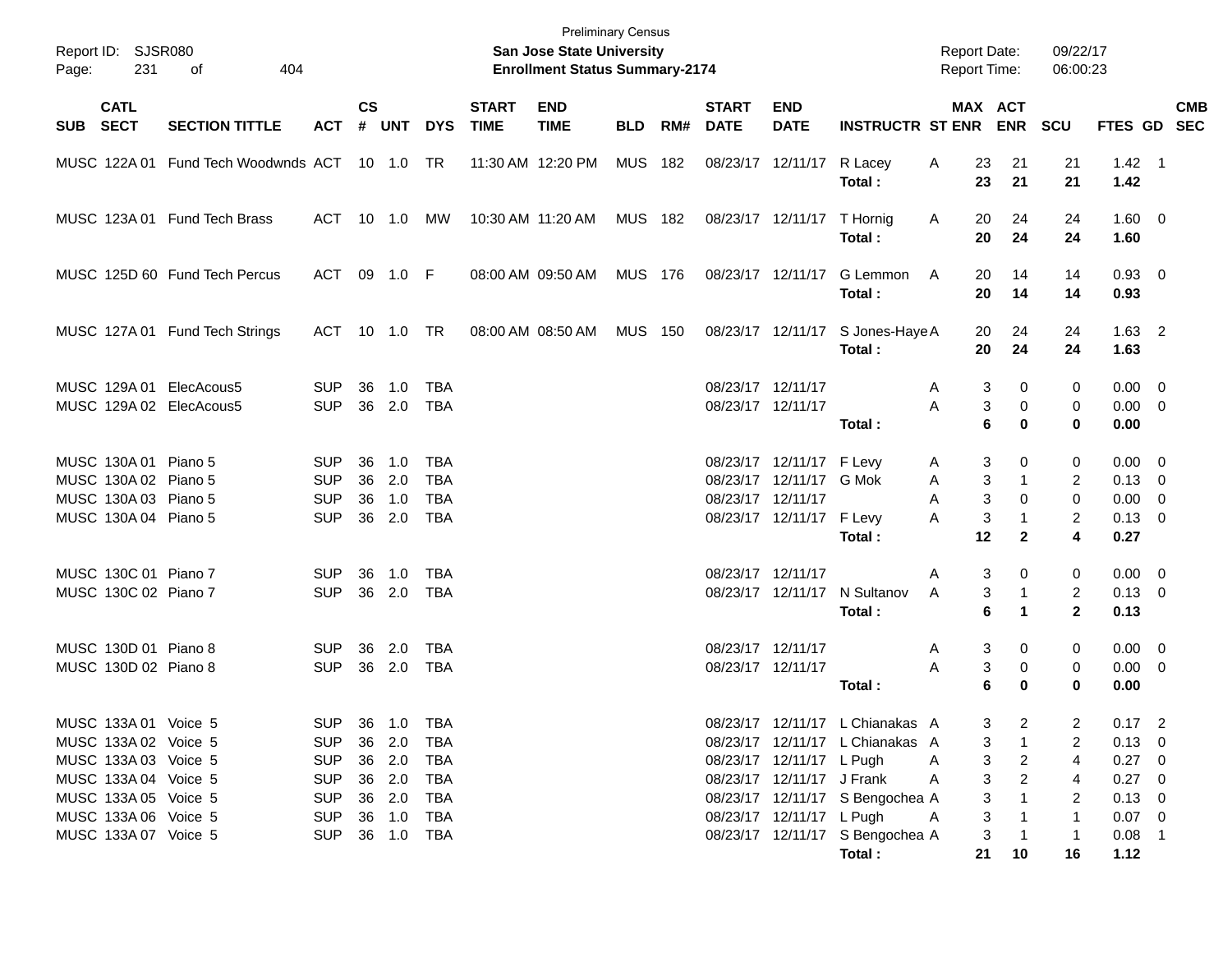|          | Report ID: SJSR080     |                       |                |               |        |            |                             | <b>San Jose State University</b>      | <b>Preliminary Census</b> |     |                             |                           |                                  | <b>Report Date:</b> |                           | 09/22/17       |                |                |
|----------|------------------------|-----------------------|----------------|---------------|--------|------------|-----------------------------|---------------------------------------|---------------------------|-----|-----------------------------|---------------------------|----------------------------------|---------------------|---------------------------|----------------|----------------|----------------|
| Page:    | 232                    | 404<br>οf             |                |               |        |            |                             | <b>Enrollment Status Summary-2174</b> |                           |     |                             |                           |                                  | <b>Report Time:</b> |                           | 06:00:23       |                |                |
| SUB SECT | <b>CATL</b>            | <b>SECTION TITTLE</b> | <b>ACT</b>     | $\mathsf{cs}$ | # UNT  | <b>DYS</b> | <b>START</b><br><b>TIME</b> | <b>END</b><br><b>TIME</b>             | <b>BLD</b>                | RM# | <b>START</b><br><b>DATE</b> | <b>END</b><br><b>DATE</b> | <b>INSTRUCTR ST ENR ENR SCU</b>  |                     | MAX ACT                   |                | FTES GD SEC    | <b>CMB</b>     |
|          | MUSC 133B 01 Voice 6   |                       | <b>SUP</b>     | 36            | 2.0    | TBA        |                             |                                       |                           |     |                             |                           | 08/23/17 12/11/17 L Chianakas A  | 3                   | 2                         | 4              | 0.27           | 0              |
|          | MUSC 133B 02 Voice 6   |                       | <b>SUP</b>     |               | 36 2.0 | TBA        |                             |                                       |                           |     |                             | 08/23/17 12/11/17 J Frank |                                  | 3<br>A              | $\overline{1}$            | 2              | 0.13           | $\mathbf{0}$   |
|          | MUSC 133B 03 Voice 6   |                       | <b>SUP</b>     |               | 36 2.0 | TBA        |                             |                                       |                           |     |                             | 08/23/17 12/11/17 L Pugh  |                                  | 3<br>A              | $\mathbf{1}$              | $\overline{2}$ | 0.13           | $\overline{0}$ |
|          |                        |                       |                |               |        |            |                             |                                       |                           |     |                             |                           | Total:                           | 9                   | 4                         | 8              | 0.53           |                |
|          | MUSC 133C 01 Voice 7   |                       | <b>SUP</b>     | 36            | 2.0    | TBA        |                             |                                       |                           |     |                             |                           | 08/23/17 12/11/17 L Chianakas A  | 3                   | 3                         | 6              | 0.43           | $\overline{1}$ |
|          | MUSC 133C 02 Voice 7   |                       | <b>SUP</b>     |               | 36 2.0 | TBA        |                             |                                       |                           |     |                             | 08/23/17 12/11/17 J Frank |                                  | 3<br>A              | $\overline{2}$            | 4              | 0.30           | $\overline{1}$ |
|          | MUSC 133C 03 Voice 7   |                       | <b>SUP</b>     |               | 36 2.0 | TBA        |                             |                                       |                           |     |                             | 08/23/17 12/11/17 L Pugh  |                                  | 3<br>A              | $\overline{2}$            | 4              | 0.27           | $\mathbf{0}$   |
|          | MUSC 133C 04 Voice 7   |                       | <b>SUP</b>     |               | 36 2.0 | TBA        |                             |                                       |                           |     |                             |                           | 08/23/17 12/11/17 S Bengochea A  | 3                   | $\mathbf{1}$              | 2              | 0.13           | - 0            |
|          |                        |                       |                |               |        |            |                             |                                       |                           |     |                             |                           | Total:                           | 12                  | 8                         | 16             | 1.13           |                |
|          | MUSC 133D 01 Voice 8   |                       | <b>SUP</b>     |               | 36 1.0 | TBA        |                             |                                       |                           |     | 08/23/17 12/11/17           |                           |                                  | 3<br>A              | 0                         | 0              | $0.00\,$       | - 0            |
|          | MUSC 133D 02 Voice 8   |                       | <b>SUP</b>     |               | 36 2.0 | TBA        |                             |                                       |                           |     |                             | 08/23/17 12/11/17 J Frank |                                  | 3<br>A              | 0                         | 0              | 0.00           | $\mathbf{0}$   |
|          | MUSC 133D 03 Voice 8   |                       | <b>SUP</b>     |               | 36 2.0 | TBA        |                             |                                       |                           |     |                             | 08/23/17 12/11/17 L Pugh  |                                  | 3<br>A              | $\overline{2}$            | 4              | 0.27           | $\mathbf{0}$   |
|          | MUSC 133D 04 Voice 8   |                       | <b>SUP</b>     |               | 36 2.0 | TBA        |                             |                                       |                           |     |                             |                           | 08/23/17 12/11/17 S Bengochea A  | 3                   | $\mathbf{1}$              | 2              | 0.13           | 0              |
|          |                        |                       |                |               |        |            |                             |                                       |                           |     |                             |                           | Total:                           | 12                  | 3                         | 6              | 0.40           |                |
|          | MUSC 134 01            | Strings               | SUP 36 1.0 TBA |               |        |            |                             |                                       |                           |     | 08/23/17 12/11/17           |                           |                                  | 3<br>A              | 0                         | 0              | $0.00 \quad 0$ |                |
|          |                        |                       |                |               |        |            |                             |                                       |                           |     |                             |                           | Total:                           | 3                   | 0                         | 0              | 0.00           |                |
|          | MUSC 134A 01 Strings 5 |                       | <b>SUP</b>     |               | 36 1.0 | TBA        |                             |                                       |                           |     | 08/23/17 12/11/17           |                           |                                  | 3<br>A              | 0                         | 0              | $0.00\,$       | - 0            |
|          | MUSC 134A 02 Strings 5 |                       | <b>SUP</b>     |               | 36 2.0 | TBA        |                             |                                       |                           |     |                             | 08/23/17 12/11/17 B Moyer |                                  | 3<br>A              | $\mathbf{1}$              | 2              | 0.13           | $\overline{0}$ |
|          | MUSC 134A 03 Strings 5 |                       | <b>SUP</b>     |               | 36 1.0 | TBA        |                             |                                       |                           |     | 08/23/17 12/11/17           |                           |                                  | 3<br>A              | 0                         | 0              | 0.00           | 0              |
|          | MUSC 134A 04 Strings 5 |                       | <b>SUP</b>     |               | 36 2.0 | TBA        |                             |                                       |                           |     |                             |                           | 08/23/17 12/11/17 S Jones-Haye A | 3                   | 1                         | 2              | 0.13           | 0              |
|          | MUSC 134A 05 Strings 5 |                       | <b>SUP</b>     |               | 36 1.0 | TBA        |                             |                                       |                           |     | 08/23/17 12/11/17           |                           |                                  | 3<br>A              | 0                         | 0              | 0.00           | 0              |
|          | MUSC 134A 06 Strings 5 |                       | <b>SUP</b>     | 36            | 2.0    | TBA        |                             |                                       |                           |     |                             | 08/23/17 12/11/17         | P Gelfand                        | 3<br>A              | $\mathbf{1}$              | $\overline{2}$ | 0.17           | $\overline{1}$ |
|          | MUSC 134A 07 Strings 5 |                       | <b>SUP</b>     |               | 36 2.0 | TBA        |                             |                                       |                           |     |                             | 08/23/17 12/11/17 S Lin   |                                  | 3<br>A              | $\mathbf{1}$              | $\overline{c}$ | 0.13           | - 0            |
|          |                        |                       |                |               |        |            |                             |                                       |                           |     |                             |                           | Total:                           | 21                  | 4                         | 8              | 0.57           |                |
|          | MUSC 134B 01 Strings 6 |                       | SUP 36 2.0 TBA |               |        |            |                             |                                       |                           |     |                             |                           | 08/23/17 12/11/17 S Jones-Haye A | 3                   | $\overline{1}$            | 2              | $0.13 \quad 0$ |                |
|          | MUSC 134B 02 Strings 6 |                       | SUP 36 2.0 TBA |               |        |            |                             |                                       |                           |     |                             | 08/23/17 12/11/17         |                                  | A                   | $3 \t 0$                  |                | 0 0.00 0       |                |
|          |                        |                       |                |               |        |            |                             |                                       |                           |     |                             |                           | Total :                          |                     | $\blacktriangleleft$<br>6 | $\mathbf{2}$   | 0.13           |                |
|          | MUSC 134C 01 Strings 7 |                       | SUP 36 1.0 TBA |               |        |            |                             |                                       |                           |     |                             | 08/23/17 12/11/17 B Moyer |                                  | A<br>3              |                           |                | $0.07$ 0       |                |
|          | MUSC 134C 02 Strings 7 |                       | SUP 36 2.0     |               |        | TBA        |                             |                                       |                           |     |                             |                           | 08/23/17 12/11/17 S Jones-Haye A |                     | 3<br>$\overline{1}$       | 2              | $0.13 \ 0$     |                |
|          | MUSC 134C 03 Strings 7 |                       | SUP 36 1.0 TBA |               |        |            |                             |                                       |                           |     | 08/23/17 12/11/17           |                           |                                  | $\mathfrak{Z}$<br>A | $\mathbf 0$               | $\mathbf 0$    | $0.00 \t 0$    |                |
|          | MUSC 134C 04 Strings 7 |                       | SUP 36 2.0 TBA |               |        |            |                             |                                       |                           |     |                             |                           | 08/23/17 12/11/17 M Hernandez A  | $\mathbf{3}$        | $\mathbf{0}$              | 0              | $0.00 \quad 0$ |                |
|          |                        |                       |                |               |        |            |                             |                                       |                           |     |                             |                           | Total:                           | 12                  | $\overline{2}$            | 3              | 0.20           |                |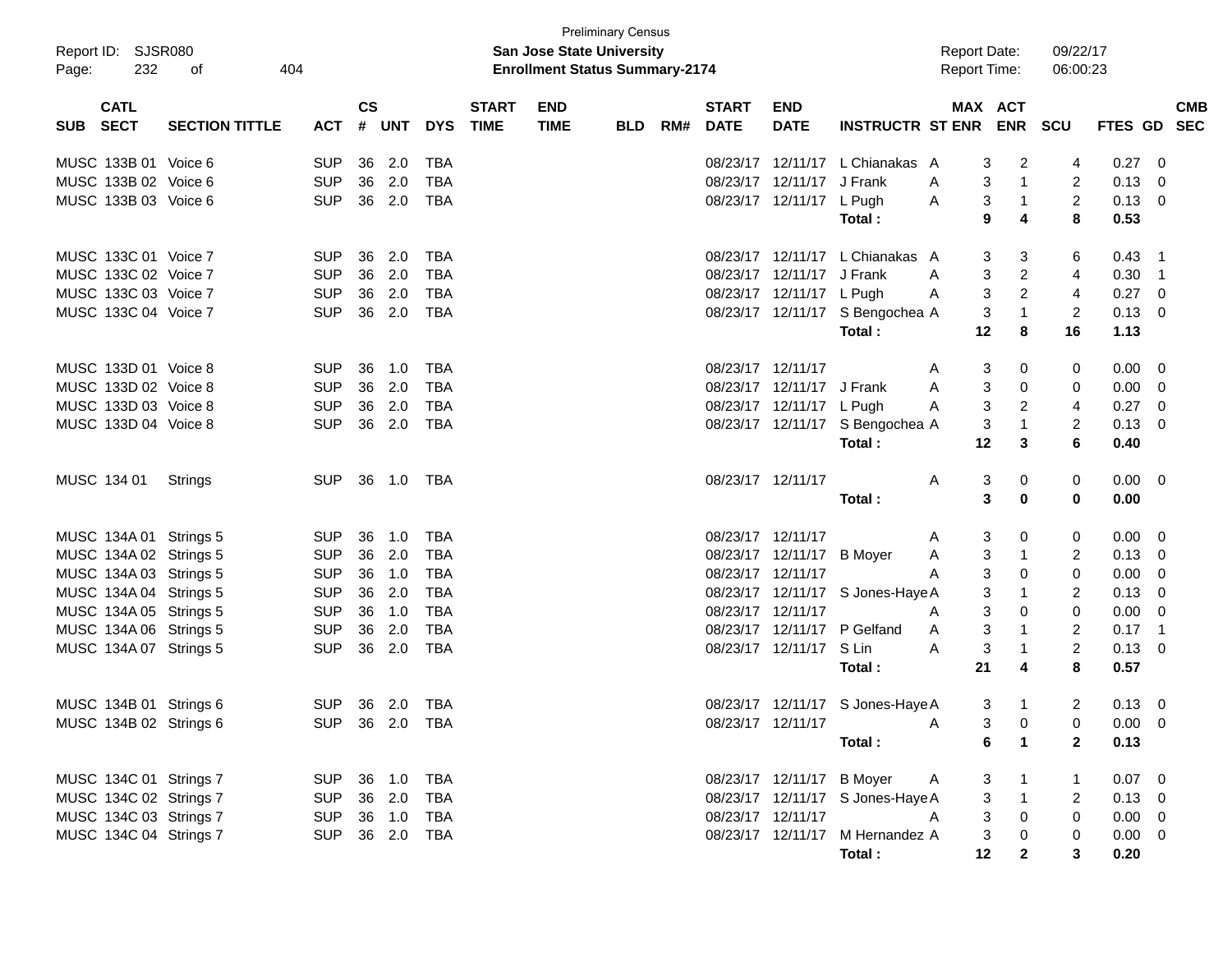| Report ID: SJSR080<br>233<br>Page: | 404<br>οf                       |            |               |            |            |              | San Jose State University<br><b>Enrollment Status Summary-2174</b> | <b>Preliminary Census</b> |     |                   |                            |                                  | <b>Report Date:</b><br><b>Report Time:</b> |                | 09/22/17<br>06:00:23 |                |                          |
|------------------------------------|---------------------------------|------------|---------------|------------|------------|--------------|--------------------------------------------------------------------|---------------------------|-----|-------------------|----------------------------|----------------------------------|--------------------------------------------|----------------|----------------------|----------------|--------------------------|
| <b>CATL</b>                        |                                 |            | $\mathsf{cs}$ |            |            | <b>START</b> | <b>END</b>                                                         |                           |     | <b>START</b>      | <b>END</b>                 |                                  |                                            | MAX ACT        |                      |                | <b>CMB</b>               |
| <b>SECT</b><br>SUB                 | <b>SECTION TITTLE</b>           | <b>ACT</b> | #             | <b>UNT</b> | <b>DYS</b> | <b>TIME</b>  | <b>TIME</b>                                                        | <b>BLD</b>                | RM# | <b>DATE</b>       | <b>DATE</b>                | <b>INSTRUCTR ST ENR ENR</b>      |                                            |                | <b>SCU</b>           |                | FTES GD SEC              |
| MUSC 134D 01 Strings 8             |                                 | <b>SUP</b> | 36            | 2.0        | <b>TBA</b> |              |                                                                    |                           |     |                   | 08/23/17 12/11/17          |                                  | 3<br>A                                     | 0              | 0                    | 0.00           | $\overline{0}$           |
| MUSC 134D 02 Strings 8             |                                 | <b>SUP</b> |               | 36 2.0     | <b>TBA</b> |              |                                                                    |                           |     | 08/23/17 12/11/17 |                            |                                  | 3<br>A                                     | 0              | 0                    | 0.00           | 0                        |
|                                    |                                 |            |               |            |            |              |                                                                    |                           |     |                   |                            | Total :                          | 6                                          | 0              | 0                    | 0.00           |                          |
| MUSC 135 01                        | Woodwinds                       | <b>SUP</b> | 36            | 1.0        | TBA        |              |                                                                    |                           |     |                   | 08/23/17 12/11/17          |                                  | 3<br>A                                     | 0              | 0                    | 0.00           | $\overline{0}$           |
| MUSC 135 02                        | Woodwinds                       | <b>SUP</b> |               | 36 2.0     | TBA        |              |                                                                    |                           |     | 08/23/17 12/11/17 |                            |                                  | 3<br>A                                     | 0              | 0                    | 0.00           | $\overline{0}$           |
|                                    |                                 |            |               |            |            |              |                                                                    |                           |     |                   |                            | Total :                          | 6                                          | $\bf{0}$       | 0                    | 0.00           |                          |
| MUSC 135A 01                       | Woodwinds 5                     | <b>SUP</b> | 36            | 1.0        | <b>TBA</b> |              |                                                                    |                           |     |                   | 08/23/17 12/11/17          | M Hernandez A                    | 3                                          | 3              | 3                    | 0.20           | 0                        |
| MUSC 135A 02 Woodwinds 5           |                                 | <b>SUP</b> | 36            | 2.0        | <b>TBA</b> |              |                                                                    |                           |     | 08/23/17          | 12/11/17                   | J Averett                        | 3<br>A                                     | 3              | 6                    | 0.40           | 0                        |
| MUSC 135A 03 Woodwinds 5           |                                 | <b>SUP</b> | 36            | 2.0        | <b>TBA</b> |              |                                                                    |                           |     |                   | 08/23/17 12/11/17 Y Chou   |                                  | 3<br>A                                     | 0              | 0                    | 0.00           | $\mathbf 0$              |
| MUSC 135A 04 Woodwinds 5           |                                 | <b>SUP</b> | 36            | 2.0        | <b>TBA</b> |              |                                                                    |                           |     |                   | 08/23/17 12/11/17          | M Hernandez A                    | 3                                          | $\mathbf{1}$   | 2                    | 0.13           | $\overline{0}$           |
|                                    |                                 |            |               |            |            |              |                                                                    |                           |     |                   |                            | Total:                           | 12                                         | $\overline{7}$ | 11                   | 0.73           |                          |
| MUSC 135B 01 Woodwinds 6           |                                 | <b>SUP</b> | 36            | 2.0        | <b>TBA</b> |              |                                                                    |                           |     |                   | 08/23/17 12/11/17          |                                  | 3<br>Α                                     | 0              | 0                    | 0.00           | 0                        |
| MUSC 135B 02 Woodwinds 6           |                                 | <b>SUP</b> | 36            | 2.0        | <b>TBA</b> |              |                                                                    |                           |     |                   | 08/23/17 12/11/17 C Payne  |                                  | 3<br>A                                     | 1              | 2                    | 0.13           | $\overline{0}$           |
| MUSC 135B 03 Woodwinds 6           |                                 | <b>SUP</b> | 36            | 2.0        | TBA        |              |                                                                    |                           |     |                   | 08/23/17 12/11/17          | J Averett                        | 3<br>A                                     | 0              | 0                    | 0.00           | $\overline{0}$           |
|                                    |                                 |            |               |            |            |              |                                                                    |                           |     |                   |                            | Total:                           | 9                                          | 1              | $\mathbf{2}$         | 0.13           |                          |
| MUSC 135C 01 Woodwinds 7           |                                 | <b>SUP</b> | 36            | 2.0        | <b>TBA</b> |              |                                                                    |                           |     |                   | 08/23/17 12/11/17          | J Averett                        | 3<br>A                                     | 1              | 2                    | 0.13           | 0                        |
| MUSC 135C 02 Woodwinds 7           |                                 | <b>SUP</b> | 36            | 2.0        | <b>TBA</b> |              |                                                                    |                           |     |                   | 08/23/17 12/11/17          | M Hernandez A                    | 3                                          | 2              | 4                    | 0.27           | $\overline{0}$           |
| MUSC 135C 03 Woodwinds 7           |                                 | <b>SUP</b> |               | 36 2.0     | TBA        |              |                                                                    |                           |     |                   | 08/23/17 12/11/17          |                                  | 3<br>A                                     | 0              | 0                    | 0.00           | $\overline{0}$           |
|                                    |                                 |            |               |            |            |              |                                                                    |                           |     |                   |                            | Total:                           | 9                                          | 3              | 6                    | 0.40           |                          |
| MUSC 135D 01 Woodwinds 8           |                                 | <b>SUP</b> | 36            | 2.0        | TBA        |              |                                                                    |                           |     | 08/23/17 12/11/17 |                            |                                  | 3<br>A                                     | 0              | 0                    | 0.00           | 0                        |
| MUSC 135D 02 Woodwinds 8           |                                 | <b>SUP</b> |               | 36 2.0     | TBA        |              |                                                                    |                           |     | 08/23/17 12/11/17 |                            |                                  | 3<br>A                                     | 0              | 0                    | 0.00           | $\overline{0}$           |
|                                    |                                 |            |               |            |            |              |                                                                    |                           |     |                   |                            | Total:                           | 6                                          | 0              | 0                    | 0.00           |                          |
| MUSC 136 02                        | <b>Brass</b>                    | <b>SUP</b> |               | 36 2.0     | TBA        |              |                                                                    |                           |     |                   | 08/23/17 12/11/17          |                                  | 3<br>Α                                     | 0              | 0                    | 0.00           | 0                        |
|                                    |                                 |            |               |            |            |              |                                                                    |                           |     |                   |                            | Total :                          | 3                                          | 0              | 0                    | 0.00           |                          |
|                                    |                                 |            |               |            |            |              |                                                                    |                           |     |                   |                            |                                  |                                            |                |                      |                |                          |
|                                    | MUSC 136A 01 Vocal-Instr Improv | <b>SUP</b> |               | 36 1.0     | TBA        |              |                                                                    |                           |     |                   | 08/23/17 12/11/17 T Hornig |                                  | A<br>3                                     | 0              | 0                    | 0.00           | $\overline{\phantom{0}}$ |
|                                    | MUSC 136A 02 Vocal-Instr Improv | <b>SUP</b> |               | 36 1.0     | TBA        |              |                                                                    |                           |     |                   | 08/23/17 12/11/17          |                                  | 3<br>Α                                     | 0              | 0                    | $0.00 \t 0$    |                          |
|                                    |                                 |            |               |            |            |              |                                                                    |                           |     |                   |                            | Total:                           | 6                                          | 0              | $\bf{0}$             | 0.00           |                          |
| MUSC 136B 01 Brass 5               |                                 | <b>SUP</b> |               | 36 1.0     | TBA        |              |                                                                    |                           |     |                   |                            | 08/23/17 12/11/17 C Smith Fran A | 3                                          | 1              | 1                    | $0.07 \quad 0$ |                          |
| MUSC 136B 02 Brass 5               |                                 | <b>SUP</b> |               | 36 2.0     | TBA        |              |                                                                    |                           |     |                   |                            | 08/23/17 12/11/17 J Freeman      | 3<br>A                                     | $\overline{1}$ | 2                    | $0.13 \ 0$     |                          |
| MUSC 136B 03 Brass 5               |                                 | <b>SUP</b> |               | 36 1.0     | TBA        |              |                                                                    |                           |     |                   | 08/23/17 12/11/17 T Hornig |                                  | $\mathbf{3}$<br>A                          | $\overline{2}$ | $\overline{2}$       | $0.13 \ 0$     |                          |
| MUSC 136B 04 Brass 5               |                                 | <b>SUP</b> |               | 36 2.0 TBA |            |              |                                                                    |                           |     |                   | 08/23/17 12/11/17 T Hornig |                                  | 3<br>A                                     | 0              | 0                    | $0.00 \t 0$    |                          |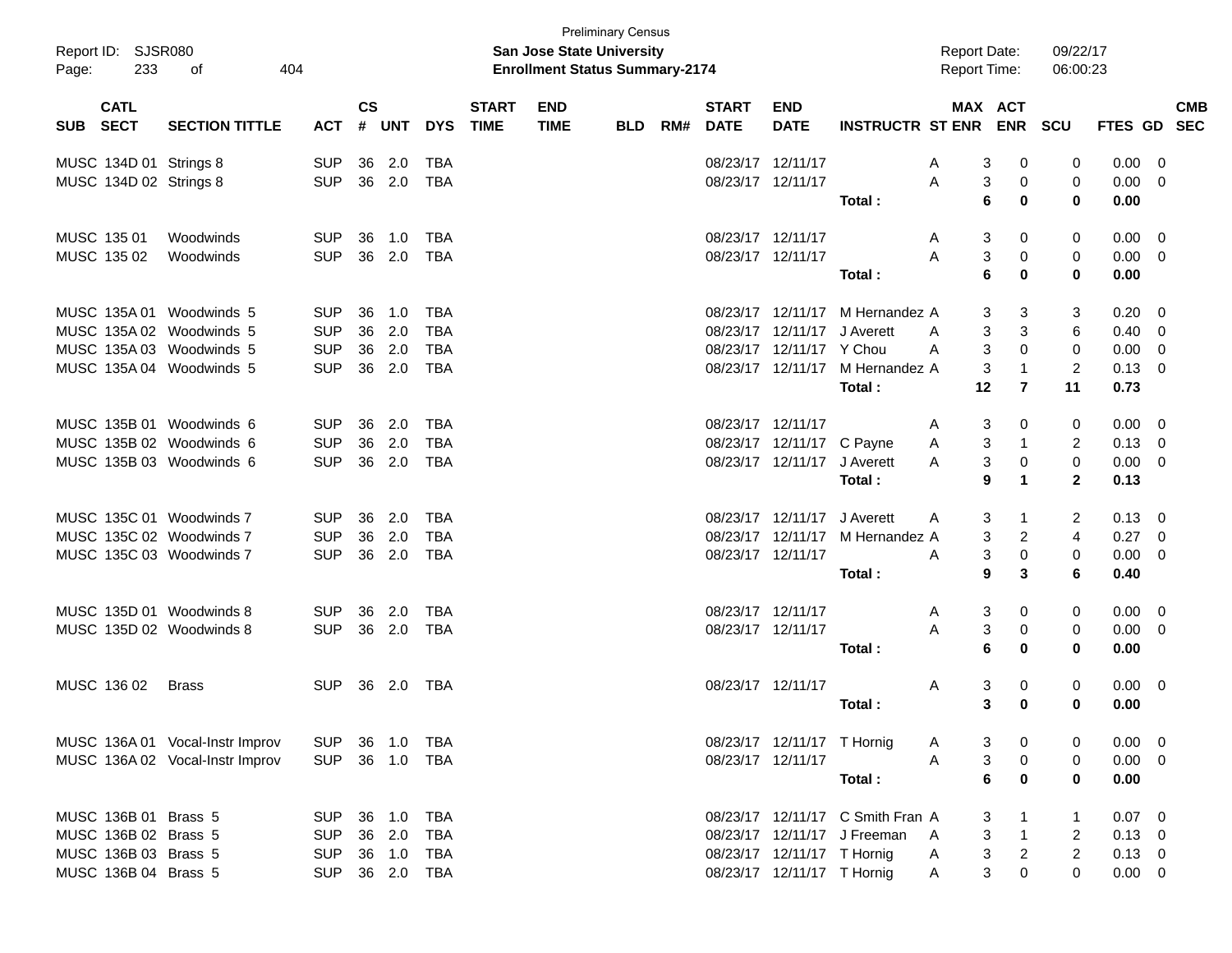| Page:      | Report ID: SJSR080<br>234  | 404<br>оf                                       |                |               |        |            |                             | <b>Preliminary Census</b><br><b>San Jose State University</b><br><b>Enrollment Status Summary-2174</b> |            |                          |                            |                             | <b>Report Date:</b><br><b>Report Time:</b> |                         |                | 09/22/17<br>06:00:23 |                |                          |                          |
|------------|----------------------------|-------------------------------------------------|----------------|---------------|--------|------------|-----------------------------|--------------------------------------------------------------------------------------------------------|------------|--------------------------|----------------------------|-----------------------------|--------------------------------------------|-------------------------|----------------|----------------------|----------------|--------------------------|--------------------------|
| <b>SUB</b> | <b>CATL</b><br><b>SECT</b> | <b>SECTION TITTLE</b>                           | <b>ACT</b>     | $\mathsf{cs}$ | # UNT  | <b>DYS</b> | <b>START</b><br><b>TIME</b> | <b>END</b><br><b>TIME</b>                                                                              | <b>BLD</b> | <b>START</b><br>RM# DATE | <b>END</b><br><b>DATE</b>  | INSTRUCTR ST ENR ENR SCU    |                                            |                         | MAX ACT        |                      | <b>FTES GD</b> |                          | <b>CMB</b><br><b>SEC</b> |
|            |                            |                                                 |                |               |        |            |                             |                                                                                                        |            |                          |                            | Total:                      |                                            | 12                      | 4              | 5                    | 0.33           |                          |                          |
|            | MUSC 136C 01 Brass 6       |                                                 | <b>SUP</b>     | 36            | 2.0    | TBA        |                             |                                                                                                        |            |                          | 08/23/17 12/11/17          | J Freeman                   | A                                          | 3                       | 0              | 0                    | $0.00 \ 0$     |                          |                          |
|            | MUSC 136C 02 Brass 6       |                                                 | <b>SUP</b>     | 36            | 2.0    | <b>TBA</b> |                             |                                                                                                        |            |                          | 08/23/17 12/11/17 T Hornig |                             | Α                                          | 3                       | 0              | 0                    | $0.00 \t 0$    |                          |                          |
|            |                            |                                                 |                |               |        |            |                             |                                                                                                        |            |                          |                            | Total:                      |                                            | 6                       | 0              | 0                    | 0.00           |                          |                          |
|            | MUSC 136D 01 Brass 7       |                                                 | SUP.           | 36            | 2.0    | <b>TBA</b> |                             |                                                                                                        |            |                          |                            | 08/23/17 12/11/17 J Freeman | A                                          | 3                       | 3              | 6                    | $0.40 \quad 0$ |                          |                          |
|            | MUSC 136D 02 Brass 7       |                                                 | <b>SUP</b>     | 36            | 2.0    | <b>TBA</b> |                             |                                                                                                        |            |                          | 08/23/17 12/11/17 F Byram  |                             | Α                                          | 3                       | $\mathbf{1}$   | 2                    | $0.13 \ 0$     |                          |                          |
|            | MUSC 136D 03 Brass 7       |                                                 | <b>SUP</b>     | 36            | 1.0    | <b>TBA</b> |                             |                                                                                                        |            | 08/23/17 12/11/17        |                            |                             | Α                                          | 3                       | 0              | $\mathbf 0$          | 0.00           | $\overline{\phantom{0}}$ |                          |
|            | MUSC 136D 04 Brass 7       |                                                 | <b>SUP</b>     | 36            | 2.0    | <b>TBA</b> |                             |                                                                                                        |            | 08/23/17 12/11/17        |                            |                             | Α                                          | 3                       | 0              | 0                    | $0.00 \ 0$     |                          |                          |
|            |                            |                                                 |                |               |        |            |                             |                                                                                                        |            |                          |                            | Total:                      |                                            | 12                      | 4              | 8                    | 0.53           |                          |                          |
|            | MUSC 136E 01 Brass 8       |                                                 | SUP.           | 36            | 2.0    | <b>TBA</b> |                             |                                                                                                        |            | 08/23/17 12/11/17        |                            |                             | A                                          | 3                       | 0              | 0                    | $0.00 \ 0$     |                          |                          |
|            | MUSC 136E 02 Brass 8       |                                                 | <b>SUP</b>     | 36            | 2.0    | <b>TBA</b> |                             |                                                                                                        |            | 08/23/17 12/11/17        |                            |                             | Α                                          | 3                       | 0              | 0                    | $0.00 \t 0$    |                          |                          |
|            | MUSC 136E 03 Brass 8       |                                                 | <b>SUP</b>     | 36            | 2.0    | <b>TBA</b> |                             |                                                                                                        |            | 08/23/17 12/11/17        |                            |                             | А                                          | 3                       | 0              | 0                    | $0.00 \t 0$    |                          |                          |
|            |                            |                                                 |                |               |        |            |                             |                                                                                                        |            |                          |                            | Total:                      |                                            | 9                       | $\bf{0}$       | 0                    | 0.00           |                          |                          |
|            |                            | MUSC 137A 01 Percussion 5                       | <b>SUP</b>     | 36            | 1.0    | TBA        |                             |                                                                                                        |            | 08/23/17 12/11/17        |                            |                             | Α                                          | 3                       | 0              | 0                    | $0.00 \ 0$     |                          |                          |
|            |                            | MUSC 137A 02 Percussion 5                       | <b>SUP</b>     |               | 36 2.0 | <b>TBA</b> |                             |                                                                                                        |            |                          |                            | 08/23/17 12/11/17 G Lemmon  | A                                          | 8                       | $\overline{c}$ | 4                    | $0.27$ 0       |                          |                          |
|            |                            |                                                 |                |               |        |            |                             |                                                                                                        |            |                          |                            | Total:                      |                                            | 11                      | $\mathbf{2}$   | 4                    | 0.27           |                          |                          |
|            |                            | MUSC 137B 01 Percussion 6                       | <b>SUP</b>     |               | 36 2.0 | TBA        |                             |                                                                                                        |            |                          | 08/23/17 12/11/17          | G Lemmon                    | A                                          | 3                       | $\overline{2}$ | 4                    | $0.27$ 0       |                          |                          |
|            |                            |                                                 |                |               |        |            |                             |                                                                                                        |            |                          |                            | Total:                      |                                            | 3                       | $\mathbf{2}$   | 4                    | 0.27           |                          |                          |
|            |                            | MUSC 137C 01 Percussion 7                       | <b>SUP</b>     | 36            | 1.0    | TBA        |                             |                                                                                                        |            | 08/23/17 12/11/17        |                            |                             | Α                                          | 3                       | 0              | 0                    | $0.00 \t 0$    |                          |                          |
|            |                            | MUSC 137C 02 Percussion 7                       | <b>SUP</b>     | 36            | 2.0    | <b>TBA</b> |                             |                                                                                                        |            |                          | 08/23/17 12/11/17          | G Lemmon                    | A                                          | 3                       | 1              | 2                    | $0.13 \ 0$     |                          |                          |
|            |                            |                                                 |                |               |        |            |                             |                                                                                                        |            |                          |                            | Total:                      |                                            | 6                       | $\mathbf 1$    | $\mathbf{2}$         | 0.13           |                          |                          |
|            |                            | MUSC 137D 01 Percussion 8                       | <b>SUP</b>     | 36            | 1.0    | <b>TBA</b> |                             |                                                                                                        |            | 08/23/17 12/11/17        |                            |                             | Α                                          | 3                       | 0              | 0                    | $0.00 \ 0$     |                          |                          |
|            |                            | MUSC 137D 02 Percussion 8                       | <b>SUP</b>     | 36            | 2.0    | <b>TBA</b> |                             |                                                                                                        |            |                          |                            | 08/23/17 12/11/17 G Lemmon  | A                                          | 3                       | 0              | 0                    | 0.00           | - 0                      |                          |
|            |                            |                                                 |                |               |        |            |                             |                                                                                                        |            |                          |                            | Total:                      |                                            | 6                       | $\bf{0}$       | 0                    | 0.00           |                          |                          |
|            |                            | MUSC 138A 01 Comp/Arr-Improv Mus SUP 36 1.0 TBA |                |               |        |            |                             |                                                                                                        |            |                          | 08/23/17 12/11/17          |                             | A                                          | 3                       | $\overline{0}$ | 0                    | $0.00 \t 0$    |                          |                          |
|            |                            |                                                 |                |               |        |            |                             |                                                                                                        |            |                          |                            | Total:                      |                                            | $\overline{\mathbf{3}}$ | $\pmb{0}$      | $\mathbf 0$          | 0.00           |                          |                          |
|            |                            | MUSC 138B 01 Composition 5                      | SUP 36 2.0 TBA |               |        |            |                             |                                                                                                        |            |                          | 08/23/17 12/11/17 B Belet  |                             | A                                          | 3                       | $\mathbf{1}$   | 2                    | $0.13 \ 0$     |                          |                          |
|            |                            | MUSC 138B 02 Composition 5                      | SUP 36 2.0 TBA |               |        |            |                             |                                                                                                        |            |                          |                            | 08/23/17 12/11/17 P Furman  | $\mathsf{A}$                               | $\mathbf{3}$            | $\overline{a}$ | 4                    | $0.27$ 0       |                          |                          |
|            |                            |                                                 |                |               |        |            |                             |                                                                                                        |            |                          |                            | Total:                      |                                            | $6\phantom{a}$          | $\mathbf 3$    | 6                    | 0.40           |                          |                          |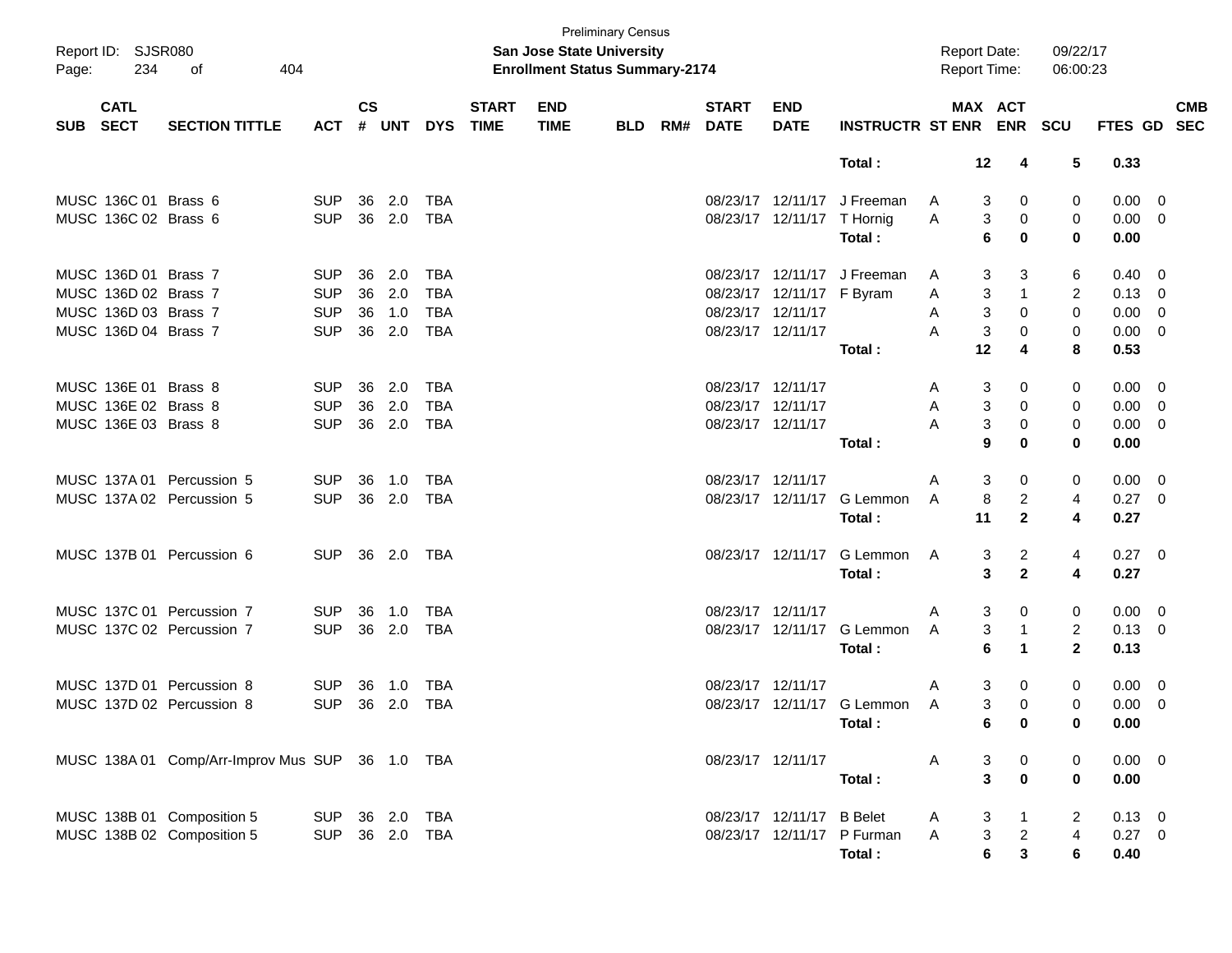| Report ID:<br>Page: | SJSR080<br>235             | 404<br>оf                    |            |                    |            |            |                             | <b>San Jose State University</b><br><b>Enrollment Status Summary-2174</b> | <b>Preliminary Census</b> |     |                             |                             |                              | <b>Report Date:</b><br><b>Report Time:</b> |                |                          | 09/22/17<br>06:00:23    |         |                          |  |
|---------------------|----------------------------|------------------------------|------------|--------------------|------------|------------|-----------------------------|---------------------------------------------------------------------------|---------------------------|-----|-----------------------------|-----------------------------|------------------------------|--------------------------------------------|----------------|--------------------------|-------------------------|---------|--------------------------|--|
| <b>SUB</b>          | <b>CATL</b><br><b>SECT</b> | <b>SECTION TITTLE</b>        | <b>ACT</b> | $\mathsf{cs}$<br># | <b>UNT</b> | <b>DYS</b> | <b>START</b><br><b>TIME</b> | <b>END</b><br><b>TIME</b>                                                 | <b>BLD</b>                | RM# | <b>START</b><br><b>DATE</b> | <b>END</b><br><b>DATE</b>   | <b>INSTRUCTR ST ENR</b>      | MAX                                        |                | <b>ACT</b><br><b>ENR</b> | <b>SCU</b>              | FTES GD | <b>CMB</b><br><b>SEC</b> |  |
|                     |                            | MUSC 138C 01 Composition 6   | <b>SUP</b> | 36                 | 2.0        | <b>TBA</b> |                             |                                                                           |                           |     | 08/23/17                    | 12/11/17                    | <b>B</b> Belet               | A                                          | 3              | 2                        | 4                       | 0.27    | 0                        |  |
|                     |                            | MUSC 138C 02 Composition 6   | <b>SUP</b> | 36                 | 2.0        | TBA        |                             |                                                                           |                           |     | 08/23/17                    | 12/11/17                    | P Furman                     | A                                          | 3              | 1                        | $\overline{c}$          | 0.13    | 0                        |  |
|                     |                            |                              |            |                    |            |            |                             |                                                                           |                           |     |                             |                             | Total:                       |                                            | 6              | 3                        | 6                       | 0.40    |                          |  |
|                     |                            | MUSC 138D 01 Composition 7   | <b>SUP</b> | 36                 | 2.0        | <b>TBA</b> |                             |                                                                           |                           |     | 08/23/17                    | 12/11/17                    | <b>B</b> Belet               | A                                          | 3              | 1                        | $\overline{2}$          | 0.13    | 0                        |  |
|                     |                            | MUSC 138D 02 Composition 7   | <b>SUP</b> | 36                 | 2.0        | TBA        |                             |                                                                           |                           |     |                             | 08/23/17 12/11/17           | P Furman                     | A                                          | 3              | 0                        | 0                       | 0.00    | 0                        |  |
|                     |                            |                              |            |                    |            |            |                             |                                                                           |                           |     |                             |                             | Total:                       |                                            | 6              | 1                        | $\overline{2}$          | 0.13    |                          |  |
|                     |                            | MUSC 138E 01 Composition 8   | <b>SUP</b> | 36                 | 2.0        | TBA        |                             |                                                                           |                           |     |                             | 08/23/17 12/11/17           | <b>B</b> Belet               | A                                          | 3              | 1                        | $\overline{2}$          | 0.13    | 0                        |  |
|                     |                            |                              |            |                    |            |            |                             |                                                                           |                           |     |                             |                             | Total:                       |                                            | 3              | 1                        | $\mathbf{2}$            | 0.13    |                          |  |
|                     | MUSC 139A 01               | ImprovCompArr 5              | <b>SUP</b> | 36                 | 2.0        | <b>TBA</b> |                             |                                                                           |                           |     | 08/23/17                    | 12/11/17                    | J Lewis                      | A                                          | 3              | 1                        | $\overline{c}$          | 0.13    | 0                        |  |
|                     |                            | MUSC 139A 02 ImprovCompArr 5 | <b>SUP</b> | 36                 | 2.0        | <b>TBA</b> |                             |                                                                           |                           |     | 08/23/17                    | 12/11/17                    | D Behroozi                   | A                                          | 3              | 1                        | $\overline{2}$          | 0.13    | 0                        |  |
|                     |                            | MUSC 139A 03 ImprovCompArr 5 | <b>SUP</b> | 36                 | 2.0        | <b>TBA</b> |                             |                                                                           |                           |     | 08/23/17                    | 12/11/17                    | J Lewis                      | A                                          | 3              | 4                        | 8                       | 0.53    | 0                        |  |
|                     |                            | MUSC 139A 04 ImprovCompArr 5 | <b>SUP</b> | 36                 | 2.0        | <b>TBA</b> |                             |                                                                           |                           |     | 08/23/17                    | 12/11/17                    | K Geisick                    | A                                          | 5              | 1                        | 2                       | 0.13    | 0                        |  |
|                     |                            | MUSC 139A 05 ImprovCompArr 5 | <b>SUP</b> | 36                 | 2.0        | <b>TBA</b> |                             |                                                                           |                           |     | 08/23/17                    | 12/11/17                    | R Vandivier                  | A                                          | 3              | 2                        | 4                       | 0.27    | 0                        |  |
|                     |                            | MUSC 139A 06 ImprovCompArr 5 | <b>SUP</b> | 36                 | 1.0        | <b>TBA</b> |                             |                                                                           |                           |     | 08/23/17                    | 12/11/17                    | D Robbins                    | A                                          | $\overline{2}$ | 1                        | $\mathbf{1}$            | 0.07    | 0                        |  |
|                     |                            | MUSC 139A 07 ImprovCompArr 5 | <b>SUP</b> | 36                 | 2.0        | <b>TBA</b> |                             |                                                                           |                           |     |                             | 08/23/17 12/11/17           | A Lington                    | A                                          | 3              | 1                        | 2                       | 0.13    | 0                        |  |
|                     |                            |                              |            |                    |            |            |                             |                                                                           |                           |     |                             |                             | Total:                       |                                            | 22             | 11                       | 21                      | 1.40    |                          |  |
|                     |                            | MUSC 139B 03 ImprovCompArr 6 | <b>SUP</b> | 36                 | 2.0        | <b>TBA</b> |                             |                                                                           |                           |     | 08/23/17                    | 12/11/17                    | D Robbins                    | A                                          | 3              | 0                        | 0                       | 0.00    | 0                        |  |
|                     |                            | MUSC 139B 04 ImprovCompArr 6 | <b>SUP</b> | 36                 | 2.0        | <b>TBA</b> |                             |                                                                           |                           |     | 08/23/17                    | 12/11/17                    | R Vandivier                  | A                                          | 3              | 2                        | 4                       | 0.27    | 0                        |  |
|                     |                            | MUSC 139B 06 ImprovCompArr 6 | <b>SUP</b> | 36                 | 2.0        | <b>TBA</b> |                             |                                                                           |                           |     | 08/23/17                    | 12/11/17                    |                              | Α                                          | 3              | 0                        | 0                       | 0.00    | 0                        |  |
|                     |                            | MUSC 139B 07 ImprovCompArr 6 | <b>SUP</b> | 36                 | 2.0        | <b>TBA</b> |                             |                                                                           |                           |     |                             | 08/23/17 12/11/17           | A Lington                    | A                                          | 3              | 1                        | $\overline{\mathbf{c}}$ | 0.17    | $\mathbf 1$              |  |
|                     |                            |                              |            |                    |            |            |                             |                                                                           |                           |     |                             |                             | Total:                       |                                            | 12             | 3                        | 6                       | 0.43    |                          |  |
|                     |                            | MUSC 139C 01 ImprovCompArr 7 | <b>SUP</b> | 36                 | 2.0        | <b>TBA</b> |                             |                                                                           |                           |     | 08/23/17                    | 12/11/17                    | J Lewis                      | A                                          | 3              | 3                        | 6                       | 0.43    | $\mathbf 1$              |  |
|                     |                            | MUSC 139C 02 ImprovCompArr 7 | <b>SUP</b> | 36                 | 2.0        | <b>TBA</b> |                             |                                                                           |                           |     | 08/23/17                    | 12/11/17                    | R Vandivier                  | A                                          | 3              | 1                        | $\overline{\mathbf{c}}$ | 0.13    | 0                        |  |
|                     |                            | MUSC 139C 03 ImprovCompArr 7 | <b>SUP</b> | 36                 | 2.0        | <b>TBA</b> |                             |                                                                           |                           |     | 08/23/17                    | 12/11/17                    | K Geisick                    | A                                          | 3              | 1                        | 2                       | 0.13    | 0                        |  |
|                     |                            | MUSC 139C 04 ImprovCompArr 7 | <b>SUP</b> | 36                 | 2.0        | <b>TBA</b> |                             |                                                                           |                           |     | 08/23/17                    | 12/11/17                    | J Lewis                      | A                                          | 3              | 0                        | $\mathbf 0$             | 0.00    | 0                        |  |
|                     |                            |                              |            |                    |            |            |                             |                                                                           |                           |     |                             |                             | Total:                       |                                            | 12             | 5                        | 10                      | 0.70    |                          |  |
|                     |                            | MUSC 139D 01 ImprovCompArr 8 | <b>SUP</b> | 36                 | 2.0        | <b>TBA</b> |                             |                                                                           |                           |     |                             |                             | 08/23/17 12/11/17 D Behroozi | A                                          | 3              |                          | 2                       | 0.13    | $\overline{\mathbf{0}}$  |  |
|                     |                            | MUSC 139D 03 ImprovCompArr 8 | <b>SUP</b> | 36                 | 2.0        | <b>TBA</b> |                             |                                                                           |                           |     |                             | 08/23/17 12/11/17 A Lington |                              | A                                          | 3              | $\mathbf{1}$             | $\overline{2}$          | 0.13    | 0                        |  |
|                     |                            | MUSC 139D 05 ImprovCompArr 8 | <b>SUP</b> |                    | 36 2.0     | <b>TBA</b> |                             |                                                                           |                           |     | 08/23/17 12/11/17           |                             |                              | A                                          | 3              | 0                        | 0                       | 0.00    | 0                        |  |
|                     |                            | MUSC 139D 07 ImprovCompArr 8 | <b>SUP</b> | 36                 | 2.0        | <b>TBA</b> |                             |                                                                           |                           |     |                             | 08/23/17 12/11/17 J Lewis   |                              | Α                                          | 3              | $\mathbf{1}$             | 2                       | 0.13    | 0                        |  |
|                     |                            | MUSC 139D 11 ImprovCompArr 8 | <b>SUP</b> | 36                 | 2.0        | <b>TBA</b> |                             |                                                                           |                           |     |                             | 08/23/17 12/11/17           | D Robbins                    | A                                          | 3              | 1                        | $\overline{c}$          | 0.13    | 0                        |  |
|                     |                            |                              |            |                    |            |            |                             |                                                                           |                           |     |                             |                             | Total:                       |                                            | 15             | 4                        | 8                       | 0.53    |                          |  |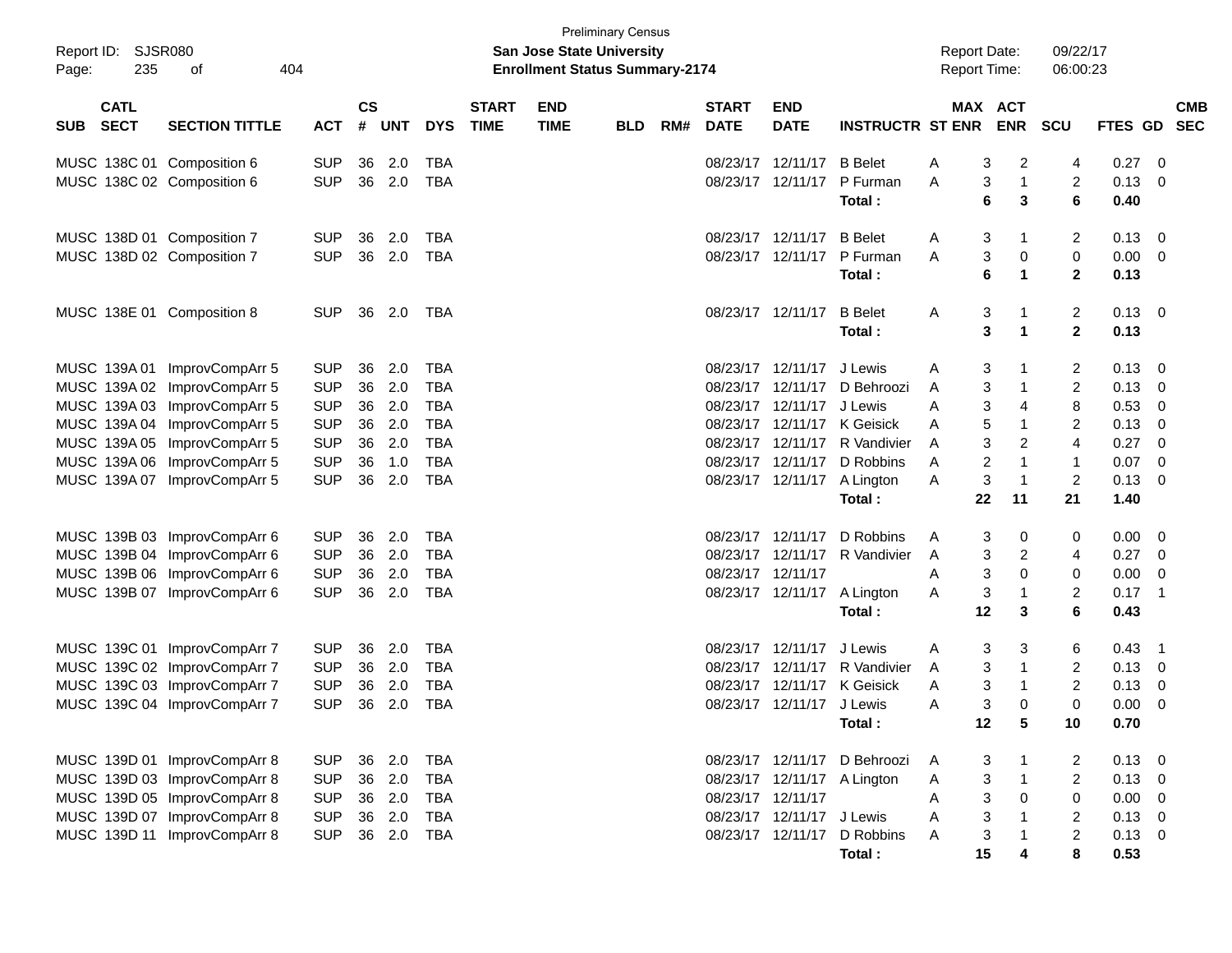| Report ID:<br>236<br>Page:               | SJSR080<br>404<br>οf                                                                                                       |                                               |                                   |                          |                                      |                             | <b>Preliminary Census</b><br>San Jose State University<br><b>Enrollment Status Summary-2174</b> |                              |            |                             |                                                                                  |                                                                   | <b>Report Date:</b><br><b>Report Time:</b> |                                                          | 09/22/17<br>06:00:23       |                                                  |                          |                          |
|------------------------------------------|----------------------------------------------------------------------------------------------------------------------------|-----------------------------------------------|-----------------------------------|--------------------------|--------------------------------------|-----------------------------|-------------------------------------------------------------------------------------------------|------------------------------|------------|-----------------------------|----------------------------------------------------------------------------------|-------------------------------------------------------------------|--------------------------------------------|----------------------------------------------------------|----------------------------|--------------------------------------------------|--------------------------|--------------------------|
| <b>CATL</b><br><b>SECT</b><br><b>SUB</b> | <b>SECTION TITTLE</b>                                                                                                      | <b>ACT</b>                                    | $\mathsf{cs}$<br>#                | <b>UNT</b>               | <b>DYS</b>                           | <b>START</b><br><b>TIME</b> | <b>END</b><br><b>TIME</b>                                                                       | <b>BLD</b>                   | RM#        | <b>START</b><br><b>DATE</b> | <b>END</b><br><b>DATE</b>                                                        | <b>INSTRUCTR ST ENR</b>                                           |                                            | MAX ACT<br><b>ENR</b>                                    | <b>SCU</b>                 | FTES GD                                          |                          | <b>CMB</b><br><b>SEC</b> |
| MUSC 144 01<br>MUSC 144 02               | REP:Solo Lit Perf Pr<br>REP:Solo Lit Perf Pr                                                                               | <b>ACT</b><br><b>ACT</b>                      | 09                                | 1.0<br>09 1.0            | M<br>W                               |                             | 03:30 PM 05:20 PM<br>03:30 PM 05:20 PM                                                          | <b>MUS</b><br><b>MUS</b>     | 176<br>211 |                             | 08/23/17 12/11/17<br>08/23/17 12/11/17                                           | G Mok<br>J Frank<br>Total :                                       | Α<br>Α                                     | 20<br>9<br>20<br>14<br>40<br>23                          | 9<br>14<br>23              | 0.674<br>0.98<br>1.65                            | -3                       |                          |
| MUSC 146A 01                             | Pedagogy Piano                                                                                                             | ACT                                           |                                   | 10 2.0                   | TR                                   |                             | 01:30 PM 02:20 PM                                                                               | MUS 210                      |            |                             | 08/23/17 12/11/17                                                                | G Mok<br>Total :                                                  | Α                                          | 20<br>6<br>20<br>6                                       | 12<br>12                   | $0.87$ 2<br>0.87                                 |                          |                          |
| MUSC 147A 01                             | <b>Begin Conducting</b><br>MUSC 147A 02 Begin Conducting<br>MUSC 147A 03 Begin Conducting<br>MUSC 147A 04 Begin Conducting | SEM<br><b>ACT</b><br><b>SEM</b><br><b>ACT</b> | 04<br>10<br>04<br>10 <sup>°</sup> | 2.0<br>0.0<br>2.0<br>0.0 | MW<br><b>TBA</b><br>MW<br><b>TBA</b> |                             | 12:00 PM 01:15 PM<br>12:00 PM 01:15 PM                                                          | <b>MUS</b><br><b>MUS 182</b> | - 150      |                             | 08/23/17 12/11/17<br>08/23/17 12/11/17<br>08/23/17 12/11/17<br>08/23/17 12/11/17 | D Vickerman A<br>D Vickerman A<br>J Benson<br>J Benson<br>Total : | A<br>A                                     | 20<br>20<br>20<br>20<br>20<br>18<br>20<br>18<br>80<br>76 | 20<br>20<br>18<br>18<br>76 | $2.70$ 1<br>$0.00$ 1<br>2.43<br>$0.00$ 1<br>5.13 | $\overline{\phantom{1}}$ |                          |
| MUSC 150A 01                             | <b>ENS: Concert Choir</b>                                                                                                  | <b>ACT</b>                                    | 09                                | 1.0                      | MW                                   |                             | 01:30 PM 03:20 PM                                                                               | <b>MUS 150</b>               |            |                             | 08/23/17 12/11/17                                                                | J Benson<br>Total :                                               | Α                                          | 80<br>35<br>80<br>35                                     | 35<br>35                   | $2.38$ 3<br>2.38                                 |                          |                          |
| MUSC 151 01<br>MUSC 151 02               | <b>ENS: UnivChorales</b><br><b>ENS: UnivChorales</b>                                                                       | <b>ACT</b><br><b>ACT</b>                      | 09                                | 1.0<br>09 1.0            | <b>TR</b><br>MW                      |                             | 03:30 PM 04:20 PM<br>03:30 PM 04:20 PM                                                          | <b>MUS</b><br><b>MUS</b>     | 182<br>182 |                             | 08/23/17 12/11/17<br>08/23/17 12/11/17                                           | M Millman<br>J Benson<br>Total :                                  | A<br>Α                                     | 20<br>6<br>20<br>$\overline{4}$<br>40<br>10              | 6<br>4<br>10               | $0.43$ 2<br>$0.28$ 1<br>0.72                     |                          |                          |
| MUSC 152 01                              | ENS: Opera Theater ACT                                                                                                     |                                               |                                   | 20 1.0 TR                |                                      |                             | 03:30 PM 05:20 PM                                                                               | <b>MUS 176</b>               |            |                             | 08/23/17 12/11/17                                                                | L Chianakas A<br>Total :                                          |                                            | 20<br>7<br>$\overline{7}$<br>20                          | 7<br>$\overline{7}$        | $0.47 \quad 0$<br>0.47                           |                          |                          |
| MUSC 153 01                              | ENS:UnivSymphOrchesACT 21 1.0 TR                                                                                           |                                               |                                   |                          |                                      |                             | 01:30 PM 03:20 PM                                                                               | <b>MUS 176</b>               |            |                             | 08/23/17 12/11/17                                                                | A Cohen<br>Total :                                                | Α                                          | 30<br>10<br>30<br>10                                     | 10<br>10                   | $0.67$ 0<br>0.67                                 |                          |                          |
| MUSC 154 01                              | ENS: Symphonic Band ACT 21 1.0 TR                                                                                          |                                               |                                   |                          |                                      |                             | 01:30 PM 03:20 PM                                                                               | <b>MUS 150</b>               |            |                             | 08/23/17 12/11/17                                                                | D Vickerman A<br>Total :                                          |                                            | 30<br>19<br>30<br>19                                     | 19<br>19                   | $1.27 \t 0$<br>1.27                              |                          |                          |
| MUSC 155 01                              | ENS: Wind Ensemble ACT                                                                                                     |                                               |                                   | 21 1.0                   | МW                                   |                             | 01:30 PM 03:20 PM                                                                               | <b>MUS 176</b>               |            |                             | 08/23/17 12/11/17                                                                | D Vickerman A<br>Total :                                          |                                            | 25<br>50<br>50<br>25                                     | 25<br>25                   | $1.67$ 0<br>1.67                                 |                          |                          |
| MUSC 156 01                              | ENS: Spartan March B ACT 21 2.0 MWF 03:45 PM 06:00 PM MUS 150 08/23/17 12/11/17 G Pierson                                  |                                               |                                   |                          |                                      |                             |                                                                                                 |                              |            |                             |                                                                                  | Total:                                                            | A<br>150<br>150                            | 40<br>40                                                 | 80<br>80                   | $5.33 \ 0$<br>5.33                               |                          |                          |
| MUSC 157 01                              | ENS: Jazz Orch                                                                                                             |                                               |                                   |                          |                                      |                             | ACT 20 1.0 TR 03:30 PM 05:20 PM MUS 150                                                         |                              |            |                             |                                                                                  | 08/23/17 12/11/17 A Lington<br>Total:                             | A                                          | 17<br>25<br>25<br>17                                     | 17<br>17                   | $1.17$ 2<br>1.17                                 |                          |                          |
| MUSC 159 01                              | ENS: Afro-Latin Jazz ACT 20 1.0 MW 01:30 PM 03:20 PM MUS 186 08/23/17 12/11/17 J Lewis                                     |                                               |                                   |                          |                                      |                             |                                                                                                 |                              |            |                             |                                                                                  |                                                                   | A                                          | 20<br>10                                                 | 10 <sup>°</sup>            | $0.67$ 0                                         |                          |                          |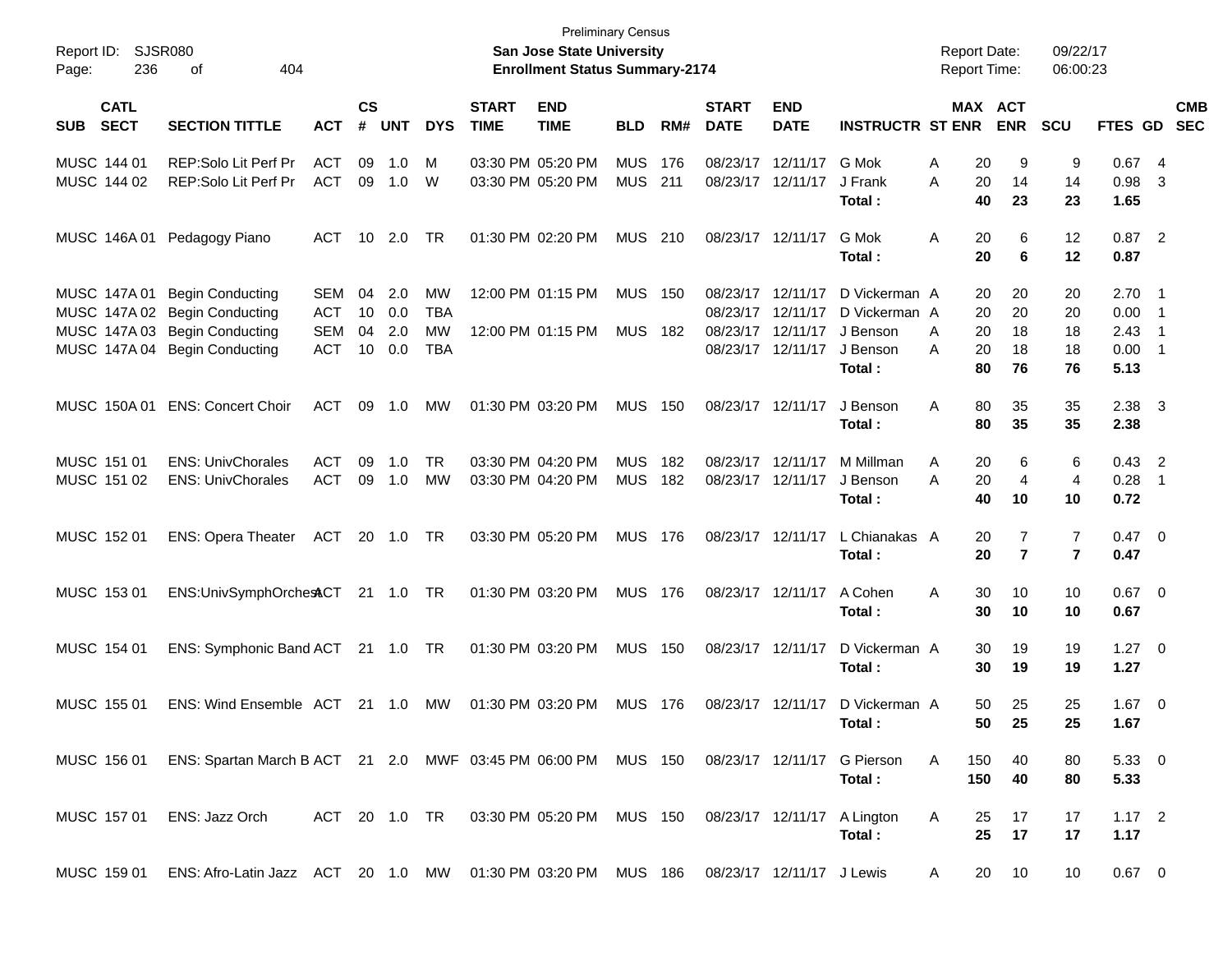| Report ID:<br>Page: | <b>SJSR080</b><br>237      | 404<br>оf                                      |            |                    |                |            |                             | <b>Preliminary Census</b><br><b>San Jose State University</b><br><b>Enrollment Status Summary-2174</b> |                |     |                             |                             |                                  | <b>Report Date:</b><br>Report Time: |                | 09/22/17<br>06:00:23 |                        |                           |
|---------------------|----------------------------|------------------------------------------------|------------|--------------------|----------------|------------|-----------------------------|--------------------------------------------------------------------------------------------------------|----------------|-----|-----------------------------|-----------------------------|----------------------------------|-------------------------------------|----------------|----------------------|------------------------|---------------------------|
| <b>SUB</b>          | <b>CATL</b><br><b>SECT</b> | <b>SECTION TITTLE</b>                          | ACT        | $\mathsf{cs}$<br># | <b>UNT</b>     | <b>DYS</b> | <b>START</b><br><b>TIME</b> | <b>END</b><br><b>TIME</b>                                                                              | <b>BLD</b>     | RM# | <b>START</b><br><b>DATE</b> | <b>END</b><br><b>DATE</b>   | <b>INSTRUCTR ST ENR</b>          | MAX ACT                             | <b>ENR</b>     | SCU                  |                        | <b>CMB</b><br>FTES GD SEC |
|                     |                            |                                                |            |                    |                |            |                             |                                                                                                        |                |     |                             |                             | Total:                           | 20                                  | 10             | 10                   | 0.67                   |                           |
|                     |                            | MUSC 160A 01 ENS: Choraliers                   | ACT        |                    | 21  1.0        | <b>TR</b>  |                             | 01:30 PM 03:20 PM                                                                                      | <b>MUS 182</b> |     |                             | 08/23/17 12/11/17           | J Benson<br>Total:               | A<br>30<br>30                       | 22<br>22       | 22<br>22             | $1.52 \quad 3$<br>1.52 |                           |
|                     |                            | MUSC 160C 01 EnsChamberMusic                   | <b>ACT</b> | 10                 | 1.0            | Т          |                             | 03:30 PM 05:20 PM                                                                                      | <b>MUS 211</b> |     |                             | 08/23/17 12/11/17           | G Mok                            | A<br>10                             | 2              | $\overline{2}$       | $0.13 \quad 0$         |                           |
|                     |                            | MUSC 160C 02 EnsChamberMusic                   | <b>ACT</b> |                    | 10 1.0         | <b>TBA</b> |                             |                                                                                                        |                |     |                             | 08/23/17 12/11/17           | S Jones-Haye A                   | 10                                  | 3              | 3                    | $0.20 \ 0$             |                           |
|                     |                            |                                                |            |                    |                |            |                             |                                                                                                        |                |     |                             |                             | Total:                           | 20                                  | 5              | 5                    | 0.33                   |                           |
|                     |                            | MUSC 160E 01 ENS: Jazz Singers                 | <b>ACT</b> |                    | 10 1.0 F       |            |                             | 10:30 AM 12:00 PM                                                                                      | MUS 250        |     | 08/23/17 12/11/17           |                             |                                  | 15<br>Α                             | 4              | 4                    | $0.27$ 0               |                           |
|                     |                            |                                                |            |                    |                |            |                             |                                                                                                        |                |     |                             |                             | Total:                           | 15                                  | 4              | 4                    | 0.27                   |                           |
|                     |                            | MUSC 160F 01 ENS: Small Jazz Ense ACT          |            | 10 1.0             |                | TBA        |                             |                                                                                                        |                |     |                             | 08/23/17 12/11/17           | J Lewis                          | 10<br>A                             |                | 7                    | $0.47 \quad 0$         |                           |
|                     |                            | MUSC 160F 02 ENS: Small Jazz Ense ACT          |            | $10 \quad 1.0$     |                | <b>TBA</b> |                             |                                                                                                        |                |     |                             | 08/23/17 12/11/17           | D Robbins                        | 10<br>A                             | 6              | 6                    | $0.40 \quad 0$         |                           |
|                     |                            | MUSC 160F 03 ENS: Small Jazz Ense ACT          |            | $10 \quad 1.0$     |                | <b>TBA</b> |                             |                                                                                                        |                |     |                             | 08/23/17 12/11/17 P Block   |                                  | A<br>10                             | $\overline{2}$ | $\overline{2}$       | $0.13 \quad 0$         |                           |
|                     |                            |                                                |            |                    |                |            |                             |                                                                                                        |                |     |                             |                             | Total:                           | 30                                  | 15             | 15                   | 1.00                   |                           |
|                     |                            | MUSC 160H 60 ENS: Percuss EnsemblACT 10 1.0 F  |            |                    |                |            |                             | 10:30 AM 12:20 PM                                                                                      | <b>MUS 176</b> |     |                             | 08/23/17 12/11/17           | G Lemmon                         | 15<br>A                             | 8              | 8                    | $0.53$ 0               |                           |
|                     |                            |                                                |            |                    |                |            |                             |                                                                                                        |                |     |                             |                             | Total:                           | 15                                  | 8              | 8                    | 0.53                   |                           |
|                     | MUSC 160160                | EnsJazzEnsemble                                | <b>ACT</b> |                    | 10 1.0 F       |            |                             | 12:30 PM 02:20 PM                                                                                      | MUS 182        |     |                             | 08/23/17 12/11/17           | K Strom                          | A<br>15                             | 2              | $\overline{2}$       | $0.13 \quad 0$         |                           |
|                     |                            |                                                |            |                    |                |            |                             |                                                                                                        |                |     |                             |                             | Total:                           | 15                                  | $\mathbf{2}$   | $\mathbf 2$          | 0.13                   |                           |
|                     |                            | MUSC 160J 60 ENS: String Ensemble ACT 10 1.0 F |            |                    |                |            |                             | 03:30 PM 05:20 PM                                                                                      | <b>MUS 210</b> |     |                             |                             | 08/23/17 12/11/17 S Jones-Haye A | 15                                  | 3              | 3                    | $0.20 \ 0$             |                           |
|                     |                            |                                                |            |                    |                |            |                             |                                                                                                        |                |     |                             |                             | Total:                           | 15                                  | 3              | 3                    | 0.20                   |                           |
|                     |                            | MUSC 160K 02 ENS: Brass Ensemble ACT           |            |                    | $10 \quad 1.0$ | TBA        |                             |                                                                                                        |                |     |                             | 08/23/17 12/11/17           | J Freeman                        | 3<br>A                              | 0              | 0                    | $0.00 \quad 0$         |                           |
|                     |                            | MUSC 160K 60 ENS: Brass Ensemble ACT           |            |                    | $10 \quad 1.0$ | F          |                             | 10:30 AM 12:20 PM                                                                                      | <b>MUS 150</b> |     |                             | 08/23/17 12/11/17 T Hornig  |                                  | 15<br>A                             | 9              | 9                    | $0.60 \quad 0$         |                           |
|                     |                            |                                                |            |                    |                |            |                             |                                                                                                        |                |     |                             |                             | Total:                           | 18                                  | 9              | 9                    | 0.60                   |                           |
|                     |                            | MUSC 160L 01 ENS: Woodwind EnsemACT            |            |                    | 10 1.0 TBA     |            |                             |                                                                                                        |                |     |                             | 08/23/17 12/11/17 C Payne   |                                  | 15<br>A                             | $\overline{c}$ | $\overline{c}$       | $0.13 \ 0$             |                           |
|                     |                            | MUSC 160L 60 ENS: Woodwind EnsemACT            |            |                    | 10 1.0 F       |            |                             | 10:30 AM 12:20 PM MUS 182                                                                              |                |     |                             | 08/23/17 12/11/17 J Averett |                                  | 15<br>Α                             | 5              | 5                    | 0.33 0                 |                           |
|                     |                            |                                                |            |                    |                |            |                             |                                                                                                        |                |     |                             |                             | Total:                           | 30                                  | $\overline{7}$ | 7                    | 0.47                   |                           |
|                     |                            | MUSC 160M 01 ENS: Saxophone EnserACT 10 1.0 T  |            |                    |                |            |                             | 07:00 PM 09:00 PM MUS 150                                                                              |                |     |                             |                             | 08/23/17 12/11/17 M Hernandez A  | 15                                  | 3              | 3                    | $0.20 \ 0$             |                           |
|                     |                            |                                                |            |                    |                |            |                             |                                                                                                        |                |     |                             |                             | Total:                           | 15                                  | 3              | 3                    | 0.20                   |                           |
|                     |                            | MUSC 160O 60 Trombone Ensemble ACT 10 1.0 F    |            |                    |                |            |                             | 08:30 AM 10:20 AM MUS 150 08/23/17 12/11/17 T Hornig                                                   |                |     |                             |                             |                                  | A<br>15                             | $\mathbf 0$    | 0                    | $0.00 \t 0$            |                           |
|                     |                            |                                                |            |                    |                |            |                             |                                                                                                        |                |     |                             |                             | Total:                           | 15                                  | 0              | 0                    | 0.00                   |                           |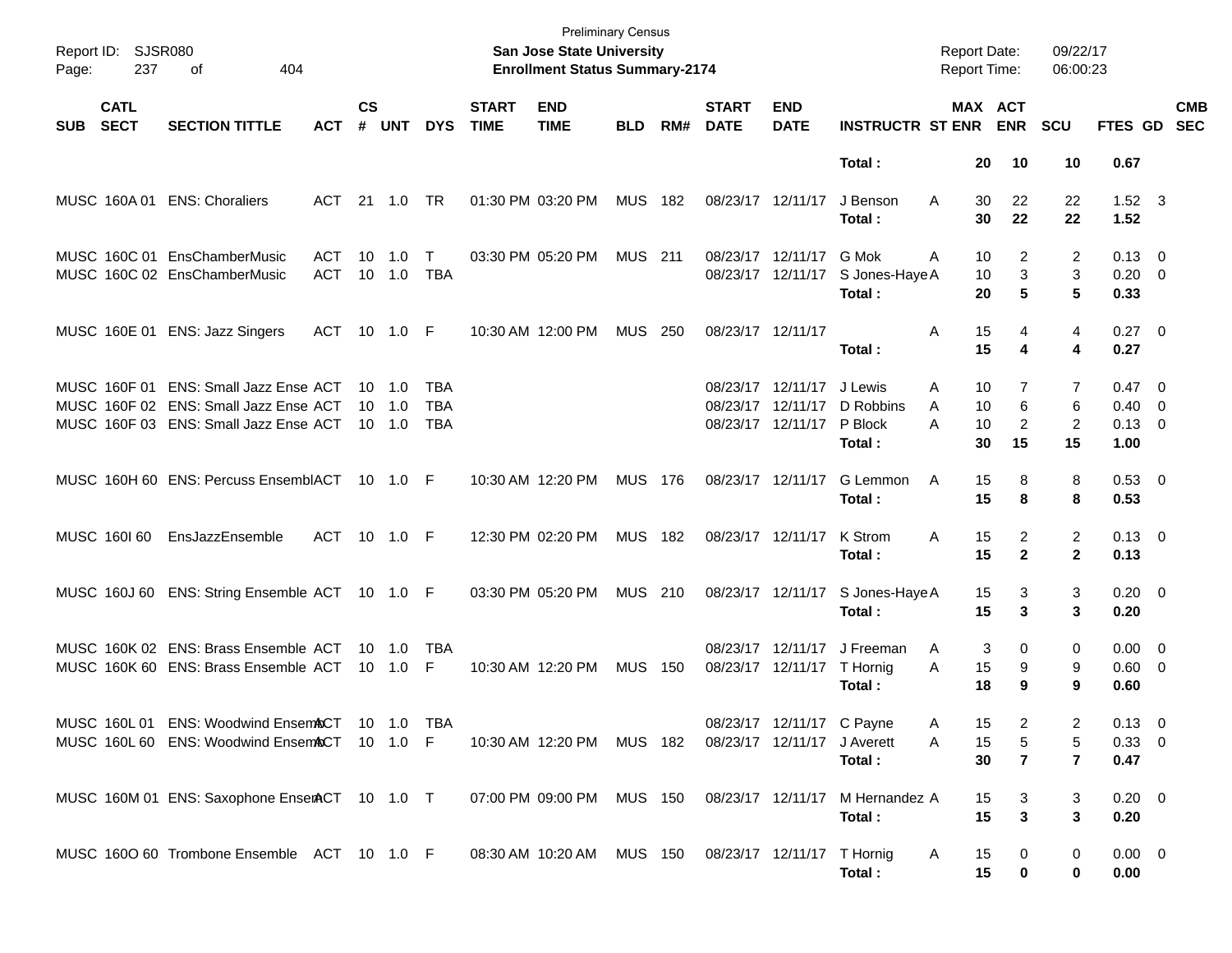| Page:      | Report ID: SJSR080<br>238                 | 404<br>of                                                            |                                         |                    |                         |                                        |                             | <b>San Jose State University</b><br><b>Enrollment Status Summary-2174</b> | <b>Preliminary Census</b> |     |                             |                                                                             |                                                                                                         | <b>Report Date:</b><br><b>Report Time:</b> |                                                                       | 09/22/17<br>06:00:23                   |                                               |     |            |
|------------|-------------------------------------------|----------------------------------------------------------------------|-----------------------------------------|--------------------|-------------------------|----------------------------------------|-----------------------------|---------------------------------------------------------------------------|---------------------------|-----|-----------------------------|-----------------------------------------------------------------------------|---------------------------------------------------------------------------------------------------------|--------------------------------------------|-----------------------------------------------------------------------|----------------------------------------|-----------------------------------------------|-----|------------|
| <b>SUB</b> | <b>CATL</b><br><b>SECT</b>                | <b>SECTION TITTLE</b>                                                | <b>ACT</b>                              | $\mathsf{cs}$<br># | <b>UNT</b>              | <b>DYS</b>                             | <b>START</b><br><b>TIME</b> | <b>END</b><br><b>TIME</b>                                                 | <b>BLD</b>                | RM# | <b>START</b><br><b>DATE</b> | <b>END</b><br><b>DATE</b>                                                   | <b>INSTRUCTR ST ENR ENR</b>                                                                             |                                            | MAX ACT                                                               | <b>SCU</b>                             | FTES GD SEC                                   |     | <b>CMB</b> |
|            | MUSC 161 01                               | REP: Styles Interp O ACT 09 1.0 TBA                                  |                                         |                    |                         |                                        |                             |                                                                           |                           |     |                             |                                                                             | 08/23/17 12/11/17 S Snitkovska A<br>Total:                                                              |                                            | 15<br>1<br>15<br>$\blacktriangleleft$                                 | 1<br>$\mathbf 1$                       | $0.08$ 1<br>0.08                              |     |            |
|            | MUSC 163 01                               | REP: Styles Intrp Op ACT 09 1.0 TBA                                  |                                         |                    |                         |                                        |                             |                                                                           |                           |     |                             |                                                                             | 08/23/17 12/11/17 S Snitkovska A<br>Total:                                                              |                                            | 15<br>1<br>15<br>$\blacktriangleleft$                                 | $\mathbf{1}$<br>$\mathbf 1$            | $0.08$ 1<br>0.08                              |     |            |
|            | MUSC 167 01                               | Electro-Acoustic Mu SEM 04 3.0                                       |                                         |                    |                         | W                                      |                             | 03:30 PM 06:15 PM                                                         | MUS 226                   |     |                             | 08/23/17 12/11/17                                                           | P Furman<br>Total:                                                                                      | A                                          | 20<br>18<br>20<br>18                                                  | 54<br>54                               | $3.60 \ 0$<br>3.60                            |     |            |
|            |                                           | MUSC 170A 01 Fund Sound Recordg SEM 04 3.0 M                         |                                         |                    |                         |                                        |                             | 07:00 PM 09:45 PM                                                         | <b>MUS 124</b>            |     |                             | 08/23/17 12/11/17                                                           | S Vasiliou<br>Total:                                                                                    | A                                          | 25<br>23<br>25<br>23                                                  | 69<br>69                               | $4.60 \ 0$<br>4.60                            |     |            |
|            | MUSC 180 01<br>MUSC 180 02<br>MUSC 180 04 | <b>Indiv Studies</b><br><b>Indiv Studies</b><br><b>Indiv Studies</b> | <b>SUP</b><br><b>SUP</b><br><b>SUP</b>  | 78                 | 78 1.0<br>1.0<br>78 2.0 | <b>TBA</b><br><b>TBA</b><br><b>TBA</b> |                             |                                                                           |                           |     |                             | 08/23/17 12/11/17 A Cohen<br>08/23/17 12/11/17<br>08/23/17 12/11/17 A Cohen | D Hollinger<br>Total:                                                                                   | A<br>Α<br>A                                | 3<br>1<br>5<br>$\mathbf{1}$<br>3<br>$\mathbf 0$<br>11<br>$\mathbf{2}$ | 1<br>1<br>0<br>$\mathbf{2}$            | $0.07 \quad 0$<br>0.08<br>$0.00 \t 0$<br>0.15 | - 1 |            |
|            | MUSC 181 01                               | Concert Listening II                                                 | ACT                                     | 09                 | 1.0 TR                  |                                        |                             | 12:30 PM 01:20 PM                                                         | <b>MUS 176</b>            |     |                             | 08/23/17 12/11/17                                                           | R Lacey<br>Total:                                                                                       | 100<br>A<br>100                            | 29<br>29                                                              | 29<br>29                               | $1.95$ 1<br>1.95                              |     |            |
|            | MUSC 182 01                               | Senior Project                                                       | ACT 10 1.0 TBA                          |                    |                         |                                        |                             |                                                                           |                           |     |                             | 08/23/17 12/11/17                                                           | A Cohen<br>Total:                                                                                       | Α                                          | 15<br>4<br>15<br>4                                                    | 4<br>4                                 | $0.27$ 0<br>0.27                              |     |            |
|            |                                           | MUSC 190A 01 Honors Project                                          | <b>SUP</b>                              |                    | 78 1.0                  | TBA                                    |                             |                                                                           |                           |     |                             | 08/23/17 12/11/17                                                           | T Hornig<br>Total:                                                                                      | Α                                          | 2<br>1<br>$\overline{2}$<br>$\blacktriangleleft$                      | 1<br>$\blacktriangleleft$              | $0.07$ 0<br>0.07                              |     |            |
|            | MUSC 200 01                               | Meth Mus Res Writ                                                    | SEM                                     |                    | 05 3.0                  | M                                      |                             | 04:00 PM 06:45 PM                                                         | MUS 272                   |     |                             | 08/23/17 12/11/17                                                           | G Haramaki A<br>Total:                                                                                  |                                            | 18<br>9<br>18<br>9                                                    | 27<br>27                               | $2.25$ 9<br>2.25                              |     |            |
|            |                                           | MUSC 203 01 Sem in Styl & Perf                                       | SEM 05 3.0 W                            |                    |                         |                                        |                             | 04:00 PM 06:45 PM MUS 272 08/23/17 12/11/17 A Lington                     |                           |     |                             |                                                                             | Total:                                                                                                  | Α                                          | 13<br>15<br>15<br>13                                                  | 39<br>39                               | 3.25 13<br>3.25                               |     |            |
|            | MUSC 222 01<br>MUSC 222 02<br>MUSC 222 03 | Sp Top Mus<br>Sp Top Mus<br>Sp Top Mus                               | SEM 05 1.0 TBA<br>SEM<br>SEM 05 1.0 TBA |                    |                         | 05 2.0 TBA                             |                             |                                                                           |                           |     |                             |                                                                             | 08/23/17 12/11/17 A Lington<br>08/23/17 12/11/17 N Sultanov<br>08/23/17 12/11/17 K Ireland D'<br>Total: | A<br>A<br>A                                | 3<br>0<br>3<br>$\mathbf{1}$<br>3<br>$\mathbf{1}$<br>9<br>$\mathbf{2}$ | 0<br>1<br>$\mathbf{1}$<br>$\mathbf{2}$ | $0.00 \t 0$<br>$0.17$ 1<br>$0.07$ 0<br>0.23   |     |            |
|            | MUSC 224 01                               | <b>Supv Grad Studies</b>                                             | SUP 78 2.0 TBA                          |                    |                         |                                        |                             |                                                                           |                           |     |                             | 08/23/17 12/11/17 F Levy                                                    |                                                                                                         | A                                          | 3 <sup>1</sup><br>$\overline{2}$                                      | $\overline{4}$                         | $0.33$ 2                                      |     |            |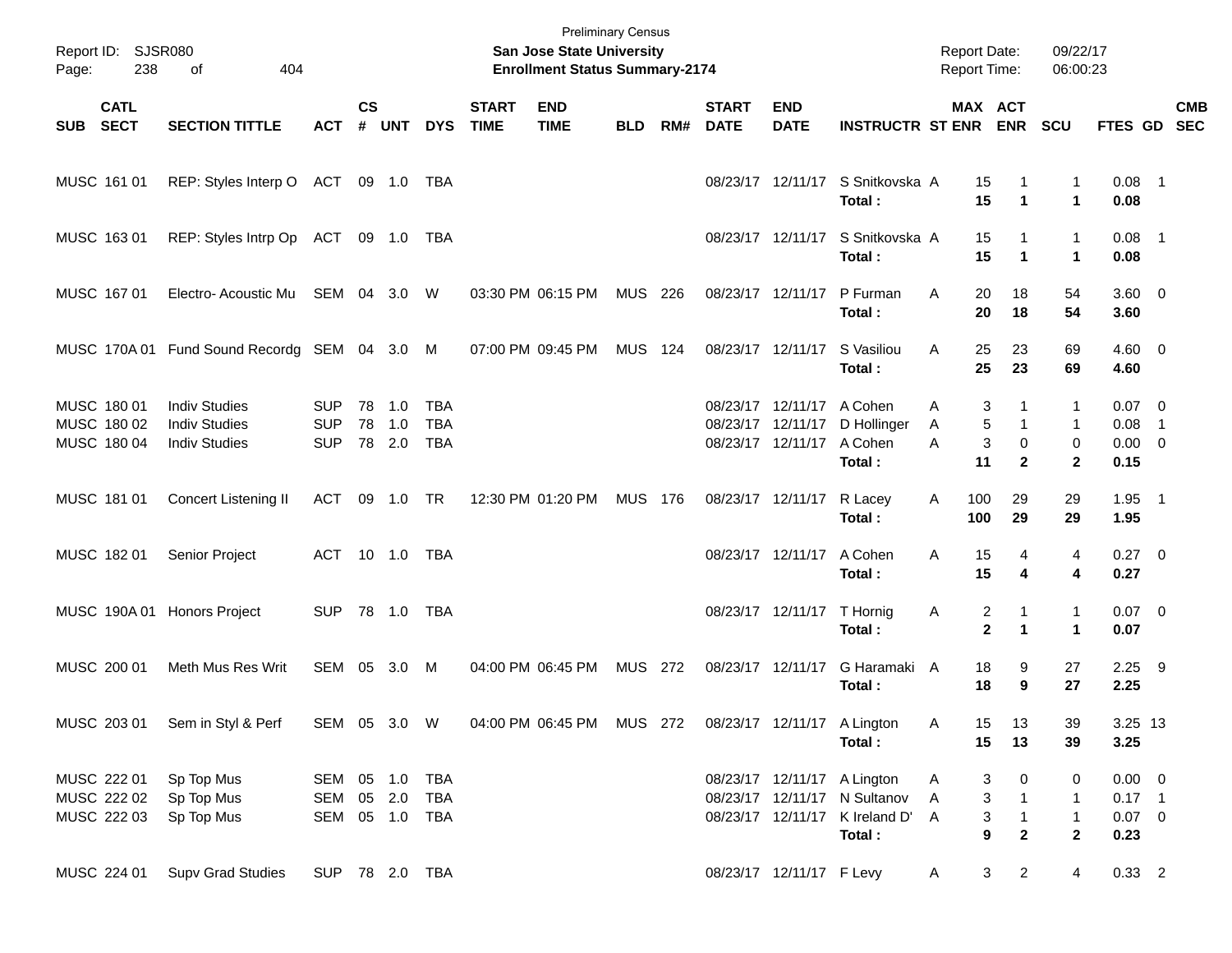| $\mathsf{cs}$<br><b>CATL</b><br><b>START</b><br><b>END</b><br><b>START</b><br><b>END</b><br>MAX ACT<br><b>CMB</b><br><b>SECT</b><br><b>TIME</b><br><b>INSTRUCTR ST ENR</b><br><b>ENR</b><br><b>SECTION TITTLE</b><br>#<br><b>UNT</b><br><b>DYS</b><br><b>TIME</b><br>RM#<br><b>DATE</b><br><b>DATE</b><br><b>SCU</b><br><b>FTES GD</b><br><b>SEC</b><br><b>SUB</b><br><b>ACT</b><br><b>BLD</b><br><b>SUP</b><br>78<br>2.0<br><b>TBA</b><br>12/11/17<br>G Mok<br>0.00<br>MUSC 224 02<br><b>Supv Grad Studies</b><br>08/23/17<br>5<br>0<br>0<br>0<br>A<br><b>SUP</b><br>2.0<br><b>TBA</b><br>MUSC 224 03<br>78<br>08/23/17<br>12/11/17<br>J Benson<br>5<br>0.67<br><b>Supv Grad Studies</b><br>4<br>8<br>A<br>4<br><b>SUP</b><br>2.0<br><b>TBA</b><br>3<br>MUSC 224 04<br>78<br>08/23/17<br>12/11/17 C Payne<br>0.33<br>$\overline{2}$<br><b>Supv Grad Studies</b><br>2<br>4<br>A<br><b>SUP</b><br>2.0<br><b>TBA</b><br>3<br>$\overline{c}$<br>MUSC 224 05<br>78<br>12/11/17 A Lington<br>0.33<br>$\overline{2}$<br><b>Supv Grad Studies</b><br>08/23/17<br>4<br>A<br><b>SUP</b><br>2.0<br><b>TBA</b><br>3<br>$\mathbf{1}$<br>$\overline{c}$<br>MUSC 224 06<br>78<br>08/23/17<br>12/11/17 N Sultanov<br>0.17<br>$\overline{\mathbf{1}}$<br><b>Supv Grad Studies</b><br>A<br><b>SUP</b><br>2.0<br><b>TBA</b><br>3<br>$\overline{c}$<br>MUSC 224 07<br>78<br>08/23/17<br>12/11/17<br>L Chianakas A<br>1<br>0.17<br>$\overline{1}$<br><b>Supv Grad Studies</b><br><b>SUP</b><br>2.0<br><b>TBA</b><br>MUSC 224 08<br>78<br>08/23/17<br>12/11/17 J Frank<br>3<br>0<br>0.00<br><b>Supv Grad Studies</b><br>0<br>0<br>A<br><b>SUP</b><br>2.0<br><b>TBA</b><br>MUSC 224 09<br>78<br>08/23/17<br>12/11/17<br>8<br>8<br>0.67<br><b>Supv Grad Studies</b><br>D Hollinger<br>4<br>$\overline{4}$<br>A<br><b>SUP</b><br>2.0<br><b>TBA</b><br>3<br>$\overline{\mathbf{c}}$<br>MUSC 224 10<br>78<br>12/11/17 R Vandivier<br>4<br>0.33<br>$\overline{2}$<br><b>Supv Grad Studies</b><br>08/23/17<br>A<br><b>SUP</b><br>78<br>2.0<br><b>TBA</b><br>3<br>$\mathbf{1}$<br>$\overline{c}$<br>MUSC 224 11<br>08/23/17<br>12/11/17<br>M Hernandez A<br>0.17<br>$\overline{1}$<br><b>Supv Grad Studies</b><br><b>SUP</b><br>2.0<br><b>TBA</b><br>3<br>MUSC 224 12<br>78<br>08/23/17<br>12/11/17 J Lewis<br>0<br>0<br>0.00<br><b>Supv Grad Studies</b><br>0<br>A<br><b>SUP</b><br><b>TBA</b><br>MUSC 224 13<br>78<br>1.0<br>08/23/17<br>12/11/17 S Bengochea A<br>3<br>0.08<br><b>Supv Grad Studies</b><br>1<br>$\mathbf{1}$<br>$\overline{1}$<br><b>SUP</b><br><b>TBA</b><br>MUSC 224 14<br>78<br>1.0<br>12/11/17<br>3<br>0.00<br><b>Supv Grad Studies</b><br>08/23/17<br>D Hollinger<br>0<br>0<br>0<br>- A<br><b>SUP</b><br>2.0<br><b>TBA</b><br>3<br>MUSC 224 15<br>78<br>08/23/17 12/11/17<br>S Bengochea A<br>0<br>0<br>0.00<br><b>Supv Grad Studies</b><br>0<br>54<br>20<br>Total:<br>39<br>3.25<br>MUSC 230 01<br>GrdPianoSec<br><b>SUP</b><br>36 1.0<br>TBA<br>08/23/17 12/11/17<br>3<br>0<br>0<br>0.00<br>0<br>A<br>3<br>0<br>0<br>0.00<br>Total:<br>MUSC 232 01<br>78<br><b>TBA</b><br>12/11/17<br>S Brook<br>Adv Fld Exp<br><b>SUP</b><br>1.0<br>08/23/17<br>3<br>0.08<br>-1<br>A<br>1<br>1<br><b>SUP</b><br><b>TBA</b><br>MUSC 232 02<br>78<br>1.0<br>12/11/17<br>R Vandivier<br>3<br>0.08<br>Adv Fld Exp<br>08/23/17<br>$\mathbf 1$<br>1<br>-1<br>A<br><b>SUP</b><br><b>TBA</b><br>MUSC 232 03<br>78<br>1.0<br>12/11/17<br>N Sultanov<br>3<br>0.00<br>Adv Fld Exp<br>08/23/17<br>0<br>0<br>0<br>A<br><b>SUP</b><br><b>TBA</b><br>MUSC 232 04<br>78<br>1.0<br>12/11/17 A Lington<br>3<br>0.08<br>Adv Fld Exp<br>08/23/17<br>1<br>$\mathbf{1}$<br>$\overline{1}$<br>A<br><b>SUP</b><br><b>TBA</b><br>3<br>3<br>3<br>MUSC 232 05<br>78<br>1.0<br>08/23/17 12/11/17<br>J Benson<br>0.25<br>3<br>Adv Fld Exp<br>A<br>15<br>6<br>6<br>0.50<br>Total:<br>MUSC 233 01<br><b>SUP</b><br>36 1.0<br><b>TBA</b><br>08/23/17 12/11/17<br>3<br>GrdVoiceSec<br>0<br>0.00<br>0<br>A<br>0<br>3<br>0<br>0<br>0.00<br>Total:<br>MUSC 234 01<br><b>TBA</b><br>08/23/17 12/11/17<br>3<br>0.00<br>GrdStringSec<br><b>SUP</b><br>36 1.0<br>0<br>0<br>0<br>A<br>Total:<br>3 0<br>0.00<br>U<br>$0.00 \t 0$<br>MUSC 235 01 GrdWoodwindSec<br>SUP 36 1.0 TBA<br>08/23/17 12/11/17<br>3<br>0<br>$\mathsf{A}$<br>0<br>$\pmb{0}$<br>3<br>$\bf{0}$<br>0.00<br>Total:<br>MUSC 236 01 GrdBrassSec | Report ID:<br>239<br>Page: | <b>SJSR080</b><br>404<br>οf |  |  | <b>San Jose State University</b><br><b>Enrollment Status Summary-2174</b> | <b>Preliminary Census</b> |  |  | <b>Report Date:</b><br>Report Time: |   | 09/22/17<br>06:00:23 |             |  |
|-----------------------------------------------------------------------------------------------------------------------------------------------------------------------------------------------------------------------------------------------------------------------------------------------------------------------------------------------------------------------------------------------------------------------------------------------------------------------------------------------------------------------------------------------------------------------------------------------------------------------------------------------------------------------------------------------------------------------------------------------------------------------------------------------------------------------------------------------------------------------------------------------------------------------------------------------------------------------------------------------------------------------------------------------------------------------------------------------------------------------------------------------------------------------------------------------------------------------------------------------------------------------------------------------------------------------------------------------------------------------------------------------------------------------------------------------------------------------------------------------------------------------------------------------------------------------------------------------------------------------------------------------------------------------------------------------------------------------------------------------------------------------------------------------------------------------------------------------------------------------------------------------------------------------------------------------------------------------------------------------------------------------------------------------------------------------------------------------------------------------------------------------------------------------------------------------------------------------------------------------------------------------------------------------------------------------------------------------------------------------------------------------------------------------------------------------------------------------------------------------------------------------------------------------------------------------------------------------------------------------------------------------------------------------------------------------------------------------------------------------------------------------------------------------------------------------------------------------------------------------------------------------------------------------------------------------------------------------------------------------------------------------------------------------------------------------------------------------------------------------------------------------------------------------------------------------------------------------------------------------------------------------------------------------------------------------------------------------------------------------------------------------------------------------------------------------------------------------------------------------------------------------------------------------------------------------------------------------------------------------------------------------------------------------------------------------------------------------------------------------------------------------------------------------------------------------------------------------------------------------------------------------------------------------------------------------------------------------------------------------------------------------------------------------------------------------------------------------------------------------------------------------------------------------------------------------------------------------------------------------------------------------------------------------------------------------------------------------------|----------------------------|-----------------------------|--|--|---------------------------------------------------------------------------|---------------------------|--|--|-------------------------------------|---|----------------------|-------------|--|
|                                                                                                                                                                                                                                                                                                                                                                                                                                                                                                                                                                                                                                                                                                                                                                                                                                                                                                                                                                                                                                                                                                                                                                                                                                                                                                                                                                                                                                                                                                                                                                                                                                                                                                                                                                                                                                                                                                                                                                                                                                                                                                                                                                                                                                                                                                                                                                                                                                                                                                                                                                                                                                                                                                                                                                                                                                                                                                                                                                                                                                                                                                                                                                                                                                                                                                                                                                                                                                                                                                                                                                                                                                                                                                                                                                                                                                                                                                                                                                                                                                                                                                                                                                                                                                                                                                                                                     |                            |                             |  |  |                                                                           |                           |  |  |                                     |   |                      |             |  |
|                                                                                                                                                                                                                                                                                                                                                                                                                                                                                                                                                                                                                                                                                                                                                                                                                                                                                                                                                                                                                                                                                                                                                                                                                                                                                                                                                                                                                                                                                                                                                                                                                                                                                                                                                                                                                                                                                                                                                                                                                                                                                                                                                                                                                                                                                                                                                                                                                                                                                                                                                                                                                                                                                                                                                                                                                                                                                                                                                                                                                                                                                                                                                                                                                                                                                                                                                                                                                                                                                                                                                                                                                                                                                                                                                                                                                                                                                                                                                                                                                                                                                                                                                                                                                                                                                                                                                     |                            |                             |  |  |                                                                           |                           |  |  |                                     |   |                      |             |  |
|                                                                                                                                                                                                                                                                                                                                                                                                                                                                                                                                                                                                                                                                                                                                                                                                                                                                                                                                                                                                                                                                                                                                                                                                                                                                                                                                                                                                                                                                                                                                                                                                                                                                                                                                                                                                                                                                                                                                                                                                                                                                                                                                                                                                                                                                                                                                                                                                                                                                                                                                                                                                                                                                                                                                                                                                                                                                                                                                                                                                                                                                                                                                                                                                                                                                                                                                                                                                                                                                                                                                                                                                                                                                                                                                                                                                                                                                                                                                                                                                                                                                                                                                                                                                                                                                                                                                                     |                            |                             |  |  |                                                                           |                           |  |  |                                     |   |                      |             |  |
|                                                                                                                                                                                                                                                                                                                                                                                                                                                                                                                                                                                                                                                                                                                                                                                                                                                                                                                                                                                                                                                                                                                                                                                                                                                                                                                                                                                                                                                                                                                                                                                                                                                                                                                                                                                                                                                                                                                                                                                                                                                                                                                                                                                                                                                                                                                                                                                                                                                                                                                                                                                                                                                                                                                                                                                                                                                                                                                                                                                                                                                                                                                                                                                                                                                                                                                                                                                                                                                                                                                                                                                                                                                                                                                                                                                                                                                                                                                                                                                                                                                                                                                                                                                                                                                                                                                                                     |                            |                             |  |  |                                                                           |                           |  |  |                                     |   |                      |             |  |
|                                                                                                                                                                                                                                                                                                                                                                                                                                                                                                                                                                                                                                                                                                                                                                                                                                                                                                                                                                                                                                                                                                                                                                                                                                                                                                                                                                                                                                                                                                                                                                                                                                                                                                                                                                                                                                                                                                                                                                                                                                                                                                                                                                                                                                                                                                                                                                                                                                                                                                                                                                                                                                                                                                                                                                                                                                                                                                                                                                                                                                                                                                                                                                                                                                                                                                                                                                                                                                                                                                                                                                                                                                                                                                                                                                                                                                                                                                                                                                                                                                                                                                                                                                                                                                                                                                                                                     |                            |                             |  |  |                                                                           |                           |  |  |                                     |   |                      |             |  |
|                                                                                                                                                                                                                                                                                                                                                                                                                                                                                                                                                                                                                                                                                                                                                                                                                                                                                                                                                                                                                                                                                                                                                                                                                                                                                                                                                                                                                                                                                                                                                                                                                                                                                                                                                                                                                                                                                                                                                                                                                                                                                                                                                                                                                                                                                                                                                                                                                                                                                                                                                                                                                                                                                                                                                                                                                                                                                                                                                                                                                                                                                                                                                                                                                                                                                                                                                                                                                                                                                                                                                                                                                                                                                                                                                                                                                                                                                                                                                                                                                                                                                                                                                                                                                                                                                                                                                     |                            |                             |  |  |                                                                           |                           |  |  |                                     |   |                      |             |  |
|                                                                                                                                                                                                                                                                                                                                                                                                                                                                                                                                                                                                                                                                                                                                                                                                                                                                                                                                                                                                                                                                                                                                                                                                                                                                                                                                                                                                                                                                                                                                                                                                                                                                                                                                                                                                                                                                                                                                                                                                                                                                                                                                                                                                                                                                                                                                                                                                                                                                                                                                                                                                                                                                                                                                                                                                                                                                                                                                                                                                                                                                                                                                                                                                                                                                                                                                                                                                                                                                                                                                                                                                                                                                                                                                                                                                                                                                                                                                                                                                                                                                                                                                                                                                                                                                                                                                                     |                            |                             |  |  |                                                                           |                           |  |  |                                     |   |                      |             |  |
|                                                                                                                                                                                                                                                                                                                                                                                                                                                                                                                                                                                                                                                                                                                                                                                                                                                                                                                                                                                                                                                                                                                                                                                                                                                                                                                                                                                                                                                                                                                                                                                                                                                                                                                                                                                                                                                                                                                                                                                                                                                                                                                                                                                                                                                                                                                                                                                                                                                                                                                                                                                                                                                                                                                                                                                                                                                                                                                                                                                                                                                                                                                                                                                                                                                                                                                                                                                                                                                                                                                                                                                                                                                                                                                                                                                                                                                                                                                                                                                                                                                                                                                                                                                                                                                                                                                                                     |                            |                             |  |  |                                                                           |                           |  |  |                                     |   |                      |             |  |
|                                                                                                                                                                                                                                                                                                                                                                                                                                                                                                                                                                                                                                                                                                                                                                                                                                                                                                                                                                                                                                                                                                                                                                                                                                                                                                                                                                                                                                                                                                                                                                                                                                                                                                                                                                                                                                                                                                                                                                                                                                                                                                                                                                                                                                                                                                                                                                                                                                                                                                                                                                                                                                                                                                                                                                                                                                                                                                                                                                                                                                                                                                                                                                                                                                                                                                                                                                                                                                                                                                                                                                                                                                                                                                                                                                                                                                                                                                                                                                                                                                                                                                                                                                                                                                                                                                                                                     |                            |                             |  |  |                                                                           |                           |  |  |                                     |   |                      |             |  |
|                                                                                                                                                                                                                                                                                                                                                                                                                                                                                                                                                                                                                                                                                                                                                                                                                                                                                                                                                                                                                                                                                                                                                                                                                                                                                                                                                                                                                                                                                                                                                                                                                                                                                                                                                                                                                                                                                                                                                                                                                                                                                                                                                                                                                                                                                                                                                                                                                                                                                                                                                                                                                                                                                                                                                                                                                                                                                                                                                                                                                                                                                                                                                                                                                                                                                                                                                                                                                                                                                                                                                                                                                                                                                                                                                                                                                                                                                                                                                                                                                                                                                                                                                                                                                                                                                                                                                     |                            |                             |  |  |                                                                           |                           |  |  |                                     |   |                      |             |  |
|                                                                                                                                                                                                                                                                                                                                                                                                                                                                                                                                                                                                                                                                                                                                                                                                                                                                                                                                                                                                                                                                                                                                                                                                                                                                                                                                                                                                                                                                                                                                                                                                                                                                                                                                                                                                                                                                                                                                                                                                                                                                                                                                                                                                                                                                                                                                                                                                                                                                                                                                                                                                                                                                                                                                                                                                                                                                                                                                                                                                                                                                                                                                                                                                                                                                                                                                                                                                                                                                                                                                                                                                                                                                                                                                                                                                                                                                                                                                                                                                                                                                                                                                                                                                                                                                                                                                                     |                            |                             |  |  |                                                                           |                           |  |  |                                     |   |                      |             |  |
|                                                                                                                                                                                                                                                                                                                                                                                                                                                                                                                                                                                                                                                                                                                                                                                                                                                                                                                                                                                                                                                                                                                                                                                                                                                                                                                                                                                                                                                                                                                                                                                                                                                                                                                                                                                                                                                                                                                                                                                                                                                                                                                                                                                                                                                                                                                                                                                                                                                                                                                                                                                                                                                                                                                                                                                                                                                                                                                                                                                                                                                                                                                                                                                                                                                                                                                                                                                                                                                                                                                                                                                                                                                                                                                                                                                                                                                                                                                                                                                                                                                                                                                                                                                                                                                                                                                                                     |                            |                             |  |  |                                                                           |                           |  |  |                                     |   |                      |             |  |
|                                                                                                                                                                                                                                                                                                                                                                                                                                                                                                                                                                                                                                                                                                                                                                                                                                                                                                                                                                                                                                                                                                                                                                                                                                                                                                                                                                                                                                                                                                                                                                                                                                                                                                                                                                                                                                                                                                                                                                                                                                                                                                                                                                                                                                                                                                                                                                                                                                                                                                                                                                                                                                                                                                                                                                                                                                                                                                                                                                                                                                                                                                                                                                                                                                                                                                                                                                                                                                                                                                                                                                                                                                                                                                                                                                                                                                                                                                                                                                                                                                                                                                                                                                                                                                                                                                                                                     |                            |                             |  |  |                                                                           |                           |  |  |                                     |   |                      |             |  |
|                                                                                                                                                                                                                                                                                                                                                                                                                                                                                                                                                                                                                                                                                                                                                                                                                                                                                                                                                                                                                                                                                                                                                                                                                                                                                                                                                                                                                                                                                                                                                                                                                                                                                                                                                                                                                                                                                                                                                                                                                                                                                                                                                                                                                                                                                                                                                                                                                                                                                                                                                                                                                                                                                                                                                                                                                                                                                                                                                                                                                                                                                                                                                                                                                                                                                                                                                                                                                                                                                                                                                                                                                                                                                                                                                                                                                                                                                                                                                                                                                                                                                                                                                                                                                                                                                                                                                     |                            |                             |  |  |                                                                           |                           |  |  |                                     |   |                      |             |  |
|                                                                                                                                                                                                                                                                                                                                                                                                                                                                                                                                                                                                                                                                                                                                                                                                                                                                                                                                                                                                                                                                                                                                                                                                                                                                                                                                                                                                                                                                                                                                                                                                                                                                                                                                                                                                                                                                                                                                                                                                                                                                                                                                                                                                                                                                                                                                                                                                                                                                                                                                                                                                                                                                                                                                                                                                                                                                                                                                                                                                                                                                                                                                                                                                                                                                                                                                                                                                                                                                                                                                                                                                                                                                                                                                                                                                                                                                                                                                                                                                                                                                                                                                                                                                                                                                                                                                                     |                            |                             |  |  |                                                                           |                           |  |  |                                     |   |                      |             |  |
|                                                                                                                                                                                                                                                                                                                                                                                                                                                                                                                                                                                                                                                                                                                                                                                                                                                                                                                                                                                                                                                                                                                                                                                                                                                                                                                                                                                                                                                                                                                                                                                                                                                                                                                                                                                                                                                                                                                                                                                                                                                                                                                                                                                                                                                                                                                                                                                                                                                                                                                                                                                                                                                                                                                                                                                                                                                                                                                                                                                                                                                                                                                                                                                                                                                                                                                                                                                                                                                                                                                                                                                                                                                                                                                                                                                                                                                                                                                                                                                                                                                                                                                                                                                                                                                                                                                                                     |                            |                             |  |  |                                                                           |                           |  |  |                                     |   |                      |             |  |
|                                                                                                                                                                                                                                                                                                                                                                                                                                                                                                                                                                                                                                                                                                                                                                                                                                                                                                                                                                                                                                                                                                                                                                                                                                                                                                                                                                                                                                                                                                                                                                                                                                                                                                                                                                                                                                                                                                                                                                                                                                                                                                                                                                                                                                                                                                                                                                                                                                                                                                                                                                                                                                                                                                                                                                                                                                                                                                                                                                                                                                                                                                                                                                                                                                                                                                                                                                                                                                                                                                                                                                                                                                                                                                                                                                                                                                                                                                                                                                                                                                                                                                                                                                                                                                                                                                                                                     |                            |                             |  |  |                                                                           |                           |  |  |                                     |   |                      |             |  |
|                                                                                                                                                                                                                                                                                                                                                                                                                                                                                                                                                                                                                                                                                                                                                                                                                                                                                                                                                                                                                                                                                                                                                                                                                                                                                                                                                                                                                                                                                                                                                                                                                                                                                                                                                                                                                                                                                                                                                                                                                                                                                                                                                                                                                                                                                                                                                                                                                                                                                                                                                                                                                                                                                                                                                                                                                                                                                                                                                                                                                                                                                                                                                                                                                                                                                                                                                                                                                                                                                                                                                                                                                                                                                                                                                                                                                                                                                                                                                                                                                                                                                                                                                                                                                                                                                                                                                     |                            |                             |  |  |                                                                           |                           |  |  |                                     |   |                      |             |  |
|                                                                                                                                                                                                                                                                                                                                                                                                                                                                                                                                                                                                                                                                                                                                                                                                                                                                                                                                                                                                                                                                                                                                                                                                                                                                                                                                                                                                                                                                                                                                                                                                                                                                                                                                                                                                                                                                                                                                                                                                                                                                                                                                                                                                                                                                                                                                                                                                                                                                                                                                                                                                                                                                                                                                                                                                                                                                                                                                                                                                                                                                                                                                                                                                                                                                                                                                                                                                                                                                                                                                                                                                                                                                                                                                                                                                                                                                                                                                                                                                                                                                                                                                                                                                                                                                                                                                                     |                            |                             |  |  |                                                                           |                           |  |  |                                     |   |                      |             |  |
|                                                                                                                                                                                                                                                                                                                                                                                                                                                                                                                                                                                                                                                                                                                                                                                                                                                                                                                                                                                                                                                                                                                                                                                                                                                                                                                                                                                                                                                                                                                                                                                                                                                                                                                                                                                                                                                                                                                                                                                                                                                                                                                                                                                                                                                                                                                                                                                                                                                                                                                                                                                                                                                                                                                                                                                                                                                                                                                                                                                                                                                                                                                                                                                                                                                                                                                                                                                                                                                                                                                                                                                                                                                                                                                                                                                                                                                                                                                                                                                                                                                                                                                                                                                                                                                                                                                                                     |                            |                             |  |  |                                                                           |                           |  |  |                                     |   |                      |             |  |
|                                                                                                                                                                                                                                                                                                                                                                                                                                                                                                                                                                                                                                                                                                                                                                                                                                                                                                                                                                                                                                                                                                                                                                                                                                                                                                                                                                                                                                                                                                                                                                                                                                                                                                                                                                                                                                                                                                                                                                                                                                                                                                                                                                                                                                                                                                                                                                                                                                                                                                                                                                                                                                                                                                                                                                                                                                                                                                                                                                                                                                                                                                                                                                                                                                                                                                                                                                                                                                                                                                                                                                                                                                                                                                                                                                                                                                                                                                                                                                                                                                                                                                                                                                                                                                                                                                                                                     |                            |                             |  |  |                                                                           |                           |  |  |                                     |   |                      |             |  |
|                                                                                                                                                                                                                                                                                                                                                                                                                                                                                                                                                                                                                                                                                                                                                                                                                                                                                                                                                                                                                                                                                                                                                                                                                                                                                                                                                                                                                                                                                                                                                                                                                                                                                                                                                                                                                                                                                                                                                                                                                                                                                                                                                                                                                                                                                                                                                                                                                                                                                                                                                                                                                                                                                                                                                                                                                                                                                                                                                                                                                                                                                                                                                                                                                                                                                                                                                                                                                                                                                                                                                                                                                                                                                                                                                                                                                                                                                                                                                                                                                                                                                                                                                                                                                                                                                                                                                     |                            |                             |  |  |                                                                           |                           |  |  |                                     |   |                      |             |  |
|                                                                                                                                                                                                                                                                                                                                                                                                                                                                                                                                                                                                                                                                                                                                                                                                                                                                                                                                                                                                                                                                                                                                                                                                                                                                                                                                                                                                                                                                                                                                                                                                                                                                                                                                                                                                                                                                                                                                                                                                                                                                                                                                                                                                                                                                                                                                                                                                                                                                                                                                                                                                                                                                                                                                                                                                                                                                                                                                                                                                                                                                                                                                                                                                                                                                                                                                                                                                                                                                                                                                                                                                                                                                                                                                                                                                                                                                                                                                                                                                                                                                                                                                                                                                                                                                                                                                                     |                            |                             |  |  |                                                                           |                           |  |  |                                     |   |                      |             |  |
|                                                                                                                                                                                                                                                                                                                                                                                                                                                                                                                                                                                                                                                                                                                                                                                                                                                                                                                                                                                                                                                                                                                                                                                                                                                                                                                                                                                                                                                                                                                                                                                                                                                                                                                                                                                                                                                                                                                                                                                                                                                                                                                                                                                                                                                                                                                                                                                                                                                                                                                                                                                                                                                                                                                                                                                                                                                                                                                                                                                                                                                                                                                                                                                                                                                                                                                                                                                                                                                                                                                                                                                                                                                                                                                                                                                                                                                                                                                                                                                                                                                                                                                                                                                                                                                                                                                                                     |                            |                             |  |  |                                                                           |                           |  |  |                                     |   |                      |             |  |
|                                                                                                                                                                                                                                                                                                                                                                                                                                                                                                                                                                                                                                                                                                                                                                                                                                                                                                                                                                                                                                                                                                                                                                                                                                                                                                                                                                                                                                                                                                                                                                                                                                                                                                                                                                                                                                                                                                                                                                                                                                                                                                                                                                                                                                                                                                                                                                                                                                                                                                                                                                                                                                                                                                                                                                                                                                                                                                                                                                                                                                                                                                                                                                                                                                                                                                                                                                                                                                                                                                                                                                                                                                                                                                                                                                                                                                                                                                                                                                                                                                                                                                                                                                                                                                                                                                                                                     |                            |                             |  |  |                                                                           |                           |  |  |                                     |   |                      |             |  |
|                                                                                                                                                                                                                                                                                                                                                                                                                                                                                                                                                                                                                                                                                                                                                                                                                                                                                                                                                                                                                                                                                                                                                                                                                                                                                                                                                                                                                                                                                                                                                                                                                                                                                                                                                                                                                                                                                                                                                                                                                                                                                                                                                                                                                                                                                                                                                                                                                                                                                                                                                                                                                                                                                                                                                                                                                                                                                                                                                                                                                                                                                                                                                                                                                                                                                                                                                                                                                                                                                                                                                                                                                                                                                                                                                                                                                                                                                                                                                                                                                                                                                                                                                                                                                                                                                                                                                     |                            |                             |  |  |                                                                           |                           |  |  |                                     |   |                      |             |  |
|                                                                                                                                                                                                                                                                                                                                                                                                                                                                                                                                                                                                                                                                                                                                                                                                                                                                                                                                                                                                                                                                                                                                                                                                                                                                                                                                                                                                                                                                                                                                                                                                                                                                                                                                                                                                                                                                                                                                                                                                                                                                                                                                                                                                                                                                                                                                                                                                                                                                                                                                                                                                                                                                                                                                                                                                                                                                                                                                                                                                                                                                                                                                                                                                                                                                                                                                                                                                                                                                                                                                                                                                                                                                                                                                                                                                                                                                                                                                                                                                                                                                                                                                                                                                                                                                                                                                                     |                            |                             |  |  |                                                                           |                           |  |  |                                     |   |                      |             |  |
|                                                                                                                                                                                                                                                                                                                                                                                                                                                                                                                                                                                                                                                                                                                                                                                                                                                                                                                                                                                                                                                                                                                                                                                                                                                                                                                                                                                                                                                                                                                                                                                                                                                                                                                                                                                                                                                                                                                                                                                                                                                                                                                                                                                                                                                                                                                                                                                                                                                                                                                                                                                                                                                                                                                                                                                                                                                                                                                                                                                                                                                                                                                                                                                                                                                                                                                                                                                                                                                                                                                                                                                                                                                                                                                                                                                                                                                                                                                                                                                                                                                                                                                                                                                                                                                                                                                                                     |                            |                             |  |  |                                                                           |                           |  |  |                                     |   |                      |             |  |
|                                                                                                                                                                                                                                                                                                                                                                                                                                                                                                                                                                                                                                                                                                                                                                                                                                                                                                                                                                                                                                                                                                                                                                                                                                                                                                                                                                                                                                                                                                                                                                                                                                                                                                                                                                                                                                                                                                                                                                                                                                                                                                                                                                                                                                                                                                                                                                                                                                                                                                                                                                                                                                                                                                                                                                                                                                                                                                                                                                                                                                                                                                                                                                                                                                                                                                                                                                                                                                                                                                                                                                                                                                                                                                                                                                                                                                                                                                                                                                                                                                                                                                                                                                                                                                                                                                                                                     |                            |                             |  |  |                                                                           |                           |  |  |                                     |   |                      |             |  |
|                                                                                                                                                                                                                                                                                                                                                                                                                                                                                                                                                                                                                                                                                                                                                                                                                                                                                                                                                                                                                                                                                                                                                                                                                                                                                                                                                                                                                                                                                                                                                                                                                                                                                                                                                                                                                                                                                                                                                                                                                                                                                                                                                                                                                                                                                                                                                                                                                                                                                                                                                                                                                                                                                                                                                                                                                                                                                                                                                                                                                                                                                                                                                                                                                                                                                                                                                                                                                                                                                                                                                                                                                                                                                                                                                                                                                                                                                                                                                                                                                                                                                                                                                                                                                                                                                                                                                     |                            |                             |  |  |                                                                           |                           |  |  |                                     |   |                      |             |  |
|                                                                                                                                                                                                                                                                                                                                                                                                                                                                                                                                                                                                                                                                                                                                                                                                                                                                                                                                                                                                                                                                                                                                                                                                                                                                                                                                                                                                                                                                                                                                                                                                                                                                                                                                                                                                                                                                                                                                                                                                                                                                                                                                                                                                                                                                                                                                                                                                                                                                                                                                                                                                                                                                                                                                                                                                                                                                                                                                                                                                                                                                                                                                                                                                                                                                                                                                                                                                                                                                                                                                                                                                                                                                                                                                                                                                                                                                                                                                                                                                                                                                                                                                                                                                                                                                                                                                                     |                            |                             |  |  |                                                                           |                           |  |  |                                     |   |                      |             |  |
|                                                                                                                                                                                                                                                                                                                                                                                                                                                                                                                                                                                                                                                                                                                                                                                                                                                                                                                                                                                                                                                                                                                                                                                                                                                                                                                                                                                                                                                                                                                                                                                                                                                                                                                                                                                                                                                                                                                                                                                                                                                                                                                                                                                                                                                                                                                                                                                                                                                                                                                                                                                                                                                                                                                                                                                                                                                                                                                                                                                                                                                                                                                                                                                                                                                                                                                                                                                                                                                                                                                                                                                                                                                                                                                                                                                                                                                                                                                                                                                                                                                                                                                                                                                                                                                                                                                                                     |                            |                             |  |  |                                                                           |                           |  |  |                                     |   |                      |             |  |
|                                                                                                                                                                                                                                                                                                                                                                                                                                                                                                                                                                                                                                                                                                                                                                                                                                                                                                                                                                                                                                                                                                                                                                                                                                                                                                                                                                                                                                                                                                                                                                                                                                                                                                                                                                                                                                                                                                                                                                                                                                                                                                                                                                                                                                                                                                                                                                                                                                                                                                                                                                                                                                                                                                                                                                                                                                                                                                                                                                                                                                                                                                                                                                                                                                                                                                                                                                                                                                                                                                                                                                                                                                                                                                                                                                                                                                                                                                                                                                                                                                                                                                                                                                                                                                                                                                                                                     |                            |                             |  |  |                                                                           |                           |  |  |                                     |   |                      |             |  |
|                                                                                                                                                                                                                                                                                                                                                                                                                                                                                                                                                                                                                                                                                                                                                                                                                                                                                                                                                                                                                                                                                                                                                                                                                                                                                                                                                                                                                                                                                                                                                                                                                                                                                                                                                                                                                                                                                                                                                                                                                                                                                                                                                                                                                                                                                                                                                                                                                                                                                                                                                                                                                                                                                                                                                                                                                                                                                                                                                                                                                                                                                                                                                                                                                                                                                                                                                                                                                                                                                                                                                                                                                                                                                                                                                                                                                                                                                                                                                                                                                                                                                                                                                                                                                                                                                                                                                     |                            |                             |  |  |                                                                           |                           |  |  |                                     |   |                      |             |  |
|                                                                                                                                                                                                                                                                                                                                                                                                                                                                                                                                                                                                                                                                                                                                                                                                                                                                                                                                                                                                                                                                                                                                                                                                                                                                                                                                                                                                                                                                                                                                                                                                                                                                                                                                                                                                                                                                                                                                                                                                                                                                                                                                                                                                                                                                                                                                                                                                                                                                                                                                                                                                                                                                                                                                                                                                                                                                                                                                                                                                                                                                                                                                                                                                                                                                                                                                                                                                                                                                                                                                                                                                                                                                                                                                                                                                                                                                                                                                                                                                                                                                                                                                                                                                                                                                                                                                                     |                            |                             |  |  |                                                                           |                           |  |  |                                     |   |                      |             |  |
|                                                                                                                                                                                                                                                                                                                                                                                                                                                                                                                                                                                                                                                                                                                                                                                                                                                                                                                                                                                                                                                                                                                                                                                                                                                                                                                                                                                                                                                                                                                                                                                                                                                                                                                                                                                                                                                                                                                                                                                                                                                                                                                                                                                                                                                                                                                                                                                                                                                                                                                                                                                                                                                                                                                                                                                                                                                                                                                                                                                                                                                                                                                                                                                                                                                                                                                                                                                                                                                                                                                                                                                                                                                                                                                                                                                                                                                                                                                                                                                                                                                                                                                                                                                                                                                                                                                                                     |                            |                             |  |  |                                                                           |                           |  |  | A                                   | 3 | 0                    | $0.00 \t 0$ |  |
| SUP 36 1.0 TBA<br>08/23/17 12/11/17<br>0<br>3<br>$\pmb{0}$<br>0<br>0.00<br>Total:                                                                                                                                                                                                                                                                                                                                                                                                                                                                                                                                                                                                                                                                                                                                                                                                                                                                                                                                                                                                                                                                                                                                                                                                                                                                                                                                                                                                                                                                                                                                                                                                                                                                                                                                                                                                                                                                                                                                                                                                                                                                                                                                                                                                                                                                                                                                                                                                                                                                                                                                                                                                                                                                                                                                                                                                                                                                                                                                                                                                                                                                                                                                                                                                                                                                                                                                                                                                                                                                                                                                                                                                                                                                                                                                                                                                                                                                                                                                                                                                                                                                                                                                                                                                                                                                   |                            |                             |  |  |                                                                           |                           |  |  |                                     |   |                      |             |  |
|                                                                                                                                                                                                                                                                                                                                                                                                                                                                                                                                                                                                                                                                                                                                                                                                                                                                                                                                                                                                                                                                                                                                                                                                                                                                                                                                                                                                                                                                                                                                                                                                                                                                                                                                                                                                                                                                                                                                                                                                                                                                                                                                                                                                                                                                                                                                                                                                                                                                                                                                                                                                                                                                                                                                                                                                                                                                                                                                                                                                                                                                                                                                                                                                                                                                                                                                                                                                                                                                                                                                                                                                                                                                                                                                                                                                                                                                                                                                                                                                                                                                                                                                                                                                                                                                                                                                                     |                            |                             |  |  |                                                                           |                           |  |  |                                     |   |                      |             |  |
| MUSC 237 01 GrdPercussSec<br>08/23/17 12/11/17<br>3 <sup>1</sup><br>$0.00 \t 0$<br>SUP 36 1.0 TBA<br>0<br>0<br>A                                                                                                                                                                                                                                                                                                                                                                                                                                                                                                                                                                                                                                                                                                                                                                                                                                                                                                                                                                                                                                                                                                                                                                                                                                                                                                                                                                                                                                                                                                                                                                                                                                                                                                                                                                                                                                                                                                                                                                                                                                                                                                                                                                                                                                                                                                                                                                                                                                                                                                                                                                                                                                                                                                                                                                                                                                                                                                                                                                                                                                                                                                                                                                                                                                                                                                                                                                                                                                                                                                                                                                                                                                                                                                                                                                                                                                                                                                                                                                                                                                                                                                                                                                                                                                    |                            |                             |  |  |                                                                           |                           |  |  |                                     |   |                      |             |  |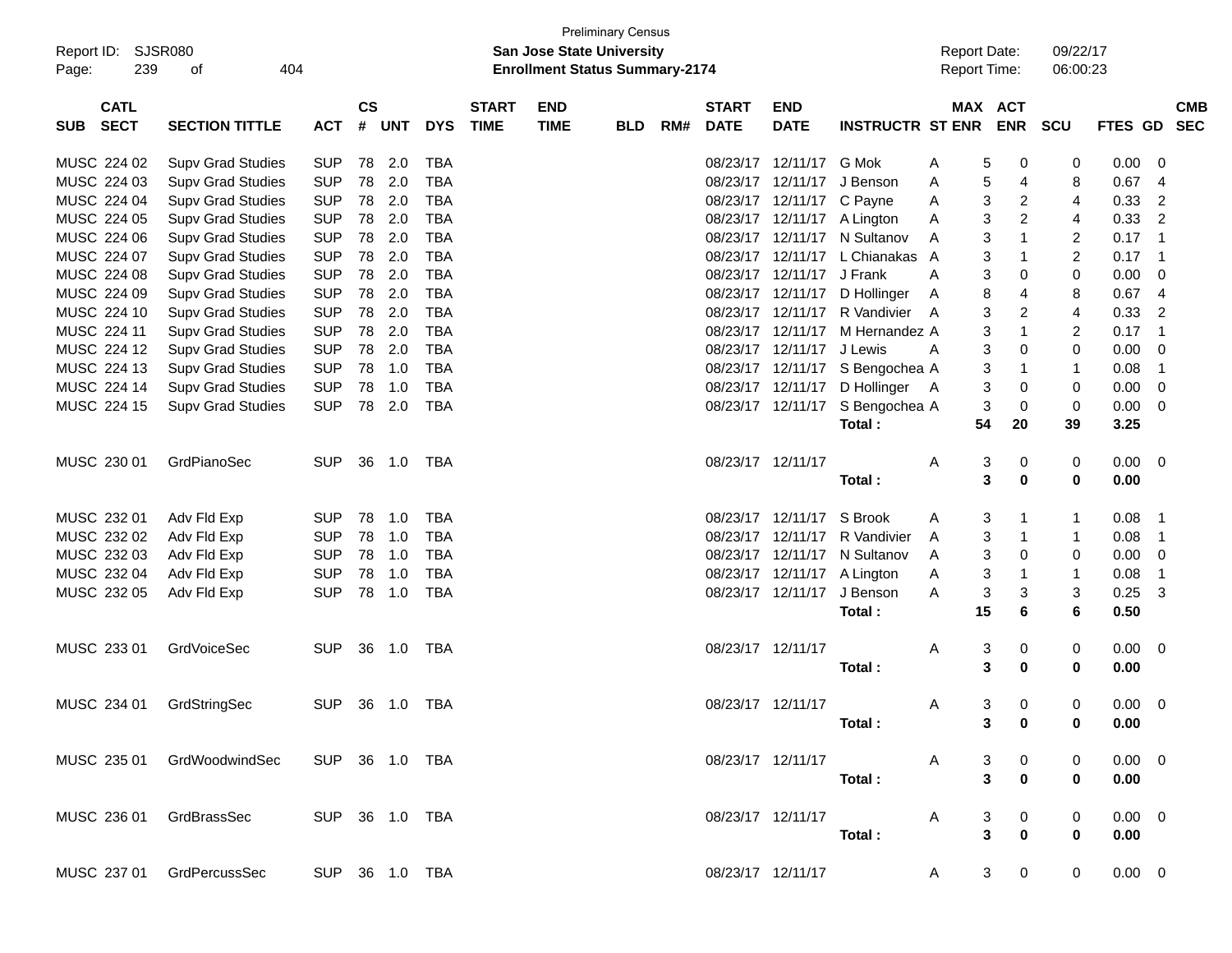| Page:      | Report ID: SJSR080<br>240  | of<br>404                                                                        |                          |                    |                              |                                 |                             | <b>Preliminary Census</b><br>San Jose State University<br><b>Enrollment Status Summary-2174</b> |                |     |                             |                                                    |                                   | <b>Report Date:</b><br>Report Time: |                                        | 09/22/17<br>06:00:23 |                                     |           |            |
|------------|----------------------------|----------------------------------------------------------------------------------|--------------------------|--------------------|------------------------------|---------------------------------|-----------------------------|-------------------------------------------------------------------------------------------------|----------------|-----|-----------------------------|----------------------------------------------------|-----------------------------------|-------------------------------------|----------------------------------------|----------------------|-------------------------------------|-----------|------------|
| <b>SUB</b> | <b>CATL</b><br><b>SECT</b> | <b>SECTION TITTLE</b>                                                            | <b>ACT</b>               | $\mathsf{cs}$<br># | <b>UNT</b>                   | <b>DYS</b>                      | <b>START</b><br><b>TIME</b> | <b>END</b><br><b>TIME</b>                                                                       | <b>BLD</b>     | RM# | <b>START</b><br><b>DATE</b> | <b>END</b><br><b>DATE</b>                          | <b>INSTRUCTR ST ENR</b>           | MAX ACT                             | <b>ENR</b>                             | <b>SCU</b>           | FTES GD SEC                         |           | <b>CMB</b> |
|            |                            |                                                                                  |                          |                    |                              |                                 |                             |                                                                                                 |                |     |                             |                                                    | Total:                            | 3                                   | 0                                      | 0                    | 0.00                                |           |            |
|            | MUSC 239 01                | GrdJazzSec                                                                       | <b>SUP</b>               | 36                 | 1.0                          | TBA                             |                             |                                                                                                 |                |     | 08/23/17 12/11/17           |                                                    | Total:                            | 3<br>Α<br>3                         | 0<br>0                                 | 0<br>0               | $0.00 \t 0$<br>0.00                 |           |            |
|            |                            | MUSC 250A 01 GrdConcChoir                                                        | <b>SUP</b>               | 36                 | 1.0                          | MW                              |                             | 01:30 PM 03:20 PM                                                                               | <b>MUS 150</b> |     |                             | 08/23/17 12/11/17                                  | J Benson<br>Total:                | 3<br>Α<br>3                         | 3<br>$\mathbf{3}$                      | 3<br>3               | $0.23$ 2<br>0.23                    |           |            |
|            | MUSC 252 01                | GrdOperaThtr                                                                     | ACT                      | 21                 | 1.0                          | TR                              |                             | 03:30 PM 05:20 PM                                                                               | <b>MUS 176</b> |     |                             | 08/23/17 12/11/17                                  | L Chianakas A<br>Total:           | 3<br>3                              | 3<br>$\mathbf{3}$                      | 3<br>3               | $0.25$ 3<br>0.25                    |           |            |
|            | MUSC 253 01                | GrdUnivSymOrch                                                                   | ACT                      | - 21               | 1.0                          | TR                              |                             | 01:30 PM 03:20 PM                                                                               | <b>MUS 176</b> |     |                             | 08/23/17 12/11/17                                  | A Cohen<br>Total:                 | 3<br>Α<br>3                         | 3<br>$\mathbf{3}$                      | 3<br>3               | $0.25$ 3<br>0.25                    |           |            |
|            | MUSC 255 01                | GrdWindEns                                                                       | ACT                      | - 21               | 1.0                          | MW                              |                             | 01:30 PM 03:20 PM                                                                               | <b>MUS 176</b> |     |                             | 08/23/17 12/11/17                                  | D Vickerman A<br>Total:           | 3<br>3                              | 1<br>1                                 | 1<br>1               | $0.08$ 1<br>0.08                    |           |            |
|            | MUSC 259 01                | GrdLatinJazzEns                                                                  | ACT                      | -21                | 1.0                          | MW                              |                             | 01:30 PM 03:20 PM                                                                               | MUS            | 186 |                             | 08/23/17 12/11/17                                  | J Lewis<br>Total:                 | 3<br>Α<br>3                         | 3<br>$\mathbf{3}$                      | 3<br>3               | $0.25$ 3<br>0.25                    |           |            |
|            |                            | MUSC 260A 01 GrdChrlrs                                                           | ACT                      |                    | 10 1.0                       | TR.                             |                             | 01:30 PM 03:20 PM                                                                               | MUS            | 182 |                             | 08/23/17 12/11/17                                  | J Benson<br>Total:                | Α<br>3<br>3                         | $\overline{a}$<br>$\overline{2}$       | 2<br>$\mathbf{2}$    | $0.17$ 2<br>0.17                    |           |            |
|            |                            | MUSC 260C 01 GrdChmbrMsc<br>MUSC 260C 02 GrdChmbrMsc                             | ACT<br>ACT               | 10                 | 1.0<br>10 1.0                | T<br><b>TBA</b>                 |                             | 03:30 PM 05:20 PM                                                                               | <b>MUS 211</b> |     |                             | 08/23/17 12/11/17<br>08/23/17 12/11/17             | G Mok<br>S Jones-Haye A<br>Total: | 3<br>Α<br>3<br>6                    | 1<br>$\overline{c}$<br>3               | 1<br>2<br>3          | $0.08$ 1<br>$0.17$ 2<br>0.25        |           |            |
|            |                            | MUSC 260F 01 GrdSmJzzEns<br>MUSC 260F 02 GrdSmJzzEns<br>MUSC 260F 03 GrdSmJzzEns | ACT<br><b>ACT</b><br>ACT | 10<br>10           | 1.0<br>1.0<br>$10 \quad 1.0$ | TBA<br><b>TBA</b><br><b>TBA</b> |                             |                                                                                                 |                |     | 08/23/17                    | 08/23/17 12/11/17<br>12/11/17<br>08/23/17 12/11/17 | J Lewis<br>D Robbins<br>Total:    | 3<br>Α<br>3<br>Α<br>3<br>Α<br>9     | 1<br>$\mathbf{1}$<br>0<br>$\mathbf{2}$ | 1<br>1<br>0<br>2     | 0.08<br>0.08<br>$0.00 \t 0$<br>0.17 | - 1<br>-1 |            |
|            |                            | MUSC 260H 60 GrdPercEns                                                          | ACT 10 1.0 F             |                    |                              |                                 |                             | 10:30 AM 12:20 PM MUS 176                                                                       |                |     |                             | 08/23/17 12/11/17                                  | G Lemmon A<br>Total:              | 3<br>3                              | 0<br>$\bf{0}$                          | 0<br>0               | $0.00 \t 0$<br>0.00                 |           |            |
|            |                            | MUSC 260J 60 GrdStringEns                                                        | ACT 10 1.0 F             |                    |                              |                                 |                             | 03:30 PM 05:20 PM MUS 210                                                                       |                |     |                             | 08/23/17 12/11/17                                  | S Jones-Haye A<br>Total:          | 3<br>3                              | 1<br>$\mathbf{1}$                      | 1<br>1               | $0.08$ 1<br>0.08                    |           |            |
|            |                            | MUSC 260K 60 GrdBrassEns                                                         | ACT 10 1.0 F             |                    |                              |                                 |                             | 10:30 AM 12:20 PM MUS 150                                                                       |                |     |                             | 08/23/17 12/11/17 T Hornig                         |                                   | 3<br>A                              | 0                                      | 0                    | $0.00 \t 0$                         |           |            |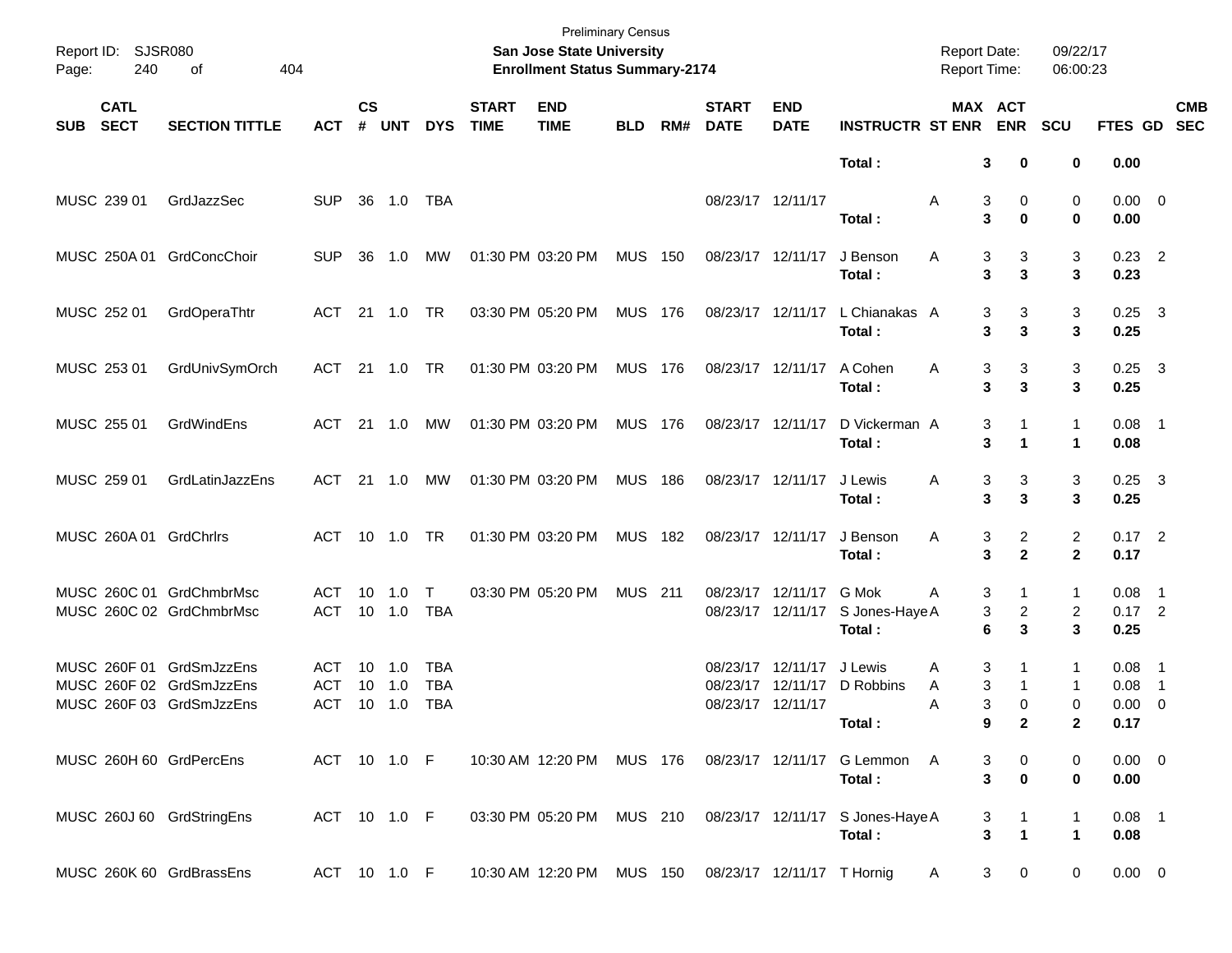| Report ID:<br>Page: | 241                                       | <b>SJSR080</b><br>404<br>οf                                          |                                        |                       |                   |                                        |                             | <b>Preliminary Census</b><br><b>San Jose State University</b><br><b>Enrollment Status Summary-2174</b> |            |     |                                        |                                                  |                                                       | <b>Report Date:</b><br><b>Report Time:</b> |                                |                                     | 09/22/17<br>06:00:23                          |                                     |                                                              |
|---------------------|-------------------------------------------|----------------------------------------------------------------------|----------------------------------------|-----------------------|-------------------|----------------------------------------|-----------------------------|--------------------------------------------------------------------------------------------------------|------------|-----|----------------------------------------|--------------------------------------------------|-------------------------------------------------------|--------------------------------------------|--------------------------------|-------------------------------------|-----------------------------------------------|-------------------------------------|--------------------------------------------------------------|
| <b>SUB</b>          | <b>CATL</b><br><b>SECT</b>                | <b>SECTION TITTLE</b>                                                | <b>ACT</b>                             | $\mathsf{cs}$<br>#    | <b>UNT</b>        | <b>DYS</b>                             | <b>START</b><br><b>TIME</b> | <b>END</b><br><b>TIME</b>                                                                              | <b>BLD</b> | RM# | <b>START</b><br><b>DATE</b>            | <b>END</b><br><b>DATE</b>                        | <b>INSTRUCTR ST ENR</b>                               |                                            |                                | <b>MAX ACT</b><br><b>ENR</b>        | <b>SCU</b>                                    | FTES GD                             | <b>CMB</b><br><b>SEC</b>                                     |
|                     |                                           |                                                                      |                                        |                       |                   |                                        |                             |                                                                                                        |            |     |                                        |                                                  | Total:                                                |                                            | 3                              | $\mathbf 0$                         | 0                                             | 0.00                                |                                                              |
|                     | MUSC 260L 01<br>MUSC 260L 60              | GrdEnsWdwnd<br>GrdEnsWdwnd                                           | <b>ACT</b><br><b>ACT</b>               | 10 <sup>1</sup><br>10 | 1.0<br>1.0        | <b>TBA</b><br>F                        |                             | 10:30 AM 12:20 PM                                                                                      | MUS 253    |     | 08/23/17<br>08/23/17                   | 12/11/17<br>12/11/17                             | C Payne<br>J Averett<br>Total:                        | A<br>A                                     | 3<br>3<br>6                    | $\overline{c}$<br>0<br>$\mathbf{2}$ | $\overline{c}$<br>$\mathbf 0$<br>$\mathbf{2}$ | $0.17$ 2<br>0.00<br>0.17            | $\overline{0}$                                               |
|                     |                                           | MUSC 260M 01 GrdSaxEns                                               | <b>ACT</b>                             |                       | 10 1.0            | $\top$                                 |                             | 07:00 PM 09:00 PM                                                                                      | <b>MUS</b> | 150 | 08/23/17 12/11/17                      |                                                  | M Hernandez A<br>Total:                               |                                            | 3<br>3                         | 3<br>3                              | 3<br>3                                        | $0.23$ 2<br>0.23                    |                                                              |
|                     | MUSC 298 01<br>MUSC 298 02<br>MUSC 298 03 | <b>Special Study</b><br><b>Special Study</b><br><b>Special Study</b> | <b>SUP</b><br><b>SUP</b><br><b>SUP</b> | 78<br>78<br>78        | 1.0<br>2.0<br>2.0 | <b>TBA</b><br><b>TBA</b><br><b>TBA</b> |                             |                                                                                                        |            |     | 08/23/17<br>08/23/17<br>08/23/17       | 12/11/17<br>12/11/17<br>12/11/17                 | J Benson<br>A Lington<br>J Benson<br>Total:           | A<br>Α<br>A                                | 3<br>3<br>$\overline{4}$<br>10 | $\Omega$<br>-1<br>4<br>5            | 0<br>$\overline{2}$<br>8<br>10                | 0.00<br>0.17<br>0.67<br>0.83        | $\overline{0}$<br>$\overline{\phantom{1}}$<br>$\overline{4}$ |
|                     | MUSC 299 01<br>MUSC 299 02                | Mstr Ths Rct Cmp<br>Mstr Ths Rct Cmp                                 | <b>SUP</b><br><b>SUP</b>               | 78<br>78              | 1.0<br>2.0        | <b>TBA</b><br><b>TBA</b>               |                             |                                                                                                        |            |     | 08/23/17 12/11/17<br>08/23/17 12/11/17 |                                                  | Total:                                                | A<br>A                                     | 3<br>3<br>6                    | 0<br>$\mathbf 0$<br>$\bf{0}$        | 0<br>0<br>$\mathbf{0}$                        | $0.00 \t 0$<br>0.00<br>0.00         | $\overline{0}$                                               |
|                     |                                           | MUSC 1290R 01 Culm Exp Supervis                                      | <b>SUP</b>                             |                       | 1.0               |                                        |                             |                                                                                                        |            |     |                                        |                                                  | Total:                                                | Χ                                          | 0<br>$\pmb{0}$                 | 0<br>$\bf{0}$                       | 0<br>0                                        | $0.00 \t 0$<br>0.00                 |                                                              |
|                     | Department :                              | <b>Music &amp; Dance</b>                                             |                                        |                       |                   |                                        |                             |                                                                                                        |            |     |                                        | <b>Lower Division:</b><br><b>Upper Division:</b> | <b>Department Total:</b><br><b>Graduate Division:</b> |                                            | 6448<br>3903<br>2338<br>207    | 3929<br>2575<br>1267<br>87          | 8482<br>5762<br>2574<br>146                   | 572.35<br>386.15<br>173.30<br>12.90 |                                                              |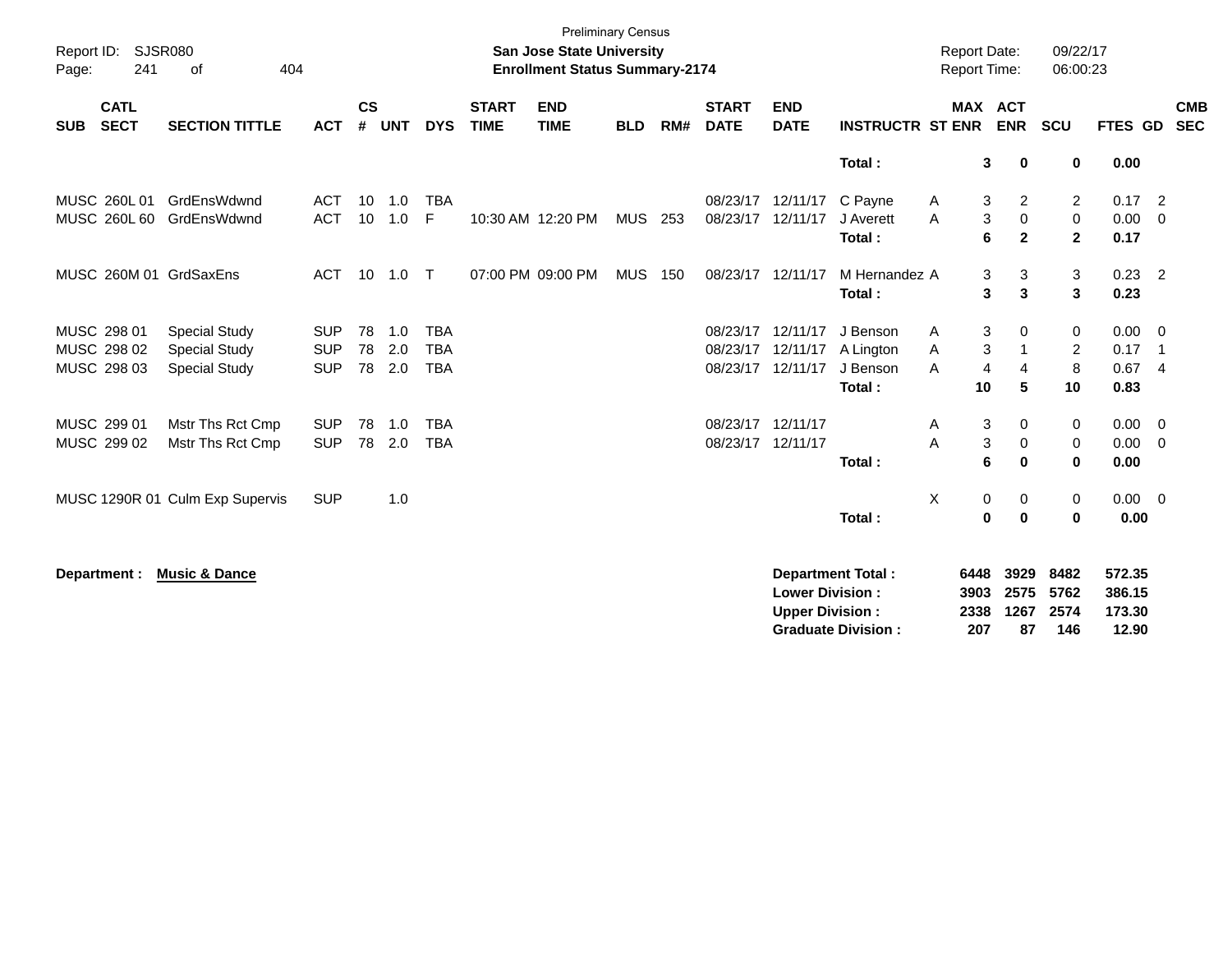| Report ID:<br>Page: | 242                        | <b>SJSR080</b><br>404<br>οf                    |            |                    |            |            |                             | <b>San Jose State University</b><br><b>Enrollment Status Summary-2174</b> | <b>Preliminary Census</b> |      |                             |                             |                              | <b>Report Date:</b><br>Report Time: |            | 09/22/17<br>06:00:23 |                |                          |                          |
|---------------------|----------------------------|------------------------------------------------|------------|--------------------|------------|------------|-----------------------------|---------------------------------------------------------------------------|---------------------------|------|-----------------------------|-----------------------------|------------------------------|-------------------------------------|------------|----------------------|----------------|--------------------------|--------------------------|
| <b>SUB</b>          | <b>CATL</b><br><b>SECT</b> | <b>SECTION TITTLE</b>                          | <b>ACT</b> | $\mathsf{cs}$<br># | <b>UNT</b> | <b>DYS</b> | <b>START</b><br><b>TIME</b> | <b>END</b><br><b>TIME</b>                                                 | BLD                       | RM#  | <b>START</b><br><b>DATE</b> | <b>END</b><br><b>DATE</b>   | <b>INSTRUCTR ST ENR</b>      | <b>MAX ACT</b>                      | <b>ENR</b> | <b>SCU</b>           | FTES GD        |                          | <b>CMB</b><br><b>SEC</b> |
| <b>College</b>      |                            | <b>Humanities &amp; the Arts</b><br>Philosophy |            |                    |            |            |                             |                                                                           |                           |      |                             |                             |                              |                                     |            |                      |                |                          |                          |
| <b>PHIL</b>         | Department :<br>901        | Math/Logic for GE                              | <b>SEM</b> | 04                 | 3.0        | МW         |                             | 12:00 PM 01:15 PM                                                         | <b>SH</b>                 | 241  |                             | 08/23/17 12/11/17           | N Friedman-B A<br>Total:     | 42<br>42                            | 38<br>38   | 114<br>114           | 7.60 0<br>7.60 |                          |                          |
| <b>PHIL</b>         | 10 01                      | Intro to Phil                                  | LEC        | 03                 | 3.0        | МW         |                             | 10:30 AM 11:45 AM                                                         | DMH                       | 149B |                             | 08/23/17 12/11/17           | K Brown                      | 46<br>A                             | 48         | 144                  | 9.60           | - 0                      |                          |
| PHIL                | 10 02                      | Intro to Phil                                  | <b>LEC</b> | 03                 | 3.0        | МW         |                             | 12:00 PM 01:15 PM                                                         | SН                        | 100  |                             | 08/23/17 12/11/17           | A Vaidya                     | 125<br>A                            | 125        | 375                  | 25.00          | -0                       |                          |
| PHIL                | 10 03                      | Intro to Phil                                  | <b>LEC</b> | 03                 | 3.0        | МW         |                             | 01:30 PM 02:45 PM                                                         | SН                        | 120  |                             | 08/23/17 12/11/17           | K Brown                      | 46<br>A                             | 47         | 141                  | 9.40           | 0                        |                          |
| PHIL                | 10 04                      | Intro to Phil                                  | <b>LEC</b> | 03                 | 3.0        | TR.        |                             | 07:30 AM 08:45 AM                                                         | DMH                       | 208  |                             | 08/23/17 12/11/17 K Patel   |                              | 45<br>A                             | 43         | 129                  | 8.60           | $\overline{0}$           |                          |
| PHIL                | 10 05                      | Intro to Phil                                  | <b>LEC</b> | 03                 | 3.0        | <b>TR</b>  |                             | 10:30 AM 11:45 AM                                                         | DMH                       | 208  |                             | 08/23/17 12/11/17 T Lott    |                              | 45<br>A                             | 43         | 129                  | 8.60           | 0                        |                          |
| PHIL                | 10 06                      | Intro to Phil                                  | <b>LEC</b> | 03                 | 3.0        | <b>TR</b>  |                             | 03:00 PM 04:15 PM                                                         | <b>BBC</b>                | 222  |                             | 08/23/17 12/11/17           | T Nguyen                     | 42<br>Α                             | 42         | 126                  | 8.40           | 0                        |                          |
| PHIL                | 10 07                      | Intro to Phil                                  | <b>LEC</b> | 03                 | 3.0        | F          |                             | 12:30 PM 03:15 PM                                                         | DMH                       | 208  |                             | 08/23/17 12/11/17 K Patel   |                              | 35<br>Α                             | 28         | 84                   | 5.60           | - 0                      |                          |
| PHIL                | 10 08                      | Intro to Phil                                  | <b>LEC</b> | 03                 | 3.0        | МW         |                             | 03:00 PM 04:15 PM                                                         | <b>BBC</b>                | 105  |                             | 08/23/17 12/11/17           | T Nguyen                     | 45<br>A                             | 30         | 90                   | 6.00           | - 0                      |                          |
|                     |                            |                                                |            |                    |            |            |                             |                                                                           |                           |      |                             |                             | Total:                       | 429                                 | 406        | 1218                 | 81.20          |                          |                          |
| <b>PHIL</b>         | 12 01                      | Phil of the Person                             | <b>LEC</b> | 03                 | 3.0        | TR.        |                             | 12:00 PM 01:15 PM                                                         | DMH.                      | 208  |                             | 08/23/17 12/11/17           | A Korsund                    | 45<br>Α                             | 43         | 129                  | 8.60           | - 0                      |                          |
| PHIL                | 12 02                      | Phil of the Person                             | <b>LEC</b> | 03                 | 3.0        | <b>TR</b>  |                             | 01:30 PM 02:45 PM                                                         | <b>BBC</b>                | 107  |                             | 08/23/17 12/11/17           | N Osborne                    | Α<br>46                             | 45         | 135                  | 9.00           | 0                        |                          |
| PHIL                | 12 03                      | Phil of the Person                             | <b>LEC</b> | 03                 | 3.0        | F          |                             | 10:00 AM 12:45 PM                                                         | DMH                       | 149B |                             | 08/23/17 12/11/17           | C Smith                      | Α<br>46                             | 45         | 135                  | 9.00           | $\overline{0}$           |                          |
| PHIL                | 12 04                      | Phil of the Person                             | <b>LEC</b> | 03                 | 3.0        | МW         |                             | 01:30 PM 02:45 PM                                                         | HGH                       | 116  |                             | 08/23/17 12/11/17           | J Cardoza-Ko A               | 45                                  | 40         | 120                  | 8.00           | - 0                      |                          |
|                     |                            |                                                |            |                    |            |            |                             |                                                                           |                           |      |                             |                             | Total:                       | 182                                 | 173        | 519                  | 34.60          |                          |                          |
| <b>PHIL</b>         | 57 01                      | Logic & Crit Reas                              | <b>SEM</b> | 04                 | 3.0        | МW         |                             | 09:00 AM 10:15 AM                                                         | DMH.                      | 208  |                             | 08/23/17 12/11/17           | D Williamson A               | 45                                  | 37         | 111                  | 7.40           | - 0                      |                          |
| PHIL                | 57 02                      | Logic & Crit Reas                              | <b>SEM</b> | 04                 | 3.0        | МW         |                             | 12:00 PM 01:15 PM                                                         | DMH                       | 208  |                             | 08/23/17 12/11/17           | D Williamson A               | 45                                  | 44         | 132                  | 8.80           | 0                        |                          |
| PHIL                | 57 03                      | Logic & Crit Reas                              | <b>SEM</b> | 04                 | 3.0        | МW         |                             | 03:00 PM 04:15 PM                                                         | DMH                       | 208  |                             | 08/23/17 12/11/17           | C Smith                      | 45<br>A                             | 23         | 69                   | 4.60           | 0                        |                          |
| PHIL                | 57 04                      | Logic & Crit Reas                              | <b>SEM</b> | 04                 | 3.0        | TR.        |                             | 10:30 AM 11:45 AM                                                         | DMH                       | 149B |                             | 08/23/17 12/11/17           | N Osborne                    | 46<br>Α                             | 45         | 135                  | 9.00           | 0                        |                          |
| PHIL                | 57 05                      | Logic & Crit Reas                              | <b>SEM</b> | 04                 | 3.0        | <b>TR</b>  |                             | 12:00 PM 01:15 PM                                                         | DMH                       | 149B |                             | 08/23/17 12/11/17           | N Osborne                    | 46<br>A                             | 43         | 129                  | 8.60           | 0                        |                          |
| PHIL                | 57 06                      | Logic & Crit Reas                              | <b>SEM</b> | 04                 | 3.0        | <b>TR</b>  |                             | 03:00 PM 04:15 PM                                                         | DMH                       | 149B |                             | 08/23/17 12/11/17 T Gullion |                              | Α<br>46                             | 45         | 135                  | 9.00           | 0                        |                          |
| PHIL                | 57 07                      | Logic & Crit Reas                              | <b>SEM</b> | 04                 | 3.0        | F          |                             | 12:30 PM 03:15 PM                                                         | SH                        | 241  |                             | 08/23/17 12/11/17 T Gullion |                              | 35<br>Α                             | 12         | 36                   | 2.40           | 0                        |                          |
| <b>PHIL</b>         | 57 08                      | Logic & Crit Reas                              | <b>SEM</b> |                    | 3.0        |            |                             |                                                                           |                           |      |                             |                             |                              | X<br>0                              | $\Omega$   | 0                    | 0.00           | - 0                      |                          |
|                     |                            |                                                |            |                    |            |            |                             |                                                                           |                           |      |                             |                             | Total:                       | 308                                 | 249        | 747                  | 49.80          |                          |                          |
| <b>PHIL</b>         | 61 01                      | Moral Issues                                   | <b>LEC</b> | 03                 | 3.0        | МW         |                             | 09:00 AM 10:15 AM                                                         | <b>SH</b>                 | 241  |                             |                             | 08/23/17 12/11/17 M Jordan   | 42<br>Α                             | 42         | 126                  | 8.40 0         |                          |                          |
| <b>PHIL</b>         | 61 02                      | Moral Issues                                   | <b>LEC</b> | 03                 | 3.0        | MW         |                             | 10:30 AM 11:45 AM                                                         | <b>SH</b>                 | 120  |                             |                             | 08/23/17 12/11/17 M Jordan   | 60<br>A                             | 60         | 180                  | 12.00          | $\overline{\phantom{0}}$ |                          |
| <b>PHIL</b>         | 61 03                      | Moral Issues                                   | <b>LEC</b> | 03                 | 3.0        | МW         |                             | 12:00 PM 01:15 PM                                                         | <b>SH</b>                 | 120  |                             |                             | 08/23/17 12/11/17 M Jordan   | 60<br>A                             | 59         | 177                  | 11.80          | $\overline{\phantom{0}}$ |                          |
| PHIL                | 61 04                      | Moral Issues                                   | <b>LEC</b> | 03                 | 3.0        | <b>TR</b>  |                             | 09:00 AM 10:15 AM                                                         | <b>SH</b>                 | 120  |                             |                             | 08/23/17 12/11/17 P Bashaw   | 60<br>Α                             | 52         | 156                  | 10.40          | $\overline{\phantom{0}}$ |                          |
| PHIL                | 61 05                      | Moral Issues                                   | <b>LEC</b> | 03                 | 3.0        | <b>TR</b>  |                             | 12:00 PM 01:15 PM                                                         | <b>SH</b>                 | 241  |                             | 08/23/17 12/11/17 T Lott    |                              | 42<br>Α                             | 43         | 129                  | $8.60$ 0       |                          |                          |
| PHIL                | 61 06                      | Moral Issues                                   | <b>LEC</b> | 03                 | 3.0        | <b>TR</b>  |                             | 03:00 PM 04:15 PM                                                         | DMH                       | 208  |                             |                             | 08/23/17 12/11/17 J Giddings | 45<br>A                             | 43         | 129                  | $8.60$ 0       |                          |                          |
| <b>PHIL</b>         | 61 07                      | Moral Issues                                   | <b>LEC</b> | 03                 | 3.0        | TR         |                             | 04:30 PM 05:45 PM                                                         | <b>DMH</b>                | 208  |                             | 08/23/17 12/11/17 T Gullion |                              | 45<br>Α                             | 43         | 129                  | $8.60$ 0       |                          |                          |
| <b>PHIL</b>         | 61 08                      | Moral Issues                                   | <b>LEC</b> |                    | 03 3.0 F   |            |                             | 09:30 AM 12:15 PM                                                         | DMH 208                   |      |                             |                             | 08/23/17 12/11/17 K Yrigoyen | 45<br>Α                             | 37         | 111                  | $7.40 \ 0$     |                          |                          |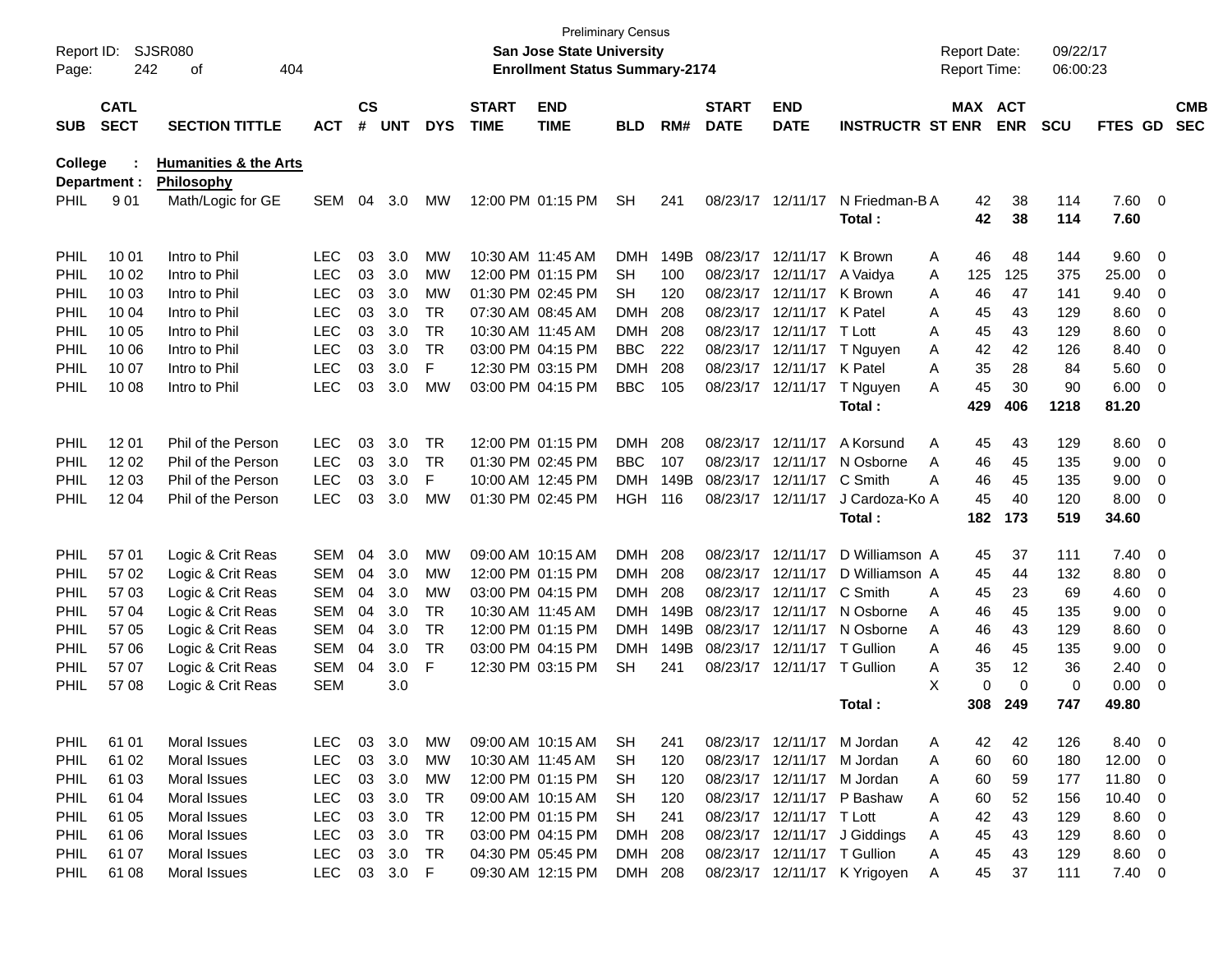| Report ID:<br>Page:  | 243                        | <b>SJSR080</b><br>404<br>οf                              |                                 |                    |                        |                       |                             | San Jose State University<br><b>Enrollment Status Summary-2174</b> | <b>Preliminary Census</b>       |                   |                             |                                                                     |                                                            | <b>Report Date:</b><br>Report Time: |                | 09/22/17<br>06:00:23 |                           |                          |
|----------------------|----------------------------|----------------------------------------------------------|---------------------------------|--------------------|------------------------|-----------------------|-----------------------------|--------------------------------------------------------------------|---------------------------------|-------------------|-----------------------------|---------------------------------------------------------------------|------------------------------------------------------------|-------------------------------------|----------------|----------------------|---------------------------|--------------------------|
| <b>SUB</b>           | <b>CATL</b><br><b>SECT</b> | <b>SECTION TITTLE</b>                                    | <b>ACT</b>                      | $\mathsf{cs}$<br># | <b>UNT</b>             | <b>DYS</b>            | <b>START</b><br><b>TIME</b> | <b>END</b><br><b>TIME</b>                                          | <b>BLD</b>                      | RM#               | <b>START</b><br><b>DATE</b> | <b>END</b><br><b>DATE</b>                                           | <b>INSTRUCTR ST ENR</b>                                    | <b>MAX ACT</b>                      | <b>ENR</b>     | <b>SCU</b>           | FTES GD                   | <b>CMB</b><br><b>SEC</b> |
| PHIL                 | 61 09                      | <b>Moral Issues</b>                                      | <b>LEC</b>                      |                    | 3.0                    |                       |                             |                                                                    |                                 |                   |                             |                                                                     | Total:                                                     | Χ<br>0<br>399                       | 0<br>379       | 0<br>1137            | 0.00<br>75.80             | $\overline{\phantom{0}}$ |
| PHIL<br>PHIL<br>PHIL | 66 01<br>66 02<br>66 03    | Intro Aesthetics<br>Intro Aesthetics<br>Intro Aesthetics | LEC<br><b>LEC</b><br><b>LEC</b> | 03<br>03<br>03     | 3.0<br>3.0<br>3.0      | МW<br>МW<br><b>TR</b> |                             | 10:30 AM 11:45 AM<br>01:30 PM 02:45 PM<br>09:00 AM 10:15 AM        | DMH<br><b>DMH</b><br><b>DMH</b> | 208<br>208<br>208 |                             | 08/23/17 12/11/17 T Leddy<br>08/23/17 12/11/17<br>08/23/17 12/11/17 | T Leddy<br><b>F</b> Alberts                                | 45<br>A<br>45<br>Α<br>45<br>Α       | 42<br>43<br>45 | 126<br>129<br>135    | 8.40<br>8.60<br>9.00      | 0<br>0<br>0              |
| PHIL                 | 66 04                      | Intro Aesthetics                                         | <b>LEC</b>                      | 03                 | 3.0                    | <b>TR</b>             |                             | 07:30 AM 08:45 AM                                                  | HGH                             | 116               |                             | 08/23/17 12/11/17                                                   | <b>F</b> Alberts<br>Total:                                 | 45<br>A<br>180                      | 40<br>170      | 120<br>510           | 8.00<br>34.00             | 0                        |
| PHIL                 | 70A 01                     | Ancient Philosophy                                       | <b>LEC</b>                      | 03                 | 3.0                    | TR                    |                             | 09:00 AM 10:15 AM                                                  | <b>SH</b>                       | 241               |                             | 08/23/17 12/11/17                                                   | D Williamson A<br>Total:                                   | 42<br>42                            | 37<br>37       | 111<br>111           | $7.40 \quad 0$<br>7.40    |                          |
| PHIL                 | 70B 01                     | Modern Philosophy                                        | <b>LEC</b>                      | 03                 | 3.0                    | MW                    |                             | 10:30 AM 11:45 AM                                                  | <b>SH</b>                       | 241               |                             | 08/23/17 12/11/17                                                   | J Lindahl<br>Total:                                        | 42<br>A<br>42                       | 42<br>42       | 126<br>126           | 8.40<br>8.40              | $\overline{\phantom{0}}$ |
| <b>PHIL</b>          | 104 01                     | Asian Philosophy                                         | <b>LEC</b>                      |                    | 3.0                    |                       |                             |                                                                    |                                 |                   |                             |                                                                     |                                                            | 0<br>X.                             | 0              | 0                    | 0.00                      | $\overline{0}$           |
| <b>RELS</b>          | 104 01                     | Asian Philosophy                                         | <b>LEC</b>                      |                    | 3.0                    |                       |                             |                                                                    |                                 |                   |                             |                                                                     |                                                            | X<br>0                              | 0              | 0                    | 0.00                      | 0                        |
| ASIA<br><b>PHIL</b>  | 104 01<br>104 02           | Asian Philosophy<br>Asian Philosophy                     | <b>LEC</b><br><b>LEC</b>        | 02                 | 3.0<br>3.0             | МW                    |                             | 03:00 PM 04:15 PM                                                  | <b>DMH</b>                      | 149B              |                             | 08/23/17 12/11/17                                                   | C Phan                                                     | X<br>$\mathbf 0$<br>46<br>Α         | 0<br>11        | 0                    | 0.00<br>2.20              | 0<br>$0\,$ C             |
| <b>RELS</b>          | 104 02                     | Asian Philosophy                                         | <b>LEC</b>                      | 02                 | 3.0                    | МW                    |                             | 03:00 PM 04:15 PM                                                  | <b>DMH</b>                      | 149B              |                             | 08/23/17 12/11/17                                                   | C Phan                                                     | $\mathbf 0$<br>Α                    | 0              | 33<br>0              | 0.00                      | $0\,$ C                  |
| ASIA                 | 104 02                     | Asian Philosophy                                         | <b>LEC</b>                      | 02                 | 3.0                    | МW                    |                             | 03:00 PM 04:15 PM                                                  | <b>DMH</b>                      | 149B              |                             | 08/23/17 12/11/17 C Phan                                            |                                                            | 0<br>Α                              | 2              | 6                    | 0.40                      | 0 <sup>o</sup>           |
| <b>PHIL</b>          | 104 03                     | Asian Philosophy                                         | <b>LEC</b>                      | 02                 | 3.0                    | TR                    |                             | 09:00 AM 10:15 AM                                                  | <b>DMH</b>                      | 149B              |                             |                                                                     | 08/23/17 12/11/17 T Nguyen                                 | Α<br>46                             | 19             | 57                   | 3.80                      | 0 <sup>o</sup>           |
| <b>RELS</b>          | 104 03                     | Asian Philosophy                                         | <b>LEC</b>                      | 02                 | 3.0                    | <b>TR</b>             |                             | 09:00 AM 10:15 AM                                                  | <b>DMH</b>                      | 149B              |                             | 08/23/17 12/11/17                                                   | T Nguyen                                                   | $\mathbf 0$<br>Α                    | 2              | 6                    | 0.40                      | 0 <sup>o</sup>           |
| ASIA                 | 104 03                     | Asian Philosophy                                         | <b>LEC</b>                      | 02                 | 3.0                    | <b>TR</b>             |                             | 09:00 AM 10:15 AM                                                  | <b>DMH</b>                      | 149B              |                             | 08/23/17 12/11/17                                                   | T Nguyen                                                   | $\mathbf 0$<br>Α                    | 7              | 21                   | 1.40                      | 0 <sup>o</sup>           |
| <b>PHIL</b>          | 104 04                     | Asian Philosophy                                         | <b>LEC</b>                      | 02                 | 3.0                    | <b>TR</b>             |                             | 12:00 PM 01:15 PM                                                  | SН                              | 120               |                             | 08/23/17 12/11/17                                                   | C Phan                                                     | 60<br>Α                             | 15             | 45                   | 3.00                      | 0 <sup>o</sup>           |
| <b>RELS</b>          | 104 04                     | Asian Philosophy                                         | <b>LEC</b>                      | 02                 | 3.0                    | <b>TR</b>             |                             | 12:00 PM 01:15 PM                                                  | SН                              | 120               |                             | 08/23/17 12/11/17                                                   | C Phan                                                     | 0<br>Α                              | 0              | 0                    | 0.00                      | 0 <sup>o</sup>           |
| ASIA                 | 104 04                     | Asian Philosophy                                         | <b>LEC</b>                      | 02                 | 3.0                    | <b>TR</b>             |                             | 12:00 PM 01:15 PM                                                  | <b>SH</b>                       | 120               |                             | 08/23/17 12/11/17                                                   | C Phan                                                     | 0<br>Α                              | $\mathbf 1$    | 3                    | 0.20                      | 0 <sup>o</sup>           |
|                      |                            |                                                          |                                 |                    |                        |                       |                             |                                                                    |                                 |                   |                             |                                                                     | Total:                                                     | 152                                 | 57             | 171                  | 11.40                     |                          |
| <b>PHIL</b>          | 107 01                     | Phil and Lit                                             | <b>LEC</b>                      | 02                 | 3.0                    | W                     |                             | 06:00 PM 08:45 PM                                                  | <b>SH</b>                       | 241               |                             | 08/23/17 12/11/17 T Leddy                                           | Total:                                                     | 35<br>Α<br>35                       | 11<br>11       | 33<br>33             | 2.45<br>2.45              | - 5                      |
|                      | PHIL 110 01                | Sci Tech & Hum Val                                       | LEC.                            |                    | 03 3.0                 | МW                    |                             | 10:30 AM 11:45 AM                                                  | BBC                             | - 222             |                             |                                                                     | 08/23/17 12/11/17 L Bernasconi A                           | 64                                  | 62             | 186                  | $12.40 \ 0$               |                          |
| <b>PHIL</b>          | 110 02                     | Sci Tech & Hum Val                                       | <b>LEC</b>                      |                    | 03 3.0                 | TR                    |                             | 12:00 PM 01:15 PM                                                  | BBC                             | 222               |                             |                                                                     | 08/23/17 12/11/17 D Susser                                 | 64<br>A                             | 63             | 189                  | $12.60 \t 0$              |                          |
|                      | PHIL 110 03                | Sci Tech & Hum Val                                       | <b>LEC</b>                      |                    | 03 3.0 TR              |                       |                             | 01:30 PM 02:45 PM                                                  | <b>BBC</b> 222                  |                   |                             |                                                                     | 08/23/17 12/11/17 D Susser                                 | 64<br>A                             | 57             | 171                  | $11.40 \t 0$              |                          |
|                      |                            |                                                          |                                 |                    |                        |                       |                             |                                                                    |                                 |                   |                             |                                                                     | Total:                                                     |                                     | 192 182        | 546                  | 36.40                     |                          |
|                      | PHIL 111 01<br>GERO 111 01 | <b>Medical Ethics</b><br><b>Medical Ethics</b>           | LEC.<br>LEC                     |                    | 02 3.0 TR<br>02 3.0 TR |                       |                             | 01:30 PM 02:45 PM<br>01:30 PM 02:45 PM                             | DMH 208<br>DMH 208              |                   |                             |                                                                     | 08/23/17 12/11/17 R Manning<br>08/23/17 12/11/17 R Manning | 35<br>A<br>0<br>A                   | 7<br>0         | 21<br>0              | 1.40 0 C<br>$0.00 \t 0 C$ |                          |
|                      |                            |                                                          |                                 |                    |                        |                       |                             |                                                                    |                                 |                   |                             |                                                                     |                                                            |                                     |                |                      |                           |                          |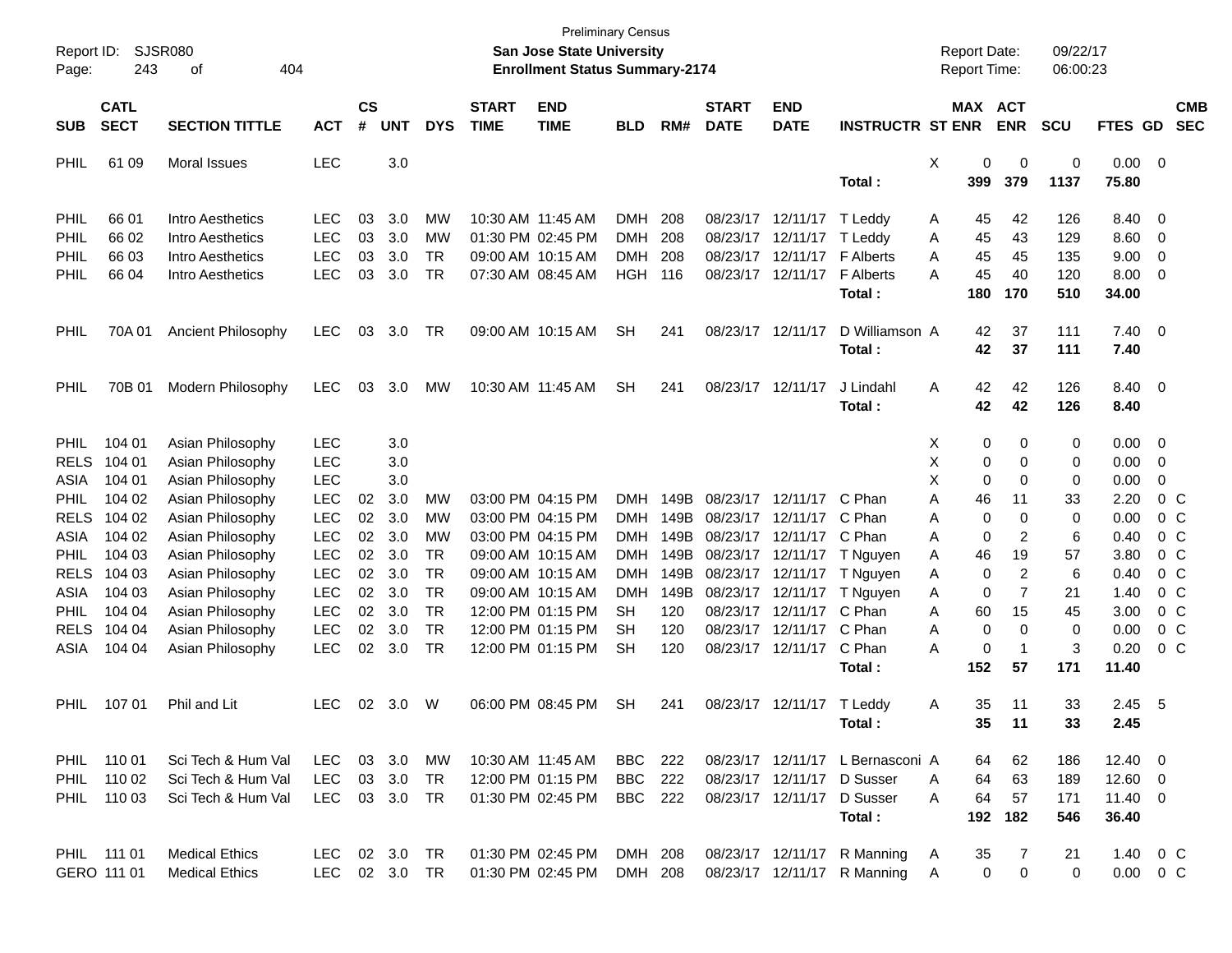| SJSR080<br>Report ID:<br>244<br>404<br>Page:<br>οf                                             |                                                                    |                                                                                                                                                                                                  |                                    | <b>Preliminary Census</b><br>San Jose State University<br><b>Enrollment Status Summary-2174</b> |                                                                            |                                                                                  |                             |                                                             |                          |            |                                      |                                        |                                                                                                                                                                                                                      | <b>Report Date:</b><br><b>Report Time:</b>                                  |                                               |                                                     | 09/22/17<br>06:00:23                                                                            |                |            |  |
|------------------------------------------------------------------------------------------------|--------------------------------------------------------------------|--------------------------------------------------------------------------------------------------------------------------------------------------------------------------------------------------|------------------------------------|-------------------------------------------------------------------------------------------------|----------------------------------------------------------------------------|----------------------------------------------------------------------------------|-----------------------------|-------------------------------------------------------------|--------------------------|------------|--------------------------------------|----------------------------------------|----------------------------------------------------------------------------------------------------------------------------------------------------------------------------------------------------------------------|-----------------------------------------------------------------------------|-----------------------------------------------|-----------------------------------------------------|-------------------------------------------------------------------------------------------------|----------------|------------|--|
| <b>SUB</b>                                                                                     | <b>CATL</b><br><b>SECT</b>                                         | <b>SECTION TITTLE</b>                                                                                                                                                                            | <b>ACT</b>                         | $\mathsf{cs}$<br>#                                                                              | <b>UNT</b>                                                                 | <b>DYS</b>                                                                       | <b>START</b><br><b>TIME</b> | <b>END</b><br><b>TIME</b>                                   | <b>BLD</b>               | RM#        | <b>START</b><br><b>DATE</b>          | <b>END</b><br><b>DATE</b>              | <b>INSTRUCTR ST ENR</b>                                                                                                                                                                                              |                                                                             | MAX ACT<br><b>ENR</b>                         | <b>SCU</b>                                          | FTES GD                                                                                         | <b>SEC</b>     | <b>CMB</b> |  |
| HS.                                                                                            | <b>NURS 111 01</b><br>111 01                                       | <b>Medical Ethics</b><br><b>Medical Ethics</b>                                                                                                                                                   | <b>LEC</b><br><b>LEC</b>           | 02                                                                                              | 3.0<br>02 3.0                                                              | TR<br>TR                                                                         |                             | 01:30 PM 02:45 PM<br>01:30 PM 02:45 PM                      | <b>DMH</b><br><b>DMH</b> | 208<br>208 |                                      | 08/23/17 12/11/17<br>08/23/17 12/11/17 | R Manning<br>R Manning<br>Total:                                                                                                                                                                                     | A<br>Α<br>35                                                                | 0<br>0<br>16<br>0<br>23                       | 0<br>48<br>69                                       | 0.00<br>3.20<br>4.60                                                                            | $0\,C$<br>0 C  |            |  |
| <b>PHIL</b>                                                                                    | 119 01<br>AFAM 119 01                                              | Africana Phil & Cult<br>Africana Phil & Cult                                                                                                                                                     | <b>LEC</b><br><b>LEC</b>           | 02                                                                                              | 3.0<br>02 3.0                                                              | <b>TR</b><br>TR                                                                  |                             | 01:30 PM 02:45 PM<br>01:30 PM 02:45 PM                      | SН<br><b>SH</b>          | 241<br>241 |                                      | 08/23/17 12/11/17<br>08/23/17 12/11/17 | T Lott<br>T Lott<br>Total :                                                                                                                                                                                          | 35<br>A<br>A<br>35                                                          | 4<br>$\mathbf 0$<br>8<br>12                   | 12<br>24<br>36                                      | 0.80<br>1.60<br>2.40                                                                            | $0\,C$<br>0 C  |            |  |
| <b>PHIL</b>                                                                                    | 126 01<br>ENVS 126 01                                              | Environ Ethics & Phi<br>Environ Ethics & Phi                                                                                                                                                     | <b>LEC</b><br><b>LEC</b>           | 02                                                                                              | 3.0<br>02 3.0                                                              | TR<br>TR                                                                         |                             | 10:30 AM 11:45 AM<br>10:30 AM 11:45 AM                      | SН<br><b>SH</b>          | 241<br>241 |                                      | 08/23/17 12/11/17<br>08/23/17 12/11/17 | D Williamson A<br>D Williamson A<br>Total :                                                                                                                                                                          | 35<br>35                                                                    | 11<br>0<br>2<br>13                            | 33<br>6<br>39                                       | 2.20<br>0.40<br>2.60                                                                            | $0\,$ C<br>0 C |            |  |
| <b>PHIL</b>                                                                                    | 13201                                                              | <b>Ethical Theory</b>                                                                                                                                                                            | SEM                                | 04                                                                                              | 3.0                                                                        | $\top$                                                                           |                             | 03:00 PM 05:45 PM                                           | <b>SH</b>                | 241        |                                      | 08/23/17 12/11/17                      | K Brown<br>Total :                                                                                                                                                                                                   | Α<br>35<br>35                                                               | $\overline{7}$<br>$\overline{7}$              | 21<br>21                                            | $1.40 \ 0$<br>1.40                                                                              |                |            |  |
| <b>PHIL</b>                                                                                    | 13301                                                              | <b>Ethics in Science</b>                                                                                                                                                                         | <b>LEC</b>                         |                                                                                                 | 03 3.0                                                                     | TR                                                                               |                             | 12:00 PM 01:15 PM                                           | <b>SH</b>                | 100        |                                      | 08/23/17 12/11/17                      | J Stemwedel A<br>Total:                                                                                                                                                                                              | 110<br>110                                                                  | 107<br>107                                    | 321<br>321                                          | $21.40 \ 0$<br>21.40                                                                            |                |            |  |
| <b>PHIL</b><br><b>PHIL</b><br>PHIL<br><b>PHIL</b><br><b>PHIL</b><br><b>PHIL</b><br><b>PHIL</b> | 134 80<br>134 81<br>134 82<br>134 83<br>134 84<br>134 85<br>134 86 | Computers, Ethics, S LEC<br>Computers, Ethics, S LEC<br>Computers, Ethics, S LEC<br>Computers, Ethics, S LEC<br>Computers, Ethics, S LEC<br>Computers, Ethics, S LEC<br>Computers, Ethics, S LEC |                                    |                                                                                                 | $02 \quad 3.0$<br>02 3.0<br>02 3.0<br>02 3.0<br>02 3.0<br>02 3.0<br>02 3.0 | TBA<br>TBA<br><b>TBA</b><br><b>TBA</b><br><b>TBA</b><br><b>TBA</b><br><b>TBA</b> |                             |                                                             |                          |            |                                      | 08/23/17 12/11/17                      | 08/23/17 12/11/17 E Sonnier<br>08/23/17 12/11/17 E Sonnier<br>08/23/17 12/11/17 E Sonnier<br>08/23/17 12/11/17 E Sonnier<br>08/23/17 12/11/17 K Yrigoyen<br>08/23/17 12/11/17 K Yrigoyen<br>J Cardoza-Ko A<br>Total: | 42<br>A<br>42<br>A<br>42<br>A<br>42<br>A<br>42<br>A<br>42<br>A<br>42<br>294 | 41<br>42<br>42<br>42<br>43<br>43<br>29<br>282 | 123<br>126<br>126<br>126<br>129<br>129<br>87<br>846 | $8.20 \ 0$<br>8.40 0<br>8.40 0<br>8.40 0<br>$8.60 \quad 0$<br>$8.60 \quad 0$<br>5.80 0<br>56.40 |                |            |  |
| <b>PHIL</b>                                                                                    | 155 01                                                             | Phil of Law                                                                                                                                                                                      | SEM                                | 04                                                                                              | 3.0                                                                        | MW                                                                               |                             | 12:00 PM 01:15 PM                                           | <b>CCB</b>               | 102        |                                      | 08/23/17 12/11/17                      | R Chan<br>Total :                                                                                                                                                                                                    | 35<br>A<br>35                                                               | 23<br>23                                      | 69<br>69                                            | 4.70 2<br>4.70                                                                                  |                |            |  |
| PHIL                                                                                           | 159 01                                                             | Philosophy of Mind                                                                                                                                                                               | SEM 04 3.0                         |                                                                                                 |                                                                            | MW                                                                               |                             | 01:30 PM 02:45 PM                                           | SH                       | 241        |                                      | 08/23/17 12/11/17 A Vaidya             | Total :                                                                                                                                                                                                              | 35.<br>A<br>35                                                              | 27<br>27                                      | 81<br>81                                            | 5.55<br>5.55                                                                                    | - 3            |            |  |
|                                                                                                | PHIL 160 01<br>PHIL 160 02<br>PHIL 160 03                          | Phil of Science<br>Phil of Science<br>Phil of Science                                                                                                                                            | LEC 02 3.0<br>LEC<br>LEC 02 3.0 TR |                                                                                                 | 02 3.0                                                                     | MW<br>MW                                                                         |                             | 09:00 AM 10:15 AM<br>03:00 PM 04:15 PM<br>10:30 AM 11:45 AM | <b>SH</b><br>BBC 222     | 120        | DMH 149B 08/23/17 12/11/17 J Lindahl |                                        | 08/23/17 12/11/17 K Yrigoyen<br>08/23/17 12/11/17 T Nguyen<br>Total:                                                                                                                                                 | 46<br>A<br>60<br>A<br>64<br>A<br>170                                        | 44<br>49<br>53<br>146                         | 132<br>147<br>159<br>438                            | 8.80 0<br>9.85 1<br>10.65 1<br>29.30                                                            |                |            |  |
|                                                                                                | PHIL 180 01                                                        | <b>Indiv Studies</b>                                                                                                                                                                             | SUP 78 1.0 TBA                     |                                                                                                 |                                                                            |                                                                                  |                             |                                                             |                          |            |                                      | 08/23/17 12/11/17                      |                                                                                                                                                                                                                      | A                                                                           | 5<br>$\mathbf 0$                              | 0                                                   | $0.00 \t 0$                                                                                     |                |            |  |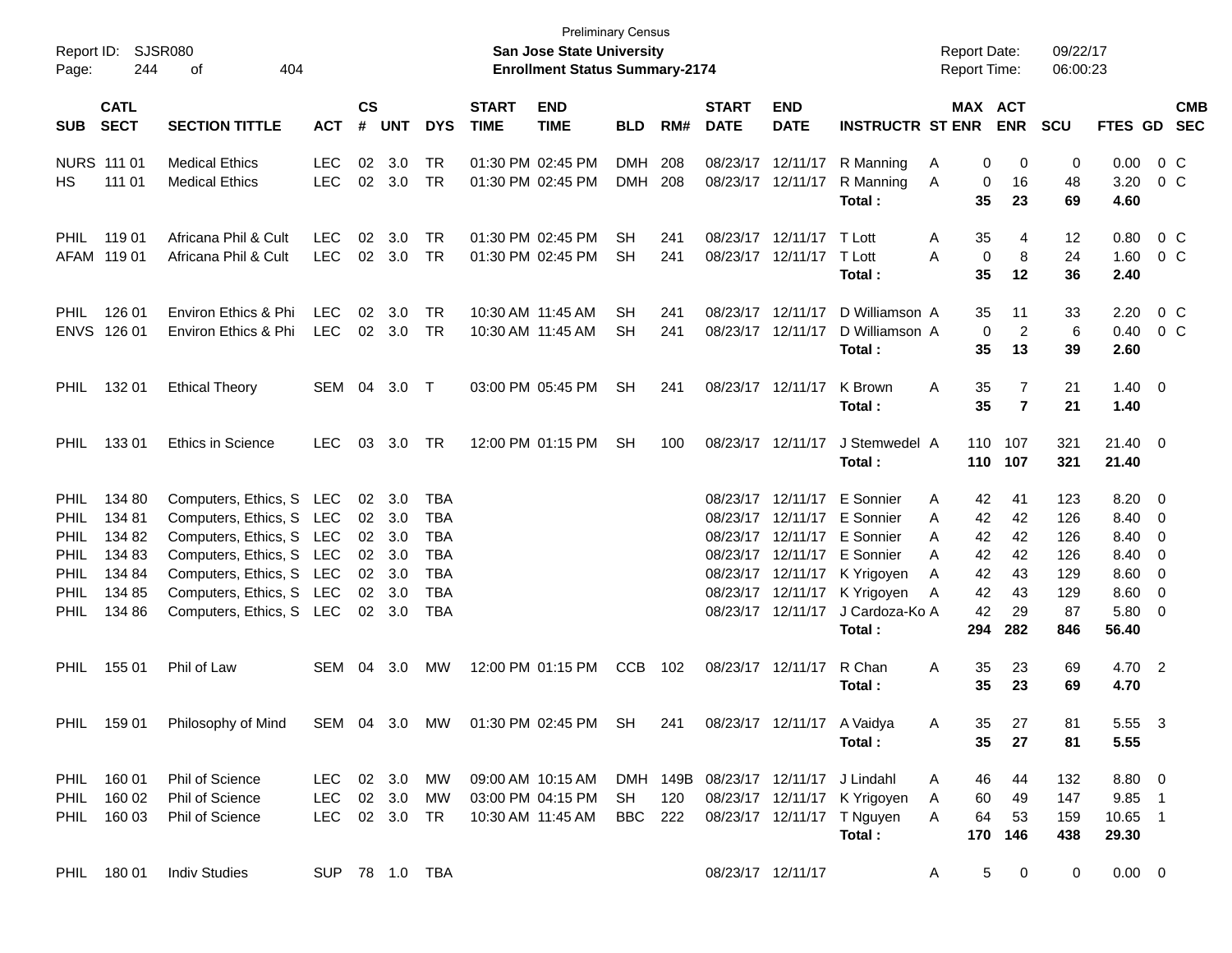|             | <b>Preliminary Census</b> |                                        |            |               |        |            |              |                                       |            |     |                   |                           |                                  |                     |                   |            |         |                |            |
|-------------|---------------------------|----------------------------------------|------------|---------------|--------|------------|--------------|---------------------------------------|------------|-----|-------------------|---------------------------|----------------------------------|---------------------|-------------------|------------|---------|----------------|------------|
| Report ID:  | <b>SJSR080</b>            |                                        |            |               |        |            |              | San Jose State University             |            |     |                   |                           |                                  | <b>Report Date:</b> |                   | 09/22/17   |         |                |            |
| Page:       | 245                       | 404<br>οf                              |            |               |        |            |              | <b>Enrollment Status Summary-2174</b> |            |     |                   |                           |                                  | <b>Report Time:</b> |                   | 06:00:23   |         |                |            |
|             |                           |                                        |            |               |        |            |              |                                       |            |     |                   |                           |                                  |                     |                   |            |         |                |            |
|             | <b>CATL</b>               |                                        |            | $\mathsf{cs}$ |        |            | <b>START</b> | <b>END</b>                            |            |     | <b>START</b>      | <b>END</b>                |                                  | MAX                 | <b>ACT</b>        |            |         |                | <b>CMB</b> |
| <b>SUB</b>  | <b>SECT</b>               | <b>SECTION TITTLE</b>                  | ACT        | #             | UNT    | <b>DYS</b> | <b>TIME</b>  | <b>TIME</b>                           | <b>BLD</b> | RM# | <b>DATE</b>       | <b>DATE</b>               | <b>INSTRUCTR ST ENR</b>          |                     | <b>ENR</b>        | <b>SCU</b> | FTES GD |                | <b>SEC</b> |
|             |                           |                                        |            |               |        |            |              |                                       |            |     |                   |                           |                                  |                     |                   |            |         |                |            |
| PHIL        | 180 02                    | <b>Indiv Studies</b>                   | <b>SUP</b> | 78            | 2.0    | <b>TBA</b> |              |                                       |            |     | 08/23/17 12/11/17 |                           |                                  | A                   | 5<br>0            | 0          | 0.00    | 0              |            |
| <b>PHIL</b> | 18003                     | <b>Indiv Studies</b>                   | <b>SUP</b> | 78            | 3.0    | <b>TBA</b> |              |                                       |            |     | 08/23/17 12/11/17 |                           |                                  | Α                   | 5<br>0            | 0          | 0.00    | 0              |            |
|             |                           |                                        |            |               |        |            |              |                                       |            |     |                   |                           | Total:                           |                     | 15<br>0           | 0          | 0.00    |                |            |
| PHIL        | 184 01                    | Directed Reading                       | <b>SUP</b> | 78            | 3.0    | <b>TBA</b> |              |                                       |            |     | 08/23/17 12/11/17 |                           |                                  | Α                   | 5<br>0            | 0          | 0.00    | $\mathbf 0$    |            |
| <b>PHIL</b> | 184 02                    |                                        | <b>SUP</b> | 78            | 3.0    | <b>TBA</b> |              |                                       |            |     | 08/23/17 12/11/17 |                           |                                  |                     | 5<br>0            | 0          | 0.00    | 0              |            |
| <b>PHIL</b> |                           | Directed Reading                       | <b>SUP</b> | 78            | 3.0    | <b>TBA</b> |              |                                       |            |     | 08/23/17 12/11/17 |                           |                                  | Α<br>А              | 0                 | 0          | 0.00    |                |            |
|             | 184 03                    | Directed Reading                       |            |               |        |            |              |                                       |            |     |                   |                           |                                  |                     | 5<br>15<br>0      | 0          | 0.00    | 0              |            |
|             |                           |                                        |            |               |        |            |              |                                       |            |     |                   |                           | Total :                          |                     |                   |            |         |                |            |
| <b>PHIL</b> | 186 01                    | Prof & Bus Ethics                      | <b>LEC</b> | 03            | 3.0    | MW         |              | 07:30 AM 08:45 AM                     | <b>BBC</b> | 222 | 08/23/17          | 12/11/17                  | L Bernasconi A                   |                     | 46<br>64          | 138        | 9.20    | 0 <sup>o</sup> |            |
| BUS3        | 18601                     | Prof & Bus Ethics                      | <b>LEC</b> | 03            | 3.0    | MW         |              | 07:30 AM 08:45 AM                     | <b>BBC</b> | 222 | 08/23/17          | 12/11/17                  | L Bernasconi A                   |                     | 18<br>0           | 54         | 3.60    | 0 <sup>o</sup> |            |
| PHIL        | 186 02                    | Prof & Bus Ethics                      | <b>LEC</b> | 03            | 3.0    | MW         |              | 09:00 AM 10:15 AM                     | <b>BBC</b> | 222 | 08/23/17          | 12/11/17                  | L Bernasconi A                   |                     | 35<br>64          | 105        | 7.00    | 0 <sup>o</sup> |            |
| BUS3        | 18602                     | Prof & Bus Ethics                      | <b>LEC</b> | 03            | 3.0    | МW         |              | 09:00 AM 10:15 AM                     | <b>BBC</b> | 222 | 08/23/17          | 12/11/17                  | L Bernasconi A                   |                     | 29<br>0           | 87         | 5.80    | 0 <sup>o</sup> |            |
| PHIL        | 186 03                    | Prof & Bus Ethics                      | <b>LEC</b> | 03            | 3.0    | МW         |              | 10:30 AM 11:45 AM                     | WSQ        | 109 | 08/23/17          | 12/11/17                  | W Shaw                           | A<br>180            | 123               | 369        | 24.60   | 0 <sup>o</sup> |            |
| BUS3        | 186 03                    | Prof & Bus Ethics                      | <b>LEC</b> | 03            | 3.0    | МW         |              | 10:30 AM 11:45 AM                     | <b>WSQ</b> | 109 | 08/23/17          | 12/11/17                  | W Shaw                           | A                   | 33<br>0           | 99         | 6.60    | 0 <sup>o</sup> |            |
| PHIL        | 186 04                    | Prof & Bus Ethics                      | <b>LEC</b> | 03            | 3.0    | MW         |              | 12:00 PM 01:15 PM                     | <b>BBC</b> | 222 | 08/23/17          | 12/11/17                  | L Bernasconi A                   |                     | 40<br>64          | 120        | 8.00    | 0 <sup>o</sup> |            |
| BUS3        | 18604                     | Prof & Bus Ethics                      | <b>LEC</b> | 03            | 3.0    | МW         |              | 12:00 PM 01:15 PM                     | <b>BBC</b> | 222 | 08/23/17          | 12/11/17                  | L Bernasconi A                   |                     | 24<br>0           | 72         | 4.80    | 0 <sup>o</sup> |            |
| PHIL        | 186 05                    | Prof & Bus Ethics                      | <b>LEC</b> | 03            | 3.0    | МW         |              | 01:30 PM 02:45 PM                     | <b>BBC</b> | 222 | 08/23/17          | 12/11/17                  | L Bernasconi A                   |                     | 43<br>64          | 129        | 8.60    | 0 <sup>o</sup> |            |
| BUS3        | 186 05                    | Prof & Bus Ethics                      | <b>LEC</b> | 03            | 3.0    | МW         |              | 01:30 PM 02:45 PM                     | <b>BBC</b> | 222 | 08/23/17          | 12/11/17                  | L Bernasconi A                   |                     | 21<br>0           | 63         | 4.20    | 0 <sup>o</sup> |            |
| PHIL        | 186 06                    | Prof & Bus Ethics                      | <b>LEC</b> | 03            | 3.0    | МW         |              | 03:00 PM 04:15 PM                     | <b>BBC</b> | 222 | 08/23/17          | 12/11/17                  | M Jordan                         | A                   | 45<br>64          | 135        | 9.00    | 0 <sup>o</sup> |            |
| BUS3        | 186 06                    | Prof & Bus Ethics                      | <b>LEC</b> | 03            | 3.0    | МW         |              | 03:00 PM 04:15 PM                     | <b>BBC</b> | 222 | 08/23/17          | 12/11/17                  | M Jordan                         | A                   | 19<br>0           | 57         | 3.80    | 0 <sup>o</sup> |            |
| PHIL        | 186 07                    | Prof & Bus Ethics                      | <b>LEC</b> | 03            | 3.0    | МW         |              | 04:30 PM 05:45 PM                     | <b>SH</b>  | 120 | 08/23/17          | 12/11/17                  | W Shaw                           | Α                   | 60<br>33          | 99         | 6.60    | 0 <sup>o</sup> |            |
| BUS3        | 186 07                    | Prof & Bus Ethics                      | <b>LEC</b> | 03            | 3.0    | МW         |              | 04:30 PM 05:45 PM                     | SH         | 120 | 08/23/17          | 12/11/17                  | W Shaw                           | Α                   | 19<br>0           | 57         | 3.80    | 0 <sup>o</sup> |            |
| PHIL        | 186 08                    | Prof & Bus Ethics                      | <b>LEC</b> | 03            | 3.0    | <b>TR</b>  |              | 07:30 AM 08:45 AM                     | <b>SH</b>  | 120 | 08/23/17          | 12/11/17                  | J Wilhelmsso A                   |                     | 42<br>60          | 126        | 8.40    | 0 <sup>o</sup> |            |
| BUS3        | 186 08                    | Prof & Bus Ethics                      | <b>LEC</b> | 03            | 3.0    | <b>TR</b>  |              | 07:30 AM 08:45 AM                     | <b>SH</b>  | 120 | 08/23/17          | 12/11/17                  | J Wilhelmsso A                   |                     | 16<br>0           | 48         | 3.20    | 0 <sup>o</sup> |            |
| PHIL        | 186 09                    | Prof & Bus Ethics                      | <b>LEC</b> | 03            | 3.0    | <b>TR</b>  |              | 09:00 AM 10:15 AM                     | <b>BBC</b> | 222 | 08/23/17          | 12/11/17                  | J Giddings                       | A                   | 35<br>64          | 105        | 7.00    | 0 <sup>o</sup> |            |
| BUS3        | 186 09                    | Prof & Bus Ethics                      | <b>LEC</b> | 03            | 3.0    | <b>TR</b>  |              | 09:00 AM 10:15 AM                     | <b>BBC</b> | 222 | 08/23/17          | 12/11/17                  | J Giddings                       | A                   | 21<br>0           | 63         | 4.20    | 0 <sup>o</sup> |            |
| PHIL        | 186 10                    | Prof & Bus Ethics                      | <b>LEC</b> | 03            | 3.0    | <b>TR</b>  |              | 10:30 AM 11:45 AM                     | <b>SH</b>  | 120 | 08/23/17          | 12/11/17                  | J Giddings                       | A                   | 60<br>41          | 123        | 8.20    | 0 <sup>o</sup> |            |
| BUS3        | 186 10                    | Prof & Bus Ethics                      | <b>LEC</b> | 03            | 3.0    | <b>TR</b>  |              | 10:30 AM 11:45 AM                     | <b>SH</b>  | 120 | 08/23/17          | 12/11/17                  | J Giddings                       | A                   | 17<br>0           | 51         | 3.40    | 0 <sup>o</sup> |            |
| <b>PHIL</b> | 186 11                    | Prof & Bus Ethics                      | <b>LEC</b> | 03            | 3.0    | <b>TR</b>  |              | 01:30 PM 02:45 PM                     | <b>SH</b>  | 120 |                   | 08/23/17 12/11/17         | P Bashaw                         | Α                   | 60<br>35          | 105        | 7.00    | 0 <sup>o</sup> |            |
|             | BUS3 186 11               | Prof & Bus Ethics                      | LEC        |               | 03 3.0 | <b>TR</b>  |              | 01:30 PM 02:45 PM                     | SH         | 120 |                   |                           | 08/23/17 12/11/17 P Bashaw       | Α                   | 0<br>8            | 24         | 1.60    | $0\,C$         |            |
|             | PHIL 186 12               | Prof & Bus Ethics                      | <b>LEC</b> |               | 03 3.0 | TR         |              | 03:00 PM 04:15 PM                     | – SH       | 120 |                   | 08/23/17 12/11/17 C Smith |                                  | Α                   | 60<br>21          | 63         | 4.20    | $0\,C$         |            |
|             | BUS3 186 12               | Prof & Bus Ethics                      | <b>LEC</b> | 03            | 3.0    | TR         |              | 03:00 PM 04:15 PM                     | SH         | 120 |                   | 08/23/17 12/11/17 C Smith |                                  | A                   | 11<br>0           | 33         | 2.20    | $0\,C$         |            |
|             | PHIL 186 13               | Prof & Bus Ethics                      | <b>LEC</b> | 03            | 3.0    | R          |              | 03:00 PM 05:45 PM                     | BBC        | 302 |                   |                           | 08/23/17 12/11/17 M Ingerson     | A                   | 20<br>45          | 60         | 4.00    | $0\,C$         |            |
|             | BUS3 186 13               | Prof & Bus Ethics                      | LEC        | 03            | 3.0    | R          |              | 03:00 PM 05:45 PM                     | BBC        | 302 |                   |                           | 08/23/17 12/11/17 M Ingerson     | Α                   | $\,6$<br>0        | 18         | 1.20    | $0\,C$         |            |
|             | PHIL 186 14               | Prof & Bus Ethics                      | <b>LEC</b> | 03            | 3.0    | R          |              | 06:00 PM 08:45 PM                     | BBC        | 302 |                   |                           | 08/23/17 12/11/17 M Ingerson     | A                   | 45<br>14          | 42         | 2.85    | 1 C            |            |
|             | BUS3 186 14               | Prof & Bus Ethics                      | <b>LEC</b> | 03            | 3.0    | R          |              | 06:00 PM 08:45 PM                     | BBC        | 302 |                   |                           | 08/23/17 12/11/17 M Ingerson A   |                     | 8<br>0            | 24         | 1.60    | $0\,C$         |            |
|             | PHIL 186 15               |                                        | <b>LEC</b> | 03            | 3.0    |            |              |                                       |            |     |                   |                           | 08/23/17 12/11/17 J Wilhelmsso A |                     | 42<br>24          | 72         |         | $0\,C$         |            |
|             |                           | Prof & Bus Ethics<br>Prof & Bus Ethics |            |               |        | F          |              | 09:30 AM 12:15 PM SH                  |            | 241 |                   |                           |                                  |                     |                   |            | 4.80    |                |            |
|             | BUS3 186 15               |                                        | <b>LEC</b> |               | 03 3.0 | F          |              | 09:30 AM 12:15 PM SH                  |            | 241 |                   |                           | 08/23/17 12/11/17 J Wilhelmsso A |                     | $\mathbf 0$<br>12 | 36         | 2.40    | $0\,C$         |            |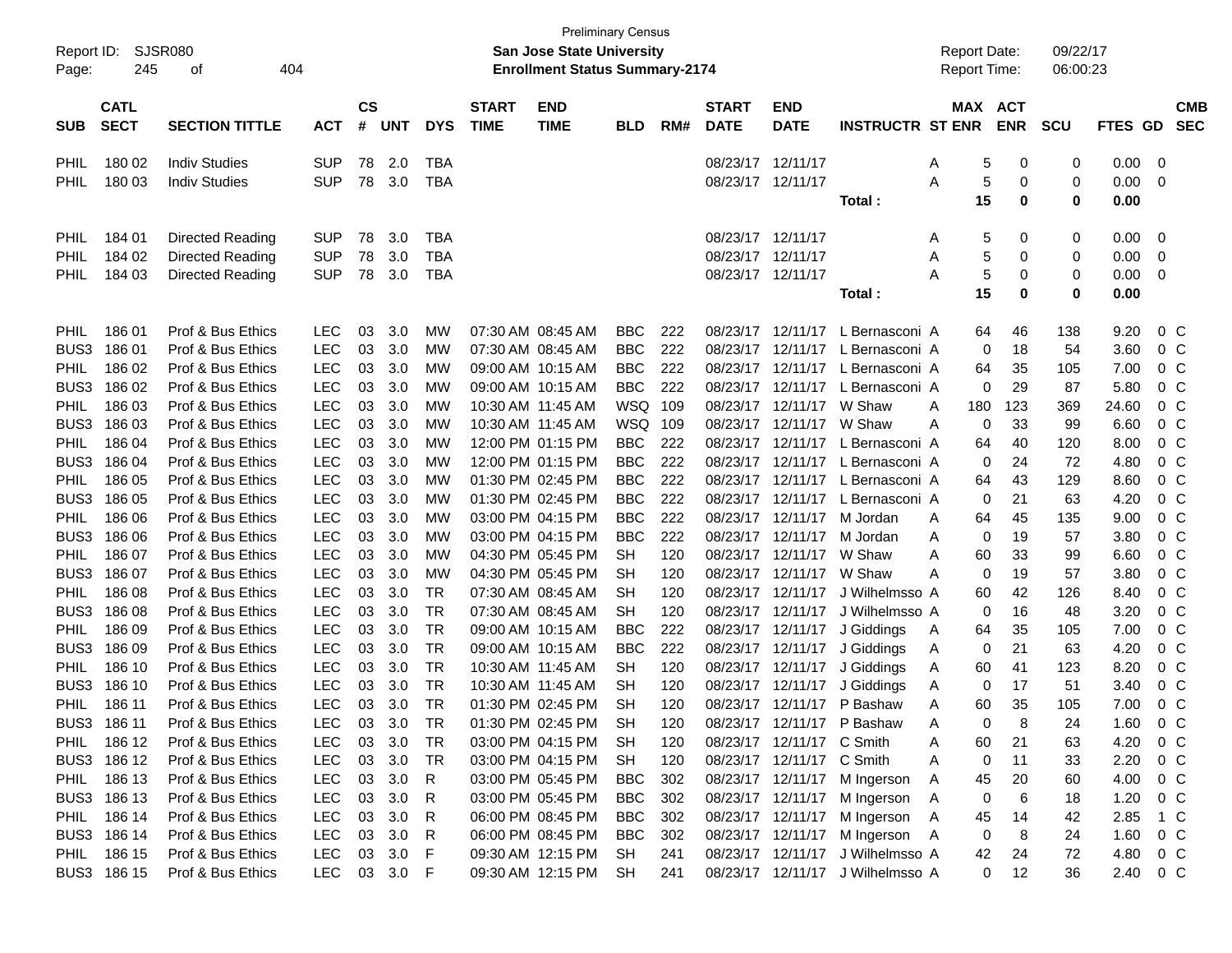| <b>SJSR080</b><br>Report ID:<br>246<br>404<br>Page:<br>оf |                            |                                        |                          | <b>Preliminary Census</b><br>San Jose State University<br><b>Enrollment Status Summary-2174</b> |            |                          |                             |                           |            |     |                             |                                                  |                                                       | <b>Report Date:</b><br>Report Time: |                            |                      | 09/22/17<br>06:00:23              |                                    |                         |                          |
|-----------------------------------------------------------|----------------------------|----------------------------------------|--------------------------|-------------------------------------------------------------------------------------------------|------------|--------------------------|-----------------------------|---------------------------|------------|-----|-----------------------------|--------------------------------------------------|-------------------------------------------------------|-------------------------------------|----------------------------|----------------------|-----------------------------------|------------------------------------|-------------------------|--------------------------|
| <b>SUB</b>                                                | <b>CATL</b><br><b>SECT</b> | <b>SECTION TITTLE</b>                  | <b>ACT</b>               | <b>CS</b><br>#                                                                                  | <b>UNT</b> | <b>DYS</b>               | <b>START</b><br><b>TIME</b> | <b>END</b><br><b>TIME</b> | <b>BLD</b> | RM# | <b>START</b><br><b>DATE</b> | <b>END</b><br><b>DATE</b>                        | <b>INSTRUCTR ST ENR</b>                               |                                     | MAX ACT                    | <b>ENR</b>           | <b>SCU</b>                        | FTES GD                            |                         | <b>CMB</b><br><b>SEC</b> |
| <b>PHIL</b>                                               | 186 16                     | Prof & Bus Ethics                      | <b>LEC</b>               | 03                                                                                              | 3.0        | F                        |                             | 12:30 PM 03:15 PM         | <b>BBC</b> | 222 |                             | 08/23/17 12/11/17                                | P Bashaw                                              | Α                                   | 64                         | 9                    | 27                                | 1.80                               |                         | $0\,C$                   |
| BUS3                                                      | 186 16                     | Prof & Bus Ethics                      | <b>LEC</b>               | 03                                                                                              | 3.0        | F                        |                             | 12:30 PM 03:15 PM         | <b>BBC</b> | 222 | 08/23/17                    | 12/11/17                                         | P Bashaw                                              | A                                   | 0                          | 4                    | 12                                | 0.80                               |                         | $0\,C$                   |
| PHIL                                                      | 18680                      | Prof & Bus Ethics                      | <b>LEC</b>               | 03                                                                                              | 3.0        | <b>TBA</b>               |                             |                           |            |     | 08/23/17                    | 12/11/17                                         | C Sanchez                                             | A                                   | 45                         | 35                   | 105                               | 7.00                               |                         | $0\,C$                   |
| BUS3                                                      | 18680                      | Prof & Bus Ethics                      | <b>LEC</b>               | 03                                                                                              | 3.0        | <b>TBA</b>               |                             |                           |            |     |                             | 08/23/17 12/11/17                                | C Sanchez                                             | A                                   | 0                          | 10                   | 30                                | 2.00                               |                         | $0\,C$                   |
| <b>PHIL</b>                                               | 18681                      | Prof & Bus Ethics                      | <b>LEC</b>               | 03                                                                                              | 3.0        | <b>TBA</b>               |                             |                           |            |     |                             | 08/23/17 12/11/17                                | C Sanchez                                             | A                                   | 45                         | 26                   | 78                                | 5.20                               |                         | $0\,C$                   |
| BUS3                                                      | 18681                      | Prof & Bus Ethics                      | <b>LEC</b>               | 03                                                                                              | 3.0        | <b>TBA</b>               |                             |                           |            |     |                             | 08/23/17 12/11/17                                | C Sanchez                                             | A                                   | 0                          | 19                   | 57                                | 3.80                               |                         | $0\,C$                   |
| <b>PHIL</b>                                               | 18682                      | Prof & Bus Ethics                      | <b>LEC</b>               | 03                                                                                              | 3.0        | TBA                      |                             |                           |            |     |                             | 08/23/17 12/11/17                                | J Giddings                                            | Α                                   | 45                         | 19                   | 57                                | 3.80                               |                         | 0 <sup>C</sup>           |
| BUS3                                                      | 18682                      | Prof & Bus Ethics                      | <b>LEC</b>               | 03                                                                                              | 3.0        | <b>TBA</b>               |                             |                           |            |     |                             | 08/23/17 12/11/17                                | J Giddings                                            | Α                                   | 0                          | 23                   | 69                                | 4.60                               |                         | $0\,C$                   |
| <b>PHIL</b>                                               | 18683                      | Prof & Bus Ethics                      | <b>LEC</b>               | 03                                                                                              | 3.0        | <b>TBA</b>               |                             |                           |            |     |                             | 08/23/17 12/11/17                                | T Gullion                                             | A                                   | 45                         | 28                   | 84                                | 5.60                               |                         | $0\,C$                   |
| BUS3                                                      | 18683                      | Prof & Bus Ethics                      | <b>LEC</b>               | 03                                                                                              | 3.0        | <b>TBA</b>               |                             |                           |            |     |                             | 08/23/17 12/11/17                                | T Gullion                                             | A                                   | 0                          | 13                   | 39                                | 2.60                               |                         | $0\,C$                   |
| <b>PHIL</b>                                               | 18684                      | Prof & Bus Ethics                      | <b>LEC</b>               | 03                                                                                              | 3.0        | TBA                      |                             |                           |            |     | 08/23/17                    | 12/11/17                                         | N Friedman-B A                                        |                                     | 45                         | 26                   | 78                                | 5.20                               |                         | $0\,C$                   |
|                                                           | BUS3 186 84                | Prof & Bus Ethics<br>Prof & Bus Ethics | <b>LEC</b>               | 03                                                                                              | 3.0        | <b>TBA</b>               |                             |                           |            |     |                             | 08/23/17 12/11/17                                | N Friedman-B A                                        |                                     | 0                          | 12                   | 36                                | 2.40                               |                         | $0\,C$                   |
| <b>PHIL</b>                                               | 18685<br>BUS3 186 85       | Prof & Bus Ethics                      | <b>LEC</b><br><b>LEC</b> | 03<br>03                                                                                        | 3.0<br>3.0 | <b>TBA</b><br><b>TBA</b> |                             |                           |            |     |                             | 08/23/17 12/11/17<br>08/23/17 12/11/17           | N Friedman-B A<br>N Friedman-BA                       |                                     | 45<br>0                    | 16<br>19             | 48<br>57                          | 3.20<br>3.80                       |                         | $0\,C$<br>$0\,C$         |
|                                                           |                            |                                        |                          |                                                                                                 |            |                          |                             |                           |            |     |                             |                                                  | Total:                                                |                                     |                            | 1330 1118            | 3354                              | 223.65                             |                         |                          |
|                                                           |                            |                                        |                          |                                                                                                 |            |                          |                             |                           |            |     |                             |                                                  |                                                       |                                     |                            |                      |                                   |                                    |                         |                          |
| <b>PHIL</b>                                               | 190 01                     | Sem Phil Classics                      | <b>SEM</b>               |                                                                                                 | 3.0        |                          |                             |                           |            |     |                             |                                                  |                                                       | Χ                                   | 0                          | 0                    | 0                                 | 0.00                               | $\overline{\mathbf{0}}$ |                          |
| <b>PHIL</b>                                               | 190 02                     | Sem Phil Classics                      | SEM                      | 05                                                                                              | 3.0        | R                        |                             | 06:00 PM 08:45 PM         | <b>SH</b>  | 241 |                             | 08/23/17 12/11/17                                | T Johnston                                            | A                                   | 25                         | 14                   | 42                                | 3.10                               | 6                       |                          |
|                                                           |                            |                                        |                          |                                                                                                 |            |                          |                             |                           |            |     |                             |                                                  | Total:                                                |                                     | 25                         | 14                   | 42                                | 3.10                               |                         |                          |
|                                                           |                            |                                        |                          |                                                                                                 |            |                          |                             |                           |            |     |                             |                                                  |                                                       |                                     |                            |                      |                                   |                                    |                         |                          |
| <b>PHIL</b>                                               | 291 01                     | Epistem or Metaphy                     | SEM 05                   |                                                                                                 | 3.0        | МW                       |                             | 03:00 PM 04:15 PM         | <b>SH</b>  | 241 |                             | 08/23/17 12/11/17                                | R Chan                                                | A                                   | 20                         | 14                   | 42                                | 3.35 11                            |                         |                          |
|                                                           |                            |                                        |                          |                                                                                                 |            |                          |                             |                           |            |     |                             |                                                  | Total:                                                |                                     | 20                         | 14                   | 42                                | 3.35                               |                         |                          |
|                                                           |                            |                                        |                          |                                                                                                 |            |                          |                             |                           |            |     |                             |                                                  |                                                       |                                     |                            |                      |                                   |                                    |                         |                          |
| <b>PHIL</b>                                               | 293 01                     | Sem Logic                              | SEM                      | 05                                                                                              | 3.0        | M                        |                             | 06:00 PM 08:45 PM         | <b>SH</b>  | 241 |                             | 08/23/17 12/11/17                                | N Friedman-BA                                         |                                     | 20                         | 16                   | 48                                | 3.90 14                            |                         |                          |
|                                                           |                            |                                        |                          |                                                                                                 |            |                          |                             |                           |            |     |                             |                                                  | Total:                                                |                                     | 20                         | 16                   | 48                                | 3.90                               |                         |                          |
|                                                           |                            |                                        |                          |                                                                                                 |            |                          |                             |                           |            |     |                             |                                                  |                                                       |                                     |                            |                      |                                   |                                    |                         |                          |
| <b>PHIL</b>                                               | 298 01                     | <b>Spec Studies</b>                    | <b>SUP</b>               | 78                                                                                              | 3.0        | TBA                      |                             |                           |            |     |                             | 08/23/17 12/11/17                                | C Sanchez                                             | A                                   | 5                          | 4                    | 12                                | 1.00                               | $\overline{4}$          |                          |
| <b>PHIL</b>                                               | 298 02                     | <b>Spec Studies</b>                    | <b>SUP</b>               | 78                                                                                              | 3.0        | TBA                      |                             |                           |            |     |                             | 08/23/17 12/11/17                                | K Brown                                               | Α                                   | 5                          | 1                    | 3                                 | 0.25                               | $\mathbf 1$             |                          |
| PHIL                                                      | 298 03                     | <b>Spec Studies</b>                    | <b>SUP</b>               | 78                                                                                              | 1.0        | <b>TBA</b>               |                             |                           |            |     |                             | 08/23/17 12/11/17                                | T Leddy                                               | Α                                   | 5                          | 1                    | $\mathbf{1}$                      | 0.08                               | -1                      |                          |
|                                                           |                            |                                        |                          |                                                                                                 |            |                          |                             |                           |            |     |                             |                                                  | Total:                                                |                                     | 15                         | 6                    | 16                                | 1.33                               |                         |                          |
|                                                           |                            |                                        |                          |                                                                                                 |            |                          |                             |                           |            |     |                             |                                                  |                                                       |                                     |                            |                      |                                   |                                    |                         |                          |
|                                                           | PHIL 299 01                | <b>Masters Thesis</b>                  | SUP.                     |                                                                                                 | 78 3.0 TBA |                          |                             |                           |            |     |                             | 08/23/17 12/11/17                                | D Susser                                              | Α                                   | 2<br>$\overline{2}$        |                      | 3                                 | 0.25                               |                         |                          |
|                                                           |                            |                                        |                          |                                                                                                 |            |                          |                             |                           |            |     |                             |                                                  | Total:                                                |                                     |                            | $\blacktriangleleft$ | 3                                 | 0.25                               |                         |                          |
|                                                           |                            | Department: Philosophy                 |                          |                                                                                                 |            |                          |                             |                           |            |     |                             | <b>Lower Division:</b><br><b>Upper Division:</b> | <b>Department Total:</b><br><b>Graduate Division:</b> |                                     | 4229<br>1624<br>2548<br>57 | 1494<br>2022<br>37   | 3553 10657<br>4482<br>6066<br>109 | 712.98<br>298.80<br>405.35<br>8.83 |                         |                          |
|                                                           |                            |                                        |                          |                                                                                                 |            |                          |                             |                           |            |     |                             |                                                  |                                                       |                                     |                            |                      |                                   |                                    |                         |                          |